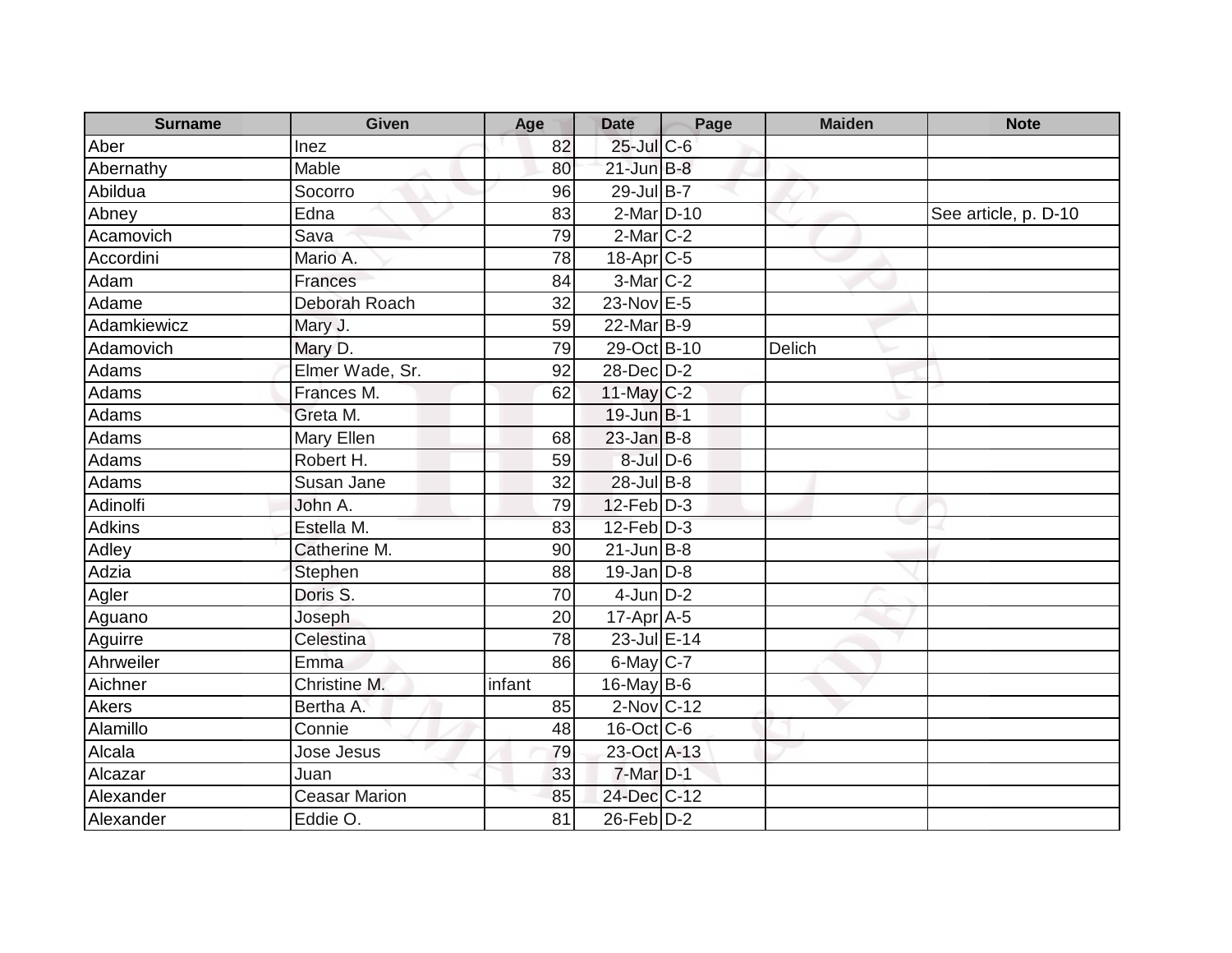| Alexander | James D.              | 50              | $7-Sep$ C-8            |         |                                    |
|-----------|-----------------------|-----------------|------------------------|---------|------------------------------------|
| Allen     | Alice                 | 69              | 4-Jan D-5              |         |                                    |
| Allen     | Elnora                | 76              | 28-Nov C-7             |         |                                    |
| Allen     | Paul C.               | 78              | $5-Aug$ <sub>C-6</sub> |         |                                    |
| Allen     | Roger D.              | 42              | 10-Aug C-2             |         |                                    |
| Allen     | Ruby F.               | 69              | $11$ -Jan C-4          |         |                                    |
| Allsberry | Ruth (Boos)           | 19              | $20$ -Apr $ C-2 $      |         | See article, p. C-2                |
| Almodavar | Jose F.               | $\overline{79}$ | 29-Jun C-13            |         |                                    |
| Almodovar | <b>Jose Miranda</b>   |                 | $13$ -JulC-9           |         |                                    |
| Aloia     | Brian A.              | 30              | $24-Apr$ B-1           |         |                                    |
| Alphenaar | <b>Bertha</b>         | 84              | $21-Sep C-2$           |         |                                    |
| Alvarez   | Geraldine V.          | 69              | $12$ -Jun B-6          |         |                                    |
| Alvarez   | Maria D.              | 50              | $7-Aug$ B-6            |         |                                    |
|           | Louis                 | 86              | $6$ -Mar $ C-1$        |         |                                    |
| Alyea     | Russell B.            | 70              | 25-Oct C-5             |         |                                    |
| Alyea     |                       |                 |                        |         |                                    |
| Amalong   | James H.              | 59              | 5-Apr D-7              |         |                                    |
| Amar      | Aisha                 | 93              | 22-Apr <sub>C-7</sub>  |         |                                    |
| Ambrose   | <b>Florence Marie</b> | 68              | $13$ -May C-1          | Fischer | See also article May 16,<br>p. A-2 |
| Ambrose   | Rudolf A. (Rudy)      | 62              | 8-Feb B-7              |         |                                    |
| Ameling   | <b>Ruth</b>           | 73              | $11$ -Aug $C-1$        |         |                                    |
| Amelse    | Ann C.                | 74              | $31$ -Jan B-6          |         |                                    |
| Amendola  | Albino "Al"           | 71              | $6-Sep D-8$            |         |                                    |
| Amey      | Charles A.            | 83              | $12$ -Apr $ C-3 $      |         |                                    |
| Andersen  | Alina M.              | 68              | 17-May C-10            |         |                                    |
| Anderson  | Anna M.               | 75              | $25$ -May C-2          | Rusnak  |                                    |
| Anderson  | Clinton               | 64              | $19$ -Apr $ D-8$       |         | See article, p. D-8                |
| Anderson  | Donald L.             | 50              | 27-Dec C-11            |         |                                    |
| Anderson  | J. Kyle               | 83              | 18-Nov C-1             |         |                                    |
| Anderson  | Kevin                 | 27              | 24-Dec A-2             |         | See article, p. A-2                |
| Anderson  | Lindley I.            | 78              | 20-Jul C-4             |         | See article, p. C-4                |
| Anderson  | Mary E.               | 76              | $28$ -Nov C-6          |         |                                    |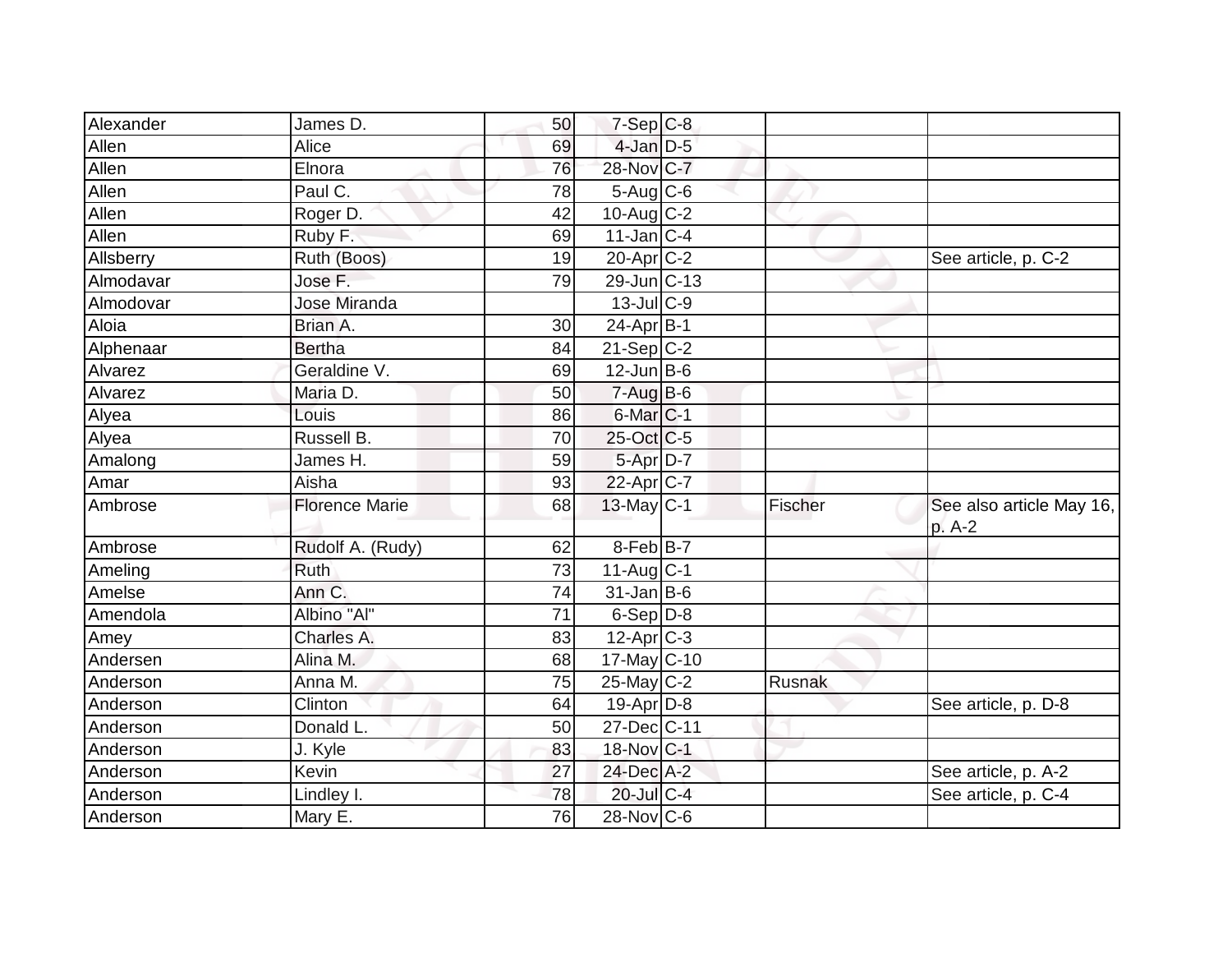| Anderson    | Minnie M.                   | 81 | $21-Sep$ C-2          |              |                      |
|-------------|-----------------------------|----|-----------------------|--------------|----------------------|
| Anderson    | Olga E.                     | 73 | 24-Jul B-8            |              |                      |
| Anderson    | Richard A.                  | 71 | 16-Oct C-6            |              |                      |
| Anderson    | Robert W.                   | 68 | $5$ -Oct $ C-4 $      |              |                      |
| Anderson    | Robert W.                   | 68 | $9$ -Oct $B$ -6       |              |                      |
| Anderson    | Vincent                     |    | 26-May B-9            |              |                      |
| Andrews     | Thomas P., Jr.              | 58 | 23-Jul E-15           |              | See article, p. E-15 |
| Androff     | Helene T.                   | 81 | $6$ -Dec C-7          |              |                      |
| Angel       | Augustin, Sr.               | 96 | $4$ -Dec $ C-1 $      |              |                      |
| Angel       | Jeremy Rae                  | 12 | $2$ -Jul $D-17$       |              |                      |
| Anguiano    | Esperanza M. "Mama<br>Hope" | 65 | 28-Jun E-4            |              |                      |
| Anguiano    | Jose "Papa Joe"             | 88 | 8-Sep B-10            |              |                      |
| Angus       | <b>Roy Ebbert</b>           | 78 | $3$ -Jun $B$ -7       |              | See article, p. B-7  |
| Anker       | Virginia K.                 | 69 | 30-May B-7            |              |                      |
| Antkowicz   | Edward M.                   | 64 | 8-May B-10            |              |                      |
| Anton       | Mary K.                     | 72 | $17$ -Nov $ C-1$      | <b>Kryza</b> |                      |
| Anton       | <b>Theresa</b>              | 68 | $6$ -Jul $D-3$        |              |                      |
| Appel       | <b>Herbert</b>              | 68 | 11-Dec C-2            |              |                      |
| Appleberry  | <b>Bessie</b>               | 54 | 7-Nov C-11            |              |                      |
| Araujo      | Jose                        | 41 | $24$ -Aug $B-9$       |              |                      |
| Arellano    | <b>Mario Alberto</b>        | 24 | $1-Nov D-1$           |              |                      |
| Arendt      | Stephanie S.                | 79 | 28-Mar <sub>D-1</sub> | Poninski     |                      |
| Argeropolos | Katherine                   | 64 | $17$ -Jan B-6         |              |                      |
| Argus       | Chris                       | 72 | $31$ -May D-9         |              | See article, p. D-9  |
| Arizemendi  | Vincente                    | 26 | $17$ -Apr $A$ -5      |              |                      |
| Armstrong   | Gladys                      | 90 | $9$ -Oct B-6          |              |                      |
| Arney       | Marion W.                   | 70 | $13$ -Apr $D-2$       |              |                      |
| Arnold      | Delena M.                   | 57 | $7 - Aug$ B-6         |              |                      |
| Arnold      | Robert L.                   | 68 | 16-Oct C-6            |              |                      |
| Arrigoni    | Dante E.                    | 78 | 20-Apr <sub>C-2</sub> |              |                      |
| Arthur      | Ernest G.                   | 79 | $3$ -Jun $B$ -7       |              |                      |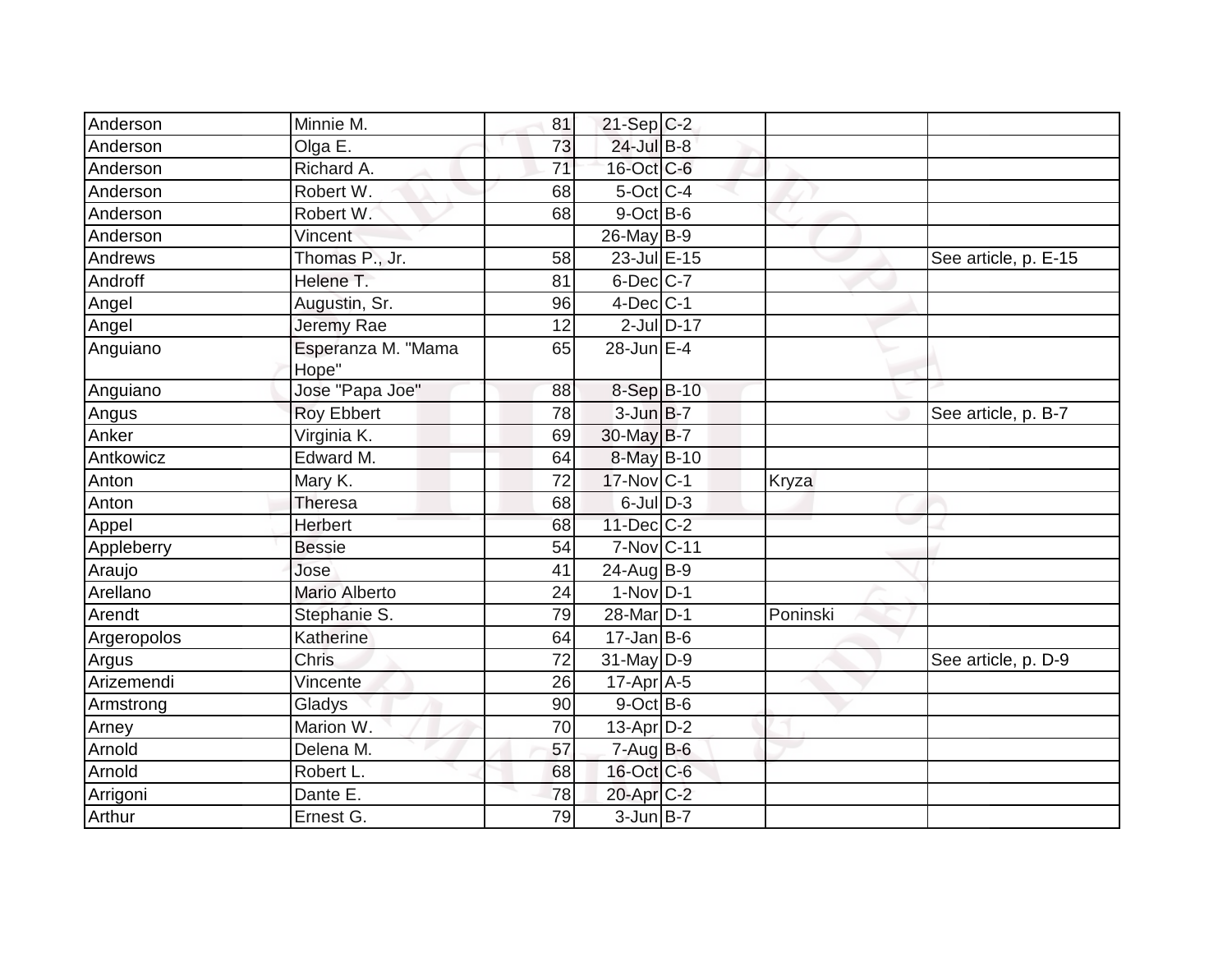| Arvin            | Violet E.      | 85 | 5-Nov D-11        |  |                                       |
|------------------|----------------|----|-------------------|--|---------------------------------------|
| Ashenbremer      | Max E.         | 53 | 16-Dec B-6        |  |                                       |
| Atkinson         | Glen C.        | 67 | $17$ -Feb $B$ -7  |  |                                       |
| Atkinson         | James W.       | 55 | $25$ -Jan B-8     |  |                                       |
| Atwood           | Betty J.       | 69 | $25$ -Jul C-6     |  |                                       |
| Atwood           | Margaret Marie | 75 | 8-Jan E-11        |  |                                       |
| Atwood           | Zelman T.      | 73 | $11$ -Jan $ C-4 $ |  |                                       |
| Aubrey           | Wanda F.       | 70 | $10$ -Jan $ C-2 $ |  |                                       |
| Aubuchon         | Oscar (Obiel)  | 76 | $27$ -Mar $B$ -6  |  |                                       |
| Augenstine       | Gail A.        | 31 | $10$ -Apr $D-6$   |  |                                       |
| Augenstine       | Ruby (Smith)   | 81 | 24-Dec C-12       |  |                                       |
| Auguano          | Joseph         | 71 | $8-Aug C-1$       |  |                                       |
| Auguilera        | Joyce K.       | 49 | 15-Dec C-2        |  |                                       |
| Augustian        | Hannah         | 93 | 19-Apr D-8        |  |                                       |
| Austin           | John L.        | 82 | $12$ -Jul C-4     |  |                                       |
| Austin           | Mildred        | 71 | $15$ -Jan $D-3$   |  |                                       |
| Autry            | Debra Lynn     | 24 | 13-Jul C-9        |  |                                       |
| Avakian          | Ruben          | 59 | $27$ -Mar $B$ -6  |  |                                       |
| Avitia           | Carmen         | 68 | 19-Jul D-8        |  |                                       |
| <b>Babiar</b>    | Rose           | 76 | $12$ -Jan B-6     |  |                                       |
| <b>Babincsak</b> | William E.     | 64 | $26$ -Jan $ C-3 $ |  | See also article Jan. 27,<br>p. C-1   |
| <b>Babyak</b>    | Ann            | 88 | 30-Mar C-9        |  |                                       |
| Bachan           | Daniel J.      | 15 | $21$ -May E-9     |  | See also article May 19,<br>p. A-1    |
| Bachen           | Anthony J.     | 17 | $21$ -May E-9     |  | See also article May 19,<br>p. A-1    |
| Bachman          | William        | 75 | $19$ -Jun $B$ -1  |  | See also article and<br>photo, p. A-2 |
| Badanish         | Joseph         | 81 | 31-Jul B-6        |  |                                       |
| <b>Badten</b>    | Dorothy T.     | 66 | 15-Feb C-5        |  |                                       |
| <b>Baggett</b>   | Hazel S.       | 77 | 2-Oct B-10        |  |                                       |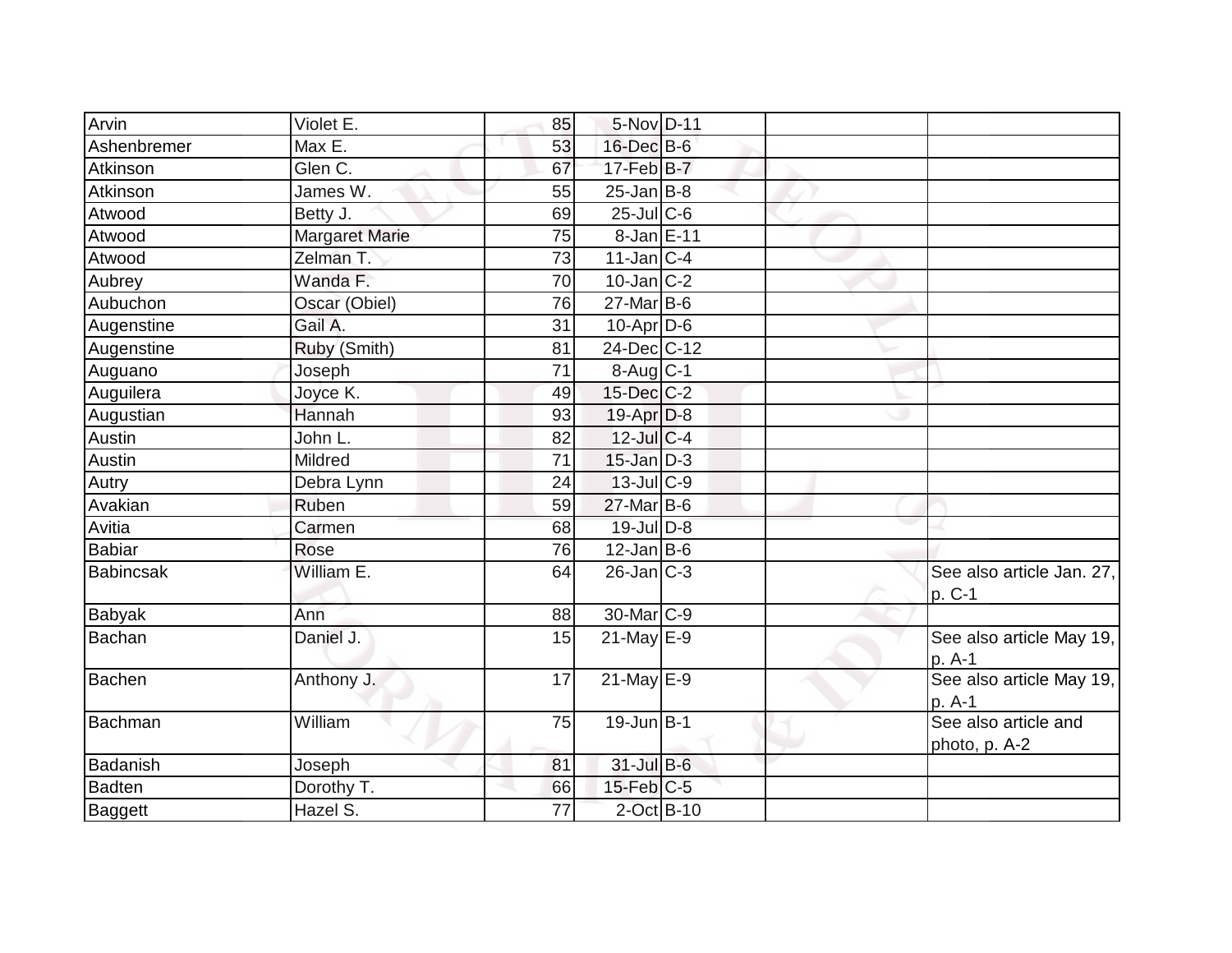| <b>Bahls</b>   | James B.              | 32              | $5$ -Dec $D-1$        |                |                     |
|----------------|-----------------------|-----------------|-----------------------|----------------|---------------------|
| <b>Bailey</b>  | Joshua Robert         | 3 weeks         | $9-Nov$ C-2           |                |                     |
| <b>Baim</b>    | Jerome                | 69              | 13-Mar C-1            |                |                     |
| Bajgrowicz     | Joseph S.             | 72              | $23$ -Mar $F-9$       |                |                     |
| Bajkovich      | John M.               | 57              | $2$ -Aug $C$ -12      |                |                     |
| Bajza          | Bernice (Brunia)      | 94              | 22-Jan E-15           |                |                     |
| <b>Bak</b>     | Richard P.            | 33              | $18$ -Dec $B$ -1      |                |                     |
| Baker          | <b>Bernadine</b>      | 59              | 20-Mar <sub>D-1</sub> |                |                     |
| <b>Baker</b>   | Elmira                | 92              | 31-May D-10           |                |                     |
| Baker          | Kelly E.              | 20              | 25-Nov B-7            |                |                     |
| <b>Baker</b>   | Mary H.               | 87              | 16-May $B-6$          |                |                     |
| Baker          | <b>Robert Francis</b> | 68              | $10$ -Mar $B-9$       |                | See article, p. B-9 |
| <b>Bakker</b>  | Cornelia P.           | 85              | $16$ -Jan $ C-1$      |                |                     |
| Bakker         | Herbert               | 68              | $11$ -Mar $ C-1$      |                |                     |
| Balach         | <b>Bosiljka</b>       | 67              | 19-Oct D-11           | Kesic          |                     |
| Baldwin        | Judith Ann            | 41              | $9$ -Feb $D-2$        | <b>Barczak</b> |                     |
| <b>Baldwin</b> | June K.               | 67              | $25$ -Jan B-8         | Tangerman      |                     |
| Baldwin        | Maurice R.            |                 | $2$ -May C-1          |                |                     |
| <b>Bales</b>   | Delta E.              | 79              | $12$ -Feb $D-4$       | Pinkerton      |                     |
| Bales          | John M.               | 33              | 17-Dec C-17           |                |                     |
| <b>Bales</b>   | Robert G.             | 82              | $15$ -Apr $ D-3 $     |                | See article, p. D-3 |
| Ball           | <b>Taylor Grant</b>   | 8 days          | 29-Mar D-10           |                |                     |
| Ball           | William P.            | 83              | $25$ -May C-2         |                |                     |
| Balla          | Kenneth J., Sr.       | 43              | $1-Feb$ C-5           |                |                     |
| Ballard        | Harry D.              | 76              | $1$ -Jun $ C-9 $      |                |                     |
| Balog          | Elizabeth M.          | $\overline{77}$ | $10$ -Jul C-5         |                |                     |
| Balogh         | Joseph Dean           | 54              | $27$ -Apr $ C-2 $     |                |                     |
| Balousek       | John B., Sr. "Jack"   | 67              | $3$ -Jun $B$ -7       |                |                     |
| Baltrus        | Florence E.           | 76              | 20-Jul C-4            |                |                     |
| Bamchy         | Mary                  | 94              | 13-Oct C-1            |                |                     |
| Ban            | Edward J.             | 30              | 3-Dec D-10            |                |                     |
| Banach         | Stanley F.            | 74              | $20$ -Mar $D-1$       |                |                     |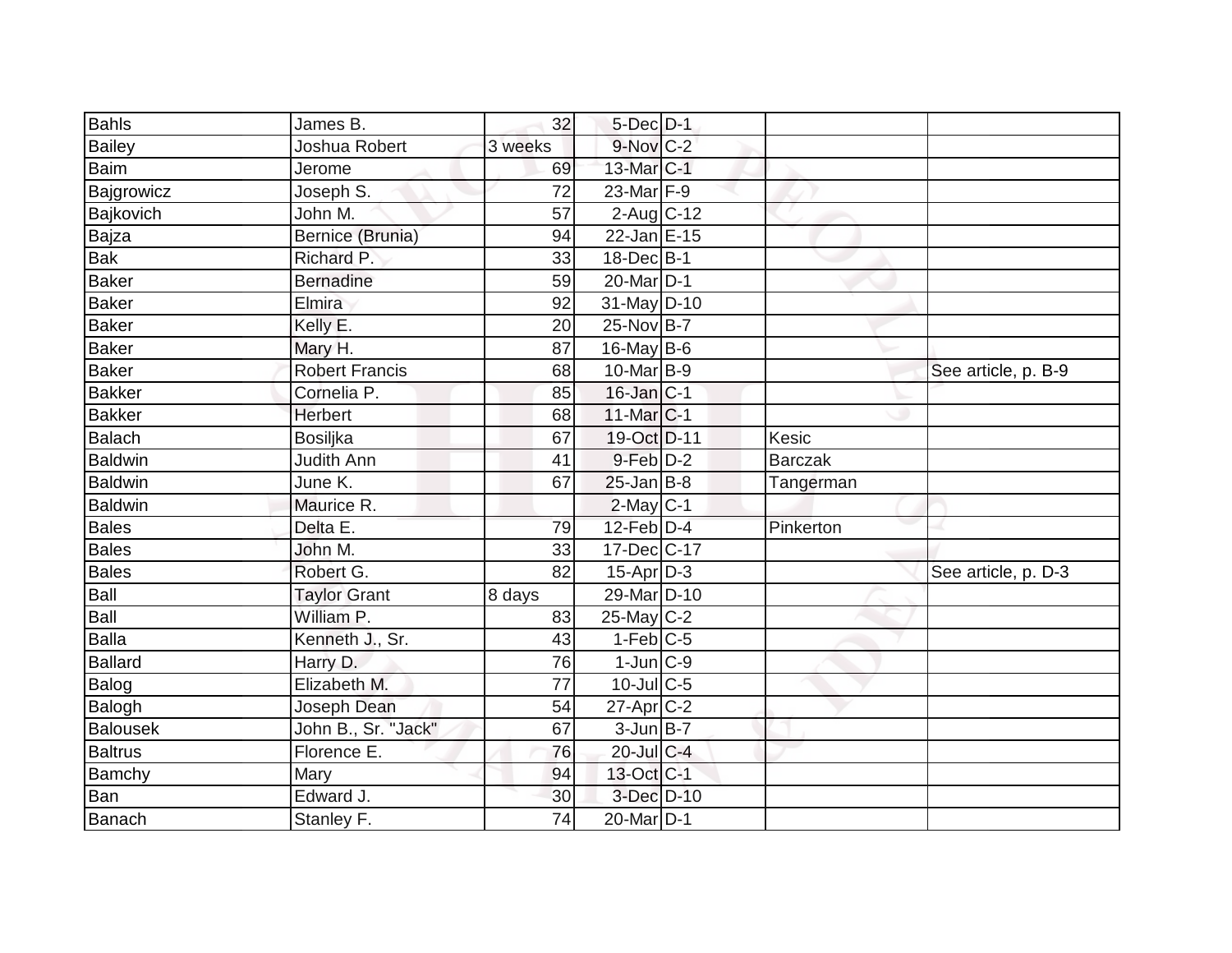| Banas             | Anna                              | 87              | 18-Oct C-12           | Balon   |  |
|-------------------|-----------------------------------|-----------------|-----------------------|---------|--|
| Banashak          | Joseph M.                         | $\overline{73}$ | $15$ -Jul B-7         |         |  |
| Banasiak          | John L., Jr.                      | 48              | 29-Jun C-13           |         |  |
| Banis             | <b>Bruno</b>                      | 62              | $14$ -Jan C-4         |         |  |
| <b>Banks</b>      | Freeman J.                        | 85              | 6-Nov C-7             |         |  |
| Banks             | Kenneth N.                        | 25              | 8-Jun C-2             |         |  |
| Banovich          | Ethel V.                          | 68              | $17$ -Jan D-1         | Kohanyi |  |
| Banyai            | Dan F.                            | 38              | $2-Apr2$              |         |  |
| Bapst             | Claude V.                         | 74              | $15$ -Jun $B$ -5      |         |  |
| <b>Baran</b>      | John                              | 95              | $27$ -Apr $ C-2 $     |         |  |
| Barba             | Cornelio III "Mousie"             | 25              | $25$ -Jul C-6         |         |  |
| Barbar            | Frank A.                          |                 | $29$ -Dec $C-3$       |         |  |
| <b>Barbucheck</b> | Adam A.                           | 78              | 20-Jun C-7            |         |  |
| Bardoczi          | Joseph J.                         | 61              | 14-Aug B-7            |         |  |
| Barelli           | Leta $M$ .                        |                 | $28$ -Aug $B-3$       |         |  |
| Barenie           | Alfred "Chuck"                    | 62              | 10-Nov B-8            |         |  |
| Barger            | David H.                          | 41              | 21-May E-9            |         |  |
| <b>Barham</b>     | John F. "Barney"                  | 39              | 29-Apr <sub>C-7</sub> |         |  |
| Barker            | Fred N.                           | 64              | 12-Dec B-5            |         |  |
| Barkowski         | Walter                            | 81              | 22-Nov C-12           |         |  |
| Barna             | Joseph J.                         | 73              | $27$ -Mar $B$ -6      |         |  |
| Barna             | Joseph J.                         | $\overline{73}$ | 26-Mar D-3            |         |  |
| Barna             | Olga                              | 60              | $14$ -Aug B-7         |         |  |
| Barna             | Steve M.                          | 81              | $13$ -May C-1         |         |  |
| Barnack           | Arthur                            | 56              | 10-Dec D-16           |         |  |
| Barnak            | Theresa E.                        | 75              | $11$ -Jan C-4         |         |  |
| Barnes            | Helen M. (Morton)                 | 94              | $5$ -Oct $ C-4 $      |         |  |
| <b>Barnes</b>     | Reba M.                           | 76              | 20-Aug E-11           |         |  |
| Barnes            | Robert F.                         | 83              | 16-Aug D-8            |         |  |
| <b>Barnes</b>     | <b>Vincent Michael</b><br>Anthony | 2 months        | 25-Aug B-10           |         |  |
| <b>Barnett</b>    | Henry D.                          | 83              | 27-Dec C-11           |         |  |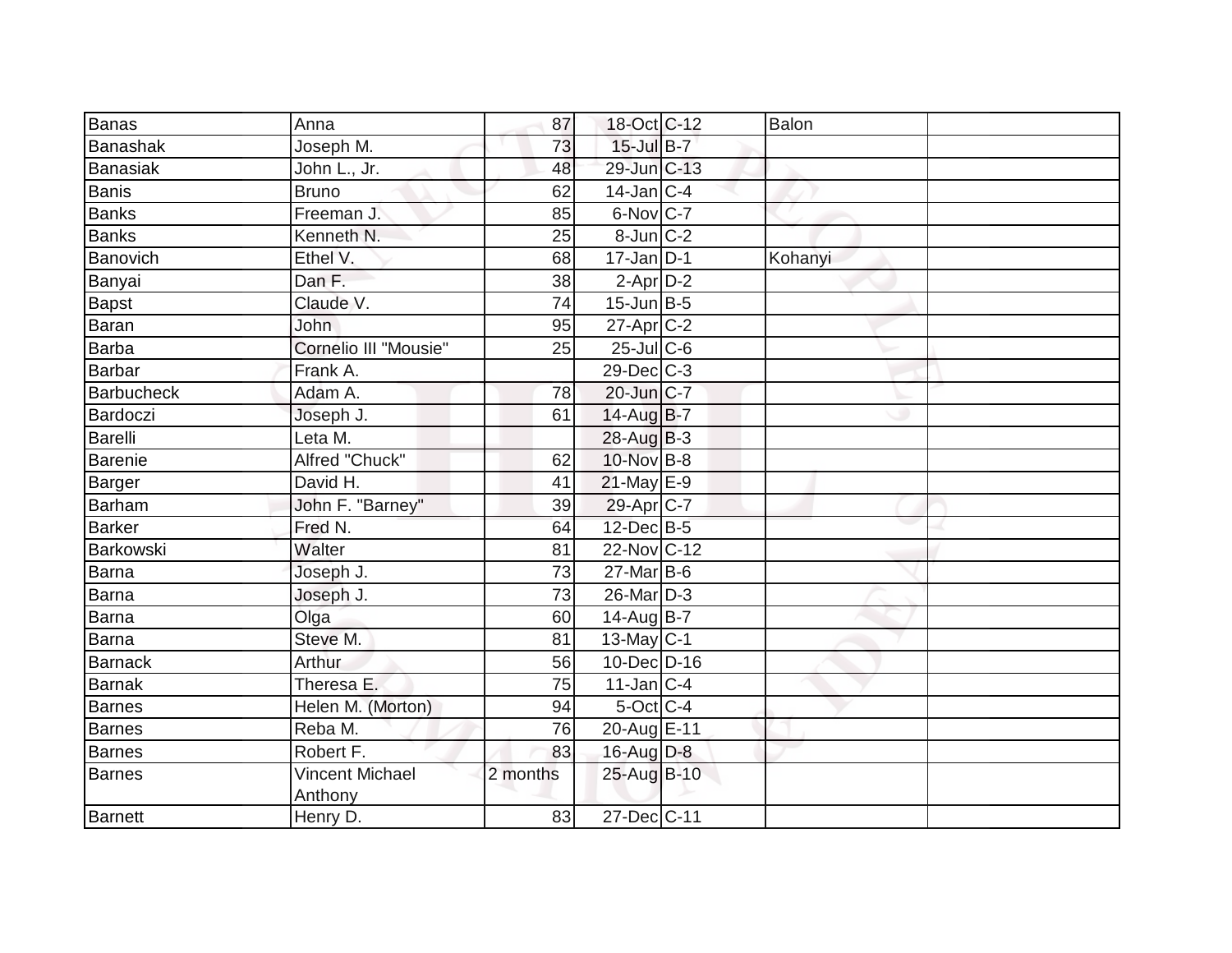| Barney          | Irene                | 61 | 26-Nov C-13            |         |  |
|-----------------|----------------------|----|------------------------|---------|--|
| Barney          | Marie                | 74 | $1-Nov$ D-1            |         |  |
| Barnhart        | Helen R.             | 83 | 28-Sep C-2             |         |  |
| Baroevich       | Victoria             | 73 | $27$ -Mar $B$ -6       |         |  |
| Baron           | Lawrence (Larry)     | 78 | $27$ -Apr $C-2$        |         |  |
| Barr            | Elser (Les)          | 78 | 18-Oct C-12            |         |  |
| <b>Barrett</b>  | John R.              | 78 | 11-May $C-2$           |         |  |
| Barron          | John (Scotty)        | 68 | $31$ -AugD-9           |         |  |
| <b>Barry</b>    | Bertha A.            | 67 | $26$ -Apr $D-8$        | Poropat |  |
| Barsic          | Peter P.             | 58 | 28-May D-4             |         |  |
| Barta           | <b>Esther</b>        |    | 31-Dec D-4             |         |  |
| Bartnik         | John E., Sr.         | 69 | $23$ -Jun $B-8$        |         |  |
| Bartolac        | Louis                | 94 | $12$ -Jun B-6          |         |  |
| Bartolomeo      | Elsie (Bailey)       | 88 | $16$ -May B-7          |         |  |
| Barton          | Cyrus V.             | 88 | $3-May$ D-12           |         |  |
| Barton          | Dick L.              | 71 | 30-May B-7             |         |  |
| <b>Barton</b>   | Viola M.             | 78 | $12$ -Jan B-6          |         |  |
| Bartuzik        | Louis (Bart)         | 64 | $22$ -Apr $ C-7 $      |         |  |
| Basine          | Adele M.             | 74 | $15$ -Aug $B$ -7       |         |  |
| <b>Baskitis</b> | Catherine            | 69 | $27$ -Jun $ C-9 $      |         |  |
| <b>Bass</b>     | Loreen <sub>N.</sub> | 79 | 30-Mar <sub>IC-9</sub> |         |  |
| <b>Bassett</b>  | Myrtle M.            | 83 | $13-Sep$ B-8           |         |  |
| <b>Basz</b>     | <b>Jack</b>          | 80 | $12$ -Jun B-6          |         |  |
| Batcho          | Mary                 | 83 | $5$ -Jan $ C-3 $       |         |  |
| Bates           | Margaret M.          | 72 | 16-Jul E-15            |         |  |
| Batson          | Jimmy D.             | 40 | 2-Mar D-10             |         |  |
| Battistella     | Anthony T. "Tally"   | 72 | $26$ -Jan $ C-3 $      |         |  |
| <b>Battle</b>   | Carrie E.            | 75 | $10$ -Jul $C$ -5       |         |  |
| Bauermeister    | Martin               | 83 | 22-Jan E-14            |         |  |
| Baumeister      | Lester               | 74 | $13$ -Jan $C-3$        |         |  |
| Baumgart        | Adeline R.           | 66 | $11-Sep$ D-1           |         |  |
| Baumgartner     | Arthur P.            | 87 | 30-Aug $C-4$           |         |  |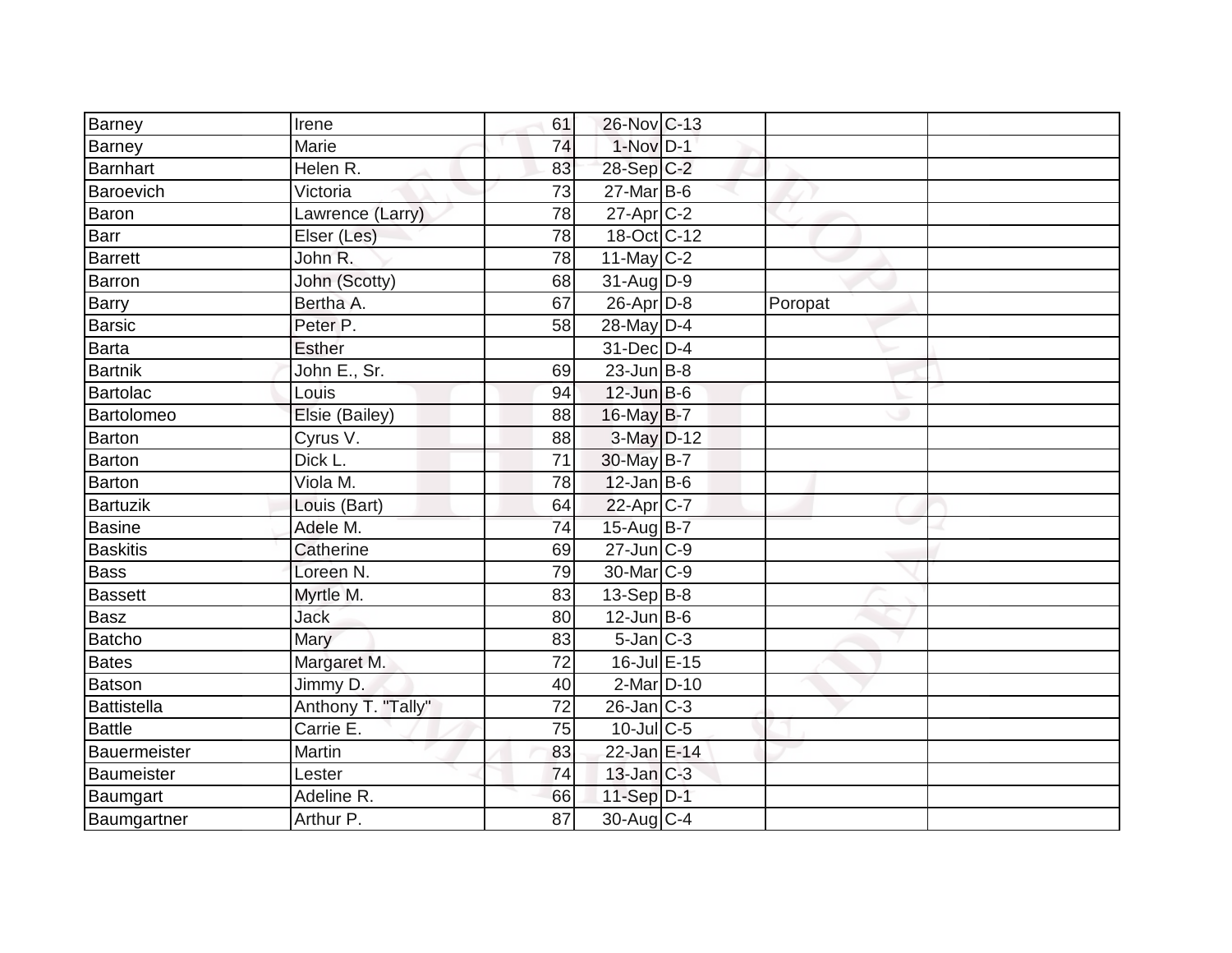| Bauser            | Dorothy M.             | 67              | $18$ -JulC-6            |  |                      |
|-------------------|------------------------|-----------------|-------------------------|--|----------------------|
| <b>Bax</b>        | Margaret (Eriks)       |                 | 4-Jun E-15              |  | See article, p. E-15 |
| Beanblossom       | Ruth T.                | 91              | 9-Jan C-8               |  |                      |
| Beatty            | Marie A.               | 81              | $15$ -Jan D-2           |  |                      |
| Beatty            | Ralph E.               | 78              | $19$ -Feb $F-8$         |  |                      |
| <b>Beaty</b>      | Robert W.              | 62              | 22-Mar B-9              |  |                      |
| Becker            | Ahlrich W.             | $\overline{71}$ | 26-May B-9              |  |                      |
| Becker            | Alice                  | 89              | 9-Nov C-2               |  |                      |
| Becker            | Norma M.               | 75              | 26-Jul C-10             |  |                      |
| Beckham           | Michelle S.            | 9               | $10$ -Feb $ C-7$        |  |                      |
| Beckman           | Ralph                  | 80              | $3$ -Jul B-8            |  |                      |
| Bedene            | Leo                    | 74              | 29-Jan D-15             |  |                      |
| Beeler            | Clara Mae              | 96              | 22-Feb D-8              |  |                      |
| Beemer            | Harold E.              | 73              | $2-Feb$ $D-10$          |  |                      |
| <b>Beggs</b>      | Donna M.               | 42              | $4$ -Oct $D-8$          |  |                      |
| Behr              | Gerald R.              | 68              | $23$ -Jan B-8           |  |                      |
| Beiriger          | Sylvester M.           | 84              | 5-Mar E-14              |  |                      |
| Beisel            | Erwin J.               | 82              | $25$ -Feb $C-1$         |  |                      |
| Bell              | James $\overline{S}$ . | 61              | 12-Mar E-14             |  |                      |
| Bell              | Mettie B.              | 80              | 15-Nov C-5              |  |                      |
| Bell              | Percy                  | 72              | $20$ -Jun $ C-7 $       |  |                      |
| Bell              | Ralph S.               | 64              | $3-Mar$ C-2             |  |                      |
| <b>Bellafiore</b> | Samuel E.              | 56              | $15-AugB-7$             |  |                      |
| Bellak            | Mary                   | 92              | $17-Oct$ <sub>C-1</sub> |  |                      |
| Bellamy           | Joseph G.              | 67              | $3-Dec$ D-10            |  |                      |
| <b>Bellamy</b>    | Russell O.             | 81              | $11$ -Jan $ C-4 $       |  |                      |
| Bellich           | David                  | 36              | $16$ -Jun $ C-1 $       |  |                      |
| Bellinger         | William J.             | 78              | $12$ -Jan B-6           |  |                      |
| Beltran           | Pedro                  | 74              | 31-May D-10             |  |                      |
| <b>Benak</b>      | Mary M.                | 86              | 18-Sep D-1              |  |                      |
| Benante           | Emily M.               | 80              | 24-May B-6              |  |                      |
| Bender            | Elmer M.               | 78              | $4$ -Aug $C-2$          |  |                      |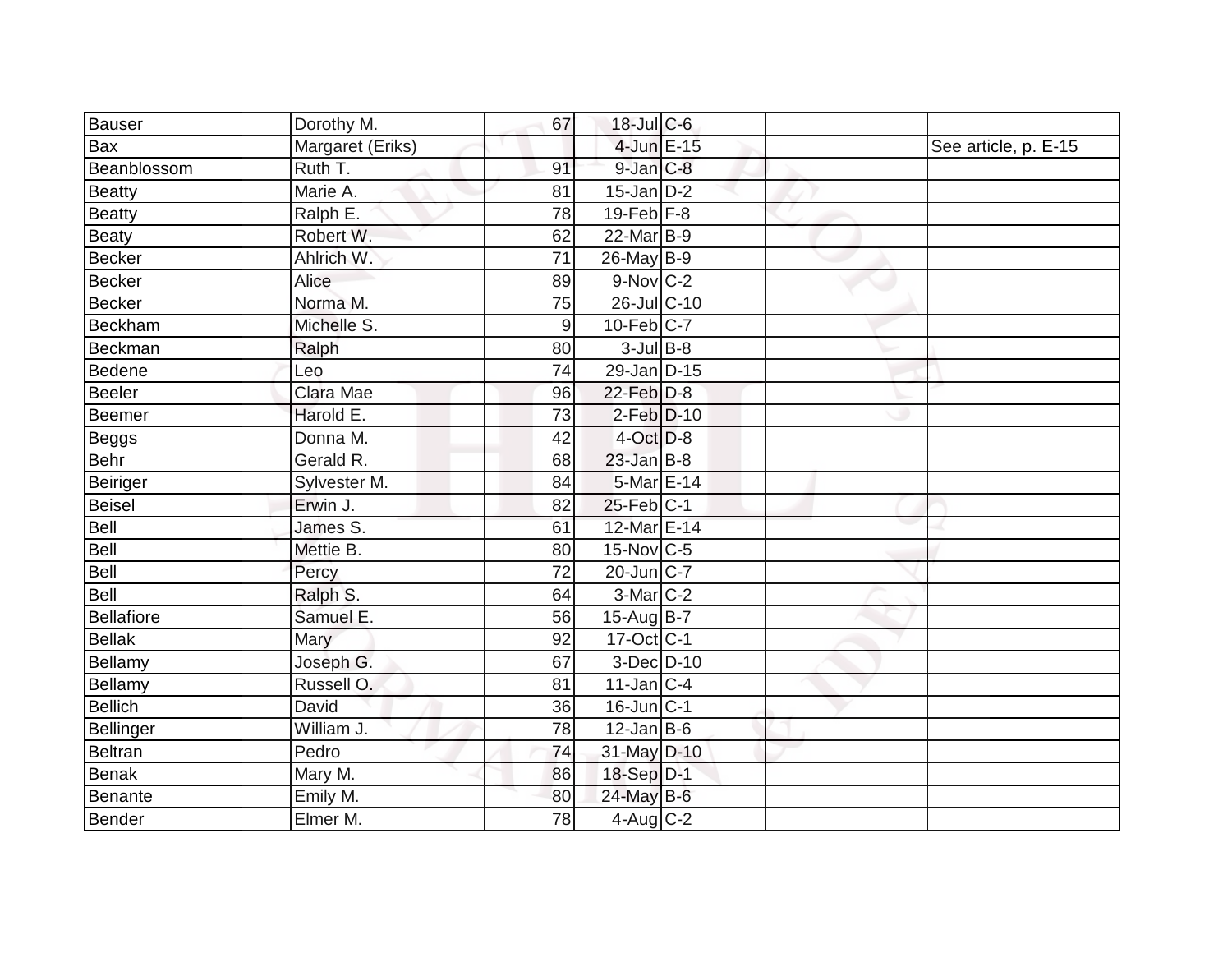| Bender           | Laverne J.     | 60        | 20-Jun C-7              |               |  |
|------------------|----------------|-----------|-------------------------|---------------|--|
| <b>Bendoff</b>   | Mildred G.     | 78        | 15-Mar C-7              |               |  |
| Bendorfean       | Marie          | 83        | 18-Jul C-6              | Preneta       |  |
| <b>Benell</b>    | Herschel       | 77        | $10$ -Jan $ C-2 $       |               |  |
| Benich           | Fred           | 58        | $11-Aug$ <sub>C-1</sub> |               |  |
| <b>Benke</b>     | Joanne         | 53        | 30-Jun B-7              |               |  |
| <b>Benkel</b>    | Teresa C.      | 78        | $5-Sep C-5$             |               |  |
| <b>Bennett</b>   | Ella Rae       | 66        | 8-May B-10              |               |  |
| Bennett          | <b>Esther</b>  | 63        | $6$ -Feb $B$ -8         |               |  |
| Bennett          | Francis B.     | 66        | $30$ -Mar $ C-9 $       |               |  |
| <b>Bennett</b>   | Juanita V.     |           | 15-Sep B-10             | Gaffney       |  |
| <b>Bennett</b>   | Pauline A.     | 69        | $25$ -Jul C-6           |               |  |
| Benson           | Edward C., Jr. | 78        | $9$ -May $C-1$          |               |  |
| Benson           | Ramon          | 18 months | 14-Dec C-15             | ت             |  |
| <b>Bercellie</b> | Helen M.       | 61        | 23-Mar F-9              |               |  |
| <b>Bereolos</b>  | Peter          | 81        | 13-Mar <sub>C</sub> -1  |               |  |
| Berg             | Edward         | 99        | 22-Nov C-12             |               |  |
| Berg             | Helen M.       | 64        | $8$ -Jul $D$ -6         |               |  |
| Berg             | Stanley C.     | 81        | 20-Mar <sub>D-1</sub>   |               |  |
| Berger           | Glenn R.       | 71        | $8$ -Dec $C$ -2         |               |  |
| Bergeson         | Virginia K.    | 82        | $31$ -Aug D-9           |               |  |
| Berghian         | Peter          | 75        | $5$ -Dec $ C-7 $        |               |  |
| <b>Bergles</b>   | John           | 81        | $17$ -Mar $ C-1$        |               |  |
| Berglund         | Donald J.      | 63        | $6$ -Mar $C-1$          |               |  |
| Bergner          | John M.        | 43        | $2$ -Aug C-12           |               |  |
| Bergren          | Margarete      | 80        | 12-Nov D-15             |               |  |
| Bergren          | Mary R.        | 68        | $5$ -Jul $D-8$          | <b>Briner</b> |  |
| Berilla          | John E.        | 65        | 7-Mar D-1               |               |  |
| Berlin           | Jack W.        | 65        | $15$ -Aug $B$ -7        |               |  |
| Bermingham       | Patrick D.     | 42        | 26-Mar D-3              |               |  |
| Bermingham       | Walter G.      | 65        | 30-Oct C-5              |               |  |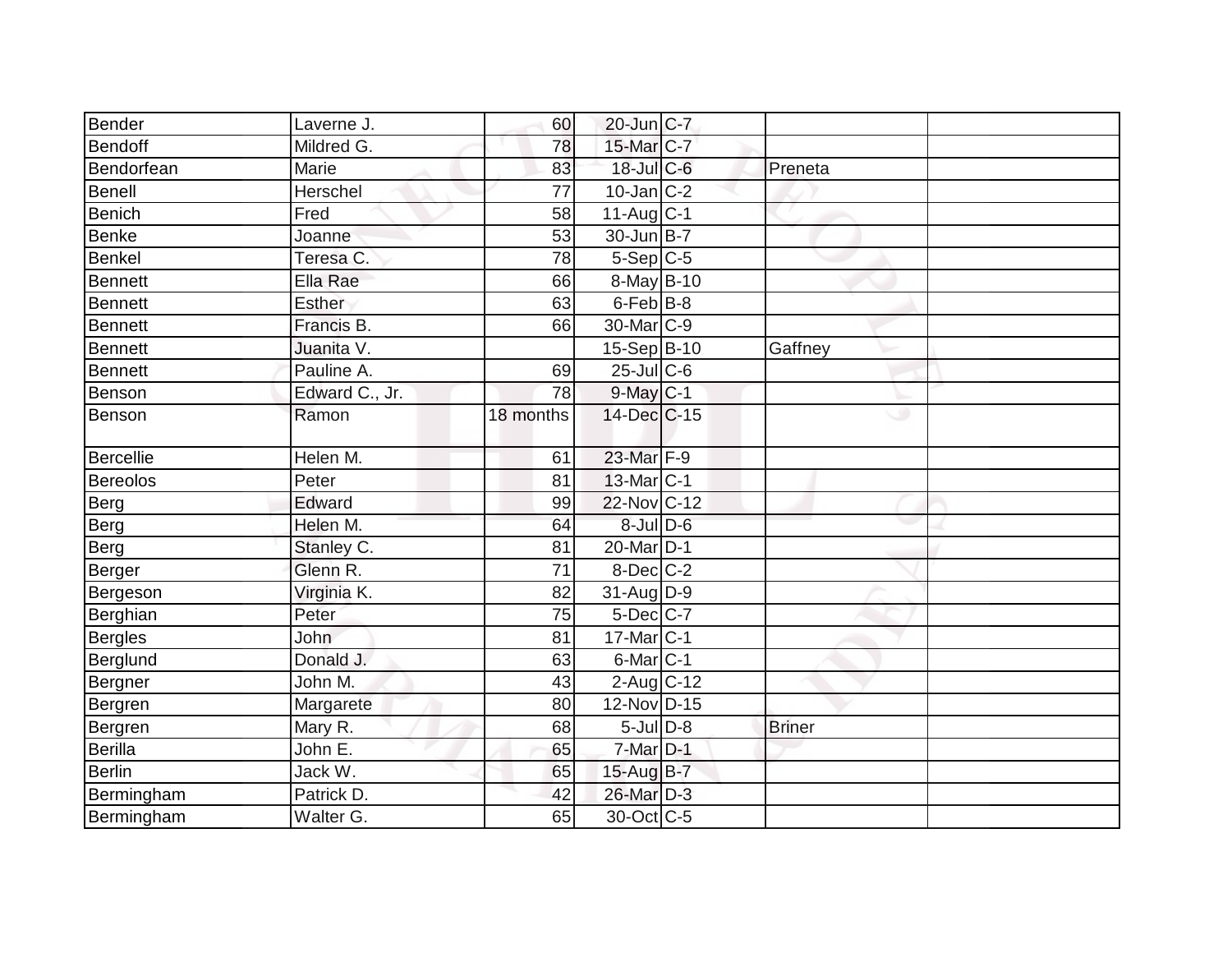|                    | Dela                |          |                          |         |                                     |
|--------------------|---------------------|----------|--------------------------|---------|-------------------------------------|
| Bernacat<br>Bernat | Walter              | 39<br>64 | 18-Aug C-2<br>20-Jun C-7 |         |                                     |
| <b>Berndt</b>      | Melvin D.           | 56       | 13-Mar <sub>C-2</sub>    |         |                                     |
| Bernotus           | Ervin E., Sr.       | 72       | $17-Oct$ <sub>C-1</sub>  |         |                                     |
|                    |                     |          | $27$ -Jun $C-9$          |         |                                     |
| Berrier            | Kenneth             | 53       |                          |         |                                     |
| Berrios            | Lupercio            | 79       | 29-Nov C-9               |         |                                     |
| Berrios            | Orlando Tito        | 20       | $7-Sep C-8$              |         |                                     |
| Berry              | Ethel               | 84       | 27-Jun C-9               |         | See article, p. C-9                 |
| Berry              | Luther Clyde        | 56       | $14$ -Jan C-4            |         |                                     |
| Bertram            | Merton J.           | 75       | $31$ -Jan B-6            |         |                                     |
| Bertsch            | <b>Janice Carol</b> | 27       | 26-Dec C-4               |         |                                     |
| Bessette           | Anna Mae (Herr)     | 65       | $7-Sep$ C-8              |         |                                     |
| Best               | Margaret Mae        | 80       | 11-Oct D-8               |         | See article, p. D-8                 |
| Best               | Vernon              | 86       | 27-Sep C-12              |         |                                     |
| <b>Betz</b>        | Marjorie Lois       | 64       | 12-Nov D-15              |         |                                     |
| Bevan              | Iona M.             | 66       | 3-Feb C-2                |         |                                     |
| Beyler             | Beatrice G.         | 79       | $7$ -Jul $C$ -2          | Bellamy |                                     |
| <b>Bice</b>        | Marguerite D.       | 69       | 24-Dec C-12              |         |                                     |
| <b>Bickel</b>      | James L.            | 68       | 13-Mar C-1               |         |                                     |
| Bicknell           | Thomas R. II        | 17       | $14-Sep C-2$             |         |                                     |
| Biedakiewicz       | John J. "Sailor"    | 78       | $7$ -Jan $ C-7 $         |         |                                     |
| Biegel             | Harriet             | 76       | $1$ -Jan E-2             |         |                                     |
| Bieker             | Therese H.          | 78       | 18-Apr <sub>C-5</sub>    |         |                                     |
| Biel               | Angeline M.         | 86       | 20-Mar D-1               |         |                                     |
| Biel               | Edward              | 65       | 30-Dec C-7               |         |                                     |
| Biel               | Estelle J.          | 79       | $7-Sep$ $C-8$            | Lipka   |                                     |
| Bielecki           | Richard             | 61       | 12-Mar E-14              |         |                                     |
| Bielewicz          | Walter              | 72       | $24$ -May B-6            |         | See also article May 25,<br>p. D-9  |
| <b>Bielfeldt</b>   | Barbara L.          | 55       | 15-Jun C-4               |         | See also article June<br>17, p. C-1 |
| <b>Biernat</b>     | Joseph              | 79       | $30 - Jan$ $D-6$         |         |                                     |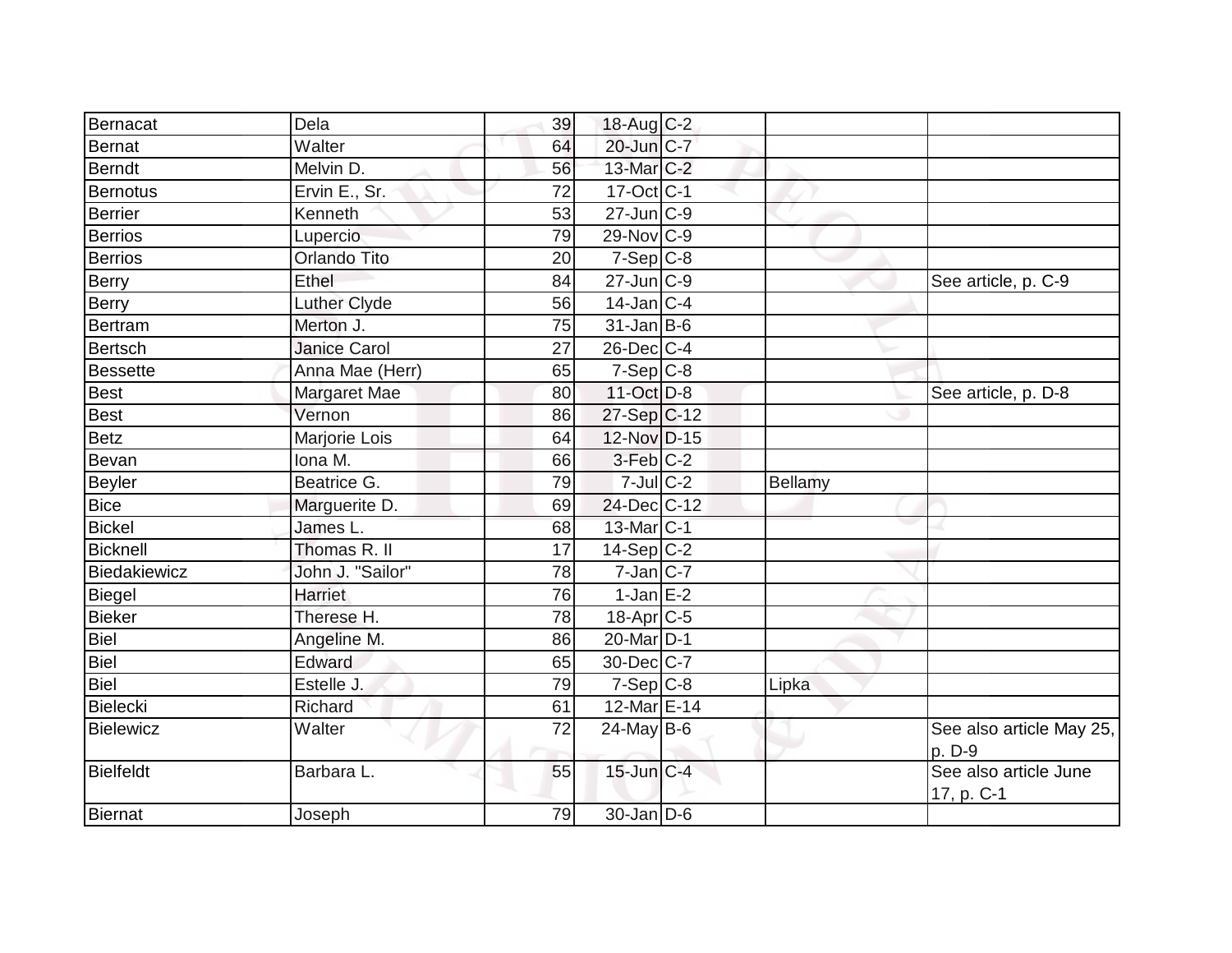| Bieszczat       | <b>Bert</b>    | 81              | $13$ -Jun $ C-7 $     |         |                     |
|-----------------|----------------|-----------------|-----------------------|---------|---------------------|
| Biggs           | Romona         | 58              | $18$ -May C-2         |         | See article, p. C-2 |
| <b>Bilek</b>    | Frank          | 67              | 31-Dec D-4            |         |                     |
| <b>Bilkovic</b> | Joseph         | 85              | $2$ -Oct B-10         |         |                     |
| <b>Billich</b>  | Ann J.         | $\overline{74}$ | 14-Jun C-16           | Smagacz |                     |
| Binkowicz       | Erna           | 76              | $28$ -Jun $E-4$       |         |                     |
| <b>Bird</b>     | M. Irene       | 88              | $2$ -Apr $D-2$        |         |                     |
| Biscan          | William B.     | 71              | 26-Nov C-13           |         |                     |
| Bishop          | Helen          | 90              | $5-Apr\overline{D-7}$ |         |                     |
| <b>Biter</b>    | Johnny Craigon | 63              | 29-Aug B-7            |         |                     |
| <b>Bitner</b>   | Karen L.       | 32              | $31$ -Mar $ B-7 $     |         |                     |
| <b>Bitting</b>  | Delpha O.      | 78              | $3$ -Jul B-8          |         |                     |
| <b>Bittner</b>  | Kazia          | 72              | $2$ -Jun $ C-1 $      |         |                     |
| <b>Bizik</b>    | Mary M.        | 78              | $18-Apr$ C-5          |         |                     |
| Blachly         | Josephus C.    | 89              | $11$ -May C-3         |         |                     |
| <b>Black</b>    | Linz H.        | 82              | $16$ -Feb $ C-2$      |         |                     |
| <b>Black</b>    | Margaret       | 71              | 8-Mar <sub>B</sub> -8 |         |                     |
| Blackburn       | Arthur J.      | 91              | 9-Feb D-2             |         |                     |
| Blackman        | Fred F.        | 66              | 28-Mar <sub>D-1</sub> |         |                     |
| Blackstone      | Robert M.      | 80              | $21$ -Jun $B-8$       |         |                     |
| Blagetz         | Emil M., Jr.   | 76              | $7$ -Jun $C-9$        |         |                     |
| <b>Blair</b>    | Dorothy E.     | 80              | $26$ -Jan $C-3$       |         |                     |
| Blaker          | Alma M.        | 82              | $26-Sep C-1$          |         |                     |
| Blaker          | Lula G.        | 69              | $27$ -Feb $ C-8$      |         |                     |
| <b>Blakslee</b> | Matthew S.     | 26              | 26-Oct D-9            |         |                     |
| Blasingame      | Nannie Brook   | 55              | 24-Aug B-9            | Love    |                     |
| Blaski          | Peter J.       | 81              | 28-Jun E-4            |         |                     |
| <b>Blaz</b>     | John           | 73              | 19-Feb $F-8$          |         |                     |
| Bleskan         | Peter J.       | 63              | 8-Aug C-1             |         |                     |
| Blessing        | Margaret       | 88              | $14$ -May $D-3$       | Puskas  |                     |
| Blieden         | Melvin J.      | 71              | $4$ -Jan $D-5$        |         |                     |
| <b>Blink</b>    | Edward, Rev.   | 68              | $4$ -Apr $D-1$        |         |                     |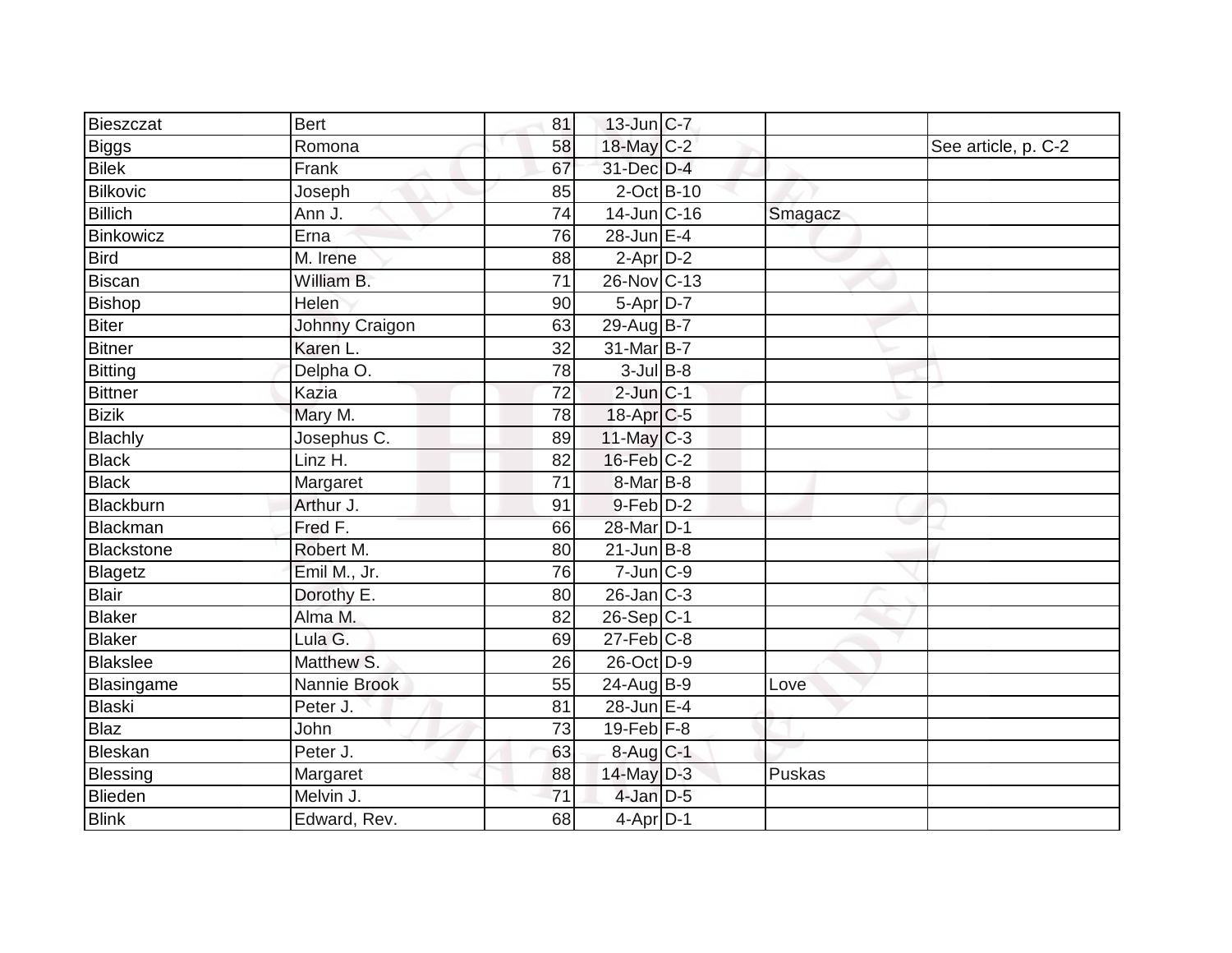| <b>Blink</b>   | Marie E.            | 73              | $2$ -Feb $D-10$        |  |                     |
|----------------|---------------------|-----------------|------------------------|--|---------------------|
| <b>Blink</b>   | Marion H.           | $\overline{72}$ | 21-May E-9             |  |                     |
| <b>Blitsch</b> | Lorene              | 92              | 7-Feb D-1              |  |                     |
| <b>Bloch</b>   | Joseph, Sr.         | 69              | $22-Sep B-7$           |  |                     |
| Bloechl        | John                | $\overline{77}$ | $15$ -Oct $E - 8$      |  |                     |
| <b>Blood</b>   | Arthur              | 83              | $2$ -Apr $D-2$         |  |                     |
| Bloomfield     | Madge V.            | 70              | $1-Aug$ <sub>C-8</sub> |  |                     |
| <b>Blount</b>  | David A.            | 57              | $28$ -Jan B-7          |  |                     |
| Blount         | <b>Thomas David</b> | infant          | 12-Mar E-15            |  |                     |
| Bloyd          | Wayne               | 77              | $29-Apr$ C-7           |  |                     |
| <b>Bly</b>     | Robert R.           | 70              | $15-AugB-7$            |  |                     |
| Board          | Kenneth O.          | 66              | $8-Aug$ <sub>C-1</sub> |  |                     |
| Boatright      | Tommye              | 75              | $3$ -Jul $B$ -8        |  |                     |
| <b>Bobak</b>   | Mary                | 96              | $1-Aug$ <sub>C-8</sub> |  |                     |
| Boberski       | Frank               | $\overline{77}$ | 30-Nov C-2             |  |                     |
| <b>Bobin</b>   | William F.          | 71              | $4-Feb$ B-3            |  |                     |
| Bobrowski      | Eleanore            | 80              | $2$ -May C-1           |  |                     |
|                | (Mrowczkowski)      |                 |                        |  |                     |
| Bochnowski     | Alex                | 82              | 28-Aug B-3             |  |                     |
| Bochnowski     | Alexander           | 82              | $29-Au\overline{g}B-7$ |  |                     |
| <b>Bock</b>    | Emil                | 54              | $9 - Apr$ $D-13$       |  |                     |
| Bockemeier     | Florence E.         | 93              | $22$ -May B-2          |  |                     |
| Bodamer        | Howard R.           | 58              | $13$ -AugD-2           |  |                     |
| <b>Bodie</b>   | Lottie              | 67              | $16$ -Feb $ C-2$       |  |                     |
| Bodnar         | Frank H.            | 63              | $18$ -Jan D-8          |  |                     |
| Bodnar         | John S.             | 72              | 3-Aug C-4              |  |                     |
| Bodnar         | Julia               |                 | $29-Sep C-1$           |  |                     |
| Bodney         | Wreatha F.          | 79              | 26-May B-9             |  | See article, p. B-9 |
| Body           | Kaiser, Sr.         | 48              | $22$ -Jun $B-9$        |  |                     |
| Boender        | Martin              | 91              | $4$ -Feb $ B-3 $       |  |                     |
| <b>Boer</b>    | Louise              | 73              | 17-Feb B-7             |  |                     |
| Boersma        | Samuel J.           | 84              | 6-Feb B-8              |  |                     |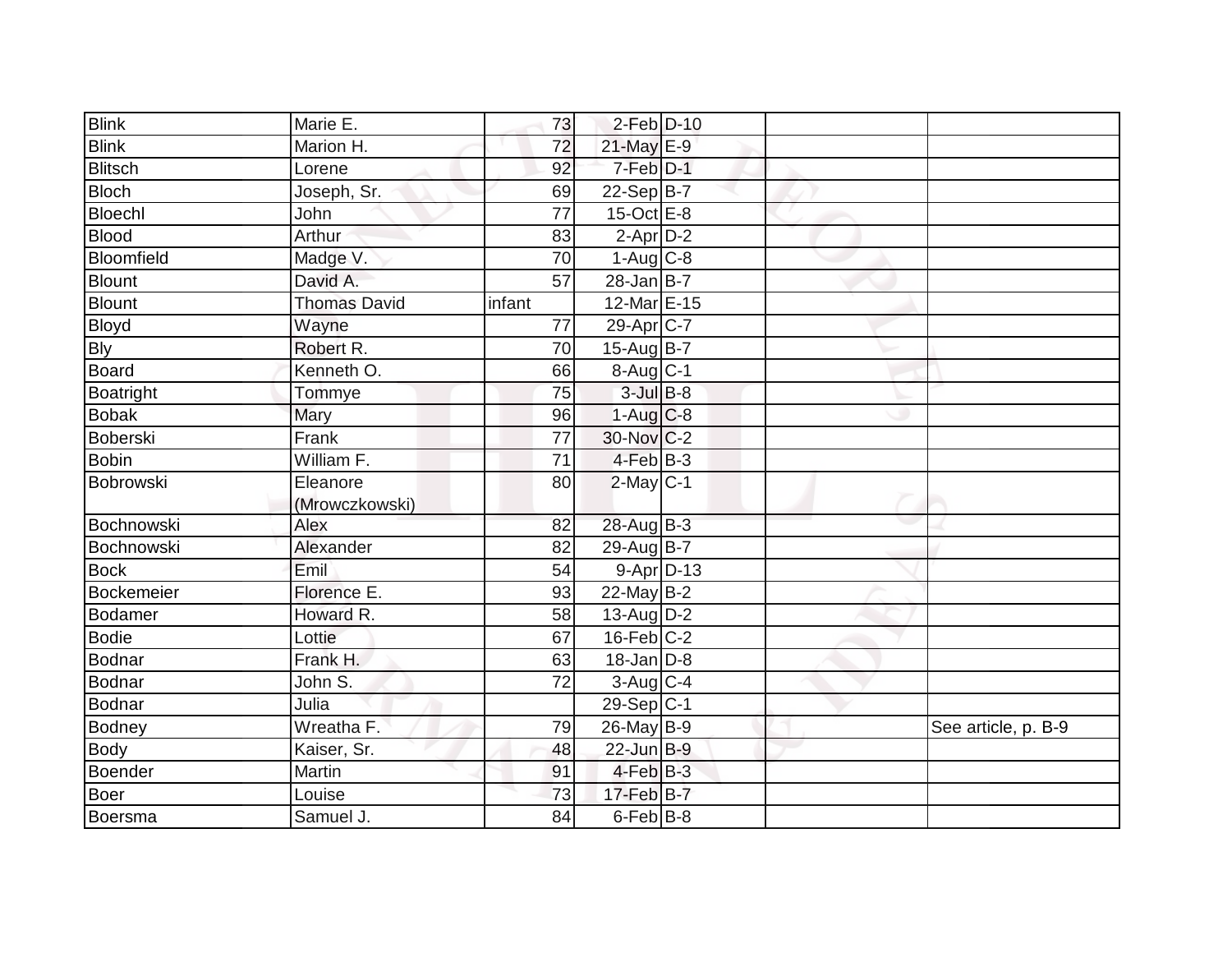|                       | 86                                                           |                      |                                                                                                                                                                                                                                                                                                                                                                                                                                                                                                                                    |                      |
|-----------------------|--------------------------------------------------------------|----------------------|------------------------------------------------------------------------------------------------------------------------------------------------------------------------------------------------------------------------------------------------------------------------------------------------------------------------------------------------------------------------------------------------------------------------------------------------------------------------------------------------------------------------------------|----------------------|
| Wilfred J. "Buddy"    | 67                                                           |                      |                                                                                                                                                                                                                                                                                                                                                                                                                                                                                                                                    |                      |
| Ruth J.               | 85                                                           |                      | <b>Streu</b>                                                                                                                                                                                                                                                                                                                                                                                                                                                                                                                       |                      |
| Josephine             | 67                                                           |                      |                                                                                                                                                                                                                                                                                                                                                                                                                                                                                                                                    |                      |
| John A.               | 70                                                           |                      |                                                                                                                                                                                                                                                                                                                                                                                                                                                                                                                                    |                      |
| Robert A.             | 52                                                           |                      |                                                                                                                                                                                                                                                                                                                                                                                                                                                                                                                                    |                      |
| Ann Hanzi             | 81                                                           |                      |                                                                                                                                                                                                                                                                                                                                                                                                                                                                                                                                    | See article, p. E-11 |
| Bill R.               | 63                                                           |                      |                                                                                                                                                                                                                                                                                                                                                                                                                                                                                                                                    |                      |
| Marian H.             | 78                                                           |                      |                                                                                                                                                                                                                                                                                                                                                                                                                                                                                                                                    |                      |
| Willard E.            | 78                                                           |                      |                                                                                                                                                                                                                                                                                                                                                                                                                                                                                                                                    |                      |
| Mike "Spider"         | 75                                                           |                      |                                                                                                                                                                                                                                                                                                                                                                                                                                                                                                                                    |                      |
| Clarence A.           | 81                                                           |                      |                                                                                                                                                                                                                                                                                                                                                                                                                                                                                                                                    |                      |
| Joseph A.             | 81                                                           |                      |                                                                                                                                                                                                                                                                                                                                                                                                                                                                                                                                    |                      |
| Imogene (Nelson)      | 65                                                           |                      |                                                                                                                                                                                                                                                                                                                                                                                                                                                                                                                                    |                      |
| Iva J.                | 64                                                           |                      |                                                                                                                                                                                                                                                                                                                                                                                                                                                                                                                                    |                      |
| Neece (Shorty)        | 91                                                           |                      |                                                                                                                                                                                                                                                                                                                                                                                                                                                                                                                                    |                      |
| Neal                  | 51                                                           |                      |                                                                                                                                                                                                                                                                                                                                                                                                                                                                                                                                    |                      |
| Grady                 | 81                                                           |                      |                                                                                                                                                                                                                                                                                                                                                                                                                                                                                                                                    |                      |
| Joseph J.             | 42                                                           |                      |                                                                                                                                                                                                                                                                                                                                                                                                                                                                                                                                    |                      |
| <b>Forrest Everad</b> |                                                              |                      |                                                                                                                                                                                                                                                                                                                                                                                                                                                                                                                                    |                      |
| Alfrieda              | 69                                                           |                      |                                                                                                                                                                                                                                                                                                                                                                                                                                                                                                                                    |                      |
| Harry G.              | 83                                                           |                      |                                                                                                                                                                                                                                                                                                                                                                                                                                                                                                                                    |                      |
| Maria G.              | 99                                                           |                      |                                                                                                                                                                                                                                                                                                                                                                                                                                                                                                                                    |                      |
| George W.             | 100                                                          |                      |                                                                                                                                                                                                                                                                                                                                                                                                                                                                                                                                    |                      |
| Joseph J.             | 85                                                           |                      |                                                                                                                                                                                                                                                                                                                                                                                                                                                                                                                                    |                      |
| <b>Bruce</b>          | 35                                                           |                      |                                                                                                                                                                                                                                                                                                                                                                                                                                                                                                                                    |                      |
| Loretta               | 69                                                           |                      | Kobeszka                                                                                                                                                                                                                                                                                                                                                                                                                                                                                                                           |                      |
| I. Frederick W.       | 51                                                           |                      |                                                                                                                                                                                                                                                                                                                                                                                                                                                                                                                                    |                      |
|                       | Dorothy May<br>Mary Jane<br>Anna M.<br>Henry H.<br>Edward J. | 55<br>85<br>73<br>76 | $21$ -Jan C-1<br>$4$ -Aug $C-2$<br>$1-Sep$ $C-1$<br>$26$ -May B-9<br>3-Nov C-12<br>8-Jan E-10<br>26-Oct D-9<br>$28$ -Aug $B-3$<br>$1-May$ C-1<br>12-Oct D-11<br>5-Feb E-11<br>$27$ -Feb $C-8$<br>22-Sep B-7<br>17-Mar C-1<br>$3$ -Jan $C-2$<br>$2$ -May $C-1$<br>28-May D-4<br>17-May C-10<br>23-Dec B-6<br>17-Nov C-1<br>16-Nov D-5<br>$5$ -Dec $D-1$<br>$24-Apr$ B-1<br>$2$ -Mar $ C-2 $<br>16-Aug $D-8$<br>$13$ -Jun $C-7$<br>$9$ -May $C-1$<br>$20$ -Feb $ C-1$<br>$5$ -Jul $D-8$<br>7-Mar D-1<br>5-Mar E-14<br>$6$ -Jul $D-2$ |                      |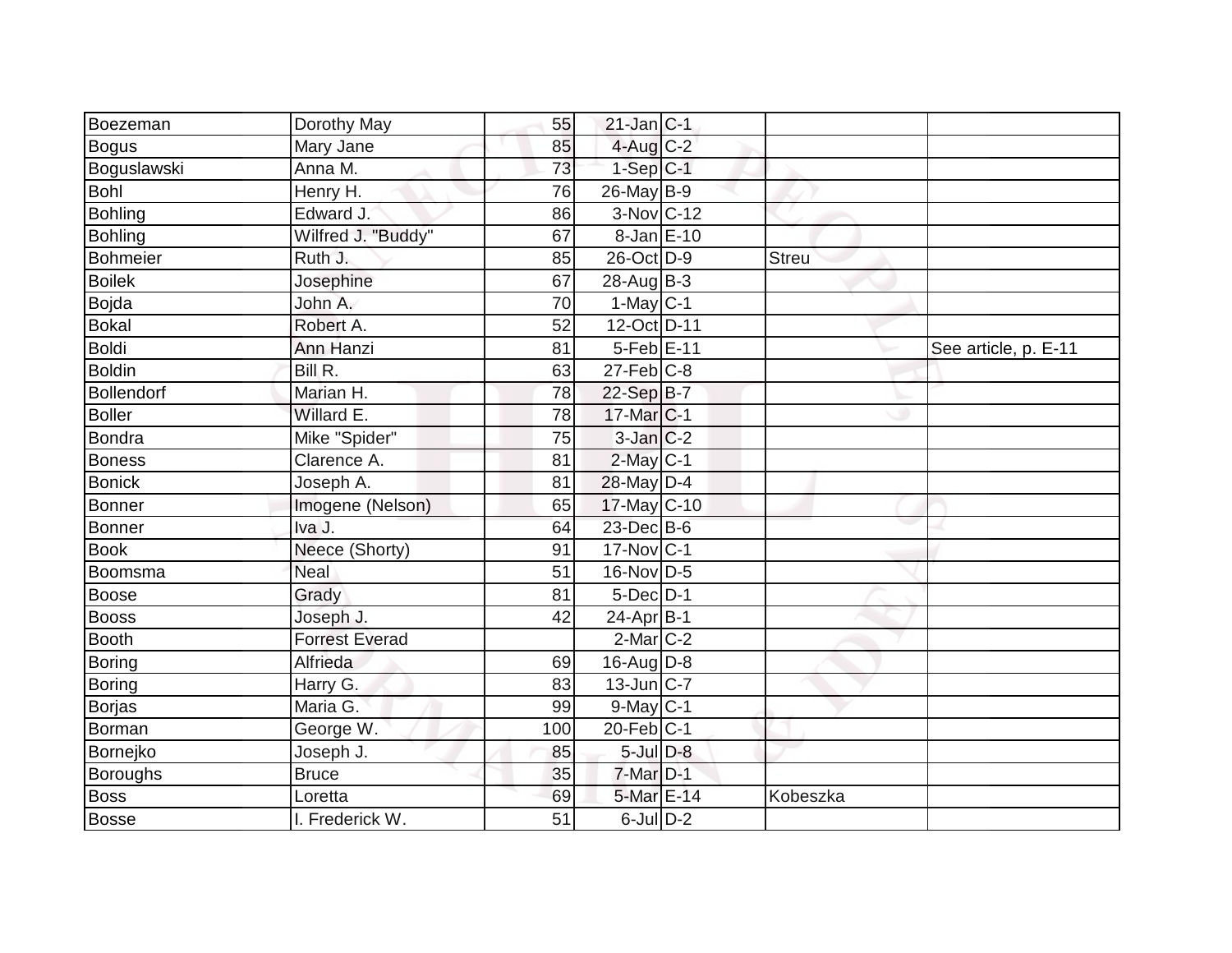| <b>Bostwick</b>  | Anna Louise        | 71 | 30-Aug C-4        |                 |           |                     |
|------------------|--------------------|----|-------------------|-----------------|-----------|---------------------|
| Botee            | James D.           | 93 | 31-Aug D-9        |                 |           |                     |
| <b>Bothwell</b>  | Roy D.             | 69 | $13$ -Apr $D-2$   |                 |           |                     |
| <b>Bott</b>      | Marie J.           | 78 | $27$ -Jul $D-8$   |                 |           |                     |
| <b>Bova</b>      | Joseph             | 43 | $13-Sep$ A-1      |                 |           | See article, p. A-1 |
| Bowen            | Bonnie J.          | 66 | $27$ -Aug C-6     |                 |           |                     |
| <b>Bowens</b>    | Linda              | 42 | 26-Nov A-1        |                 |           | See article, p. A-1 |
| <b>Bowlin</b>    | Bertie "Ray"       | 38 | $21$ -Jun $B-8$   |                 |           |                     |
| Bowling          | James T.           | 75 | $18$ -Feb $ C-1 $ |                 |           |                     |
| Bowman           | Itha M.            | 71 | $31$ -Jul B-6     |                 |           |                     |
| Bowman           | Jeffrey Lee        | 26 | $25$ -Jun $D-3$   |                 |           |                     |
| Bowman           | Milton H.          | 68 | $17$ -Jan D-1     |                 |           |                     |
| <b>Boyd</b>      | Jennie             | 63 | 15-Sep B-10       |                 |           |                     |
| <b>Boyd</b>      | Marjorie Jean      | 63 | $4$ -Jun $D-2$    |                 | Micenko   |                     |
| Boyd             | Robert             | 75 |                   | $2$ -Jul $D-16$ |           |                     |
| Boyer            | <b>Banning Jay</b> | 24 | 8-Dec C-2         |                 |           |                     |
| <b>Boyle</b>     | Paul C.            | 71 | $13$ -May C-1     |                 |           |                     |
| Bozich           | Steve              | 72 | $11-Sep$ D-1      |                 |           |                     |
| <b>Brad</b>      | Maria              | 72 | $15-Apr$ D-3      |                 |           |                     |
| <b>Branch</b>    | Weldon E.          | 69 | $6$ -Jul $D-2$    |                 |           |                     |
| <b>Brandt</b>    | Caroline R.        | 88 | 30-Jun B-7        |                 |           |                     |
| <b>Brandt</b>    | Florence M.        | 78 | 16-Oct C-6        |                 |           |                     |
| <b>Brandys</b>   | F. "Jim"           | 52 | 6-Feb B-8         |                 |           |                     |
| Brannan          | Doris (Randhen)    | 86 | $4$ -Feb $ B-3 $  |                 |           |                     |
| Brascher         | Marianne L.        | 43 | 15-May $B-6$      |                 | Fotia     |                     |
| <b>Braschler</b> | Mary               | 84 | 21-Nov B-7        |                 |           |                     |
| <b>Bratt</b>     | Marguerite A.      | 79 | $18$ -JulC-6      |                 | Schrimple |                     |
| Brauer           | Dorothy E.         | 65 | $2$ -Mar $ C-2 $  |                 |           |                     |
| <b>Brayach</b>   | Mary               | 89 | 29-Sep C-1        |                 |           |                     |
| Bremer           | Harold E.          | 73 | $1-Feb$ $C-5$     |                 |           |                     |
| Brennan          | Dora               | 77 | 27-Dec C-11       |                 | Copley    |                     |
| Brennan          | Fances             | 65 | $13$ -Feb $ C-1 $ |                 |           |                     |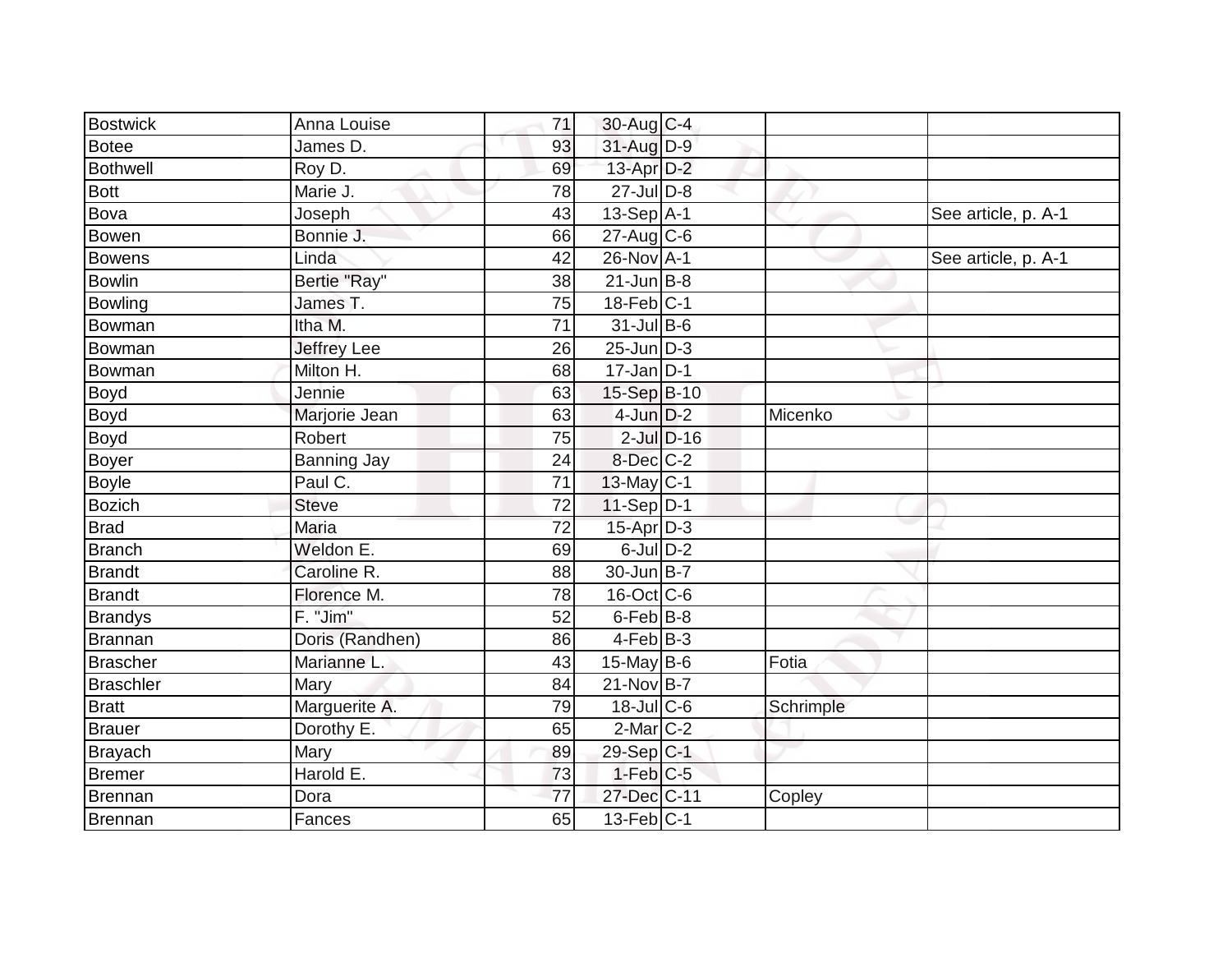| <b>Brewer</b>     | Boyd                | 58 | $21$ -Aug $B-7$   |             |                                                                                         |
|-------------------|---------------------|----|-------------------|-------------|-----------------------------------------------------------------------------------------|
| <b>Brewer</b>     | Harvey W.           | 74 | 25-Nov B-7        |             |                                                                                         |
| Bridegroom        | Irene G.            | 83 | 16-Oct C-6        |             |                                                                                         |
| Bright            | Lucille M.          | 70 | $23$ -Jan $C-1$   |             |                                                                                         |
| <b>Brines</b>     | Kimberly            | 30 | $12$ -Feb $D-4$   | Indicavitch |                                                                                         |
| <b>Bringleson</b> | Edward A.           | 81 | $10$ -Feb $ C-8$  |             | See article, p. C-8                                                                     |
| <b>Brinkley</b>   | Estella L.          | 75 | 20-Aug E-11       |             |                                                                                         |
| <b>Brock</b>      | Donna J.            | 45 | $24$ -Jan $ C-6$  |             |                                                                                         |
| <b>Broertjes</b>  | <b>Vernon Harry</b> |    | $15$ -Dec $C$ -2  |             | See article, p. C-2                                                                     |
| <b>Brooks</b>     | Lula Mae            | 75 | $7$ -Jul $C-2$    |             |                                                                                         |
| <b>Brooks</b>     | Pamela L. "Pam"     | 16 | $18$ -Apr $C$ -5  |             | See also article April<br>18, p. A-1                                                    |
| <b>Broomhead</b>  | Marie               | 69 | 28-Dec B-5        |             | See article, p. B-5                                                                     |
| <b>Brough</b>     | Shirley Ohr         | 60 | $4$ -Jul B-2      |             |                                                                                         |
| <b>Brouwers</b>   | Harry               | 84 | $1$ -Jul $C$ -7   |             |                                                                                         |
| <b>Browd</b>      | James D.            | 65 | $11$ -JulC-8      |             | See article, p. C-8 &<br>article July 26, p. A-6:<br>last name spelled<br><b>Brownd</b> |
| <b>Brown</b>      | Charles C.          | 70 | $24$ -Apr $B-1$   |             |                                                                                         |
| Brown             | Edd                 | 62 | $21$ -Mar $ D-8 $ |             |                                                                                         |
| Brown             | Elmer L.            | 69 | $1-Oct$ F-3       |             | See article, p. F-3                                                                     |
| <b>Brown</b>      | Florence E.         | 88 | $21-Nov B-7$      |             |                                                                                         |
| Brown             | Geneva R.           | 88 | $16$ -Feb $ C-2 $ |             |                                                                                         |
| <b>Brown</b>      | George D., Sr.      | 85 | $15$ -Feb $ C$ -5 |             | See article, p. C-5                                                                     |
| Brown             | George Virgil       | 70 | 13-May $D-7$      |             | See article, p. D-7                                                                     |
| Brown             | Jane                | 60 | $16$ -Jan B-8     |             |                                                                                         |
| <b>Brown</b>      | Joseph Timothy      | 22 | $15$ -Aug B-7     |             |                                                                                         |
| Brown             | Lester              | 41 | $4$ -Jan D-5      |             |                                                                                         |
| <b>Brown</b>      | Robert              | 36 | $12$ -Sep $A-1$   |             | See article, p. A-1                                                                     |
| <b>Brown</b>      | Shannon             | 17 | 7-Mar A-2         |             | See article, p. A-2                                                                     |
| <b>Brown</b>      | Truman T. "Brownie" | 81 | 19-Jun B-1        |             |                                                                                         |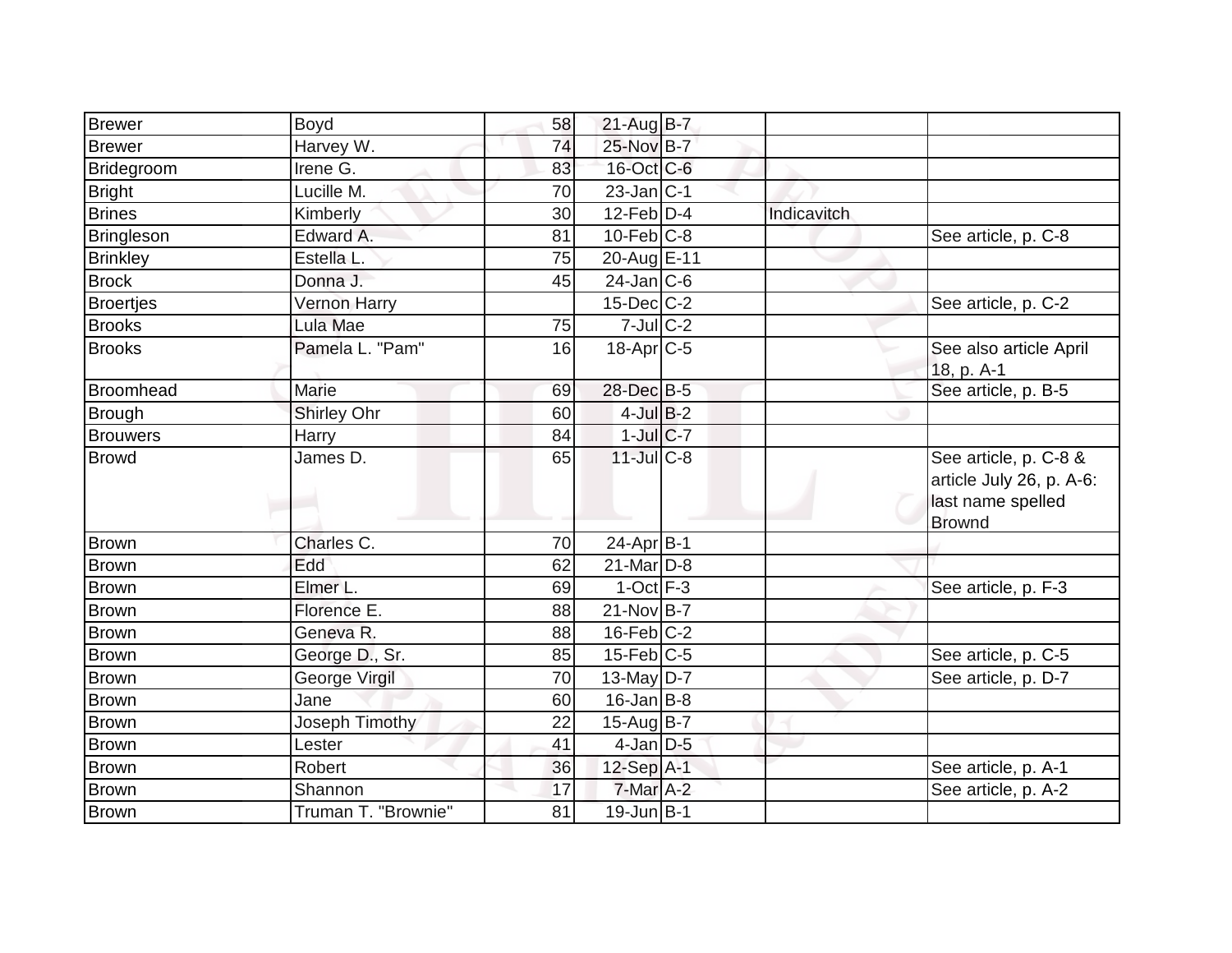| <b>Brown</b>      | Vernon K.            | 50 | $23$ -Feb $C-2$   |        |                                                                                        |
|-------------------|----------------------|----|-------------------|--------|----------------------------------------------------------------------------------------|
| <b>Brownd</b>     | James                | 65 | 26-Jul A-6        |        | See article, p. A-6 &<br>article July 11, p. C-8:<br>last name spelled<br><b>Browd</b> |
| <b>Brucks</b>     | George W.            | 79 | 23-Apr $E-16$     |        |                                                                                        |
| <b>Bruder</b>     | Freida M.            | 85 | $5$ -Jan $C-3$    |        |                                                                                        |
| <b>Bruhn</b>      | Esther E.            | 61 | $5$ -Jun $D$ -6   |        |                                                                                        |
| <b>Bruinsma</b>   | Garry J.             | 74 | $30$ -JulD-2      |        |                                                                                        |
| <b>Bruner</b>     | James C.             | 59 | $22-Sep B-7$      |        |                                                                                        |
| <b>Brunke</b>     | Edward R.            | 76 | 25-Mar D-1        |        |                                                                                        |
| <b>Brunker</b>    | Jean                 | 56 | $18$ -Jan $D-8$   |        |                                                                                        |
| <b>Bruno</b>      | Lena V.              | 82 | 13-Sep $B-8$      |        |                                                                                        |
| <b>Bryant</b>     | Evelyn "Everlene"    | 58 | $14-Sep C-2$      |        |                                                                                        |
| <b>Bryant</b>     | Florence M.          | 99 | 30-May A-9        |        |                                                                                        |
| <b>Bryant</b>     | Patricia J.          | 46 | $17$ -May C-10    | Kasper |                                                                                        |
| <b>Bryant</b>     | Samuel               | 74 | $18$ -Jan D-8     |        |                                                                                        |
| Brynarski         | Wanda G.             | 84 | $11-Sep D-1$      |        |                                                                                        |
| <b>Bubalo</b>     | Dasher               | 78 | $27-Sep C-12$     |        |                                                                                        |
| Buchanan          | <b>Ethel Weddle</b>  | 87 | $10$ -Apr $ D-6$  |        |                                                                                        |
| <b>Buchmeier</b>  | Hilda                | 88 | $30$ -Jan D-6     |        |                                                                                        |
| <b>Buck</b>       | Bernard B.           | 61 | $5-Sep C-5$       |        |                                                                                        |
| <b>Buck</b>       | William, Jr. "Dutch" | 87 | 23-Nov $E-4$      |        |                                                                                        |
| <b>Buckley</b>    | Clarence             | 77 | 6-Nov C-7         |        |                                                                                        |
| <b>Buckley</b>    | Firm A. "Buck"       | 69 | $19$ -Feb $ F-8 $ |        |                                                                                        |
| <b>Buckley</b>    | Margaret L.          | 63 | $5 - Jun$ $D-6$   |        |                                                                                        |
| <b>Buckley</b>    | Raymond J.           | 57 | $1$ -Jun $ C-9 $  |        | See article, p. C-9                                                                    |
| <b>Buckmaster</b> | Clarence E.          | 86 | $28$ -Dec $D-2$   |        |                                                                                        |
| <b>Buczek</b>     | Chester J. "Red"     | 71 | 23-May C-1        |        |                                                                                        |
| <b>Budkis</b>     | John A.              | 66 | $5-Sep$ $C-5$     |        |                                                                                        |
| <b>Budnik</b>     | Michael "Mike"       | 86 | 28-Nov C-6        |        |                                                                                        |
| <b>Budrean</b>    | Anna                 | 86 | $6$ -Mar $ C-1$   |        |                                                                                        |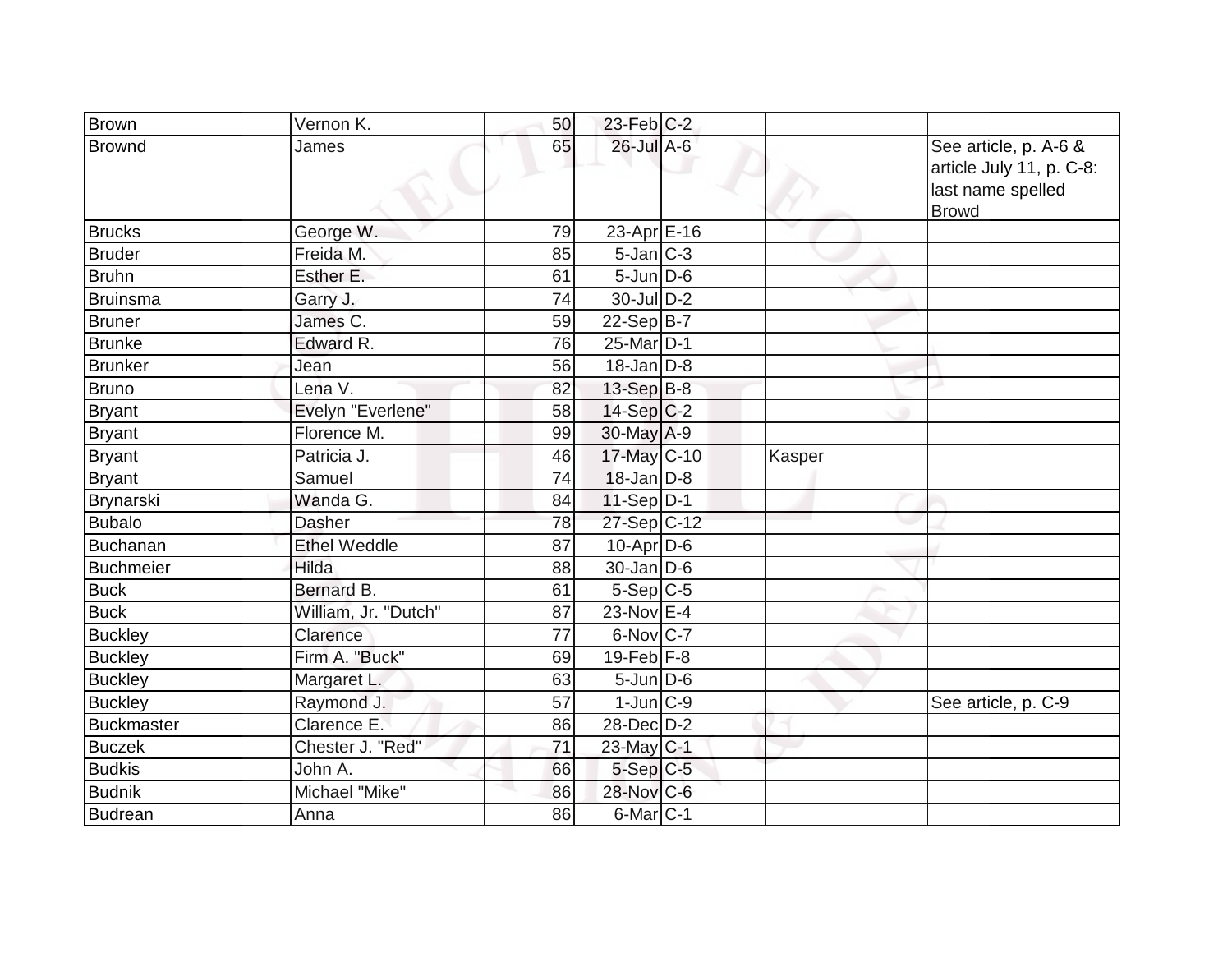| <b>Budwash</b>  | George D., Sr.          |    | 22-Mar B-9               |           |                                    |
|-----------------|-------------------------|----|--------------------------|-----------|------------------------------------|
| <b>Bugyis</b>   | <b>Theresa</b>          | 73 | $4$ -Jul $B-2$           | Salus     |                                    |
| <b>Builta</b>   | Bertha M.               | 70 | $19$ -Jan $D-8$          |           |                                    |
| <b>Bujaki</b>   | Joseph                  | 72 | $11-Nov$ C-3             |           |                                    |
| <b>Bukvich</b>  | Katherine B. (Slagel)   |    | 31-Dec F-6               |           |                                    |
| <b>Bunk</b>     | James G.                | 76 | 14-Oct B-5               |           |                                    |
| Bunting         | Roland L. (Jesse)       | 62 | $29$ -Jun $ C-13 $       |           |                                    |
| <b>Burbach</b>  | George Franklin         | 84 | $2$ -Feb $D-10$          |           | See also article Feb. 1,<br>p. C-5 |
| <b>Burch</b>    | Harold R.               | 78 | 17-Oct C-1               |           |                                    |
| <b>Burfield</b> | Marvin "Red"            | 56 | 13-Aug E-15              |           | See article, p. E-15               |
| <b>Burge</b>    | <b>Michael Thomas</b>   | 20 | 13-Jul C-9               |           |                                    |
| <b>Burger</b>   | Peggy J. "Lee"          |    | $3-Sep$ $D-2$            |           |                                    |
| <b>Burgher</b>  | <b>Lillian Retzloff</b> | 77 | 8-Feb B-7                |           |                                    |
| <b>Burk</b>     | Rosemary                | 50 | $10$ -Jan $ C-2$         |           |                                    |
| <b>Burke</b>    | Dorothy J.              | 68 | 31-Oct C-6               | Petrasich |                                    |
| <b>Burke</b>    | Lucille                 | 74 | $22$ -Aug B-6            |           |                                    |
| <b>Burnell</b>  | Laverne                 | 60 | $16$ -Jan B-8            |           |                                    |
| <b>Burner</b>   | <b>Charles</b>          | 76 | $11$ -Dec $ C-2 $        |           |                                    |
| <b>Burnett</b>  | Frank                   | 86 | 23-Aug $D-2$             |           | See article, p. D-2                |
| Burno           | Donald H.               | 52 | 26-Nov C-15              |           |                                    |
| <b>Burns</b>    | Jeffery Joseph          | 35 | $2$ -Jun $ C-1 $         |           |                                    |
| Burrier         | George M.               | 82 | $4-FebB-3$               |           |                                    |
| <b>Burris</b>   | Lloyd Wayne             | 41 | 23-Nov E-4               |           |                                    |
| <b>Burriss</b>  | Allen E.                | 56 | $23$ -Jun $B-8$          |           |                                    |
| <b>Burton</b>   | Gloria A.               | 65 | $21$ -Dec $D-2$          | Spak      |                                    |
| Burzynski       | Stanley J.              | 79 | $25-Apr$ C-1             |           |                                    |
| <b>Bush</b>     | <b>Rose Marie</b>       | 69 | $\overline{30}$ -May A-9 |           |                                    |
| <b>Buskey</b>   | Gertrude A.             | 79 | $9 - Apr$ $D-13$         |           |                                    |
| <b>Busse</b>    | Clyde H.                | 52 | $9$ -Jan $C-4$           |           |                                    |
| <b>Buszka</b>   | Tadeusz "Ted"           | 67 | $8$ -Mar $ B-8 $         |           |                                    |
| <b>Butiste</b>  | Joseph D.               | 92 | $13$ -May C-1            |           |                                    |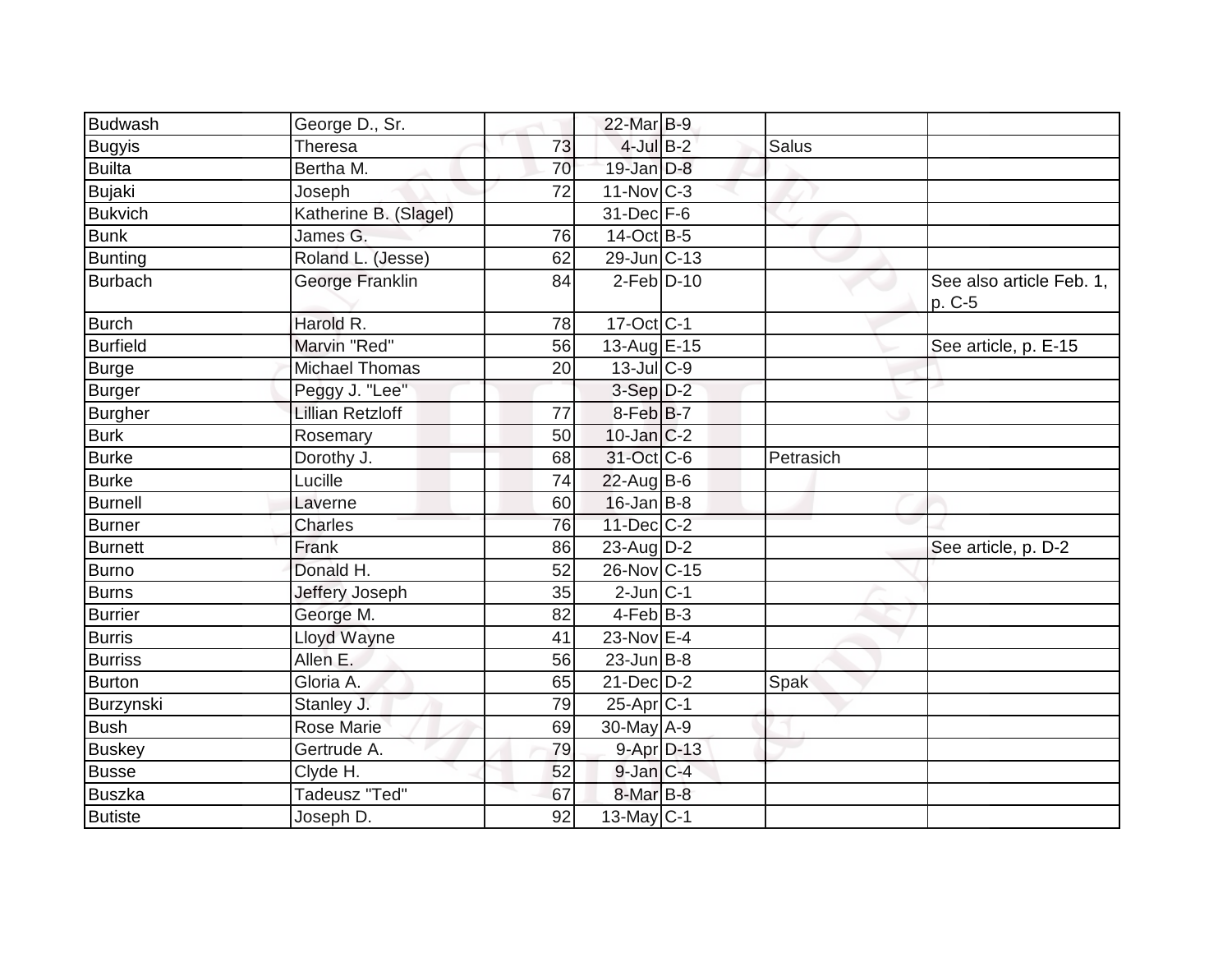| <b>Butler</b>   | <b>Guthery (Curtis)</b>    | 60              | $3$ -Jul B-8          |                 |          |  |
|-----------------|----------------------------|-----------------|-----------------------|-----------------|----------|--|
| <b>Butler</b>   | Sandra Ann                 | 39              | 19-Sep C-1            |                 | Greevich |  |
| <b>Butt</b>     | Arthur P.                  | 78              | $12$ -Jun $B$ -6      |                 |          |  |
| <b>Buzea</b>    | John V.                    | 67              | $31$ -May D-9         |                 |          |  |
| <b>Buzinski</b> | Frank J.                   | $\overline{78}$ | $22$ -Feb $D-8$       |                 |          |  |
| <b>Bylski</b>   | Raymond J. "Ray"           | 71              | $25$ -May C-2         |                 |          |  |
| <b>Bzibziak</b> | James J.                   | 41              | $26$ -Feb $D-2$       |                 |          |  |
| Cacich          | Kathleen E.                | 63              | 2-Oct B-10            |                 |          |  |
| Caesar          | Joseph                     | 74              | $9-Nov$ C-2           |                 |          |  |
| Cage            | Elizabeth Mae "Mam<br>Mam" | 86              | 29-Aug B-7            |                 |          |  |
| Cain            | Marvin                     | 83              | 20-Sep D-6            |                 |          |  |
| Call            | Francis "Frank"            | 71              |                       | $2$ -Jul $D-17$ |          |  |
| Callender       | Charles W.                 | 69              | $22$ -Jun $D-9$       |                 |          |  |
| Callis          | Angelina W.                | 80              | $18$ -Aug C-2         |                 |          |  |
| Camacho         | Jesse                      | 18              | $21$ -Jun B-8         |                 |          |  |
| Camacho         | Ruben                      | 18              | $16$ -May B-6         |                 |          |  |
| Camadeca        | James                      | 68              | $17 - Dec$ C-17       |                 |          |  |
| Camarata        | James                      | 76              | $13$ -Apr $B-3$       |                 |          |  |
| Cameo           | Judith R.                  | 43              | $2$ -Jan $ C-1 $      |                 |          |  |
| Campbell        | Fern Alice                 | 56              | $21$ -Feb $ D-1 $     |                 |          |  |
| Campbell        | Florence                   | 69              | $10$ -Oct C-7         |                 |          |  |
| Campbell        | <b>Marion Fischer</b>      | 85              | $21$ -Jun $B-8$       |                 |          |  |
| Campbell        | Patsy J.                   | 45              | 26-May B-9            |                 |          |  |
| Campbell        | Terrence M. "Mike"         | 30              | 29-Apr <sub>C-7</sub> |                 |          |  |
| Campbell        | Willie Donner, Sr.         | 59              | $1-Nov$ D-1           |                 |          |  |
| Camper          | Raymond C., Sr.            | 77              | $26$ -Jul C-10        |                 |          |  |
| Canale          | Peter R.                   | 68              | $30$ -Aug C-4         |                 |          |  |
| Candiano        | Pete                       | 89              | 13-Mar C-2            |                 |          |  |
| Canham          | John L. "Jack"             | 71              | $11$ -Nov $C-3$       |                 |          |  |
| Caniga          | Harriet                    | 81              | 13-Feb B-8            |                 |          |  |
| Cannon          | Calvin                     |                 | $23$ -Jan $C-1$       |                 |          |  |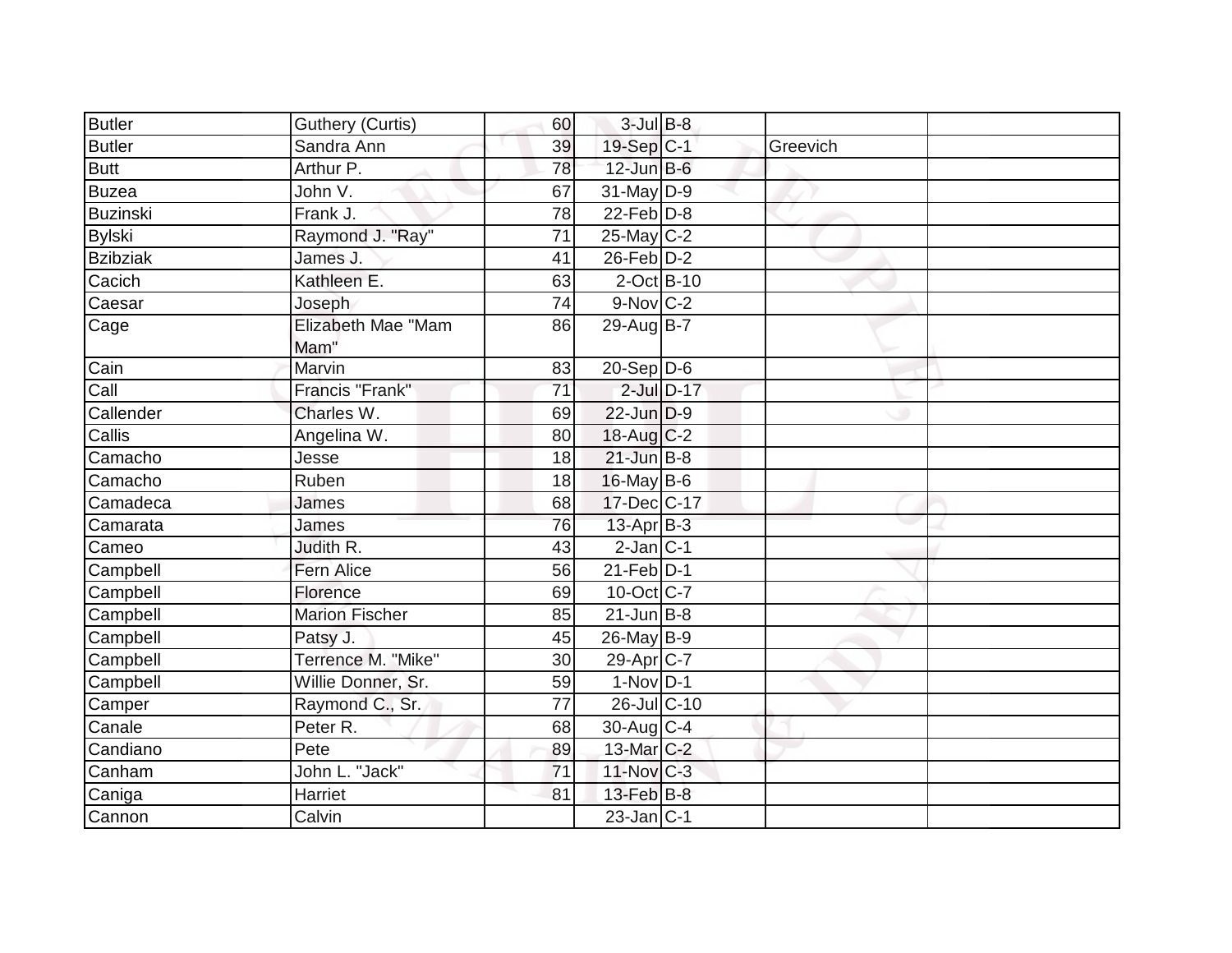| Cannon     | Nona Wilson             | 66              | $4$ -Aug $C-2$    |        |                                       |
|------------|-------------------------|-----------------|-------------------|--------|---------------------------------------|
| Cannon     | Prescilla A. (Lady Red) | 47              | 21-Dec D-2        |        |                                       |
| Cannon     | Wilma Jean              | 59              | $24$ -Jul B-8     |        |                                       |
| Cantero    | <b>Miguel Montes</b>    | 20              | $31$ -May D-10    |        |                                       |
| Cantwell   | Robert H.               | 73              | $13$ -May C-1     |        | See also May 19, p. B-8               |
| Capps      | Jean M.                 | 60              | 20-Dec D-13       |        |                                       |
| Carbon     | Carmen M.               | 74              | $6$ -Dec $ C$ -7  |        |                                       |
| Cardenas   | Erik J.                 | 15              | $3$ -Aug C-4      |        |                                       |
| Cardosi    | Edward J.               |                 | $12$ -May B-8     |        |                                       |
| Carl       | Philip "Dutch"          | 81              | 23-Jul E-14       |        |                                       |
| Carlin     | Alice W.                | 81              | $18$ -Apr $C$ -5  |        | See article, p. C-5                   |
| Carlin     | Anthony P.              | 51              | $4$ -Aug C-2      |        |                                       |
| Carlotta   | Kenneth                 | 24              | 28-Jan B-7        |        |                                       |
| Carlson    | Barbara J.              | 51              | $16$ -Apr $D-3$   |        |                                       |
| Carlson    | <b>Edward David</b>     | 78              | $13-Sep B-8$      |        | See also article Sept.<br>15, p. B-10 |
| Carlson    | Esther A.               | 74              | 27-Aug C-7        |        |                                       |
| Carmichael | Eugene                  | 74              | $10$ -Apr $D$ -6  |        |                                       |
| Carnahan   | Daniel J.               | 17              | $10$ -Apr $D$ -6  |        |                                       |
| Carnell    | Arthur L.               | 80              | $2$ -Oct B-10     |        |                                       |
| Carpenter  | Alberta                 |                 | $21-Apr B-7$      |        |                                       |
| Carpenter  | Ester M.                | 53              | 20-Apr C-2        |        |                                       |
| Carpenter  | Florence M.             | 79              | $21$ -Dec $D-2$   |        |                                       |
| Carr       | Edwin D.                | 92              | 23-Nov E-4        |        |                                       |
| Carr       | Laurel Evan             | 65              | $3$ -Aug C-4      |        |                                       |
| Carroll    | Herbert J.              | 64              | $16$ -Mar $ C-2 $ |        |                                       |
| Carroll    | Mary Gene               | 71              | 2-Nov C-11        | Frantz |                                       |
| Carter     | Jack F.                 | $\overline{71}$ | $22$ -Jun B-9     |        |                                       |
| Carter     | John Wallace            | 59              | $2$ -Aug $C$ -12  |        |                                       |
| Carter     | Miriam P.               | 90              | 12-May B-8        | Pirie  |                                       |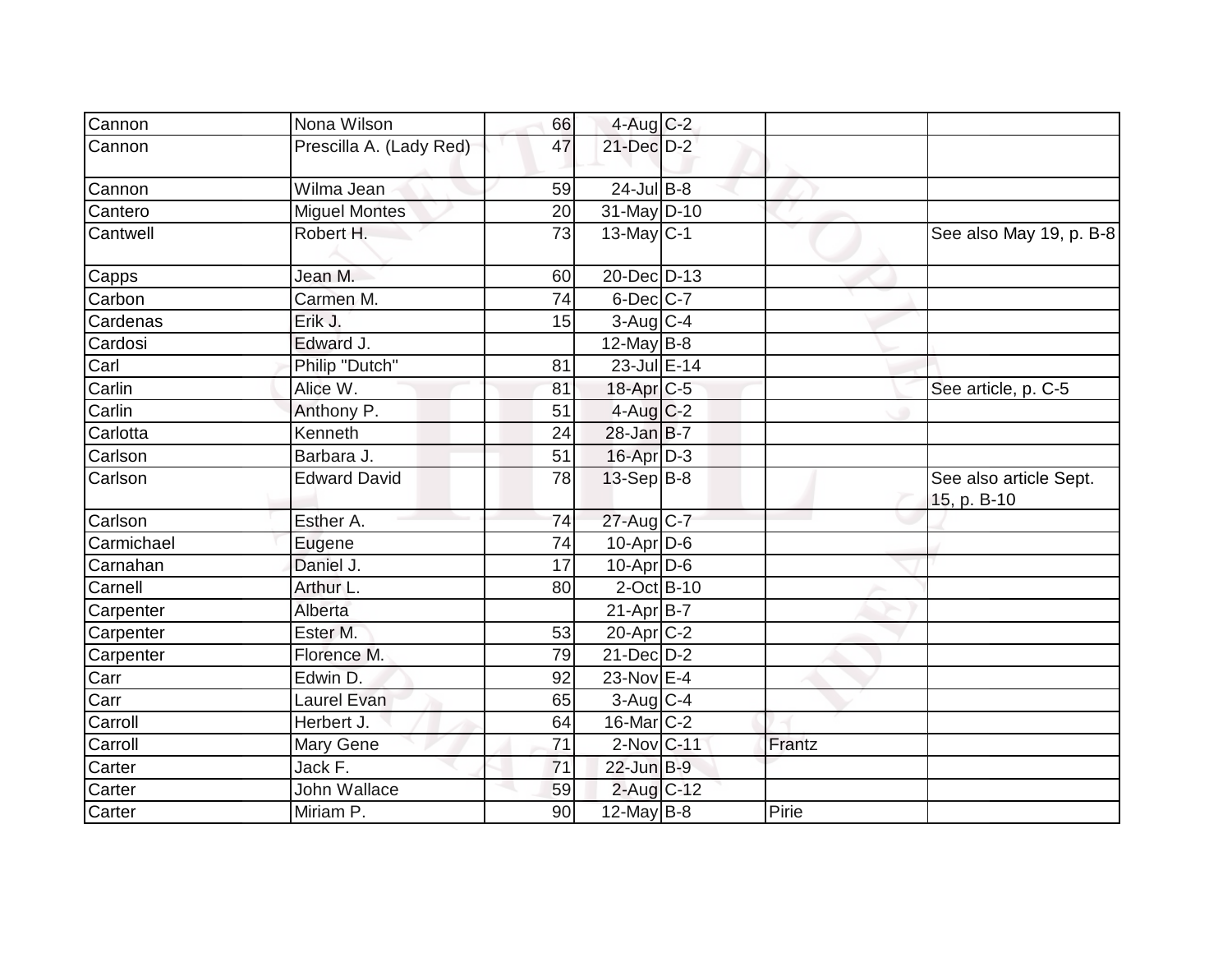| Carver      | Loyd N., Sr.            | 72 | $9-Nov$ C-2       |         |                     |
|-------------|-------------------------|----|-------------------|---------|---------------------|
| Casbon      | Norma                   | 85 | $10$ -Apr $D-6$   |         |                     |
| Case        | Mary K.                 | 69 | 8-Sep B-10        |         |                     |
| Cash        | Katie B.                | 82 | $25-Sep D-1$      |         |                     |
| Castillo    | Leopoldo S.             | 42 | $9$ -Dec $D$ -2   |         |                     |
| Castillo    | Mary Paz                | 67 | $6 - Apr$ $B-8$   |         |                     |
| Castillo    | <b>Trinidad "Chief"</b> | 68 | 14-Aug B-7        |         |                     |
| Castle      | Cora A.                 | 44 | 26-Nov C-10       | Krueger |                     |
| Cathey      | Fred                    | 82 | $13$ -Feb $ B-8 $ |         |                     |
| Cavanaugh   | Alice M.                | 81 | 12-Oct D-11       |         |                     |
| Cavinder    | Opel G.                 | 73 | $21$ -Jun $B-8$   |         |                     |
| Caylor      | Jesse E.                | 53 | $11$ -May C-3     |         |                     |
| Cegur       | Frank                   | 93 | $23$ -Jan $ C-1 $ |         |                     |
| Cengel      | Sophie M.               | 72 | 15-Mar C-7        |         |                     |
| Ceranowski  | Genowefa (Jennie)       | 75 | $9$ -Jun $B-9$    |         |                     |
| Cerda       | Mercedes C.             | 74 | 31-Aug D-9        |         |                     |
| Cermak      | Edward H.               | 68 | $22$ -May B-2     |         |                     |
| Cerovina    | George                  | 76 | 18-Jul C-6        |         |                     |
| Cerovina    | Melvin "Mel"            |    | 3-Apr D-6         |         |                     |
| Chadd       | Alfred J., Jr.          | 63 | $5 - Jun$ $D-6$   |         |                     |
| Chadd       | Doris A.                | 27 | $6$ -Feb $ B-8$   |         |                     |
| Chalovich   | John                    | 65 | 21-Mar D-8        |         |                     |
| Chambers    | Lorenzo "Trez," III     | 36 | $8$ -Mar $ B-8 $  |         |                     |
| Chandler    | Jeffrey                 | 32 | $27 - Dec$ $D-1$  |         | See article, p. D-1 |
| Chansler    | Delbert T.              | 80 | 8-Nov C-11        |         |                     |
| Chapman     | George A.               | 49 | 16-Jan C-1        |         |                     |
| Chapman     | Marie                   | 72 | $11-Sep D-1$      |         |                     |
| Chappelie   | Helen S.                | 80 | $21-Sep C-2$      |         |                     |
| Charbonneau | Stephanie               | 74 | $27$ -Jan B-8     |         |                     |
| Chariton    | Frederick               | 98 | 23-Mar F-9        |         |                     |
| Chariton    | $\bar{v}$ era           | 85 | 19-Sep C-1        | Jackim  |                     |
| Charlesbois | Mary                    | 93 | 8-Nov C-11        |         |                     |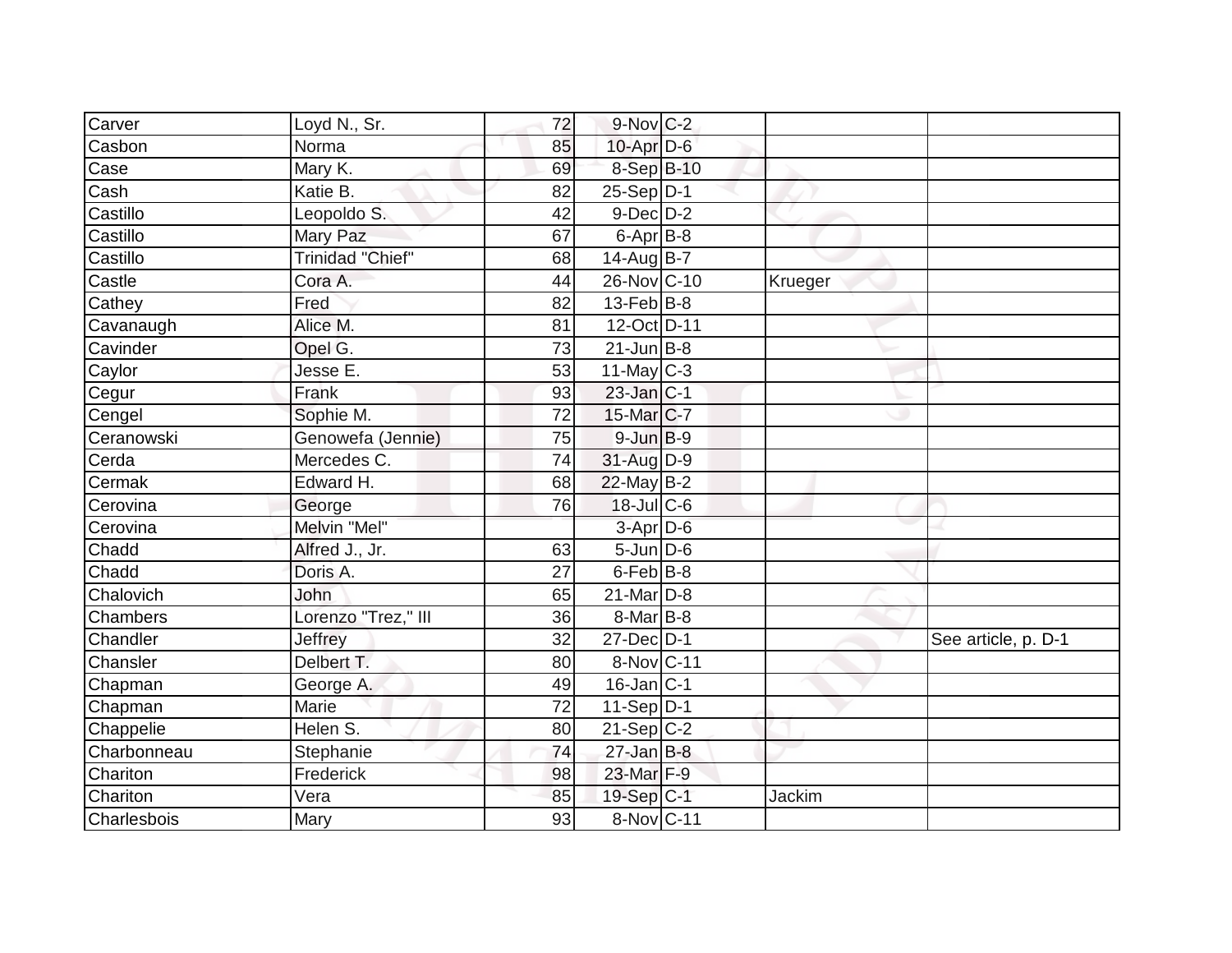| Chavez         | Longinos G.                          | 89 | 15-Sep B-10                 |         |                     |
|----------------|--------------------------------------|----|-----------------------------|---------|---------------------|
| <b>Cheeks</b>  | Louise R.                            | 68 | $21$ -Feb $\overline{D}$ -1 |         |                     |
| Chermak        | <b>John</b>                          | 86 | 3-Jun B-7                   |         |                     |
| Cherry         | Clode B.                             | 87 | 22-Nov C-12                 |         |                     |
| Chester        | Barbara A.                           | 63 | 8-Aug C-1                   |         |                     |
| Chicos         | Julia                                | 83 | $25$ -Jan B-8               |         |                     |
| Chilton        | <b>Katherine Mae</b><br>(Gravenstuk) | 63 | $16$ -Jan $ B-8 $           |         |                     |
| Chittenden     | Mildred M. Griggs                    | 75 | 18-Nov C-1                  |         |                     |
| Chizmar        | Patricia Joan                        | 60 | 26-Jul C-10                 | Spencer |                     |
| Chlebek        | John                                 | 84 | $12$ -Jun B-6               |         |                     |
| <b>Chlebek</b> | John W.                              | 49 | $19-Apr D-8$                |         |                     |
| Chmielewski    | George Raymond                       | 36 | 8-Jan E-10                  |         |                     |
| Chmielowski    | Julia F.                             | 74 | $26$ -Jan $ C-3 $           | Sobilo  |                     |
| Choltye        | Goerge, Jr.                          | 74 | 30-Jul D-2                  |         |                     |
| Chomistek      | Grace                                | 79 | 31-Dec D-4                  | Pieters |                     |
| Chrison        | <b>Thomais</b>                       | 81 | $18$ -Aug C-2               |         |                     |
| Christiansen   | Roger W.                             | 73 | $4$ -Dec $C-1$              |         |                     |
| Christianson   | Amy                                  | 80 | 25-Nov B-7                  |         | See article, p. B-7 |
| Christianson   | <b>Stanley Olai</b>                  | 79 | $10$ -Jan $ C-1 $           |         |                     |
| Christopher    | Leonard W.                           | 77 | $17-Sep$ F-9                |         |                     |
| Christy        | John E.                              | 65 | 16-Apr D-2                  |         |                     |
| Chupp          | Raymond L.                           | 48 | $27$ -Mar $ B-6$            |         |                     |
| Churilla       | Michael                              | 85 | 14-Feb C-7                  |         |                     |
| Ciardetti      | Joseph W. "Joe the<br>Mole"          | 48 | $17$ -Apr $D$ -6            |         |                     |
| Cica           | Jovan                                | 73 | $25-Sep D-1$                |         |                     |
| Cichon         | John J., Sr.                         | 69 | $25$ -Feb $ C-1$            |         |                     |
| Cidulka        | Charlesa (Skolds)                    | 51 | $11-AprB-5$                 |         |                     |
| Cidylo         | <b>Steve</b>                         | 80 | 30-May A-9                  |         |                     |
| Ciesielski     | Father Bernard R.,<br>O.C.D.         | 77 | 23-May C-1                  |         |                     |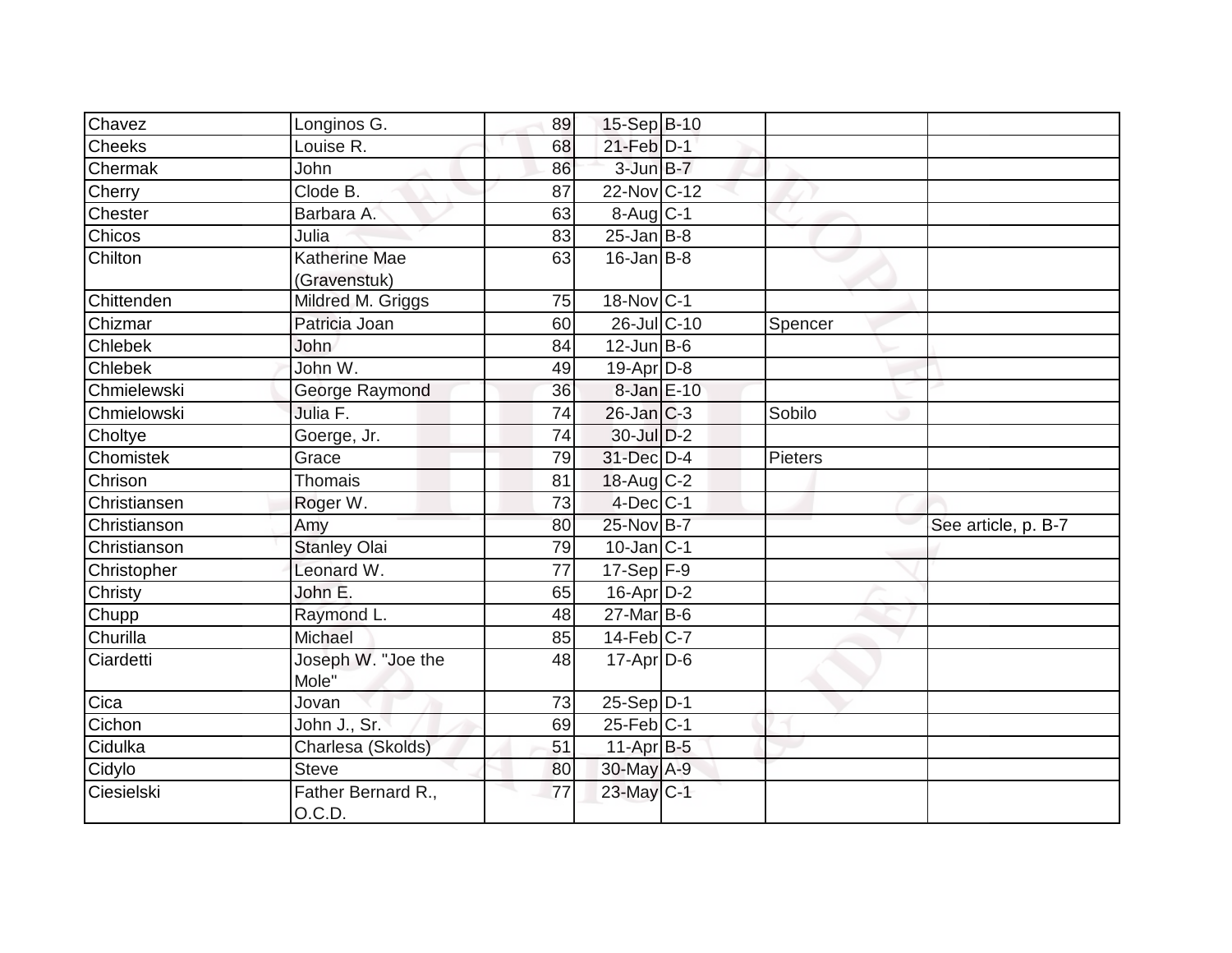| Ciezki             | John H.             | 72 | $24$ -Jun $C-2$   |                |                     |
|--------------------|---------------------|----|-------------------|----------------|---------------------|
| Cilek              | Joseph B.           | 78 | 29-Mar D-10       |                |                     |
| Cima               | <b>Ruth Fischer</b> | 84 | 29-Dec B-5        |                |                     |
| Cinotti            | Edna P.             | 85 | $13-Sep$ B-8      |                |                     |
| Clark              | Arcilla             | 81 | 6-Mar C-1         |                |                     |
| Clark              | Arthur Q.           | 68 | $14$ -JulC-2      |                |                     |
| Clark              | Lilburn C.          | 72 | 23-May $D-8$      |                |                     |
| Clark              | Lucinda M.          | 48 | $12$ -May B-8     |                |                     |
| Clark              | Marion P.           | 81 | $25$ -Jul C-6     |                |                     |
| Clark              | Theresie A.         | 89 | 26-Nov C-15       |                |                     |
| Clark              | William B.          | 70 | $26$ -May B-9     |                |                     |
| Clarkson           | Edward G.           | 55 | $17$ -Aug $D-10$  |                |                     |
| Claussen           | Ida                 |    | $19-Apr$ D-8      |                |                     |
| Claussen           | Suzanne J.          | 32 | 20-Mar D-1        |                |                     |
| Claypool           | James F.            | 60 | $22$ -Feb $D-8$   |                |                     |
| <b>Clements</b>    | Inez O.             | 85 | 10-May D-11       |                |                     |
| Clemons            | Sadie               | 70 | $13$ -Feb $ B-8 $ |                |                     |
| Clifford           | John W.             | 25 | $25$ -May $A-2$   |                | See article, p. A-2 |
| Clousing           | Jennie              | 90 | $11$ -Mar $ C-1 $ | <b>Dykstra</b> |                     |
| Cloyd              | James H.            | 70 | $24$ -Jun $ C-2 $ |                |                     |
| Clusserath         | Mary M.             | 89 | $21-Nov$ B-7      |                |                     |
| Coates             | Norman K.           | 42 | $2$ -Jan $C-1$    |                |                     |
| Cobb               | Eleanor             | 68 | 18-May $C-2$      |                |                     |
| Cobb               | Morris K.           |    | $16$ -Feb $C-2$   |                |                     |
| Coffman            | Robert P.           | 75 | $14$ -Apr $ C-2 $ |                |                     |
| Coghill            | Mary J.             | 64 | $8$ -Jun $C-2$    |                |                     |
| Cohn               | Albertine           | 77 | $3-May$ D-12      |                |                     |
| $\overline{C}$ ole | Roberta E. "Bobbie" | 82 | 3-Dec D-10        |                |                     |
| Colella            | Henry A. "Hank"     |    | 17-May C-10       |                |                     |
| Coleman            | Dale A.             | 37 | $21$ -Feb $D-1$   |                |                     |
| Coleman            |                     |    | $17$ -Feb $B$ -7  |                |                     |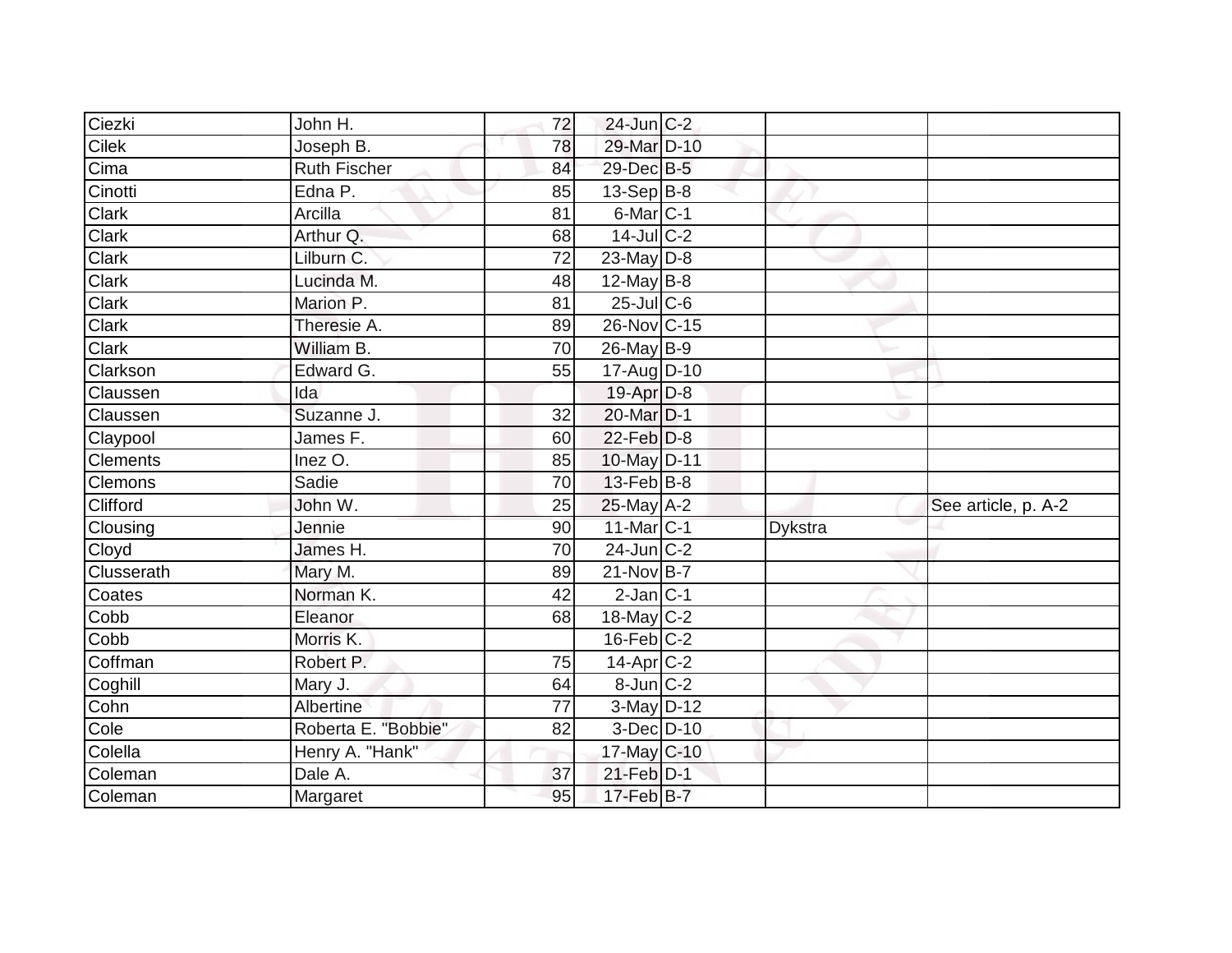| Colins         | Ralph R.         | 79 | 28-Mar D-1            |  | See also article March<br>28, p. B-7 |
|----------------|------------------|----|-----------------------|--|--------------------------------------|
| Collazo        | Quintin          | 76 | 16-Apr D-3            |  |                                      |
| Colleys        | Shirley J.       | 51 | $30$ -Jun $B-7$       |  |                                      |
| <b>Collins</b> | Ann              | 77 | $24$ -Feb $C-2$       |  |                                      |
| Collins        | Edgar P.         | 81 | $25-Sep D-1$          |  |                                      |
| Collins        | Merritt M.       | 68 | 20-May $C-1$          |  |                                      |
| Collins        | Ralph R.         | 79 | 27-Mar B-6            |  |                                      |
| Colosimo       | Rocco L. "Rocky" | 79 | $3-Apr$ D-6           |  |                                      |
| Colucci        | Concetta         | 82 | 11-Aug $ C-1 $        |  |                                      |
| Colucci        | Salvatore        | 81 | 8-May B-10            |  |                                      |
| Connor         | Edna             | 85 | 23-Jul E-14           |  |                                      |
| Connor         | Frances G.       | 86 | $2$ -May $B-7$        |  |                                      |
| Connor         | Irene            | 93 | $20$ -Jun $ C-7$      |  |                                      |
| Conroy         | Ann M.           | 90 | 26-Apr D-8            |  |                                      |
| Consoer        | Charles H.       | 86 | 21-May D-2            |  |                                      |
| Constant       | Martha C.        | 86 | $24$ -Jul B-8         |  |                                      |
| Convery        | Clara A.         | 95 | $31$ -Dec $F-6$       |  |                                      |
| Cook           | David I.         | 87 | 4-Jun E-12            |  |                                      |
| Cook           | Edna J.          | 98 | $24$ -Jun $ C-2$      |  |                                      |
| Cooke          | Adeline "Ada"    | 88 | 20-Mar <sub>D-1</sub> |  |                                      |
| Cool           | Adelbert L.      | 68 | $12-Sep C-7$          |  |                                      |
| Coolina        | Monty L.         | 78 | $6-Sep D-8$           |  |                                      |
| Coon           | Lyle             | 85 | $17$ -Apr $ A-5$      |  |                                      |
| Cooper         | <b>Annie Mae</b> | 69 | $13$ -Apr $D-2$       |  |                                      |
| Cooper         | Grace J.         | 76 | 20-Aug E-11           |  |                                      |
| Cooper         | Huey L.          | 54 | 22-Nov C-12           |  |                                      |
| Cooper         | Ivie Pearl       | 79 | $18$ -Jan $D-8$       |  |                                      |
| Cooper         | John Alan        | 43 | $27$ -Jun $ C-9$      |  |                                      |
| Cooper         | Sidney, Jr.      | 55 | 21-Feb D-1            |  |                                      |
| Cooper         | Wesley "Warren"  | 57 | 13-Jul C-9            |  |                                      |
| Cope           | Fern E.          | 88 | $14$ -Feb $ C-7$      |  |                                      |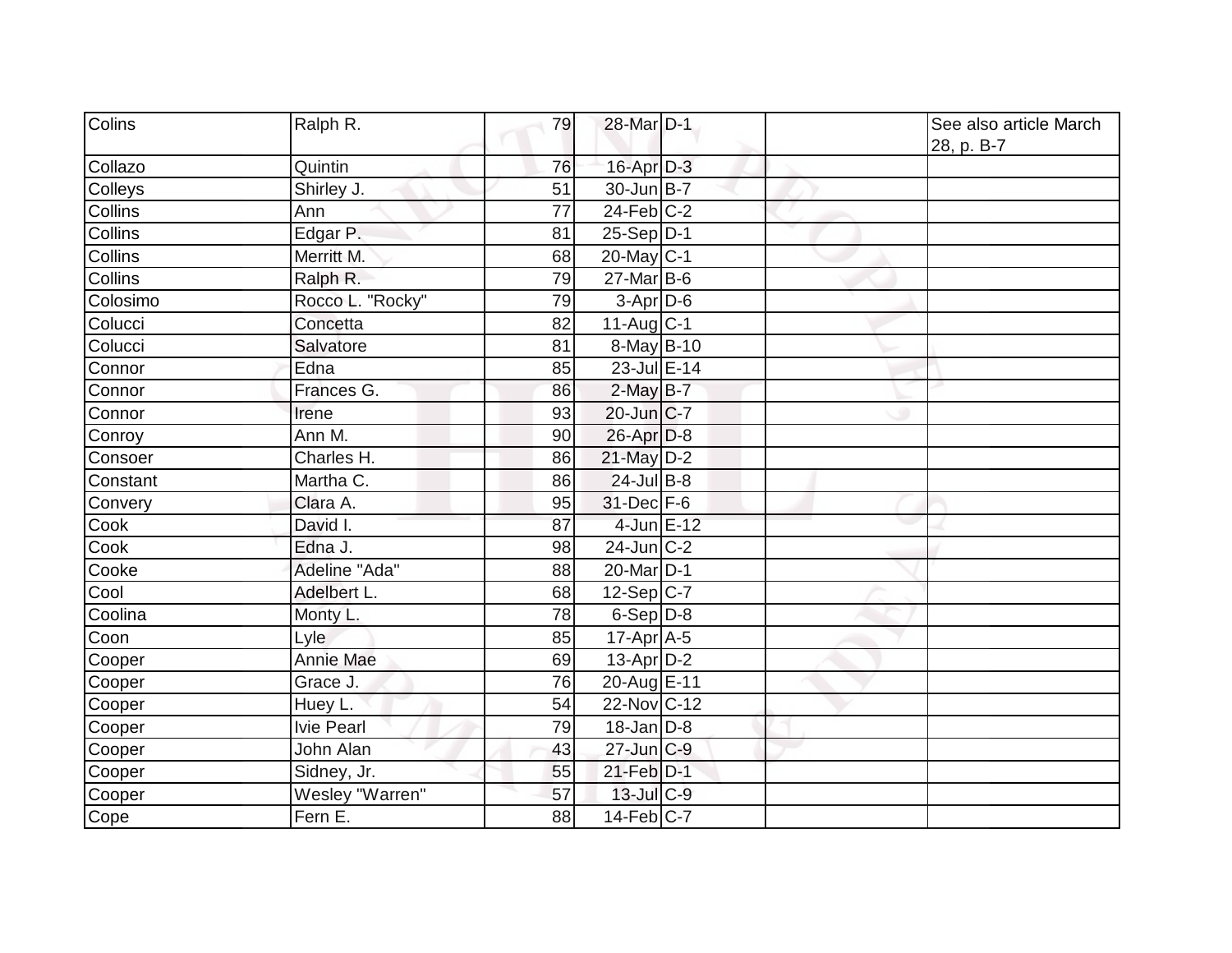| Cope     | <b>William Preston</b> | 65              | 21-May E-9            |           |  |
|----------|------------------------|-----------------|-----------------------|-----------|--|
| Copeland | Kenneth R.             | 31              | $12$ -Jan B-6         |           |  |
| Copeland | Shirley F.             | 39              | $3$ -Jan $C-2$        |           |  |
| Coppock  | Elizabeth P.           | 81              | $13$ -Mar $C-2$       |           |  |
| Corbin   | Arle B.                | $\overline{77}$ | $24-Sep C-5$          |           |  |
| Corbin   | Fred A.                | 89              | $31$ -Aug D-9         |           |  |
| Cormier  | Robert J., Retired     | 64              | $2$ -May $C-1$        |           |  |
|          | Captain                |                 |                       |           |  |
| Cornejo  | Francisca              | 90              | $28$ -Aug $B-3$       |           |  |
| Cornejo  | Jose                   | 88              | 26-Oct D-9            |           |  |
| Corner   | Doris B.               | 63              | $25$ -Oct C-5         |           |  |
| Cornett  | Marie                  |                 | $9$ -Dec $D$ -2       | Jasin     |  |
| Corrao   | Angela R.              | 80              | 15-Sep B-10           |           |  |
| Correa   | Antonia                | 65              | $29$ -Aug C-1         |           |  |
| Corrigan | Charles E.             | 86              | $2$ -Mar $ C-2 $      |           |  |
| Corso    | Anna                   |                 | $2$ -Jan $C-1$        |           |  |
| Cortez   | Eleno C.               | 65              | 14-Oct B-5            |           |  |
| Coster   | Margaret (Peg)         | 82              | 23-Apr E-16           |           |  |
| Costino  | Annebell               | 70              | $16$ -Jan $ C-1 $     |           |  |
| Costino  | Sharron (Korem)        | 46              | 31-Oct C-6            |           |  |
| Courim   | Dorothy M.             | 78              | 12-Mar E-14           | VonBerner |  |
| Cousins  | Howard                 | 56              | 30-Mar <sub>C-9</sub> |           |  |
| Cousins  | Luella                 | 75              | $9$ -Jun B-9          |           |  |
| Covault  | Charles (Bud)          | 76              | $26$ -Jan $C-3$       |           |  |
| Covert   | Martin A.              | 72              | $1-Oct$ F-3           |           |  |
| Cowser   | Donald R.              | 44              | $16$ -Feb $C-2$       |           |  |
| Cowser   | Thomas C.              | 58              | 30-Oct C-5            |           |  |
| Cox      | Donna Kay              | 52              | $16$ -Nov D-5         |           |  |
| Cox      | Florence E.            | 62              | $7-Sep$ C-8           |           |  |
| Cox      | Frances M.             | 74              | 11-Mar C-1            |           |  |
| Cox      | Rebecca                | 85              | 27-Mar B-6            |           |  |
| Cox      | Sheridan T., Sr.       | 84              | 17-Dec C-17           |           |  |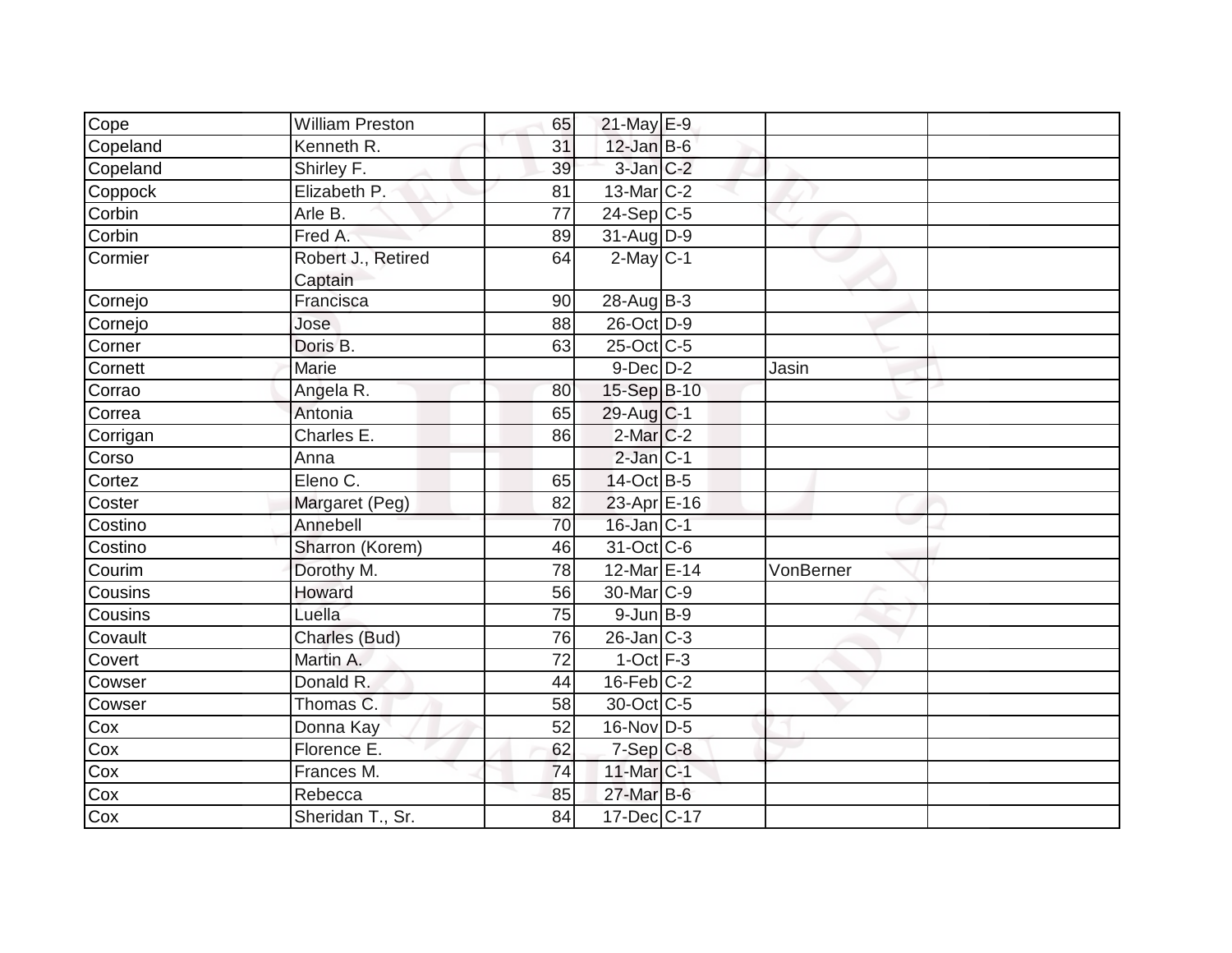| Cox                         | Wiley N., Sr.        | 39  | 1-Mar $D-6$       |           |                                     |
|-----------------------------|----------------------|-----|-------------------|-----------|-------------------------------------|
| Craft                       | Robert E.            | 21  | 5-Dec C-7         |           |                                     |
| Crague                      | Jackie E.            | 59  | 15-Oct E-8        |           |                                     |
| Cramsie                     | Christopher D.       | 31  | $7-Apr$ B-9       |           |                                     |
| Crandall                    | Vernon G.            | 59  | $25-Sep D-1$      |           |                                     |
| Crane                       | Laura C.             | 100 | $22$ -Feb $D-7$   |           |                                     |
| Crawford                    | Samuel "Sam"         | 75  | $16$ -Feb $ C-2$  |           |                                     |
| Crawford                    | Wardell              | 54  | $25$ -Jul C-6     |           |                                     |
| Crespo                      | Maureen L.           | 25  | 6-Aug $E-15$      |           |                                     |
| $\overline{C}$ rne          | Mary                 | 84  | $24$ -Feb $ C-2$  |           |                                     |
| Crnkovich                   | Anna M.              | 80  | $10$ -Jun $B - 8$ |           |                                     |
| Croker                      | David R.             | 75  | $14$ -Aug $B$ -7  |           |                                     |
| Crook                       | Tom                  | 80  | 24-Mar D-1        |           |                                     |
| Crose                       | Corda "Whitey"       | 83  | 23-May D-8        |           |                                     |
| Cross                       | Margaret             | 79  | $4$ -Jan $D-5$    | Teederman |                                     |
| Crouch                      | Helen                | 81  | $9-Feb$ $D-3$     |           |                                     |
| Crowe                       | Elva C.              | 72  | 24-Oct D-1        |           |                                     |
| Crowel                      | Margaret M.          | 80  | 26-Jul C-10       |           |                                     |
| Crum                        | Herbert A.           | 83  | $27$ -Mar $B$ -6  |           |                                     |
| $\overline{\text{Cruz}}$    | Confessor M.         | 69  | $20$ -JulC-4      |           |                                     |
| $\overline{\mathrm{C}}$ uba | Maria                | 85  | $20$ -Apr $C-2$   |           |                                     |
| Cuevas                      | Alicia               | 64  | $17-Sep$ F-9      |           |                                     |
| Cummings                    | Jacob                | 86  | 17-Jul C-1        |           | See article, p. C-1                 |
| <b>Cummins</b>              | Larry E.             | 41  | 11-May $C-2$      |           |                                     |
| Cunningham                  | Betty L.             | 59  | 31-Jul B-6        |           |                                     |
| Cunningham                  | James "Frank"        | 79  | $13$ -Jul $C-9$   |           |                                     |
| Cunningham                  | Marion S.            | 75  | $18-Sep D-1$      |           |                                     |
| Cuprak                      | George P.            | 62  | $3$ -Oct C-1      |           |                                     |
| Cure                        | <b>Thomas Greene</b> | 83  | 26-Jun D-6        |           | See also article June<br>27, p. C-9 |
| $\overline{\text{C}}$ urm   | Anna C. (Higgins)    | 69  | $17$ -Apr $A$ -5  |           |                                     |
| Curran                      | John Edward          | 87  | 30-May A-9        |           |                                     |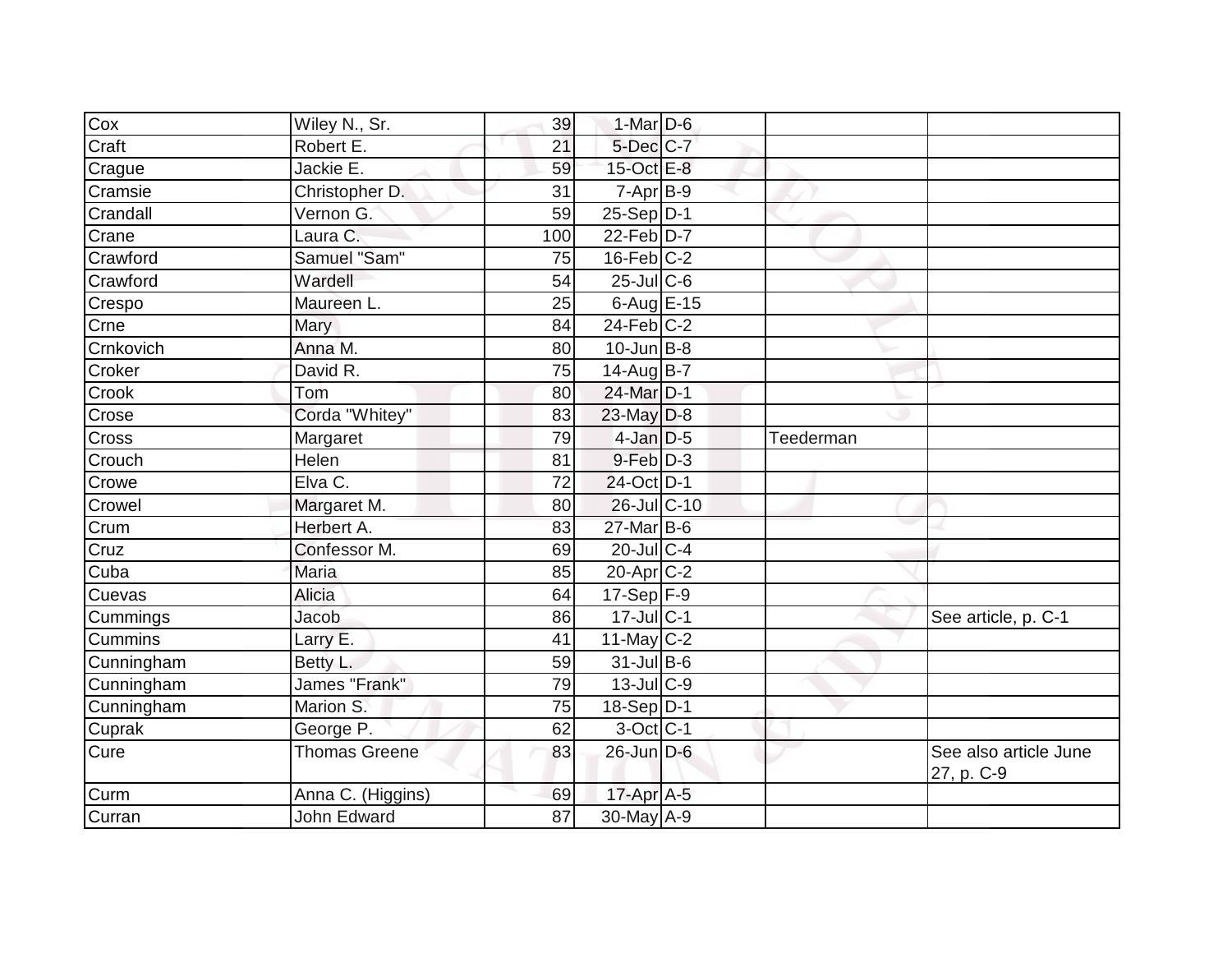| Curry         | Anna (Gabla)        | 79 | 19-Jun B-1             |          |                                                             |
|---------------|---------------------|----|------------------------|----------|-------------------------------------------------------------|
| Curry         | Ruth                | 81 | 22-Dec C-1             |          |                                                             |
| Curtice       | Ethel               | 96 | $3$ -Oct $ C-1 $       |          |                                                             |
| Curtis        | Claude              | 90 | 20-Dec D-13            |          | See article, p. D-13                                        |
| Curtis        | Mabel               | 72 | 6-Feb B-8              |          |                                                             |
| Cusamino      | Alma M.             | 86 | 27-Dec C-11            |          |                                                             |
| Cushire       | Frank M.            | 78 | $17$ -Jan D-1          |          |                                                             |
| <b>Cusick</b> | Edgar A. "Bud"      | 68 | $4-Apr D-1$            |          |                                                             |
| Cutlich       | <b>Nick</b>         | 72 | 26-Nov C-15            |          |                                                             |
| Cuvelier      | Wreatha E.          | 82 | $4$ -Aug C-2           |          |                                                             |
| Cvitkovich    | George              | 65 | $18$ -Jan D-8          |          | See also articles Jan.<br>18, p. A-1 and Jan. 21,<br>p. A-2 |
| Cyborski      | Joseph R., Jr.      | 62 | $11$ -Mar $ C-1 $      |          |                                                             |
| Cycak         | Walter J.           | 74 | 21-Dec D-2             |          |                                                             |
| Cyganiewicz   | Judith J.           | 49 | $13$ -Apr $B-2$        |          |                                                             |
| Cyman         | Leo                 | 64 | $11$ -May C-2          |          |                                                             |
| Cyr           | Frieda J. "Freddie" | 61 | 14-Apr <sub>IC-2</sub> | Delegan  |                                                             |
| Czaja         | Frank               | 76 | 29-Dec B-5             |          |                                                             |
| Czapkowicz    | Edward J.           | 76 | $7-Sep C-8$            |          |                                                             |
| Czernia       | Anthony             | 74 | 27-Dec C-11            |          |                                                             |
| Czop          | John F.             | 96 | $22$ -Jun $B-9$        |          |                                                             |
| Czyszczon     | Katie               | 98 | $6$ -Jan $D-7$         |          |                                                             |
| Dado          | Ann B.              | 77 | $28-Nov$ C-6           | Hmurovic |                                                             |
| Dahlkamp      | Edward B.           | 64 | $25$ -Oct C-5          |          |                                                             |
| Dailey        | Jon P.              | 74 | $1$ -Oct $F-3$         |          |                                                             |
| <b>Daines</b> | Phyllis             | 58 | $4$ -Jan $D$ -5        |          |                                                             |
| Dal Polo      | Pierina Rasia       | 89 | 25-Aug B-10            | Danni    |                                                             |
| Daley         | Robert P.           | 60 | $5-Sep$ C-5            |          |                                                             |
| Daley         | Walter E. (Red)     | 77 | 18-Jul C-6             |          |                                                             |
| Dalton        | Irene J.            | 91 | $7-Sep$ $C-8$          |          |                                                             |
| Dalton        | Joseph L.           | 49 | $5$ -Jul $D-8$         |          |                                                             |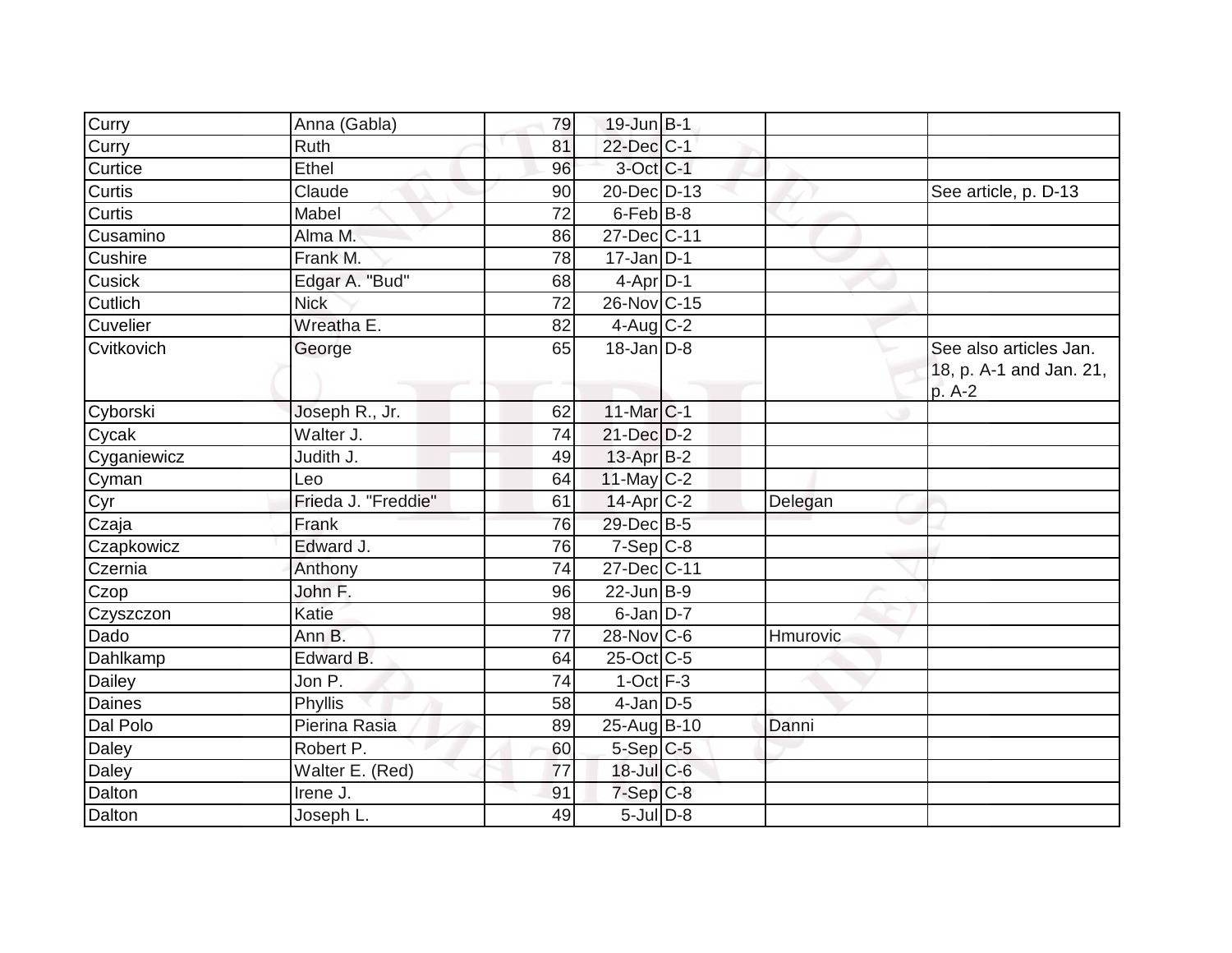| Daly             | Ellen A.             | 85 | 29-Sep C-1                 |  |                     |
|------------------|----------------------|----|----------------------------|--|---------------------|
| Daniel           | Thomas L., Sr., Rev. | 94 | 30-Mar C-9                 |  |                     |
| Daniels          | Jerry                | 86 | $4$ -Jan $D-5$             |  |                     |
| Daniunas         | <b>Jack</b>          | 73 | $8$ -Mar $ B-8 $           |  |                     |
| Danko            | Robert Joseph        | 59 | $7-Apr$ B-8                |  |                     |
| <b>Dankowski</b> | Loretta T.           | 63 | $17$ -Apr $D$ -6           |  |                     |
| <b>Darkins</b>   | Claude (Tex)         | 65 | $6$ -JulD-3                |  |                     |
| <b>Darstek</b>   | Jean                 | 76 | $24$ -Aug $B-9$            |  |                     |
| Daugherty        | Russell E.           | 33 | 12-Mar E-15                |  |                     |
| Daum             | Marie L.             | 79 | $26$ -Jan $C-3$            |  |                     |
| Dausch           | Mary Ann             | 57 | $1-Aug$ $C-8$              |  |                     |
| Davidson         | Bertha V.            | 75 | $16$ -Jan $ C-1 $          |  |                     |
| Davidson         | Lloyd Underwood, Sr. | 50 | $4$ -Jan $D-8$             |  |                     |
| Davidson         | William W.           | 79 | $31$ -Jan B-6              |  |                     |
| Davies           | John R.              | 44 | $28$ -Aug $B-3$            |  |                     |
| Davis            | Catherine            | 78 | $14-Sep$ C-2               |  |                     |
| Davis            | Cato H., Sr.         | 68 | 28-Dec B-5                 |  |                     |
| Davis            | Chieko               | 64 | $4$ -Jan $D$ -5            |  |                     |
| <b>Davis</b>     | Cynthia A.           | 17 | 8-Jul D-6                  |  |                     |
| Davis            | Dorothy J.           | 72 | $9$ -Jun $B-9$             |  |                     |
| Davis            | George O.            | 64 | $27$ -Jan B-8              |  |                     |
| Davis            | <b>Harold Arthur</b> | 85 | 22-Jan E-15                |  |                     |
| Davis            | Jesse E.             | 68 | $27$ -Jul $D-8$            |  |                     |
| Davis            | May J. (Green)       | 74 | $22$ -Feb $ D-8 $          |  |                     |
| Davis            | Ozell "Sug"          | 59 | 17-Aug D-10                |  |                     |
| Davis            | Pauline F.           | 72 | 24-Mar D-1                 |  |                     |
| Davis            | Roy J.               | 87 | $3-May$ D-12               |  |                     |
| Davis            | William E.           | 51 | $1-Feb$ C-5                |  | See article, p. C-5 |
| Dawson           | Paul                 | 75 | $13$ -Jul C-9              |  |                     |
| Day              | Michael John         | 35 | 30-Aug C-4                 |  |                     |
| Day              | Ronald E.            | 29 | $18$ -Feb $ C-1 $          |  |                     |
| Dazey            | Edgar                | 82 | $8$ -Oct $\overline{D}$ -2 |  |                     |
|                  |                      |    |                            |  |                     |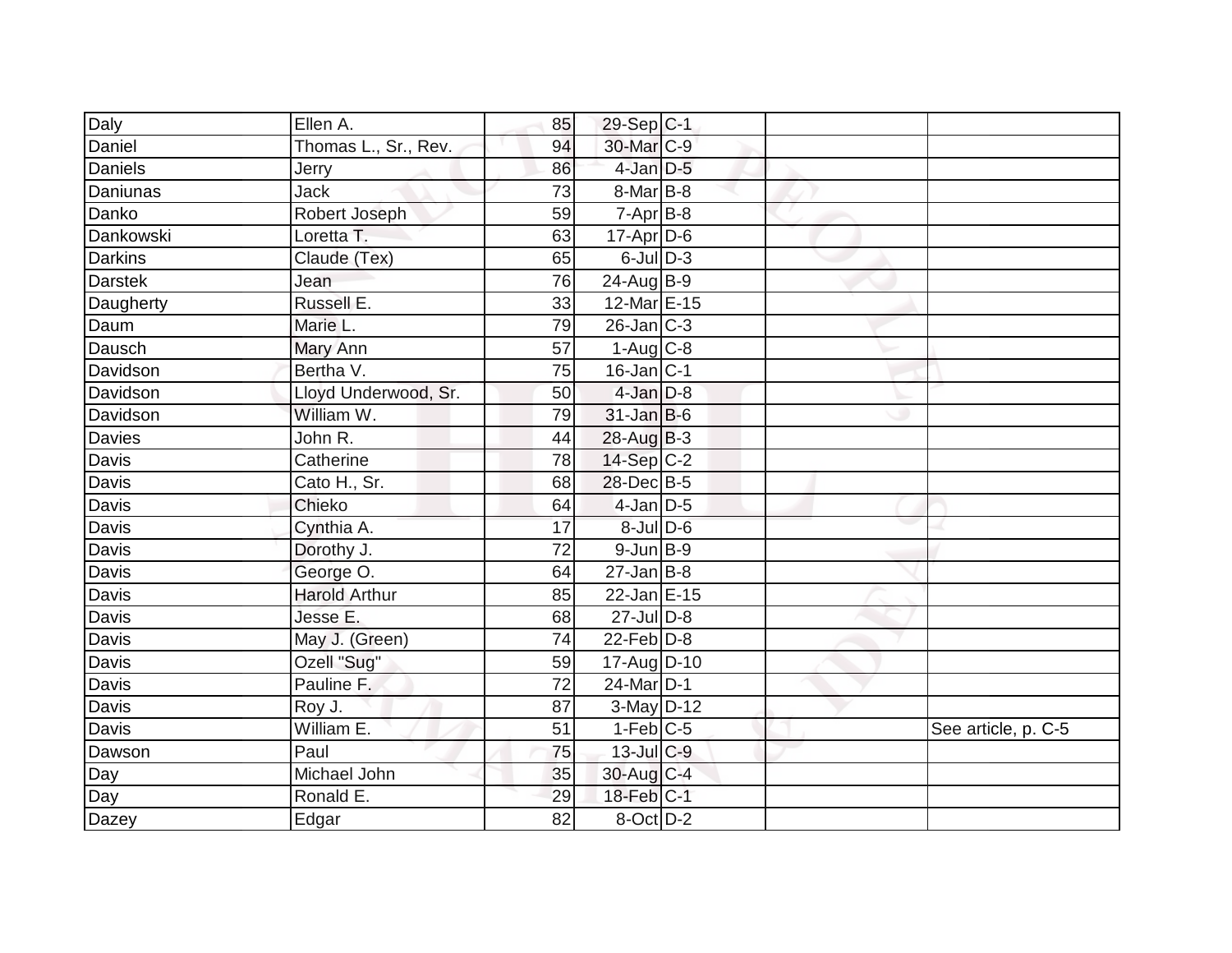| De Goey         | John                  | 78              | $3$ -Jun $B - 7$  |       |                     |
|-----------------|-----------------------|-----------------|-------------------|-------|---------------------|
| De Maar         | John                  | 78              | 22-Nov C-12       |       |                     |
| De Vries        | Sarah                 | 89              | $31$ -Jul B-6     |       |                     |
| DeAngelo        | Francis J. "Frank"    | 72              | $15$ -Mar $ C-7 $ |       |                     |
| DeBoer          | Arthur                | 86              | 6-Oct C-2         |       |                     |
| Debus           | Elizabeth             | 92              | $21$ -Dec $D-2$   |       |                     |
| Dec             | Michael               | 74              | $25-Apr$ $C-1$    |       |                     |
| <b>DeCamp</b>   | Bruce E.              | 67              | $26$ -Jan $C-4$   |       |                     |
| DeCrescenzo     | Anthony "Mike"        | 64              | $17$ -Apr $A$ -5  |       |                     |
| <b>Deedrick</b> | <b>Conrad Thomas</b>  | 68              | $1-Sep C-1$       |       |                     |
| Dees            | Willa                 | 47              | $12$ -May B-8     |       | See article, p. B-8 |
| DeGard          | Joseph A.             | 52              | 28-Feb D-1        |       |                     |
| DeGarmo         | Charles W.            | 76              | 8-May B-10        |       |                     |
| DeJarvis        | <b>Margaret Peggy</b> |                 | $26$ -Mar $D-3$   |       |                     |
| DeJong          | Albert                | 69              | $1-Feb$ $C-5$     |       |                     |
| DeJong          | Ruth Johanna          | 4 days          | $3-Mar$ $C-2$     |       |                     |
| Dekker          | Richard               | 81              | 8-Dec C-2         |       |                     |
| <b>DeKock</b>   | Ralph                 | 85              | $3$ -Jan $C-3$    |       |                     |
| DeLauro         | Elliott               | 62              | $15$ -Jun $ C-4 $ |       |                     |
| Delgado         | Jesse, Jr.            | 33              | $27$ -Feb $C-8$   |       |                     |
| Delgado         | Paul H.               | 39              | $5-Aug$ $C-6$     |       |                     |
| Delich          | <b>Milan</b>          | $\overline{72}$ | 6-Feb B-8         |       |                     |
| Dellinger       | Minnie Ann            | 99              | 5-Mar E-14        |       |                     |
| DeLong          | Charles, Jr.          | 59              | $2$ -Jul $D-16$   |       |                     |
| Delvalle        | <b>Feliciano Aba</b>  | 60              | 20-Dec D-13       |       |                     |
| DeMarco         | Dominick N.           | 88              | 3-May D-12        |       |                     |
| Demas           | James G.              | 65              | 21-Nov B-7        |       |                     |
| Demkovich       | Anna M.               | 93              | $20$ -Feb $ C-1 $ | Kaduk |                     |
| Demkowicz       | Gertrude M.           | 77              | 12-May $B-8$      |       |                     |
| Demo            | Lena K.               | 85              | 18-Jul C-6        |       |                     |
| Denisiuk        | John F.               | 59              | 5-Jun D-6         |       |                     |
| Dennies         | Michael P.            | 37              | $19-Apr$ D-8      |       |                     |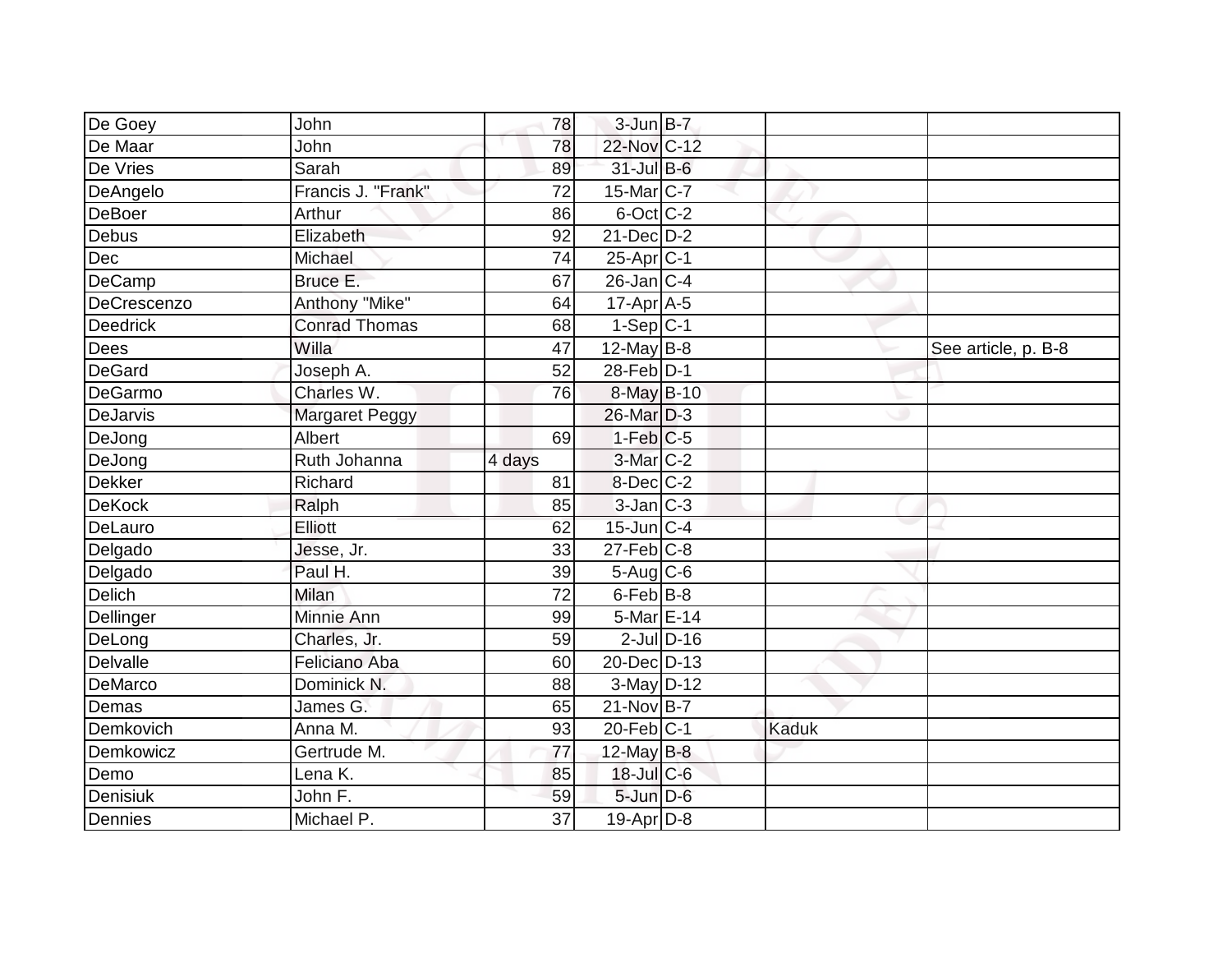| Dennis          | James P. "J. P."     | 84              | 23-Jul E-15       |              |                                     |
|-----------------|----------------------|-----------------|-------------------|--------------|-------------------------------------|
| Dennis          | Roland C., Sr.       | 80              | $28$ -AugB-3      |              |                                     |
| Dennison        | Earl E.              | 60              | 8-Nov C-11        |              |                                     |
| Deppermann      | Carl J.              | 89              | $24$ -AugB-9      |              |                                     |
| <b>DePriest</b> | Geraldine Mae (Jeri) | 60              | 18-Sep D-1        |              |                                     |
| Depta           | John T.              | 83              | $9$ -Oct B-6      |              |                                     |
| <b>DeRolf</b>   | <b>Arthur Arnold</b> | 53              | $7-Feb D-1$       |              |                                     |
| <b>DeRolf</b>   | Helen B.             |                 | $1$ -May C-1      |              |                                     |
| <b>DeRolf</b>   | Howard               | 62              |                   | $2$ -JulD-16 | See also article July 2,<br>p. D-17 |
| Derucki         | Aloysius L.          | 62              | $8$ -Jun $ C-2 $  |              |                                     |
| DeSt.Jean       | Ethel                | 66              | 18-Mar B-7        |              |                                     |
| Dettner         | Peter                | 87              | $3$ -Oct C-1      |              |                                     |
| Devaris         | Cleopatra            | 72              | 28-Feb D-1        |              |                                     |
| <b>DeVries</b>  | Catherine            | 89              | 5-Mar E-14        |              |                                     |
| <b>DeVries</b>  | Gertrude "Babe"      | 60              | $21$ -Jan $ C-1 $ |              |                                     |
| <b>DeVries</b>  | Gilbert              | 76              | $7-Aug$ B-6       |              |                                     |
| Dewar           | Douglas R.           | 61              | $15$ -Jun $B$ -5  |              |                                     |
| <b>DeWeese</b>  | Mell Vinnie "Granny" | 86              | 18-Dec B-1        |              |                                     |
| <b>DeWitt</b>   | Harold V.            | 89              | $20$ -Jun $ C-7$  |              |                                     |
| DeYoung         | Jennie               | 90              | 26-Dec C-4        |              |                                     |
| DeYoung         | Josephine            | 89              | $1$ -Jan E-2      |              |                                     |
| Di Cicco        | Nick "Papa"          | 66              | $3$ -Jun $B$ -7   |              |                                     |
| Diaz            | Luz                  | 95              | $26$ -Dec $ C-4 $ |              |                                     |
| <b>Dick</b>     | Fred G.              | 72              | $2$ -Jan $ C-1 $  |              | See also article Jan. 4,<br>p. D-5  |
| Dickerson       | William T., Sr.      | 64              | $27$ -Jun $ C-9 $ |              |                                     |
| Dickinson       | Ethel E.             | 67              | $21$ -Mar $ D-8$  |              |                                     |
| Diczkowski      | Stanley A.           | 69              | 15-Oct D-2        |              |                                     |
| Diehl           | Charles W.           |                 | $1-Aug$ $C-8$     |              |                                     |
| <b>Dienes</b>   | John                 | 85              | 16-Oct C-6        |              |                                     |
| <b>Dietz</b>    | Evelyn E.            | $\overline{75}$ | 9-Sep C-6         |              |                                     |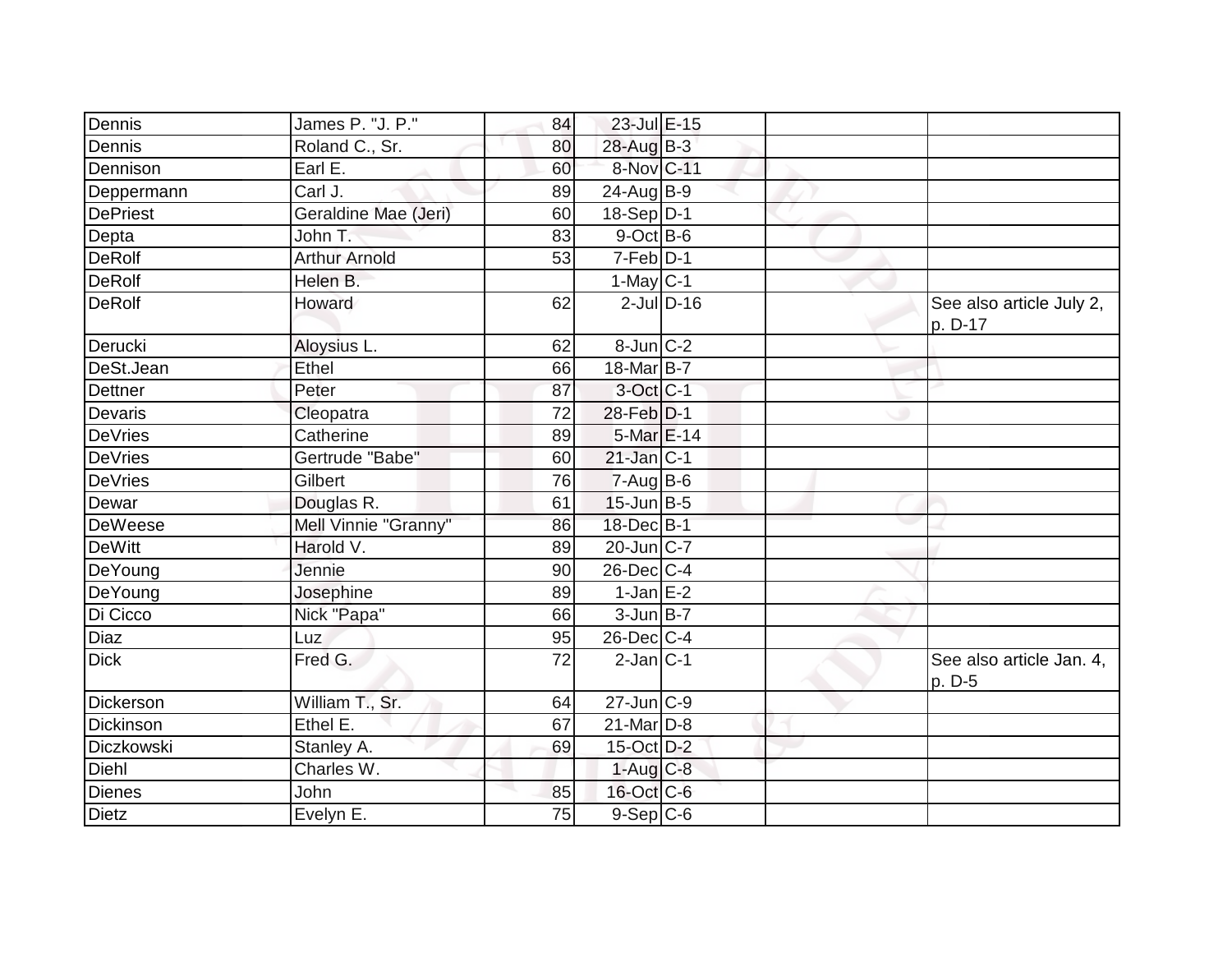| <b>Diggs</b>     | Orville T.           | 74              | 5-Aug C-6              |  |  |
|------------------|----------------------|-----------------|------------------------|--|--|
| <b>Dillard</b>   | Lucy                 | 67              | 15-Aug B-7             |  |  |
| <b>Dilley</b>    | James A.             | 67              | $29$ -Aug C-1          |  |  |
| <b>Dillon</b>    | Arthur J.            | 87              | $7$ -Mar $ D-1 $       |  |  |
| <b>Dillon</b>    | Defford              | $\overline{72}$ | 26-Dec C-4             |  |  |
| <b>Dilts</b>     | Helen D.             | 83              | $28$ -Jun $E-4$        |  |  |
| <b>Dimitroff</b> | Sophie               | 92              | $25$ -Mar $ D-1$       |  |  |
| <b>Dinges</b>    | Rachel M.            | 10 months       | $31$ -Jan B-6          |  |  |
| <b>Dirst</b>     | Dixie P.             | 70              | $4$ -Nov $ C$ -6       |  |  |
| <b>Dittrich</b>  | Eileen               | 84              | $22$ -Dec $ C-1 $      |  |  |
| <b>Divich</b>    | Adam                 | 76              | $7 - Aug$ B-6          |  |  |
| Dixon            | Dale T.              | 74              | $6-Sep D-8$            |  |  |
| Dixon            | Rose E.              | 81              | $9$ -Dec $D$ -2        |  |  |
| Dixon            | Wanda                |                 | $10$ -Mar $B-9$        |  |  |
| Dixon            | William $E$ .        | 68              | 26-Dec C-1             |  |  |
| Djenka           | John James           | 51              | $11-Nov$ C-3           |  |  |
| Djurdjevich      | Hazel F.             | 50              | 26-Mar D-3             |  |  |
| <b>Dmit</b>      | Joseph               | 62              | 28-Dec B-5             |  |  |
| Doak             | Lettie (Chance)      | 87              | $13$ -Mar $ C-2 $      |  |  |
| Doan             | <b>Gladys Wiberg</b> | 67              | 9-Jan C-4              |  |  |
| <b>Dobbins</b>   | Elizabeth            | 76              | $2-Apr D-3$            |  |  |
| Dobin            | Joseph, Sr.          |                 | $19$ -Feb $F-8$        |  |  |
| <b>Dobis</b>     | <b>Stanley</b>       | 75              | $29-Sep C-1$           |  |  |
| Dobrowolski      | Sophie               | 67              | 20-Aug E-11            |  |  |
| Dobrowolsky      | John                 | 83              | $1-Aug$ <sub>C-8</sub> |  |  |
| Dodd             | William O.           | 62              | 28-May D-4             |  |  |
| Doerr            | Olivia               | 76              | $1-Nov$ D-1            |  |  |
| Doescher         | William J.           | 67              | $21$ -May E-9          |  |  |
| Doffin           | Marie H.             | 88              | $13$ -Feb $ B-8 $      |  |  |
| Doland           | Ernest L. "Buzzie"   | 55              | $5$ -Jul $D-8$         |  |  |
| Dolinski         | Eleanor              | 55              | $15$ -Mar $ C-7 $      |  |  |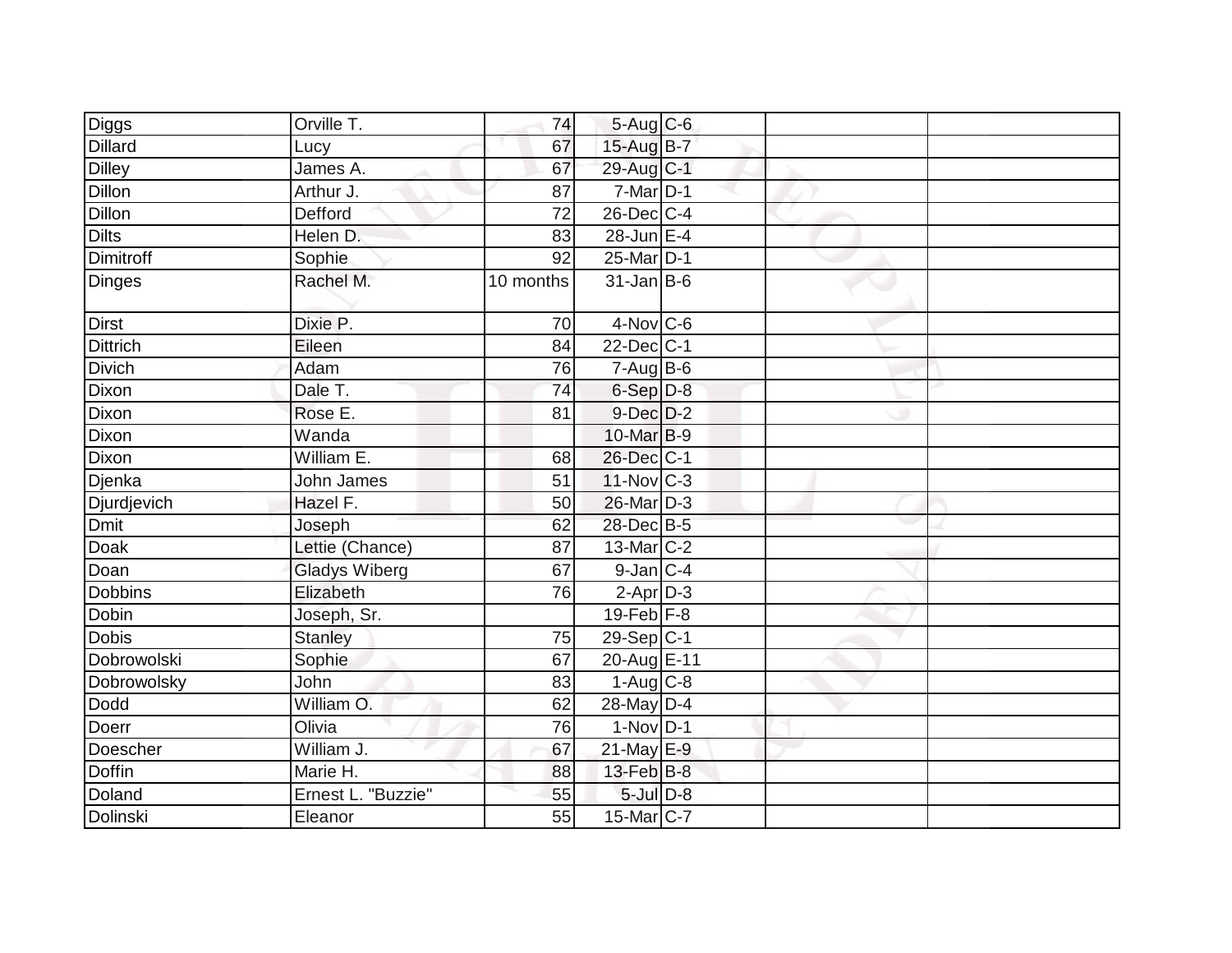| Doll             | Albert                 | 82 | $24$ -Jun $ C-2 $ |          |                                    |
|------------------|------------------------|----|-------------------|----------|------------------------------------|
| Doloszycki       | Josephine              | 75 | 24-Apr B-1        |          |                                    |
| Doloszycki       | Michael                | 76 | 12-Oct D-11       |          |                                    |
| Domke            | Elizabeth J.           | 79 | $24$ -Nov $ C-1 $ |          |                                    |
| Donaldson        | Sheridan (Bell)        | 74 | 10-Nov B-8        |          |                                    |
| Dondanville      | Robert W.              | 78 | $20-Sep D-6$      |          |                                    |
| Donley           | Donald                 | 59 | $19$ -Jan $ C-2 $ |          |                                    |
| Donnelly         | Robert D.              | 60 | 6-Oct C-2         |          |                                    |
| Donovsky         | Theodore G., Sr. (Ted) | 63 | $8-Sep$ B-10      |          |                                    |
| Doody            | William                | 85 | $14$ -JulC-2      |          |                                    |
| Dooley           | <b>Albert Ralph</b>    |    | $18$ -Feb $ C-1 $ |          | See article, p. C-1                |
| Dooley           | Charles                | 66 | $24$ -Dec $E-5$   |          |                                    |
| Dooley           | <b>Kelly Sutton</b>    | 24 | $1-Mar$ D-6       |          |                                    |
| Dooley           | Mildred V.             | 66 | $18$ -Dec $B-1$   |          |                                    |
| Doran            | Anne                   | 89 | $26$ -Jul $C$ -10 |          |                                    |
| Dorigan          | Harry E.               | 66 | $16$ -Apr $D-2$   |          |                                    |
| Dorton           | Dolores M.             | 59 | $13$ -Feb $B$ -8  |          |                                    |
| Dospoy           | Mary                   | 79 | $24$ -Jun $ C-2$  |          |                                    |
| Dostatni         | Genevieve C. "Gene"    | 64 | $14$ -Jun D-1     | Muta     |                                    |
| Dostatni         | Josephine D.           | 82 | $11$ -Jul $C-8$   | Matuszak |                                    |
| Doud             | Mark A.                | 15 | $21$ -May E-9     |          | See also article May 19,<br>p. A-1 |
| <b>Douthit</b>   | Dwight, Sr.            | 82 | $8$ -Mar $ B-8 $  |          |                                    |
| Dover            | <b>Maria Asuncion</b>  | 64 | $5-Aug$ $C-6$     |          |                                    |
| Dover            | Thomas J.              | 82 | 22-Jan E-15       |          | See article, p. E-15               |
| Dowling          | Betty E.               | 67 | $1-Mar$ $C-5$     |          | See article, p. C-5                |
| Downs            | Mable Lena             | 65 | $9$ -Jan $C$ -8   |          |                                    |
| Doyle            | Lillian I.             | 79 | $7$ -Mar $ D-1 $  |          |                                    |
| <b>Drakulich</b> | <b>Bessie</b>          |    | $4$ -Jul B-2      |          |                                    |
| Dratwa           | Belle E.               | 83 | 31-Oct C-6        |          |                                    |
| Drennan          | Bruce R.               | 34 | $30$ -Jan D-6     |          |                                    |
| Drevenak         | Zena                   | 68 | $22$ -Aug $B$ -6  |          |                                    |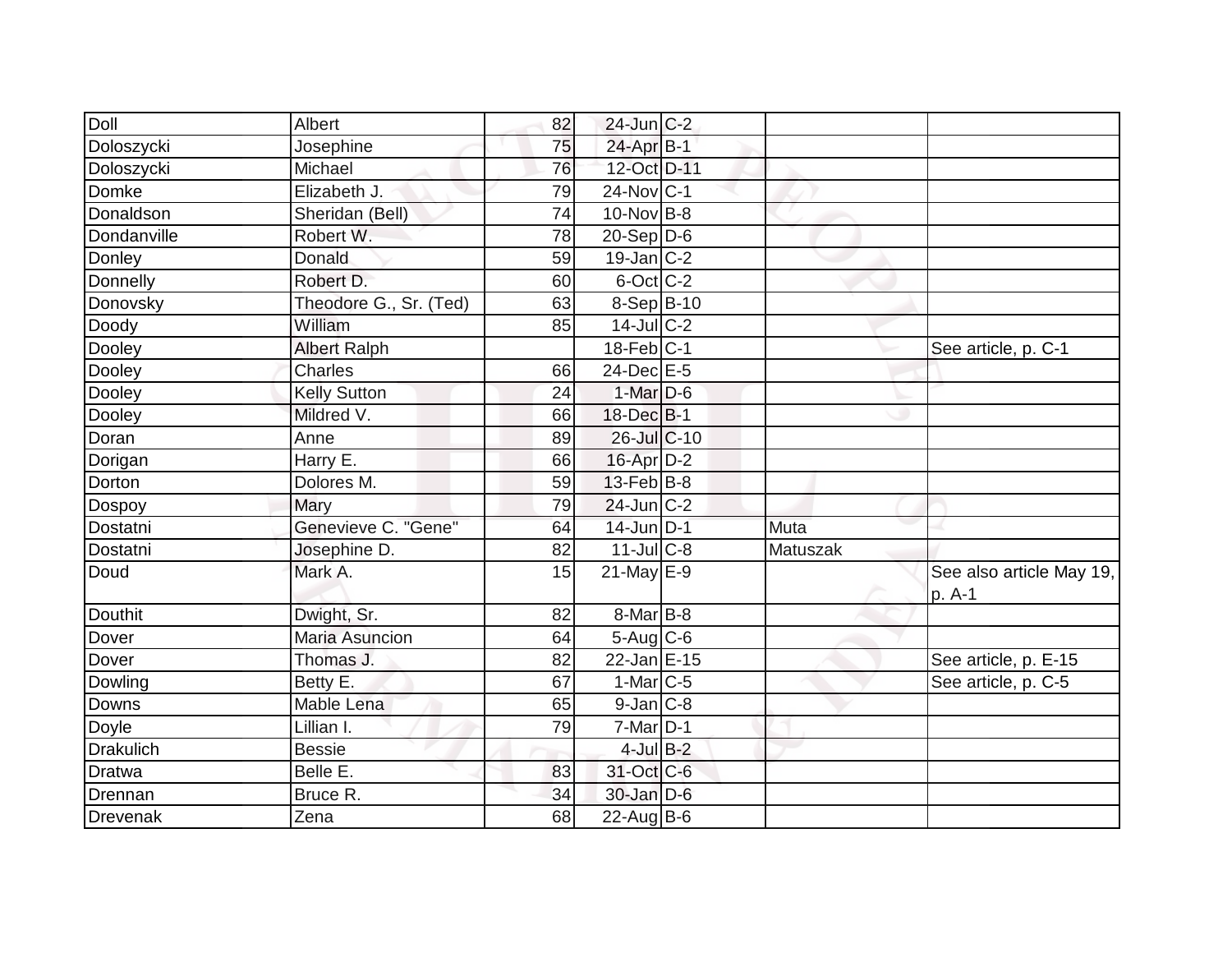| <b>Drew</b>   | <b>Genevieve Rose</b>  | 84 | 7-Nov C-11            | Ostrowski    |                     |
|---------------|------------------------|----|-----------------------|--------------|---------------------|
| Drew          | Norma E.               | 64 | $21$ -Feb $D-1$       |              |                     |
| Drexler       | Mary J.                | 94 | 26-Mar D-3            | Antoniewicz  |                     |
| <b>Drop</b>   | William, Jr.           | 38 | $21$ -Aug B-7         |              |                     |
| Drumheller    | Anna M.                | 64 | $19-Apr$ D-8          | <b>DeMeo</b> |                     |
| Druvetski     | Ann                    |    | 19-Sep C-1            | Gembala      |                     |
| <b>Drzal</b>  | Irene                  | 66 | $20$ -Jun $ C-7$      | Hughes       |                     |
| Drzewiecki    | Lottie M.              | 64 | 24-Apr B-1            |              |                     |
| Dubach        | Arthur, Sr.            | 80 | $16$ -Jan B-8         |              |                     |
| <b>Dubiel</b> | Ollie (Aloysius) J.    | 69 | 28-Mar <sub>D-1</sub> |              |                     |
| Dubowski      | Ronale (Squeaky)       | 18 | $4$ -Aug C-2          |              |                     |
| <b>Dudek</b>  | Edward                 | 66 | $7$ -Jun $C-9$        |              | See article, p. C-9 |
| Dufallo       | Steven                 | 94 | $2$ -Aug C-12         |              |                     |
| Duff          | Frederick Michael, Jr. | 79 | $18$ -Feb $ C-1$      |              | See article, p. C-1 |
| Dugan         | Alan R.                | 3  | 27-Jul D-8            |              |                     |
| <b>Dukas</b>  | Betty E. "Couston"     | 83 | 3-Jan C-2             |              |                     |
| Duke          | William E.             | 56 | $13-Sep$ B-8          |              |                     |
| <b>Dukic</b>  | Stevo "Djukic"         | 76 | $26-Sep C-1$          |              |                     |
| <b>Dulack</b> | Stephen                | 82 | $13$ -Apr $B-2$       |              |                     |
| <b>Dulios</b> | Kathreine G.           | 79 | 15-Aug B-7            |              |                     |
| Dull          | Daniel                 | 74 | $5-Sep C-5$           |              |                     |
| Dumakowski    | John                   | 81 | $1$ -Jan E-2          |              |                     |
| Duncan        | Charles (Boots)        | 62 | $14-Sep C-2$          |              |                     |
| Duncan        | Cleo C.                | 71 | $4-Apr D-1$           |              |                     |
| Duncan        | Edna Pearl (Willsey)   | 90 | $7-Apr$ B-8           |              |                     |
| Dunham        | Marjorie L.            | 68 | 15-May $B-6$          |              |                     |
| Dunn          | Bessie L.              | 87 | $4$ -Oct $D-8$        |              |                     |
| Dunn          | Mary                   | 69 | $22$ -JulC-8          |              |                     |
| Dunsing       | Emma M. (Huckstep)     | 88 | 4-Nov C-6             |              |                     |
| Dunsworth     | Daniel O.              | 53 | $9-$ Sep $C-6$        |              | See article, p. C-6 |
| Duracz        | Frank J.               | 71 | 24-Dec C-12           |              |                     |
| Durkin        | Maurice                | 70 | $5$ -Jul $D-8$        |              |                     |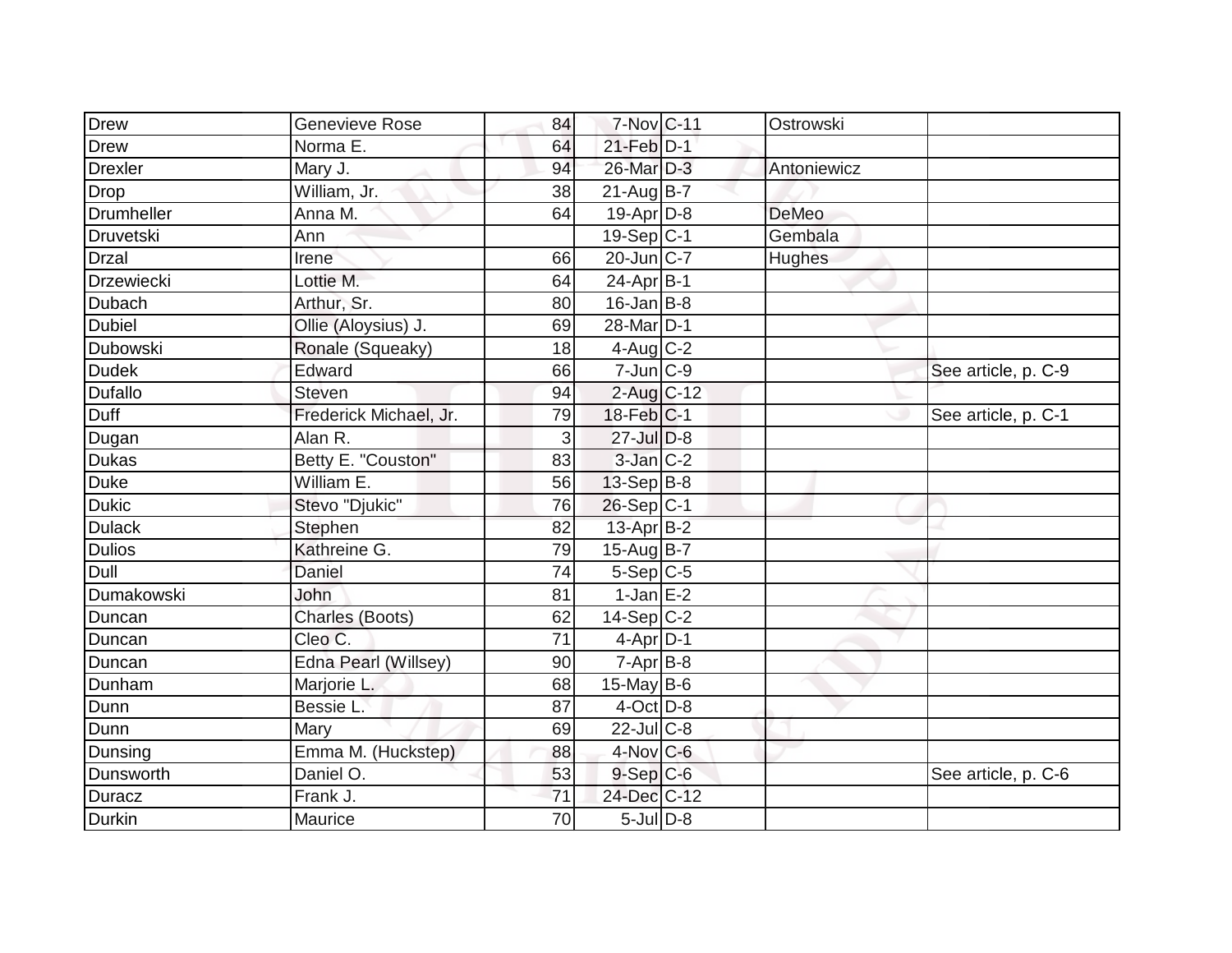| Duron                    | Feliciano (Spider)    | 81 | $4$ -Dec $ C-1$        |                 |                                              |
|--------------------------|-----------------------|----|------------------------|-----------------|----------------------------------------------|
| Dutka                    | Thomas V.             | 44 | $10$ -Jan $ C-1 $      |                 |                                              |
| Duvnjak                  | Nenad                 | 68 | $20$ -Jan $B-8$        |                 |                                              |
| Dvorscak                 | Betty J.              | 56 | $14$ -Mar $ C-1 $      | <b>Schuster</b> |                                              |
| Dvorscak                 | Dorothy               | 60 | $21 - Apr$ B-7         |                 |                                              |
| <b>Dybalski</b>          | Chester               | 79 | 25-Sep D-1             |                 |                                              |
| <b>Dyrke</b>             | Virginia M.           | 76 | $21$ -May D-2          | Shwedas         |                                              |
| Dywan                    | <b>Stella</b>         | 82 | $4$ -Aug C-2           |                 |                                              |
| <b>Dziadon</b>           | Joseph R. "Joey"      | 35 | $22$ -Feb $D-7$        |                 |                                              |
| Dziczkowski              | Antonina              | 98 | $4$ -Nov $ C$ -6       |                 |                                              |
| Dzurochak                | Marjorie A.           | 77 | $13$ -May C-1          |                 |                                              |
| <b>Dzyacky</b>           | Mary A.               | 83 | 30-Mar <sub>IC-9</sub> |                 |                                              |
| Eagan                    | Catherine F.          | 76 | 19-Mar D-2             | <b>Maras</b>    |                                              |
| Earl                     | Raydell               | 59 | 27-Dec C-11            | Davis           |                                              |
| $\overline{\text{East}}$ | Charles H.            | 82 | $25-Sep D-1$           |                 |                                              |
| Eastlee                  | Russell (Mike)        | 70 | 12-Dec B-5             |                 |                                              |
| Eastling                 | Blaine A.             | 77 | 18-Jun E-11            |                 |                                              |
| Eaton                    | Daniel W.             | 76 | $9$ -May $C-1$         |                 |                                              |
| Eaton                    | Mary Jane             |    | 24-Dec E-5             |                 |                                              |
| Eberly                   | Edna F. Ehlers        | 84 | $7-Feb D-1$            |                 | See article, p. D-1                          |
| Eberly                   | <b>Frederick Dale</b> | 57 | $14$ -Feb $ C-7$       |                 | See article, p. C-7                          |
| Eccles                   | Eileen                | 89 | 24-Nov C-1             | <b>Buckley</b>  |                                              |
| Edelstein                | Frieda                | 89 | $12-Apr$ $C-3$         |                 |                                              |
| Edgar                    | Douglas C.            | 78 | 8-May B-10             |                 |                                              |
| Edwards                  | Anne E.               | 82 | $7$ -Jul $C-2$         |                 |                                              |
| Edwards                  | Eugene                | 94 | $23$ -Jan B-8          |                 |                                              |
| Edwards                  | Thomas W.             | 87 | $20$ -Apr $ C-2 $      |                 |                                              |
| Egener                   | William               | 73 | $26$ -Jan $ C-3 $      |                 |                                              |
| Eggers                   | Henry W., Dr.         | 85 | 24-Dec C-12            |                 | See also article and                         |
| <b>Ehlers</b>            | John H.               | 75 | $12-Sep C-7$           |                 | photo Dec. 24, p. A-2<br>See article, p. C-7 |
| Eibel                    | Frederick             | 82 | $2$ -Aug C-12          |                 |                                              |
|                          |                       |    |                        |                 |                                              |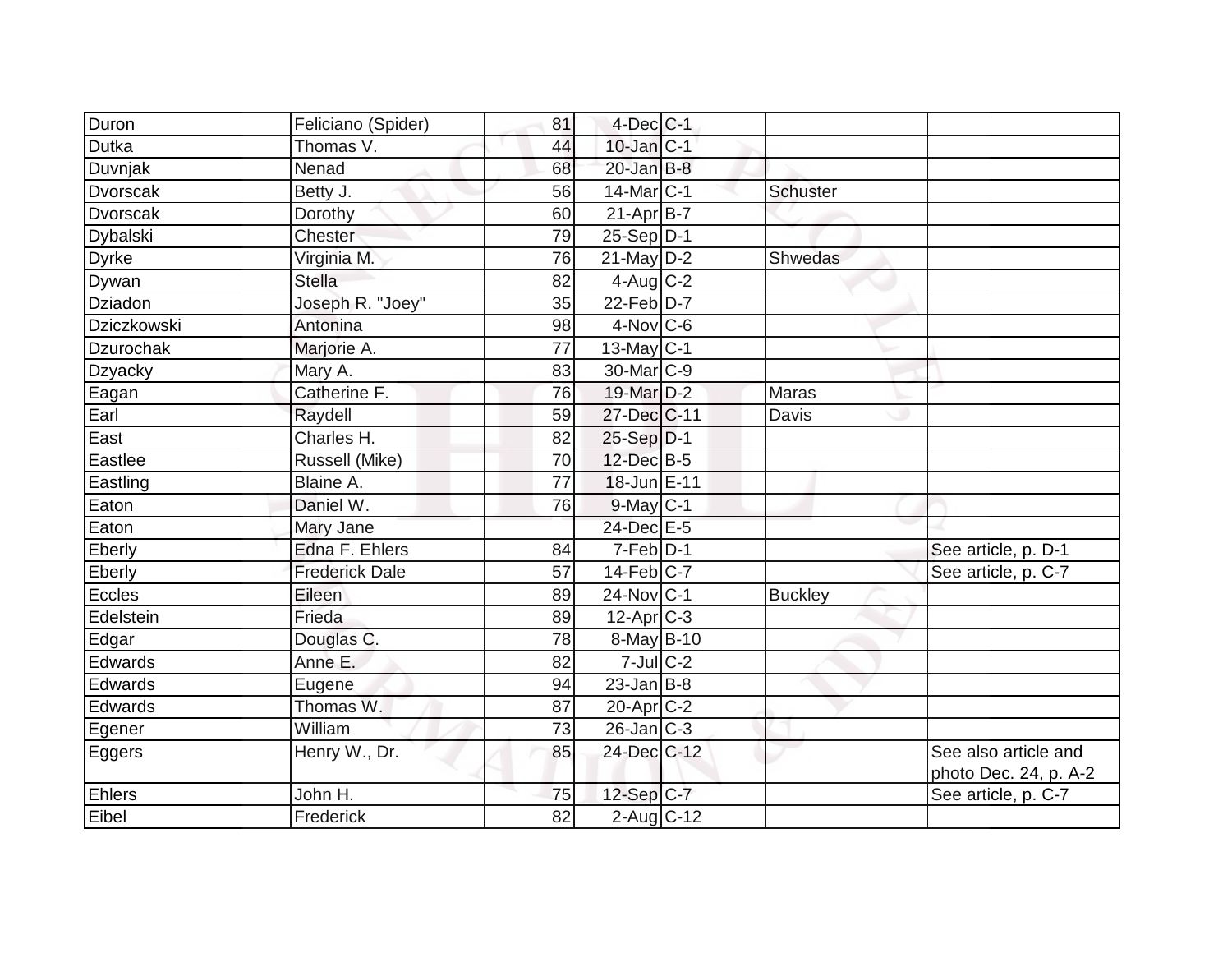| Donald E.              | 66         |  |                                                                                                                                                                                                                                                                                                                                                                                                                                                                                                                 |  |
|------------------------|------------|--|-----------------------------------------------------------------------------------------------------------------------------------------------------------------------------------------------------------------------------------------------------------------------------------------------------------------------------------------------------------------------------------------------------------------------------------------------------------------------------------------------------------------|--|
| Mary E.                | 53         |  |                                                                                                                                                                                                                                                                                                                                                                                                                                                                                                                 |  |
|                        | 68         |  |                                                                                                                                                                                                                                                                                                                                                                                                                                                                                                                 |  |
| Evelyn                 | 59         |  |                                                                                                                                                                                                                                                                                                                                                                                                                                                                                                                 |  |
| Mary                   | 66         |  |                                                                                                                                                                                                                                                                                                                                                                                                                                                                                                                 |  |
| Florence R.            | 74         |  |                                                                                                                                                                                                                                                                                                                                                                                                                                                                                                                 |  |
| Armando                | 93         |  |                                                                                                                                                                                                                                                                                                                                                                                                                                                                                                                 |  |
| Jennie                 | 96         |  |                                                                                                                                                                                                                                                                                                                                                                                                                                                                                                                 |  |
| <b>Blanche Ann</b>     | 75         |  |                                                                                                                                                                                                                                                                                                                                                                                                                                                                                                                 |  |
| <b>Chester</b>         | 76         |  |                                                                                                                                                                                                                                                                                                                                                                                                                                                                                                                 |  |
| Lucy                   | 64         |  |                                                                                                                                                                                                                                                                                                                                                                                                                                                                                                                 |  |
| Linda A.               | 30         |  |                                                                                                                                                                                                                                                                                                                                                                                                                                                                                                                 |  |
| Vernon R.              | 60         |  |                                                                                                                                                                                                                                                                                                                                                                                                                                                                                                                 |  |
| William J.             | 62         |  |                                                                                                                                                                                                                                                                                                                                                                                                                                                                                                                 |  |
| Jacob (Jake)           | 80         |  |                                                                                                                                                                                                                                                                                                                                                                                                                                                                                                                 |  |
| Richard, Sr. (Dick)    | 79         |  |                                                                                                                                                                                                                                                                                                                                                                                                                                                                                                                 |  |
| Neva                   | 78         |  |                                                                                                                                                                                                                                                                                                                                                                                                                                                                                                                 |  |
| Elmer L.               | 54         |  |                                                                                                                                                                                                                                                                                                                                                                                                                                                                                                                 |  |
| Sophie                 | 90         |  |                                                                                                                                                                                                                                                                                                                                                                                                                                                                                                                 |  |
| <b>Harvey Stellman</b> |            |  |                                                                                                                                                                                                                                                                                                                                                                                                                                                                                                                 |  |
| Irene                  | 84         |  |                                                                                                                                                                                                                                                                                                                                                                                                                                                                                                                 |  |
| Claire E.              | 51         |  |                                                                                                                                                                                                                                                                                                                                                                                                                                                                                                                 |  |
| Marguerite             | 85         |  |                                                                                                                                                                                                                                                                                                                                                                                                                                                                                                                 |  |
| Donald "Don"           | 74         |  |                                                                                                                                                                                                                                                                                                                                                                                                                                                                                                                 |  |
| Homer                  | 95         |  |                                                                                                                                                                                                                                                                                                                                                                                                                                                                                                                 |  |
| E. W. "Wally"          | 75         |  |                                                                                                                                                                                                                                                                                                                                                                                                                                                                                                                 |  |
| <b>Birgit</b>          | 85         |  |                                                                                                                                                                                                                                                                                                                                                                                                                                                                                                                 |  |
| Nicholas L.            | 75         |  |                                                                                                                                                                                                                                                                                                                                                                                                                                                                                                                 |  |
| Walter                 |            |  |                                                                                                                                                                                                                                                                                                                                                                                                                                                                                                                 |  |
| Inez M.                | 76         |  |                                                                                                                                                                                                                                                                                                                                                                                                                                                                                                                 |  |
| Ronald D.              | 54         |  |                                                                                                                                                                                                                                                                                                                                                                                                                                                                                                                 |  |
| Ina Mae                | 81         |  |                                                                                                                                                                                                                                                                                                                                                                                                                                                                                                                 |  |
|                        | William C. |  | 13-Oct C-1<br>3-May D-12<br>$23$ -Jan $ C-1 $<br>18-Nov C-1<br>$2$ -Jul $D-17$<br>3-May D-12<br>$25-Sep D-1$<br>$5$ -Jul $D-8$<br>5-Oct C-4<br>18-May $C-2$<br>$3-May$ D-12<br>29-Jun C-13<br>5-Aug C-6<br>$13$ -Jul $C$ -9<br>19-Oct D-11<br>13-Oct C-1<br>$26$ -Apr $D-8$<br>18-Oct C-12<br>$19$ -Jan $D-8$<br>$13$ -Jan C-3<br>7-Nov C-11<br>26-Oct D-9<br>31-Aug D-9<br>$6-Sep D-8$<br>$18$ -Jul $C$ -6<br>$21$ -Jul C-2<br>8-Jun C-2<br>10-Dec D-17<br>18-Sep D-1<br>8-Feb B-7<br>8-Oct D-2<br>17-Dec C-17 |  |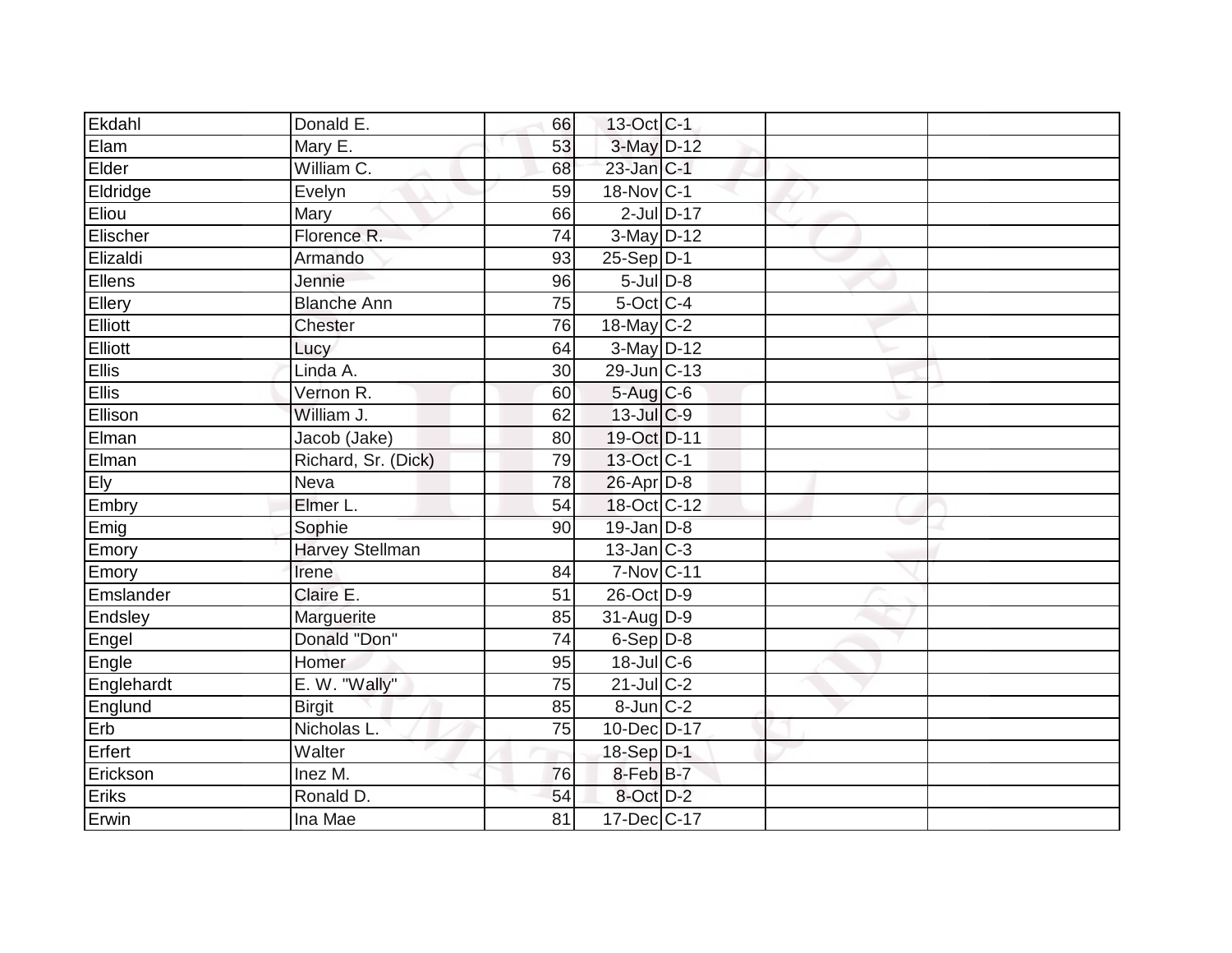| Erwin     | <b>Mary Elaine</b>    | 83              | $7-Aug$ B-6       |              |                     |
|-----------|-----------------------|-----------------|-------------------|--------------|---------------------|
| Esmond    | Casimir               | 73              | $20$ -Feb $ C-1 $ |              |                     |
| Esparza   | <b>Barbara</b>        | 35              | $5-Aug$ A-1       |              | See article, p. A-1 |
| Esparza   | Ruben                 | 7 months        | $5-Aug$ A-1       |              | See article, p. A-1 |
| Espindola | Emilio G., M.D.       | 59              | $20$ -Feb $ C-1 $ |              |                     |
| Esposito  | Anna M.               |                 | $7-Apr$ B-8       | <b>Russo</b> |                     |
| Estill    | Arvil L.              | 89              | $6$ -Mar $ C-1$   |              |                     |
| Etchison  | Ernest W.             | 77              | $11$ -May C-3     |              |                     |
| Ethier    | John L.               | 66              | 15-Aug B-7        |              | See article, p. B-7 |
| Etling    | James C.              | 59              | 30-Oct C-5        |              |                     |
| Evan      | John                  | 86              | $19$ -May B-8     |              |                     |
| Evanoff   | Mary                  | 91              | $9 - Apr$ $D-13$  |              |                     |
| Evans     | Frank Boyd            | 95              | $19$ -Feb $ F-8$  |              |                     |
| Evans     | <b>Helen Chandler</b> | $\overline{72}$ | 31-May D-9        |              | See article, p. D-9 |
| Evans     | <b>Kevin Scott</b>    | infant          | $11-Apr B-5$      |              |                     |
| Evans     | Warren R.             | 65              | $24$ -Jul B-8     |              |                     |
| Everett   | Evelyn                | 40              | $23$ -May C-1     |              |                     |
| Ewers     | Edward T.             | 60              | 19-Nov F-15       |              |                     |
| Fabis     | John R.               | 81              | $10$ -Jan $ C-2 $ |              |                     |
| Fabos     | Joseph, Sr.           | 80              | $3-Sep$ D-2       |              |                     |
| Fadell    | Bernice L.            | 85              | $1$ -May $C-1$    |              |                     |
| Fagan     | Jane                  | $\overline{75}$ | $20$ -May C-1     |              |                     |
| Fager     | <b>Arthur Henry</b>   | 68              | $21$ -Jan $ C-1 $ |              |                     |
| Falcon    | Rose                  | 72              | $27-Sep C-12$     | Zanich       |                     |
| Falk      | Mary A.               | 56              | $1-Apr$ D-6       | Sotak        |                     |
| Falusi    | Irma                  | $\overline{77}$ | 17-Aug D-10       |              |                     |
| Fandrei   | Otto C., Jr.          | 64              | $3-Dec$ D-10      |              |                     |
| Fanich    | Kata                  | 88              | $7-Sep C-8$       |              |                     |
| Farcus    | Kathleen V.           | 80              | 29-Jul B-7        |              |                     |
| Faris     | Murray Armour         | 82              | 29-Dec B-5        |              |                     |
| Farley    | Pole C.               | 33              | 8-Feb B-7         |              |                     |
| Farmer    | Aaron C., Rev.        | 62              | $7$ -Jun $ C$ -9  |              |                     |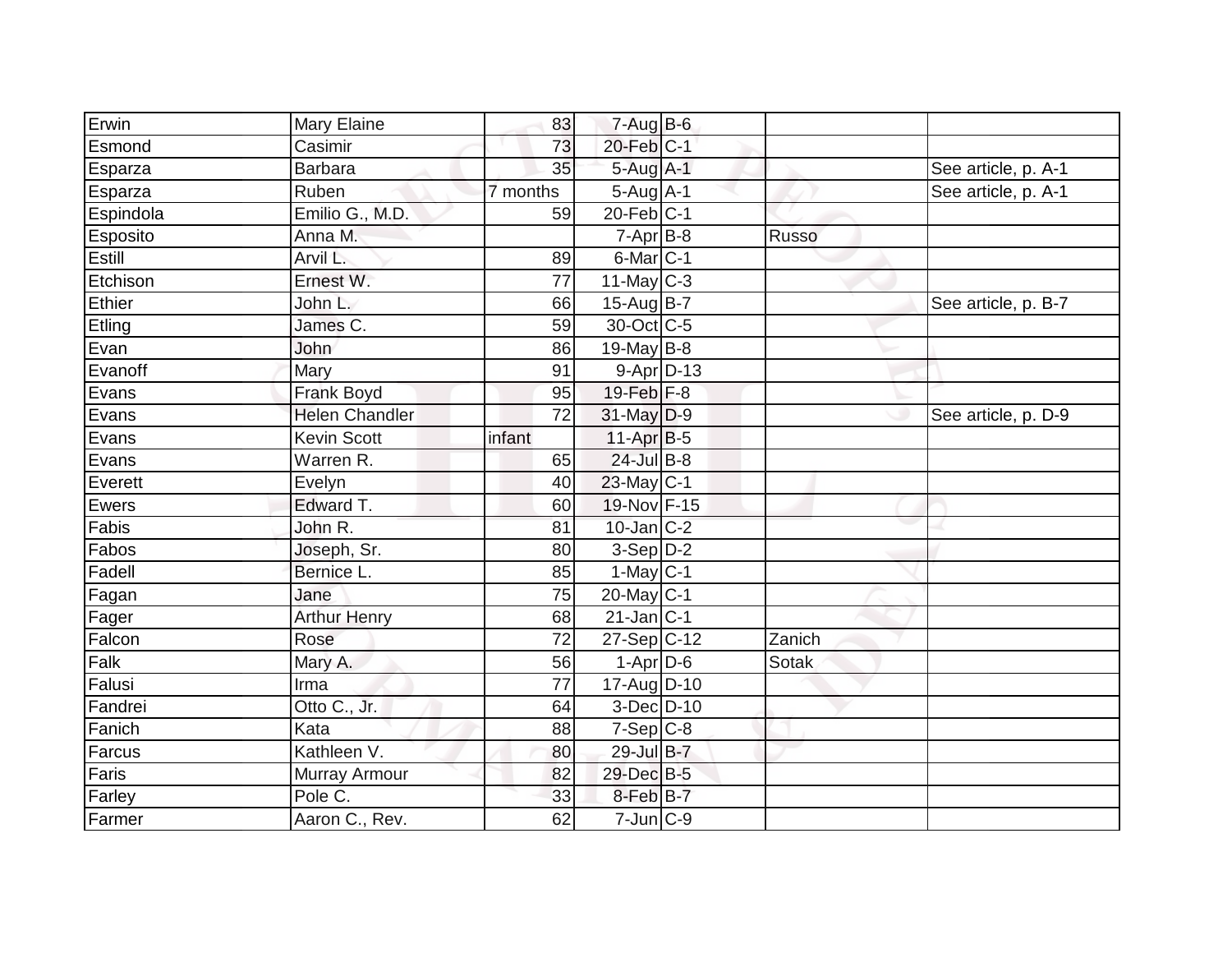| Farmer    | Lillian V.  | 90 | $23$ -Jun B-8             |           |                                      |
|-----------|-------------|----|---------------------------|-----------|--------------------------------------|
| Farr      | Dorothy S.  | 84 | $14-Sep C-2$              |           |                                      |
| Farrell   | John        | 36 | $16$ -Jul A-2             |           | See article, p. A-2                  |
| Farrell   | Rex R.      | 65 | $16$ -Jul $A-2$           |           | See article, p. A-2                  |
| Farris    | Raymond A.  | 65 | 18-Jun E-11               |           |                                      |
| Fase      | Anthony     | 81 | $21$ -Mar $ D-8 $         |           |                                      |
| Fathke    | Robert      | 62 | $1-Feb$ C-5               |           |                                      |
| Fattore   | Consolina   | 88 | $1-Sep$ C-1               |           |                                      |
| Fauber    | Eugene M.   | 70 | $16$ -Jan $ C-1 $         |           |                                      |
| Favitz    | Helen C.    |    | $20$ -Jun $ C-7 $         |           |                                      |
| Fazekas   | Darlene M.  | 55 | $28$ -Aug $B-3$           |           |                                      |
| Fazio     | Anthony P.  | 66 | $16$ -Aug $D-8$           |           |                                      |
| Fear      | Geneva      | 79 | $6$ -Jul $D-2$            |           |                                      |
| Feddler   | Vivian F.   | 90 | $7-AprB-9$                |           |                                      |
| Fedorenko | Mary M.     | 82 | $23$ -May $C-1$           | Thomasson |                                      |
| Feeney    | James D.    | 79 | 10-Dec D-17               |           |                                      |
| Feeser    | Howard      | 70 | $26$ -Jun D-6             |           |                                      |
| Fein      | Elaine      | 69 | $25$ -May C-2             |           |                                      |
| Felinski  | John        | 75 | 16-Oct C-6                |           |                                      |
| Feltman   | Walter J.   | 64 | $30 - Sep$ $D-9$          |           |                                      |
| Felton    | Clarence E. | 83 | $6$ -Apr $B$ -8           |           |                                      |
| Femiak    | Daniel J.   | 59 | $13-Sep B-8$              |           |                                      |
| Fenes     | Joseph      | 81 | $23$ -Dec $B$ -6          |           |                                      |
| Ferguson  | Flora       | 89 | $9$ -May $C-1$            |           |                                      |
| Ferguson  | Helen       | 93 | $19$ -Jan D-8             |           |                                      |
| Ferguson  | Ronnie K.   | 68 | $27$ -Mar $B$ -6          |           |                                      |
| Ferguson  | Ruth M.     |    | $4-Apr$ D-1               | Young     |                                      |
| Fernandez | Herlindo    | 55 | $\overline{22}$ -Jan E-14 |           |                                      |
| Ferree    | Thurman L.  | 82 | $16$ -Apr $D-2$           |           | See also article April<br>18, p. C-5 |
| Ferry     | Mary        | 92 | 14-Dec C-15               |           |                                      |
| Fertal    | Marie       | 89 | $11$ -Nov $ C-3 $         |           |                                      |
|           |             |    |                           |           |                                      |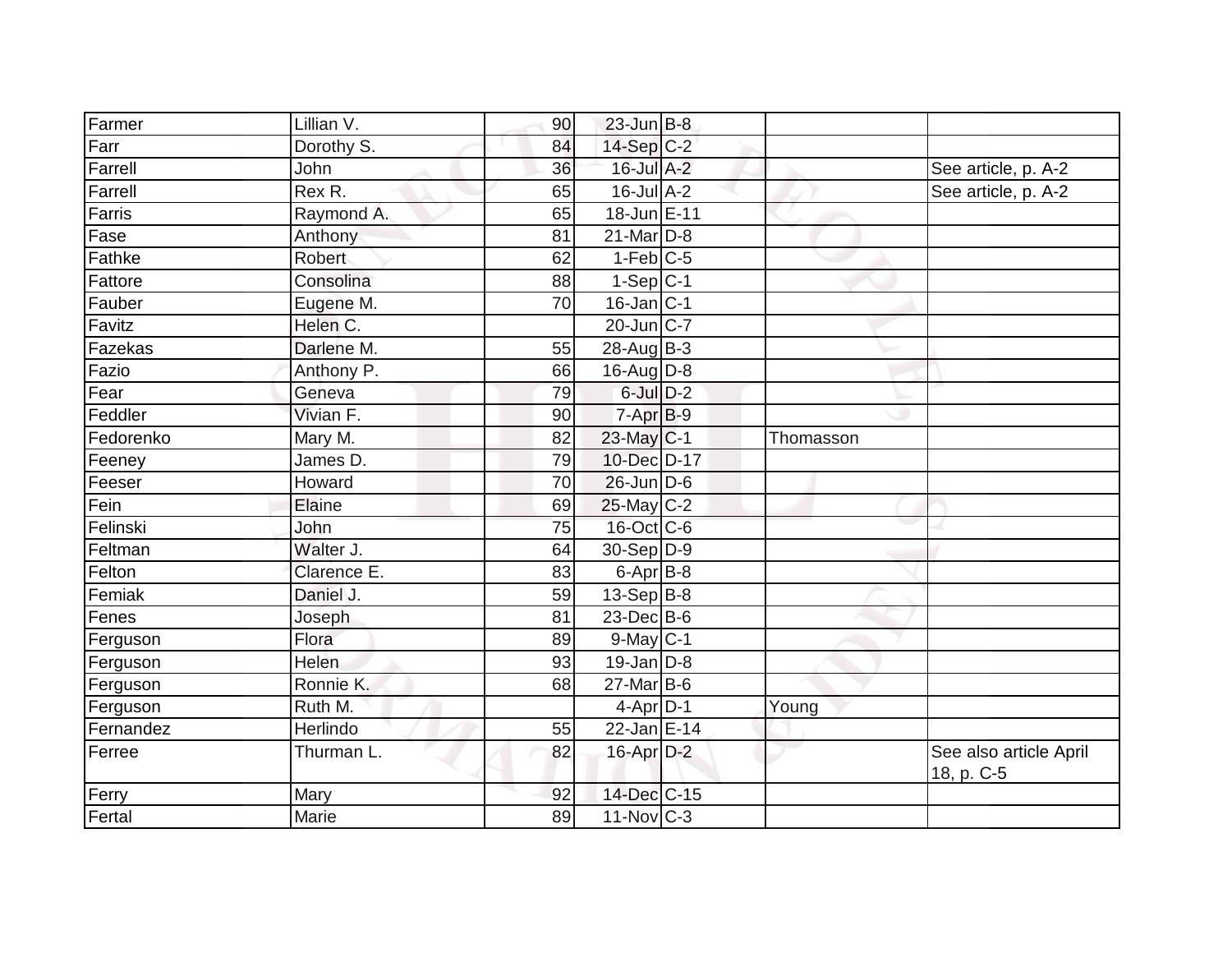| Festa        | <b>James Andrew</b>  | 23              | $21$ -Jun $B-8$          |              |          |                              |
|--------------|----------------------|-----------------|--------------------------|--------------|----------|------------------------------|
| Fiala        | Angela               | 91              | 31-Jul B-6               |              |          |                              |
| Fiano        | Helen M.             | 68              | 4-Apr D-1                |              |          |                              |
| Field        | Robert E.            | 82              | $\overline{28}$ -Jan B-7 |              |          |                              |
| Fijut        | Adeline              | $\overline{77}$ | 26-Jul C-10              |              | Kwasny   |                              |
| <b>Finck</b> | Edward J., Sr.       | 79              | $1-Mar$ D-6              |              |          |                              |
| Finegan      | Edgar F., Sr.        | 88              |                          | $2$ -JulD-16 |          |                              |
| Fink         | Alice                | 58              | 20-Jun C-7               |              | Kirincic |                              |
| Fischer      | John W.              | 64              | $28$ -Jun $E-4$          |              |          |                              |
| Fischer      | Robert A., Jr., Rev. | 80              | 14-Dec C-15              |              |          |                              |
| Fisher       | Alonzo L.            | 84              | $5-Apr\overline{D-7}$    |              |          |                              |
| Fisher       | Catherine P. "Kitty" | 85              | $27$ -Jun $C-9$          |              |          |                              |
| Fisher       | Charles E.           | 79              | 21-Mar D-8               |              |          |                              |
| Fisher       | Elizabeth            | 86              | $2$ -Jun $ C-1$          |              |          |                              |
| Fisher       | Florence M.          | 79              | 25-Mar D-1               |              |          |                              |
| Fisher       | Helen M.             | 99              | 19-Oct D-11              |              |          | See article, p. D-11         |
| Fisher       | Roger L.             | 57              | 23-Oct A-13              |              |          |                              |
| Fisher       | Seaser               | 84              | 16-Mar C-2               |              |          |                              |
| Fisk         | Charles V.           | 66              | $28$ -Jul $B-8$          |              |          |                              |
| Fisk         | Robert Joseph        | 57              | 26-Jul C-10              |              |          |                              |
| Fitch        | Mabel A.             | 90              | $4$ -May C-2             |              |          |                              |
| Fitzgerald   | Edward, Jr.          | 38              | $16$ -Jan B-8            |              |          |                              |
| Fladeland    | George A.            | 45              | 22-Nov C-12              |              |          |                              |
| Flanagan     | Kenneth O.           | 75              | $20$ -Jun $ C-7 $        |              |          |                              |
| Flatter      | Lowell (Gene)        | 73              | $4-Dec$ A-9              |              |          |                              |
| Fleischer    | Frank C., Jr.        | 62              | 31-Dec D-4               |              |          |                              |
| Fleming      | Madge Violet         | 83              | $3$ -Jun $B$ -7          |              |          |                              |
| <b>Flick</b> | Erna E.              | 87              | 16-Nov D-5               |              |          |                              |
| Florek       | John R.              | 85              | 11-Aug $C-1$             |              |          |                              |
| Florence     | Robert A.            | 76              | 25-Feb C-1               |              |          | See also March 9, p. C-<br>2 |
| Flores       | Jose A.              | 82              | $4$ -Aug C-2             |              |          |                              |
|              |                      |                 |                          |              |          |                              |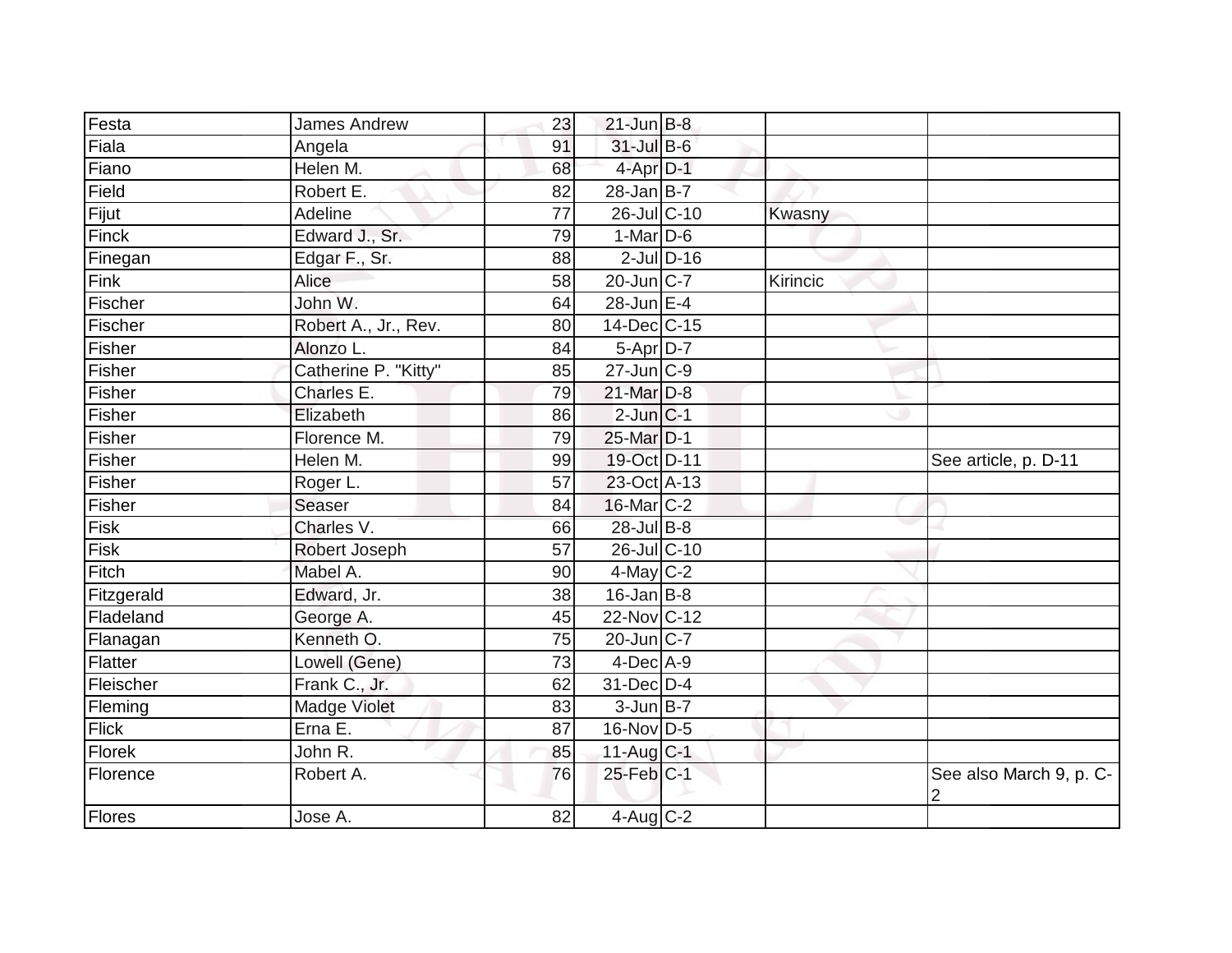| Flynn    | Arlen Jerome           | 60 | 24-Dec C-12           |           | See also article Dec.<br>24, p. E-5                 |
|----------|------------------------|----|-----------------------|-----------|-----------------------------------------------------|
| Flynn    | Harold L.              | 82 | 18-Oct C-12           |           |                                                     |
| Flynn    | Josephine M. "Pepi"    | 77 | 26-Aug A-13           | Rukavina  |                                                     |
| Fogarty  | Mary G.                | 95 | $14$ -Jun D-1         |           |                                                     |
| Follis   | Daniel                 | 72 | 23-May $D-8$          |           |                                                     |
| Forbes   | <b>Charles Joseph</b>  | 77 | $7 - Aug$ B-6         |           |                                                     |
| Ford     | Charles                | 63 | 28-Feb D-2            |           |                                                     |
| Ford     | Dwayne A.              | 23 | $12-Apr$ $C-3$        |           |                                                     |
| Ford     | Elmer, Sr.             | 66 | $2$ -Jul $D-16$       |           |                                                     |
| Ford     | William C., Jr.        | 63 | $19$ -Jul $D-8$       |           |                                                     |
| Forner   | <b>Frieda Marie</b>    | 86 | $31$ -Jan B-6         |           |                                                     |
| Forrest  | Kathryn A.             | 33 | 26-Nov C-10           |           |                                                     |
| Forrest  | Robert C., Sr.         | 62 | 10-May D-11           |           |                                                     |
| Forsberg | $E$ Ina T.             | 91 | 28-Dec D-2            |           |                                                     |
| Forsyth  | <b>Shirley Mae</b>     | 63 | 17-Oct C-2            |           | See articles, Oct. 17, p.<br>C-2 & Oct. 19, p. D-11 |
| Forsythe | Terrence D. "Terry"    | 26 | $11$ -Jan C-4         |           |                                                     |
| Forszt   | Thelma                 | 73 | 29-Apr C-7            | Palmateer |                                                     |
| Fort     | Allie B.               | 75 | $31$ -AugD-9          |           |                                                     |
| Forte    | Daniel                 | 82 | $5$ -May $C$ -9       |           |                                                     |
| Fortner  | <b>Rex Vernon</b>      | 84 | $17 -$ Jul B-8        |           |                                                     |
| Foschaar | John, Sr.              | 66 | $19$ -Mar $ D-2 $     |           |                                                     |
| Foster   | Barbara Ann            | 29 | $5$ -Mar $E$ -14      | Olenik    |                                                     |
| Foster   | Henrietta              | 80 | $4$ -Jan $D$ -5       |           |                                                     |
| Foster   | Leonard H. "Big Daddy" |    | $22$ -Feb $D-7$       |           |                                                     |
| Foster   | Virginia L.            | 73 | 29-Sep C-1            |           |                                                     |
| Foust    | Dave B.                | 67 | 10-Aug C-2            |           |                                                     |
| Fout     | Vernon J.              | 85 | 27-Mar <sub>C-1</sub> |           |                                                     |
| Fowler   | Clarence E.            | 72 | $14$ -Feb $ C-7$      |           |                                                     |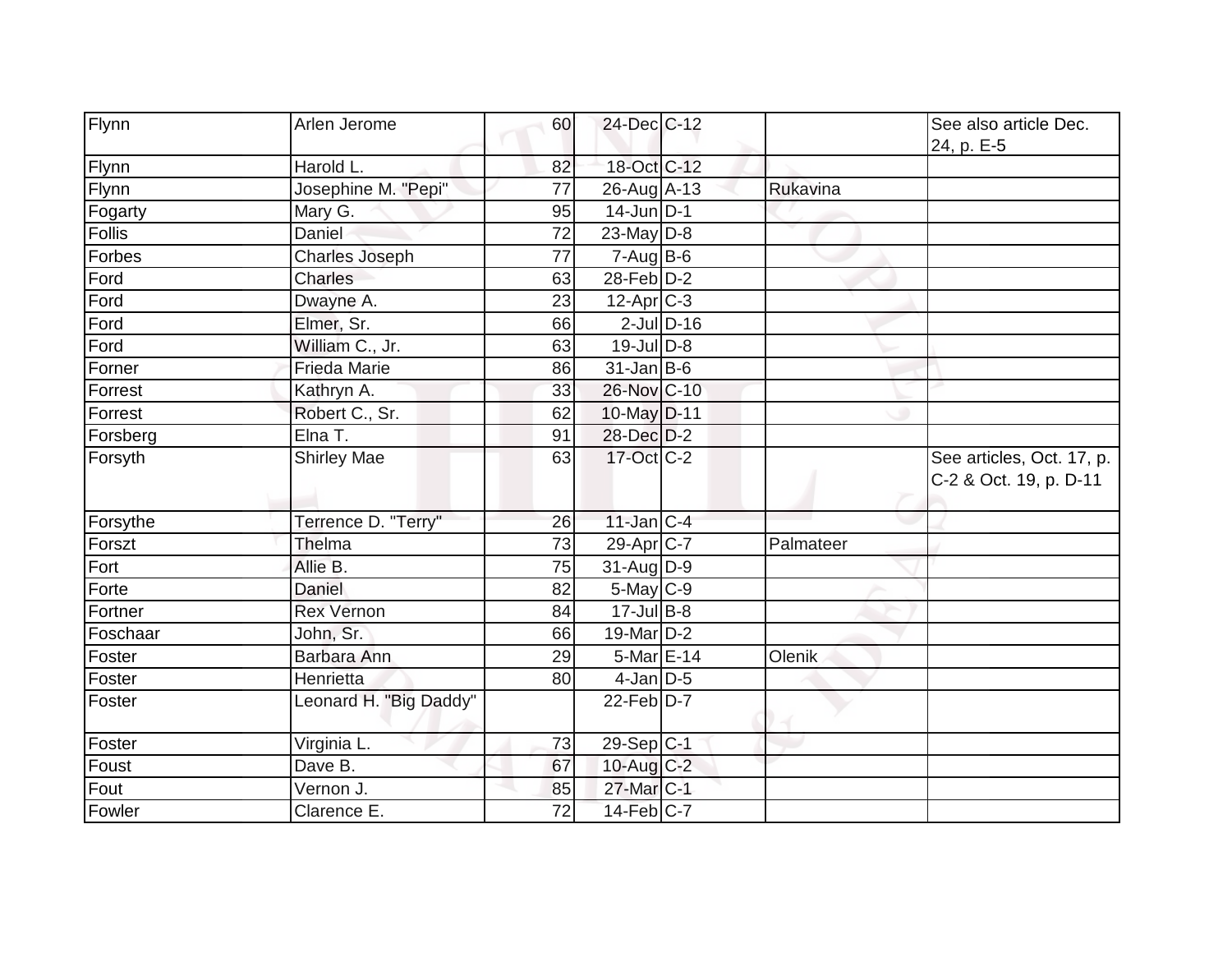| Fraley        | Lucille         | 63 | $16$ -Jan B-8         |              |                     |
|---------------|-----------------|----|-----------------------|--------------|---------------------|
| Frame         | Jesse           | 77 | 13-May $D-7$          |              |                     |
| France        | Grace B. C.     | 78 | 18-May C-2            |              |                     |
| Frangella     | Emanuel "Judge" | 80 | $17$ -Mar $ C-1 $     |              |                     |
| Frankiewicz   | Antoinette      | 94 | $2$ -Mar $C-2$        | Kosior       |                     |
| Frankiewicz   | Theodore T.     | 69 | $22$ -Aug B-6         |              |                     |
| Frankland     | Margaret        | 87 | 29-Mar D-7            |              |                     |
| Franklin      | Bobby           | 26 | $28$ -Jun E-4         |              |                     |
| Franklin      | Robert E.       | 70 | 17-May A-7            |              |                     |
| Frankovich    | Richard J.      | 58 | $19-Apr D-8$          |              |                     |
| Frankowski    | Helen           | 70 | $19$ -Jun $B-1$       |              |                     |
| Fraser        | Linda Ellen     | 39 | $12$ -Jan B-6         |              |                     |
| Frayer        | Sally           | 78 | 23-Nov E-5            | <b>Draus</b> |                     |
| Fredericks    | Ernst H.        | 79 | $19$ -Jun $B$ -1      |              |                     |
| Freebeck      | Conrad A.       |    | $27$ -Jan B-8         |              |                     |
| Freeland      | Robert, Sr.     | 82 | $4$ -Jul B-2          |              | See article, p. B-2 |
| Frentress     | Arnold S., Sr.  | 74 | 29-Mar D-7            |              | See article, p. D-7 |
| Frevert       | Selina E.       | 89 | $24$ -May B-6         |              |                     |
| Frey          | Anna W.         | 87 | 13-Mar <sub>C-1</sub> |              |                     |
| Friedman      | Harold N.       | 77 | $2$ -Oct B-10         |              |                     |
| Friedrich     | Hulda           | 95 | 27-Sep C-12           |              |                     |
| <b>Fritts</b> | Florence M.     | 83 | $25$ -Jan B-8         |              |                     |
| Fritz         | Adeline         | 78 | 26-Mar D-3            | Juras        |                     |
| Frizzell      | Lewis E.        | 65 | 27-Dec C-11           |              |                     |
| Frost         | Anna E.         | 79 | $7$ -Dec $D-12$       |              |                     |
| Frum          | Eugene Lynch    | 62 | $15$ -Apr $D-3$       |              |                     |
| Fry           | Winifred C.     | 83 | $2$ -Nov $ C-11$      |              |                     |
| Fuentas       | Carlos M., Jr.  | 30 | $27$ -Apr $A$ -2      |              | See article, p. A-2 |
| Fulka         | Gladys M.       | 75 | 13-Apr D-2            |              |                     |
| Fulkerson     | William B.      | 75 | $13$ -Dec $C$ -5      |              |                     |
| <b>Fulks</b>  | James           | 62 | $5$ -Jan $C-4$        |              |                     |
| Fuller        | Dorothy S.      | 85 | $27 - Dec$ $D-1$      | <b>Bonds</b> |                     |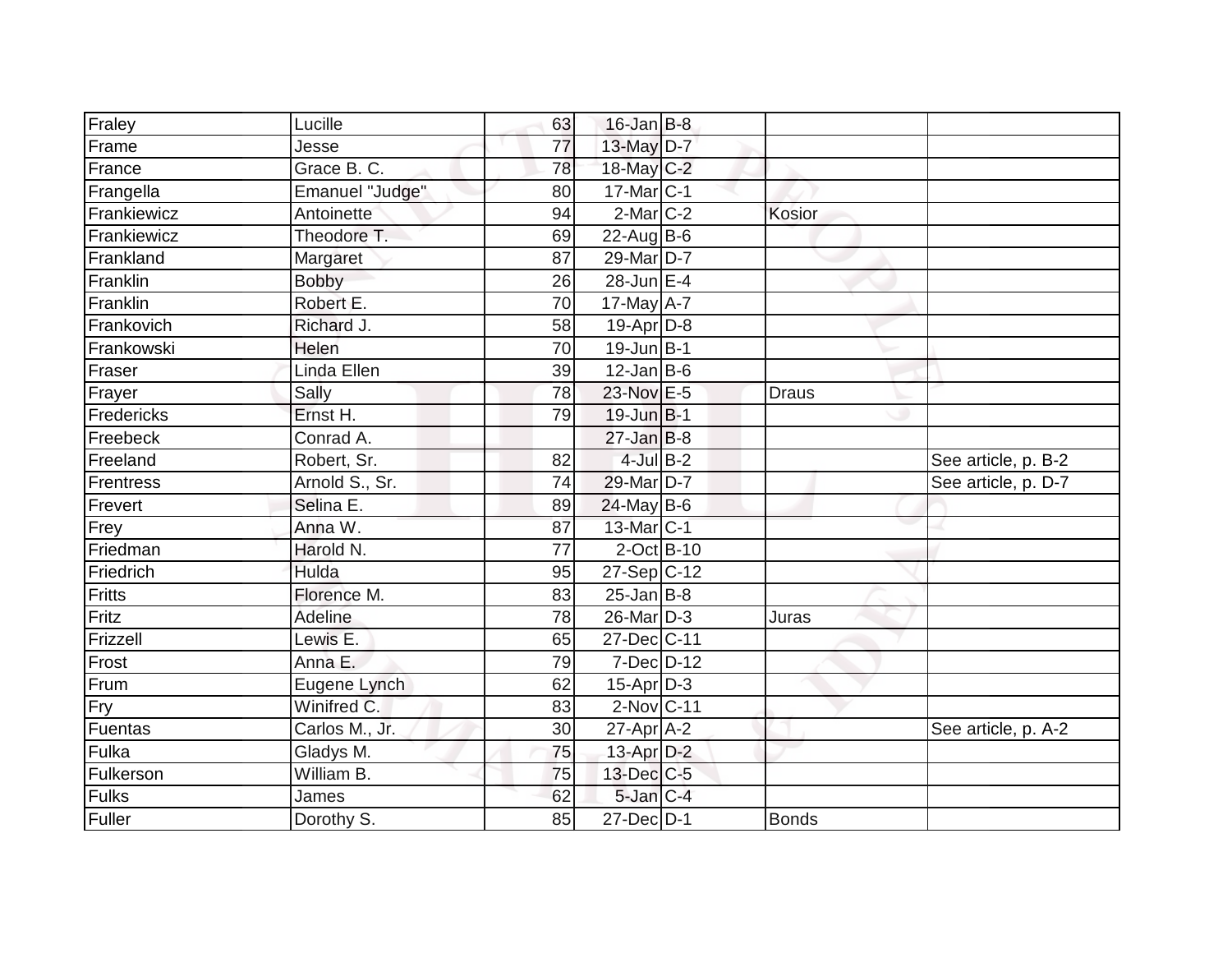| Fullgraf    | Helen               | 82 | 29-Jul B-7        |              |  |
|-------------|---------------------|----|-------------------|--------------|--|
| Funston     | William O.          | 80 | $15$ -Jan $D-3$   |              |  |
| Furman      | Paul A.             | 97 | $1$ -Jun $C-9$    |              |  |
| Furtek      | Roman (C.P.D.)      | 48 | $20$ -Feb $ C-1 $ |              |  |
| Fusak       | Steve G.            | 87 | $10$ -Apr $D-6$   |              |  |
| Fuss        | Edward H.           | 78 | $11$ -May C-2     |              |  |
| <b>Fuss</b> | Helen L.            | 82 | $25-Sep D-1$      |              |  |
| Fuss        | Joseph F., Sr.      | 83 | $16$ -Oct $ C$ -6 |              |  |
| Gabbert     | Fred J.             | 50 | $20-Sep D-6$      |              |  |
| Gabor       | Winifred            | 69 | 22-Mar B-9        |              |  |
| Gabric      | <b>Anna Marie</b>   | 15 | $1-MarD-6$        |              |  |
| Gacsala     | Alex                | 83 | $13$ -Mar $ C-2 $ |              |  |
| Gacsala     | <b>Mary Czerkas</b> | 85 | $14$ -May $D-3$   |              |  |
| Gacsko      | Rosemary T.         | 53 | $7$ -Dec $D-12$   | Perunko      |  |
| Gadish      | Catherine           | 84 | $22$ -Aug B-6     |              |  |
| Gaier       | Catherine           | 87 | $6$ -Feb $B$ -8   |              |  |
| Gaines      | Erma V.             | 78 | $6$ -Feb $B$ -8   |              |  |
| Gaines      | Marcus P.           | 75 | $21-Aug B-7$      |              |  |
| Gaines      | Parlean             | 80 | 20-May C-1        |              |  |
| Gajda       | Frank T. (Jumbo)    | 75 | $3$ -Oct C-1      |              |  |
| Gajdik      | Eula L.             | 64 | $16$ -Feb $ C-2$  |              |  |
| Gajdos      | Stephen J.          | 77 | 19-Dec C-9        |              |  |
| Gajewski    | Eleanore (Gaske)    |    | $1$ -Jan E-2      |              |  |
| Galardo     | Penny               | 61 | $8$ -Mar $ B-8$   |              |  |
| Galatzer    | Irene               | 66 | $17$ -Jan B-6     |              |  |
| Gales       | George              | 82 | 20-Mar D-1        |              |  |
| Galgan      | Paul A., Sr.        | 87 | $5-Aug$ $C-6$     |              |  |
| Gallagher   | Anna                | 86 | $17 -$ Jul B-8    | <b>Boyle</b> |  |
| Gallagher   | Daniel              | 14 | $27$ -Jun $ C-9$  |              |  |
| Gallagher   | James F.            | 71 | $1-Oct$ F-3       |              |  |
| Gallagher   | William J.          | 71 | $8$ -Dec $C$ -2   |              |  |
| Gallardo    | Arturo, Sr.         | 53 | 27-Mar B-6        |              |  |
|             |                     |    |                   |              |  |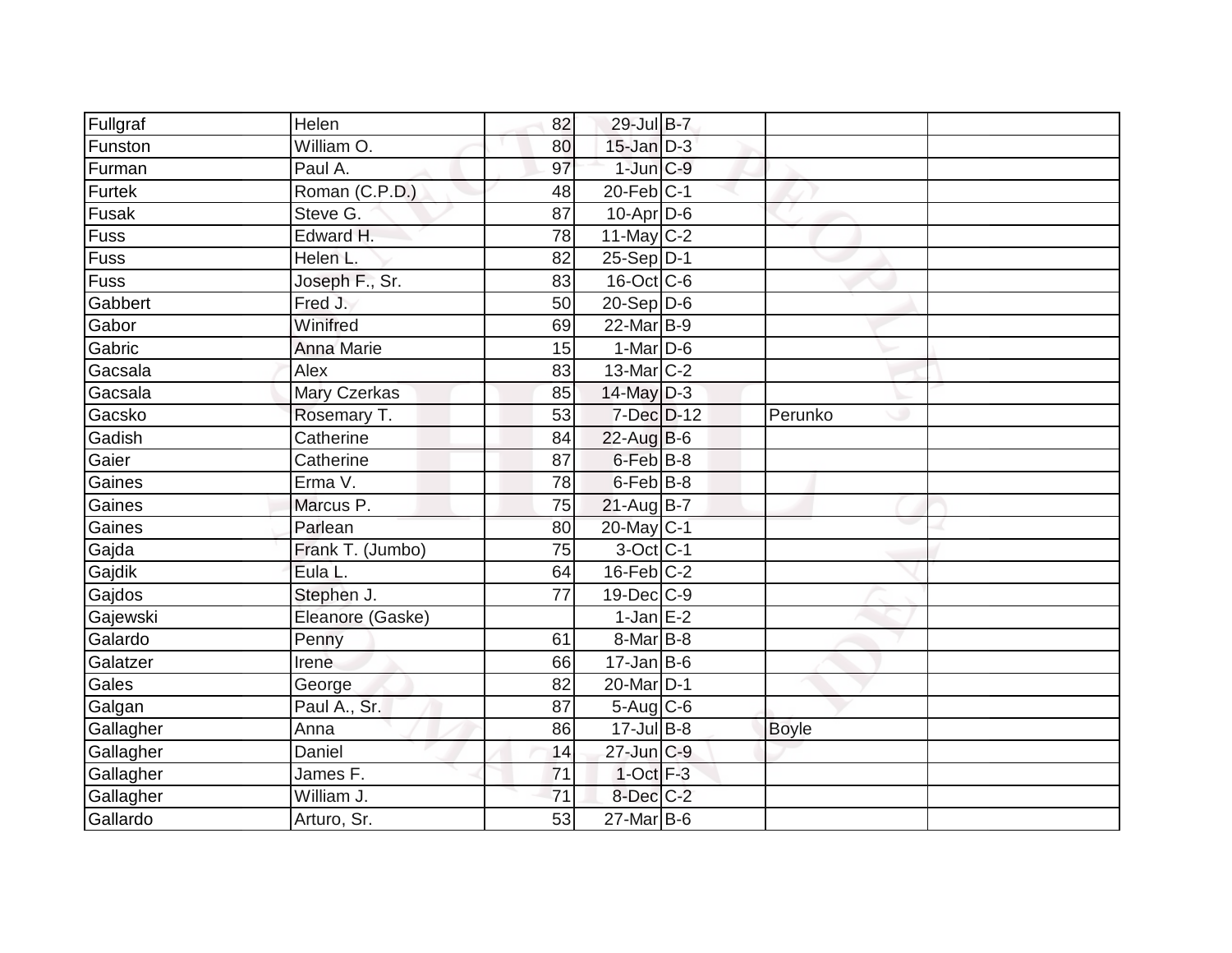| Gallicho   | Ralph V. "Chookie"       | 59       | $1-Feb$ C-5              |           |                                      |
|------------|--------------------------|----------|--------------------------|-----------|--------------------------------------|
| Gallo      | Manuel A.                | 65       | 16-May B-6               |           |                                      |
| Galvan     | Antonio                  | 77       | $14$ -Jun $D-1$          |           |                                      |
| Gamaleri   | Michael A. (Pops)        | 67       | $16$ -Oct $ C$ -6        |           |                                      |
| Gambino    | Vita M.                  | 76       | $12-Apr$ <sub>C-3</sub>  |           |                                      |
| Gambril    | Esther C.                | 70       | 24-Dec C-12              |           |                                      |
| Gant       | Helena L                 | 88       | 8-May B-10               |           |                                      |
| Gara       | Dorothy                  |          | $7-Feb D-1$              |           |                                      |
| Garate     | Reynaldo, Sr.            | 68       | $28-Nov$ $C-6$           |           |                                      |
| Garcia     | <b>Jesus</b>             | 95       | $4$ -May C-2             |           |                                      |
| Garcia     | <b>Mildred</b>           | 51       | $\overline{24}$ -Sep C-5 |           | See also article Sept.<br>25, p. A-2 |
| Gardocki   | Eugene J.                | 64       | 29-Apr <sub>IC-7</sub>   |           |                                      |
| Garmong    | <b>Maxine</b>            | 66       | $27$ -Apr $ C$ -2        |           |                                      |
| Garnar     | Bessie Lee               | 58       | $17$ -Jan $D-1$          |           |                                      |
| Garner     | Randy                    | 31       | $23$ -Jan C-1            |           |                                      |
| Garrett    | Derrick K. (Ricky), Rev. | 32       | 29-Oct B-11              |           |                                      |
| Garrity    | Edward                   | 73       | $13$ -Apr $B-3$          |           |                                      |
| Garza      | Carolina V.              | 70       | $21-NovB-7$              |           |                                      |
| Garza      | <b>Christie Nicole</b>   | 2 months | 14-Mar <sub>IC-1</sub>   |           |                                      |
| Garza      | Tomasa C.                | 96       | $1-Nov$ D-1              |           |                                      |
| Gashtevich | Patsy                    | 78       | $16-Sep C-8$             |           |                                      |
| Gasiecki   | Joseph F.                | 74       | 11-May $C-2$             |           |                                      |
| Gasior     | Michael J. "Mitch"       | 81       | 27-Nov C-10              |           |                                      |
| Gately     | Gertrude D.              | 75       | $12-Apr$ C-3             | Sutkowski |                                      |
| Gauthier   | Ernest C.                | 82       | $22-Apr$ C-7             |           |                                      |
| Gawlinski  | <b>Heather Renee</b>     | 19       | $1-Aug$ <sub>C-8</sub>   |           | See also article Aug. 1,<br>p. A-2   |
| Gawlinski  | Joseph S.                | 72       | 19-Nov F-14              |           |                                      |
| Gayden     | Edward                   | 61       | $25$ -Jul C-6            |           |                                      |
| Geary      | Harry H.                 | 61       | 13-Sep B-8               |           |                                      |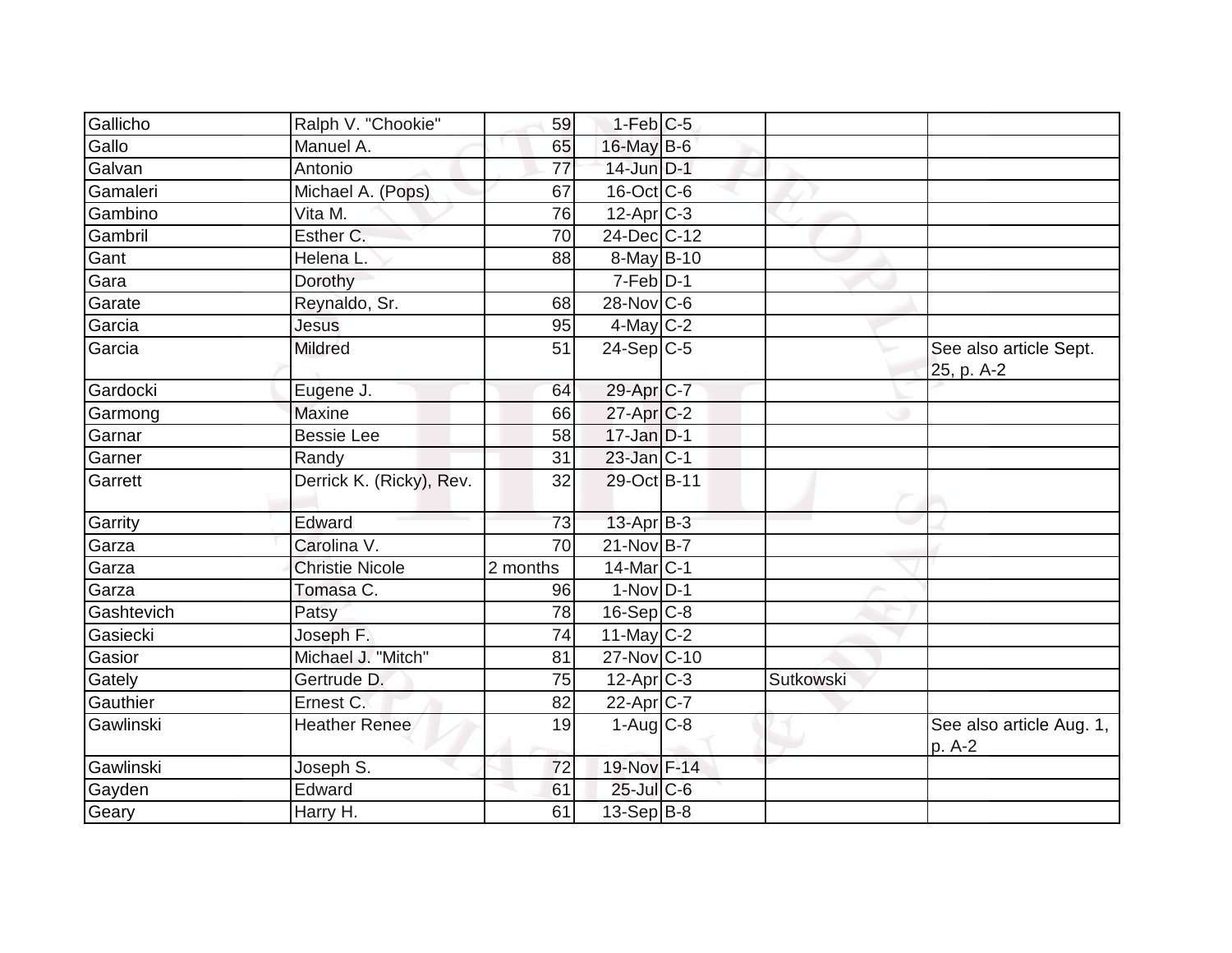| Gebauer<br>Gebhardt | A. O., Rev.<br>Edwin  | 77             | 28-Nov C-6<br>$1-Feb$ C-5 |            |                   |                        |
|---------------------|-----------------------|----------------|---------------------------|------------|-------------------|------------------------|
|                     |                       | 52             |                           |            |                   |                        |
| Geheb               | Frank J., Jr.         | 59             | $23-Sep C-6$              |            |                   |                        |
| Gehrke              | Robert H.             | 64             | 12-Mar E-14               |            |                   | See also article March |
|                     |                       | 77             | $14$ -Jul C-2             |            |                   | 11, p. C-1             |
| Geiser<br>Gembala   | Olga<br>Connie        |                | $10-Apr\overline{D-6}$    |            |                   |                        |
|                     |                       |                |                           |            |                   |                        |
| Genard              | Violet E.             | 77             | 12-Mar E-15               |            |                   |                        |
| Genga               | Ronald G.             | 63             | $4$ -Jun $D-2$            |            |                   |                        |
| Genis               | Janoula               | 85             | $13$ -Apr $ B-3 $         |            |                   |                        |
| Gentry              | Harold "Pappy"        | 70             | $9$ -Dec $D$ -2           |            |                   |                        |
| George              | John, Jr.             | 62             | 20-Aug E-11               |            |                   |                        |
| George              | William H.            | 88             | $19$ -Jan $D-8$           |            |                   |                        |
| Georgiades          | <b>Socrates</b>       | 94             | $9$ -Oct $B$ -6           |            |                   |                        |
| Gerasimo            | Katina                | 82             | $18-Sep D-1$              |            |                   |                        |
| Gerba               | Joseph A.             | 84             | $23$ -Jan B-8             |            |                   |                        |
| Gerber              | Burns L.              | 83             | 28-May D-4                |            |                   |                        |
| Gerken              | Jacob                 | 92             | $9$ -May $A$ -7           |            |                   | See article, p. A-7    |
| Germaine            | Latoya                | $\overline{2}$ | 5-Mar A-2                 |            |                   | See article, p. A-2    |
| Germaine            | Thomas                | $\overline{2}$ | $5-MarA-2$                |            |                   | See article, p. A-2    |
| Germek              | Mary A.               | 68             | $21$ -Feb $ D-1$          |            |                   |                        |
| Gerstenberg         | Willard F.            | 68             | $16$ -Mar $ C-2 $         |            |                   |                        |
| Geusic              | Joseph A.             | 69             | 27-Jul D-7                |            |                   |                        |
| Gherghin            | Joann M.              | 35             | $3$ -Jun $B-7$            |            |                   |                        |
| Ghormley            | <b>Hazel Lorine</b>   |                | 56 Mary 16                | <b>B-6</b> |                   |                        |
| Ghuman              | Samarjit Singh        | 45             | 11-Aug C-1                |            |                   |                        |
| Giannantonio        | Anna                  | 84             | $16$ -Dec $B$ -6          |            |                   |                        |
| Giannini            | Elina T.              | 92             | 14-Aug B-7                |            |                   |                        |
| Gibbons             | Thomas                | 67             | $5$ -Jun $D$ -6           |            |                   |                        |
| Gibbs               | Elizabeth E. "Betty"  | 67             | $9$ -Mar $C-2$            |            | <b>Clusserath</b> |                        |
| Gibbs               | <b>William Robert</b> | 82             | 12-Jul C-4                |            |                   |                        |
| Gibson              | James A. "Jim"        | 42             | $\overline{8}$ -May B-10  |            |                   |                        |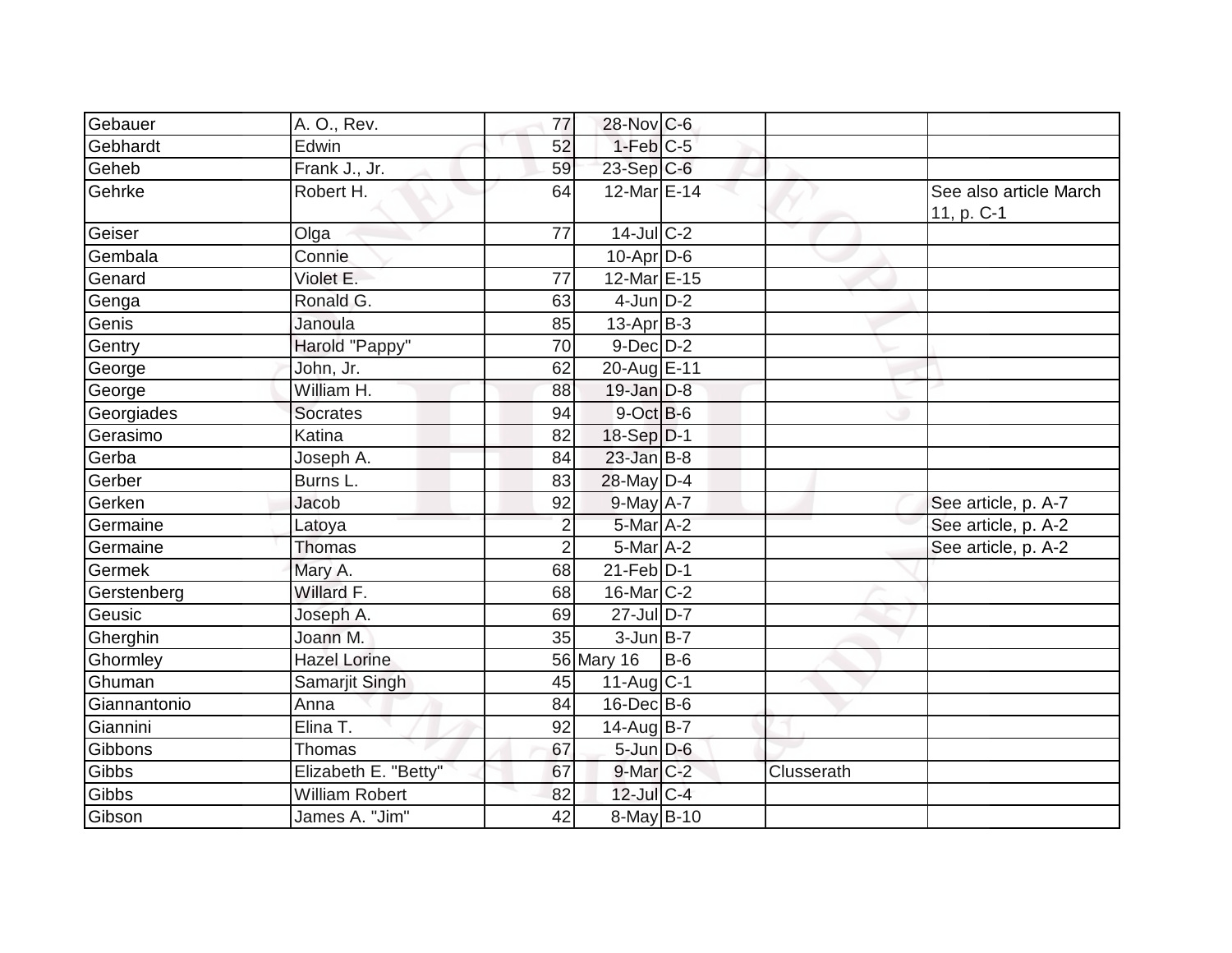| Gibson          | <b>Jimmy Frank</b>   | 41 | 11-Jul C-8             |            |                                                   |
|-----------------|----------------------|----|------------------------|------------|---------------------------------------------------|
| Gibson          | Loretta M.           | 88 | 27-Aug C-6             |            |                                                   |
| Giecko          | Demin "Percy"        | 75 | $10$ -Jan $ C-1 $      |            |                                                   |
| Gilbert         | Jeanne Marie         | 34 | $7$ -Mar $ D-1 $       |            | See also article March<br>3, p. A-1               |
| Gildersleeve    | Una                  | 83 | $5$ -Oct $C$ -4        |            |                                                   |
| Giles           | Angela J.            |    | 3-Oct C-1              |            |                                                   |
| Gill            | <b>Margaret Mary</b> | 24 | $3-Mar$ A-1            |            | See articles March 3, p.<br>A-1 & March 4, p. A-1 |
| Gillespie       | Irish G.             | 44 | $27$ -Jan $ C-1 $      |            | See article, p. C-1                               |
| Gilmore         | <b>Robert Lee</b>    | 55 | 31-Oct C-6             |            |                                                   |
| Gintert         | Ethel M.             | 91 | 29-Dec B-5             |            |                                                   |
| Giovingo        | Joseph               | 88 | 23-Mar F-9             |            |                                                   |
| Glasgow         | Thomas E.            | 68 | $4$ -Jan $D-5$         |            |                                                   |
| Glass           | Loy W.               | 29 | 4-Aug C-2              |            |                                                   |
| Glassford-Glenn | Catherine M.         | 83 | $14$ -May D-3          |            |                                                   |
| Gledhill        | Cecilia E.           | 84 | $8$ -JulD-6            |            |                                                   |
| Glenn           | Catherine N.         | 83 | 16-May B-7             |            |                                                   |
| Glenn           | Harry B.             | 71 | $16$ -Jan $ C-1 $      |            | See also article & photo<br>Jan. 18, p. A-2       |
| Glickauf        | Joseph T.            | 31 | 20-Mar D-1             |            |                                                   |
| Gliniecki       | Augustyn J.          | 40 | $6-Sep D-8$            |            |                                                   |
| Glova           | John L.              | 62 | $28$ -Jun $E-4$        |            |                                                   |
| Glover          | Geraldine            | 99 | $26-Sep C-1$           |            |                                                   |
| Glowacki        | Helen S.             | 85 | $17 -$ Jul B-8         |            |                                                   |
| Glowczewski     | Virginia             | 75 | $3$ -Jul B-8           | Dembrowski |                                                   |
| Gloza           | Frank W.             | 58 | $28-Sep C-2$           |            |                                                   |
| Goba            | <b>Henry Raymond</b> | 60 | $3-Aug$ <sub>C-4</sub> |            |                                                   |
| Godlewski       | <b>Rachel Marie</b>  | 49 | 6-Apr <sub>B-8</sub>   |            |                                                   |
| Goglio          | Alexander            | 73 | 31-Jul B-6             |            |                                                   |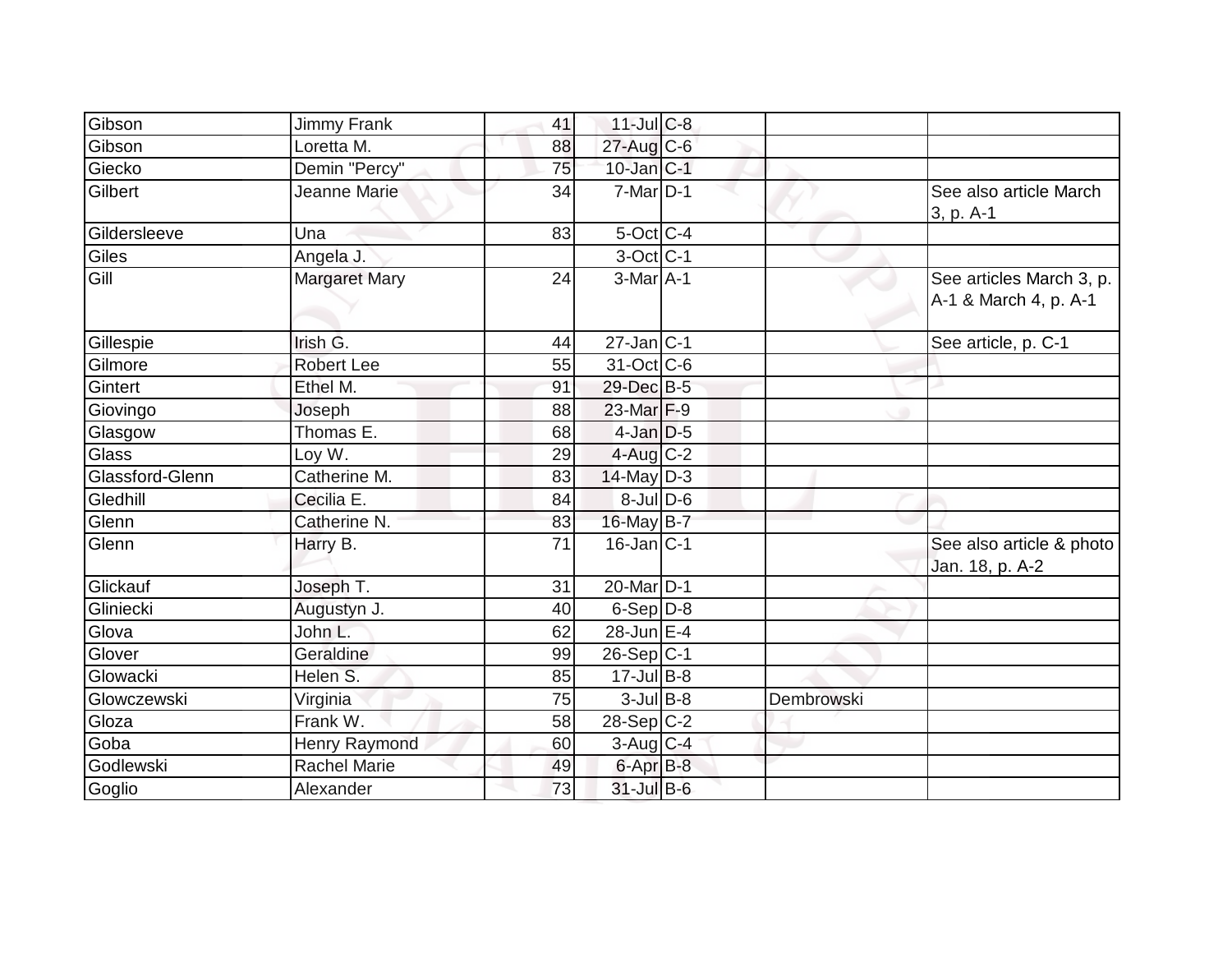| Goldberg     | Harold A.              | 80 |                        | $2$ -Jul $D-17$ |               | See also article July 2,<br>p. D-17 |
|--------------|------------------------|----|------------------------|-----------------|---------------|-------------------------------------|
| Goldberg     | John $E$ .             | 46 | 17-Sep F-9             |                 |               |                                     |
| Golden       | Robert L.              | 69 | $3$ -Jan $ C-2 $       |                 |               | See also article Jan. 8,<br>p. E-11 |
| Goldsworthy  | Richard B.             | 66 | $12-Aug$ B-7           |                 |               |                                     |
| Gollner      | <b>Thomas</b>          | 39 | 23-Aug $D-2$           |                 |               |                                     |
| Goltermann   | Martha L.              | 91 | 18-Nov C-1             |                 |               |                                     |
| Golub        | Agnes A.               | 93 | $24$ -Jul B-8          |                 |               |                                     |
| Gomez        | Alfred, Sr.            | 77 | 12-Nov D-15            |                 |               |                                     |
| Gomez        | Hope                   | 67 | $18$ -Mar $ B-7 $      |                 |               |                                     |
| Gomez        | Jose                   |    | 19-Jul D-8             |                 |               |                                     |
| Gomolski     | <b>Stanley</b>         | 95 | 20-Mar D-1             |                 |               |                                     |
| Gonsiorowski | Jean V.                | 75 | 5-Apr D-7              |                 | Niedzielski   |                                     |
| Gonzalez     | Alfredo, Jr. (Peachie) | 15 | $11$ -Jul $C$ -8       |                 |               |                                     |
| Gonzalez     | Emiliana               | 66 | 26-Nov C-13            |                 |               |                                     |
| Gonzalez     | Josephine              | 60 | $8-Aug$ <sub>C-1</sub> |                 |               |                                     |
| Gonzalez     | Mary                   | 63 | $11-Sep D-1$           |                 |               |                                     |
| Gonzalez     | Seledad C.             | 65 | 26-Dec C-1             |                 |               |                                     |
| Goodman      | <b>Esther Rae</b>      | 71 | $6$ -Feb $ B-8$        |                 |               |                                     |
| Goodman      | Williams S., Jr.       | 70 | $19$ -Dec $ C$ -9      |                 |               |                                     |
| Goodmun      | George A.              | 81 | $7$ -Jul $C-2$         |                 |               |                                     |
| Gooliak      | Anastasia (Nettie)     | 83 | 31-Oct C-6             |                 |               |                                     |
| Gora         | <b>Henry Raymond</b>   | 60 | $4$ -Aug $C-2$         |                 |               |                                     |
| Gora         | <b>Stella</b>          | 92 | $10$ -May D-11         |                 | Gierlachowski |                                     |
| Gordon       | Frank C.               | 75 | $21-Nov B-7$           |                 |               |                                     |
| Gordon       | Ray                    | 69 | $24$ -May B-6          |                 |               |                                     |
| Gore         | Johanna                |    | $5-Sep C-5$            |                 |               |                                     |
| Gorman       | Dorothy                | 96 | 24-Nov C-1             |                 |               |                                     |
| Gorney       | <b>Ruth Ann</b>        | 48 | 3-May D-12             |                 | Gasvoda       |                                     |
| Gorrell      | Albert A., Jr.         | 49 | $12$ -Jul $D-8$        |                 |               |                                     |
| Gottlieb     | Lucille M.             | 84 | 28-Feb D-2             |                 |               |                                     |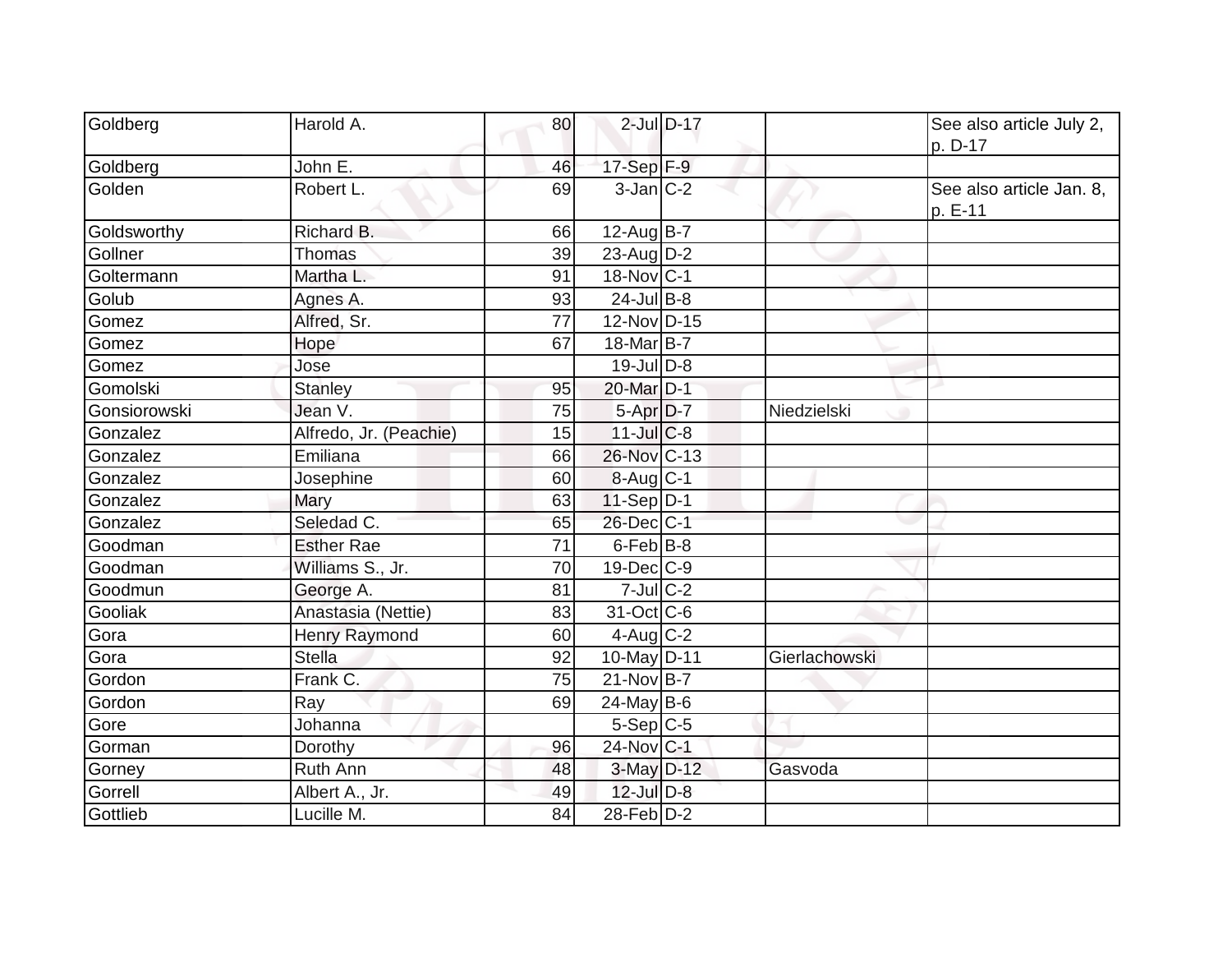| Gough       | Patrick C.          | 75              | 8-Jan E-11             |              | See also article Jan. 8,<br>p. E-11 |
|-------------|---------------------|-----------------|------------------------|--------------|-------------------------------------|
| Govert      | Helen               | 81              | $21-AugB-7$            |              |                                     |
| Gozdecki    | Leo (Mike)          | 67              | $6$ -Dec $C$ -7        |              |                                     |
| Grabowski   | Charles             | 66              | 16-Mar C-2             |              |                                     |
| Grabowski   | Stanley P.          | 90              | $21-Aug\overline{B-7}$ |              |                                     |
| Grabski     | Dorothy M.          | 79              | $23$ -Aug $D-2$        |              |                                     |
| Gradisher   | Frank J.            | 80              | $6$ -Jan $ C-1 $       |              |                                     |
| Graeber     | Ralph G.            | 93              | $1-Feb$ C-5            |              |                                     |
| Graham      | Mabel I.            | 90              | 12-Oct D-11            |              |                                     |
| Granczewski | Lottie P.           | $\overline{77}$ | 25-May D-9             |              |                                     |
| Grant       | Fred                | 82              | $15$ -Jan $D-3$        |              |                                     |
| Grant       | Leigh Martz         | 86              | $15$ -Jun $ C-4 $      |              | See also article June<br>16, p. C-1 |
| Grant       | Roosevelt J.        | 28              | 19-Sep C-1             |              |                                     |
| Grass       | <b>Bella</b>        | 89              | 28-Jun E-4             |              |                                     |
| Grau        | Anthony "Tony"      | 84              | $26$ -Feb $D-2$        |              |                                     |
| Grauvogl    | Paul C.             | 62              | 20-Dec D-13            |              |                                     |
| Graves      | Mary E.             | 42              | $1-Sep C-1$            |              |                                     |
| Graves      | Melvin L.           | 74              | 30-Nov C-2             |              |                                     |
| Graves      | Monema              | 58              | $8-Apr$ $C-4$          |              |                                     |
| Gray        | Anna L.             | 56              | $22$ -Apr $C$ -7       |              |                                     |
| Gray        | Evelyn C.           | 89              | 9-Mar C-2              |              |                                     |
| Gray        | Glen A.             | 87              | $14$ -Feb $ C-7 $      |              |                                     |
| Gray        | <b>James Robert</b> | 82              | $8$ -Mar $ B-8 $       |              |                                     |
| Gray        | Robert A.           | 57              | 8-Mar B-8              |              |                                     |
| Gray        | Sally B.            | 92              | 26-Jul C-10            | <b>Blair</b> |                                     |
| Gray        | Samuel H.           | 63              | $29$ -Dec $B$ -5       |              |                                     |
| Graziani    | Reno                | 68              | $13$ -JulC-9           |              |                                     |
| Grcevich    | Anthony "Tootsa"    | 66              | 21-May D-2             |              |                                     |
| Grcevich    | George "Tooky"      | 66              | $17 -$ Jul $B - 8$     |              |                                     |
| Greb        | Frieda              | 87              | $14$ -Feb $ C-7$       |              |                                     |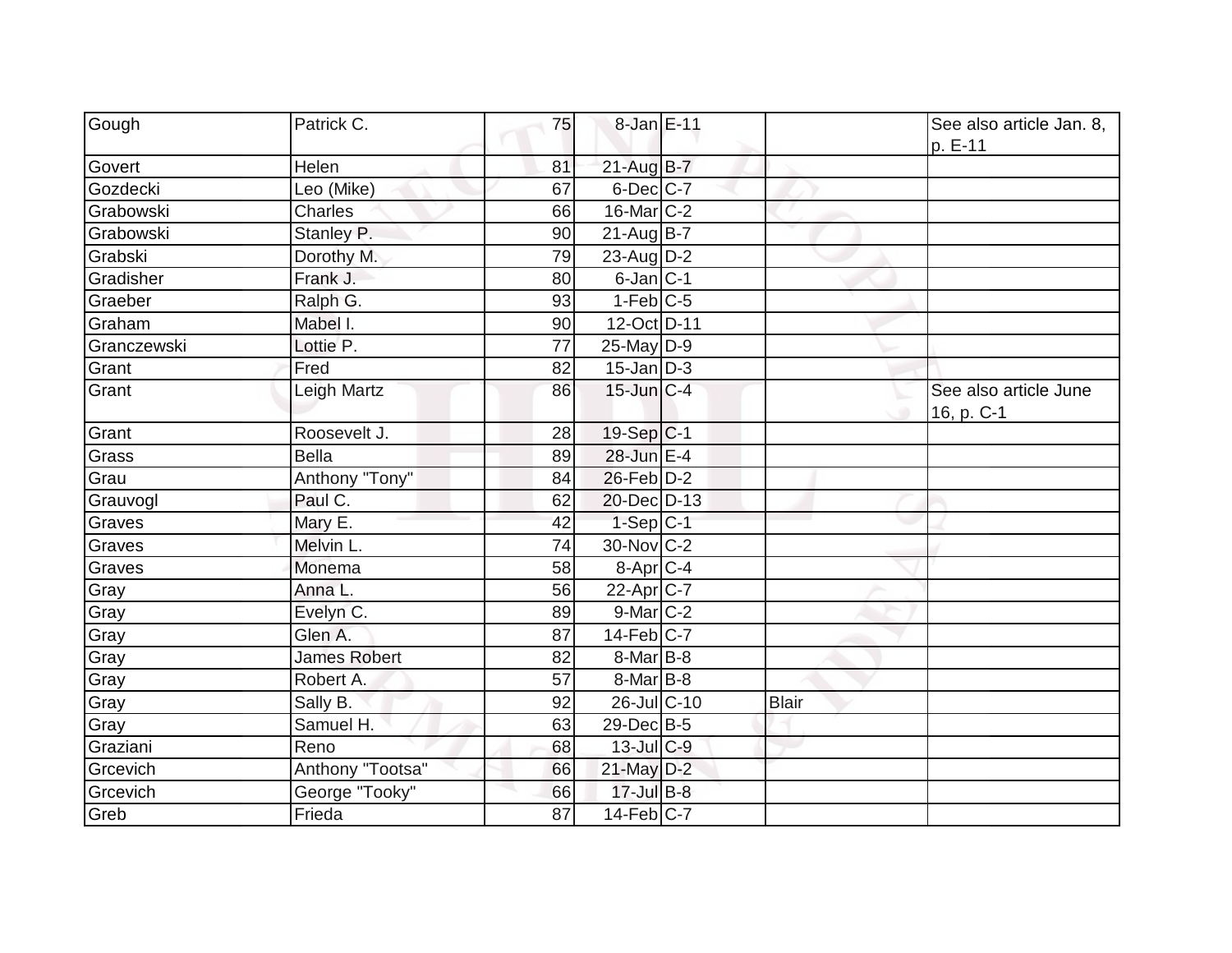| Greco      | <b>Mike</b>            |                 | 17-Dec C-17       |                 |              |                     |
|------------|------------------------|-----------------|-------------------|-----------------|--------------|---------------------|
| Green      | Albert F. "Skip"       | 83              | 24-Dec E-5        |                 |              |                     |
| Green      | Florence May           | 76              | $19$ -Apr $D-8$   |                 |              |                     |
| Green      | Laura L.               | 80              | 20-Dec D-13       |                 |              |                     |
| Green      | Margaret M.            | $\overline{72}$ |                   | $2$ -Jul $D-16$ |              |                     |
| Green      | <b>Robert</b>          | 36              | $13$ -May $D-7$   |                 |              |                     |
| Green      | Sharon A. "Baba"       |                 | 5-Feb E-10        |                 |              |                     |
| Greenan    | John J. (Jack)         | 68              | $16$ -Oct $ C$ -6 |                 |              |                     |
| Greenburg  | Mary Ann               | 53              | $3$ -Jan $ C-3 $  |                 |              |                     |
| Greenwell  | <b>Geraldine Marie</b> | 48              | $5$ -Jun $D$ -6   |                 |              |                     |
| Greenwold  | Charles L.             |                 | $26$ -May B-9     |                 |              |                     |
| Greenwood  | Ralph F.               | 68              | $11-Oct$ D-8      |                 |              |                     |
| Gregoire   | Hubert M.              | 76              | 27-Oct C-2        |                 |              |                     |
| Gregorich  | Nicholas "Nick"        | 97              | 29-Dec B-5        |                 |              |                     |
| Grela      | <b>Stefan</b>          | 68              | 29-Jan D-15       |                 |              |                     |
| Gremp      | Henry E.               | 98              | $10$ -Jan $ C-1 $ |                 |              |                     |
| Greskovich | Mary S.                | 91              | $4-Apr$ D-1       |                 | <b>Kozak</b> |                     |
| Gribble    | Martha L.              | 57              | 29-Jul B-7        |                 |              | See article, p. B-7 |
| Griffin    | Mary E.                | 82              | 7-Dec D-12        |                 |              |                     |
| Grigsby    | Ethel                  | 84              | $5$ -Jun $D$ -6   |                 |              |                     |
| Grimberg   | Freda H.               | 85              | $6$ -Jan $ C-1$   |                 |              |                     |
| Grimmer    | Herbert W.             | 77              | $8-Aug C-1$       |                 |              |                     |
| Grimmer    | Marsha Diane           | 16              | $13$ -May $D-7$   |                 |              | See article, p. D-7 |
| Griswold   | Robert L.              | 64              | $16$ -May B-6     |                 |              |                     |
| Grodzicki  | Antoinette             | 76              | 19-Oct D-11       |                 |              |                     |
| Grodzicki  | Joseph S.              | 80              | 28-Feb D-1        |                 |              |                     |
| Groesche   | Rudolph F.             | 75              | $29$ -Jun $ C-13$ |                 |              |                     |
| Grose      | Roscoe R.              | 68              | $19$ -Apr $ D-8$  |                 |              |                     |
| Grosner    | Filomena Josephine     | 73              | 28-Mar D-1        |                 |              |                     |
| Grostefon  | Ray                    | 72              | 11-Oct D-8        |                 |              |                     |
| Groszewski | Carole B.              | 47              | $5$ -May $C$ -9   |                 |              |                     |
| Groszewski | Lottie V.              | 75              | $19$ -Feb $F-8$   |                 | Kornas       |                     |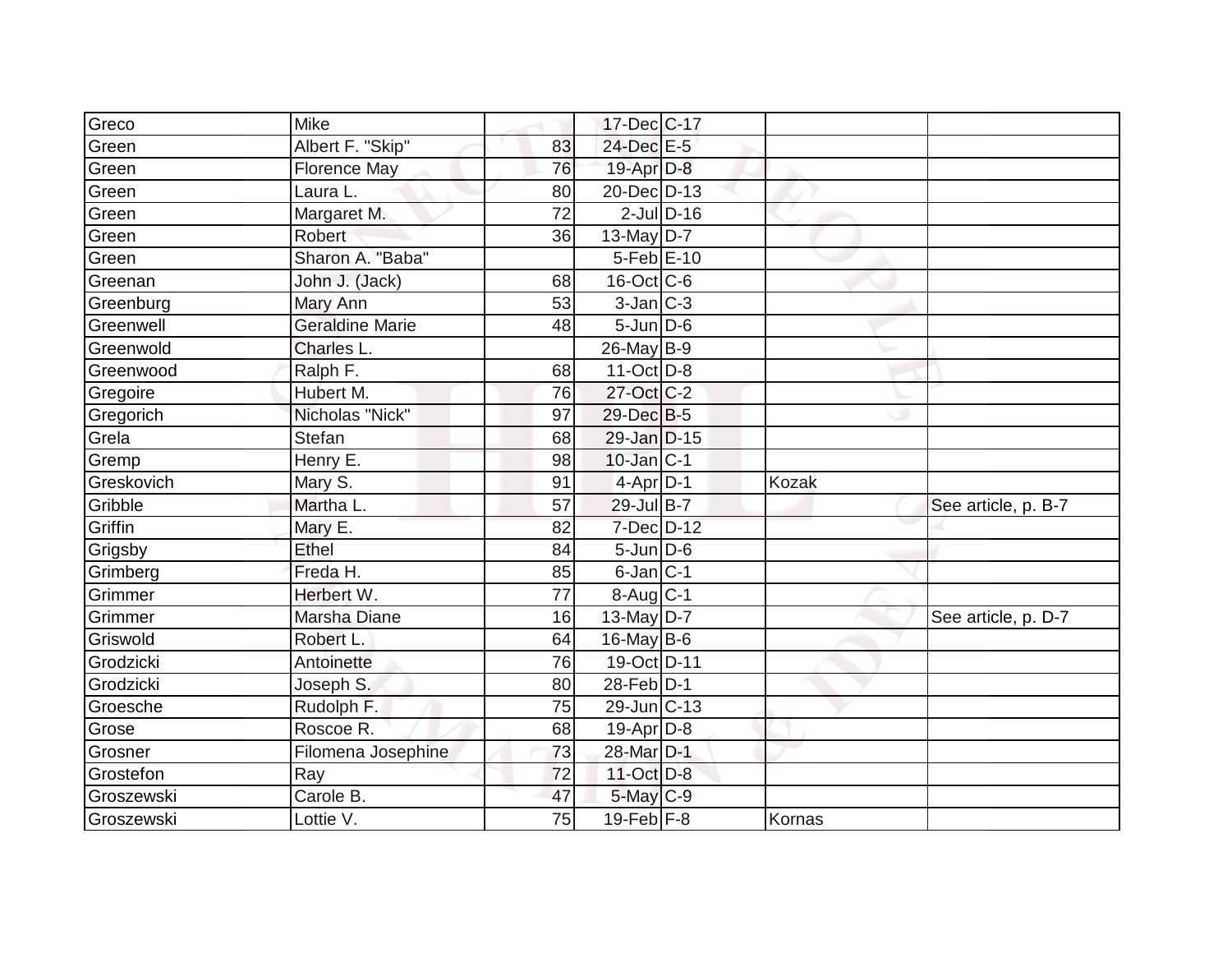| Grove     | Virginia M.                    | 65 | $19$ -Jul $D-8$   |        |         |                              |
|-----------|--------------------------------|----|-------------------|--------|---------|------------------------------|
| Grover    | Owen E.                        | 80 | 16-Jul E-15       |        |         |                              |
| Grskovic  | Jerko H.                       |    | 71 August         | $D-10$ |         |                              |
| Gruder    | <b>Esther</b>                  | 93 | $10$ -Feb $C$ -7  |        |         |                              |
| Gruszczyk | Joseph J.                      | 62 | 7-Dec D-12        |        |         |                              |
| Guardiola | Juan J.                        | 21 | 28-Mar D-1        |        |         |                              |
| Guba      | Emil M.                        | 60 | 26-May B-9        |        |         |                              |
| Gudleske  | Helen P.                       | 78 | $7$ -Jan C-7      |        |         |                              |
| Guerra    | Ricardo                        | 29 | $13-Sep B-8$      |        |         |                              |
| Guglielmo | Joseph                         | 84 | $4$ -Jul B-2      |        |         |                              |
| Guidotti  | Alda M.                        | 72 | $10$ -Mar $ B-9 $ |        |         |                              |
| Guiffre   | Anthony, Sr.                   | 86 | $11$ -Jan C-4     |        |         |                              |
| Guinee    | <b>Doris</b>                   | 76 | $13$ -Jan $C-3$   |        |         |                              |
| Gull      | Edward W.                      | 71 | 17-Sep F-10       |        |         |                              |
| Gumieney  | Virginia                       |    | $8$ -May $B$ -10  |        |         |                              |
| Gunderson | Casimir A. "Kelly"             | 80 | $1$ -Mar $D-6$    |        |         |                              |
| Gunderson | Ray A.                         | 76 | 18-Sep D-1        |        |         |                              |
| Gunia     | John S., Sr.                   | 65 | $13$ -Apr $ B-3 $ |        |         |                              |
| Gunn      | John H.                        | 73 | $9$ -Jan $ C-4 $  |        |         |                              |
| Gurevitz  | <b>Morris</b>                  | 79 | $21$ -Feb $D-1$   |        |         |                              |
| Gurko     | Virginia L. (Koscho)           | 67 | 12-Oct D-11       |        |         |                              |
| Gurski    | Edward H.                      | 65 | $3$ -Jan $C-2$    |        |         |                              |
| Gustafson | Harold L.                      | 62 | 17-Dec C-17       |        |         |                              |
| Gustat    | George James                   | 51 | $28$ -Feb $ D-1 $ |        |         | See also March 1, p. C-<br>5 |
| Gustavson | Jennie                         | 80 | 23-Jul E-14       |        |         |                              |
| Gustoff   | John                           | 71 | $28$ -Feb $D-2$   |        |         |                              |
| Gutgesell | Ruth H. (LaFavor<br>Gutgesell) | 86 | $28$ -Jul B-8     |        | Schultz |                              |
| Guthrie   | Charles W.                     | 53 | 24-Feb C-2        |        |         |                              |
| Guy       | Robert R.                      | 53 | 19-Sep C-1        |        |         |                              |
| Guziar    | Gertrude C.                    | 69 | 29-Nov C-9        |        | Lesniak |                              |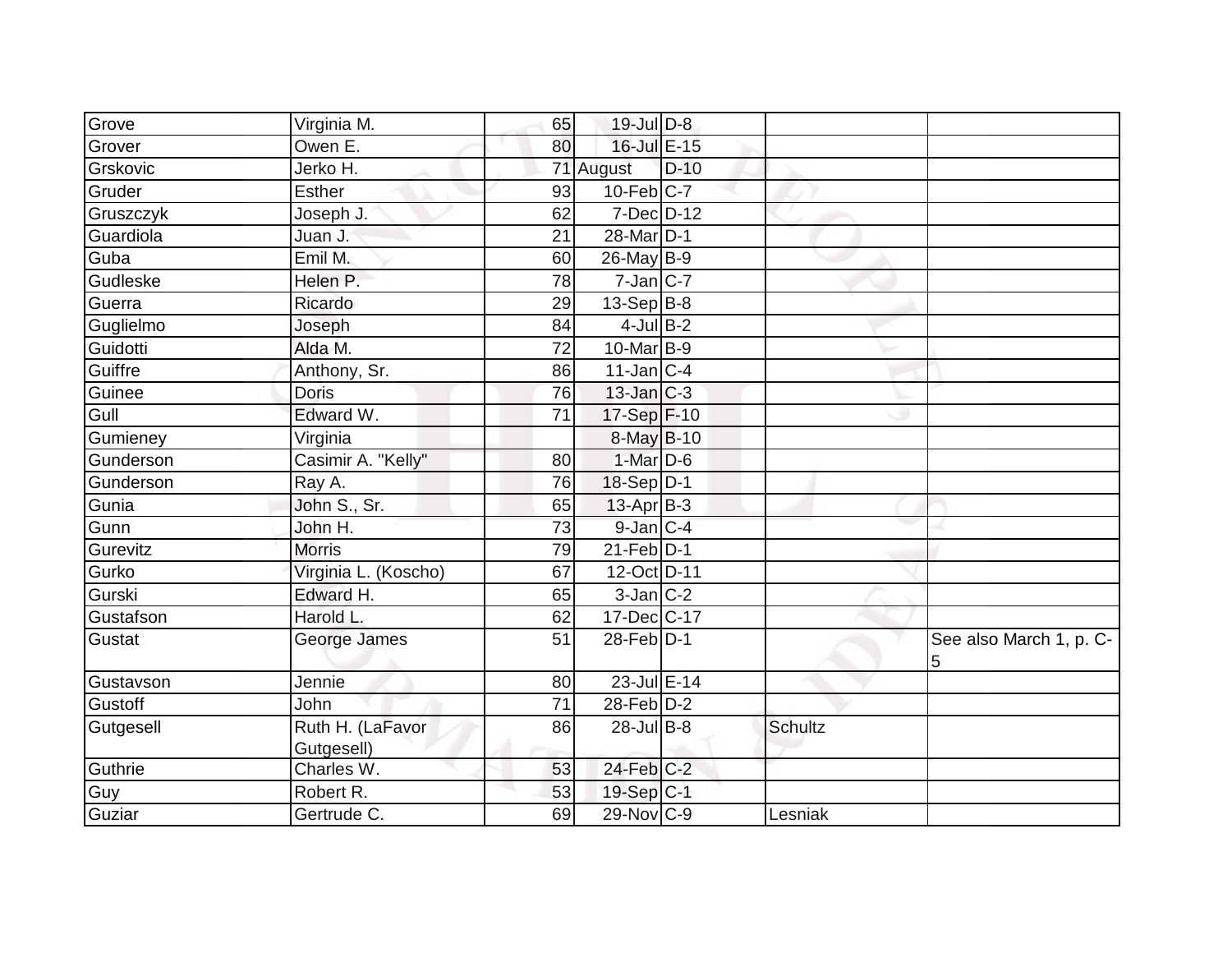| Gyurcson      | Marie A.                |          | 28-Oct B-8        |            |                                      |
|---------------|-------------------------|----------|-------------------|------------|--------------------------------------|
| Gyure         | Andrew S., Jr. "Mokus"  | 64       | 31-May D-10       |            |                                      |
| Gyure         | Steve F.                | 59       | $8$ -Mar $B$ -8   |            |                                      |
| Haas          | Walter J.               | 86       | 29-Nov C-9        |            |                                      |
| <b>Hablin</b> | Willis V.               | 53       | $24$ -Dec $E-5$   |            |                                      |
| <b>Hack</b>   | <b>Robert Vincent</b>   | 35       | 13-May $D-7$      |            | See article, p. C-1                  |
| Hackensmith   | William                 | 75       | $27$ -Apr $ C-2 $ |            |                                      |
| Hacker        | George W.               | 64       | $5 - Jun$ $D-6$   |            |                                      |
| Hackley       | Doris A.                | 71       | $8$ -Dec $C$ -2   | McLaughlin |                                      |
| Hafner        | Arron M.                | 3 months | $7$ -Mar $D-1$    |            |                                      |
| Hagberg       | Anita E. (Jacobson)     | 73       | $7-Sep C-8$       |            |                                      |
| Hagenow       | Alice (Jackson)         | 81       | $1-Dec$ B-7       |            |                                      |
| Hagerstrom    | <b>Charles Theodore</b> | 83       | $5$ -Jan $C-4$    |            |                                      |
| Hajduk        | Mike D.                 | 79       | $28-Sep C-2$      |            |                                      |
| Hale          | Eugene                  | 55       | $9$ -Aug $D$ -10  |            |                                      |
| Halfman       | $\overline{C}$ arl J.   | 70       | $6$ -Jun $ C-1 $  |            |                                      |
| Halien        | Mary                    | 72       | $2$ -Dec $C-3$    |            |                                      |
| Hall          | Earl (Mandy)            | 42       | $25-Sep D-1$      |            |                                      |
| Hall          | George N.               | 83       | $8$ -Dec $C$ -2   |            | See also article Dec. 8,<br>p. C-3   |
| Hall          | John W., Sr.            | 70       | $4-Feb$ B-3       |            |                                      |
| Hallman       | Edward J.               | 65       | $11$ -Jun $E-14$  |            |                                      |
| Halloran      | Helen                   | 86       | $7$ -Jul $C-2$    |            |                                      |
| Halsted       | Malcolm L. "Pete"       | 77       | $23$ -Apr $D-2$   |            | See also article April<br>26, p. D-8 |
| Halton        | Lucile M.               | 88       | 23-Nov E-5        |            |                                      |
| Haluska       | Andrew                  | 81       | $21$ -Jun $B$ -8  |            |                                      |
| Haluska       | Fred                    | 72       | $17$ -Nov $ C-1$  |            |                                      |
| Hamby         | Lucille E.              | 80       | $26-Sep C-1$      | Flaherty   |                                      |
| Hamilton      | Eddie J.                | 57       | $17$ -Feb $B$ -7  |            |                                      |
| Hamilton      | Isaac "Ike"             | 70       | $17 -$ Jul B-8    |            |                                      |
| Hamilton      | Ruth M.                 | 68       | $10$ -Aug $C-2$   |            |                                      |
|               |                         |          |                   |            |                                      |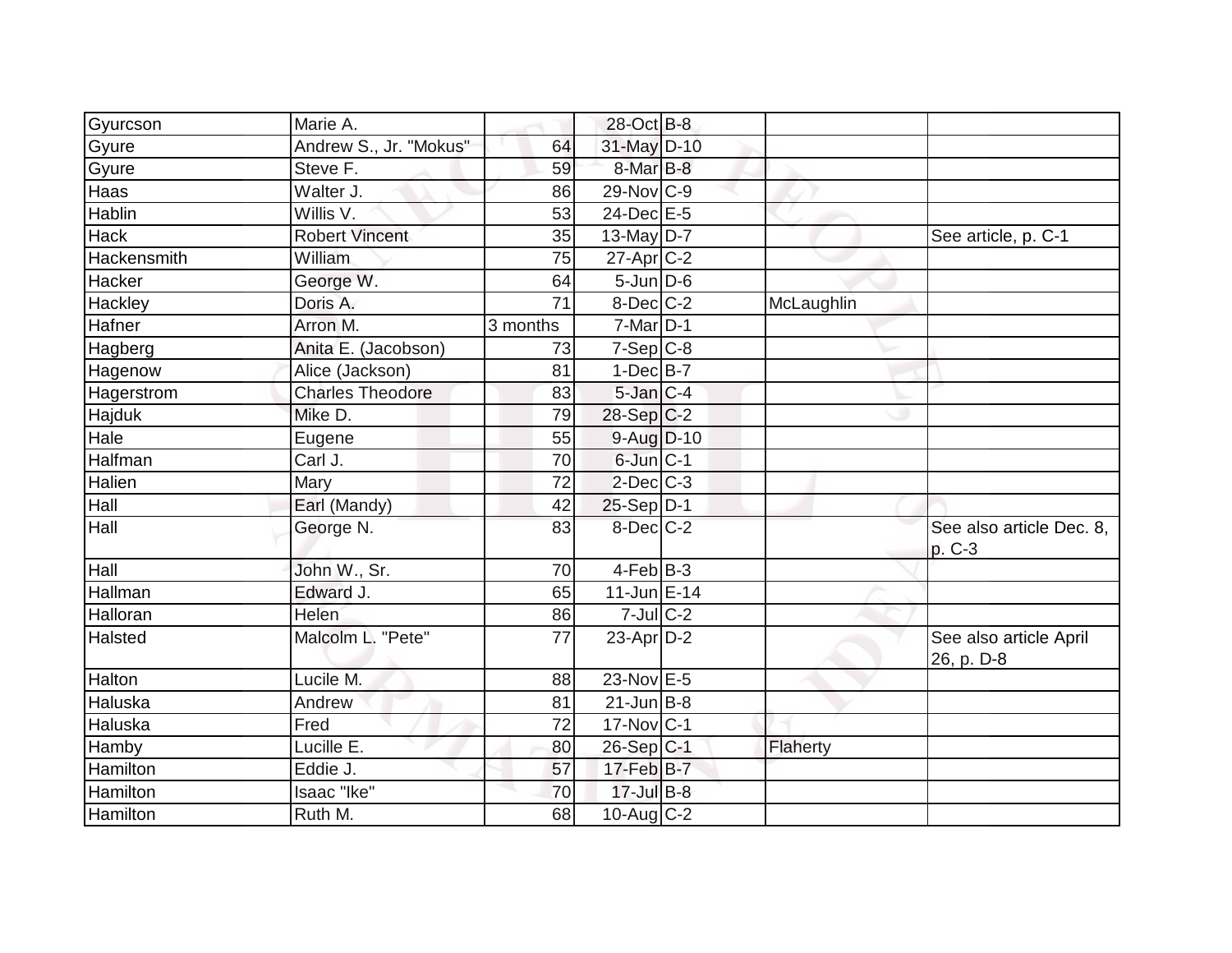| Hammar     | Betty F.             | 69              | $7 - Apr$ B-8    |        |                                     |
|------------|----------------------|-----------------|------------------|--------|-------------------------------------|
| Hammersley | Verne                |                 | $5-Sep$ $C-5$    |        |                                     |
| Hammond    | Loran                | 75              | 14-Jan C-4       |        |                                     |
| Hampton    | Craig                | 22              | $7-Apr$ B-9      |        |                                     |
| Hampton    | Victor               | $\overline{77}$ | $25$ -Jan B-8    |        |                                     |
| Hanak      | George L.            | 72              | $17$ -Jan D-1    |        |                                     |
| Hand       | Elva R.              | 81              | $22$ -Jun $D-9$  |        |                                     |
| Hand       | Otis G.              | 82              | $12-Sep C-7$     |        |                                     |
| Handshy    | Edna                 | 96              | $22$ -Feb $D-8$  |        |                                     |
| Handy      | James T.             | 77              | $29-Sep C-1$     |        |                                     |
| Haney      | Paul S., Rev. Msgr.  | 65              | $14$ -Aug B-7    |        | See also article Aug.<br>15, p. B-7 |
| Hanish     | William C.           | 76              | 18-Jun E-11      |        |                                     |
| Hanisko    | Mary Jane            | 71              | $8-Auq$ $C-1$    |        |                                     |
| Hanks      | Darlene J. (Heskett) | 52              | 6-Nov C-7        |        |                                     |
| Hanley     | Richard A.           | 58              | 13-Mar C-2       |        |                                     |
| Hanna      | Darrelyn M.          | 37              | $25-Sep D-1$     |        |                                     |
| Hanneman   | Erwin H.             | 83              | $27$ -Mar $B$ -6 |        |                                     |
| Hannigan   | James P., Sr.        | 76              | 23-Mar F-9       |        |                                     |
| Hanrahan   | William J.           | 54              | 10-Aug C-2       |        |                                     |
| Hansen     | Harold A.            | 86              | $16$ -Jun $ C-1$ |        |                                     |
| Hansen     | James M. "Penner"    | 72              | $28$ -Aug $B-3$  |        |                                     |
| Hansen     | Marshall K.          | 72              | $27$ -Feb $ C-8$ |        |                                     |
| Hansing    | John R.              | 72              | 31-Oct C-3       |        |                                     |
| Hanusin    | Judith Ann (Judie)   | 48              | $21 - Dec$ $D-3$ |        | See article, p. D-3                 |
| Harawa     | Carol J.             | 44              | 10-Mar B-9       | Miller |                                     |
| Harbin     | Fred M.              | 58              | $19-Auq$ A-13    |        |                                     |
| Hardaway   | Emmett               | 80              | $14$ -Feb $ C-7$ |        |                                     |
| Hardick    | John, Jr.            | 61              | 12-Dec B-5       |        |                                     |
| Hardin     | Gilbert C. "Joe"     | 66              | 8-May B-10       |        |                                     |
| Hardin     | Rose                 | 66              | $21$ -Jun $B-8$  |        |                                     |
| Harding    | Mary A.              | 95              | $12-Apr$ C-3     |        |                                     |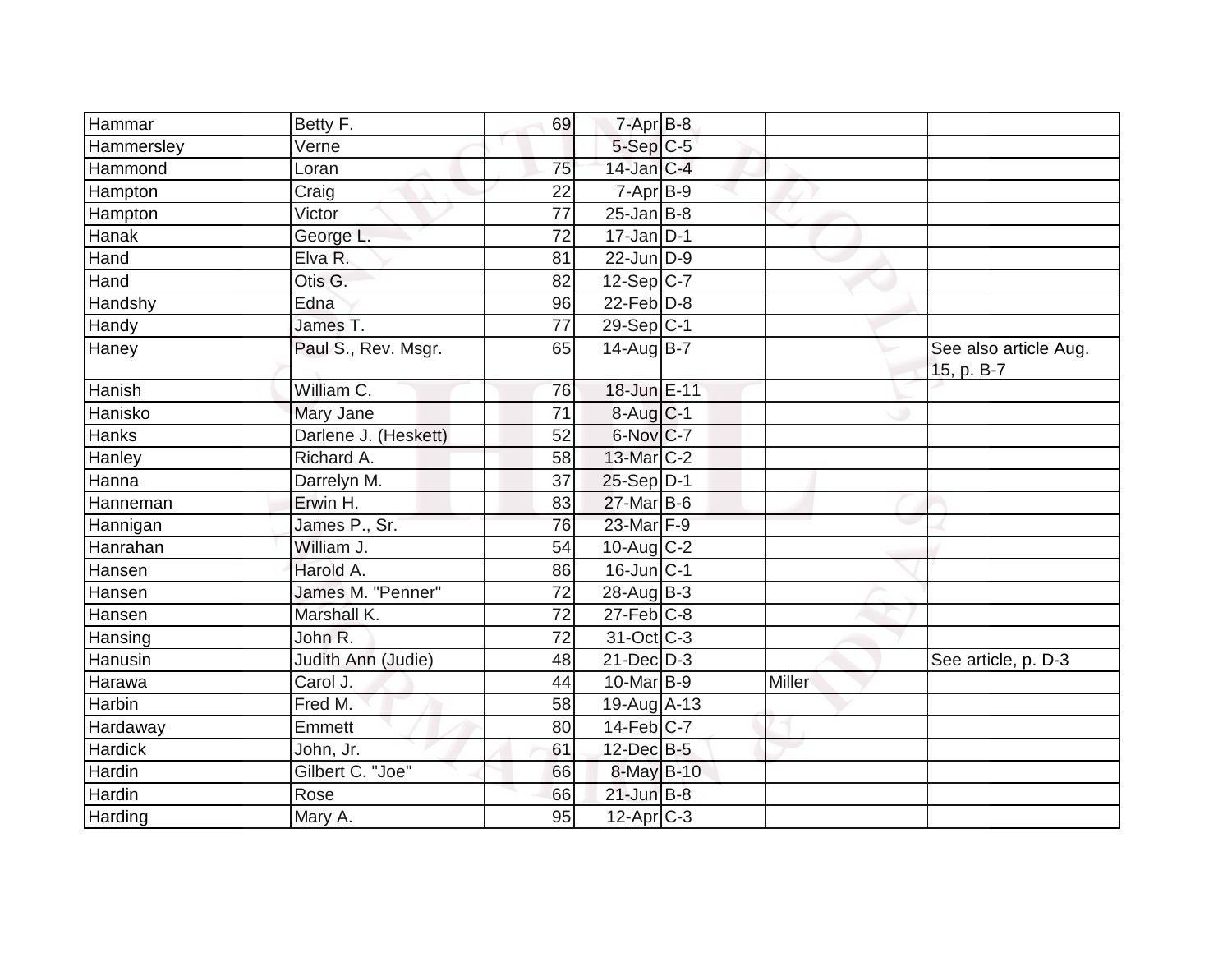| Hardy         | Lawrence H.         | 39        | 24-Mar D-1                    |                   |                                     |
|---------------|---------------------|-----------|-------------------------------|-------------------|-------------------------------------|
| Hargis        | Don F.              | 78        | $14-Sep$ C-2                  |                   |                                     |
| Harland       | Evelyn D.           | 64        | $6$ -Feb $B$ -8               | Selk              |                                     |
| Harle         | Adelaide L.         | 80        | $3$ -Jul B-8                  |                   |                                     |
| Harle         | Nannie              | 86        | 25-Mar D-1                    |                   |                                     |
| Harlow        | Mary A.             | 74        | $4$ -Jul B-2                  |                   |                                     |
| Harness       | <b>Evelyn May</b>   | 59        | $13$ -Feb $ B-8$              |                   |                                     |
| Harper        | James J.            | 27        | 26-Mar D-2                    |                   |                                     |
| Harper        | Johnnie             | 63        | $21$ -Mar $ D-8$              |                   | See article, p. D-8                 |
| Harper        | Lucille             | 72        | $29$ -Mar D-10                |                   |                                     |
| Harrall       | Dee (Hunt)          | 80        | $25$ -Jun $\overline{D}$ -3   |                   |                                     |
| Harrigan      | Joseph W.           | 72        | $6$ -Mar $ C-1 $              |                   |                                     |
| Harrington    | Kenneth J.          | 73        | $16$ -Mar $C-2$               |                   |                                     |
| Harrington    | Olive (Marie)       | 73        | $5 - Jun$ $D-6$               |                   |                                     |
| Harris        | <b>Brenda Fay</b>   | 29        | $16$ -Oct $C$ -6              |                   |                                     |
| Harris        | Clara B. "Tootsie"  | 59        | 3-Sep D-2                     |                   |                                     |
| Harris        | Elizabeth G.        | 70        | 18-Oct C-12                   |                   |                                     |
| Harris        | Minnie L.           | 75        | $4$ -Nov $ C$ -6              |                   |                                     |
| <b>Harris</b> | Nicole Allison      | 10 months | $6 - Apr$ B-8                 |                   |                                     |
| Harrison      | <b>Della</b>        | 52        | 25-Aug B-10                   |                   |                                     |
| Harrison      | <b>Robert Lloyd</b> | 62        | 18-Aug $C-2$                  |                   |                                     |
| Hart          | Donald E.           | 69        | $\overline{8\text{-}$ Oct D-2 |                   |                                     |
| Hart          | Jennifer M.         | 4 years   | $25$ -May D-9                 |                   |                                     |
| Hart          | Joseph B.           | 71        | $8$ -Feb $ B-7 $              |                   |                                     |
| Harwell       | Lawrence, Sr.       | 86        | $13$ -Apr $D-2$               |                   |                                     |
| Harwell       | Rosie Lee           | 88        | $22$ -Jun $B-9$               |                   |                                     |
| Harwood       | John 'Jack'         | 82        | $13$ -Jan $ C-3 $             |                   | See also article Jan. 12,<br>p. B-7 |
| Haskett       | Henrietta           | 62        | $1-Mar$ D-6                   | <b>Ulandowski</b> |                                     |
| Hass          | Nancy D.            | 47        | $2$ -Mar $C-2$                |                   |                                     |
| Hasse         | William L., Sr.     | 81        | $10$ -JulC-5                  |                   |                                     |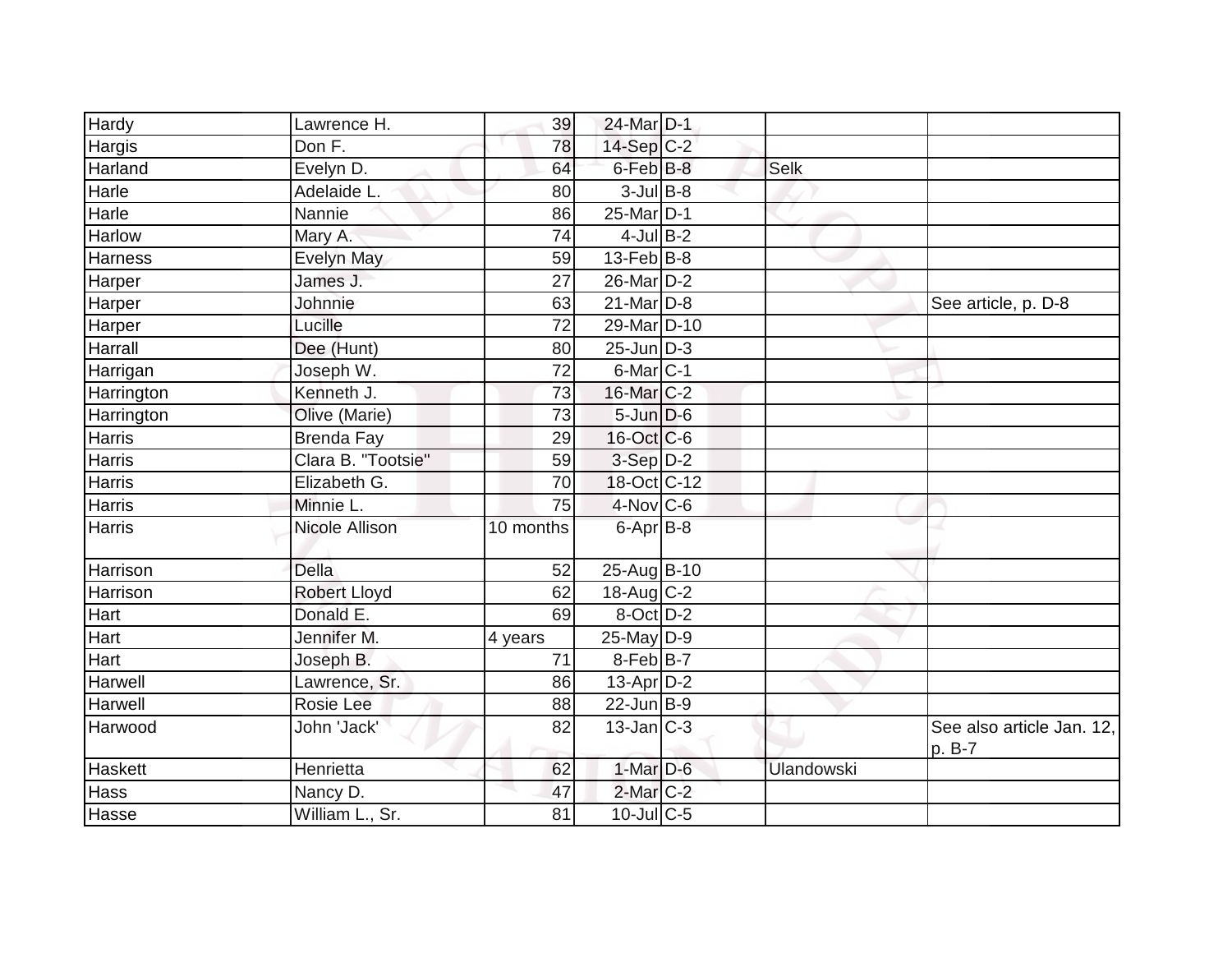| <b>Hastings</b> | Floyd                | 88 | 18-Feb C-1               |        |                     |
|-----------------|----------------------|----|--------------------------|--------|---------------------|
| Hatcher         | Juanita              | 64 | $1-Aug$ $C-8$            |        |                     |
| Hathaway        | George R.            | 63 | 24-Oct D-1               |        |                     |
| Hatmaker        | Bertha L.            | 78 | $24$ -May C-12           |        |                     |
| Haugh           | Cletus L.            | 84 | $3$ -Jan $C-2$           |        |                     |
| Havens          | William Paul "Popps" | 92 | $2$ -Jun $ C-1 $         |        |                     |
| Haviar          | Joseph J.            | 77 | $11$ -Dec $ C-2 $        |        |                     |
| Haviley         | Mike R.              | 72 | 28-Oct B-8               |        |                     |
| Havran          | Martha               | 82 | 17-Apr D-6               |        |                     |
| <b>Hawkins</b>  | <b>Delores</b>       | 61 | $30$ -May $A-9$          |        |                     |
| Hayden          | Roberta              |    | $3-Oct$ <sub>C-1</sub>   |        |                     |
| Hayward         | Michael K.           |    | $16$ -Dec $B$ -6         |        |                     |
| Hayworth        | <b>Bessie</b>        | 77 | 14-May D-2               |        |                     |
| Hayworth        | Ralph S.             | 76 | 10-May D-11              |        |                     |
| Hazen           | Rose                 |    | $7-Apr$ $B-8$            |        |                     |
| Head            | Burton T.            | 72 | 14-Aug B-7               |        |                     |
| Healy           | Chris Allan          | 18 | $5 - Jun$ $D-6$          |        |                     |
| Hebert          | Mazie A.             | 84 | 29-Mar D-7               |        |                     |
| Hecht           | Carl F.              | 76 | 10-Mar B-9               |        |                     |
| Heckler         | Norman Bernard       | 70 | 31-May D-10              |        |                     |
| Hedlof          | Malcolm G            | 45 | $15-Sep B-10$            |        |                     |
| Heer            | Monica C.            | 44 | $31$ -May D-10           | Trent  |                     |
| Heggi           | Daniel J.            | 61 | $\overline{22}$ -Mar B-9 |        |                     |
| Hegyes          | John P.              | 77 | 17-Dec C-17              |        |                     |
| Heili           | Agatha               | 89 | $6$ -Nov $ C-7 $         |        |                     |
| Hein            | Frederick A.         | 72 | 13-May $D-7$             |        |                     |
| Hein            | George F.            | 76 | 26-Oct D-9               |        |                     |
| Heinemann       | W. A., Jr. "Bud"     | 51 | $5-Sep C-5$              |        |                     |
| Heisterberg     | <b>Myrtle</b>        | 89 | 14-May D-2               | Hansen |                     |
| Helfen          | John J.              | 83 | 24-Dec E-5               |        |                     |
| Helm            | Maude (Hitt)         | 78 | $3$ -Jun $B-7$           |        |                     |
| Helm            | Ruby M. (Ashcraft)   | 47 | $12$ -Jan B-7            |        | See article, p. B-7 |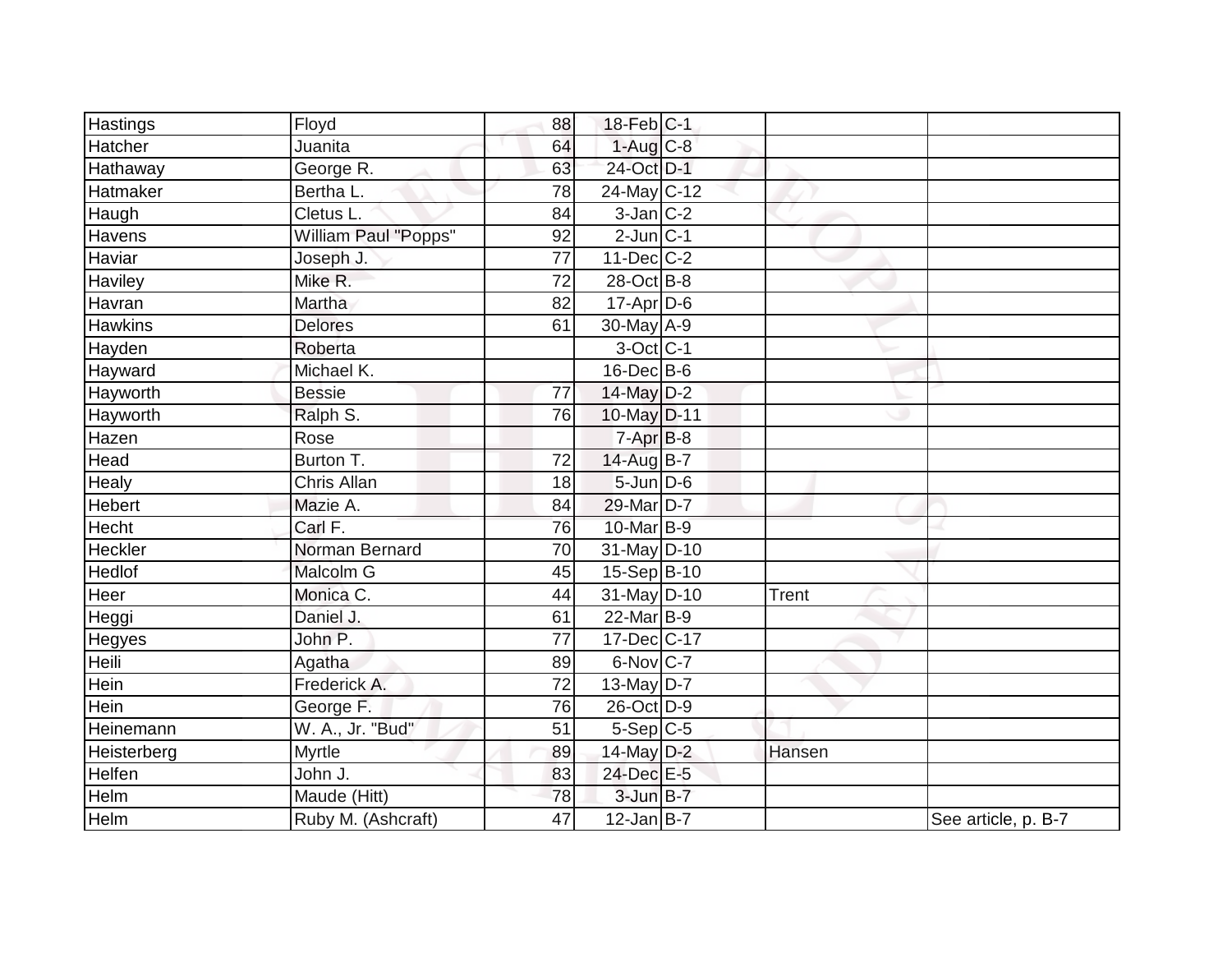| Helsing          | James H.                 | 75  | 15-Nov C-5              |         |                                                    |
|------------------|--------------------------|-----|-------------------------|---------|----------------------------------------------------|
| Helwig           | Anna Taub                | 89  | 17-May A-7              |         |                                                    |
| Hemminger        | Steven                   | 11  | 17-Jul C-1              |         |                                                    |
| Henderson        | Dwayne "Mickey"          | 22  | 8-May B-10              |         | See also articles May 5,<br>p. A-1 & May 6, p. A-1 |
| <b>Henderson</b> | Harold L.                | 89  | 13-May $D-7$            |         |                                                    |
| <b>Henderson</b> | Lelah                    | 85  | 18-Jul C-6              | Heisler |                                                    |
| Henderson        | Lester (Dean)            | 58  | $27$ -Jan B-8           |         |                                                    |
| <b>Hendricks</b> | George D.                | 68  | 22-Nov C-12             |         |                                                    |
| Henele           | Peter                    | 59  | $16$ -Jun $ C-1 $       |         |                                                    |
| Henkel           | Anna                     | 81  | $19$ -Jun $ B-1 $       |         |                                                    |
| Henn             | Richard F.               | 74  | 3-Nov C-12              |         |                                                    |
| Henry            | Frank                    | 104 | $29-Sep C-1$            |         |                                                    |
| Henry            | John W.                  | 67  | $13-Oct$ <sub>C-1</sub> |         |                                                    |
| Hensley          | Richard L., Rev.         | 60  | $9$ -Jun $B-9$          |         | See article, p. B-9                                |
| Hermann          | Steve J.                 | 83  | $11-Sep D-1$            |         |                                                    |
| Hermen           | Jeanette                 | 65  | $7$ -Mar $D-1$          |         |                                                    |
| Herndon          | Ora L.                   | 75  | $10-Sep D-2$            |         |                                                    |
| Hero             | <b>Mark</b>              | 60  | $1-Jan$ $E-2$           |         |                                                    |
| Herr             | William C., Sr.          | 85  | $24$ -May C-12          |         |                                                    |
| Herrera          | Joseph, Sr.              | 84  | $23$ -Mar $F-9$         |         |                                                    |
| Herrera          | <b>Maria</b>             | 91  | $14$ -Dec $ C-15$       |         |                                                    |
| Herring          | <b>Christian Belcher</b> | 93  | $7-Feb$ D-1             |         | See article, p. D-1                                |
| Herring          | Hazel Hartwig (Bocken)   | 81  | $6$ -Nov $ C-7 $        |         |                                                    |
| Hesterman        | Josephine Mae            | 81  | $9-Aug$ D-10            |         |                                                    |
| <b>Hewlett</b>   | Myrtle E. (Bishop)       | 82  | $26$ -Jun $ D-6 $       |         |                                                    |
| Hibler           | Filipina                 | 94  | 30-May A-9              |         |                                                    |
| Hicko            | Joseph B.                | 74  | 31-Oct C-6              |         |                                                    |
| <b>Hicks</b>     | Goldie Mae               | 76  | $15$ -May B-6           |         |                                                    |
| <b>Hicks</b>     | Mary F.                  | 94  | 27-Dec C-11             |         |                                                    |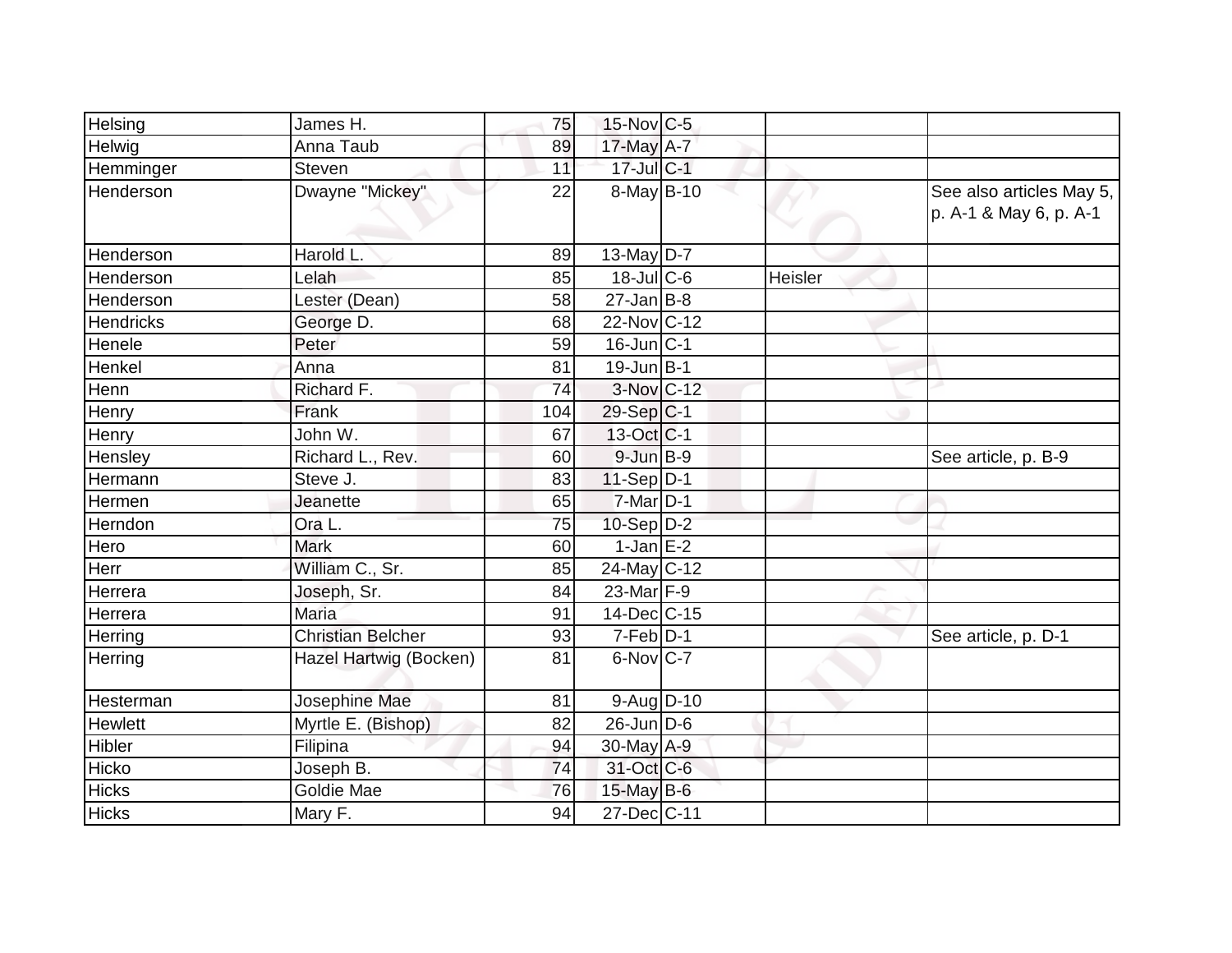| Higgerson        | Lyle Dale           | 52 | $2$ -Jun $ C-1 $  |  |                                  |
|------------------|---------------------|----|-------------------|--|----------------------------------|
| <b>Higgins</b>   | Hayden L.           | 81 | 30-May B-7        |  |                                  |
| Higgins          | Mary Sue            | 82 | 31-Oct C-6        |  |                                  |
| <b>Hilbelink</b> | Dale H.             | 34 | $11$ -Mar $ C-1$  |  |                                  |
| Hill             | Sabra Mariah        | 92 | $21$ -Jul C-2     |  |                                  |
| Hill             | Sulie               | 85 | $5$ -May $C$ -9   |  |                                  |
| Hiller           | Jeffrey M.          | 18 | $29$ -Jun $A-2$   |  | See article, p. A-2              |
| Hilzley          | Thelma V.           | 83 | $22$ -Feb $D-8$   |  |                                  |
| Hindenburg       | Ellouise            | 81 | $10$ -Oct $C-7$   |  |                                  |
| <b>Hindmarch</b> | <b>Bert</b>         | 75 | 15-Jul B-7        |  |                                  |
| Hines            | Arthur A.           | 86 | $14$ -Nov B-8     |  |                                  |
| Hines            | Mary J.             | 80 | 18-May C-2        |  |                                  |
| <b>Hink</b>      | <b>Barbara</b>      | 52 | $27$ -Jan B-8     |  |                                  |
| Hinshaw          | Marion A.           | 78 | $10$ -Jul $C$ -5  |  |                                  |
| Hipp             | Kathryn M.          | 67 | $18$ -Aug C-2     |  |                                  |
| <b>Hirt</b>      | John J.             | 70 | 20-Mar D-1        |  |                                  |
| Hmurovic         | John A.             | 75 | $15$ -Jun $ C-4$  |  |                                  |
| Hnatko           | Matthew G.          | 57 | $23-Sep C-6$      |  |                                  |
| Hobbs            | Billy C.            | 56 | 26-Feb D-2        |  |                                  |
| Hoch             | Orval H.            | 68 | $27$ -Jan B-8     |  |                                  |
| Hochstetler      | Verlin R.           | 85 | $24$ -Jun $ C-2$  |  | See article, p. C-2              |
| Hodack           | Anthony             | 74 | $28$ -Jun E-4     |  |                                  |
| Hodge            | Josephine Hernandez |    | $3-Feb$ C-2       |  |                                  |
| Hodge            | Louise              | 75 | $9$ -May $C-1$    |  |                                  |
| Hodges           | Arnet               | 41 | 26-Nov A-18       |  | See article, p. A-18             |
| Hodges           | M. Doris, Sr.       |    | $14$ -Jan $ C-4 $ |  | See article and photo,<br>p. C-4 |
| Hodges           | Mary Ann            | 53 | $26$ -Jan $ C-3 $ |  |                                  |
| Hodges           | <b>Stephen Ross</b> | 21 | 27-Jun C-9        |  |                                  |
| Hodgetts         | Leslie W.           |    | $14$ -Jan $C-4$   |  |                                  |
| Hodson           | Arthur              | 73 | 12-Sep C-7        |  |                                  |
| Hoekema          | Helen (VanDreal)    | 74 | 28-Oct B-8        |  |                                  |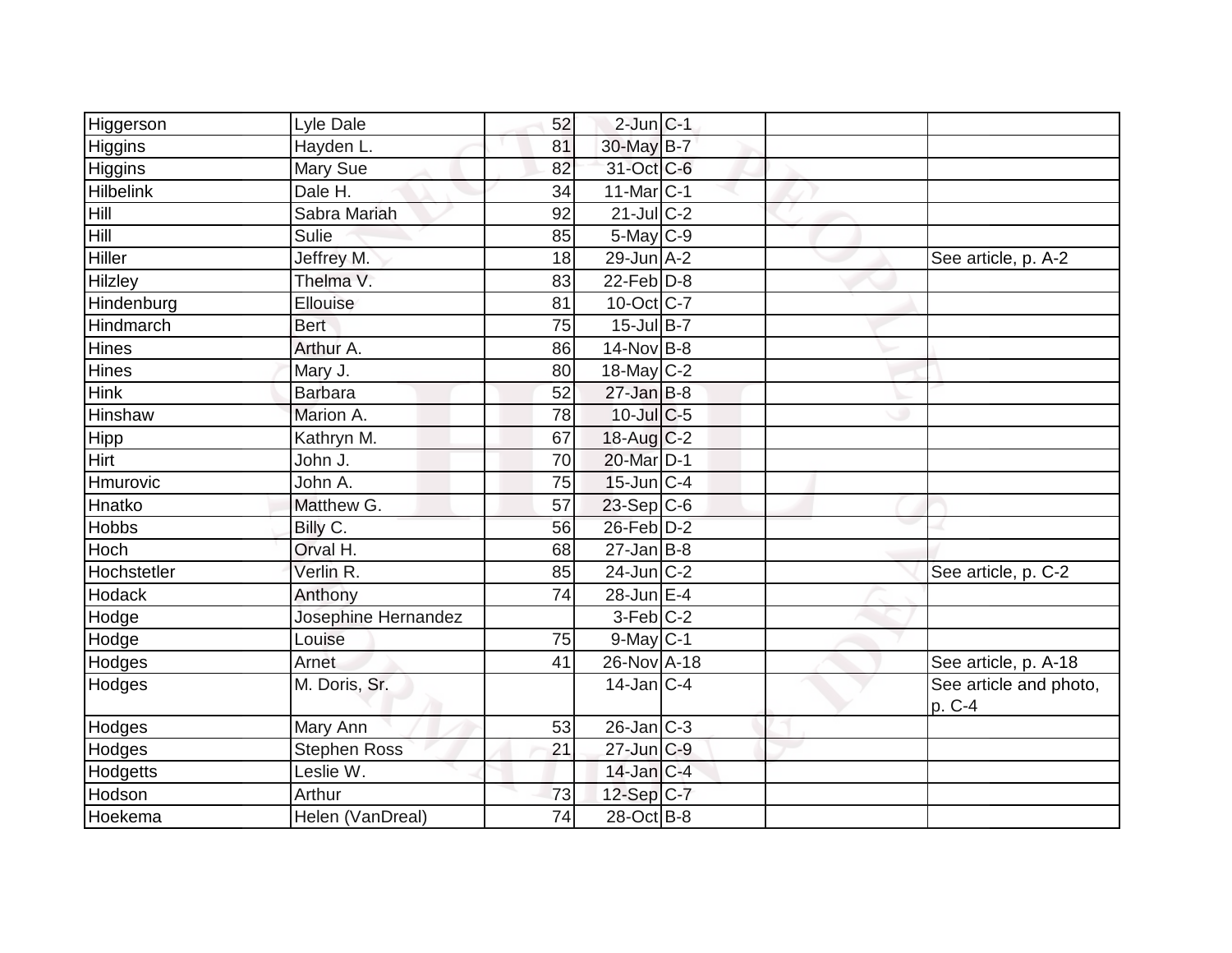| Hoeksema      | Jacob                         | 79              | $11$ -Jul $C-8$   |          |                                                 |
|---------------|-------------------------------|-----------------|-------------------|----------|-------------------------------------------------|
| Hoekstra      | James $\overline{\text{C}}$ . | 76              | 24-Jul B-8        |          |                                                 |
| Hofferth      | Sally                         | 50              | 28-Aug B-3        |          |                                                 |
| Hoffman       | Irving M.                     | 89              | $28$ -Nov $ C$ -6 |          |                                                 |
| Hoffman       | Kevin                         | $\overline{27}$ | 18-Aug C-2        |          |                                                 |
| Hoffman       | Lawrence J.                   | 75              | 26-Nov C-13       |          |                                                 |
| Hoffman       | Walter J.                     | 79              | $17 - Dec$ C-17   |          |                                                 |
| Hoffmann      | Martha                        | 60              | $11-Sep$ D-1      |          |                                                 |
| Hogan         | Leonard $\overline{C}$ .      | 90              | $6$ -Nov $ C-7 $  |          |                                                 |
| Hogan         | Susan Ann                     |                 | $10$ -Oct $ C-7 $ | Sundberg |                                                 |
| Hogsett       | Carl G.                       | 82              | $1$ -JulC-7       |          |                                                 |
| Hogue         | Madeline C.                   | 70              | $10$ -Oct $ C-7 $ |          |                                                 |
| Hohalek       | Margaret C. (Childers)        |                 | $21$ -Feb $D-1$   |          |                                                 |
| Hojka         | Viola A.                      | 93              | $3$ -Jan $ C-3 $  |          |                                                 |
| Hojnacki      | John, Sr.                     | 76              | 12-Feb D-4        |          |                                                 |
| Holbrook      | Adam                          | 66              | $1-Sep C-1$       |          |                                                 |
| Holden        | Anita L.                      | 33              | 2-Mar C-2         |          |                                                 |
| Holder        | <b>Nellie</b>                 | 93              | 15-Nov C-5        |          |                                                 |
| Holestak      | John                          | 79              | 28-Aug B-3        |          |                                                 |
| Holevinsky    | Eddie                         | $\overline{72}$ | $5$ -Jun $D$ -6   |          |                                                 |
| Holiat        | Steve                         | 68              | $24-Apr$ B-1      |          |                                                 |
| Hollbeck      | Sarah                         | 89              | $27$ -Mar $B$ -6  |          |                                                 |
| Holler        | Darrell R.                    | 48              | $30$ -Jan D-6     |          |                                                 |
| Holliday      | Hazel R.                      | 71              | $30$ -Jun $ B-7 $ |          | See article, p. B-7                             |
| <b>Hollis</b> | <b>Berry</b>                  | 60              | 9-Jan C-4         |          |                                                 |
| Holmes        | Anna M.                       | 76              | $4$ -May C-2      |          | See articles May 4, p. C-<br>2 & May 13, p. D-7 |
| Holmgren      | Hazel M.                      | 84              | $31$ -Dec $F-6$   |          |                                                 |
| Holmgren      | Naoma E.                      | 64              | $26$ -Sep C-1     |          |                                                 |
| Holmquist     | Lois L.                       | 64              | 7-Dec D-12        |          |                                                 |
| Holst         | Clyde S.                      | 54              | 2-Feb D-10        |          |                                                 |
| Holtz         | Frieda E.                     | 99              | $7$ -May $E-19$   |          |                                                 |
|               |                               |                 |                   |          |                                                 |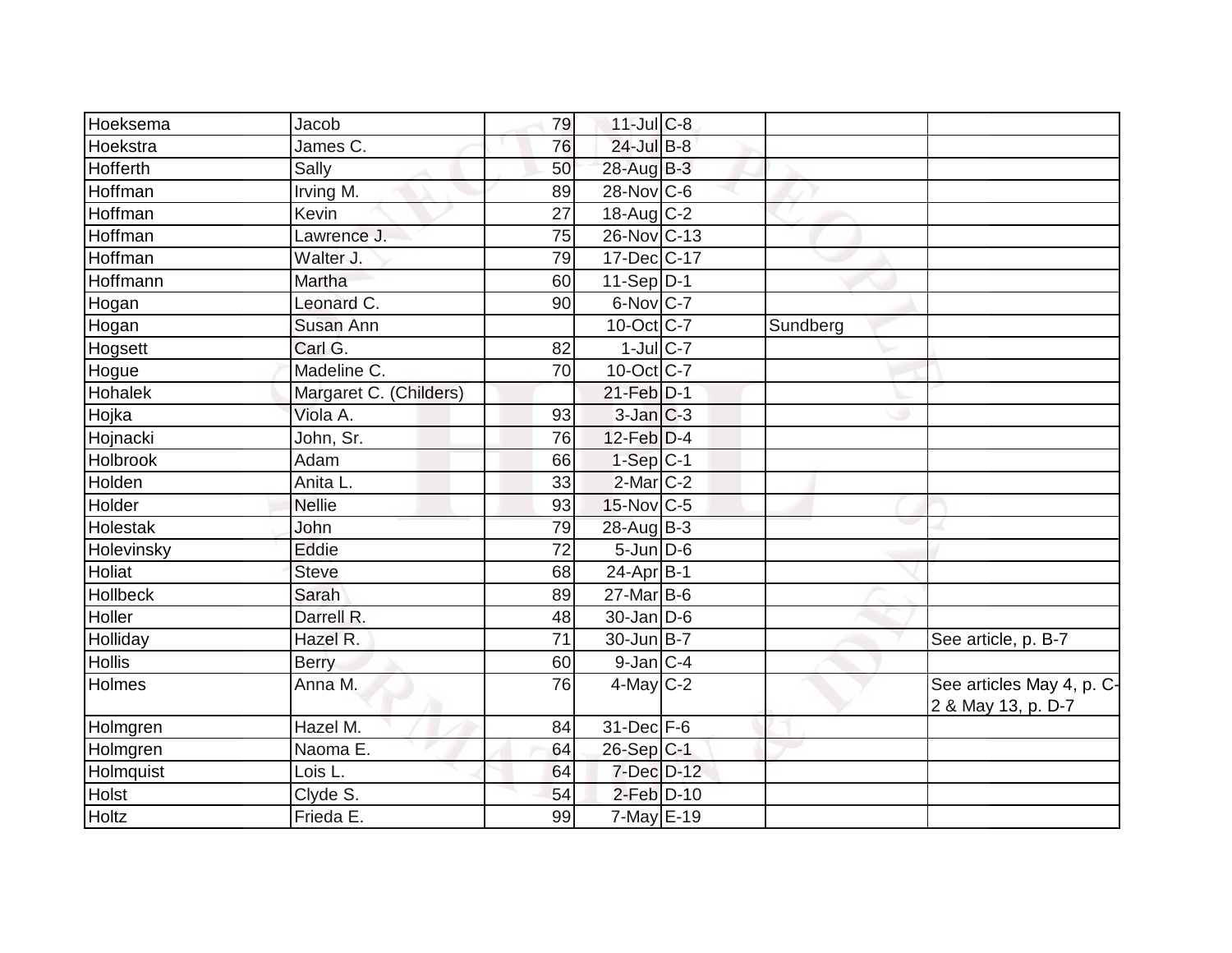| Holtz          | Kevin A.            | 31              | $3-May$ D-12      |       |                      |
|----------------|---------------------|-----------------|-------------------|-------|----------------------|
| Holub          | Peter J.            | 21              | 5-Aug C-6         |       |                      |
| Holzbach       | Catherine M.        | 75              | 19-Sep C-1        |       |                      |
| Holzbach       | Eva M.              | 79              | 17-Jul B-8        |       |                      |
| Homeier        | Leslie W.           | 61              | 8-Apr C-4         |       |                      |
| Homrich        | Violet M.           | 79              | $12$ -Jun $B$ -6  |       |                      |
| Honchar        | Alexandria          | 85              | $13$ -Jan $ C-3 $ |       |                      |
| Honea          | Raymond             | 65              | $21$ -Dec $D-3$   |       |                      |
| Honeycutt      | Warren              | 68              | 30-Mar C-9        |       |                      |
| Hood           | <b>Allen Edward</b> | 62              | 24-Oct D-1        |       |                      |
| Hood           | Charles M.          | 67              | $21$ -Feb $ D-1 $ |       |                      |
| Hood           | James L., Jr. "Jim" | 51              | $18$ -Jul C-6     |       |                      |
| Hood           | Laverne Rose        | 60              | 24-Oct D-1        |       |                      |
| Hoogland       | Genevieve           | 84              | 20-Mar D-1        |       |                      |
| Hooker         | Leroy               | 66              | 7-Nov C-11        |       |                      |
| Hooper         | Agnes               | 77              | 14-Mar C-1        |       |                      |
| Hoover         | James W.            | $\overline{73}$ | 29-Nov C-9        |       |                      |
| <b>Hopkins</b> | Carl J.             | 85              | 28-Oct B-8        |       |                      |
| <b>Hopkins</b> | Johnny A.           | 58              | 30-Mar C-9        |       |                      |
| Hopp           | Donald A.           | 60              | $14$ -Jun D-1     |       |                      |
| Hopp           | Harold              | 76              | $4$ -Jan D-5      |       |                      |
| Hopper         | Ardele C.           | 90              | $11-Sep$ D-1      |       |                      |
| Horak          | Harry               |                 | $19-Sep C-1$      |       |                      |
| Horar          | Peter D.            | 73              | $24$ -May C-12    |       |                      |
| Horgeshimer    | Pearl P.            | 92              | $2$ -Dec $C$ -3   |       |                      |
| Horn           | Neil E.             | 66              | $22$ -Jan E-14    |       |                      |
| Hornak         | Albert, Sr.         | 59              | $24$ -Jul B-8     |       |                      |
| Horner         | Ralph W.            | 62              | $23-Apr$ $E-16$   |       | See article, p. E-16 |
| Horon          | Mary (Mae) E.       |                 | $9$ -Feb $D-2$    | Walsh |                      |
| Horr           | Dorothy Ann         | 74              | 25-Sep D-1        |       |                      |
| Horvat         | Charles G.          |                 | $2$ -May $C-1$    |       |                      |
| Horvath        | Ann S.              | 72              | $22$ -Jul C-8     |       |                      |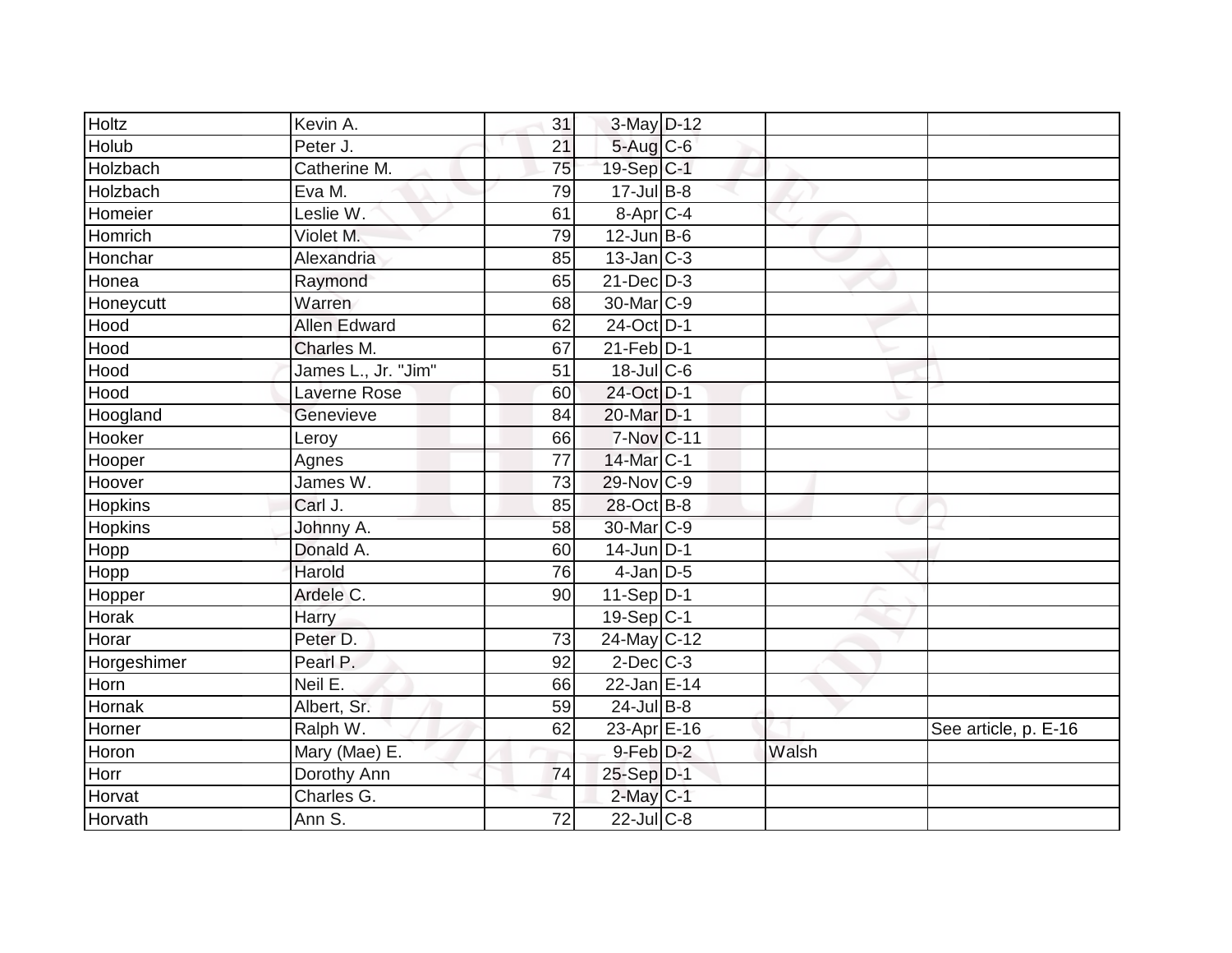| Horvath        | Charles P.          | 74              | 26-Aug A-13              |         |  |
|----------------|---------------------|-----------------|--------------------------|---------|--|
| Horvath        | Istvan              | 90              | $13$ -Apr $B-3$          |         |  |
| <b>Hoskins</b> | Hattie              | 78              | 26-Apr D-8               |         |  |
| Hoster         | Leopold             | 85              | $15-Sep$ B-10            |         |  |
| Hough          | Gladys I.           | $\overline{77}$ | $24-Apr$ B-1             |         |  |
| Houser         | <b>Maude Fisher</b> | 91              | 14-Dec C-15              |         |  |
| Houwing        | Daniel E.           | 35              | 22-Nov C-12              |         |  |
| Hovanec        | Michael             | 90              | $3$ -Jul B-8             |         |  |
| Howat          | Ethel R.            | 68              | 31-Aug D-9               |         |  |
| Howe           | Florence I.         | 78              | 18-Mar B-7               |         |  |
| Howell         | Edward C., Sr.      | 72              | $17$ -Apr $D$ -6         |         |  |
| Howell         | Florentine          | 91              | $21-Sep C-2$             |         |  |
| Howkinson      | Gasche E.           | 95              | 8-Jan E-11               | Herlitz |  |
| <b>Hric</b>    | Anna                | 88              | 20-Mar D-1               |         |  |
| Hroma          | John J.             | 72              | 15-Sep B-10              |         |  |
| Hrycak         | John S.             | 73              | 19-Oct D-11              |         |  |
| Hubbell        | Calvin K.           | 56              | 22-Sep B-7               |         |  |
| Huber          | Anna Rose           | 100             | $22-Sep B-7$             |         |  |
| Huber          | Catherine P.        | 79              | 8-Oct E-14               | Schultz |  |
| Hudnall        | William J.          | 58              | 9-Feb D-2                |         |  |
| Hudson         | Hiliary C., Sr.     | 64              | $9-Sep C-6$              |         |  |
| Huff           | Emil L.             | 56              | $22-SepB-7$              |         |  |
| <b>Huff</b>    | Olive J.            | 73              | $23$ -Jan B-8            |         |  |
| Huffman        | Halfred H.          | 96              | $14$ -Aug B-7            |         |  |
| Huffman        | <b>John</b>         | 77              | 19-Nov F-15              |         |  |
| Hughes         | Iva Mae             | 73              | $15$ -May B-6            |         |  |
| Hughes         | Robert              | 66              | $\overline{8}$ -May B-10 |         |  |
| Hugus          | Donna S.            | 41              | 24-Aug B-9               |         |  |
| Huizenga       | Elizabeth J.        | 84              | $11-Sep D-1$             |         |  |
| Hulse          | Richard D.          | 81              | 23-Mar F-9               |         |  |
| <b>Hultz</b>   | Benjamin            | 27              | 22-Apr C-7               |         |  |
| Humphrey       | Alice               | 74              | $6$ -Mar $C-1$           |         |  |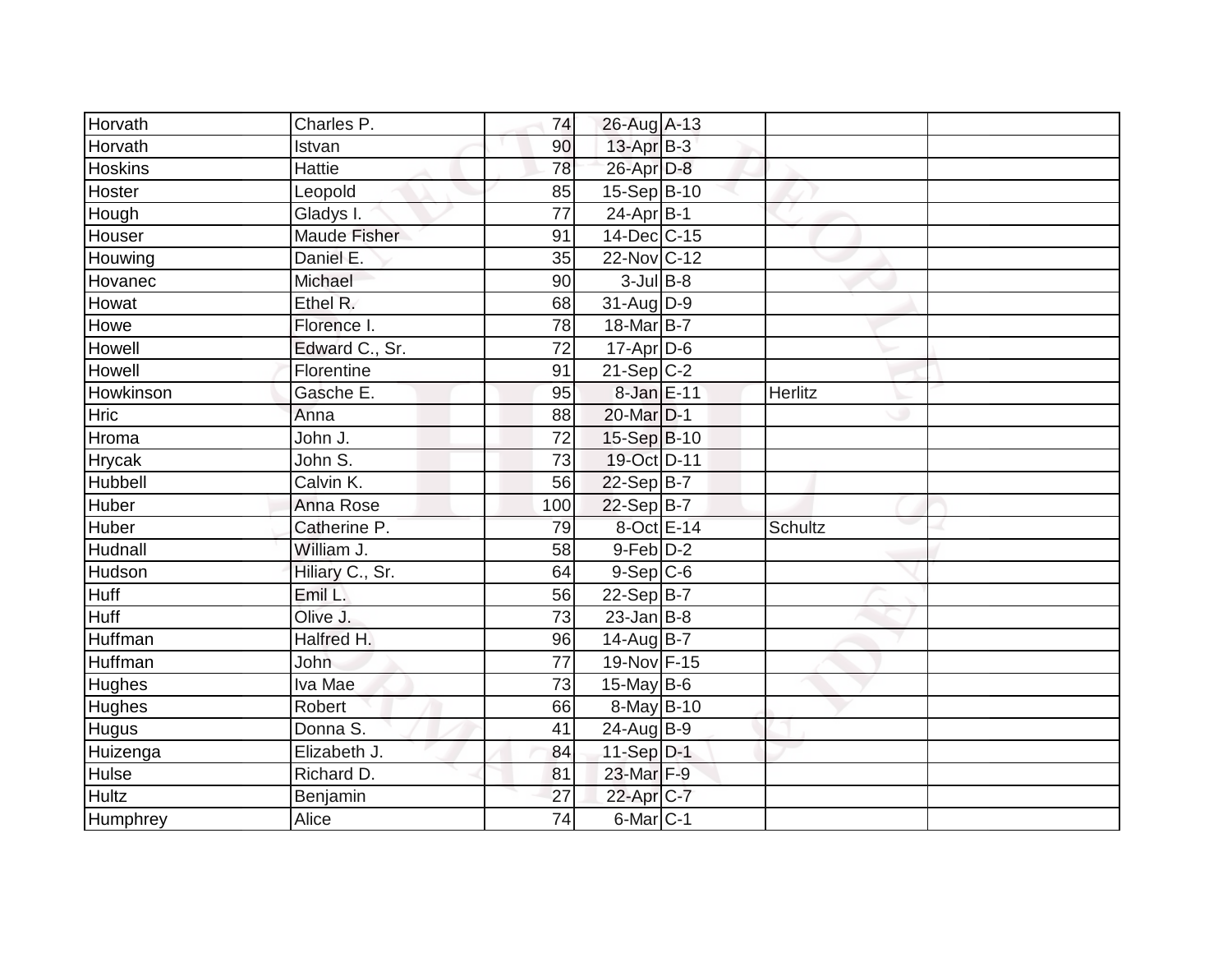| Humphrey        | Edith L.              | 90 | 17-Dec C-17             |          | See article, p. C-17 |
|-----------------|-----------------------|----|-------------------------|----------|----------------------|
| Hunte           | Linda                 | 92 | 19-Mar D-2              |          |                      |
| Hupke           | Irene C.              | 69 | $1$ -May $C-1$          |          |                      |
| Hurst           | Larry A.              | 33 | $17-Oct$ <sub>C-1</sub> |          |                      |
| Huseman         | Edward A.             | 84 | $13$ -Jan $C-3$         |          |                      |
| Huseman         | Norbert S.            | 65 | $5$ -Jun $D$ -6         |          |                      |
| Hussey          | Joe Glen              | 60 | $30$ -Jan D-6           |          |                      |
| <b>Hutchins</b> | Charles B.            | 71 | $20$ -Jan B-8           |          |                      |
| <b>Hutchins</b> | Herbert M.            | 84 | 15-Dec C-2              |          |                      |
| <b>Hutchins</b> | Howard E.             | 77 | $3$ -Aug C-4            |          |                      |
| Hutchinson      | Delthine J.           | 57 | $2$ -May $C-1$          |          |                      |
| <b>Hutnik</b>   | Stephen M.            | 32 | $26-Sep C-1$            |          |                      |
| Hutsko          | Helen                 |    | 21-Oct C-8              |          |                      |
| Hutton          | Gretchen B.           | 99 | $23-Sep$ C-6            |          |                      |
| Hynes           | <b>Bobby</b>          | 71 | $27$ -Jun $C-9$         |          |                      |
| <b>Idzik</b>    | Anna                  | 97 | 22-Dec C-1              |          |                      |
| Ignas           | Margaret M.           | 73 | $9$ -May $C-1$          | Turansky |                      |
| Ihnat           | Irene                 | 63 | $9-Nov$ <sub>C-3</sub>  |          |                      |
| livari          | Fannie                | 88 | $13$ -Dec $C$ -5        |          |                      |
| Illyes          | Elizabeth             | 70 | $27$ -Jun $ C-9$        |          |                      |
| Imes            | Willis J., Sr. "Bill" | 87 | 31-Dec F-6              |          |                      |
| Imler           | Allene O.             | 67 | $5$ -Jul $D-8$          | Herbison |                      |
| Imre            | <b>Brownie</b>        | 88 | $23$ -Feb $ C-2$        |          |                      |
| Indovina        | Sam A.                | 70 | $22$ -Mar $ B-9 $       |          |                      |
| Infante         | Apolinar, Jr.         | 30 | $17$ -Jul $C-1$         |          |                      |
| Infante         | Juan                  | 56 | $12-Sep C-7$            |          |                      |
| Ingala          | Salvatore "Sam"       | 69 | $7 - Apr$ B-8           |          |                      |
| Ingraham        | Joseph J.             | 82 | $14$ -May D-3           |          |                      |
| Ingram          | Edith                 | 81 | 11-May $C-2$            |          |                      |
| Ingram          | Robert "Bob"          | 68 | $21-Sep C-2$            |          |                      |
| Ingwersen       | Claudia               | 46 | $31$ -Jan B-6           | Krawczyk |                      |
| Iracheta        | Luz                   | 68 | 28-Jun E-4              |          |                      |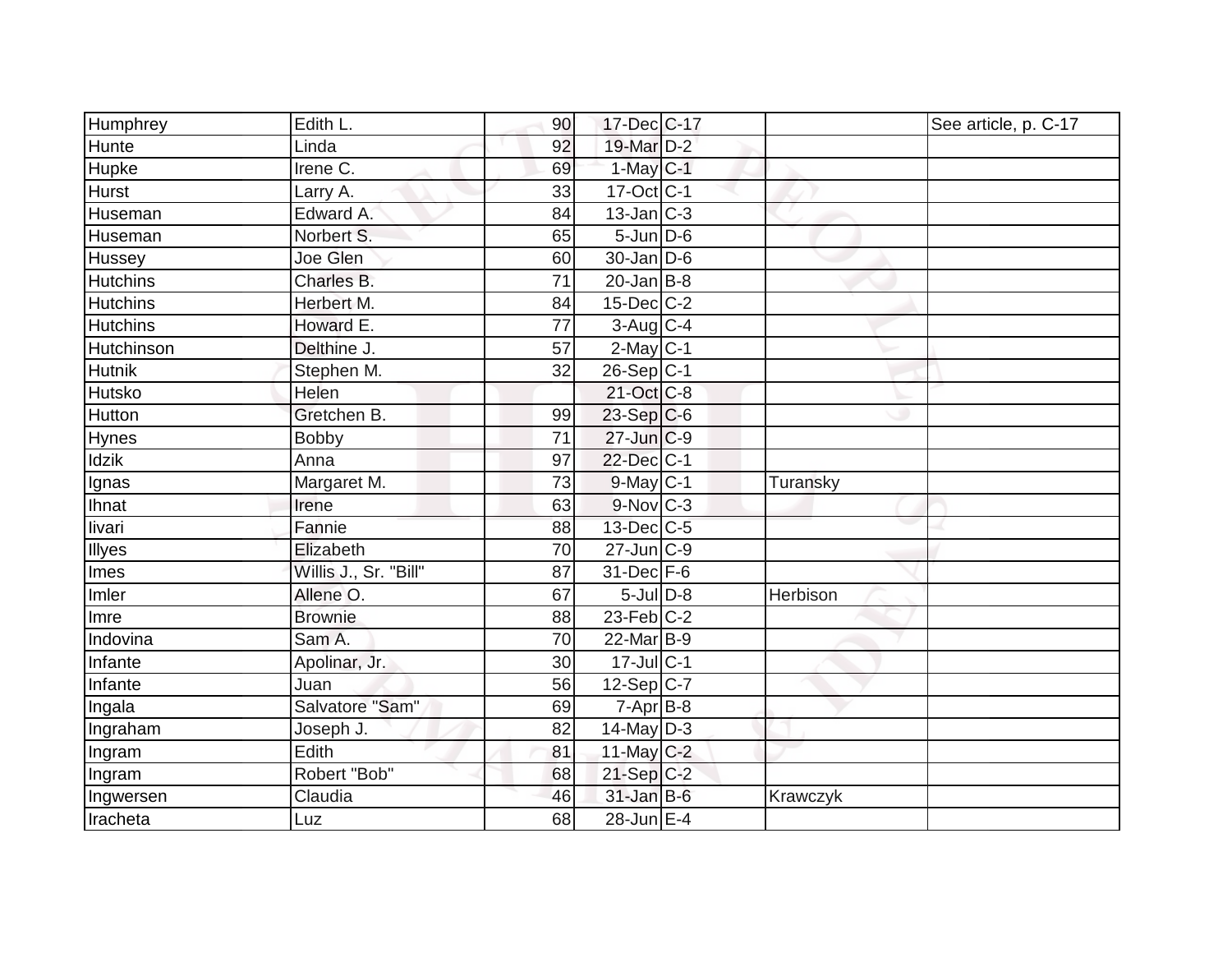| Irizarry              | Castro         | 70              | 16-Nov D-5        |          |                     |
|-----------------------|----------------|-----------------|-------------------|----------|---------------------|
| Irk                   | Frank J., Jr.  | 68              | 23-Jul E-15       |          |                     |
| Irving                | Lois L.        | 66              | 6-Feb B-8         |          |                     |
| Irwin                 | Josephine F.   | 81              | $7$ -Mar $ D-1 $  |          |                     |
| <b>Itrych</b>         | Lucian (Louis) | 94              | $4$ -Dec $ C-1 $  |          |                     |
| Ivancevich            | Anna C,        | 81              | 16-Aug $D-8$      |          |                     |
| Ivanyo                | Andrew         | $\overline{72}$ | $11-Aug C-1$      |          |                     |
| <u>Ivy</u><br>Iwinski | Ruth L. "Sug"  | $\overline{77}$ | 23-Aug $D-2$      |          |                     |
|                       | Elizabeth      | 86              | $24$ -Jun $ C-2 $ |          |                     |
| Jabaay                | <b>Mary</b>    | 89              | $2$ -Apr $D-2$    | Schoon   |                     |
| Jabaay                | Petronella M.  | 90              | $11$ -Mar $ C-1 $ |          |                     |
| Jabczynski            | Richard J.     | 63              | 30-Apr D-16       |          |                     |
| Jachim                | Genevieve      | 75              | 13-Dec C-5        |          |                     |
| <b>Jack</b>           | Roy P.         | 79              | $10$ -Apr $D$ -6  |          |                     |
| <b>Jackowski</b>      | Gertrude A.    | 86              | 26-Feb D-2        |          |                     |
| Jackson               | Chester        | 81              | 27-Dec D-1        |          |                     |
| Jackson               | Erma           | $\overline{77}$ | $10$ -Jan $ C-2 $ |          |                     |
| Jackson               | Frank          | 57              | 10-Dec D-16       |          |                     |
| Jackson               | J.C.           | 84              | 6-May C-7         |          |                     |
| Jackson               | Lasalle, Sr.   | 64              | $1-Dec$ B-7       |          |                     |
| Jackson               | Omo Gean       | 70              | 22-Jan E-14       |          |                     |
| Jackson               | Thomas N.      | $\overline{74}$ | 11-Jun E-14       |          |                     |
| Jackson               | <b>Ulysses</b> | 55              | $1$ -Oct $F-3$    |          |                     |
| Jackson               | Wayne R.       | 55              | 8-May B-10        |          |                     |
| Jacobs                | Carl           | 71              | $4$ -Apr $D-1$    |          |                     |
| Jacobs                | Theresa        | 72              | $16$ -Jan C-1     | Ackerman |                     |
| Jacobsen              | Donald A.      | 66              | $25-Sep D-1$      |          |                     |
| Jacobsen              | Emil           | 66              | 29-Nov C-9        |          |                     |
| Jaeger                | Creole B.      | 71              | 30-Jul D-2        |          |                     |
| Jaeger                | F. H. Carl     | 91              | 19-Apr D-8        |          |                     |
| Jaeger                | Peter N.       | 72              | $13$ -Apr $B-3$   |          | See article, p. B-3 |
| Jakelich              | Martin R.      | 68              | $2$ -Jun $C-1$    |          |                     |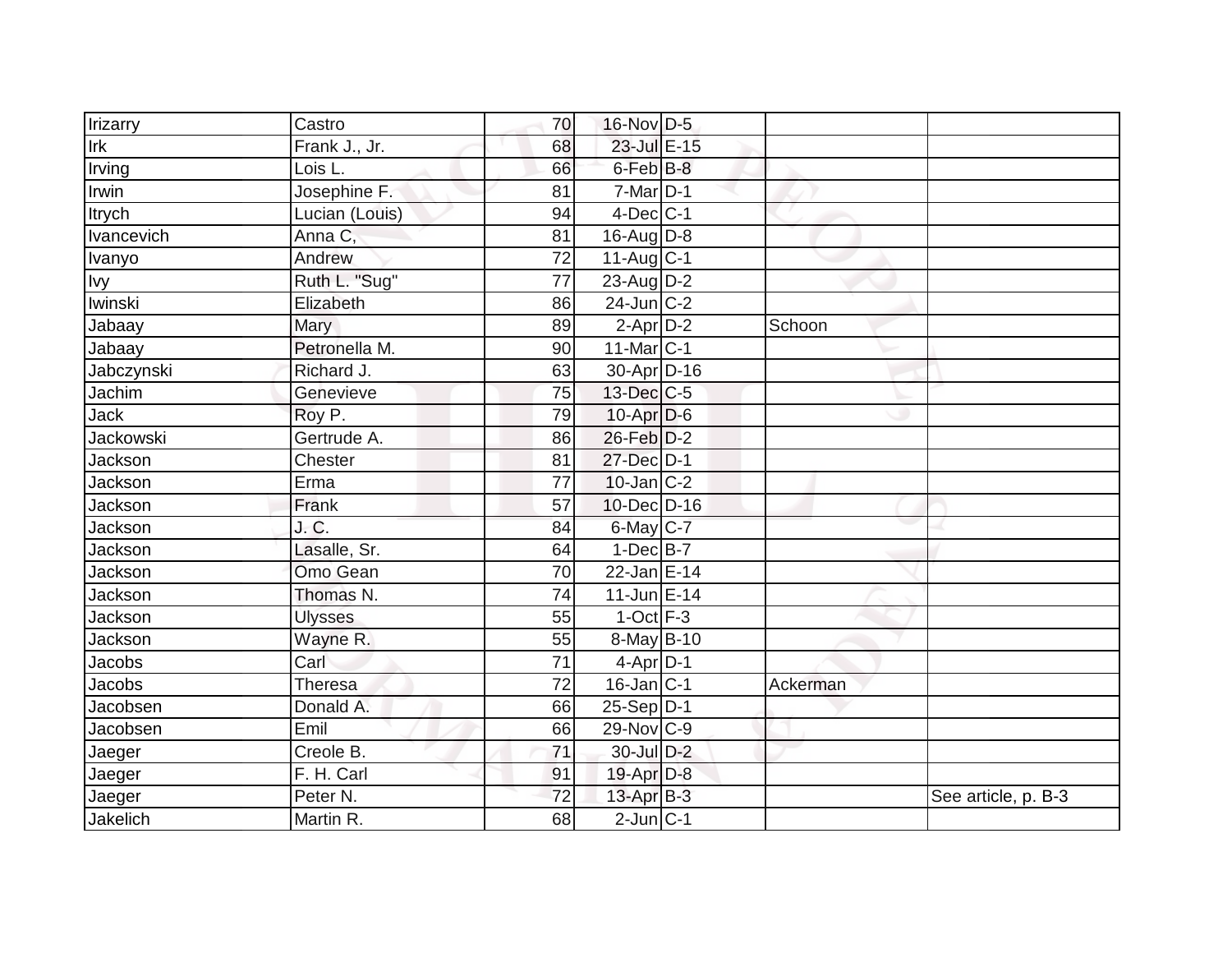| Jakosh          | Lucille M.          | 50              | 23-Mar F-9            |               |                     |
|-----------------|---------------------|-----------------|-----------------------|---------------|---------------------|
| Jaksa           | Fred                | 71              | 8-Sep B-10            |               |                     |
| Jaksich         | Mike                |                 | $3$ -Jun $B-7$        |               |                     |
| James           | Virginia M.         | 66              | $15$ -Nov $ C-5 $     |               |                     |
| Jamison         | Virnie              | 87              | 17-Mar C-1            |               |                     |
| Jamrosz         | Albert L.           | 73              | 29-Mar D-10           |               |                     |
| Jamroz          | Frank G.            | 81              | $5$ -Jan $ C-4$       |               |                     |
| Jamroz          | Kamila              | 71              | 31-Oct C-6            | Gutowska      |                     |
| Jancek          | Eleanore            | 79              | $5 - Jun$ $D-6$       | <b>Bucko</b>  |                     |
| Jancek          | <b>John Frank</b>   | 83              | $11$ -May C-2         |               |                     |
| Jancosek        | George M.           | 68              | $5$ -May $C$ -9       |               |                     |
| Janda           | Shirley A.          | 58              | 20-Mar <sub>D-1</sub> |               |                     |
| Janecki         | <b>Bernice</b>      | 76              | 24-Oct D-1            | Dominiak      |                     |
| Jania           | Joseph A.           | 74              | $10$ -Jul $C$ -5      |               |                     |
| Janik           | Mary                | 63              | $13$ -Jan $ C-3 $     |               |                     |
| Janis           | Helena Ann          | 66              | $24$ -Jul B-8         |               |                     |
| Janiszewski     | John                | $\overline{72}$ | 23-May C-1            |               |                     |
| Jankowski       | Joseph C., Sr., Dr. | 57              | 30-May B-7            |               |                     |
| <b>Janostak</b> | Joseph P.           | 71              | $6$ -Feb $B$ -8       |               |                     |
| Janott          | Paul                | 76              | $21$ -May $D-2$       |               |                     |
| Janovsky        | Samuel M.           | 96              | $22$ -Jun B-9         |               |                     |
| Jansen          | John O'Neil         | 60              | $16$ -Feb $ C-2 $     |               |                     |
| Jansky          | Antoinette          | 86              | $22$ -May B-2         | Podobinski    |                     |
| Jarabak         | Joseph R., Dr.      | 83              | 28-Apr B-8            |               |                     |
| Jarecki         | <b>Estelle</b>      | 74              | $7-Feb D-1$           |               |                     |
| Jargelo         | Martha M.           |                 | $22-Sep B-7$          |               |                     |
| Jaris           | Charles A.          | 78              | $17$ -Jan D-1         |               |                     |
| Jarmusz         | Van Michael         | $\overline{71}$ | 11-May $C-2$          |               |                     |
| Jaross          | Andrew M.           | 75              | $21$ -Aug $B-7$       |               |                     |
| Jasek           | Wanda T.            | 67              | $25$ -Jul C-6         | <b>Burkat</b> |                     |
| Jasinski        | Frank S.            | 58              | $26$ -Jan $ C-3 $     |               |                     |
| Jasionek        | Leo                 | 77              | $15$ -Mar $ C-7 $     |               | See article, p. C-7 |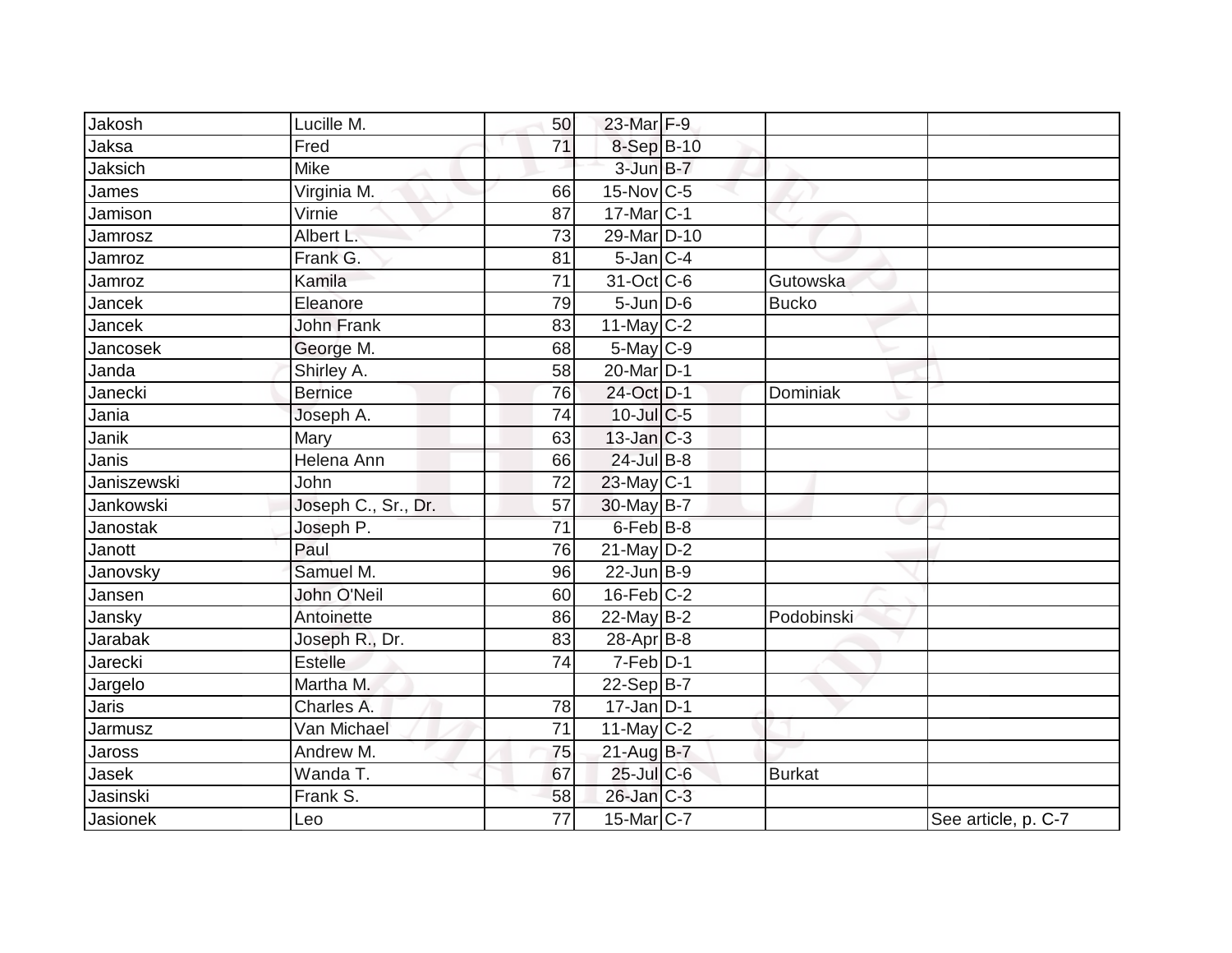| Jasnic         | Hranislav         | 68              | 24-Oct D-1        |          |  |
|----------------|-------------------|-----------------|-------------------|----------|--|
| Jatczak        | Wanda             | 86              | $9$ -Dec $D$ -2   | Albrecht |  |
| Jefferson      | Charles           | 63              | 23-Aug D-2        |          |  |
| Jefferson      | Leroy "Daddy Boy" | 71              | $22$ -Aug B-6     |          |  |
| Jefferson      | Louise            | 85              | $27$ -Feb $C-8$   |          |  |
| Jelaca         | Dusan             | 71              | $6$ -Jan $C-1$    |          |  |
| Jemenko        | Carl J.           | 62              | $27$ -Feb $ C-8$  |          |  |
| Jencik         | Bernice A.        | 85              | $4$ -Dec $ C-1 $  | Szrom    |  |
| Jendreas       | Joseph A.         | 73              | $27$ -Apr $ C-2 $ |          |  |
| Jenkins        | <b>John</b>       | 72              | $21$ -Dec $D-2$   |          |  |
| Jens           | Harold L.         | 72              | $4$ -Jun $E-15$   |          |  |
| Jensen         | <b>Bessie</b>     | 80              | 17-Dec C-17       |          |  |
| Jensen         | Hannah (Olson)    | 97              | 16-Sep C-8        |          |  |
| Jensen         | Laura Mae         | 65              | $15$ -Nov $ C-5 $ |          |  |
| Jensen         | Melvin A.         | 69              | 8-Nov C-11        |          |  |
| Jensen         | Rose M.           | 72              | 12-Feb D-3        |          |  |
| Jesuwit        | Joseph F.         | 76              | 30-May B-7        |          |  |
| Jevtic         | Marie             | 78              | $24$ -Feb $ C-2$  |          |  |
| Jewell         | Amelia            | 79              | $12$ -Jun B-6     |          |  |
| Jewell         | Edward W.         | 84              | $10$ -Aug C-2     |          |  |
| Jezuit         | Inez              | 62              | $8$ -Jun $ C-2 $  | Oliver   |  |
| <b>Jimenez</b> | <b>Helen</b>      | $\overline{74}$ | 27-Oct C-2        |          |  |
| Jimenez        | Santos, Sr.       | 79              | 22-Jul C-8        |          |  |
| Johann         | Helen E.          | 84              | $21$ -Aug B-7     |          |  |
| Johnson        | Anna M.           | 84              | $17$ -Feb $ B-7 $ |          |  |
| Johnson        | Arlene J.         | 58              | 9-Nov C-2         |          |  |
| Johnson        | Arturo C., Sr.    | 78              | $5-Feb$ $E-11$    |          |  |
| Johnson        | Dennis E.         | 47              | $21-Sep C-2$      |          |  |
| Johnson        | Dwayne A.         | 26              | 14-Aug B-7        |          |  |
| Johnson        | Edith             | 72              | 15-Aug B-7        |          |  |
| Johnson        | Frank             | 89              | $5$ -Jan $C-3$    |          |  |
| Johnson        | Georgia E.        | 67              | $7$ -Jan C-7      |          |  |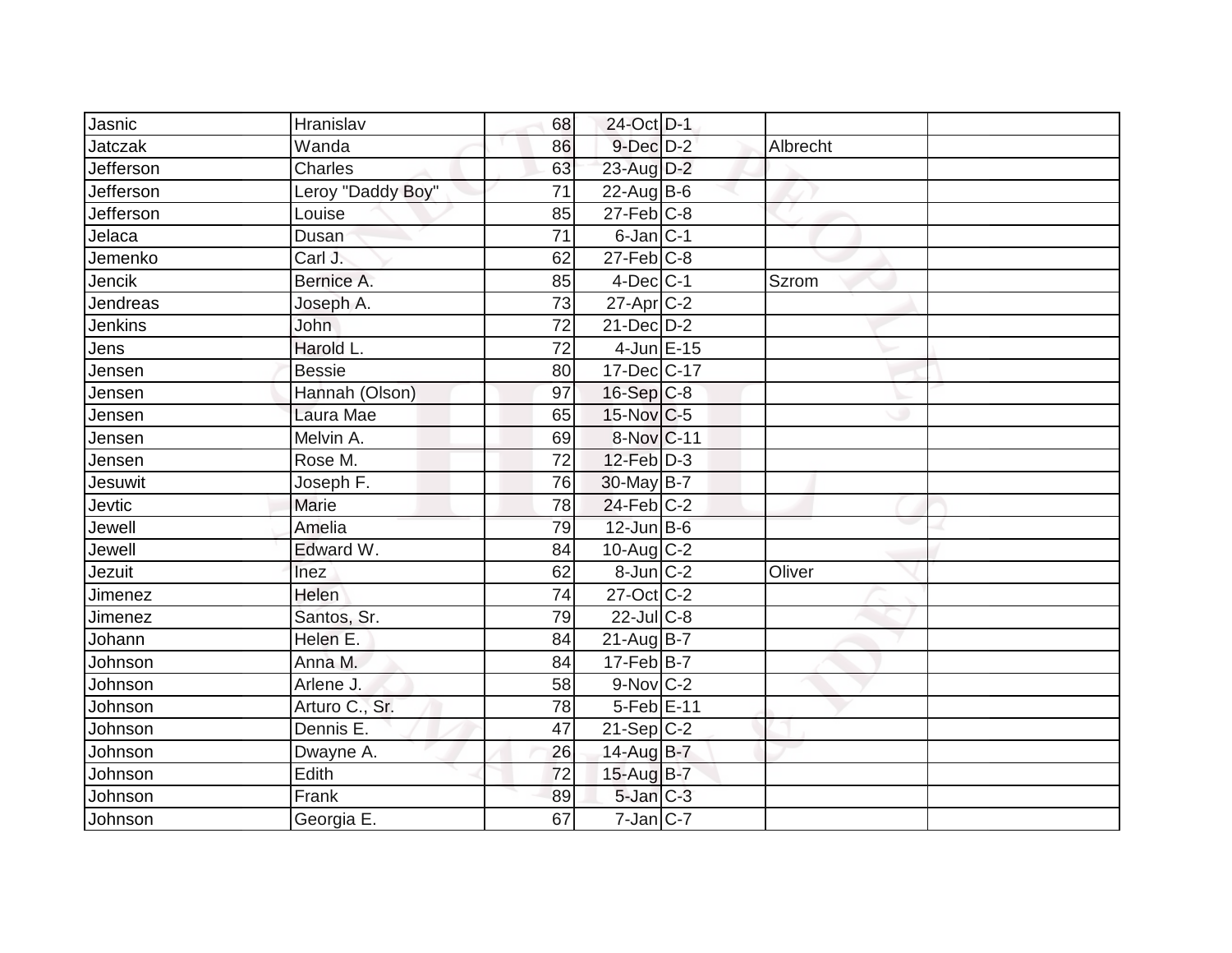| Johnson   | Harlan C.           | 77              | 14-Sep D-12            |  |                    |
|-----------|---------------------|-----------------|------------------------|--|--------------------|
| Johnson   | Harry G.            | 76              | 29-Apr <sub>IC-7</sub> |  |                    |
| Johnson   | Howard M.           | 82              | 4-Apr D-1              |  |                    |
| Johnson   | Irene R.            | 80              | $23$ -May C-1          |  |                    |
| Johnson   | Leonard             | 23              | $11-NovA-2$            |  | See article p. A-2 |
| Johnson   | Luella              | 82              | $8-Sep$ B-10           |  |                    |
| Johnson   | Marguerite          | 69              | $2$ -Jun $ C-1 $       |  |                    |
| Johnson   | Mary A.             | 70              | $19$ -Feb $F-8$        |  |                    |
| Johnson   | Paul                | 71              | 26-Jul C-10            |  |                    |
| Johnson   | Robert A.           | 65              | $30-Sep D-9$           |  |                    |
| Johnson   | Roland F.           | 71              | $2$ -Aug C-12          |  |                    |
| Johnson   | Rosie               | 45              | $23$ -Jan C-1          |  |                    |
| Johnson   | Roy H.              | 79              | 28-Aug B-3             |  |                    |
| Johnson   | <b>Ruby Jewell</b>  | 89              | $15$ -Feb $ C$ -5      |  |                    |
| Johnson   | Silas D.            | 87              | 23-Mar F-9             |  |                    |
| Johnson   | Susan V.            | 90              | 14-May D-2             |  |                    |
| Johnson   | Willie F.           | 63              | $31$ -Mar $B-7$        |  |                    |
| Johnson   | <b>Willie Pearl</b> | 67              | $13-Apr$ B-3           |  |                    |
| Johnston  | Barbara M.          | 74              | 11-Jul C-8             |  |                    |
| Johnston  | Jean W.             | 55              | $7 - Aug$ B-6          |  |                    |
| Johnstone | Georgina E.         | 90              | $26$ -Feb $D-2$        |  |                    |
| Jonas     | Frank E.            | 80              | 16-Mar C-2             |  |                    |
| Jones     | Charles R., Sr.     | 78              | 19-Nov F-14            |  |                    |
| Jones     | Ernest E., Major    | 72              | $1-Dec$ B-7            |  |                    |
| Jones     | Frederick F., Sr.   | 72              | $5$ -Dec $C$ -7        |  |                    |
| Jones     | John P.             | $\overline{71}$ | 4-Mar C-2              |  |                    |
| Jones     | Lillian B.          | 78              | $1$ -Jun $C-9$         |  |                    |
| Jones     | Loretta M.          | 68              | $8$ -May B-10          |  |                    |
| Jones     | Mary H.             | 68              | $5-Sep C-5$            |  |                    |
| Jones     | Melvin              | 73              | 28-Sep C-2             |  |                    |
| Jones     | Norman              | 65              | $16$ -Aug D-8          |  |                    |
| Jones     | Orville C.          | $\overline{70}$ | $21$ -Feb $D-1$        |  |                    |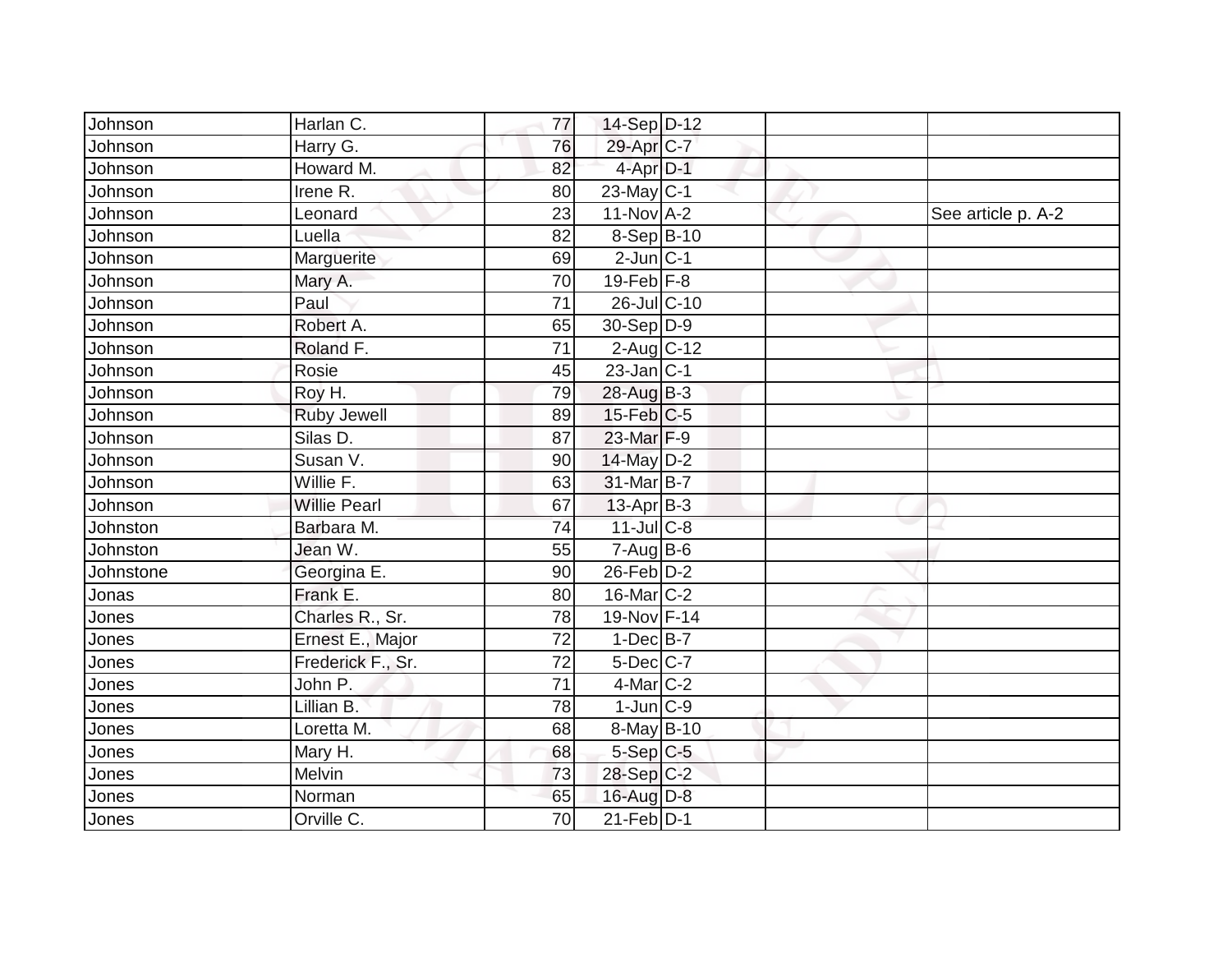| Jones          | Raymond F.                            | 84 | $3-Mar$ C-2            |                   |  |
|----------------|---------------------------------------|----|------------------------|-------------------|--|
| Jones          | Richard W.                            | 66 | $24$ -Feb $C-2$        |                   |  |
| Jonkier        | Edward C.                             |    | 31-May D-10            |                   |  |
| Jonkman        | George B., Sr.                        | 84 | 14-Dec C-15            |                   |  |
| Jonsson        | Aileen                                | 67 | $2$ -May C-1           |                   |  |
| Jordan         | Irene (Jadron)                        | 72 | $27$ -Jan B-8          |                   |  |
| Jorgensen      | Glenn H.                              | 52 | $9-Nov$ <sub>C-3</sub> |                   |  |
| Joseph         | Anna                                  | 76 | $24$ -Jul B-8          |                   |  |
| Joseph         | <b>Sister Mary (Mary</b><br>Mihalsky) | 83 | $3-May$ D-12           |                   |  |
| Jostes         | Bernie P.                             | 80 | 27-Dec C-11            |                   |  |
| Joyce          | Margaret E.                           | 88 | $31$ -Jan B-6          |                   |  |
| Joyce          | Nina W.                               | 91 | 9-Aug D-10             |                   |  |
| Joyce          | Sharon J.                             | 47 | $31$ -Jan B-6          |                   |  |
| <b>Jucusis</b> | Paul "Cubs"                           | 68 | 14-Aug B-7             |                   |  |
| Jugloff        | Eleni "Baba" "Lenai"                  | 81 | 14-Dec C-15            |                   |  |
| Jugovic        | Daniel J., Dr.                        | 31 | 24-Nov C-1             |                   |  |
| Junio          | <b>Sister Bernice Marie</b>           | 89 | $31$ -Jan B-6          |                   |  |
| Jureczko       | Veronica                              | 83 | $4$ -Apr $D-1$         |                   |  |
| <b>Jurek</b>   | Gloria J.                             | 52 | 30-Jul D-2             |                   |  |
| Juriga         | Ann                                   | 81 | 15-Oct $E-8$           | Sanusky           |  |
| Jurik          | Joseph G.                             | 71 | $7$ -Jul $C-2$         |                   |  |
| Jurisa         | John                                  | 79 | $17$ -Feb $B$ -7       |                   |  |
| <b>Juscik</b>  | Pauline                               | 74 | $20$ -Jun $ C-7 $      | Gasparovic        |  |
| Juskevic       | Palmira (Polly)                       | 64 | $2$ -Oct B-10          |                   |  |
| Justice        | Maryland                              | 72 | $2$ -Aug C-12          |                   |  |
| Kaarlela       | Eino R.                               | 86 | $8$ -Jul $D$ -6        |                   |  |
| Kabat          | Edward J., Sr.                        |    | $6$ -Feb $ B-8$        |                   |  |
| Kaczmarczyk    | <b>Bernice</b>                        | 69 | $6$ -Jul $D-2$         | <b>Blicharski</b> |  |
| Kaczmarek      | Charlotte B.                          | 76 | 11-Oct D-8             |                   |  |
| Kadar          | Lena M.                               | 85 | 7-Feb D-1              |                   |  |
| Kadelak        | Margaret (Praschak)                   | 70 | $18$ -May C-2          |                   |  |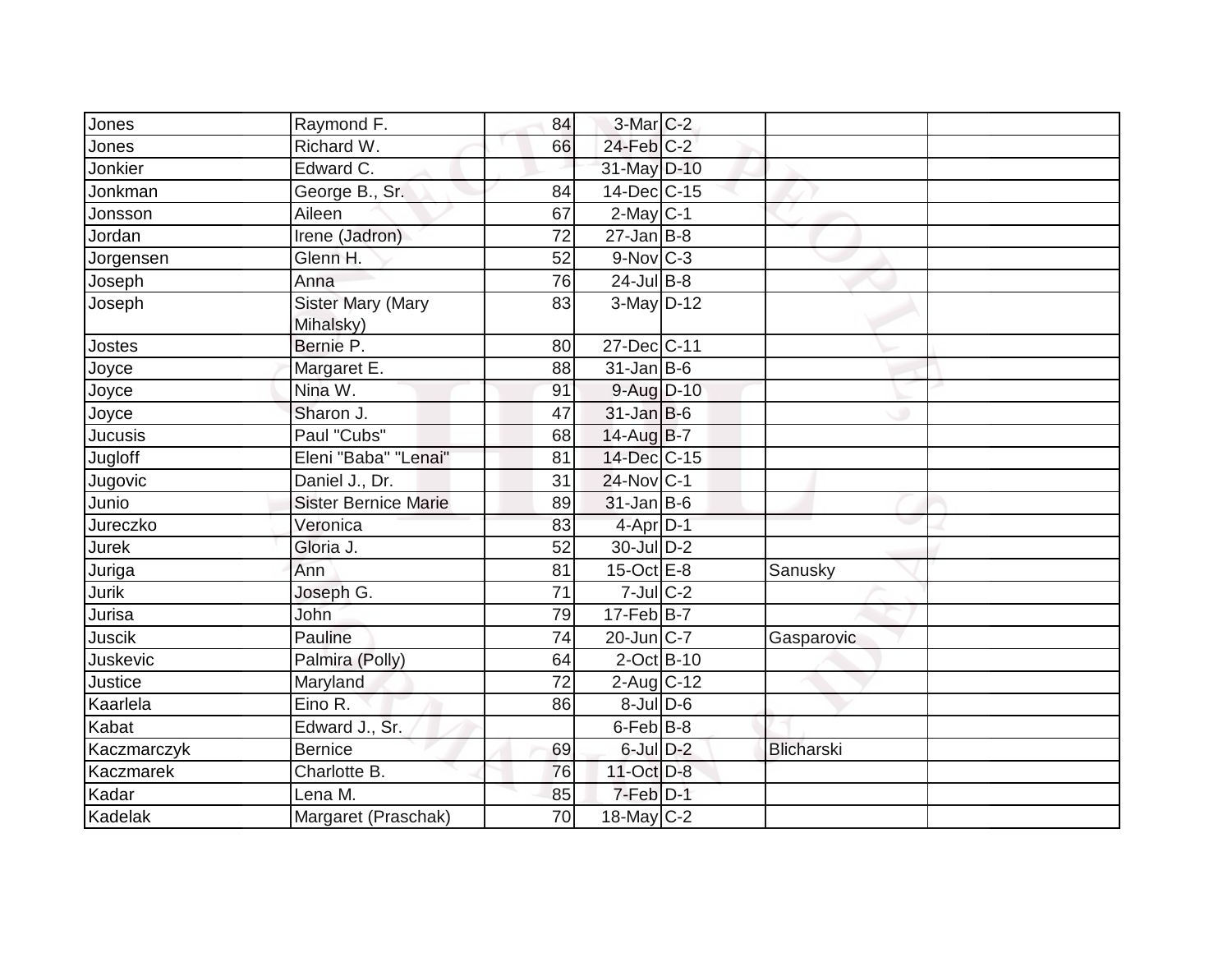| Kaleta           | Helen                 | 78 | 8-Sep B-10                  | Biesczat       |                                      |
|------------------|-----------------------|----|-----------------------------|----------------|--------------------------------------|
| Kaley            | Anna V.               | 89 | $7-Apr$ B-9                 |                |                                      |
| Kalina           | <b>Esther</b>         | 79 | 26-Feb D-2                  |                |                                      |
| Kalmar           | Edward W.             | 76 | $1-May C-1$                 |                |                                      |
| Kalmas           | Mary M.               | 84 | $14$ -Feb $C$ -7            | Vasilak        |                                      |
| Kaluza           | John A.               | 81 | 28-Jul B-8                  |                |                                      |
| Kamalich         | Mary H.               | 85 | $7$ -Dec $D-12$             |                |                                      |
| Kaminski         | Frances B.            |    | $9$ -Jun $B-9$              |                |                                      |
| Kaminsky         | Mary T.               | 73 | $9$ -Jan $C$ -8             | Palenik        |                                      |
| <b>Kamizeles</b> | George "George K."    | 67 | $10$ -Mar $ B-9 $           |                |                                      |
| Kanady           | Mary Elizabeth        | 79 | 25-Oct C-5                  |                |                                      |
| Kandelac         | Margaret V.           | 75 | $27$ -Mar $ B-6$            | Duray          | See also article March<br>29, p. D-7 |
| Kangrga          | Dusan                 | 70 | $13$ -Aug $D-2$             |                |                                      |
| Kangrga          | Radovan               | 28 | $23-Nov$ E-4                |                | See also article Nov.<br>23, p. A-2  |
| Kania            | <b>Peter Edward</b>   | 72 | $11$ -Jun E-14              |                |                                      |
| Kanisauskas      | Valerius              | 67 | $24$ -Jun $ C-2$            |                |                                      |
| Kaniuk           | Frank J.              | 58 | $15$ -May B-6               |                |                                      |
| Kantor           | Paul                  | 67 | 17-Aug D-10                 |                |                                      |
| Kanwischer       | Goldie A. (Caparilli) | 75 | $26$ -Jun $D$ -6            | <b>Buffano</b> |                                      |
| Kapelinski       | Leonard "Cappy"       | 67 | $15$ -May B-6               |                |                                      |
| Kapitan          | Alexander             |    | $11-Sep D-1$                |                |                                      |
| Kaplan           | Ann                   | 72 | $26$ -Jun $\overline{D}$ -6 |                |                                      |
| Kaply            | Leonard               | 69 | $13$ -May C-1               |                |                                      |
| Kapornyai        | Helen J.              | 86 | $10$ -Aug $C-2$             |                | See article, p. C-2                  |
| Kapsch           | Max                   | 75 | $27$ -Aug C-6               |                |                                      |
| Karabin          | Caroline              | 74 | $18$ -Dec $B-1$             | Lubanowski     |                                      |
| Karangiannakis   | John B.               | 73 | $3$ -Jan $ C-3 $            |                |                                      |
| Karczewski       | Kenneth               | 50 | 9-Aug D-10                  |                |                                      |
| Karp             | Clara                 | 85 | $10$ -Jul $C$ -5            |                |                                      |
| Karr             | Edwina A.             | 71 | 25-Nov B-7                  |                |                                      |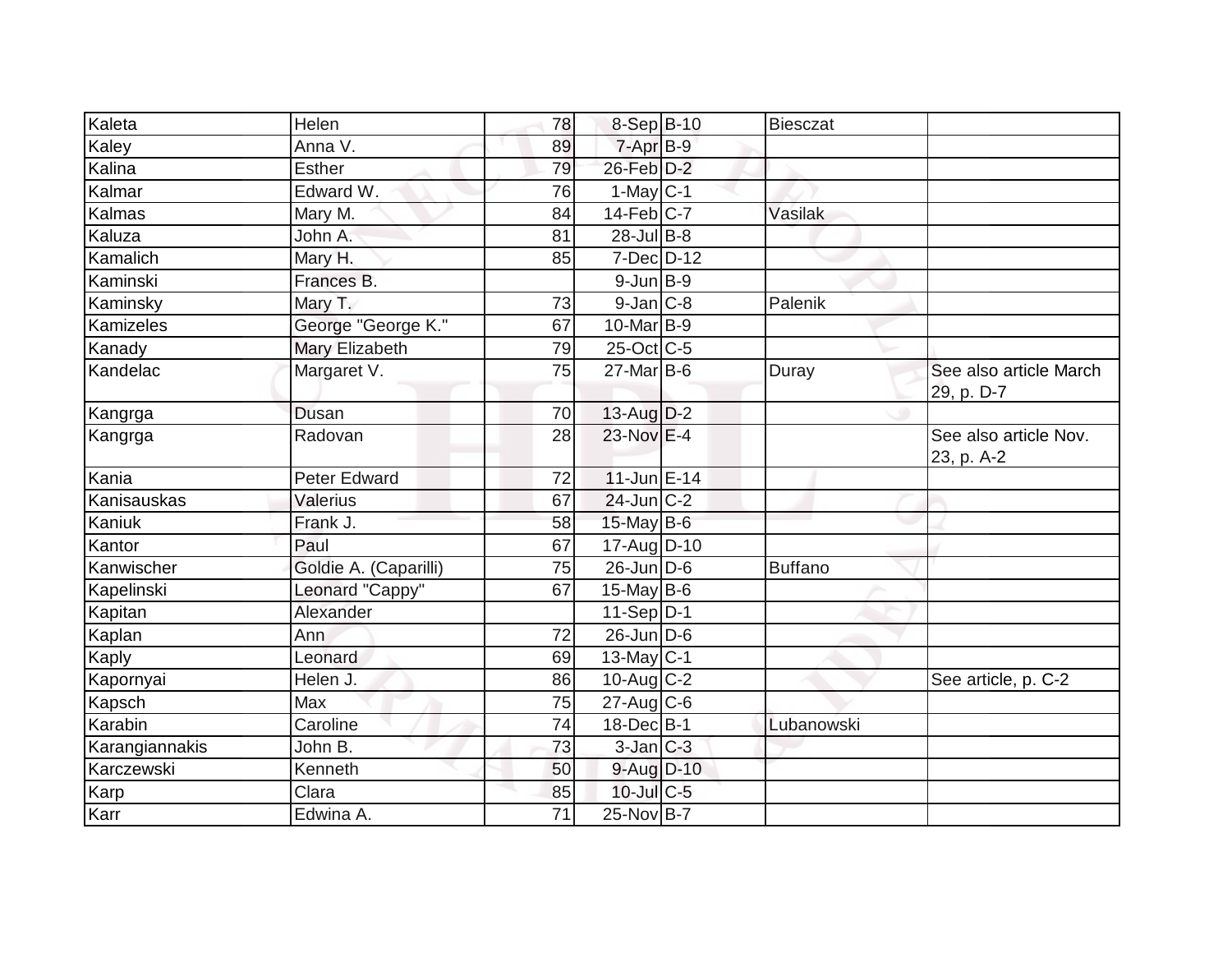| Karriman                                                           | Robert                  | 70      | 31-May D-9       |            |                     |
|--------------------------------------------------------------------|-------------------------|---------|------------------|------------|---------------------|
| Karris                                                             | Dorothy B.              | 75      | 16-Nov D-5       |            |                     |
| Karwatka                                                           | Auni E.                 | 66      | 27-Sep C-12      |            |                     |
| Kasel                                                              | Leo F.                  | 78      | $16$ -Nov D-5    |            |                     |
| Kasper                                                             | Samuel G.               | 88      | 31-Dec F-6       |            |                     |
| Kaszewski                                                          | Henry S.                | 72      | 7-Nov C-11       |            |                     |
| Kavosik                                                            | Mary (Zahrndt)          | 77      | 5-Dec C-7        | Romanovich |                     |
| Kayes                                                              | Ruth                    | 78      | $21$ -Aug B-7    |            |                     |
| Keane                                                              | John F.                 | 76      | $11-Oct$ D-8     |            |                     |
| Keaton                                                             | Hoover "Famer Jack"     | 56      | $24-Apr$ B-1     |            |                     |
| Keck                                                               | Anna M. (Robinson)      | 90      | $2$ -Nov $ C-11$ |            |                     |
| Keen                                                               | Mary A.                 | 88      | 16-Jun C-1       |            |                     |
| Keeton                                                             | Ollie M.                | 71      | 21-Nov B-7       |            |                     |
| Keilman                                                            | Jacqueline              |         | $21$ -Dec $D-3$  | Kramer     |                     |
| Keilman                                                            | Margaret "Doll"         | 93      | 17-Dec C-17      |            |                     |
| Keith                                                              | Wendell Wavy            | 56      | $24$ -Jan C-6    |            |                     |
| Kekich                                                             | Rosamund                | 73      | 29-Jul B-7       |            | See article, p. B-7 |
| Kellar                                                             | Christine M.            | 1 month | $23$ -Feb $C-2$  |            |                     |
| Kellen                                                             | Marie H.                | 82      | 27-Jun C-9       |            |                     |
| Kelly                                                              | Devon Aaron Michael     | 2 days  | 31-May D-10      |            |                     |
|                                                                    |                         |         |                  |            |                     |
|                                                                    | <b>Elizabeth Bonnie</b> | 73      | $25$ -Aug B-10   |            |                     |
|                                                                    | Johnnie Will            | 56      | 18-Jun E-11      |            |                     |
|                                                                    | Marguerita              | 88      | $31$ -Aug $D-9$  |            |                     |
| Kenda                                                              | Anthony J. (Shorty)     | 75      | $21-NovB - 7$    |            |                     |
|                                                                    | Mark E.                 | 29      | $18$ -May C-2    |            |                     |
|                                                                    | Evelyn C.               | 69      | 6-Mar C-1        |            |                     |
| Kendall                                                            | Robert Lee, Sr.         | 63      | $11$ -Jul C-8    |            |                     |
|                                                                    | Duanne                  | 59      | 19-Oct D-11      |            |                     |
| Kelly<br>Kelly<br>Kemper<br>Kenda<br>Kendall<br>Kennedy<br>Kennedy | Elizabeth               | 53      | $1-Mar$ D-6      |            |                     |
| Kennedy                                                            | Margaret V.             | 69      | 30-Nov C-2       |            |                     |
| Kennedy<br>Kenney                                                  | Marian L.               | 74      | $16$ -Feb $C-2$  |            |                     |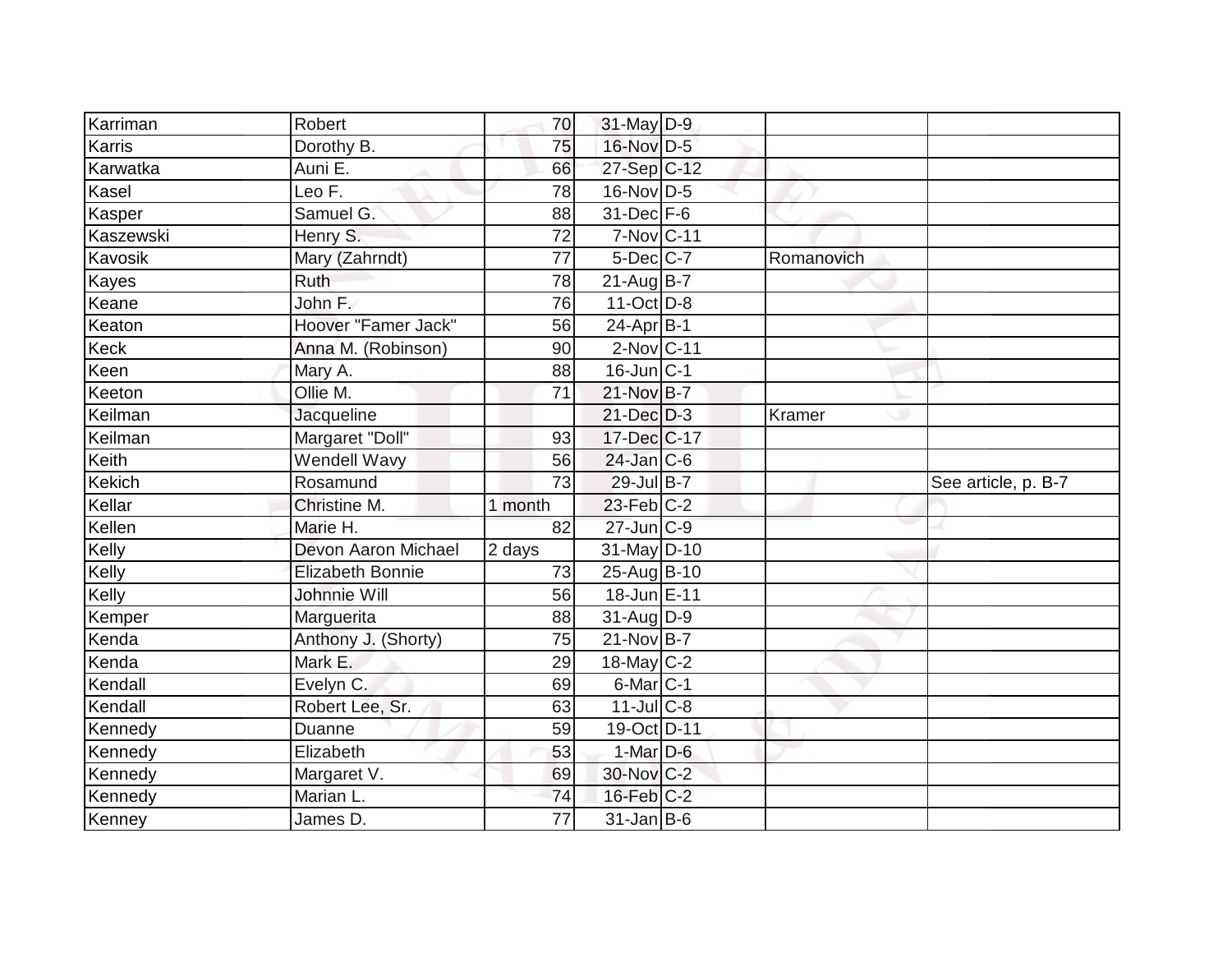| Kenyon         | Danielle R.      | 4 days          | 30-Jul D-2            |         |                                      |
|----------------|------------------|-----------------|-----------------------|---------|--------------------------------------|
| Keppel         | Mary Amy         | 76              | 22-May B-2            |         |                                      |
| Kern           | Wilbur F.        | 74              | $1-Sep$ $C-1$         |         |                                      |
| Kernbauer      | Emil             | 78              | 24-Dec C-12           |         |                                      |
| Kernoski       | Frank W.         | 67              | 8-Mar B-8             |         |                                      |
| Kerr           | Charley S.       | 85              | 27-Sep C-12           |         |                                      |
| Kerr           | Lester D.        | 87              | $10$ -Aug C-2         |         |                                      |
| Kersey         | Erwin E.         | $\overline{87}$ | 14-Aug B-7            |         |                                      |
| Kersten        | Amanda           | 100             | $9$ -Jan $ C$ -8      |         |                                      |
| Kessler        | Richard L.       | 77              | $27$ -Aug C-6         |         |                                      |
| Kettle         | <b>Ruth Mary</b> | 66              | $13$ -Feb $ C-1 $     |         |                                      |
| Kezy           | Irene            | 79              | 23-May D-8            |         |                                      |
| Kickert        | <b>Bessie</b>    | 104             | $4$ -May C-2          |         |                                      |
| Kidd           | Pauline E.       | 53              | $9-Apr D-13$          |         |                                      |
| Kieckheafer    | Mary M.          | 90              | 30-Mar C-9            |         | See article, p. C-9                  |
| Kieft          | Gary J.          | 26              | 29-Sep C-1            |         | See also article Sept.<br>29, p. A-1 |
| Kielbania      | Stanley J.       | 74              | $13$ -Feb $ B-8$      |         |                                      |
| Kielbasa       | Edward           | 70              | 13-May C-1            |         |                                      |
| Kienker        | Emma             | 67              | 17-May C-10           | Gubach  |                                      |
| Kienzl         | David R., Sr.    | 47              | $22$ -Feb $ D-8$      |         |                                      |
| Kijowski       | Lillian          | 75              | 30-Sep D-9            |         |                                      |
| <b>Kikkert</b> | Nadine M.        | 48              | 8-Apr <sub>C-4</sub>  |         |                                      |
| Kikkert        | Paul M.          | 56              | $1-Feb$ C-5           |         |                                      |
| Kikta          | Stella M.        | 77              | $14$ -May D-2         |         |                                      |
| Kilander       | Wilfred E.       | 84              | $17 -$ Jul B-8        |         |                                      |
| Kiley          | Harriet M.       | 75              | $17 - Jan$ $D-1$      | Fougere |                                      |
| Killion        | James L.         | 82              | $2-Sep D-6$           |         | See article, p. D-6                  |
| Killion        | James R.         | 73              | 29-Apr <sub>C-7</sub> |         |                                      |
| Kilmer         | Lee O.           | 77              | $17$ -Apr $D-6$       |         |                                      |
| Kilpatrick     | Robert C. "R.C." | 79              | $21$ -May $D-2$       |         |                                      |
| Kinesoni       | Rose             | 82              | $31$ -May D-9         |         |                                      |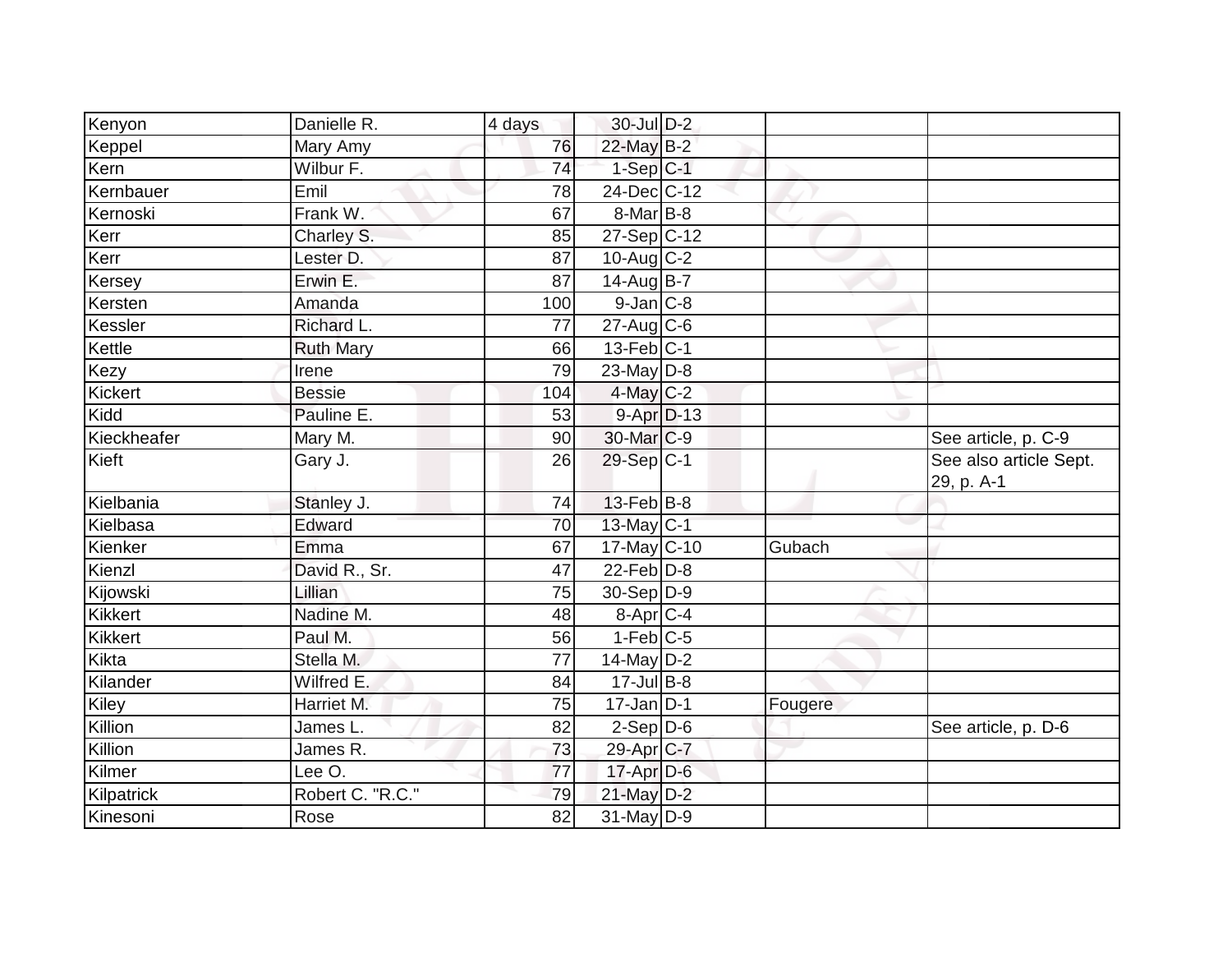| King          | <b>Harold Wright</b>               | 81              | 16-Oct C-6        |               |                         |
|---------------|------------------------------------|-----------------|-------------------|---------------|-------------------------|
| Kingery       | Mildred H. "Kelly"                 | 81              | $4$ -Apr $D-1$    |               |                         |
| Kinnis        | Davis A.                           | 84              | 23-Feb C-2        |               |                         |
| Kinser        | Josephine A.                       | 48              | $17$ -May $A - 7$ | Gumulauski    |                         |
| Kirin         | Michael "Mickey"                   | 60              | $2$ -Aug $C-12$   |               |                         |
| Kirinch       | Andrew W.                          | 49              | $15$ -Nov $C$ -5  |               |                         |
| Kirschsieper  | Mildred C.                         | 79              | $31$ -Jul B-6     |               |                         |
| Kiser         | Catherine J.                       | 81              | 18-Mar B-7        |               | See article, p. B-7     |
| Kiser         | Christine                          | 79              | 18-Oct C-12       |               |                         |
| Kish          | Louis                              | 73              | $9$ -Dec $D$ -2   |               |                         |
| Kish          | Mary                               | 100             | 13-Dec C-5        |               |                         |
| Klaich        | Mike J.                            | 67              | $29-Sep C-1$      |               |                         |
| Klassen       | Clarence F.                        | 77              | $4$ -Jan $D-8$    |               |                         |
| Klassen       | Rose M.                            | 93              | 26-Dec C-4        | Keilman       |                         |
| Klauck        | <b>Bertha</b>                      | 100             | 10-May D-11       |               |                         |
| Kleeberg      | Heinz                              | 77              | $17$ -Oct $C-1$   |               |                         |
| Klein         | Eleanor M.                         | 94              | 26-May B-9        |               |                         |
| Klein         | Hilda                              | 88              | 30-Nov C-2        |               |                         |
| Klem          | Joseph R.                          | 74              | $12$ -May B-8     |               | See also June 6, p. C-1 |
| Klemensicwicz | <b>Bernard "Klemens</b><br>Bernie" | 56              | $23$ -Feb $ C-2$  |               |                         |
| Klemm         | Raymond G.                         | 54              | $17 - Dec$ $C-19$ |               | See article, p. C-19    |
| Klen          | Wendell A.                         | 68              | 3-Oct C-1         |               |                         |
| Klinger       | Rose M.                            | 75              | 30-May B-7        | <b>Rushin</b> |                         |
| Klingerman    | Laura                              | 85              | 18-Jul C-6        |               |                         |
| Klobuchar     | John D. "Big John"                 | 63              | $21-Aug$ B-7      |               |                         |
| Klonowski     | Florence I.                        | 79              | 30-Jul D-2        |               |                         |
| Kluczynski    | Leo                                | 74              | 12-Aug B-7        |               |                         |
| Kluge         | Charles R.                         | 67              | 8-May B-10        |               |                         |
| Klun          | Mary V.                            | 86              | 30-Oct C-5        | Markovich     |                         |
| Kmetz         | Edward L.                          | $\overline{70}$ | 24-Oct D-1        |               |                         |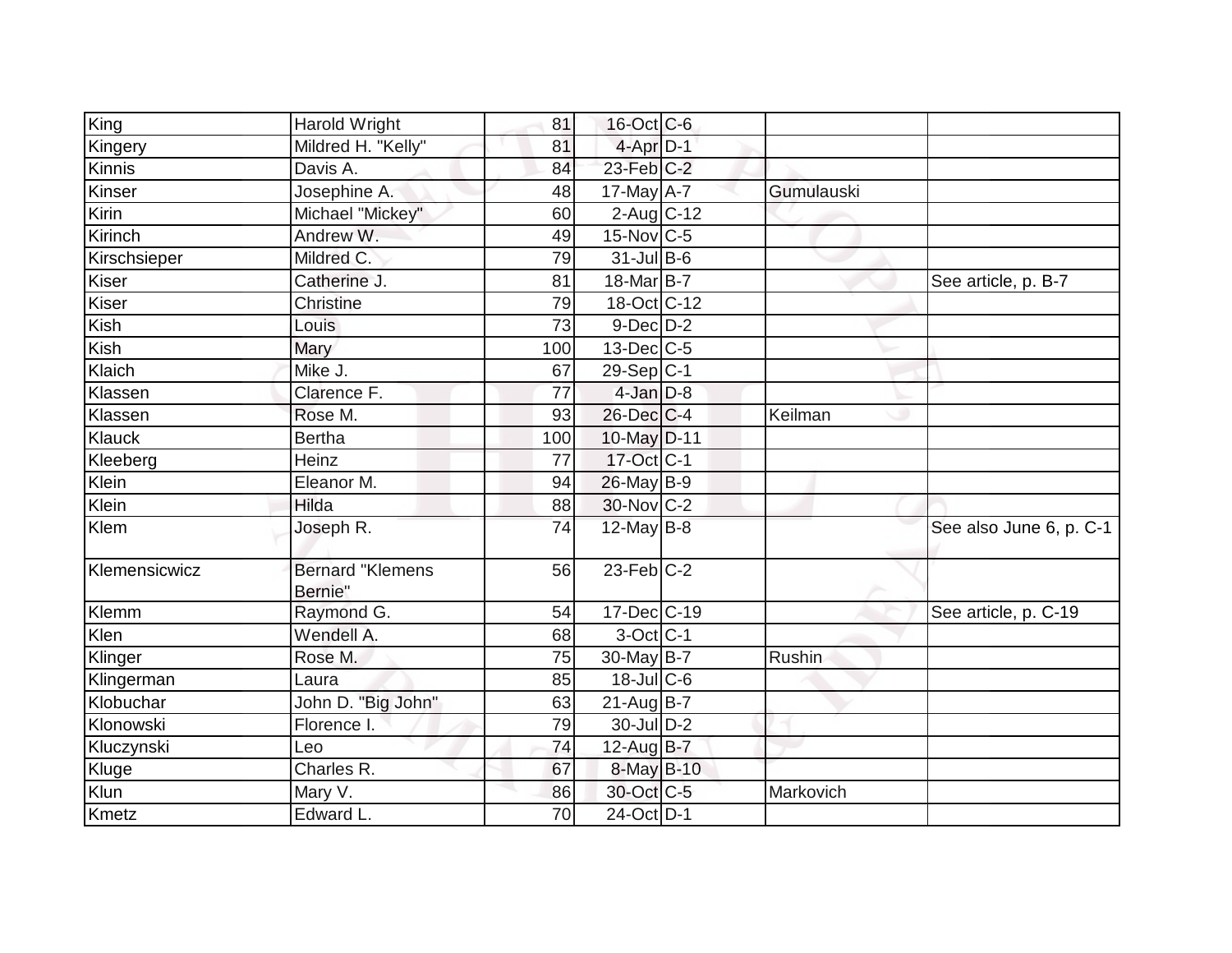| Knapp      | Evelyn                   | 78 | $26$ -Feb $D-2$          |                |                                                                 |
|------------|--------------------------|----|--------------------------|----------------|-----------------------------------------------------------------|
| Knerler    | Warren W.                | 47 | 12-Sep C-7               |                |                                                                 |
| Knickman   | Clara R. (Jones)         | 77 | $6$ -May $C$ -7          |                |                                                                 |
| Knies      | Ralph                    | 74 | $12$ -JulC-4             |                |                                                                 |
| Knight     | Jeff                     | 66 | $5$ -Dec $D-1$           |                |                                                                 |
| Knight     | Ola R.                   | 78 | $19$ -Jan D-8            |                |                                                                 |
| Knight     | Vera E.                  | 73 | $4$ -Apr $D-1$           | <b>Hrichak</b> |                                                                 |
| Knipp      | Joseph                   | 50 | 20-Mar <sub>D-1</sub>    |                |                                                                 |
| Knish      | Martha I.                | 73 | $21$ -Mar $ D-8 $        | Mackey         |                                                                 |
| Knop       | William                  | 89 | $30$ -Aug C-4            |                |                                                                 |
| Knopf      | Elnor (Buttons)          | 87 | 18-Jun E-11              |                |                                                                 |
| Knopf      | Frieda A.                | 93 | $14$ -Nov B-8            |                |                                                                 |
| Knoph      | Anna Mae                 | 67 | 13-May C-1               |                |                                                                 |
| Kochopolus | Nicholas J.              | 63 | $7$ -Jan $ C-7$          |                |                                                                 |
| Kocoshis   | Helen                    | 71 | 14-Nov B-8               | Trembone       |                                                                 |
| Kocur      | Walter A.                | 81 | 27-May C-7               |                |                                                                 |
| Koenig     | Eleanor R.               | 67 | $27$ -Jul $D-8$          |                |                                                                 |
| Kohl       | Ada G.                   | 94 | 29-Aug B-7               |                |                                                                 |
| Kohn       | <b>Ida Marie</b>         | 71 | $26$ -Dec $C$ -4         |                |                                                                 |
| Kokolis    | John W.                  | 70 | $16$ -AugD-8             |                |                                                                 |
| Kokot      | Karl L.                  | 71 | 25-Mar D-1               |                |                                                                 |
| Kokotovich | William                  | 62 | $24$ -Feb $ C-2$         |                |                                                                 |
| Kolarik    | John C.                  | 72 | $31$ -JulB-6             |                |                                                                 |
| Kolat      | Chester J.               | 62 | $22$ -May B-2            |                |                                                                 |
| Kolberg    | Edward F.                | 83 | $31-Oct$ <sub>C</sub> -6 |                |                                                                 |
| Koleski    | Edward J. (Kolodziejski) | 63 | $9$ -Feb $D-3$           |                | Last name also spelled<br>Kolodziejski - see Feb.<br>10, p. C-7 |
| Kolesky    | Patricia M.              | 62 | 8-Aug C-1                | Posey          |                                                                 |
| Koleszarik | Michael A.               | 80 | $18$ -May C-2            |                |                                                                 |
| Kolodziej  | Frank J. "Babe"          | 73 | 22-May B-2               |                |                                                                 |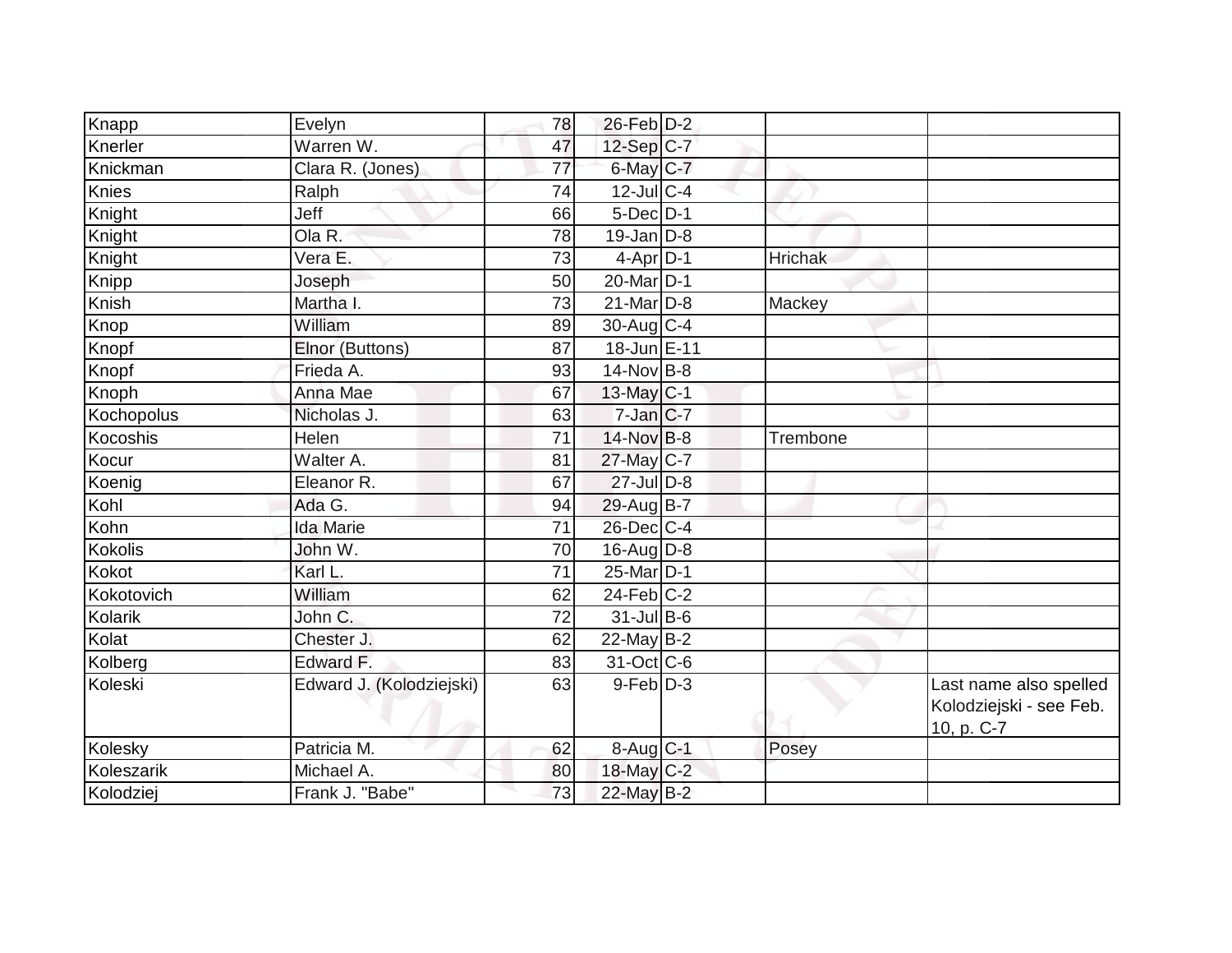| Kolodziejski | Edward J. (Koleski)  | 63 | $10$ -Feb $ C-7 $      |        | Last name also spelled<br>Koleski - see Feb. 9, p.<br>$D-3$ |
|--------------|----------------------|----|------------------------|--------|-------------------------------------------------------------|
| Kolonja      | Svetozar             |    | $12$ -Jun $ C-6$       |        |                                                             |
| Kolpin       | George W.            | 79 | $9$ -Jan $ C-4$        |        |                                                             |
| Komorowski   | Julia                | 82 | 20-Dec D-13            |        |                                                             |
| Konderla     | Rudolph              | 63 | $9$ -May $A$ -7        |        |                                                             |
| Konicki      | Edwin                | 70 | 18-Mar <sub>B</sub> -7 |        |                                                             |
| Konrady      | Bernard W., Sr.      | 73 | $23$ -Apr $ D-2 $      |        | See also article April<br>24, p. B-2                        |
| Konsoer      | Leonard E.           | 72 | 22-Oct C-7             |        |                                                             |
| Kooi         | Peter                | 79 | $8$ -Dec $C$ -2        |        |                                                             |
| Kooi         | <b>Tonya Marie</b>   |    | 11-Oct D-8             |        |                                                             |
| Korba        | Julia                | 89 | $6$ -May $C$ -7        |        |                                                             |
| Kosanke      | Ruby C.              | 78 | $7 - Aug$ B-6          |        |                                                             |
| Kosanovich   | Geneva               | 58 | 28-Feb D-2             |        |                                                             |
| Kosanovich   | Rudolph "Rudy"       | 73 | $2$ -Jan $A$ -6        |        |                                                             |
| Kosarch      | William              | 76 | $9$ -Jun $B-9$         |        |                                                             |
| Kosarko      | Bert P.              | 87 | $3-Sep D-1$            |        |                                                             |
| Kosarko      | Jack P.              | 57 | $14$ -Nov B-8          |        |                                                             |
| Kosmoski     | Richard J.           | 49 | $4$ -Jun $E-12$        |        |                                                             |
| Koss         | Joseph A.            | 94 | $2-Apr$ D-3            |        |                                                             |
| Kostur       | Marija               | 80 | $31$ -Jan B-6          |        |                                                             |
| Koufos       | Catherine (Pavlides) | 88 | $21$ -Jun $ B-8$       |        |                                                             |
| Kovach       | Julia                | 77 | 18-Nov C-1             |        |                                                             |
| Kovach       | Margaret             | 74 | $25$ -Jul C-6          | Paucak |                                                             |
| Kovach       | William              | 80 | $1-Apr$ D-6            |        |                                                             |
| Kovacic      | Anna                 | 82 | $12$ -Jan B-6          |        |                                                             |
| Kovacik      | Jerome L.            | 39 | $21$ -Aug $B-7$        |        |                                                             |
| Kovacik      | Joseph               | 86 | 26-Jul C-10            |        |                                                             |
| Kovacsy      | Mabel V.             | 74 | $8$ -Jun $C-2$         |        |                                                             |
| Kowal        | Nellie C.            | 96 | 25-Mar D-1             | Mardos |                                                             |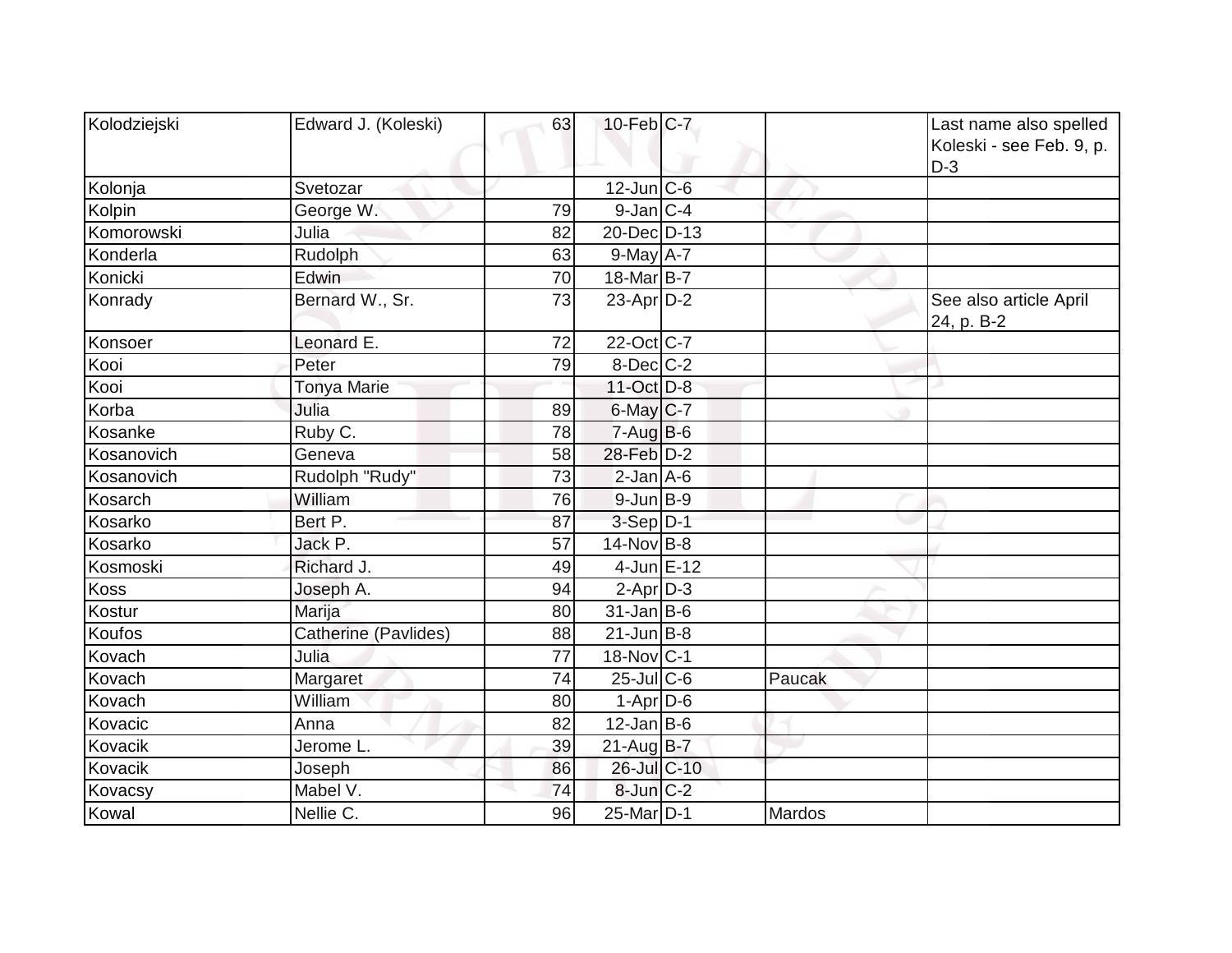| Kowalski               | Cecelia Y.          | 70 | 20-Dec D-13      | Nagorka |                     |
|------------------------|---------------------|----|------------------|---------|---------------------|
| Kownacki               | Michael J.          | 24 | $30$ -Jan $D-6$  |         |                     |
| Koykkar                | Theodora A.         | 69 | $4$ -Dec $A-9$   |         | See article, p. A-9 |
| Kozenchick             | Anna                | 77 | $10$ -Apr $D$ -6 |         |                     |
| Koziol                 | Joseph W.           | 75 | $23$ -Jan B-8    |         |                     |
| Kozlowski              | Bruce J.            | 47 | 16-Jul E-15      |         |                     |
| Kozlowski              | John J.             | 71 | 20-Jul C-4       |         |                     |
| Kozlowski              | Julia               | 79 | $9$ -Aug $D$ -10 |         |                     |
| Kracich                | Regina              | 65 | $10$ -Apr $D$ -6 |         |                     |
| Kraft                  | Leone E.            | 87 | $7$ -Jun $C-9$   |         |                     |
| Krahn                  | Robert J.           | 63 | $7$ -Dec $D-12$  |         |                     |
| Krajewski              | Walter R.           | 73 | $4$ -Dec $ C-1 $ |         |                     |
| Krajnovic (Krainovich) | Iso T.              | 94 | 25-Oct C-5       |         |                     |
| <b>Kralis</b>          | Isabelle (Izzy)     | 65 | $4$ -Oct $D-8$   |         |                     |
| Kranc                  | $E$ mil H.          | 82 | 14-Dec C-15      |         |                     |
| Krancac                | Helen V.            | 67 | $3$ -Jul B-8     |         |                     |
| Krapac                 | Stephen P.          | 64 | $14$ -May D-2    |         |                     |
| <b>Kras</b>            | Rosa Mae "Rose"     | 61 | $3$ -Jan $ C-2 $ |         |                     |
| Krasevac               | Ann (Rowe)          | 85 | 23-May D-8       |         |                     |
| <b>Krause</b>          | Albert H., Jr., Dr. | 54 | 5-Dec C-7        |         |                     |
| Krause                 | Fred A.             | 77 | $19$ -Jun $B$ -1 |         |                     |
| Krause                 | Martin K.           | 80 | $18$ -Jan $D-8$  |         |                     |
| <b>Krebes</b>          | John.               | 82 | 20-Jul C-4       |         |                     |
| Kreft                  | Leona E. (Schwartz) |    | 28-Dec D-2       | Daley   |                     |
| Kreider                | Alfred R.           | 56 | $25$ -Jan B-8    |         |                     |
| Kreidler               | Marie A.            | 91 | 8-Nov C-11       |         |                     |
| Kreiger                | Hazel R.            | 91 | 17-Dec C-17      |         |                     |
| Kreiger                | <b>John</b>         | 71 | $10$ -Apr $D$ -6 |         |                     |
| <b>Krekes</b>          | Eleftheria          | 78 | 18-Aug C-2       |         |                     |
| Krell                  | <b>Bertha</b>       |    | 3-Jun B-7        |         |                     |
| Kren                   | Edward              | 73 | 2-Aug C-12       |         |                     |
| Kreps                  | Kenneth J.          | 61 | $13$ -Mar $C-2$  |         |                     |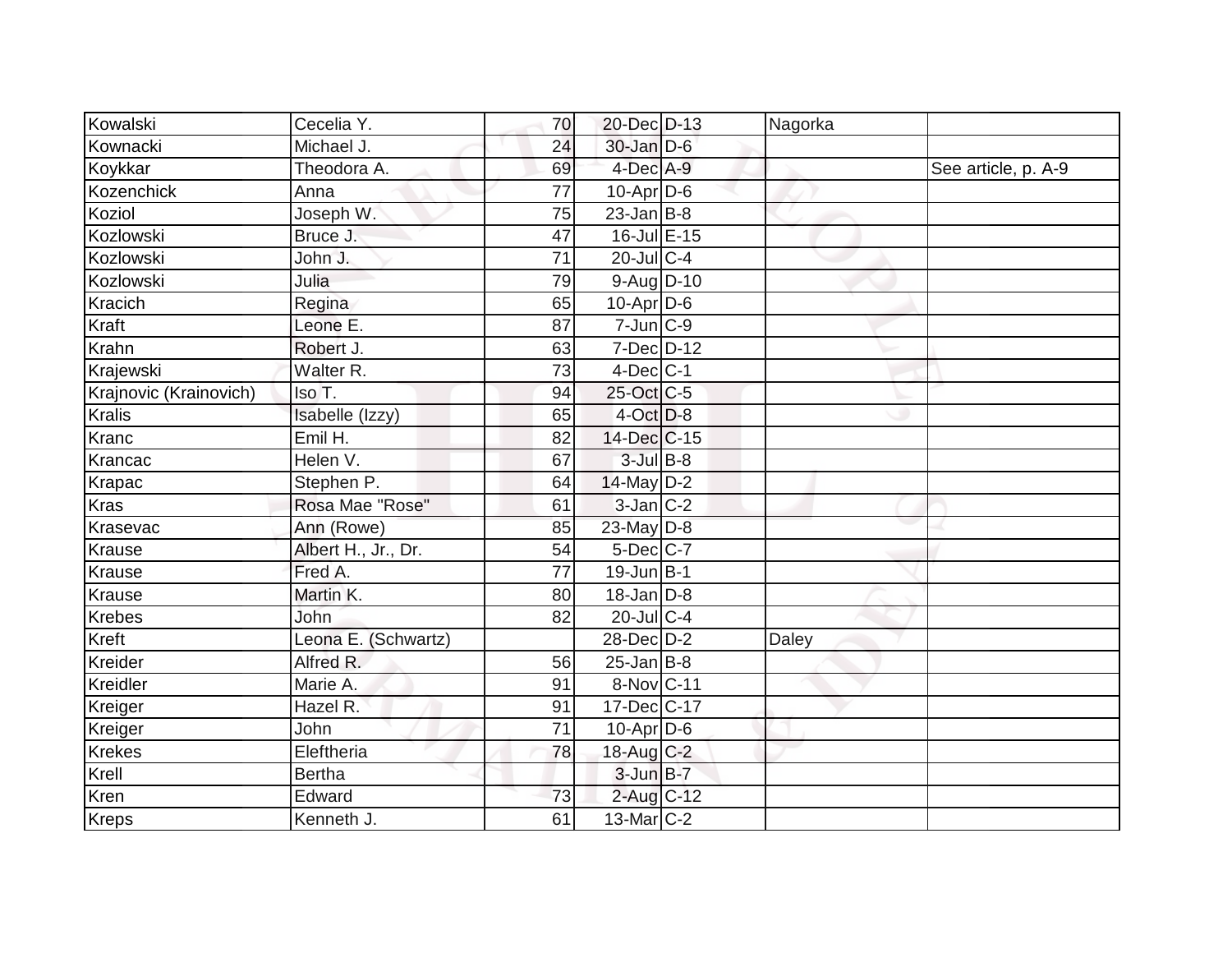| Kretschmar      | James D.                | 66 | $1$ -Jun $C-9$         |       |                                    |
|-----------------|-------------------------|----|------------------------|-------|------------------------------------|
| Kretz           | Henry                   | 74 | 26-May B-9             |       |                                    |
| Kretz           | Margaret I.             | 72 | $16$ -Dec $B$ -6       |       |                                    |
| Krieger         | Harry T.                | 88 | 20-Mar <sub>D-1</sub>  |       |                                    |
| Krieger         | Leo J.                  | 86 | $10-Sep$ D-2           |       |                                    |
| Krieger         | Thomas J.               | 42 | $3$ -Oct C-1           |       |                                    |
| Krieter         | Alfred (Dutch)          | 72 | $4$ -Jan $D-8$         |       |                                    |
| Krieter         | Helen R.                | 79 | 26-Jul C-10            |       |                                    |
| Krillic         | <b>Shirley Mae</b>      | 53 | $27$ -Jun $C-9$        |       |                                    |
| Kristoff        | Carl Andrew, Sr.        | 77 | 20-Aug F-5             |       |                                    |
| Kriston         | Bernard C. "Mexico"     | 66 | $20$ -Jul C-4          |       |                                    |
| Kritz           | Raymond V.              | 60 | 29-Oct B-10            |       |                                    |
| Krolak          | Anna C.                 | 86 | 28-May D-4             |       |                                    |
| Krolak          | Sophie                  | 83 | $24$ -Dec $E-5$        |       |                                    |
| Kroll           | James A.                | 70 | $27$ -Jul $D-7$        |       |                                    |
| Kroll           | William J., Jr. "Dusty" | 65 | 19-Oct D-11            |       |                                    |
| Kroncke         | James C.                | 26 | 28-May D-4             |       |                                    |
| Kronsell        | Dorothy                 | 55 | 8-Jun C-2              |       |                                    |
| Kroush          | Grace L.                | 81 | $2-Sep$ $D-6$          |       |                                    |
| Krozier         | Charles G.              | 69 | $28-Nov$ C-6           |       |                                    |
| <b>Krsak</b>    | Anne A.                 | 76 | $9$ -Mar $ C-2$        | Sukta |                                    |
| Krudup          | Lucille                 | 88 | 28-Aug B-3             |       |                                    |
| Krugley         | Irene                   |    | $3-Aug$ <sub>C-4</sub> |       |                                    |
| Kruizenga       | Fannie                  | 77 | $14$ -Feb $ C-7 $      |       |                                    |
| <b>Kruk</b>     | Jaroslaw                | 73 | 19-Aug A-13            |       |                                    |
| Krupa           | John G.                 | 73 | 5-Nov D-14             |       | See also article Nov. 6,<br>p. A-3 |
| Krusevac        | <b>Steve</b>            | 96 | $30$ -Jan $D-6$        |       |                                    |
| Kubaszak        | Daisy Inez              | 88 | 25-Oct C-5             |       |                                    |
| <b>Kubaszak</b> | Raymond P.              | 66 | 18-Apr C-5             |       |                                    |
| <b>Kubiak</b>   | Walter S.               | 72 | $27$ -Jun $C-9$        |       |                                    |
| Kubic           | <b>Bernice</b>          | 70 | $30-Sep D-9$           |       |                                    |
|                 |                         |    |                        |       |                                    |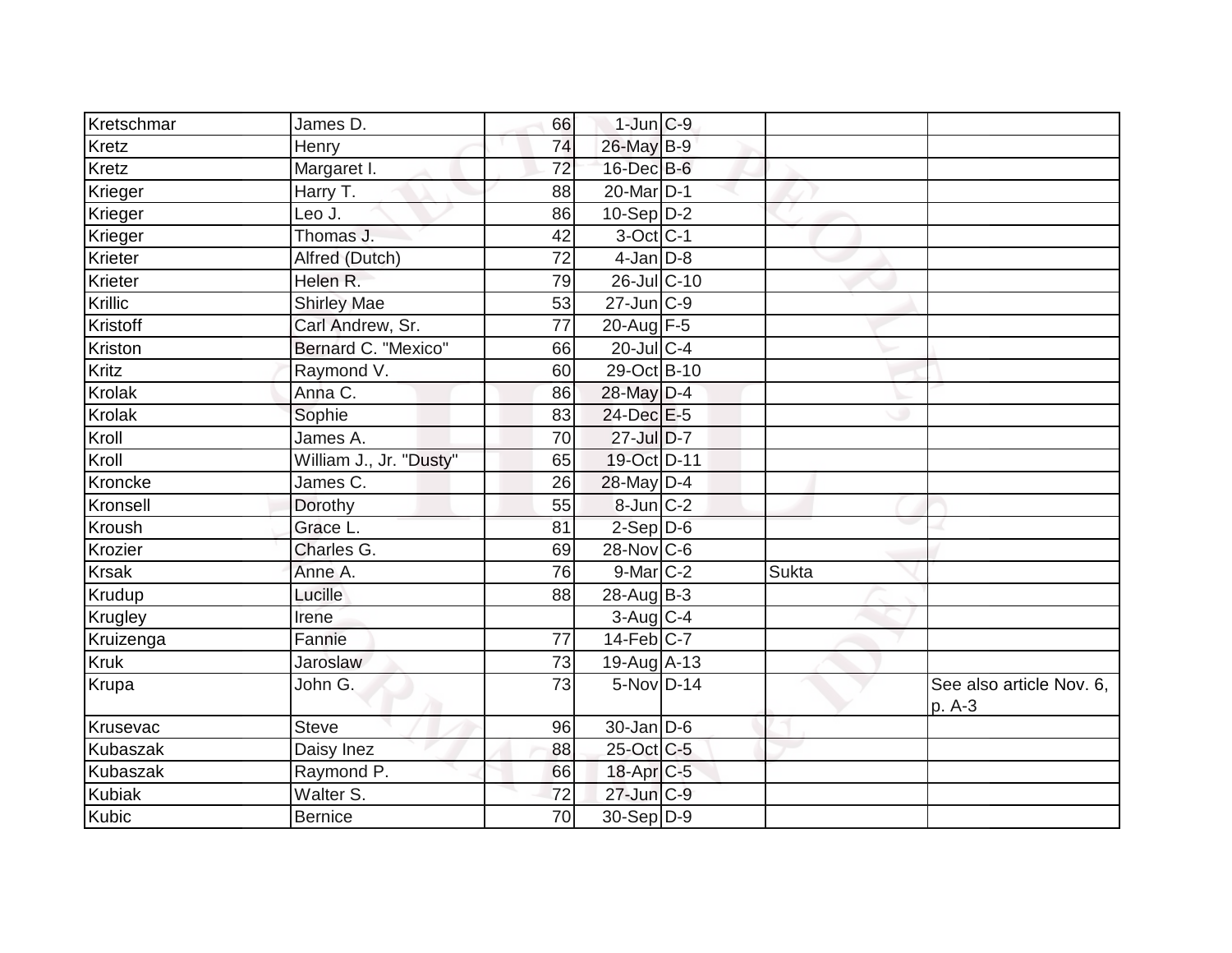| Kubic          | Walter J.       | 68 | 9-Aug D-10           |            |                                      |
|----------------|-----------------|----|----------------------|------------|--------------------------------------|
| <b>Kubilis</b> | Julie           |    | $28$ -Jul B-8        |            | See article, p. B-8                  |
| <b>Kubisz</b>  | Bonnie M.       | 44 | $3$ -Jan $C-2$       | Krol       | See also article Jan. 8,<br>p. E-11  |
| <b>Kubisz</b>  | Walter J., Jr.  | 22 | $16$ -Oct $ C$ -6    |            |                                      |
| Kucharski      | Chester J.      | 61 | $12$ -Feb $D-4$      |            |                                      |
| Kucharski      | Leo             | 71 | $15$ -Jul B-7        |            |                                      |
| Kuchta         | Eleanor A.      | 62 | 25-Oct C-5           |            |                                      |
| Kuck           | Eleanor I.      | 88 | $19$ -Jan $D-8$      |            |                                      |
| Kuck           | Mark Lee        | 32 | $1$ -Jun $ C-9$      |            |                                      |
| Kuck           | William L., Sr. | 90 | $16$ -Feb $C-2$      |            |                                      |
| Kuhn           | Leona M.        | 85 | $13$ -Mar $ C-1 $    | Schiesser  |                                      |
| Kuiper         | Tom A.          | 45 | $5-Sep C-5$          |            |                                      |
| Kuipers        | Andrew, Sr.     | 91 | 9-Feb <sup>D-2</sup> |            |                                      |
| Kukulski       | Loretta J.      |    | $16$ -Oct $ C$ -6    | Ziolkowski |                                      |
| Kulczyk        | Cora (Swentko)  | 80 | 24-May C-12          |            |                                      |
| Kulik          | Raymond "Happy" | 70 | $9-Oct$ B-6          |            |                                      |
| Kulka          | Stanley T.      | 81 | 3-Nov C-12           |            |                                      |
| Kulvec         | Anton           | 84 | $26$ -Apr $D-8$      |            |                                      |
| Kupski         | Robert X.       | 40 | $30$ -May B-7        |            |                                      |
| Kuralt         | Raymond B.      | 80 | $10$ -Apr $D$ -6     |            |                                      |
| Kuta           | Anna            | 55 | $16-Sep C-8$         |            |                                      |
| Kutchins       | Mandel W.       | 67 | $16$ -Mar $ C-2 $    |            | See also article March<br>16, p. C-3 |
| Kutzer         | Arthur          |    | $19$ -Jul $D-8$      |            |                                      |
| Kuyzin         | Joseph          | 72 | $31$ -Jul B-6        |            |                                      |
| Kuzet          | Duka            | 75 | $23$ -May C-1        |            |                                      |
| Kuzniar        | Cecelia F.      | 59 | $9-May C-1$          |            |                                      |
| Kwasniewski    | Thaddeus F.     | 61 | $7-Sep$ $C-8$        |            |                                      |
| Kwasny         | Helen A.        | 76 | 31-May D-10          |            |                                      |
| Kwiatkowski    | Anna P.         | 80 | 12-Mar E-15          |            |                                      |
| Kyles          | Mattie (Zeesa)  | 72 | 7-Dec D-12           |            |                                      |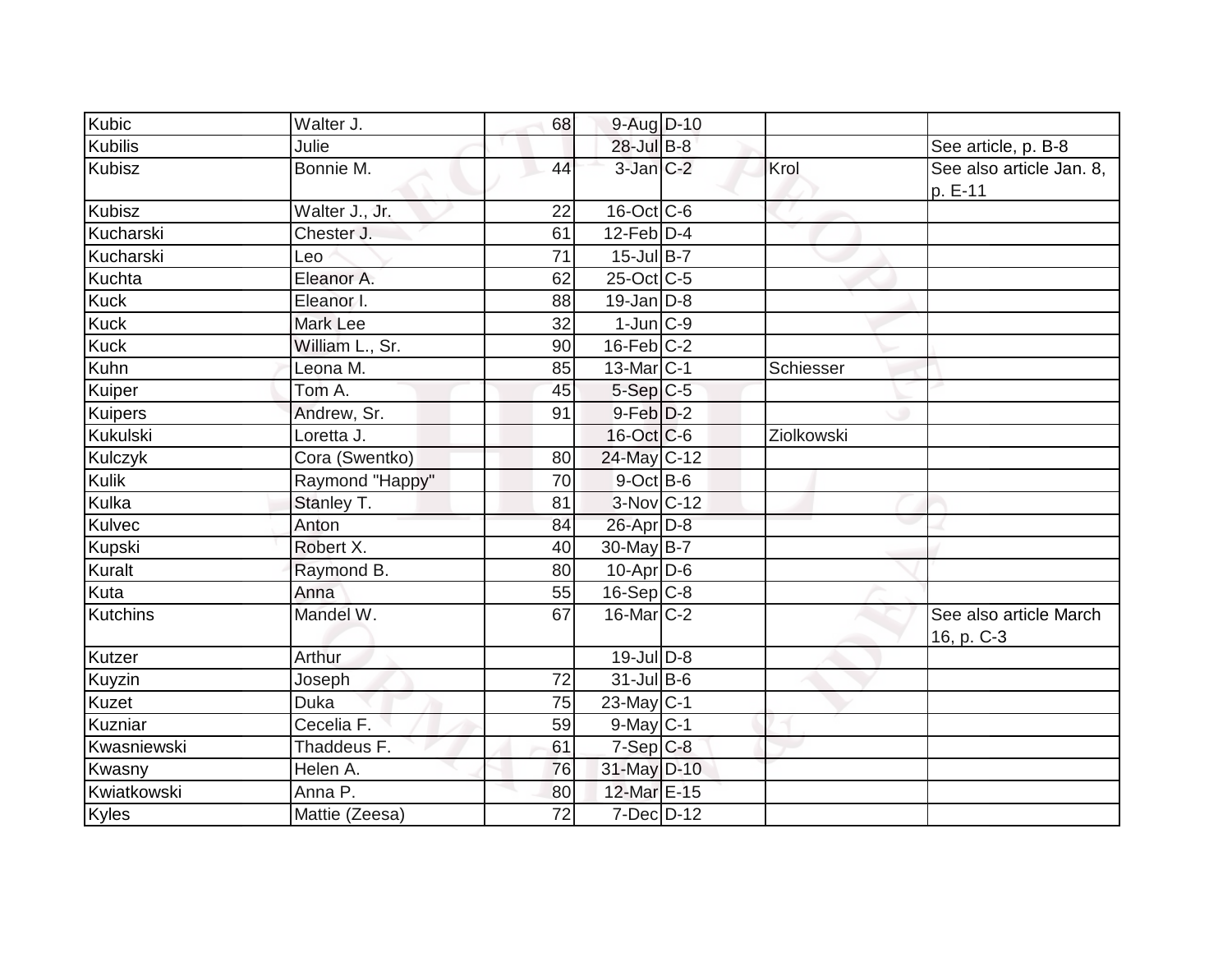| LaBelle  | John P.             | 72 | 22-Aug B-6             |              |                     |
|----------|---------------------|----|------------------------|--------------|---------------------|
| LaBounty | Donna J.            | 39 | 20-Jun C-7             |              |                     |
| LaBounty | Kevin J.            | 35 | 16-Jan C-1             |              |                     |
| LaBoux   | Catherine           | 97 | $27$ -Aug C-7          |              |                     |
| Labus    | Mary A.             | 66 | $27$ -Jul D-7          | Zahorsky     |                     |
| Lacey    | Margaret M.         | 70 | 15-May B-6             |              |                     |
| Lacher   | Frances             | 78 | 15-Aug B-7             |              |                     |
| Lachut   | Adeline             | 65 | 17-Aug D-10            | Gonsiorowski |                     |
| Laciak   | John                | 80 | $2-Sep D-6$            |              |                     |
| Lackey   | Gary A.             | 44 | $15$ -Nov $ C$ -5      |              |                     |
| Lackey   | Leah                | 71 | $17$ -Jan B-6          |              |                     |
| Lackey   | Robert F.           |    | $12$ -Jan B-7          |              |                     |
| Laczny   | George R.           | 70 | 24-Dec E-5             |              |                     |
| Laffoon  | Karen L.            | 36 | $3-Sep D-1$            |              |                     |
| Lagestee | Harry               | 75 | 30-Sep D-9             |              |                     |
| LaHayne  | Norman L. (Luke)    | 81 | $2$ -Jan $ C-1 $       |              |                     |
| Lahti    | Fannie (Grdinich)   | 87 | $27$ -Jun $ C-9$       |              |                     |
| Lail     | Opal I.             | 86 | $26$ -Apr $D-8$        |              |                     |
| Laino    | Joseph "Little Joe" | 50 | 5-Dec C-7              |              |                     |
| Lait     | Emily               | 82 | $1-Apr$ D-6            | Kralik       |                     |
| Lakatos  | Edward              | 79 | $15$ -Feb $ C$ -5      |              | See article, p. C-5 |
| Lakatos  | Ryan D.             | 23 | $13$ -Jun $ C-8 $      |              |                     |
| Lakic    | Zivko               | 69 | $9$ -Oct B-6           |              |                     |
| Lakich   | Helen B.            |    | $4$ -Nov $ C$ -6       |              |                     |
| Lamb     | David               | 89 | $25$ -Oct C-5          |              |                     |
| Lambe    | Marian J.           | 65 | 11-Nov C-3             | Hepp         |                     |
| Lambert  | Doris A.            | 65 | $16$ -May B-6          |              |                     |
| Lambert  | Lillian             | 83 | 26-Nov C-10            | Rafalski     |                     |
| Lambert  | Mabel               | 83 | $8-Aug$ <sub>C-1</sub> |              |                     |
| Lambert  | Richard J.          | 39 | $25$ -Feb $C-1$        |              |                     |
| Lambert  | Ronald R.           | 80 | $7$ -Jun $C-9$         |              |                     |
| Lambert  | Walter E.           | 78 | $26$ -May B-9          |              |                     |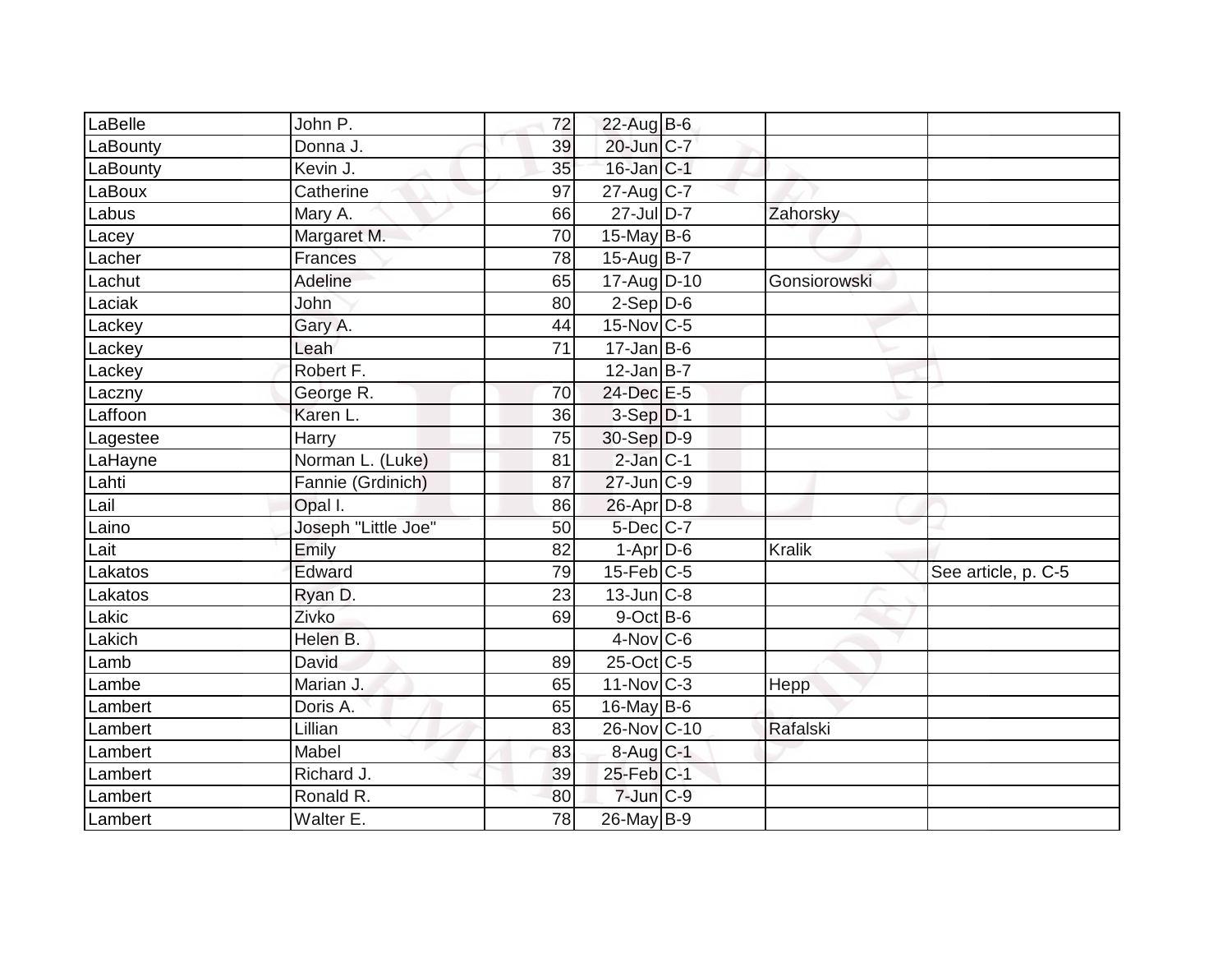| Lamprecht  | Katherine             | 80  | 6-Mar <sub>C-1</sub> |         |                                      |
|------------|-----------------------|-----|----------------------|---------|--------------------------------------|
| Lane       | Ogretta L.            | 84  | 3-Dec D-10           |         |                                      |
| Lang       | Emanuel (Manny)       | 64  | 28-Mar B-7           |         |                                      |
| Langbehn   | Henry D.              | 83  | $8-Sep B-10$         |         |                                      |
| Lange      | Clarence R.           | 82  | $2$ -Jun $C-1$       |         |                                      |
| Lange      | June                  |     | $7$ -Dec $D-12$      |         |                                      |
| Lantz      | Theodore W.           | 79  | $16$ -Oct $ C$ -6    |         |                                      |
| Lapert     | Elaine E.             | 87  | 19-Feb $F-8$         |         |                                      |
| LaPosa     | Irene E.              |     | $25$ -Feb $ C-1 $    |         |                                      |
| Larsen     | Martha A.             | 75  | $19-Sep C-1$         | Wanhala |                                      |
| Larson     | Ellen M.              | 82  | $19$ -Apr $D-8$      |         |                                      |
| Larson     | Norman <sub>E</sub> . | 68  | $10$ -Feb $C$ -7     |         |                                      |
| Larson     | Robert E.             | 66  | $3-May$ $D-12$       |         |                                      |
| _arson     | Veronica S.           | 66  | $14$ -Jun $D-1$      |         |                                      |
| Lasbury    | Z. Berenice           | 76  | $4$ -Jun $E-15$      |         |                                      |
| Laska      | John                  | 81  | 21-Aug B-7           |         |                                      |
| Lauer      | Mildred S.            | 86  | $19$ -Jan $D-8$      |         |                                      |
| Lauerman   | Jeffrey T.            | 25  | $11$ -JulC-8         |         |                                      |
| Lauerman   | Lucian Leo, Rev.      | 89  | $14$ -Apr $C-2$      |         | See also article April<br>15, p. D-3 |
| Laureano   | Aurelio D.            | 66  | $13$ -Jan $ C-3 $    |         |                                      |
| LaVigne    | Julia                 | 92  | $9$ -Jul $D-2$       |         |                                      |
| Laviolette | Nicholas E., Sr.      | 50  | 11-Jun E-14          |         |                                      |
| Lawhorn    | Mabel I.              | 80  | $8-Oct$ $E-14$       |         |                                      |
| Lawler     | Laura T.              | 100 | $30$ -Jan D-6        |         |                                      |
| _awrence   | Elmer                 | 65  | $19$ -Dec $C$ -9     |         |                                      |
| Lawson     | Eva                   | 65  | $17$ -Jun $ C-1 $    | Keaton  |                                      |
| Lawson     | Russell K.            | 74  | 6-Jan D-7            |         |                                      |
| Lay        | J.E.                  | 60  | 28-Jun E-4           |         |                                      |
| Lazzaro    | Elizabeth R. (Pronce) | 75  | $16$ -Oct $C$ -6     |         |                                      |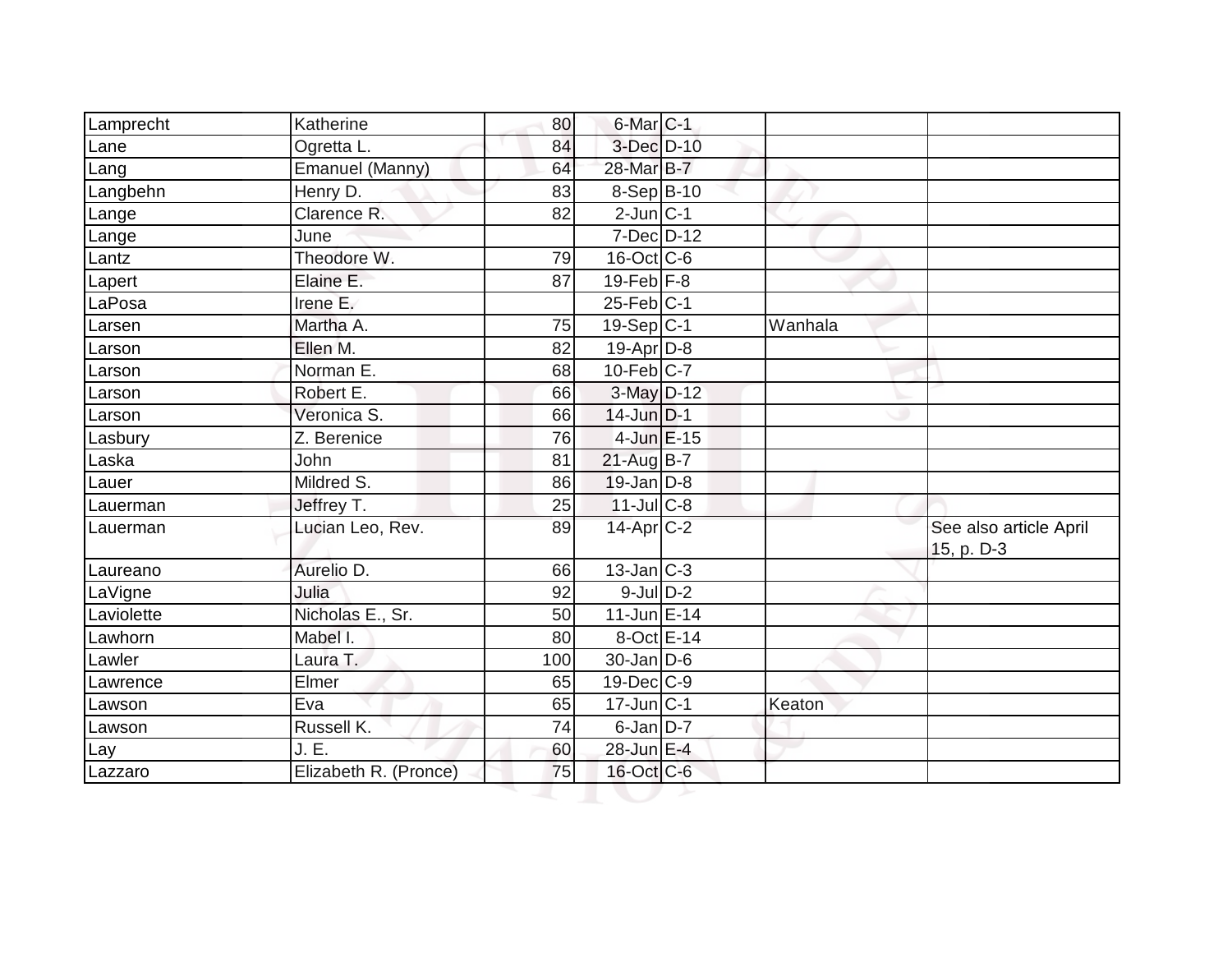| Leach     | Thomas F.      | 83 | 24-Dec E-5        |            | Last name is also       |
|-----------|----------------|----|-------------------|------------|-------------------------|
|           |                |    |                   |            | spelled Leech, Dec. 26, |
|           |                |    |                   |            | p. C-4                  |
| Leal      | Ignacio        | 45 | $24$ -Jun $C-2$   |            | See also article June   |
|           |                |    |                   |            | 30, p. B-7              |
| Leasure   | Harold J.      | 83 | $5$ -Jun $D$ -6   |            |                         |
| Leaverton | <b>Stanley</b> | 77 | $31$ -Jan B-6     |            | See article, p. B-6     |
| Lebioda   | William L.     | 79 | 30-Oct C-5        |            |                         |
| LeBretton | Richard J.     | 65 | $8$ -Mar $ B-8$   |            | See article, p. B-8     |
| Leckrone  | Naomi S.       | 75 | $7$ -Jul $C-2$    |            |                         |
| Ledak     | George, Sr.    | 73 | $10$ -Aug C-2     |            |                         |
| Lee       | Bessie I.      | 83 | $22$ -Feb $ D-8$  |            |                         |
| Lee       | Charles A.     | 64 | $26-Sep$ C-1      |            |                         |
| Lee       | Leon           | 78 | $13$ -Mar $ C-1 $ |            |                         |
| Lee       | Warren G., Dr. | 65 | $31-Oct$ C-6      |            |                         |
| Leech     | John M.        | 81 | 26-Dec C-4        |            | Last name also spelled  |
|           |                |    |                   |            | Leach, Dec. 24, p. E-5  |
|           |                |    |                   |            |                         |
| Leek      | Pauline M.     | 81 | $19$ -Feb $ F-8 $ |            |                         |
| Legler    | Charles H.     | 54 | $26$ -JulC-10     |            |                         |
| Leib      | James D.       | 41 | $19$ -Mar $ D-2 $ |            |                         |
| Leicht    | Ernest G.      | 91 | $20$ -Apr $C-2$   |            |                         |
| Leja      | Pearl J.       | 85 | $2$ -Nov $ C-12 $ | Krzyminski |                         |
| Lelito    | John H.        | 79 | $4$ -Jan D-8      |            |                         |
| Lembke    | Esther (Starr) | 80 | $24$ -Apr $B$ -1  |            |                         |
| Lemmons   | Daniel W.      | 26 | $5$ -Jan $ C-3 $  |            |                         |
| Lenart    | Stanley "Tosh" | 71 | $15$ -Jun $ B-5 $ |            |                         |
| Lenear    | Willie Mae     | 77 | $18$ -Feb $ C-1$  |            |                         |
| Lenzini   | Germano        | 73 | 14-Aug B-7        |            |                         |
| Leon      | Peter, Sr.     | 83 | 25-Aug B-10       |            |                         |
| Leontaras | Constantine    | 50 | $5$ -Jun $D-6$    |            |                         |
| LePell    | Constance F.   | 85 | $12$ -Jul C-4     |            |                         |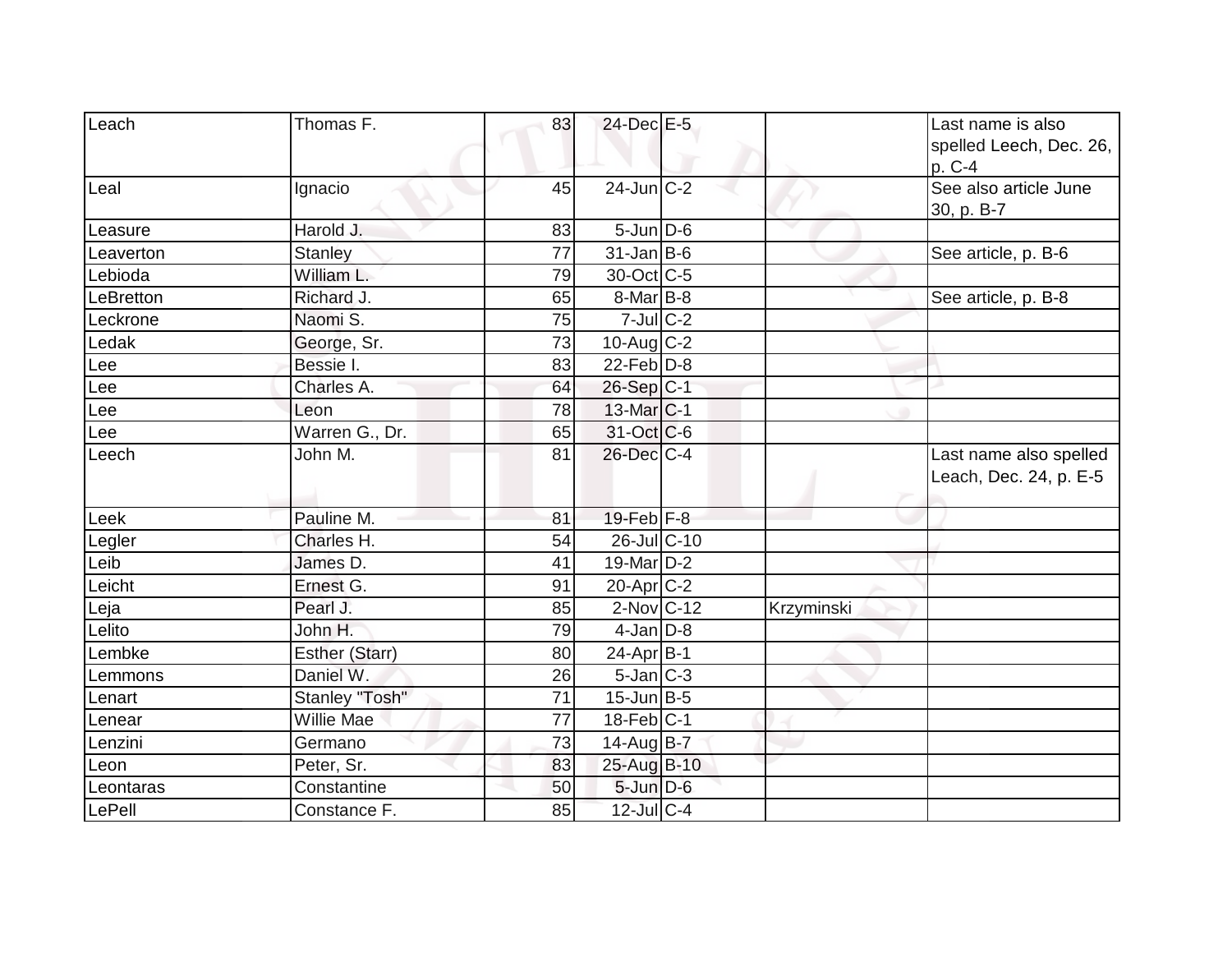| Lesich      | Joseph             | 75 | 24-Oct D-1        |               |                                                    |
|-------------|--------------------|----|-------------------|---------------|----------------------------------------------------|
| Lesmeister  | Florence M.        | 81 | $13$ -Dec $C$ -5  |               |                                                    |
| Lesniewski  | Robert P.          | 58 | 27-Dec C-11       |               |                                                    |
| Lesnik      | Sophie             | 82 | 6-Oct C-2         | Lusa          |                                                    |
| Lessner     | Paul A., Sr.       | 63 | $25$ -Jun $D-3$   |               |                                                    |
| Letica      | John E.            | 63 | $10$ -Jan $ C-1 $ |               |                                                    |
| Levenberg   | Allen              |    | $27$ -Jul $A-2$   |               | See article, p. A-2                                |
| Levenda     | Susan              | 94 | 19-Apr D-8        |               |                                                    |
| Levine      | Donald             | 54 | $10$ -Nov $A$ -1  |               | See articles Nov. 10, p.<br>A-1 & Nov. 12, p. A-15 |
| Levine      | Marsha             | 53 | $10$ -Nov $A-1$   |               | See articles Nov. 10, p.<br>A-1 & Nov. 12, p. A-15 |
| Lewandowski | Florian S.         | 73 | 8-Mar B-8         |               |                                                    |
| Lewandowski | Jack               | 65 | 29-Mar D-7        |               |                                                    |
| Lewandowski | Leon J.            | 89 | $6$ -Feb $B$ -8   |               |                                                    |
| Lewis       | Anna Lee G.        |    | $28$ -Jun $E-4$   |               |                                                    |
| Lewis       | Harold D.          | 50 | 8-Nov C-11        |               |                                                    |
| Lewis       | James              | 47 | $22$ -Nov A-3     |               | See article, p. A-3                                |
| Lewis       | Laurie J.          | 40 | $1-Mar$ D-6       | <b>Tokarz</b> |                                                    |
| Lewis       | Maxine M.          | 61 | $7-Feb D-1$       |               |                                                    |
| Lezak       | Steve G.           | 70 | $1-Oct$ F-3       |               |                                                    |
| Lightcap    | Josephine          | 88 | $9$ -Mar $ C-2 $  |               |                                                    |
| Lightner    | Irma U.            | 81 | $21$ -Dec $D-2$   |               |                                                    |
| Liming      | Deloris L.         | 72 | $27$ -Jan B-8     |               |                                                    |
| Lind        | Theodore A.        | 83 | $7-Feb$ D-1       |               |                                                    |
| Lindberg    | Effie              | 89 | $29-Sep C-1$      |               |                                                    |
| Lindberg    | Rose               | 86 | $7$ -Oct B-5      |               |                                                    |
| Linde       | Garland L. "Sarge" | 62 | 8-Jan E-11        |               |                                                    |
| Lindemer    | Raymond M.         | 84 | 31-Mar B-7        |               |                                                    |
| Lindfors    | James L.           | 69 | 23-Nov E-5        |               |                                                    |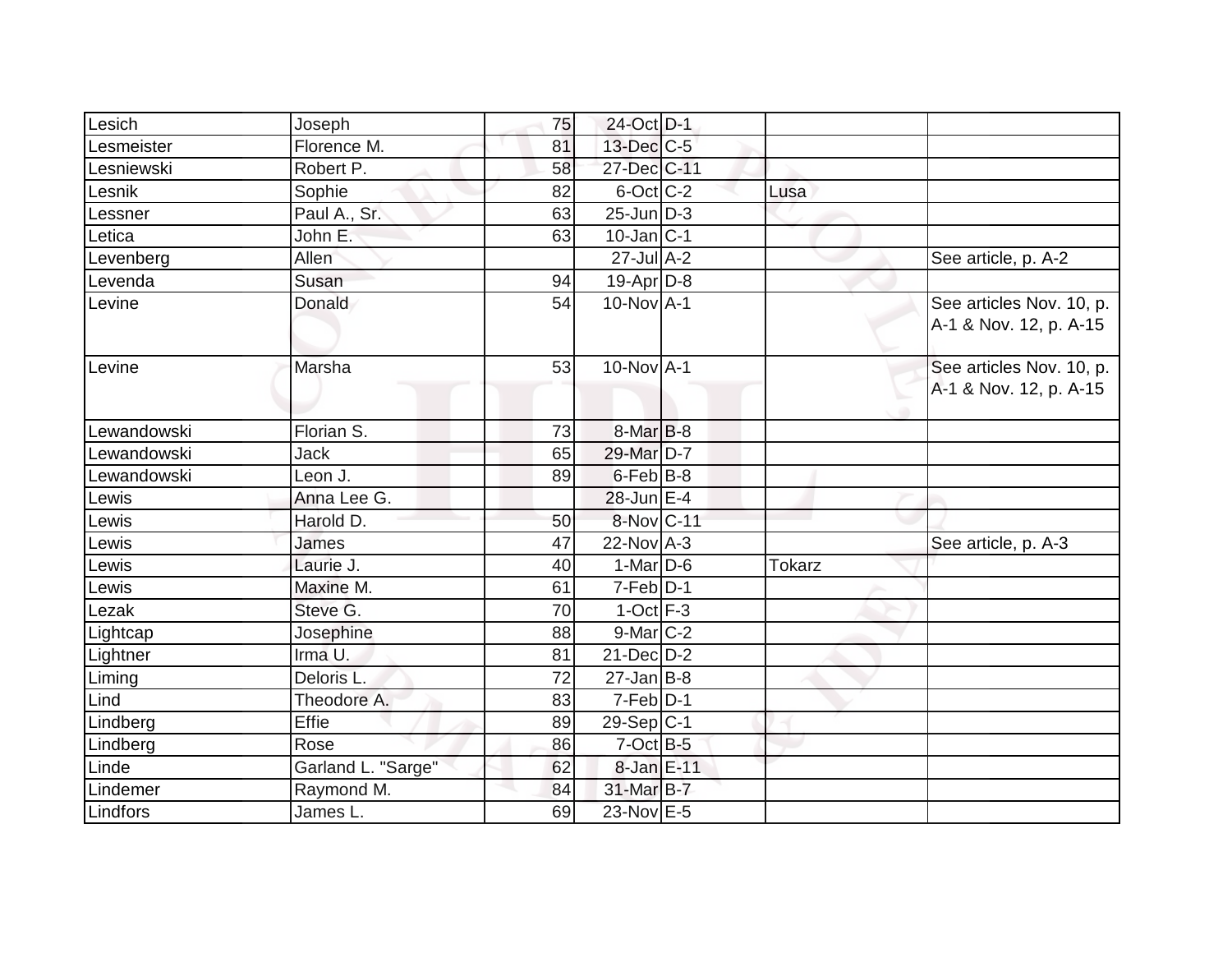| Ling       | William E.               | 70              | 28-Apr B-8            |              |                                                         |
|------------|--------------------------|-----------------|-----------------------|--------------|---------------------------------------------------------|
| Link       | <b>Helen</b>             | 65              | $17$ -Mar $C-1$       |              |                                                         |
| Linke      | Oscar J.                 | 87              | 6-Dec C-7             |              |                                                         |
| Linko      | Anna A.                  | 78              | $16$ -Jul $E-15$      | <b>Hritz</b> |                                                         |
| Lipner     | Harold                   | $\overline{76}$ | 19-Mar D-3            |              | See article, p. D-3                                     |
| Lipus      | Helen (Szidik)           | 78              | 18-Nov C-1            |              |                                                         |
| <b>Lis</b> | Conrad T. "Len"          | 54              | $28$ -AugB-3          |              |                                                         |
| Lise       | Rozel                    | 62              | $3-Sep$ D-1           |              |                                                         |
| Liskey     | Nora G.                  | 85              | 28-Mar D-1            |              |                                                         |
| Lisle      | Ethel                    | 98              | $1$ -Jul $C$ -7       |              |                                                         |
| Litzan     | <b>Pauline Elizabeth</b> | 79              | 23-Apr E-16           |              | See article, p. E-16                                    |
| Lively     | William J.               | $\overline{72}$ | $2-Feb D-10$          |              |                                                         |
| Livingston | Ernest G.                | 85              | $16$ -Feb $C-2$       |              |                                                         |
| Lloyd      | Marion G.                | 73              | $19-Sep C-1$          |              |                                                         |
| LoCascio   | Julia                    | 79              | 27-Mar <sub>C-1</sub> | Tyler        |                                                         |
| Lockhart   | Frank                    | 54              | $30$ -Jan $D-6$       |              |                                                         |
| Loda       | Corrine                  |                 | 12-Nov D-14           |              |                                                         |
| Lodany     | Alexander                | 89              | 6-Mar C-1             |              |                                                         |
| LoDolce    | Sam J.                   | 72              | $26$ -Dec $ C-1 $     |              |                                                         |
| Loferski   | Millicent Jo             | 25              | $15$ -Jun $ C-4 $     |              |                                                         |
| Logan      | John B.                  | 63              | $25$ -Jan B-8         |              |                                                         |
| Lohman     | Emery                    | 85              | $22$ -May B-2         |              |                                                         |
| Lohse      | Harold F.                | 75              | $14$ -Apr $C-2$       |              |                                                         |
| Lokey      | <b>Wayne Douglas</b>     | 40              | $7-Sep C-8$           |              |                                                         |
| London     | Alphonzo B.              | 54              | 19-May $B-8$          |              |                                                         |
| London     | Leslie S.                | 16              | 19-Apr D-8            |              | See also article April<br>18, p. A-1; photo<br>included |
| Loney      | Edna                     | 82              | $25$ -Jan B-8         |              |                                                         |
| Long       | Bobby E.                 | 36              | 27-Oct C-2            |              |                                                         |
| Long       | Cornelius V.             | 76              | $12$ -Jan B-6         |              |                                                         |
| Long       | Druetta D.               | 34              | $7-Sep$ C-8           |              |                                                         |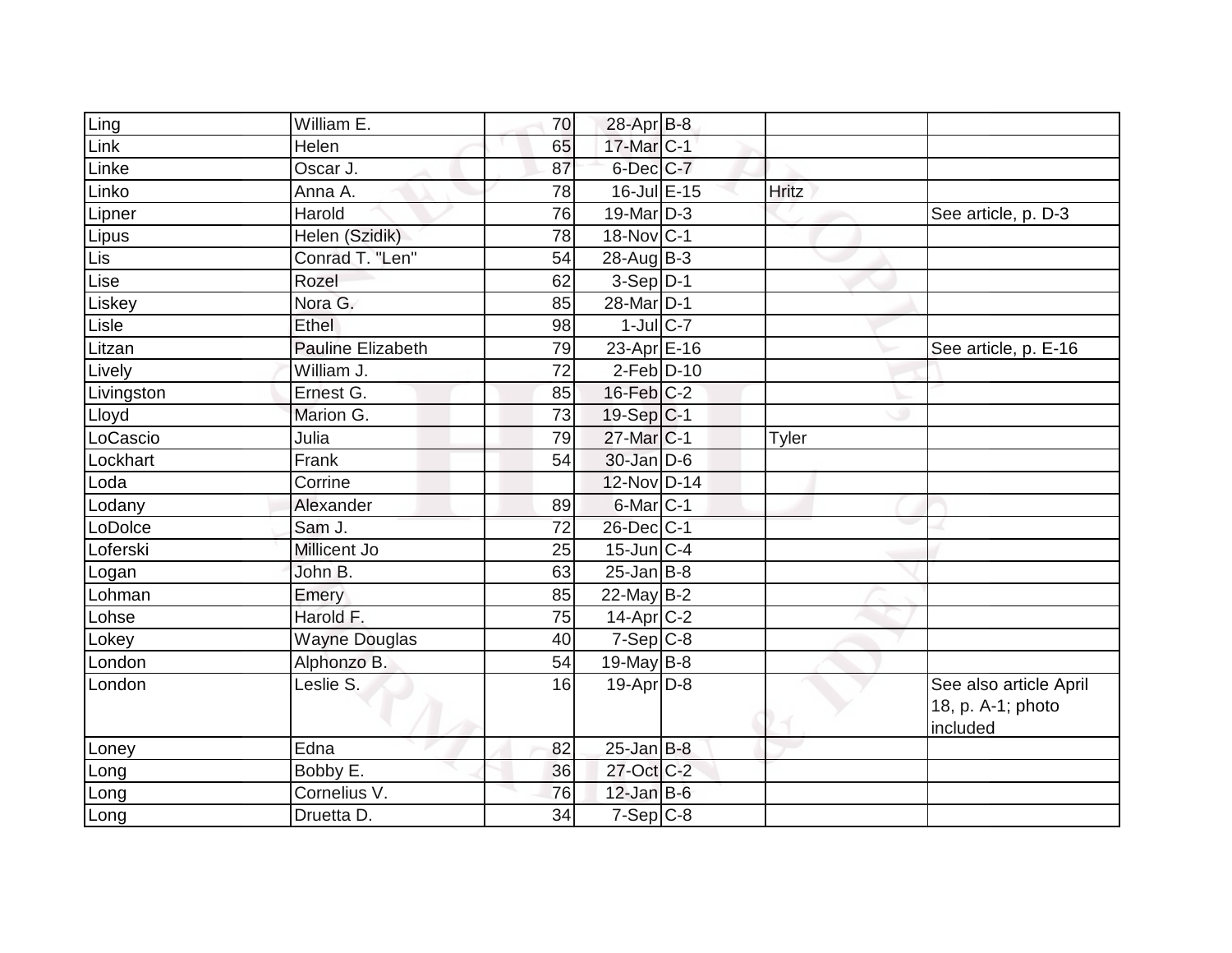| 8-Jan E-11<br>64<br>Johnnie L.<br>_ong<br>17-Nov C-1<br>Lillian J.<br>70<br>_ong<br>$22$ -Jun $B-9$<br>Roy Walter<br>54<br>Long<br>$4$ -May C-2<br>Glenn<br>90<br>Looker<br>Mary<br>23-May $D-8$<br>82<br>_oomis<br>$24$ -Feb $C-2$<br><b>Dolores</b><br>63<br>Lopez<br>67<br>Henry T.<br>$17$ -May C-10<br>Lopez<br>Magdaleno "Mag"<br>$13$ -Jun $ C-8 $<br>See article, p. C-8<br>_opez<br>Mario Garcia<br>$6$ -Dec $C$ -7<br>84<br>Lopez<br>$5$ -Jul $D-8$<br>Mark A.<br>23<br>Lopez<br>Basil J.<br>71<br>$10$ -May D-11<br>Lorenz<br>William B.<br>13-Mar C-2<br>67<br>_orenz<br>64<br>Meinhard L.<br>17-Nov C-1<br>Lorenzen<br>77<br>$3-Apr$ $D-6$<br>Stanely T.<br>Los<br>24-Dec C-12<br>Eleanor M.<br>75<br>Loser<br>$20$ -Jan B-8<br>Loughlin<br>Michael J.<br>83<br>Lovasko<br>Joseph S.<br>$29$ -Jun $ C-13$<br>75<br>Bertha M. "Bet"<br>$26$ -Jun D-6<br>86<br>Love<br>Gene<br>72<br>$1-Aug$ <sub>C-8</sub><br>-ove<br>31<br><b>Kevin</b><br>$14-Sep C-2$<br>_ove<br>Richard T.<br>16-Oct C-6<br>62<br>-ove<br>$2-AprD-3$<br>Gene O.<br>67<br>Lovell<br><b>Anne Mare</b><br>8-Nov C-11<br>_ovrinich<br>$23$ -Feb $C-2$<br>Lula M.<br>68<br>-owe<br>Wallace A. "Bud"<br>21-Aug B-7<br>57<br>Lowe<br>$25-Sep D-1$<br>83<br><b>Beatrice</b><br>Loy<br>81<br>$1-May C-1$<br>Ray A.<br>Loyce<br>Roberta Mae<br>$21$ -Aug $B$ -7<br>10<br>Lozano<br>Frank<br>10-Dec D-16<br>71<br>Lozier<br>72<br>$18$ -Jan $D-8$<br>Lubarski<br><b>Bertha</b><br>Blaz A.<br>$5 - Jun$ $D-6$<br>69 | Long  | Hazel B. | 65 | $8$ -Mar $B$ -8 |  |  |
|-----------------------------------------------------------------------------------------------------------------------------------------------------------------------------------------------------------------------------------------------------------------------------------------------------------------------------------------------------------------------------------------------------------------------------------------------------------------------------------------------------------------------------------------------------------------------------------------------------------------------------------------------------------------------------------------------------------------------------------------------------------------------------------------------------------------------------------------------------------------------------------------------------------------------------------------------------------------------------------------------------------------------------------------------------------------------------------------------------------------------------------------------------------------------------------------------------------------------------------------------------------------------------------------------------------------------------------------------------------------------------------------------------------------------------------------------------------------------------------------|-------|----------|----|-----------------|--|--|
|                                                                                                                                                                                                                                                                                                                                                                                                                                                                                                                                                                                                                                                                                                                                                                                                                                                                                                                                                                                                                                                                                                                                                                                                                                                                                                                                                                                                                                                                                         |       |          |    |                 |  |  |
|                                                                                                                                                                                                                                                                                                                                                                                                                                                                                                                                                                                                                                                                                                                                                                                                                                                                                                                                                                                                                                                                                                                                                                                                                                                                                                                                                                                                                                                                                         |       |          |    |                 |  |  |
|                                                                                                                                                                                                                                                                                                                                                                                                                                                                                                                                                                                                                                                                                                                                                                                                                                                                                                                                                                                                                                                                                                                                                                                                                                                                                                                                                                                                                                                                                         |       |          |    |                 |  |  |
|                                                                                                                                                                                                                                                                                                                                                                                                                                                                                                                                                                                                                                                                                                                                                                                                                                                                                                                                                                                                                                                                                                                                                                                                                                                                                                                                                                                                                                                                                         |       |          |    |                 |  |  |
|                                                                                                                                                                                                                                                                                                                                                                                                                                                                                                                                                                                                                                                                                                                                                                                                                                                                                                                                                                                                                                                                                                                                                                                                                                                                                                                                                                                                                                                                                         |       |          |    |                 |  |  |
|                                                                                                                                                                                                                                                                                                                                                                                                                                                                                                                                                                                                                                                                                                                                                                                                                                                                                                                                                                                                                                                                                                                                                                                                                                                                                                                                                                                                                                                                                         |       |          |    |                 |  |  |
|                                                                                                                                                                                                                                                                                                                                                                                                                                                                                                                                                                                                                                                                                                                                                                                                                                                                                                                                                                                                                                                                                                                                                                                                                                                                                                                                                                                                                                                                                         |       |          |    |                 |  |  |
|                                                                                                                                                                                                                                                                                                                                                                                                                                                                                                                                                                                                                                                                                                                                                                                                                                                                                                                                                                                                                                                                                                                                                                                                                                                                                                                                                                                                                                                                                         |       |          |    |                 |  |  |
|                                                                                                                                                                                                                                                                                                                                                                                                                                                                                                                                                                                                                                                                                                                                                                                                                                                                                                                                                                                                                                                                                                                                                                                                                                                                                                                                                                                                                                                                                         |       |          |    |                 |  |  |
|                                                                                                                                                                                                                                                                                                                                                                                                                                                                                                                                                                                                                                                                                                                                                                                                                                                                                                                                                                                                                                                                                                                                                                                                                                                                                                                                                                                                                                                                                         |       |          |    |                 |  |  |
|                                                                                                                                                                                                                                                                                                                                                                                                                                                                                                                                                                                                                                                                                                                                                                                                                                                                                                                                                                                                                                                                                                                                                                                                                                                                                                                                                                                                                                                                                         |       |          |    |                 |  |  |
|                                                                                                                                                                                                                                                                                                                                                                                                                                                                                                                                                                                                                                                                                                                                                                                                                                                                                                                                                                                                                                                                                                                                                                                                                                                                                                                                                                                                                                                                                         |       |          |    |                 |  |  |
|                                                                                                                                                                                                                                                                                                                                                                                                                                                                                                                                                                                                                                                                                                                                                                                                                                                                                                                                                                                                                                                                                                                                                                                                                                                                                                                                                                                                                                                                                         |       |          |    |                 |  |  |
|                                                                                                                                                                                                                                                                                                                                                                                                                                                                                                                                                                                                                                                                                                                                                                                                                                                                                                                                                                                                                                                                                                                                                                                                                                                                                                                                                                                                                                                                                         |       |          |    |                 |  |  |
|                                                                                                                                                                                                                                                                                                                                                                                                                                                                                                                                                                                                                                                                                                                                                                                                                                                                                                                                                                                                                                                                                                                                                                                                                                                                                                                                                                                                                                                                                         |       |          |    |                 |  |  |
|                                                                                                                                                                                                                                                                                                                                                                                                                                                                                                                                                                                                                                                                                                                                                                                                                                                                                                                                                                                                                                                                                                                                                                                                                                                                                                                                                                                                                                                                                         |       |          |    |                 |  |  |
|                                                                                                                                                                                                                                                                                                                                                                                                                                                                                                                                                                                                                                                                                                                                                                                                                                                                                                                                                                                                                                                                                                                                                                                                                                                                                                                                                                                                                                                                                         |       |          |    |                 |  |  |
|                                                                                                                                                                                                                                                                                                                                                                                                                                                                                                                                                                                                                                                                                                                                                                                                                                                                                                                                                                                                                                                                                                                                                                                                                                                                                                                                                                                                                                                                                         |       |          |    |                 |  |  |
|                                                                                                                                                                                                                                                                                                                                                                                                                                                                                                                                                                                                                                                                                                                                                                                                                                                                                                                                                                                                                                                                                                                                                                                                                                                                                                                                                                                                                                                                                         |       |          |    |                 |  |  |
|                                                                                                                                                                                                                                                                                                                                                                                                                                                                                                                                                                                                                                                                                                                                                                                                                                                                                                                                                                                                                                                                                                                                                                                                                                                                                                                                                                                                                                                                                         |       |          |    |                 |  |  |
|                                                                                                                                                                                                                                                                                                                                                                                                                                                                                                                                                                                                                                                                                                                                                                                                                                                                                                                                                                                                                                                                                                                                                                                                                                                                                                                                                                                                                                                                                         |       |          |    |                 |  |  |
|                                                                                                                                                                                                                                                                                                                                                                                                                                                                                                                                                                                                                                                                                                                                                                                                                                                                                                                                                                                                                                                                                                                                                                                                                                                                                                                                                                                                                                                                                         |       |          |    |                 |  |  |
|                                                                                                                                                                                                                                                                                                                                                                                                                                                                                                                                                                                                                                                                                                                                                                                                                                                                                                                                                                                                                                                                                                                                                                                                                                                                                                                                                                                                                                                                                         |       |          |    |                 |  |  |
|                                                                                                                                                                                                                                                                                                                                                                                                                                                                                                                                                                                                                                                                                                                                                                                                                                                                                                                                                                                                                                                                                                                                                                                                                                                                                                                                                                                                                                                                                         |       |          |    |                 |  |  |
|                                                                                                                                                                                                                                                                                                                                                                                                                                                                                                                                                                                                                                                                                                                                                                                                                                                                                                                                                                                                                                                                                                                                                                                                                                                                                                                                                                                                                                                                                         |       |          |    |                 |  |  |
|                                                                                                                                                                                                                                                                                                                                                                                                                                                                                                                                                                                                                                                                                                                                                                                                                                                                                                                                                                                                                                                                                                                                                                                                                                                                                                                                                                                                                                                                                         |       |          |    |                 |  |  |
|                                                                                                                                                                                                                                                                                                                                                                                                                                                                                                                                                                                                                                                                                                                                                                                                                                                                                                                                                                                                                                                                                                                                                                                                                                                                                                                                                                                                                                                                                         |       |          |    |                 |  |  |
|                                                                                                                                                                                                                                                                                                                                                                                                                                                                                                                                                                                                                                                                                                                                                                                                                                                                                                                                                                                                                                                                                                                                                                                                                                                                                                                                                                                                                                                                                         |       |          |    |                 |  |  |
|                                                                                                                                                                                                                                                                                                                                                                                                                                                                                                                                                                                                                                                                                                                                                                                                                                                                                                                                                                                                                                                                                                                                                                                                                                                                                                                                                                                                                                                                                         |       |          |    |                 |  |  |
|                                                                                                                                                                                                                                                                                                                                                                                                                                                                                                                                                                                                                                                                                                                                                                                                                                                                                                                                                                                                                                                                                                                                                                                                                                                                                                                                                                                                                                                                                         |       |          |    |                 |  |  |
|                                                                                                                                                                                                                                                                                                                                                                                                                                                                                                                                                                                                                                                                                                                                                                                                                                                                                                                                                                                                                                                                                                                                                                                                                                                                                                                                                                                                                                                                                         | Lucas |          |    |                 |  |  |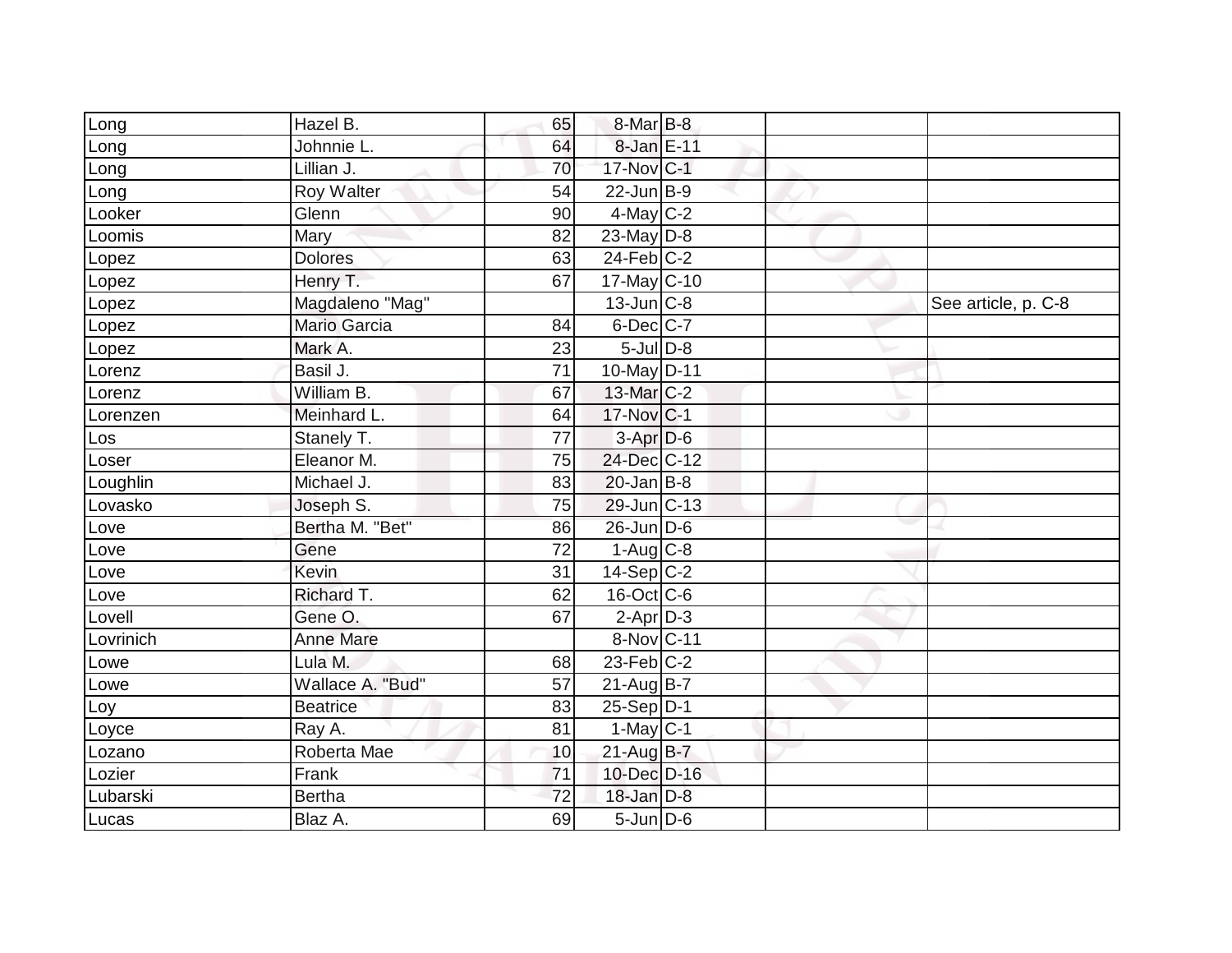| Lucas     | Mary                 | 79       | $2$ -Jun $C-1$   |           |                                     |
|-----------|----------------------|----------|------------------|-----------|-------------------------------------|
| Lucente   | Larry J.             | 31       | $3$ -Jan $C-3$   |           | See also article, Jan. 2,<br>p. A-1 |
| Lucente   | Robert F.            | 54       | $3-Jan C-2$      |           | See also article, Jan. 2,<br>p. A-1 |
| Lucido    | Giovanni B.          | 69       | $3-Apr$ $D-6$    |           |                                     |
| Luczak    | Joseph S.            | 65       | $22-Sep B-7$     |           |                                     |
| Ludwig    | Ralph H.             | 79       | $2-Feb D-10$     |           |                                     |
| Lukas     | Margaret L.          | 53       | 20-Jun C-7       | Petyo     |                                     |
| Lukasik   | Katarzyna            | 98       | $9$ -Jun $B$ -9  | Szczygiel |                                     |
| Lula      | Louis E.             | 74       | 19-Dec C-9       |           |                                     |
| Lula      | Stanley L.           | 85       | $14$ -Jan C-4    |           |                                     |
| LuMella   | Charles              | 50       | 28-Aug B-3       |           |                                     |
| Lunsford  | <b>Beulah</b>        |          | $7-Feb$ $D-1$    |           |                                     |
| Lunsford  | Lura E.              | 82       | $13-Oct$ $C-1$   |           |                                     |
| Lunsford  | Timmie Eugene        | 2 days   | 30-Aug C-4       |           |                                     |
| Lushbaugh | Robert E.            | 78       | $9$ -Feb $D-2$   |           |                                     |
| Luther    | Gertrude B.          | 86       | 18-Jun E-11      |           |                                     |
| Lynch     | Edward R., Jr.       | 52       | $4$ -Dec $ C-1 $ |           |                                     |
| Lynn      | Larry L.             | 57       | $14$ -May D-3    |           |                                     |
| Lynn      | <b>Phillip Bruce</b> | 60       | $6$ -Jun $C$ -1  |           |                                     |
| Lynott    | Thomas P.            | 73       | $1-Sep C-1$      |           |                                     |
| Lypka     | Joseph               | 65       | $1-Sep C-1$      |           |                                     |
| Lyzenga   | David Brian          | 36       | $5 - Jun$ $D-6$  |           |                                     |
|           |                      | PAZATION |                  |           |                                     |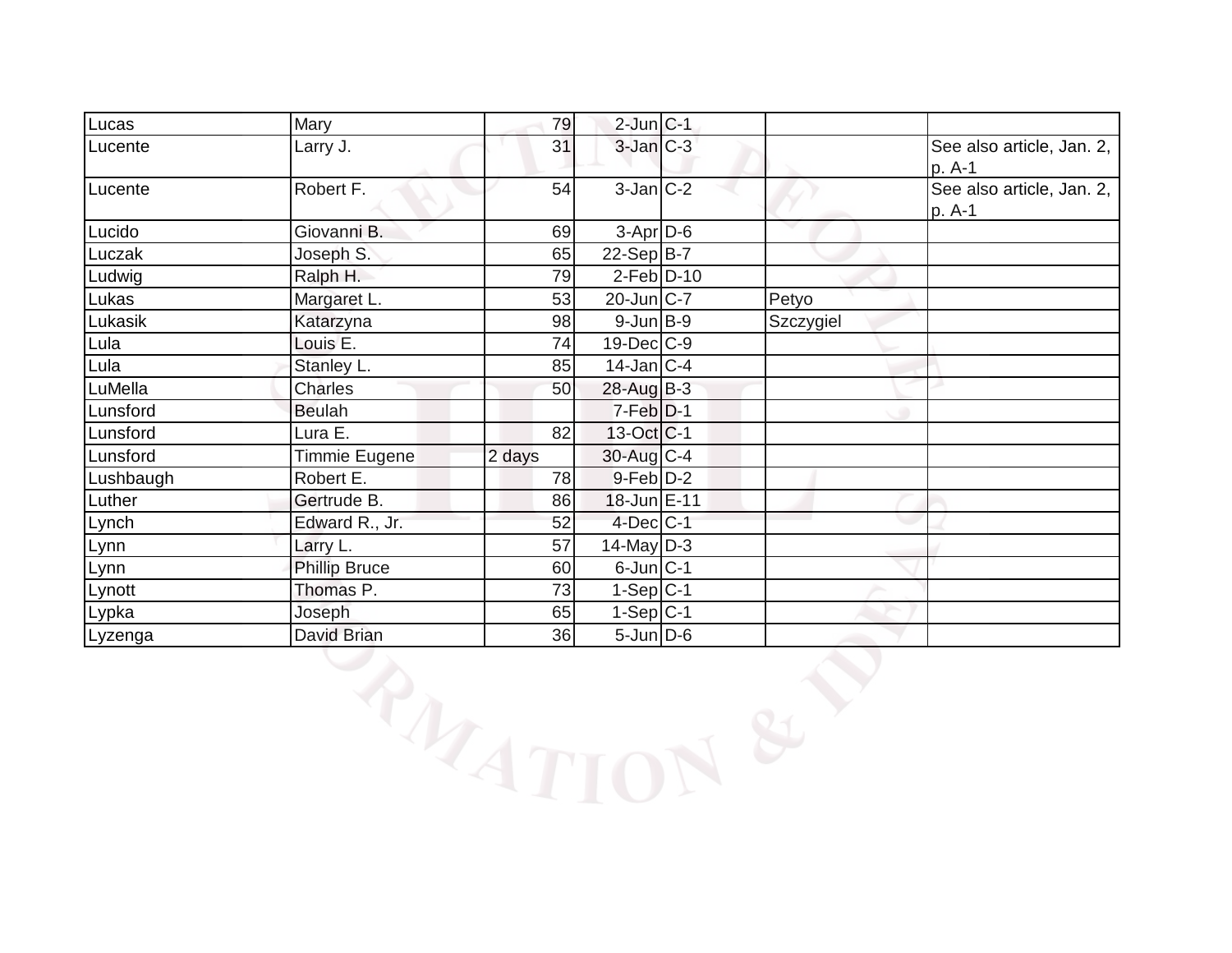| <b>Surname</b> | <b>Given</b>   | Age | <b>Date</b>            | Page | <b>Maiden</b> | <b>Note</b>         |
|----------------|----------------|-----|------------------------|------|---------------|---------------------|
| Mabon          | Jena           | 22  | 26-Nov A-1             |      |               | See article, p. A-1 |
| Mabon          | Lesa           | 22  | 26-Nov A-1             |      |               | See article, p. A-1 |
| Mabrey         | Florence V.    | 86  | 12-Nov D-15            |      |               |                     |
| MacGillivray   | Bess H.        |     | 18-Aug C-2             |      |               |                     |
| Machler        | Jessie I.      | 74  | $12$ -Jul C-4          |      |               |                     |
| Machnikowski   | David G.       | 12  | $15$ -Feb $ C$ -5      |      |               |                     |
| Maciejski      | Agnes          | 94  | $2$ -Mar $ C-2$        |      |               |                     |
| Macielewicz    | Joseph         | 77  | $4$ -May C-2           |      |               |                     |
| <b>Mack</b>    | Gertrude J.    | 90  | 23-Aug $D-2$           |      |               | See article, p. D-2 |
| <b>Mack</b>    | Verlyn Peter   | 70  | $7 - Aug$ B-6          |      |               |                     |
| Mackenzie      | Donald G.      | 68  | 26-Apr D-8             |      |               |                     |
| Mackey         | Harry W., Sr.  | 64  | $21$ -Jan $ C-1 $      |      |               |                     |
| Mackoviak      | <b>Stanley</b> | 77  | $21-AprB-7$            |      |               |                     |
| Mackovyak      | Anne T.        | 59  | $5$ -Jul $D-8$         |      |               |                     |
| Mackowiak      | Marianne       | 48  | $24$ -Jul B-8          |      | Marcoullier   |                     |
| Macut          | Mile           | 47  | 22-Jan E-14            |      |               |                     |
| Madajczyk      | Anthony J.     |     | $15$ -Jul B-7          |      |               |                     |
| Madden         | John I.        | 58  | $21-Oct$ $C-8$         |      |               |                     |
| Maggio         | Frances "Fay"  | 74  | $2$ -Oct B-10          |      | Canova        |                     |
| Maglish        | Thomas A.      | 43  | $27$ -Mar $B$ -6       |      |               |                     |
| Magnusen       | Helen T.       | 80  | $14$ -Aug B-7          |      |               |                     |
| Magnusson      | Elmer E.       | 86  | $27$ -Feb $C-8$        |      |               |                     |
| Magyar         | Susan          | 82  | 29-Apr <sub>IC-7</sub> |      |               |                     |
| Maher          | Sophie         | 81  | $4-Apr D-1$            |      |               |                     |
| Mahringer      | Margaret       | 80  | 10-Aug $C-2$           |      |               |                     |
| Maicach        | Douglas P.     | 30  | $5$ -Jan $ C-3$        |      |               |                     |
| Maier          | Jack E.        | 60  | $11$ -Dec $C$ -2       |      |               |                     |
| Maihofer       | Rose M.        | 81  | $27$ -Apr $C-2$        |      |               |                     |
| Mailath        | John, Jr.      | 82  | $15$ -Jul $B-7$        |      |               |                     |
| Majchrowicz    | Frances        | 82  | $16$ -Jan B-8          |      | Slucinskas    |                     |
| Majchrowicz    | Joseph         | 80  | $6$ -Apr $B$ -8        |      |               |                     |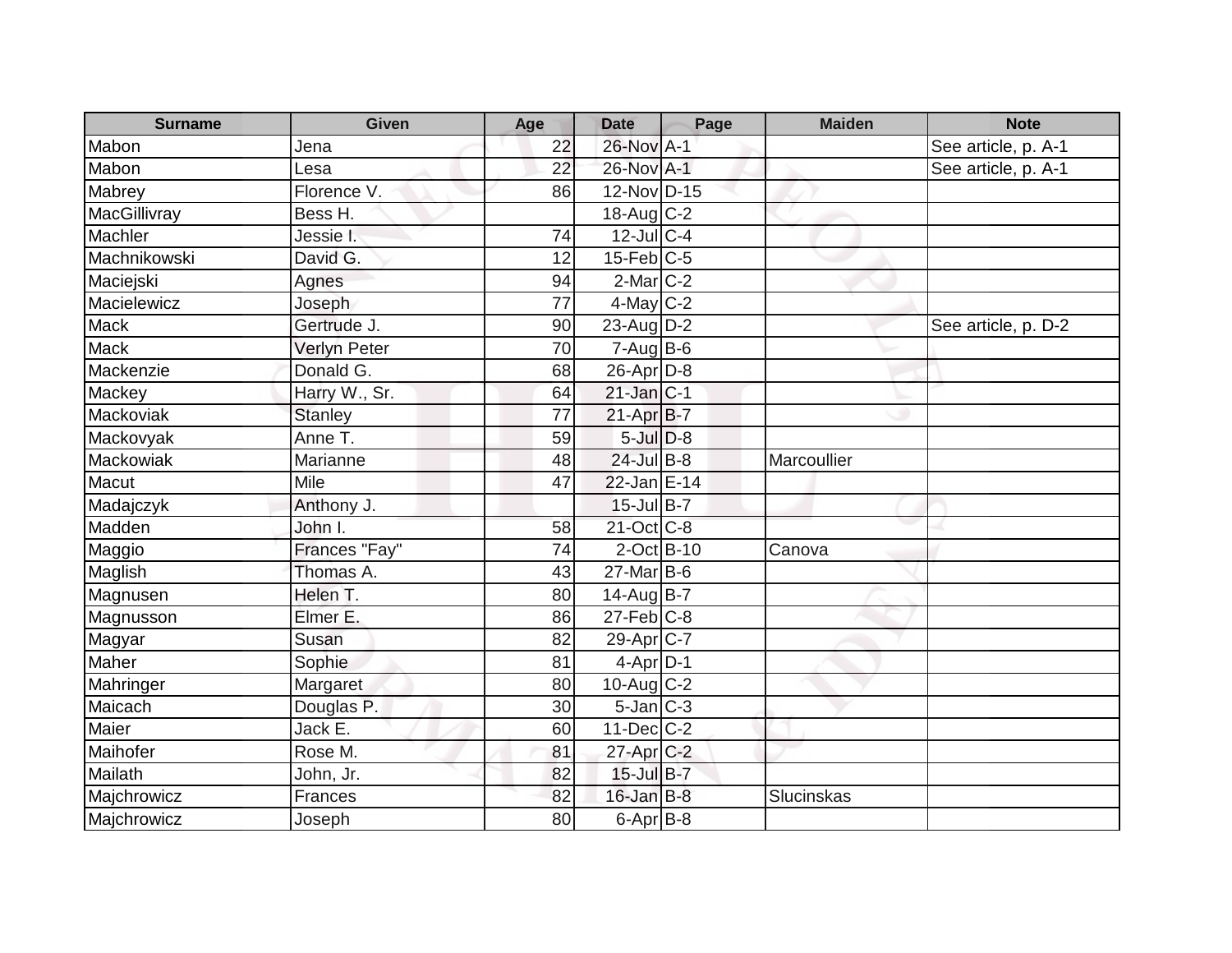| Makinen        | Mary E.                 | 79 | $30$ -Jan D-6               |             |                                                           |
|----------------|-------------------------|----|-----------------------------|-------------|-----------------------------------------------------------|
| <b>Malak</b>   | Agnes B.                | 97 | 8-May B-10                  |             |                                                           |
| Malaski        | Elizabeth "Betty"       | 69 | $28-Sep C-2$                |             |                                                           |
| Malec          | Lillian                 | 56 | $12$ -Apr $ C-3 $           |             |                                                           |
| Malerich       | James R.                | 65 | 14-Mar C-1                  |             |                                                           |
| Malinski       | Lee                     | 59 | $2-Feb$ D-10                |             |                                                           |
| Malkin         | Marlene L.              | 31 | $5-Sep C-5$                 | Schucknecht | See article, p. C-5; First<br>name also given as<br>Marie |
| Malkowski      | Joseph                  | 86 | $14$ -May D-2               |             |                                                           |
| Malone         | <b>Edmund Frank</b>     | 64 | $24$ -Jun $ C-2$            |             | See article, p. C-2                                       |
| Malone         | Keith                   | 28 | $25$ -Jan B-8               |             |                                                           |
| Maloney        | James F.                |    | $16$ -Jul $A-2$             |             | See article, p. A-2                                       |
| Maloney        | Jean A.                 | 55 | 24-Oct D-1                  |             |                                                           |
| Maluga         | Robert A., Sr.          | 48 | 26-Feb D-2                  |             |                                                           |
| Mamala         | Eva                     | 68 | $13$ -Jun $ C-8$            | Kijurina    |                                                           |
| Mambourg       | Fred "Sonny"            | 68 | $6$ -Feb $ B-8$             |             |                                                           |
| Mamrila        | Edward M., Sr.          | 64 | $10$ -Jan $ C-2 $           |             |                                                           |
| Manchak        | Lois L.                 | 78 | $15$ -Jan D-2               |             |                                                           |
| Mancini        | Robert M., Rev., O.F.M. | 50 | $25$ -Jun $\overline{D}$ -3 |             |                                                           |
| Mandula        | Zora Dawn               | 73 | $2$ -Oct B-10               |             |                                                           |
| Manganello     | Rose                    | 88 | 17-May $A-7$                |             |                                                           |
| Manjarrez      | Marie                   | 88 | $3$ -Jan $ C-3 $            |             |                                                           |
| Mann           | David W.                | 80 | 20-Aug E-11                 |             |                                                           |
| Mann           | <b>Ellen Williams</b>   | 68 | $17$ -Jan B-6               |             |                                                           |
| Manno          | Alan A.                 | 44 | 16-Oct C-6                  |             |                                                           |
| Manny          | William L., Rev.        | 90 | $5$ -Mar $E$ -14            |             |                                                           |
| Manta          | John, Jr.               | 90 | $1-Mar$ D-6                 |             |                                                           |
| Mantas         | George                  | 86 | $7 - Apr$ $B-8$             |             |                                                           |
| <b>Marakos</b> | Josephine               | 87 | $21$ -Jul C-2               |             |                                                           |
| Marcelak       | Thomas                  | 46 | $28$ -Dec $D-2$             |             |                                                           |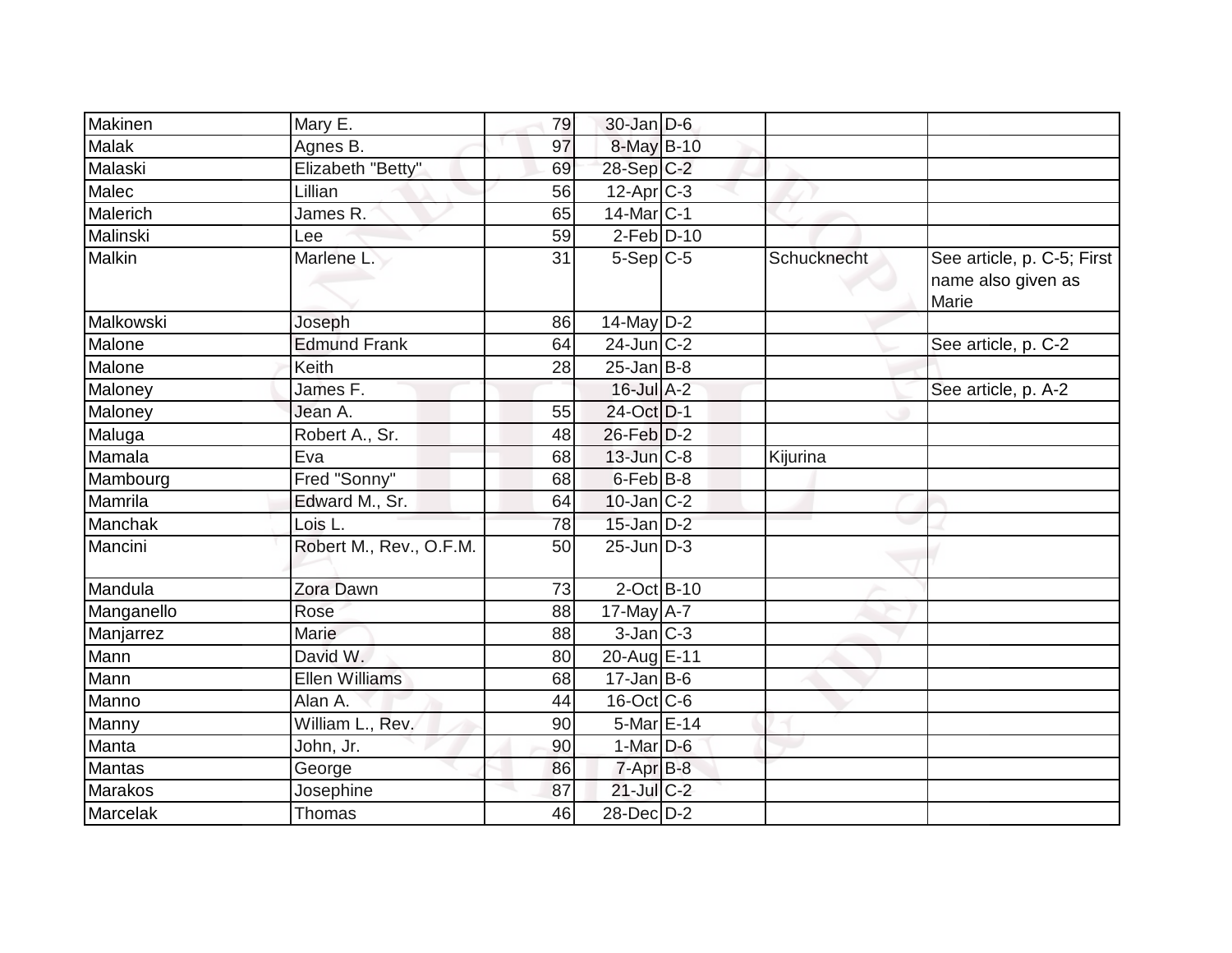| Marcisz              | John J.         | 74 | 21-May D-2            |             |                     |
|----------------------|-----------------|----|-----------------------|-------------|---------------------|
| Marcotte             | Mary            | 79 | 14-Feb C-7            |             |                     |
| Mardis               | Lenora          | 83 | 31-Dec D-4            |             |                     |
| <b>Marinakos</b>     | <b>Effie</b>    | 80 | $27$ -Jan B-8         |             |                     |
| Marinaro             | Leo L.          | 65 | 25-May C-2            |             |                     |
| Markovich            | Ann Agnes       | 72 | $11-Apr B-5$          | Adamczyk    |                     |
| Markovich            | Leona R.        | 69 | $21$ -Jan $ C-1$      | <b>Nitz</b> |                     |
| Markowski            | John (Joe)      | 64 | 18-May C-2            |             |                     |
| Markowski            | John A.         | 77 | $20-Sep D-6$          |             |                     |
| Markowski            | Lorie           | 16 | $13-Sep B-8$          |             | See article, p. B-8 |
| Markowski            | Michele A.      | 36 | $15$ -Oct $E - 8$     | Farrell     |                     |
| Markwas-Miklaszewski | Anna            | 83 | $13$ -Feb $ B-8$      |             |                     |
| Marlett              | Michael L.      | 35 | 18-Jul C-6            |             |                     |
| Maroc                | Margaret V.     | 76 | $16$ -Aug D-8         |             |                     |
| Marquardt            | Eugenia "Jean"  | 69 | $4$ -Aug C-2          | Hallberg    |                     |
| Marquart             | Rachel E.       | 91 | 12-Oct D-11           |             |                     |
| Marquez              | Otilia          | 48 | $17$ -Apr $D$ -6      |             |                     |
| Marrie               | Chartles T.     | 62 | 31-Oct C-6            |             |                     |
| Marriott             | Arthur William  | 83 | $27$ -Jan B-8         |             |                     |
| Marsh                | Rhuellma        | 67 | 28-Nov C-6            |             |                     |
| Marsh                | William F., Sr. |    | $5$ -Jan $C$ -4       |             |                     |
| Marshall             | <b>Frances</b>  | 90 | 16-Aug D-8            |             |                     |
| Marshall             | Harriet H.      | 81 | $9$ -Oct B-6          |             |                     |
| Marshall             | Joy E.          | 71 | $21$ -Jun $ B-8$      |             |                     |
| Martakis             | <b>Nicholas</b> | 52 | $4$ -May C-2          |             |                     |
| Marti                | Abraham         | 65 | $1$ -Jul C-7          |             |                     |
| Martich              | John E., Jr.    | 32 | $11$ -Jun E-14        |             |                     |
| Martin               | Audrey M.       | 75 | 20-Mar <sub>D-1</sub> |             |                     |
| Martin               | Charles E.      | 46 | 26-Mar D-3            |             |                     |
| Martin               | John A.         | 67 | 14-Feb C-7            |             |                     |
| Martin               | Judith A.       | 51 | 23-Apr E-16           |             |                     |
| Martin               | Julie           | 61 | $9$ -Oct B-6          |             |                     |
|                      |                 |    |                       |             |                     |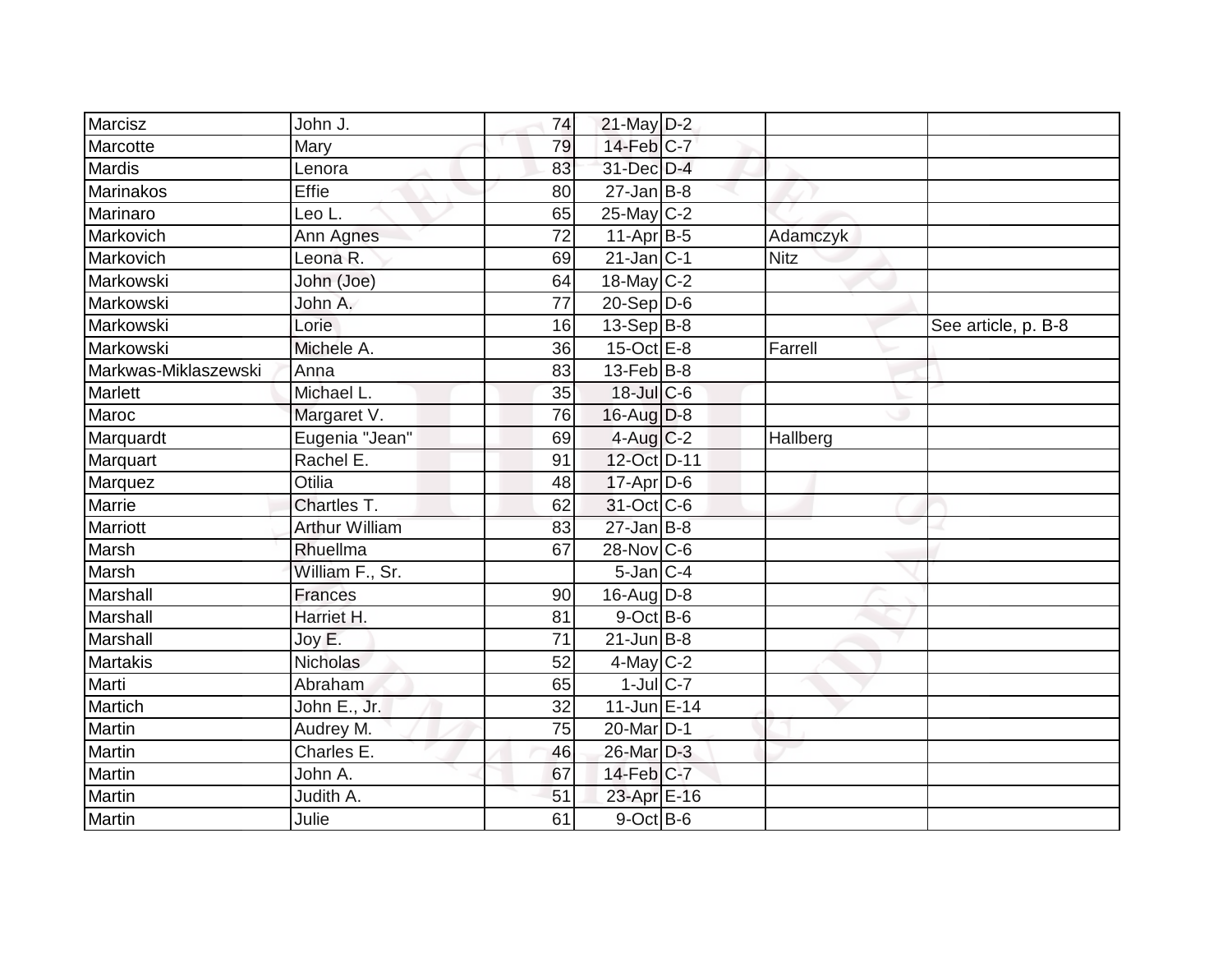| <b>Martin</b>   | Raymond                     | 88 | 22-Apr C-7        |                |                     |
|-----------------|-----------------------------|----|-------------------|----------------|---------------------|
| Martin          | Robert R.                   | 58 | $3$ -Jul B-8      |                |                     |
| Martin          | Stephen                     | 75 | 18-Mar B-7        |                |                     |
| Martin          | Vernon $\overline{C}$ .     | 65 | 20-Dec D-13       |                |                     |
| Martin          | Veronica W.                 | 92 | 25-Oct C-5        |                |                     |
| Martinez        | Arthur R.                   | 38 | $16$ -Apr $D-2$   |                |                     |
| Martinez        |                             | 60 | $29-Sep C-1$      |                |                     |
| Martinez        | <b>Betty Joan</b><br>Daniel |    |                   |                |                     |
|                 |                             | 39 | $7 -$ Jul C-2     |                |                     |
| Martino         | Joseph P. "Rocky"           | 67 | $17$ -Apr $D$ -6  |                |                     |
| Maryianowski    | Josephine                   | 69 | 5-Feb E-11        | Sieja          |                     |
| Maschger        | Jane C.                     | 77 | $2$ -Oct B-10     |                |                     |
| <b>Masenes</b>  | Magdalene                   | 75 | $19$ -Jun $B-1$   |                |                     |
| Maslankowski    | Eileen T.                   | 25 | 26-Dec C-1        |                |                     |
| Maslon          | Donna                       |    | $13$ -Jul C-9     |                |                     |
| Masolek         | Helen M.                    | 57 | $6$ -Dec $C$ -7   |                |                     |
| Mason           | Christyne C.                | 20 | $13$ -Jun $ C-8$  |                |                     |
| Mason           | Sara                        | 73 | $14$ -Mar $ C-1$  |                |                     |
| Massey          | <b>Phyllis Jean</b>         | 52 | 29-Dec B-5        |                |                     |
| Masteller       | Shirley R.                  | 69 | 30-Jun B-7        |                |                     |
| Masterton       | Bernice R. "Bebe"           | 82 | $5$ -Jul $D-8$    | <b>Brzycki</b> |                     |
| Masura          | Mary M.                     | 65 | $5-Nov$ D-14      | Gesik          |                     |
| Matern          | Rosalie J.                  | 82 | $18$ -Jul C-6     | <b>Krask</b>   |                     |
| Mather          | <b>Helen Emma</b>           | 80 | $12$ -Jul $D-8$   |                |                     |
| Matijczuk       | <b>Nick</b>                 | 65 | $16$ -Jan B-8     |                |                     |
| Matijevich      | Mary R.                     | 82 | 27-Dec C-11       |                |                     |
| Matlon          | Frank J.                    |    | 23-Apr $E-16$     |                |                     |
| <b>Matthews</b> | Ada                         | 92 | $3$ -Jan $C-3$    |                |                     |
| <b>Matthews</b> | Daryl                       | 77 | $12$ -May B-8     |                | See article, p. B-8 |
| Mattingly       | Edward, Sr.                 | 59 | $8$ -Jun $C-2$    |                |                     |
| <b>Mattix</b>   | <b>Robert Lee</b>           | 30 | 18-Nov C-1        |                |                     |
| Matulevicz      | Bernice L.                  | 86 | $15$ -Jun $ C-4$  | Avelis         |                     |
| <b>Matusiak</b> | Walter J.                   |    | $13$ -Jun $ C-7 $ |                |                     |
|                 |                             |    |                   |                |                     |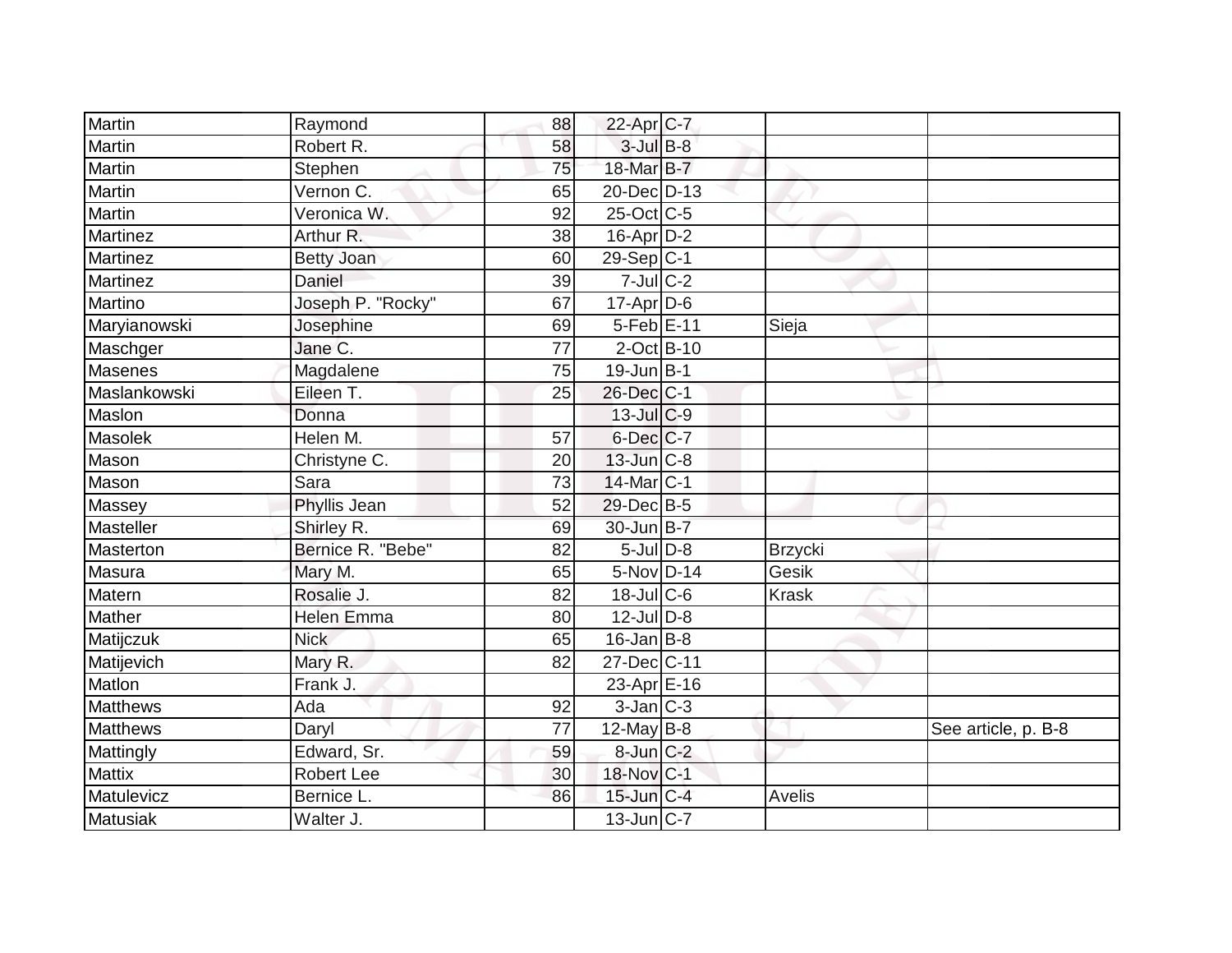| Matusz           | Eugene A.              | 65              | $13$ -Mar $ C-2 $ |      |                                     |
|------------------|------------------------|-----------------|-------------------|------|-------------------------------------|
| Matuszak         | Raymond J.             | 69              | 31-May D-10       |      |                                     |
| Matz             | Amanda R.              | 83              | 5-Mar E-14        |      |                                     |
| Matz             | Donald L.              | 55              | $4$ -Oct $D-8$    |      | See article, p. D-8                 |
| Maulin           | Irmgard "Immie"        | 65              | $23$ -Aug D-2     |      |                                     |
| Maurer           | Maria                  | 86              | $7-AugB-6$        |      |                                     |
| Max              | David M.               | 28              | $15$ -Nov $ C-5 $ |      |                                     |
| May              | Leo F.                 | $\overline{71}$ | $19-Auq$ A-13     |      |                                     |
| May              | Olive                  | 73              | 18-May $C-2$      |      |                                     |
| May              | Robert P.              | 59              | $4$ -Mar $ C-2 $  |      |                                     |
| Mayberry         | Abe                    | 75              | 11-May C-2        |      |                                     |
| Mayberry         | Audrey                 | 71              | 5-Dec C-7         |      |                                     |
| Mayden           | Mary H.                | 72              | 21-Mar D-8        |      |                                     |
| Mayer            | Anna                   | 83              | 29-Oct B-10       |      |                                     |
| Mayes            | Lester E., Sr.         | 62              | 9-Oct B-6         |      |                                     |
| Mayfield         | Martha Jane            | 68              | 15-Aug B-7        |      |                                     |
| Mayo             | Carlis Joseph          | 34              | $21$ -Jan $ C-1 $ |      |                                     |
| Mayoch           | Peter J.               | 65              | $1-Aug$ C-8       |      |                                     |
| Maze             | Evelyn A.              | 60              | $29-Sep C-1$      |      |                                     |
| Mazur            | Pearl E.               | 69              | 28-Dec D-2        |      |                                     |
| <b>McAuliffe</b> | Viola S.               | 86              | $8$ -Jul $D$ -6   |      |                                     |
| McBrayer         | Ralph                  | 83              | 14-Sep D-12       |      |                                     |
| <b>McCabe</b>    | <b>Basil</b>           |                 | $13$ -Jan $ C-3 $ |      |                                     |
| McCammon         | Roseanna T.            | 63              | $5-Sep C-5$       | Ford |                                     |
| McCarroll        | Lawrence M.            | 52              | 9-Nov C-2         |      |                                     |
| <b>McCarthy</b>  | <b>Elyce Christine</b> | 12              | $27$ -Jun $C-9$   |      | See also article June<br>27, p. C-9 |
| <b>McCarty</b>   | Catherine A.           | 81              | $2$ -Jun $ C-1 $  |      |                                     |
| <b>McCarty</b>   | Kenneth G.             | 63              | $11-Oct$ D-8      |      |                                     |
| <b>McClain</b>   | N. C.                  | 56              | 29-Jan D-14       |      |                                     |
| <b>McClain</b>   | Willie V.              | 87              | $5$ -Jul $D-8$    |      |                                     |
| McClendon        | Florence               |                 | $2$ -Mar $C-2$    |      |                                     |
|                  |                        |                 |                   |      |                                     |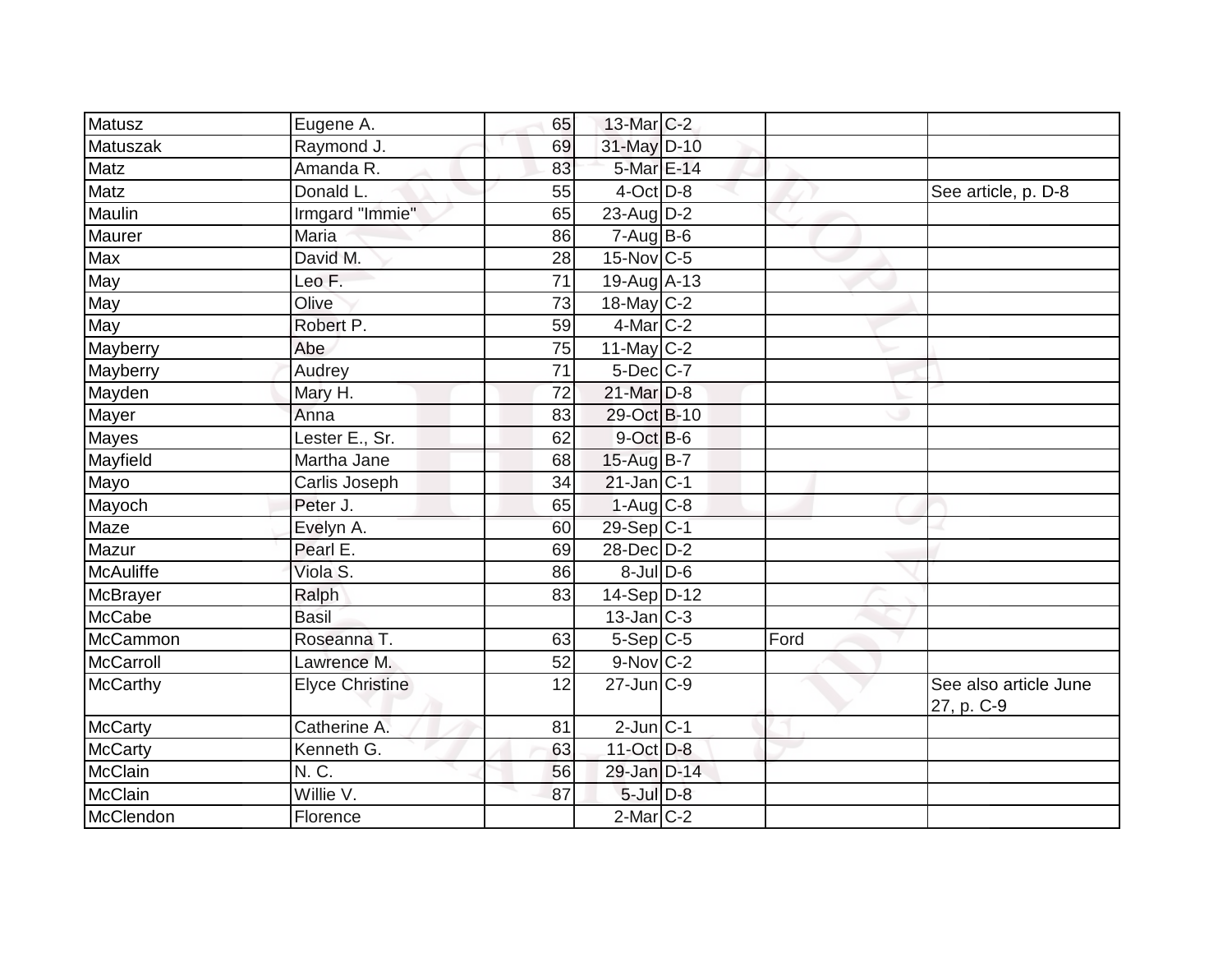| McCloud          | Alberta                | 65    | $13$ -Feb $ B-8 $ |            |                      |
|------------------|------------------------|-------|-------------------|------------|----------------------|
| McComas          | Georgia M.             | 56    | 3-Dec D-10        |            |                      |
| <b>McCormick</b> | James                  | 61    | 14-Sep D-12       |            |                      |
| <b>McCormick</b> | Stonewall              | 71    | 20-Dec D-13       |            |                      |
| McCoy            | Charles                | 60    | 30-Oct C-5        |            |                      |
| <b>McCoy</b>     | Florence P.            | 82    | 6-Mar C-1         |            |                      |
| <b>McCoy</b>     | Ida J.                 | 81    | $10$ -Oct $ C-7 $ |            |                      |
| <b>McCoy</b>     | Wanda C.               | 72    | 10-Oct C-7        | Poturalski |                      |
| <b>McCrea</b>    | Francis J.             | 80    | 12-Mar E-15       |            |                      |
| McCullough       | Catherine E.           | 92    | 30-Oct C-5        |            |                      |
| McDaniel         | Bobby V.               | 48    | 26-Nov C-10       |            |                      |
| McDaniel         | Harold R. "Robin Hood" | 70    | $11-Oct$ D-8      |            |                      |
| McDonald         | Allen Jay              | 37    | 18-Jun E-11       |            | See article, p. E-11 |
| McDonald         | Margaret               | 79    | $30$ -Jan $D-6$   |            |                      |
| McDonald         | Mary E.                |       | 23-Feb C-2        |            |                      |
| McDonough        | John M. "Jack"         | 63    | $6$ -Jul $D-2$    |            |                      |
| McGillicuddy     | Ellen R.               | 99    | $12$ -JulC-4      |            |                      |
| McGing           | Michael J., Jr.        | 57    | 26-Sep C-1        |            |                      |
| <b>McGinnis</b>  | Laura A.               | 81    | $25-Sep$ D-1      |            |                      |
| McGonigle        | Grace D.               | 83    | $6$ -Jan $D-7$    |            |                      |
| McGrahahan       | Ellen H.               | 84    | 28-Mar D-1        |            |                      |
| McGregor         | Anne                   | 66    | $5-Nov$ D-14      |            |                      |
| <b>McGroarty</b> | Selma B.               | 87    | $21$ -Jan $ C-1 $ |            |                      |
| <b>McGuirl</b>   | James                  | 67    | $2-Feb D-10$      |            |                      |
| McHugh           | Isabelle M.            | 98    | $12$ -Jul $D-8$   |            |                      |
| McHugh           | Thomas J.              |       | 19-Jun B-1        |            |                      |
| McJean           | Roger W., III          | 1 day | $2-Feb$ $D-10$    |            |                      |
| McKenna          | Irene M.               |       | 24-Apr B-1        | Miller     |                      |
| McKenzie         | Geneva H.              | 83    | $9$ -May $A - 7$  |            |                      |
| McKinney         | Charles W., Sr.        | 87    | 23-Dec B-6        |            |                      |
| <b>McKinney</b>  | Leonard E. "Junior"    |       | $1-Apr$ D-6       |            |                      |
|                  |                        |       |                   |            |                      |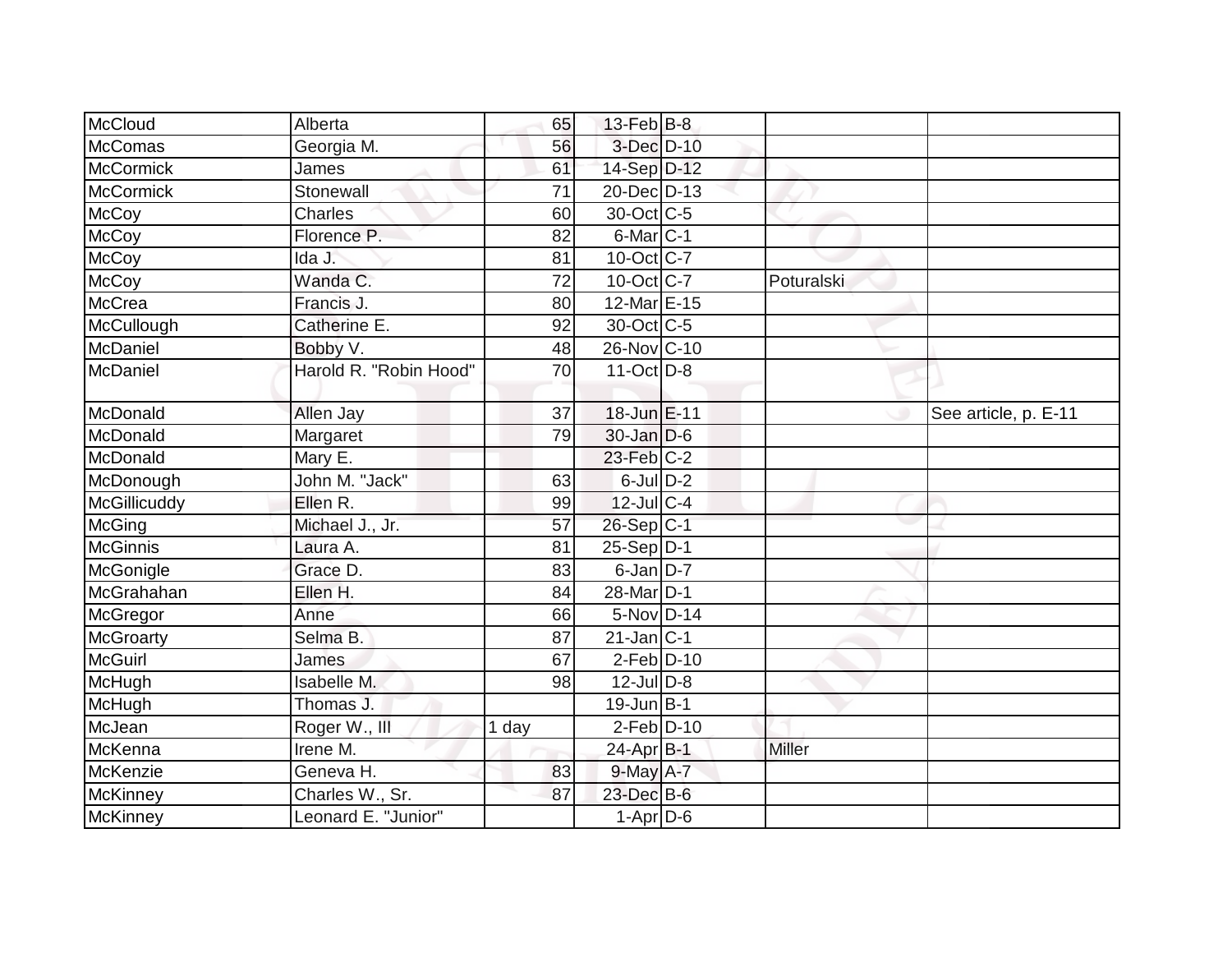| McKinnon          | Jack                 | 63 | $6$ -Feb $ B-8 $      |  |                     |
|-------------------|----------------------|----|-----------------------|--|---------------------|
| McKnight          | Ira E.               | 82 | 27-Dec C-11           |  |                     |
| McLain            | Amazon               | 98 | 15-Aug B-7            |  |                     |
| McLain            | <b>Robert Earl</b>   | 35 | 24-Mar <sub>D-1</sub> |  |                     |
| McLaren           | John D.              | 96 | $3$ -Aug C-4          |  |                     |
| McLean            | Virginia             | 62 | $15$ -Oct $E$ -8      |  | See article, p. E-8 |
| McLellan          | Vernon J. "Mac"      | 56 | $4$ -Feb $ B-3 $      |  |                     |
| McMahel           | Janet (Watts-Wayman) | 55 | 22-Mar B-9            |  |                     |
| McMahon           | Mel R.               | 67 | 24-Dec C-12           |  |                     |
| McManus           | Ruth I.              | 49 | $24-Apr$ B-1          |  |                     |
| McMichael         | Everett              | 90 | $10$ -Mar $B-9$       |  |                     |
| McMillan          | <b>Ethel Lee</b>     | 64 | $7-Sep C-8$           |  |                     |
| McMillan          | <b>Ulysses</b>       | 83 | $3$ -Jan $C-3$        |  |                     |
| <b>McNair</b>     | Martha E.            | 70 | 12-Oct D-11           |  |                     |
| <b>McNary</b>     | Jack O.              | 69 | 18-Sep D-1            |  |                     |
| McQuillan         | George F. "Chico"    | 56 | $18-Nov$ C-1          |  |                     |
| McQuillin         | Charles F.           | 91 | $30$ -May $A-9$       |  |                     |
| <b>McRoberts</b>  | Fred                 | 87 | $5$ -May $C$ -9       |  |                     |
| McShane           | John J.              | 91 | $28-Apr B-8$          |  | See article, p. B-8 |
| McWilliams        | Grace E.             | 90 | $13$ -Jun $ C-8$      |  |                     |
| <b>McWilliams</b> | Isac                 | 40 | 26-Nov A-1            |  | See article, p. A-1 |
| Meadows           | Willard O.           | 74 | 24-Dec E-5            |  |                     |
| <b>Mears</b>      | Mildred E.           | 75 | $11$ -JulC-8          |  |                     |
| Mears             | William F.           | 83 | $7-Feb$ D-1           |  |                     |
| Mearse            | Mary Lou             | 51 | $12-Sep C-7$          |  |                     |
| Mecha             | Thomas E. (Tish)     | 51 | $6$ -Jul $D-3$        |  |                     |
| Mecklenburg       | Leo A.               | 94 | $27$ -Aug C-6         |  |                     |
| Medellin          | Juan                 | 85 | $9$ -May $A-7$        |  |                     |
| Medina            | Jesus                | 63 | 4-Jun E-15            |  |                     |
| Medina            | Joel A. (Alaniz)     | 28 | $4$ -Mar $C-2$        |  |                     |
| Medina            | Richard J.           | 25 | $10$ -Apr $D$ -6      |  |                     |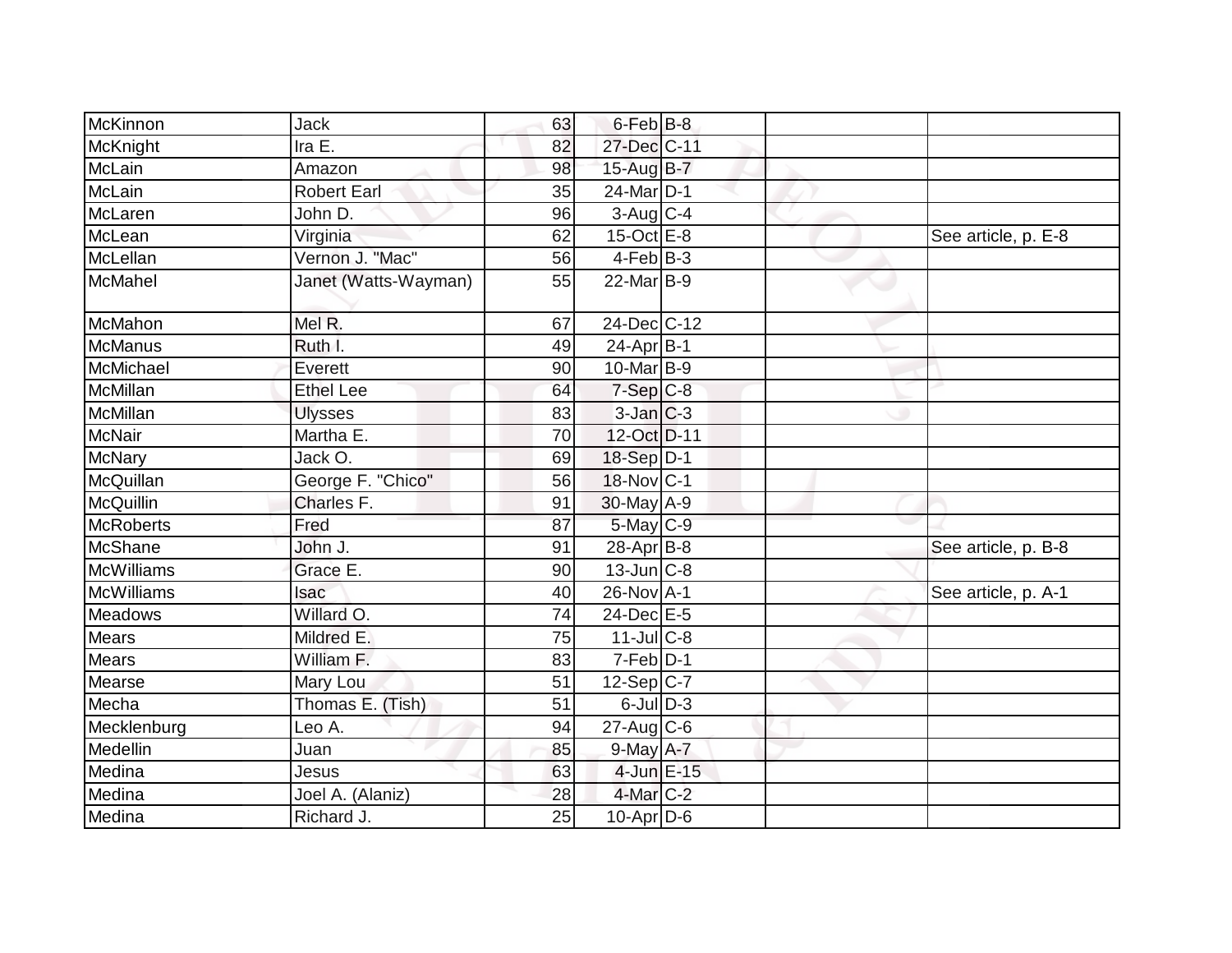| Medved    | Mary                   | 73              | $27$ -Jan B-8     |              |  |
|-----------|------------------------|-----------------|-------------------|--------------|--|
| Meeks     | Homer H.               | 77              | 25-Nov B-7        |              |  |
| Meggers   | Anna Christine         | 82              | 19-Apr D-8        |              |  |
| Mehler    | Mathias P.             | 83              | $5-Sep$ C-5       |              |  |
| Mehler    | <b>Wanda Gail</b>      | 35              | 8-Dec C-2         |              |  |
| Mehok     | Martha Evelyn          | 78              | $6$ -Jul $D-3$    |              |  |
| Meier     | Esther J.              | 56              | $2$ -May $C-1$    | Moore        |  |
| Melchor   | Felipe                 | $\overline{77}$ | $1-Apr$ D-6       |              |  |
| Melcic    | George E.              | 76              | 23-May $D-8$      |              |  |
| Melendez  | Felex M.               | 39              | $26$ -Jun $D$ -6  |              |  |
| Meltz     | Raymond W.             | 66              | 22-Jan E-15       |              |  |
| Melvin    | Orvel                  | 81              | $10$ -Jan $ C-1 $ |              |  |
| Memmer    | Marie                  | 85              | 7-Mar D-1         |              |  |
| Menya     | Vernon G.              | 67              | 21-Mar D-8        |              |  |
| Mercer    | Alton                  | 64              | $1$ -Dec $B$ -7   |              |  |
| Merchant  | Patrick R.             | 16              | 10-Sep A-6        |              |  |
| Merkel    | Elisabeth              | 85              | $8$ -Jun $C-2$    |              |  |
| Mersch    | Johanna H.             | 77              | 15-Dec C-2        | <b>Bacon</b> |  |
| Mertes    | Kenneth P.             | 76              | 10-Dec D-17       |              |  |
| Merva     | John C.                | 79              | 24-May C-12       |              |  |
| Meschi    | Anna M.                | 66              | $14$ -Nov B-8     |              |  |
| Mesich    | George, Sr.            | 65              | 24-Mar D-1        |              |  |
| Mesko     | Johanna                | 95              | $25$ -Jun $ D-3 $ |              |  |
| Messenich | Grace P.               | 80              | $9-Sep C-6$       |              |  |
| Messmaker | Johanna H.             |                 | $27$ -Jun $ C-9 $ | Maatman      |  |
| Messmer   | Mary Jane              | 69              | $7$ -May $E-19$   |              |  |
| Metherd   | Patricia               | 54              | 29-Mar D-7        |              |  |
| Metlov    | Todor                  | 77              | $20$ -JulC-4      |              |  |
| Metrakos  | Gus                    | 87              | 24-Jun C-2        |              |  |
| Metzcus   | Louise                 | 82              | 16-Feb C-2        |              |  |
| Metzer    | <b>Kenneth Everett</b> | 81              | 15-Aug B-7        |              |  |
| Meyer     | Elmer L.               | $\overline{73}$ | $7-Sep$ C-8       |              |  |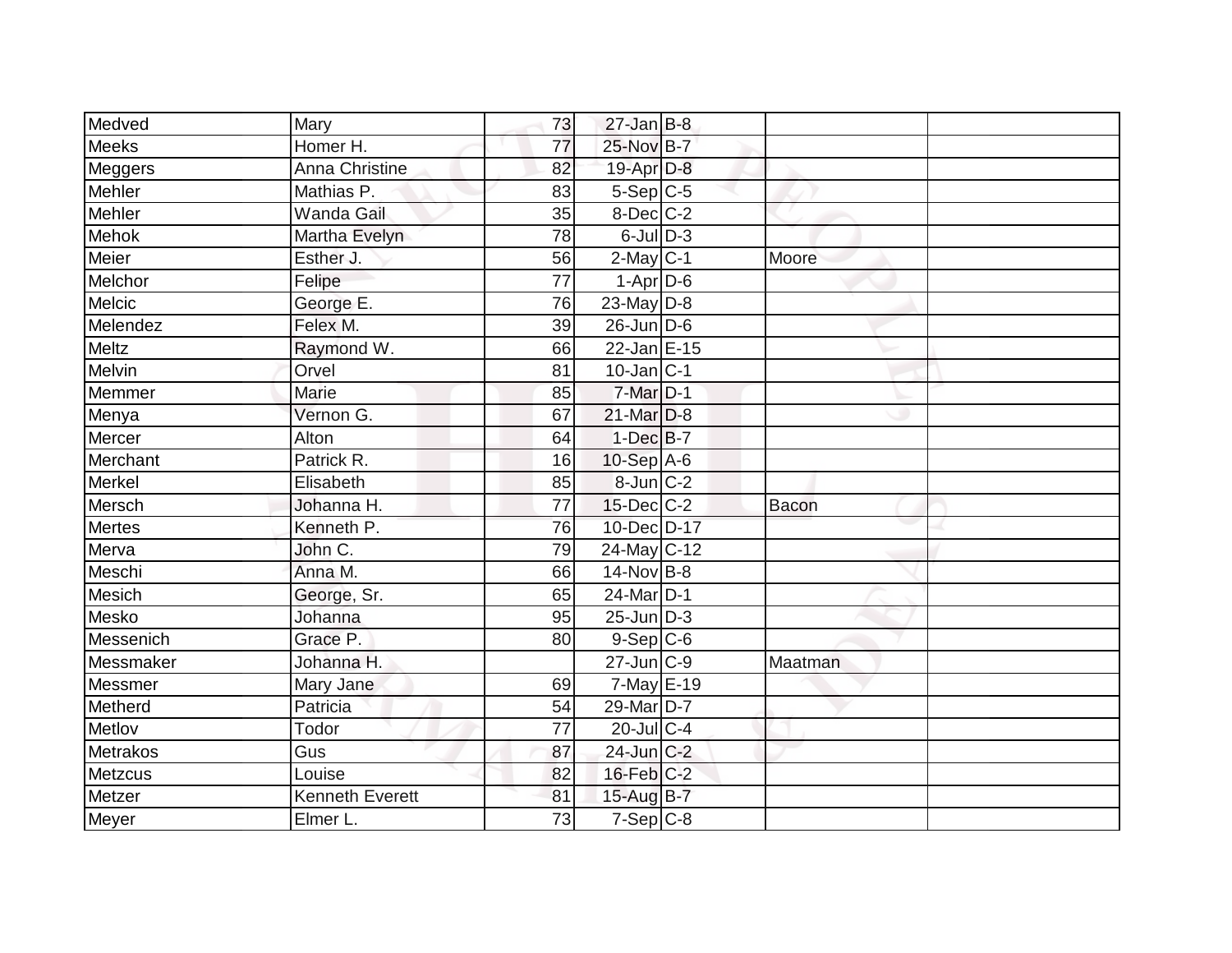| Meyer       | John F.                             |                 | $25$ -Feb $ C-1$  |          |                     |
|-------------|-------------------------------------|-----------------|-------------------|----------|---------------------|
| Meyer       | Mable                               | 77              | 11-Oct D-8        |          |                     |
| Meyer       | Richard J.                          | 66              | $20$ -Jan B-8     |          |                     |
| Meyer       | Robert L.                           | 71              | $17-Oct$ $C-2$    |          | See article, p. C-2 |
| Meyer       | William L.                          | 62              | $1$ -Oct $F-3$    |          |                     |
| Meyers      | Edward                              | 83              | 14-Nov B-8        |          |                     |
| Mezydlo     | Virginia                            | 74              | $25$ -Jul C-6     |          |                     |
| Miceli      | James                               | 45              | $11-Feb$ C-1      |          |                     |
| Micenko     | Anne (Kotzo)                        | 62              | $8-Sep$ B-10      |          |                     |
| Michael     | William W.                          | 59              | $3-Sep D-1$       |          |                     |
| Michaels    | Andrew                              |                 | $21$ -Jan C-1     |          |                     |
| Michalewicz | Irene A.                            | 73              | $7 - Aug$ $B - 6$ |          |                     |
| Michalik    | John G.                             | 81              | 12-Sep C-7        |          |                     |
| Michalik    | Matt                                | $\overline{75}$ | $30$ -Aug C-4     |          |                     |
| Michalski   | Jan                                 | 73              | $30$ -Nov $ C-2 $ |          |                     |
| Michalski   | Ladislaus V. (Wally)                | 80              | $2$ -Oct $B-10$   |          |                     |
| Michnik     | Lillian M.                          | 76              | 22-Mar B-9        |          |                     |
| Mickels     | Nancy L.                            | 48              | 23-Mar F-9        |          |                     |
| Mickulas    | <b>Esther</b>                       | 89              | $23-Sep C-6$      |          |                     |
| Miczalek    | Steve J.                            | 66              | $5$ -Oct C-4      |          |                     |
| Middlekamp  | John E., Jr.                        | 71              | $27$ -Mar $B$ -6  |          |                     |
| Mielcarek   | Barbara L.                          | 55              | $12$ -Jan B-6     |          |                     |
| Mielcarek   | Raymond F.                          | 63              | $21$ -Mar $D-8$   |          |                     |
| Mierzwa     | Matthew T.                          | 75              | $3$ -Jul B-8      |          |                     |
| Mihalek     | Anna                                | 94              | $25$ -Feb $ C-1 $ |          |                     |
| Mihalsky    | <b>Mary (Sister Mary</b><br>Joseph) | 83              | $3-May$ D-12      |          |                     |
| Mihalso     | Jean L.                             | 70              | $27-Sep C-12$     |          |                     |
| Mika        | Rose C.                             | 80              | $12$ -Jul $D-8$   | Gajewski |                     |
| Mikan       | Anna E.                             | 83              | 14-Mar C-1        | Kosarko  |                     |
| Mikash      | George P.                           | 69              | $26-Sep C-1$      |          |                     |
| Miklusak    | Ann                                 | 75              | $12$ -Dec $B-5$   | Mucha    |                     |
|             |                                     |                 |                   |          |                     |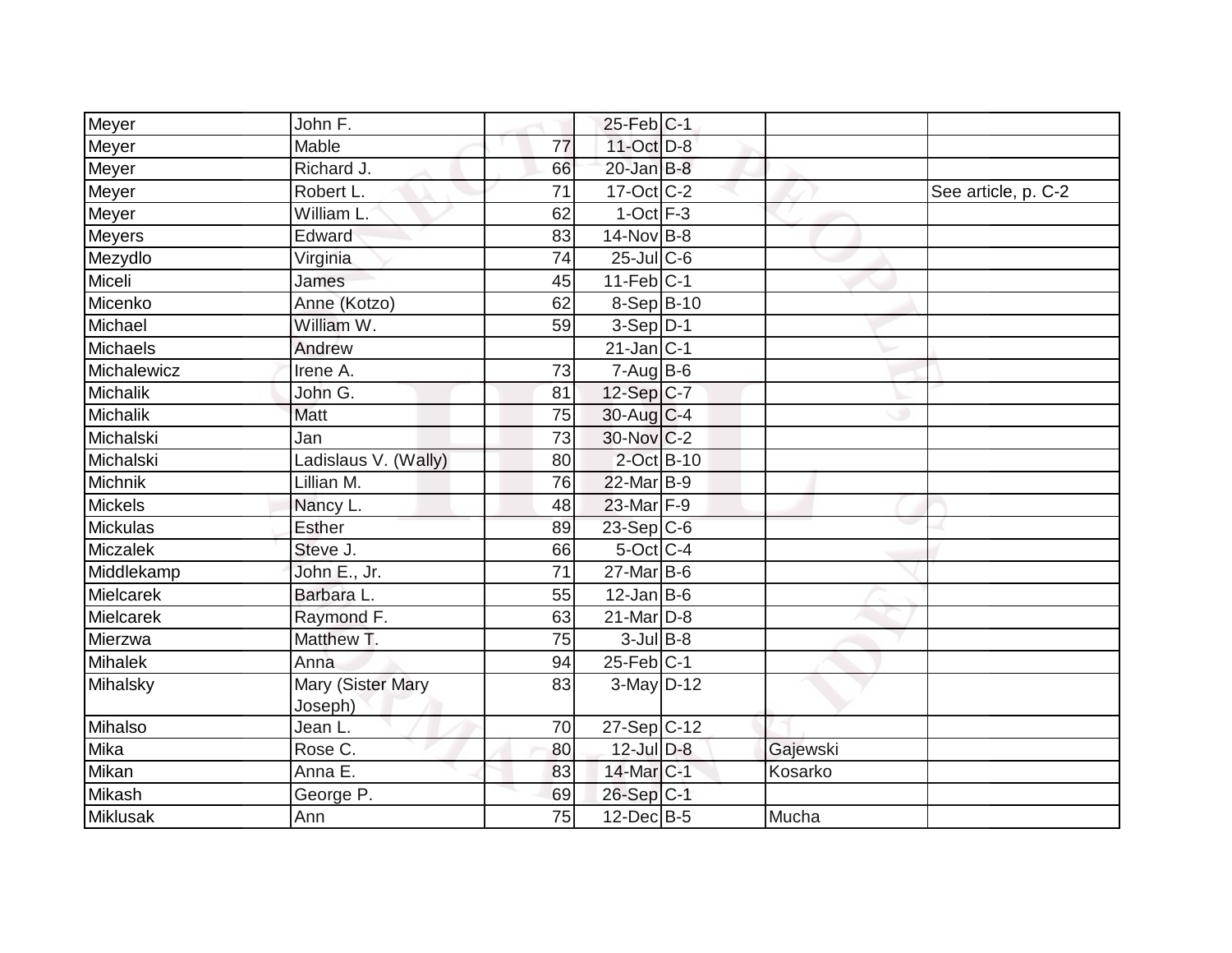| <b>Miklusak</b> | Anthony (Tony)      | 73              | 30-Nov C-2        |                 |                     |
|-----------------|---------------------|-----------------|-------------------|-----------------|---------------------|
| Miklusak        | Martha              | 75              | 23-Oct A-13       |                 |                     |
| <b>Mikos</b>    | Sophie              | $\overline{72}$ | 6-Jul D-2         | Gutt            |                     |
| Mikula          | James (Sugar Bowl)  | 73              | $19$ -Jan D-8     |                 |                     |
| Mikulski        | Adeline             | $\overline{70}$ | 5-Feb E-10        | <b>Jezuit</b>   |                     |
| Mil <u>a</u>    | Helen A.            | 74              | 10-Oct C-7        | <b>Kwandras</b> |                     |
| Milam           | Norma M.            | 50              | $6$ -May $C$ -7   |                 |                     |
| Milazzo         | Carl                | 78              | $3$ -Jan $ C-3 $  |                 |                     |
| Miles           | Irene <sub>N.</sub> | 87              | 29-Jul B-7        | Fuller          |                     |
| Miles           | Mildred C.          | 79              | $4$ -Jan $D-8$    |                 |                     |
| Miletich        | Adeline B.          | 77              | $17 -$ Jul B-8    |                 |                     |
| Miletto         | Joseph, Jr.         | 76              | $22$ -Feb $D-8$   |                 |                     |
| Military        | Rita E.             | 74              | 18-Mar B-7        |                 |                     |
| Milkovich       | Michael C.          | 43              | $9$ -Oct $B$ -6   |                 |                     |
| Milkovich       | Michael J.          | 73              | 30-Oct C-5        |                 |                     |
| Milkovich       | Opal M.             | 67              | 12-Jul D-8        | McClure         |                     |
| Millan          | Manuel              | 67              | $4$ -May C-2      |                 |                     |
| Miller          | Donald J.           | 65              | 14-Oct B-5        |                 |                     |
| Miller          | Edward A., Sr.      | 93              | $9$ -Jan $C-4$    |                 |                     |
| Miller          | Frank               | 93              | 19-Jul D-8        |                 | See article, p. D-8 |
| Miller          | Gerald L.           | 53              | $21$ -Dec $D-2$   |                 |                     |
| Miller          | Joseph J.           | $\overline{72}$ | $15-Apr$ D-3      |                 |                     |
| Miller          | Mae                 | 69              | 20-May C-1        |                 |                     |
| <b>Miller</b>   | Robert M.           | 28              | $12$ -Apr $ C-3 $ |                 |                     |
| Miller          | Ruth                |                 | 28-Feb D-1        | Konopken        |                     |
| Miller          | Sophie              | 74              | $2$ -Mar $C-2$    |                 |                     |
| Miller          | <b>Vivian Lee</b>   | 47              | 22-Jan E-15       |                 |                     |
| Milligan        | Edward E.           | 66              | $11-Aug C-1$      |                 |                     |
| <b>Mills</b>    | Audrey              | 86              | $13$ -Apr $B-3$   |                 |                     |
| <b>Mills</b>    | Ferma               | 82              | 22-Jan E-15       |                 |                     |
| Milly           | John M., Sr.        | 93              | 6-Nov C-7         |                 |                     |
| Milobar         | Rose Mary           | 66              | 16-Jul E-15       |                 |                     |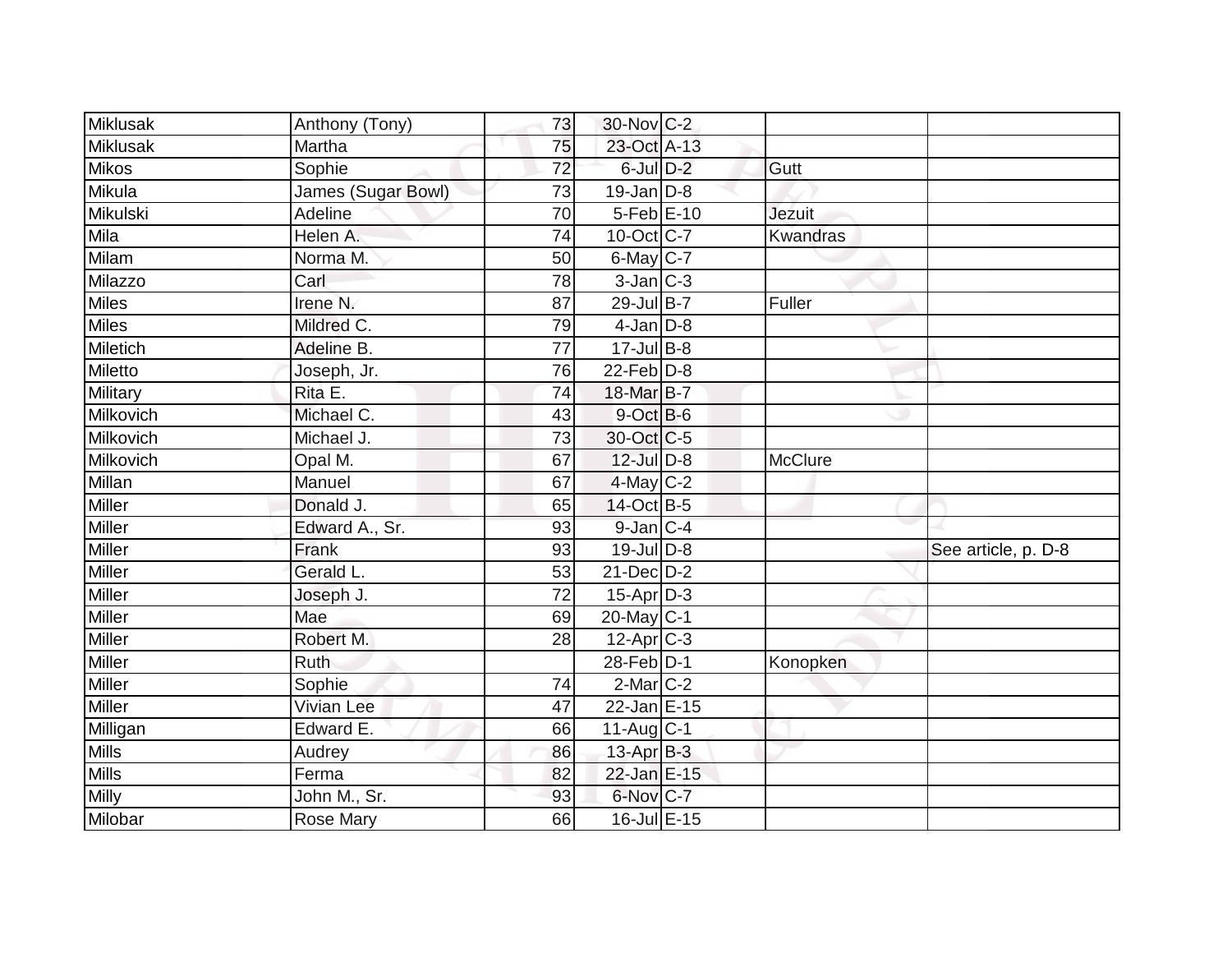| <b>Minas</b>   | John                    |                 | $2$ -Feb $D-10$   |         |                                                |
|----------------|-------------------------|-----------------|-------------------|---------|------------------------------------------------|
| Mincy          | Larry W.                | 30              | 5-Feb E-10        |         |                                                |
| Minder         | Ruby A.                 | 70              | 19-Jun B-1        |         |                                                |
| Minnerly       | Robert, Jr.             | 65              | $27$ -Jun $C-9$   |         |                                                |
| Miolka         | Casimir                 | 80              | $9$ -Oct $B$ -6   |         |                                                |
| Miresso        | Leonard "Dickie"        | 57              | 28-Jun E-4        |         |                                                |
| Mirich         | Charles B. "Chuck"      | 19              | $9$ -Jan $C$ -4   |         |                                                |
| <b>Mirkut</b>  | Mary                    | 96              | 31-Oct C-6        |         |                                                |
| Mison          | Anna "Babe"             |                 | $21 - Dec$ $D-3$  | Kovac   |                                                |
| Mistarz        | Alma                    | 66              | $11$ -Apr $B-5$   |         |                                                |
| Mitan          | Helen                   | 82              | $24$ -May B-6     | Majda   |                                                |
| Mitchell       | Alpha                   | 74              | $11$ -Jul C-8     |         |                                                |
| Mitchell       | Arietta                 | 82              | $20$ -Feb $C-1$   |         |                                                |
| Mitchell       | Christopher V.          | 30              | 8-Jan E-11        |         | See also article of<br>incident Jan. 8, p. A-2 |
| Mitchell       | Doris Wainwright        | 93              | $1-AprD-6$        |         |                                                |
| Mitchell       | Helen M.                | 74              | 29-Jun C-13       | Frances |                                                |
| Mitchell       | <b>Nevin</b>            | 64              | $13$ -Feb $ C-1 $ |         |                                                |
| Miterko        | John A.                 | 83              | $6$ -Jan $ C-1$   |         |                                                |
| Mizera         | Robert C.               | 42              | $19$ -Jul $D-8$   |         |                                                |
| Mleczko        | Frederick J.            | 43              | $15$ -Jun $B-5$   |         |                                                |
| Moats          | Harold                  | 86              | 19-Sep $ C-1 $    |         |                                                |
| Moats          | <b>Mildred</b>          | 79              | 14-Jun D-1        |         |                                                |
| <b>Mociers</b> | James "ST"              | 44              | 24-Oct D-1        |         |                                                |
| Moery          | Phyllis I.              | 88              | $2-Apr$ D-2       |         |                                                |
| Mohr           | Daniel G.               | 62              | $1-Apr$ D-6       |         |                                                |
| Mohr           | Donald K.               | $\overline{77}$ | $10$ -Feb $C$ -7  |         |                                                |
| Mohr           | Shirley                 | 54              | $21$ -Jul C-2     |         |                                                |
| <b>Mokry</b>   | Joseph $\overline{T}$ . |                 | 3-Dec D-10        |         |                                                |
| Molenaar       | Tina                    | 82              | 26-Apr D-8        |         | Last name also spelled<br>Molenar              |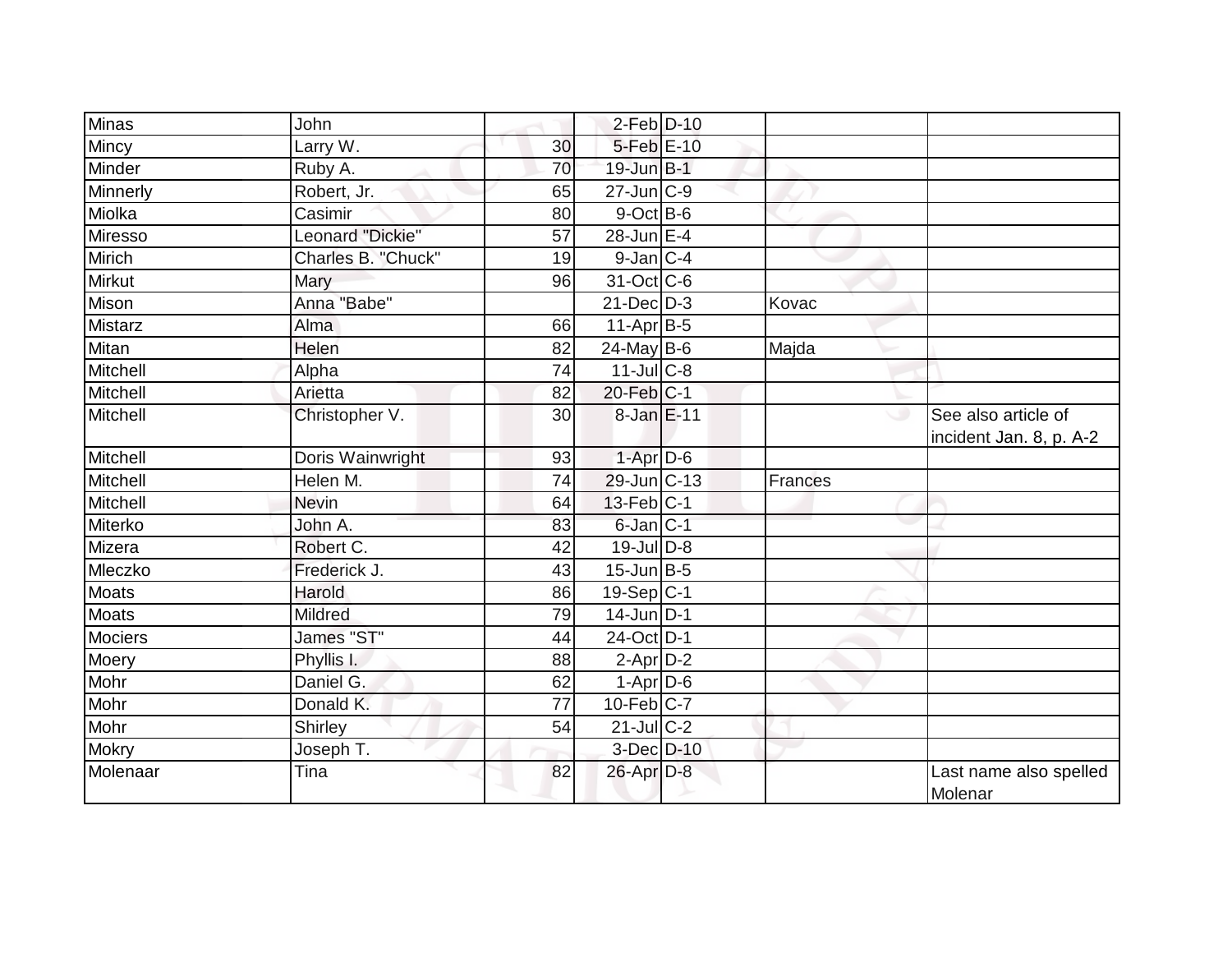| Molenar       | Tina                              | 82 | $26$ -Apr $D-8$  |  | Last name also spelled<br>Molenaar |
|---------------|-----------------------------------|----|------------------|--|------------------------------------|
| Mongaras      | Jose                              | 88 | 12-Dec B-5       |  |                                    |
| Monroe        | Walter "Wally"                    | 66 | $27$ -Jul $D-8$  |  |                                    |
| Montoya       | Carlos G.                         | 93 | $2$ -Dec $ C-3 $ |  |                                    |
| Moore         | <b>Betty</b>                      | 78 | $4$ -Dec $C$ -1  |  |                                    |
| Moore         | Brian R.                          | 21 | $11$ -Jul $C$ -8 |  |                                    |
| Moore         | Eddie, Sr.                        | 37 | 8-Jan E-11       |  |                                    |
| Moore         | Ersel S. (Billie)                 | 72 | $11-Sep D-1$     |  |                                    |
| Moore         | Fern A.                           | 86 | $9$ -Jun $B$ -9  |  |                                    |
| Moore         | Iva Mae (Byers)                   | 86 | $6$ -Jun $ C-1$  |  |                                    |
| Moore         | Joseph L.                         | 87 | $24$ -Aug B-9    |  |                                    |
| Moore         | Mabel                             | 86 | 25-Nov B-7       |  |                                    |
| Moore         | Marie A.                          | 87 | $10$ -Jul $C$ -5 |  |                                    |
| Moore         | Thelma                            | 67 | 8-Jan E-10       |  |                                    |
| Moore         | Thomas "Arizona Jack"<br>"Cowboy" | 80 | $12$ -Apr $C-3$  |  |                                    |
| Moore         | Vera                              | 89 | $4$ -Jun $D-2$   |  |                                    |
| Morales       | Donald                            | 70 | $6$ -Feb $B$ -8  |  |                                    |
| Morandi       | Peter J., Jr.                     | 24 | $8$ -Jul $D$ -6  |  |                                    |
| Morario       | John M. "Gabby"                   |    | $2$ -Jun $ C-1$  |  |                                    |
| Morariu       | Eli John                          | 63 | $22$ -Jun $B-9$  |  |                                    |
| <b>Mordus</b> | Peter F.                          | 79 | $17$ -Apr $A$ -5 |  |                                    |
| Moreda        | Sophie A.                         | 81 | 9-Jul F-7        |  |                                    |
| Morehouse     | Anna Helen                        | 89 | 17-Aug D-10      |  |                                    |
| Moreno        | Leopoldo V., Sr.                  | 66 | 14-Nov B-8       |  |                                    |
| Moreno        | Paula                             | 79 | $1-Nov D-1$      |  |                                    |
| Morgan        | Helen                             | 74 | $29-Sep C-1$     |  |                                    |
| Morgan        | William H.                        | 86 | $19$ -Jul $D-8$  |  |                                    |
| <b>Morris</b> | Billy P.                          | 61 | $12-Sep C-7$     |  | See article, p. C-7                |
| <b>Morris</b> | David W.                          | 75 | $10$ -Apr $D-6$  |  |                                    |
| <b>Morris</b> | Florian                           | 79 | 13-Sep B-8       |  |                                    |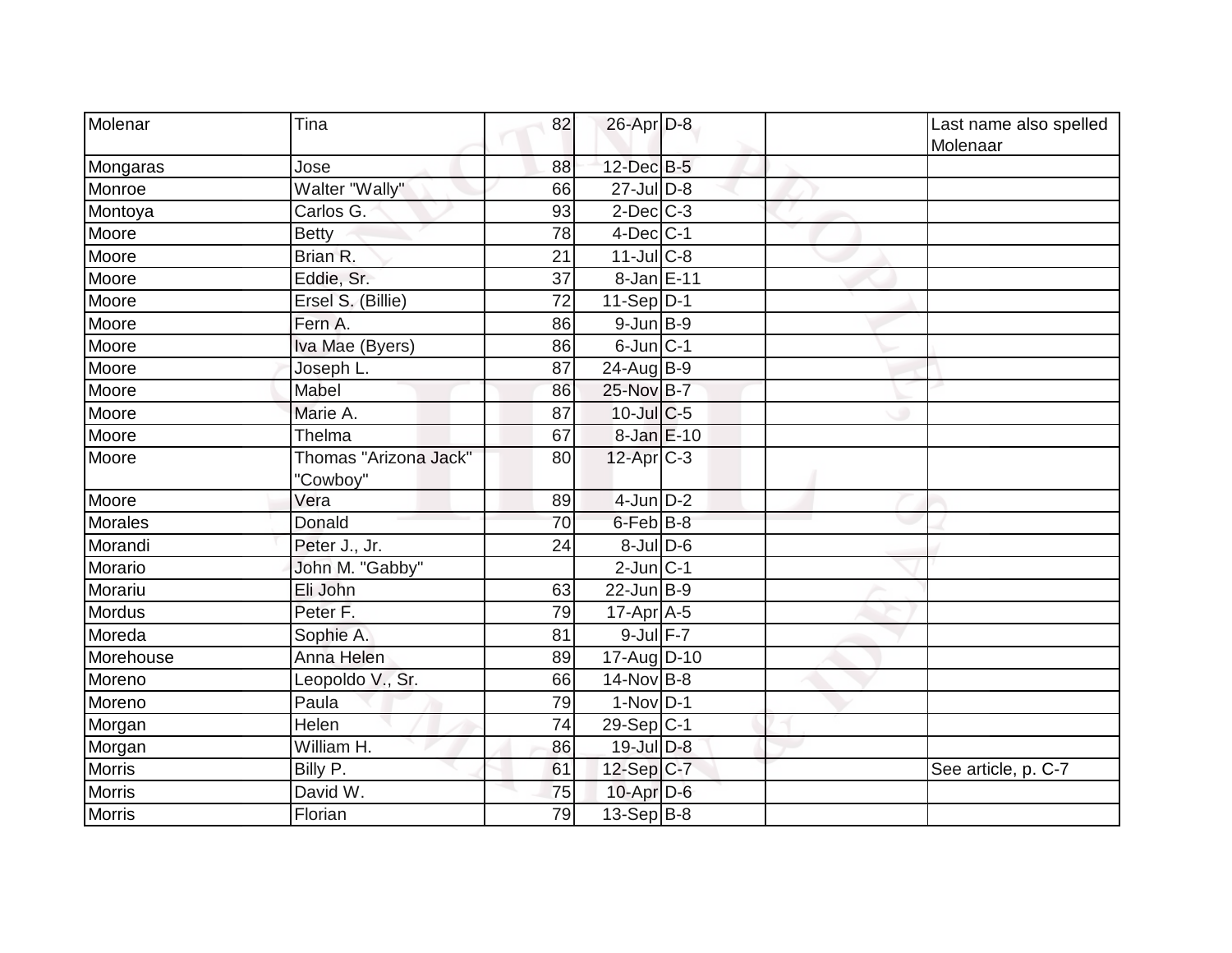| <b>Morris</b> | Geneva Marie                     | 8               | 8-Jul A-1         |              | See article, p. A-1          |
|---------------|----------------------------------|-----------------|-------------------|--------------|------------------------------|
| <b>Morris</b> | <b>Marian Louise</b><br>(Washam) | 75              | $14$ -Jan $C-4$   |              |                              |
| <b>Morris</b> | Monty L.                         | 66              | 20-Aug $F-5$      |              |                              |
| <b>Morris</b> | Ollie                            | 77              | $6-Sep D-8$       |              |                              |
| <b>Morris</b> | Thomas E.                        | 86              | $12$ -Feb $D-3$   |              |                              |
| Morrison      | Joseph F.                        | 75              | $1-Mar$ D-6       |              |                              |
| Morrow        | Ethel                            | 77              | $24$ -Jun $ C-2$  |              |                              |
| Morton        | Bruce E.                         | 30              | $18$ -Dec $B$ -1  |              |                              |
| Morton        | Louise                           | 72              | $15$ -Jul B-7     |              |                              |
| Morweiser     | Katharina                        | 89              | 13-Nov C-7        |              |                              |
| Mosher        | Gertrude                         | 97              | $23$ -AugD-2      |              |                              |
| Mosier        | Maurice J.                       | 71              | 31-Aug D-9        |              |                              |
| Moskoff       | Helen                            |                 | $5$ -Dec $C$ -7   | Nozar<br>C O | See also Dec. 19, p. C-<br>9 |
| Mosora        | <b>Steve</b>                     | 75              | 12-Nov D-15       |              |                              |
| <b>Moss</b>   | Ann (Mavronicles)                | 65              | $24$ -Mar $D-1$   |              | See article, p. D-1          |
| <b>Moss</b>   | Anna T.                          | 85              | $23$ -Mar F-9     |              |                              |
| Moss          | Frances A. "Dollie"              | 84              | 16-Apr D-3        |              |                              |
| <b>Moss</b>   | Robert L. "Choclate"             | 71              | $13$ -Jun $ C-7 $ |              |                              |
| Mosure        | Wendell "Bud"                    | 70              | 30-Jul D-2        |              |                              |
| Mote          | Kenneth C.                       | 69              | $19$ -Jun $B$ -1  |              |                              |
| Moucheron     | Fred E., Sr.                     | 65              | $21$ -JulC-2      |              |                              |
| Mount         | Verna M.                         | 87              | 31-May D-10       |              |                              |
| Mowery        | Clarence R.                      | 84              | 26-Jul C-10       |              |                              |
| Moyer         | Esther M.                        | 78              | $17$ -Feb $ B-7 $ |              |                              |
| Mroz          | Frank J.                         | 73              | $12$ -Jun B-6     |              |                              |
| <b>Mroz</b>   | Joseph A.                        | 70              | $13$ -Apr $ B-2 $ |              |                              |
| Mroz          | Mary                             | 75              | $19$ -Feb $F-8$   |              |                              |
| Mrozek        | Irene B.                         | 73              | 10-Dec D-16       |              |                              |
| Mrvan         | Antoinette                       | 79              | 29-Aug B-7        | Spychalski   |                              |
| Mucha         | Stephen M., Sr.                  | $\overline{72}$ | $28$ -May $D-3$   |              |                              |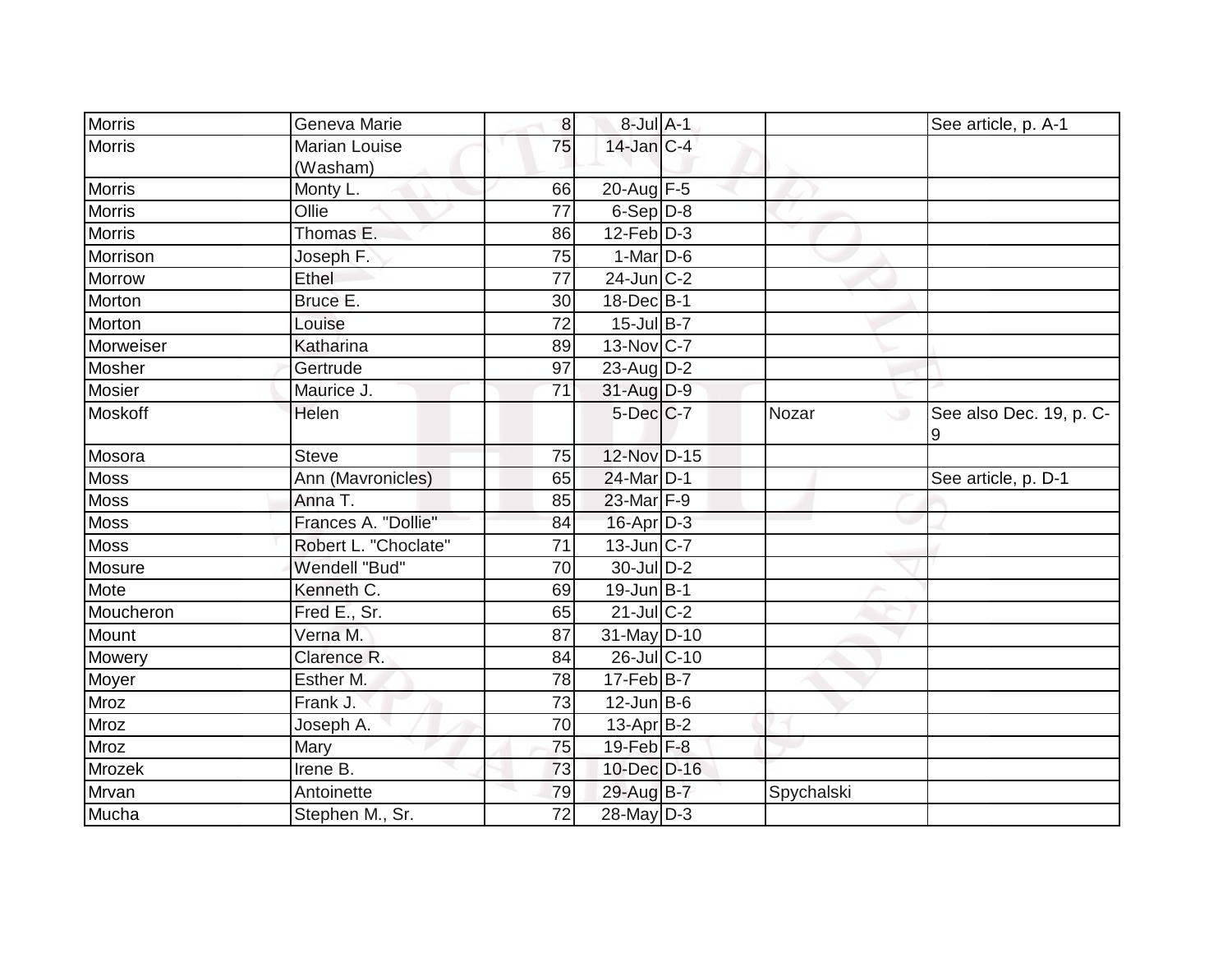| Mueller         | Catherine F. "Toots"  | 80 | 10-Aug C-2             |                 |                                      |
|-----------------|-----------------------|----|------------------------|-----------------|--------------------------------------|
| Muffet          | Darrell Edward "Muff" | 39 | 31-Jul B-6             |                 |                                      |
| Muffoleto       | Tony, Sr.             | 93 | $20$ -Jan $B-8$        |                 |                                      |
| Muir            | Floyd Gilbert         | 83 | $3-Sep D-1$            |                 |                                      |
| <b>Mullally</b> | Laura                 | 96 | $14$ -May D-2          |                 |                                      |
| Muller          | Emil                  | 80 | $16$ -Jan B-8          |                 |                                      |
| Muller          | Nancy                 | 35 | $5-Sep C-5$            |                 |                                      |
| Mulligan        | John J. (Jack)        | 69 | $22$ -Apr $ C-7 $      |                 |                                      |
| Mulvihill       | Thomas J.             | 77 | $15$ -Apr $D-3$        |                 |                                      |
| Mummery         | Helen                 | 80 | $9$ -Jan $ C$ -8       |                 |                                      |
| Mummery         | Henry R. (Hank)       | 79 | $14$ -Feb $ C-7$       |                 |                                      |
| Mundo           | Frederick S. "Fritz"  | 77 | $3-Mar$ $C-2$          |                 | See article, p. C-2                  |
| Munson          | Abbey L.              |    | 21-Mar D-8             |                 |                                      |
| Murphy          | Helena E.             | 85 | $13$ -Feb $ B-8$       |                 |                                      |
| Murphy          | James E.              | 67 | $10$ -Jul $C$ -5       |                 |                                      |
| Murray          | James W., Sr.         | 50 | 30-Mar C-9             |                 |                                      |
| Murray          | Patrick T.            | 35 | 17-Aug D-10            |                 |                                      |
| Murray          | <b>Robert</b>         | 77 | $26$ -May B-9          |                 |                                      |
| Murzyn          | Malita                | 71 | $16$ -Oct $ C$ -6      | <b>Schafrik</b> |                                      |
| Murzyn          | Margaret              | 67 | 10-Dec D-17            |                 |                                      |
| Musch           | Evelyn                | 58 | $16$ -Oct $ C$ -6      |                 |                                      |
| Musch           | Gabriel               |    | 29-Mar D-7             |                 |                                      |
| Musenbrock      | Victor J.             | 68 | $10$ -Dec $ C-2 $      |                 |                                      |
| <b>Musser</b>   | Margaret A.           | 79 | $3-Mar$ $C-2$          |                 |                                      |
| Musser          | Richard W., Sr.       | 74 | $19$ -Mar $D-3$        |                 |                                      |
| Muzar           | Michael John          | 68 | $10-Apr\overline{D-6}$ |                 |                                      |
| Muzzall         | Lola E.               | 89 | 15-Aug $ B-7 $         |                 |                                      |
| <b>Myers</b>    | Edith L.              | 85 | $16$ -Jun $ C-1$       |                 |                                      |
| <b>Myers</b>    | Faith M.              | 46 | 11-Jun E-14            |                 | See also article June<br>11, p. E-15 |
| Myers           | Gordon G.             | 75 | $1-Aug$ $C-8$          |                 |                                      |
| Myszka          | Lottie W.             | 80 | 28-Mar D-1             |                 |                                      |
|                 |                       |    |                        |                 |                                      |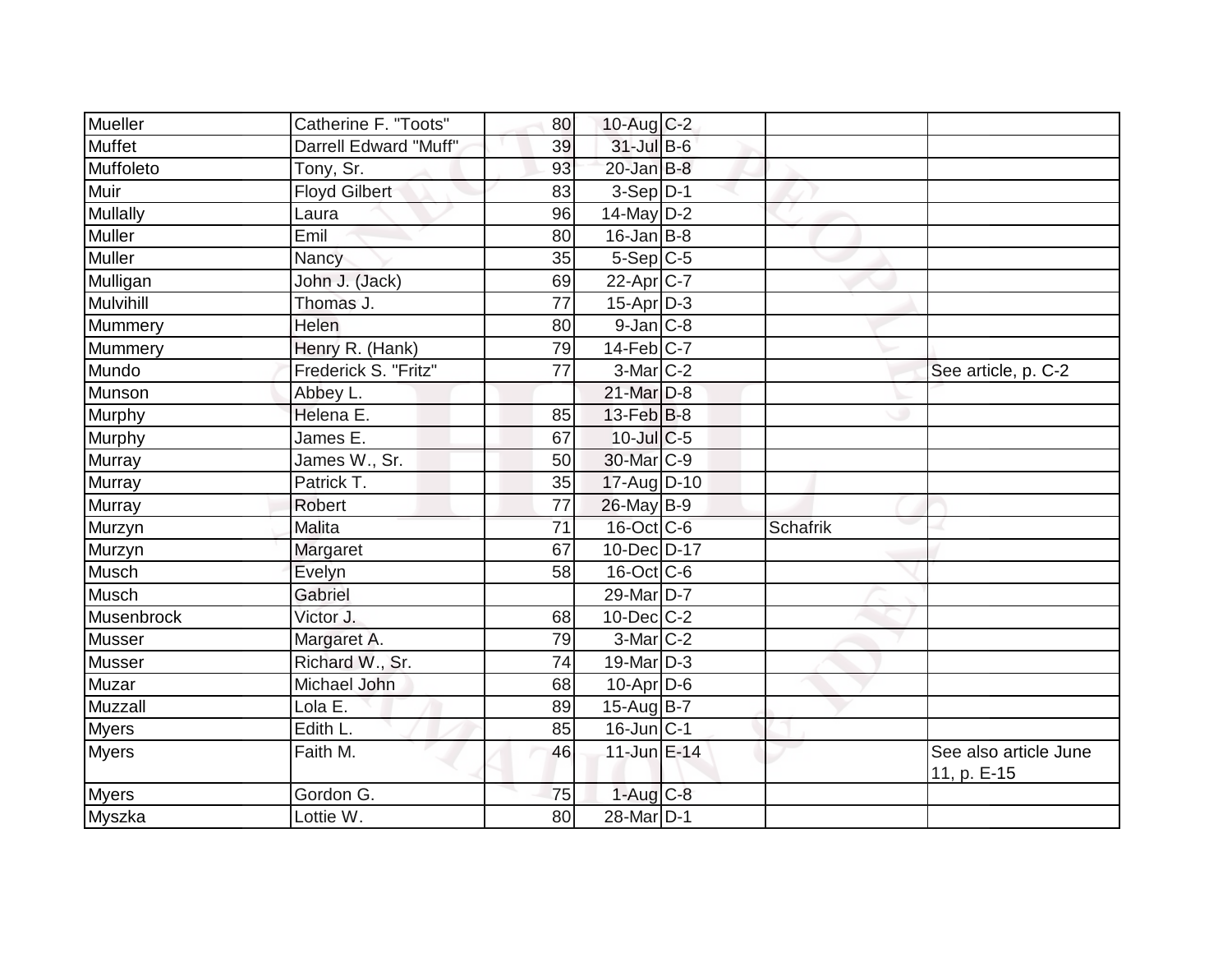| Nadolski     | Gus (BK)               | 74 | $25-Sep D-1$           |                  |                     |
|--------------|------------------------|----|------------------------|------------------|---------------------|
| Nadwidney    | Harry                  | 81 | 12-Jun B-6             |                  |                     |
| Nadzieja     | Leon Robert            | 70 | $21$ -Jun $B-8$        |                  |                     |
| Nagy         | Theresa D.             | 68 | 31-Dec D-4             |                  |                     |
| Nakovski     | <b>Dimitri</b>         | 45 | $8 -$ Jul $D - 6$      |                  |                     |
| Nalepa       | Frank J.               | 74 | $10$ -Jul C-5          |                  |                     |
| Nanic        | <b>Bosko</b>           | 71 | 16-Apr D-2             |                  |                     |
| Nannenga     | John                   | 68 | $12$ -Jul C-4          |                  |                     |
| <b>Nash</b>  | Fred                   | 77 | $10$ -Jan $ C-2 $      |                  |                     |
| Natzke       | David A.               | 42 | 8-Nov C-11             |                  |                     |
| Naughton     | John E.                | 70 | 8-Nov C-11             |                  |                     |
| Naugnis      | Walter C.              | 80 | $5$ -Jun $D$ -6        |                  |                     |
| Navadomskis  | Frances K.             | 66 | $7-Apr$ $B-8$          |                  |                     |
| Navarro      | Alejo                  | 61 | 28-Nov C-6             |                  |                     |
| Navicky      | Amelia                 | 76 | $30 - Jun$ $B - 7$     |                  |                     |
| Nawa         | Joanne                 | 51 | 28-Aug B-3             | Machaj           |                     |
| Nawrocki     | Carrie                 | 69 | 18-May C-2             | Dobrzeniecki     |                     |
| Nea          | Elmo W.                | 76 | $1$ -Oct $F-3$         |                  |                     |
| Nedoff       | Juanita                | 81 | 27-Apr C-2             |                  |                     |
| <b>Neely</b> | <b>Esther Adyline</b>  | 83 | 27-Jul D-7             |                  |                     |
| <b>Neely</b> | William R.             | 61 | 26-Mar D-3             |                  |                     |
| Nehring      | George                 | 90 | 3-Apr D-6              |                  |                     |
| Neier        | <b>Marian</b>          | 72 | 13-Mar C-1             |                  |                     |
| Nejak        | George C.              | 39 | 29-Mar <sub>D-10</sub> |                  |                     |
| Nejak        | Michael Alan           | 37 | $10$ -Jan $ C-1 $      |                  |                     |
| Nelson       | Anna C.                | 81 | $2$ -Jan $C-1$         |                  |                     |
| Nelson       | Caroline <sub>S.</sub> | 93 | $5-Sep C-5$            | Sapper           |                     |
| Nelson       | Charles D.             | 68 | $27$ -Oct C-2          |                  |                     |
| Nelson       | Dorothy                | 87 | 12-Jul D-8             | Rodman-Hendricks |                     |
| Nelson       | Dorothy                | 93 | 8-Aug C-1              |                  |                     |
| Nelson       | Dorothy H.             | 87 | $14$ -Jul $C-2$        |                  | See article, p. C-2 |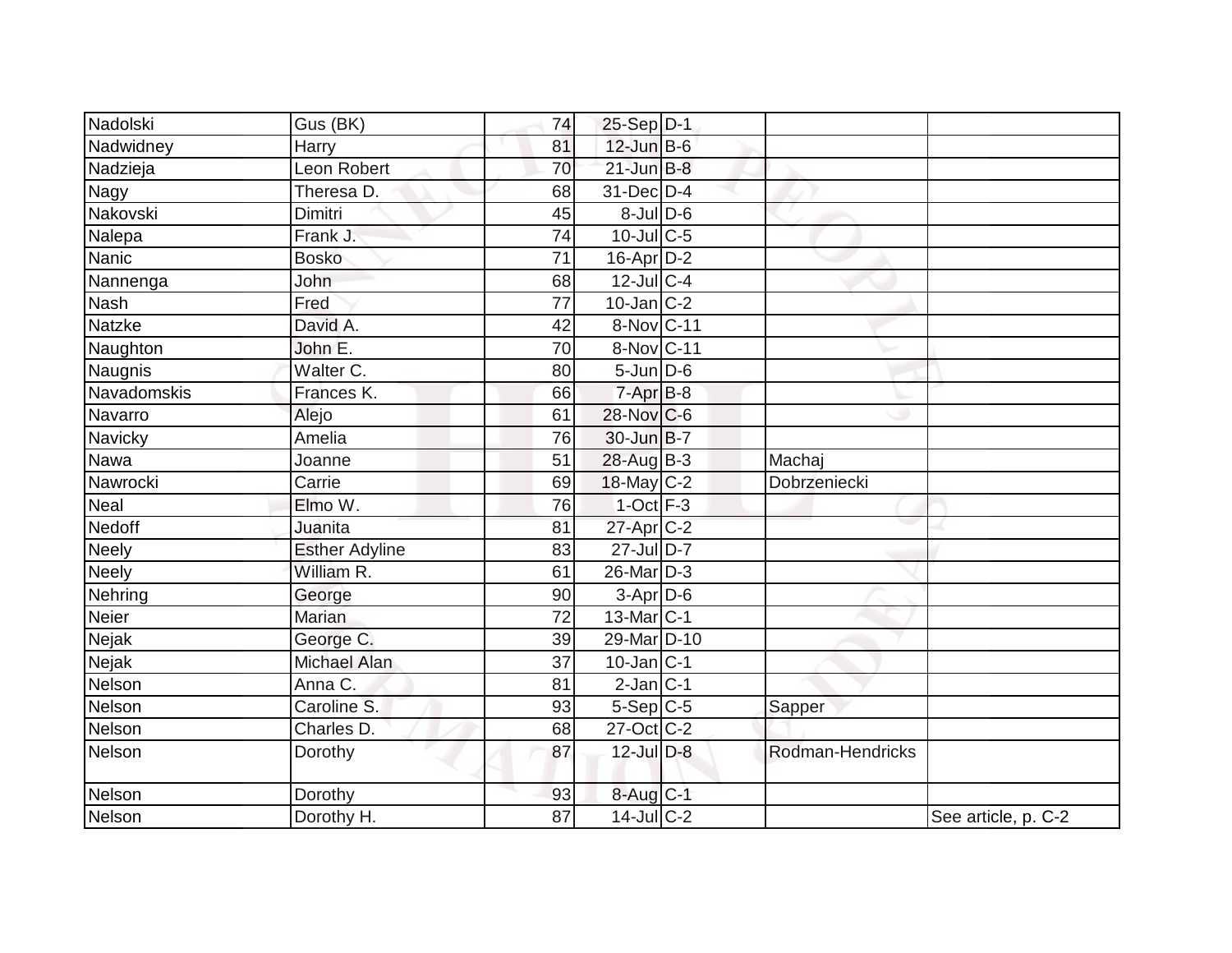| Nelson          | Harold S.                        | 78 | $28$ -May D-4                  |                          |                     |
|-----------------|----------------------------------|----|--------------------------------|--------------------------|---------------------|
| Nelson          | Harry                            | 76 | $31$ -Jul B-6                  |                          |                     |
| Nelson          | <b>Robert Sigurd</b>             | 68 | 16-May B-7                     |                          | See article, p. B-7 |
| Nemeth          | Adeline S. "Della"               | 65 | $16$ -Mar $C-2$                | Majka                    |                     |
| Nemeth          | John J.                          | 75 | $30 - Apr$ $\overline{D} - 16$ |                          |                     |
| Nemeth          | <b>Steve</b>                     | 72 | $17$ -Jul B-8                  |                          |                     |
| Nescak          | Alma                             | 62 | $24$ -Feb $C-2$                |                          |                     |
| <b>Neu</b>      | Frank                            | 81 | $3$ -Jul B-8                   |                          |                     |
| Newbolds        | Charimaine                       | 42 | 24-Nov C-1                     | Westerfield-<br>Robinson |                     |
| <b>Newlin</b>   | Edgar H. "Cigar"                 | 72 | $28$ -Feb $D-2$                |                          | See article, p. D-2 |
| Newman          | Jack L.                          | 60 | $24$ -Mar $ D-1$               |                          |                     |
| Newnum          | Marie F.                         | 77 | $1-Apr$ D-6                    |                          |                     |
| Newton          | Edward J.                        | 39 | $11$ -May $C-2$                |                          |                     |
| Neyhart         | Robert                           | 62 | $8$ -Feb $ B-7 $               |                          |                     |
| <b>Niblett</b>  | Marie                            | 57 | $10$ -Feb $C-7$                |                          |                     |
| <b>Nicholas</b> | John E.                          | 43 | $2$ -Oct B-10                  |                          |                     |
| Nicholich       | George S.                        | 62 | $26$ -Apr $D-8$                |                          |                     |
| <b>Nichols</b>  | Eloise G.                        | 74 | 14-Nov B-8                     |                          |                     |
| <b>Nichols</b>  | Patricia A.                      | 58 | $16$ -AugD-8                   |                          |                     |
| Nickloff        | <b>Steve</b>                     | 63 | $13$ -Dec $ C-5 $              |                          |                     |
| Niemiec         | Michael F.                       | 85 | $9$ -Jun $B-9$                 |                          |                     |
| <b>Nieto</b>    | Raymond E. "Chief<br>Lone Eagle" | 81 | $4$ -Jan $D-8$                 |                          |                     |
| Nightlinger     | Edna Jane                        | 69 | $12$ -Dec $B$ -5               |                          |                     |
| <b>Niksic</b>   | <b>Nick Mark</b>                 |    | 30-Mar C-9                     |                          |                     |
| <b>Nims</b>     | Barbara J.                       | 58 | $13$ -Apr $D-2$                |                          |                     |
| Nisevich        | Charlotte M.                     | 65 | $17$ -Jan $D-1$                |                          |                     |
| <b>Nisle</b>    | Charlotte M.                     | 67 | 24-Oct D-1                     |                          |                     |
| Niven           | David J., Sr.                    | 49 | $5$ -Dec $C$ -7                |                          |                     |
| <b>Noch</b>     | Thelma I.                        | 84 | 23-Nov E-5                     |                          |                     |
| Nocum           | Carl                             | 72 | $9-Feb D-2$                    |                          |                     |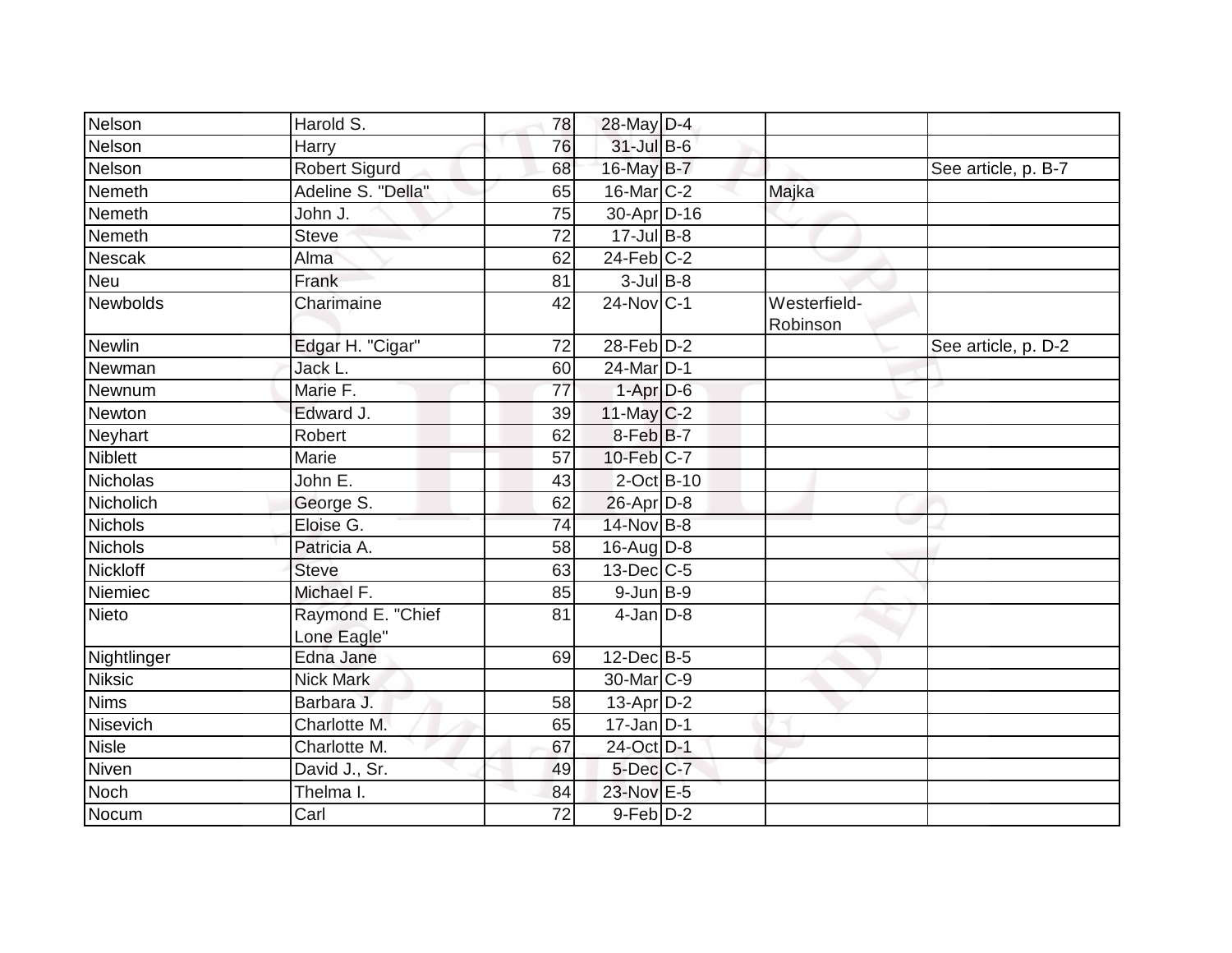| Nona           | Mary                    | 92 | $12$ -Jul C-4           |         |                                      |
|----------------|-------------------------|----|-------------------------|---------|--------------------------------------|
| Norgaard       | Jens A.                 | 72 | 27-Sep C-12             |         | See also article Sept.<br>28, p. C-2 |
| Norman         | Richard L. "Tinker"     | 43 | 22-Nov C-12             |         |                                      |
| <b>Norrick</b> | Addie M.                | 68 | $13$ -Feb $ C-1 $       |         |                                      |
| <b>Norris</b>  | Joseph W.               | 56 | $11-Auq$ <sub>C-1</sub> |         |                                      |
| <b>Norris</b>  | Robert E., Jr.          | 30 | $25-Sep D-1$            |         |                                      |
| Norton         | Ann E.                  | 74 | $25-Sep D-1$            |         |                                      |
| Norton         | <b>Gregory Allen</b>    | 40 | 18-Apr C-5              |         |                                      |
| Norton         | Leonard E.              | 81 | $21-SepC-2$             |         |                                      |
| Novak          | Dorothy J.              | 62 | $3-Feb$ C-2             |         |                                      |
| <b>Novak</b>   | Frank M.                | 83 | $6$ -Apr $B$ -8         |         |                                      |
| Novak          | Frank, Sr.              | 86 | $12$ -Jul $D-8$         |         |                                      |
| Novak          | Norman <sub>F.</sub>    | 63 | $19$ -Jun $B$ -1        |         |                                      |
| Novakovic      | Rajka                   | 34 | 9-Aug D-10              |         |                                      |
| Novath         | Sadiebelle L.           | 71 | 9-Aug D-10              |         |                                      |
| Nowaczyk       | Alma R.                 | 62 | $2$ -Dec $C$ -3         |         |                                      |
| Nowaczyk       | Jerome J.               | 58 | $7-Sep C-8$             |         |                                      |
| <b>Nowak</b>   | Ida E. (Carlson)        | 88 | $5$ -May $C$ -9         |         | See also article May 5,<br>p. C-9    |
| Nowak          | Mary M.                 | 76 | 10-May D-11             |         |                                      |
| <b>Nowak</b>   | <b>Stanley</b>          | 74 | $9-Nov$ C-2             |         |                                      |
| Nowakowski     | Genevieve               | 63 | $3$ -Jul B-8            |         |                                      |
| Nowicki        | Bernice R.              | 73 | $21$ -Jul C-2           | Simchak |                                      |
| Nuccio         | Louis                   | 68 | $28$ -Jan B-7           |         |                                      |
| Null           | William G.              | 92 | $7$ -Jul $C-2$          |         |                                      |
| <b>Nunez</b>   | Andres                  | 39 | $28$ -Dec $D-2$         |         |                                      |
| <b>Nush</b>    | Lucille L.              | 74 | $13$ -JulC-9            |         |                                      |
| Nykaza         | Walter                  | 48 | $27$ -Jun $ C-9 $       |         |                                      |
| Oaf            | <b>Beulah Elizabeth</b> | 87 | 30-Jun B-7              |         |                                      |
| Oberc          | Daniel A.               | 38 | 2-Nov C-11              |         |                                      |
| Obert          | Peter W.                | 49 | $26$ -Dec $ C-4 $       |         |                                      |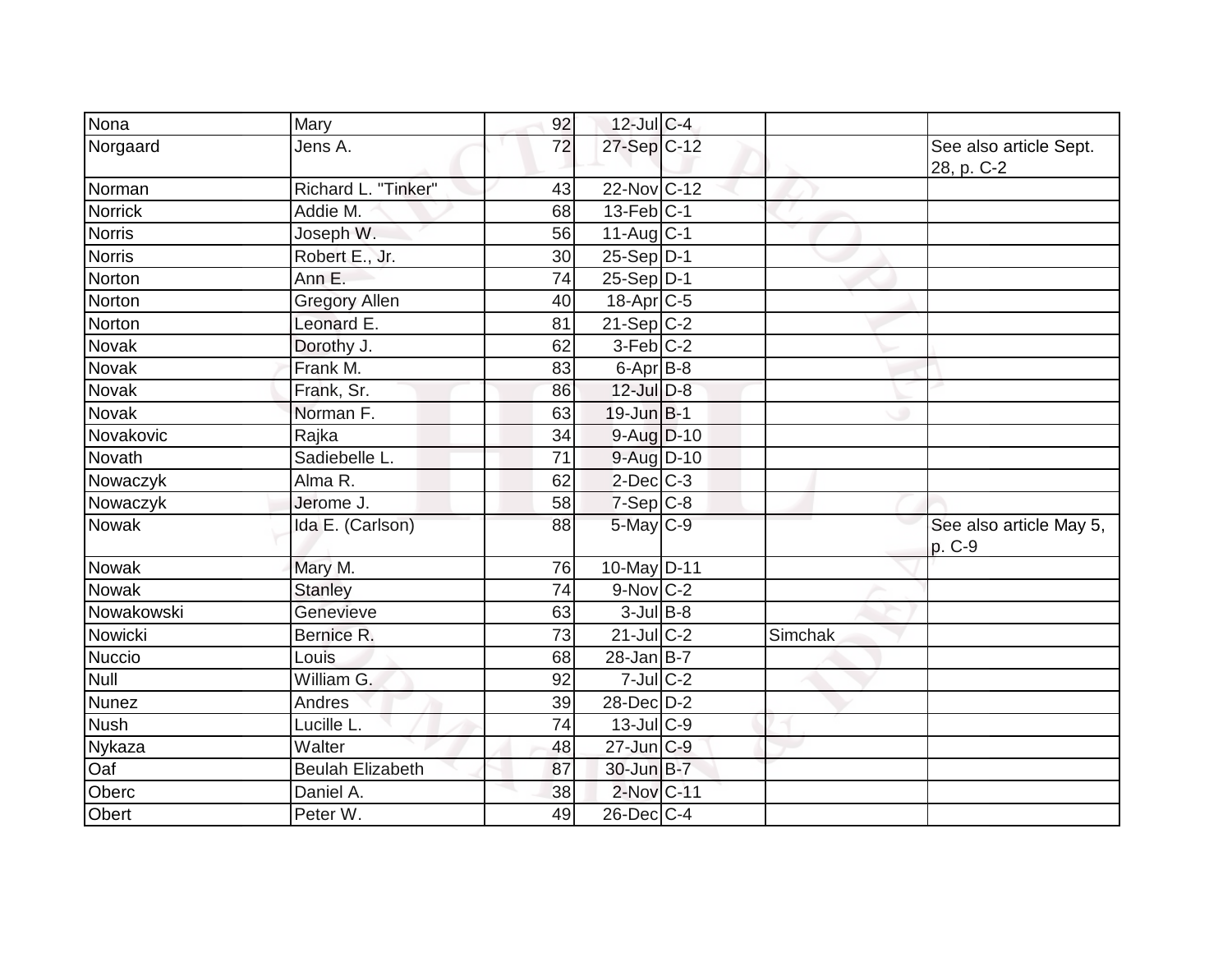|                           | 65                                                                              |          |                                                                                                                                                                                                                                                                                                                                                                                                                                                                                                                                       |                            |
|---------------------------|---------------------------------------------------------------------------------|----------|---------------------------------------------------------------------------------------------------------------------------------------------------------------------------------------------------------------------------------------------------------------------------------------------------------------------------------------------------------------------------------------------------------------------------------------------------------------------------------------------------------------------------------------|----------------------------|
| Phillip G.                | 68                                                                              |          |                                                                                                                                                                                                                                                                                                                                                                                                                                                                                                                                       |                            |
| George                    | 63                                                                              |          |                                                                                                                                                                                                                                                                                                                                                                                                                                                                                                                                       |                            |
|                           | 65                                                                              |          |                                                                                                                                                                                                                                                                                                                                                                                                                                                                                                                                       |                            |
| <b>Howard Myron</b>       | 79                                                                              |          |                                                                                                                                                                                                                                                                                                                                                                                                                                                                                                                                       |                            |
| Viola                     | 66                                                                              |          |                                                                                                                                                                                                                                                                                                                                                                                                                                                                                                                                       |                            |
|                           | 81                                                                              |          |                                                                                                                                                                                                                                                                                                                                                                                                                                                                                                                                       |                            |
| Paul F.                   | 83                                                                              |          |                                                                                                                                                                                                                                                                                                                                                                                                                                                                                                                                       |                            |
| Wallace L.                | 60                                                                              |          |                                                                                                                                                                                                                                                                                                                                                                                                                                                                                                                                       |                            |
| Petar                     | 74                                                                              |          |                                                                                                                                                                                                                                                                                                                                                                                                                                                                                                                                       |                            |
| William H. "Bill"         | 82                                                                              |          |                                                                                                                                                                                                                                                                                                                                                                                                                                                                                                                                       |                            |
| John H.                   | 64                                                                              |          |                                                                                                                                                                                                                                                                                                                                                                                                                                                                                                                                       |                            |
| Naomi J.                  | 36                                                                              |          | Camp                                                                                                                                                                                                                                                                                                                                                                                                                                                                                                                                  |                            |
| Barbara H.                | 84                                                                              |          |                                                                                                                                                                                                                                                                                                                                                                                                                                                                                                                                       |                            |
| Walter                    | 71                                                                              |          |                                                                                                                                                                                                                                                                                                                                                                                                                                                                                                                                       |                            |
| Elvera L.                 |                                                                                 |          |                                                                                                                                                                                                                                                                                                                                                                                                                                                                                                                                       |                            |
| Jean M.                   | 75                                                                              |          |                                                                                                                                                                                                                                                                                                                                                                                                                                                                                                                                       |                            |
| John H., Sr.              | 76                                                                              |          |                                                                                                                                                                                                                                                                                                                                                                                                                                                                                                                                       |                            |
| Walter F., Jr.            | 68                                                                              |          |                                                                                                                                                                                                                                                                                                                                                                                                                                                                                                                                       |                            |
| Julia V.                  | 84                                                                              |          |                                                                                                                                                                                                                                                                                                                                                                                                                                                                                                                                       |                            |
| Olivia                    | 78                                                                              |          |                                                                                                                                                                                                                                                                                                                                                                                                                                                                                                                                       |                            |
| Helen M.                  | 76                                                                              |          |                                                                                                                                                                                                                                                                                                                                                                                                                                                                                                                                       |                            |
| Olaf K.                   | 83                                                                              |          |                                                                                                                                                                                                                                                                                                                                                                                                                                                                                                                                       |                            |
|                           | infant                                                                          |          |                                                                                                                                                                                                                                                                                                                                                                                                                                                                                                                                       |                            |
| Joseph R.                 | 60                                                                              |          |                                                                                                                                                                                                                                                                                                                                                                                                                                                                                                                                       |                            |
| John                      | 56                                                                              |          |                                                                                                                                                                                                                                                                                                                                                                                                                                                                                                                                       |                            |
| <b>Catherine Rosemary</b> | 79                                                                              |          |                                                                                                                                                                                                                                                                                                                                                                                                                                                                                                                                       |                            |
| <b>Esther</b>             | 81                                                                              |          |                                                                                                                                                                                                                                                                                                                                                                                                                                                                                                                                       |                            |
| Martin                    | 62                                                                              |          |                                                                                                                                                                                                                                                                                                                                                                                                                                                                                                                                       |                            |
| Barbara A.                | 59                                                                              |          |                                                                                                                                                                                                                                                                                                                                                                                                                                                                                                                                       |                            |
|                           | Josephine M.<br>Julia<br>John M.<br>Richard E.<br>David P., Sr.<br>Shane Dryden | 67<br>73 | $8$ -Dec $C$ -3<br>$2$ -Sep $D-6$<br>3-Oct C-1<br>$17$ -Mar $ C-1$<br>19-Jul D-8<br>$8$ -Jul $D$ -6<br>$8$ -Jan $E$ -10<br>$16-Sep$ C-8<br>$22$ -May B-2<br>$18-Cct$ C-12<br>$11-Oct$ D-8<br>8-May B-10<br>26-Dec C-1<br>8-Jan E-11<br>$3-Auq$ $C-4$<br>22-Apr C-7<br>$7$ -Oct B-5<br>$26$ -Jun $D-6$<br>19-Jan D-8<br>27-Oct C-2<br>29-Jan D-15<br>9-Mar C-2<br>$22$ -Apr $C$ -7<br>$17$ -May $A - 7$<br>22-Oct C-7<br>14-Aug B-7<br>$7 - Aug$ B-6<br>$22-Sep B-7$<br>15-Aug $B-7$<br>$11$ -Jul $C-8$<br>22-Sep B-7<br>$12$ -Dec B-5 | Kosiba<br><b>Stanaszek</b> |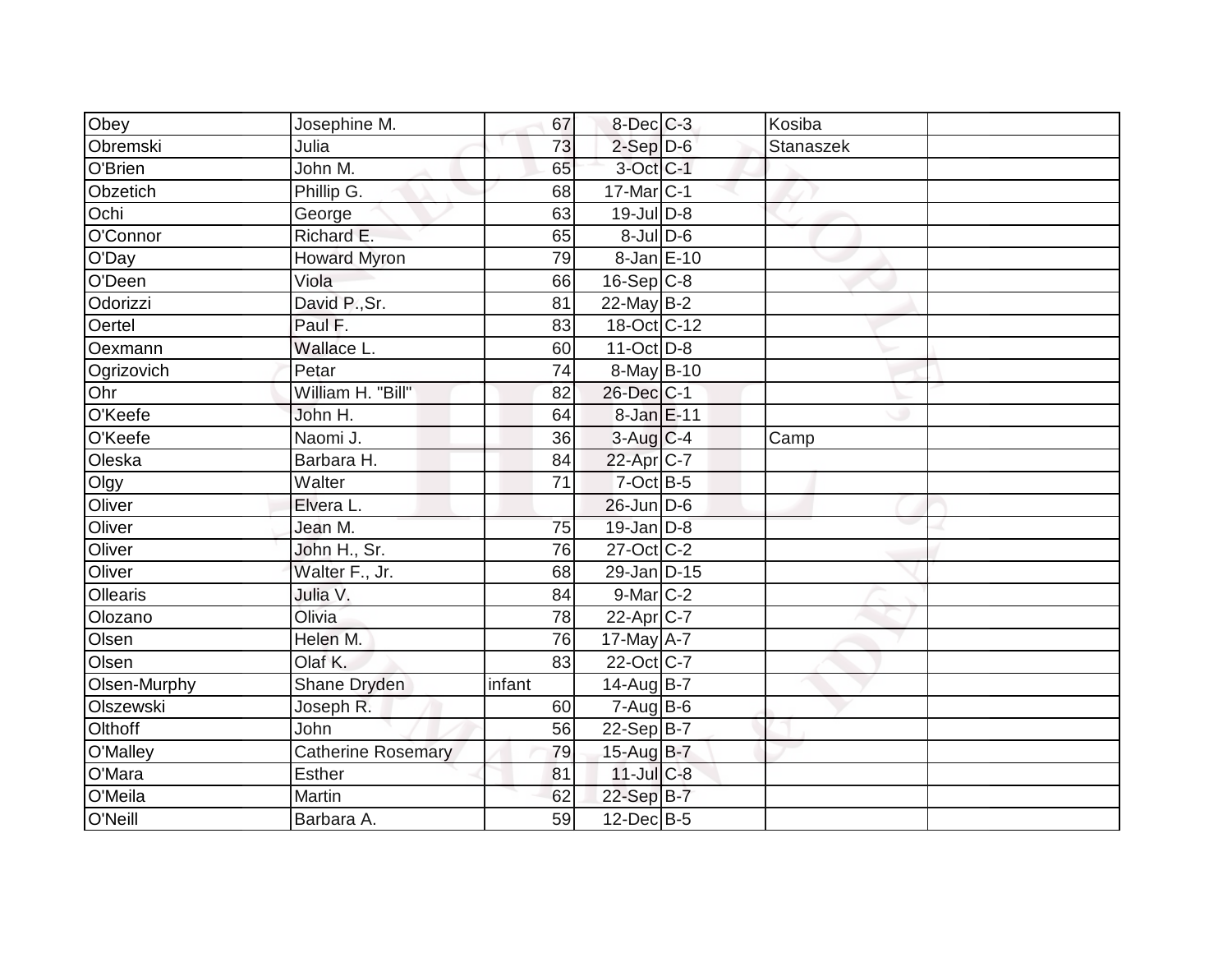| Onesko      | Michael, Sr.                 | 92              | 13-Apr D-2              |        |                                      |
|-------------|------------------------------|-----------------|-------------------------|--------|--------------------------------------|
| <b>Ooms</b> | John                         | 59              | 28-Feb D-2              |        |                                      |
| Opperman    | Gilbert L.                   | 74              | $15$ -Jan $D-2$         |        |                                      |
| Opperman    | Sandra B.                    | 46              | $5$ -Oct C-4            |        |                                      |
| Oprea       | Lottie T.                    | 65              | $20$ -Feb $ C-1 $       |        |                                      |
| Orlich      | Ann                          | 55              | 27-Nov C-10             |        |                                      |
| Ormes       | James W.                     | 62              | $22$ -Jun $B-9$         |        |                                      |
| Orr         | Honor K.                     | 89              | 3-Mar C-2               |        |                                      |
| Orr         | Raymond A.                   | 84              | $19-Sep C-1$            |        |                                      |
| Ortega      | Helen                        | 64              | $11$ -JulC-8            |        |                                      |
| Osborn      | Clara                        | 93              | $1-Sep C-1$             |        |                                      |
| Osborn      | George B.                    | 75              | 15-Dec C-2              |        |                                      |
| Osburn      | Glen B.                      | 70              | $5 - Jun$ $D-6$         |        |                                      |
| Osenga      | Ruby                         | 90              | $14$ -Apr $ C-2 $       |        |                                      |
| Osika       | Edwin R.                     | 59              | 17-Oct C-1              |        |                                      |
| Ostapchuk   | Joseph J. "Candy Man<br>Joe" | 76              | 23-Apr E-16             |        |                                      |
| Ostaszewski | Mark A., Sgt.                | 31              | 2-Mar <sub>IC-2</sub>   |        |                                      |
| Osterman    | Clarence (Hap)               | 79              | $16-Sep C-8$            |        |                                      |
| Otte        | Cynthia A.                   | 35              | $13$ -Feb $ C-1 $       | Miller |                                      |
| Overhage    | John J.                      | 71              | $9$ -Mar $ C-2 $        |        |                                      |
| Overpeck    | Mamie                        |                 | $18$ -Apr $C$ -5        |        | See also article April<br>19, p. D-8 |
| Owczarzak   | Barney M.                    | 81              | $17-Oct$ <sub>C-1</sub> |        |                                      |
| Ozretic     | Marion S. "Mike"             | 83              | $13$ -Dec $ C$ -5       |        |                                      |
| Pabey       | Luis D., Jr.                 | 47              | 25-Mar D-1              |        |                                      |
| Pachinski   | Charles F.                   |                 | $8$ -Feb $ B-7 $        |        |                                      |
| Pacific     | Delphine                     | 89              | $12$ -Jun B-6           |        |                                      |
| Padberg     | Lyda F.                      | 85              | $11$ -Oct D-8           |        |                                      |
| Paddock     | Edna                         | 87              | 14-Aug B-7              |        |                                      |
| Paddock     | Michael T.                   | 85              | 19-Aug A-13             |        |                                      |
| Padezanin   | <b>Branko</b>                | $\overline{74}$ | $15$ -May C-6           |        |                                      |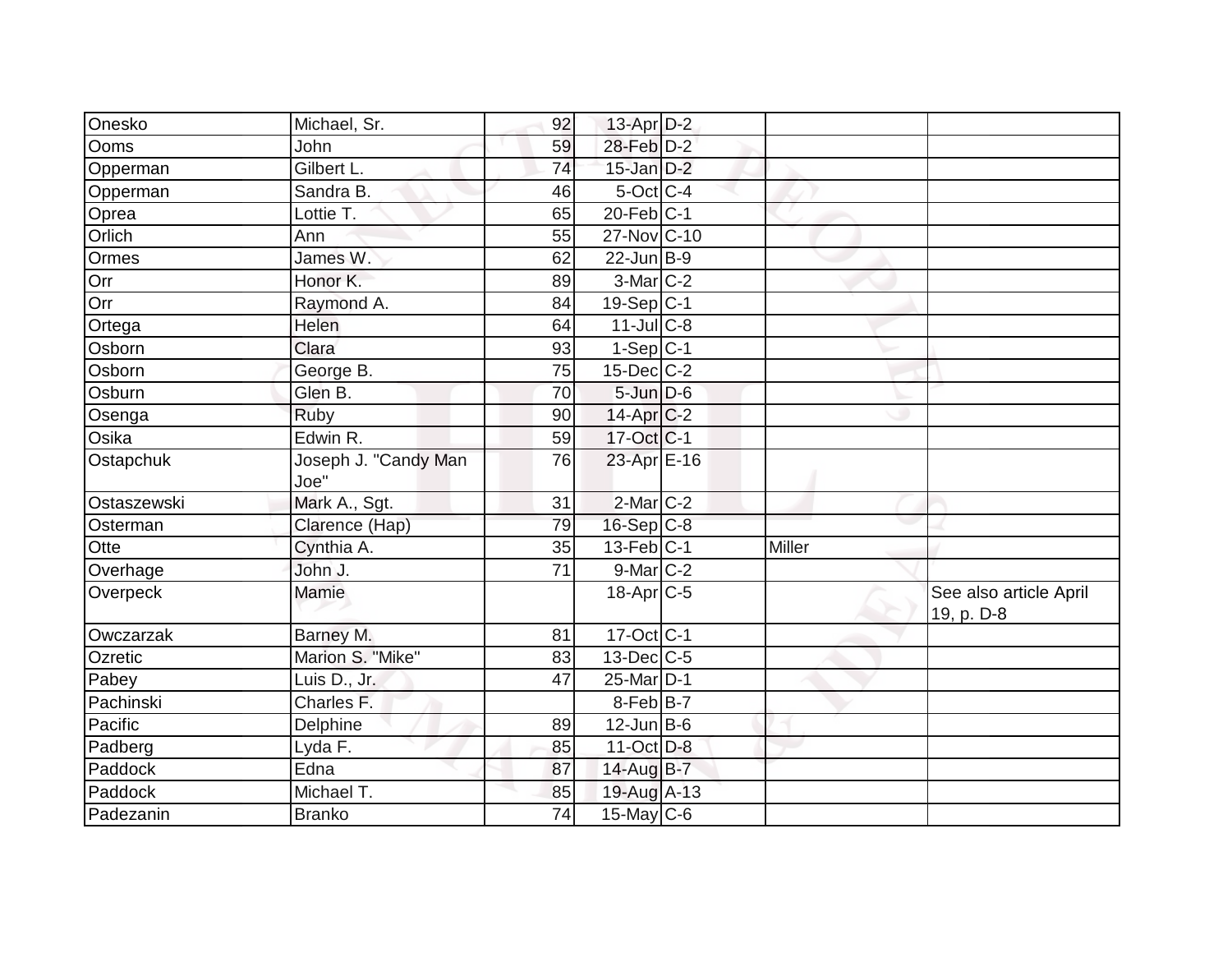| Page      | Charles A., Lt. Colonel | 75     | $11-Auq$ <sub>C-1</sub> |          |                                     |
|-----------|-------------------------|--------|-------------------------|----------|-------------------------------------|
| Pagliero  | John Q.                 |        | 13-May $D-7$            |          |                                     |
| Palasik   | Ernest J.               | 53     | 1-Nov D-4               |          |                                     |
| Palhegyi  | <b>Brian</b>            | 17     | $12$ -JulC-4            |          | See also article July 11,<br>p. A-3 |
| Paliga    | <b>Stella</b>           | 80     | 30-Dec C-7              |          |                                     |
| Palkovich | Fabian                  | 74     | $9$ -Jul $D-2$          |          |                                     |
| Palmer    | Gertrude Redwitz        | 84     | $18-Sep D-1$            |          |                                     |
| Palmer    | James R.                | 52     | $17-Oct$ <sub>C-1</sub> |          |                                     |
| Palmer    | Lyle F.                 | 69     | $23-Sep C-6$            |          |                                     |
| Palmer    | Robert E.               | 33     | $19$ -Apr $ D-8$        |          |                                     |
| Palos     | Emma                    | 78     | $17$ -Feb $ B-7 $       |          |                                     |
| Palovcik  | Anna                    | 90     | 26-Dec C-4              |          |                                     |
| Palucki   | Veronica                | 68     | 19-Mar D-2              | Wojewoda |                                     |
| Panasic   | Josephine               | 75     | $2-Oct$ B-10            |          |                                     |
| Panchoff  | Dolores M.              |        | 17-Oct C-1              | Jaworski |                                     |
| Pantea    | Romy, Sr.               | 66     | $7$ -Jan $ C-7 $        |          |                                     |
| Papach    | Mary R.                 | 78     | $12-Apr$ C-3            |          |                                     |
| Papach    | Pauline                 | 83     | 13-Mar C-1              | Powell   |                                     |
| Pappas    | Mary B.                 | 61     | $2$ -Nov $ C-11$        |          |                                     |
| Paquette  | <b>Hattie</b>           | 92     | $4$ -Oct $D-8$          |          |                                     |
| Paradine  | Harland J.              | 68     | $1-Aug$ <sub>C-8</sub>  |          |                                     |
| Parayaoan | Salvador                | 75     | $25$ -Feb $ C-1 $       |          |                                     |
| Pardinek  | Anthony                 | 61     | $16$ -Apr $D-3$         |          | See article, p. D-3                 |
| Paris     | Ethel M.                | 76     | $17 - Dec$ C-17         |          |                                     |
| Paris     | Ralph E.                | 78     | 22-Nov C-12             |          |                                     |
| Parker    | Eric M.                 | infant | 26-Nov C-13             |          |                                     |
| Parker    | Myron E. "Bud"          | 56     | $6$ -Jul $D-2$          |          |                                     |
| Parks     | Mary                    | 59     | $13$ -Jul C-9           |          | See also article July 11,<br>p. A-3 |
| Parrish   | Channie                 | 84     | $3-Apr$ D-6             |          |                                     |
| Parrish   | Philip E.               | 70     | $6$ -Aug $E$ -15        |          |                                     |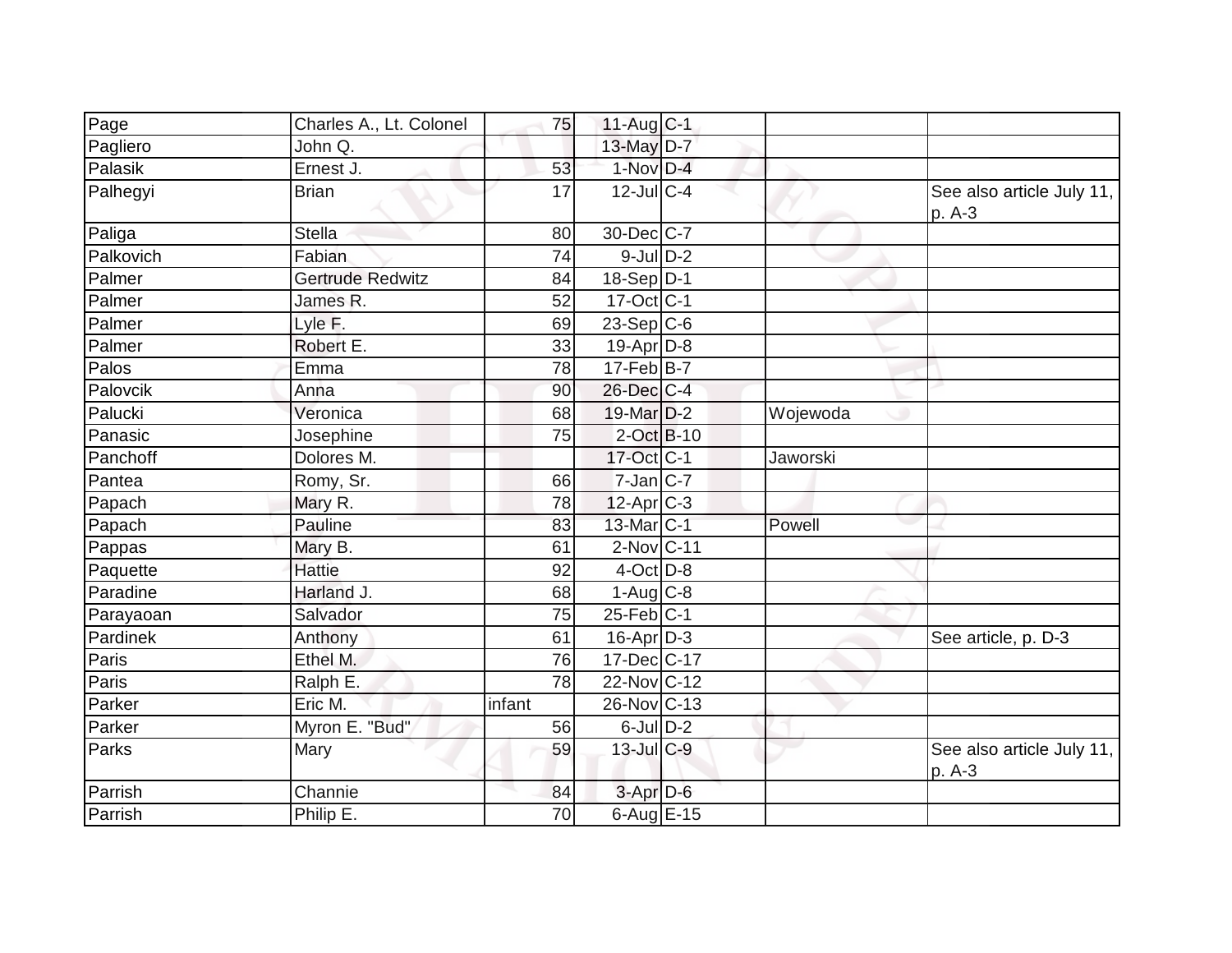| Partida   | Concepcion                     | 81              | $14$ -Jan D-3          |        |                          |
|-----------|--------------------------------|-----------------|------------------------|--------|--------------------------|
| Partida   | Frank                          | 57              | $10$ -Jan $ C-1 $      |        |                          |
| Paschke   | Richard I.                     | 61              | $16$ -Jun $ C-1 $      |        |                          |
| Pastor    | Michael                        | 67              | $11-Aug C-1$           |        |                          |
| Pastrnak  | John $\overline{\mathsf{S}}$ . | $\overline{75}$ | $15-Apr$ D-3           |        |                          |
| Pastuszak | Leonard M.                     | 57              | $1-Feb$ C-5            |        |                          |
| Paszczyk  | Casimir                        | 69              | $27$ -Feb $ C-8$       |        |                          |
| Paterson  | Moses                          | 81              | $31$ -AugD-9           |        |                          |
| Patheiger | Fred C.                        | 69              | $3-Feb$ C-2            |        |                          |
| Patka     | Stella J.                      |                 | 15-May $B-6$           | Cernia |                          |
| Patriquin | Claude E. "Pee Wee"            | 82              | $27$ -Aug C-7          |        |                          |
| Patterson | Dorothy Marie                  | 68              | 29-Oct B-11            |        | See article, p. B-11     |
| Patterson | James Mann, Sr.                | 76              | 14-Nov B-8             |        |                          |
| Patterson | Thelma D.                      | 58              | $8-Aug$ <sub>C-1</sub> |        |                          |
| Patton    | Alger                          | 65              | $18$ -May C-2          |        |                          |
| Patton    | George F.                      | 45              | 20-May C-1             |        |                          |
| Patton    | Joseph F.                      | 87              | $14$ -Jun D-1          |        |                          |
| Paulson   | <b>Tim Earl</b>                | 38              | 7-Nov C-11             |        |                          |
| Pause     | LNora M.                       | 75              | $22$ -Jul $C-8$        |        |                          |
| Pavlench  | Lillian (Timberman)            | 71              | $10$ -Mar $ B-9 $      |        |                          |
| Pavlik    | Mary C.                        | 64              | $29$ -Aug $A-2$        |        | See articles Aug. 29, p. |
|           |                                |                 |                        |        | A-2 & Aug. 31, p. D-9    |
| Pavlinac  | Stephen F., Sr.                | 64              | 7-Nov C-11             |        |                          |
| Pavnic    | John J.                        | 77              | $22$ -Feb $D-8$        |        |                          |
| Pavnic    | Joseph P.                      | 64              | $6$ -Dec $C$ -7        |        |                          |
| Pavnica   | Walter J.                      | 63              | $17$ -Jan B-6          |        |                          |
| Pavy      | Linda K.                       | 42              | $4$ -Dec $ C-1 $       |        |                          |
| Pawlak    | John A.                        | 69              | 26-Aug A-13            |        |                          |
| Pawlowski | Edward A.                      | 83              | $27$ -Feb $ C-8 $      |        |                          |
| Payer     | Michael                        | 78              | 20-Jul C-4             |        | See article, p. C-4      |
| Payne     | Arthur C., Dr.                 | 93              | $3-Feb$ $C-2$          |        |                          |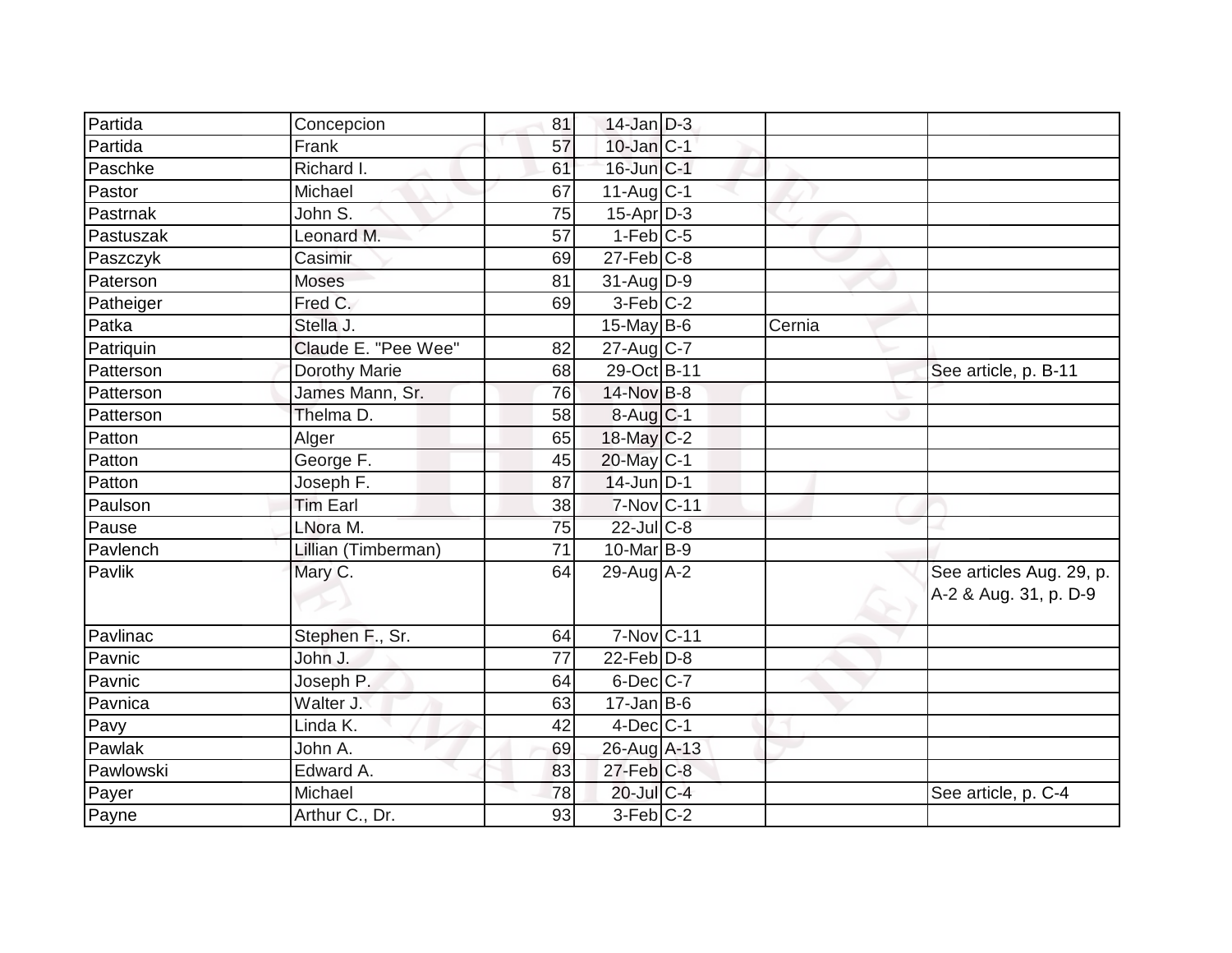| Payne      | Delbert E.              | 80              | $6-Sep$ D-8             |  |                     |
|------------|-------------------------|-----------------|-------------------------|--|---------------------|
| Peach      | Marilyn L.              | 50              | $1$ -Jan $E-2$          |  |                     |
| Peach      | Otis                    | $\overline{72}$ | $1-Feb$ $C-5$           |  |                     |
| Peak       | William R.              | 62              | 30-May $B-7$            |  |                     |
| Pearson    | Irene                   | 76              | 28-Nov C-6              |  |                     |
| Pearson    | Ruby Ann                | 83              | $8-Aug$ <sub>C-1</sub>  |  |                     |
| Peciulis   | <b>John</b>             | 74              | 22-Nov C-12             |  |                     |
| Peifer     | Frances                 | 74              | $9$ -Jan $ C-8 $        |  |                     |
| Peifer     | Robert                  | 64              | $27$ -Apr $C-2$         |  |                     |
| Pekownik   | Lina                    | 86              | $11$ -Jun $E-14$        |  |                     |
| Pelley     | Dawn                    | 32              | $\overline{1}$ -May A-1 |  | See article, p. A-1 |
| Pelley     | Janel                   | 8 <sup>1</sup>  | $1-May$ A-1             |  | See article, p. A-1 |
| Pelley     | Jolene                  | $6\overline{6}$ | 1-May $A-1$             |  | See article, p. A-1 |
| Pelley     | Robert                  | 38              | $1$ -May $A-1$          |  | See article, p. A-1 |
| Peltier    | Iva M.                  | 69              | $5-Sep C-5$             |  |                     |
| Pemble     | Freda                   | 81              | 19-Nov A-2              |  | See article, p. A-2 |
| Pena       | Genaro L. "Shorty"      | 23              | $1-Aug$ <sub>C-8</sub>  |  |                     |
| Pena       | Joanne                  | 53              | $13$ -Jul C-9           |  |                     |
| Pence      | Clara M.                | 66              | 31-May D-9              |  |                     |
| Pence      | Mari Lou                | 66              | $1-Sep C-1$             |  |                     |
| Pendleton  | Robert E.               | 64              | $6$ -Jan $D-7$          |  |                     |
| Penick     | Marian B., Sr.          | 80              | 31-Mar B-7              |  |                     |
| Penilla    | <b>David</b>            | 63              | 28-Aug B-3              |  |                     |
| Penix      | Kenton                  | 73              | $27$ -Jun $ C-9$        |  |                     |
| Penning    | Adolph C.               | 94              | $18$ -Dec $B$ -1        |  |                     |
| Pennington | <b>Christopher Dirk</b> | 23              | $23$ -Jan C-1           |  |                     |
| Pennington | Daniel J. "Dan"         | 29              | $1$ -Jul $C$ -7         |  |                     |
| Pennock    | Marvin A.               | 63              | $1-Aug$ <sub>C-8</sub>  |  |                     |
| Penny      | Katherine F.            | 90              | $21-Sep C-2$            |  |                     |
| Peregoy    | Mary Susan "Sue"        | 52              | $7-Sep$ $C-8$           |  |                     |
| Peretto    | Angeline "Babe"         | 80              | 16-May B-7              |  |                     |
| Perez      | Atelano                 |                 | $24$ -Jun $ C-2 $       |  |                     |
|            |                         |                 |                         |  |                     |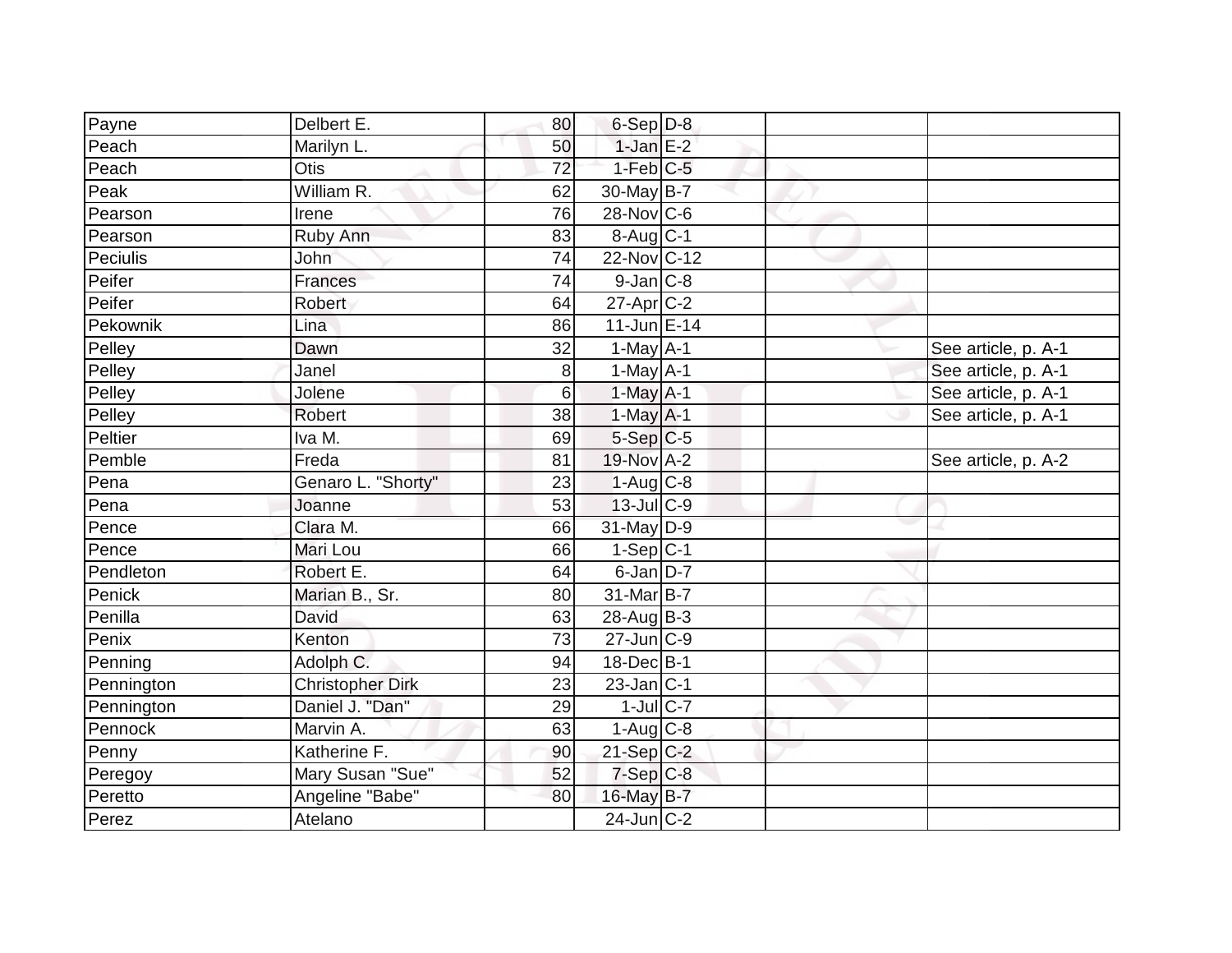| Perkins   | Dallas, Sr.         | 75       | $28-Sep C-2$      |        |                                                 |
|-----------|---------------------|----------|-------------------|--------|-------------------------------------------------|
| Perkins   | Helen E.            | 73       | $1$ -May $C-1$    |        |                                                 |
| Perkins   | Stella L.           | 78       | 26-Dec C-4        |        |                                                 |
| Perry     | Carl R.             | 54       | $12-Sep C-7$      |        | See also Sept. 13, p. B-<br>5 - age given as 57 |
| Perry     | Grace               | 84       | $12$ -Jan B-6     |        |                                                 |
| Perry     | James M.            | 70       | $14$ -Jul $C-2$   |        |                                                 |
| Perry     | Nelson              | 35       | $21$ -Jun B-8     |        |                                                 |
| Perry     | Solomon             | 77       | $5-Sep C-5$       |        |                                                 |
| Persin    | Ivan                | 71       | $7-Apr$ B-9       |        |                                                 |
| Perusic   | Velma A.            | 62       | $23$ -Apr $D-2$   |        |                                                 |
| Perz      | Harry B.            | 62       | $14-Sep C-2$      |        |                                                 |
| Peters    | <b>Delbert</b>      | 60       | $5 - Jun$ $D-6$   |        |                                                 |
| Peters    | Harold T.           | 78       | $10$ -Jan $ C-1 $ |        |                                                 |
| Peters    | Hattie M.           | 96       | $6$ -Feb $B$ -8   |        |                                                 |
| Peters    | James Lester        | 65       | 30-Jul E-5        |        |                                                 |
| Peters    | Olga M. (Duda)      | 70       | $7$ -Jun $C-9$    |        |                                                 |
| Peters    | William E. "Bill"   | 75       | $15$ -Mar $ C-7 $ |        | See also article March<br>16, p. C-3            |
| Peterson  | <b>Amber Dawn</b>   | 9 months | 16-Jul E-15       |        |                                                 |
| Peterson  | Anna Mae            | 78       | $16$ -Mar $ C-2 $ |        |                                                 |
| Peterson  | Carroll             | 83       | 19-Oct D-11       |        |                                                 |
| Peterson  | Frank G.            | 66       | $14$ -May D-2     |        |                                                 |
| Peterson  | William August, Jr. | 54       | $2$ -Jan $ C-1 $  |        |                                                 |
| Petit     | Clarence C.         | 75       | $20$ -Apr $C-2$   |        |                                                 |
| Peto      | Theresa M.          | 79       | 28-May D-4        | Greski |                                                 |
| Petrasich | Elizabeth           | 70       | $6$ -Mar $ C-1 $  |        |                                                 |
| Petroski  | John J.             | 62       | $3-Mar$ $C-2$     |        |                                                 |
| Petrunich | Agnes               | 90       | $24$ -Jan C-6     |        |                                                 |
| Pettet    | Dorothy J.          | 69       | $4$ -May $C-2$    |        |                                                 |
| Pettigrew | <b>Beatrice</b>     | 70       | $18$ -Jan $D-8$   |        |                                                 |
| Petyo     | Anna H.             | 85       | $4$ -May C-2      |        |                                                 |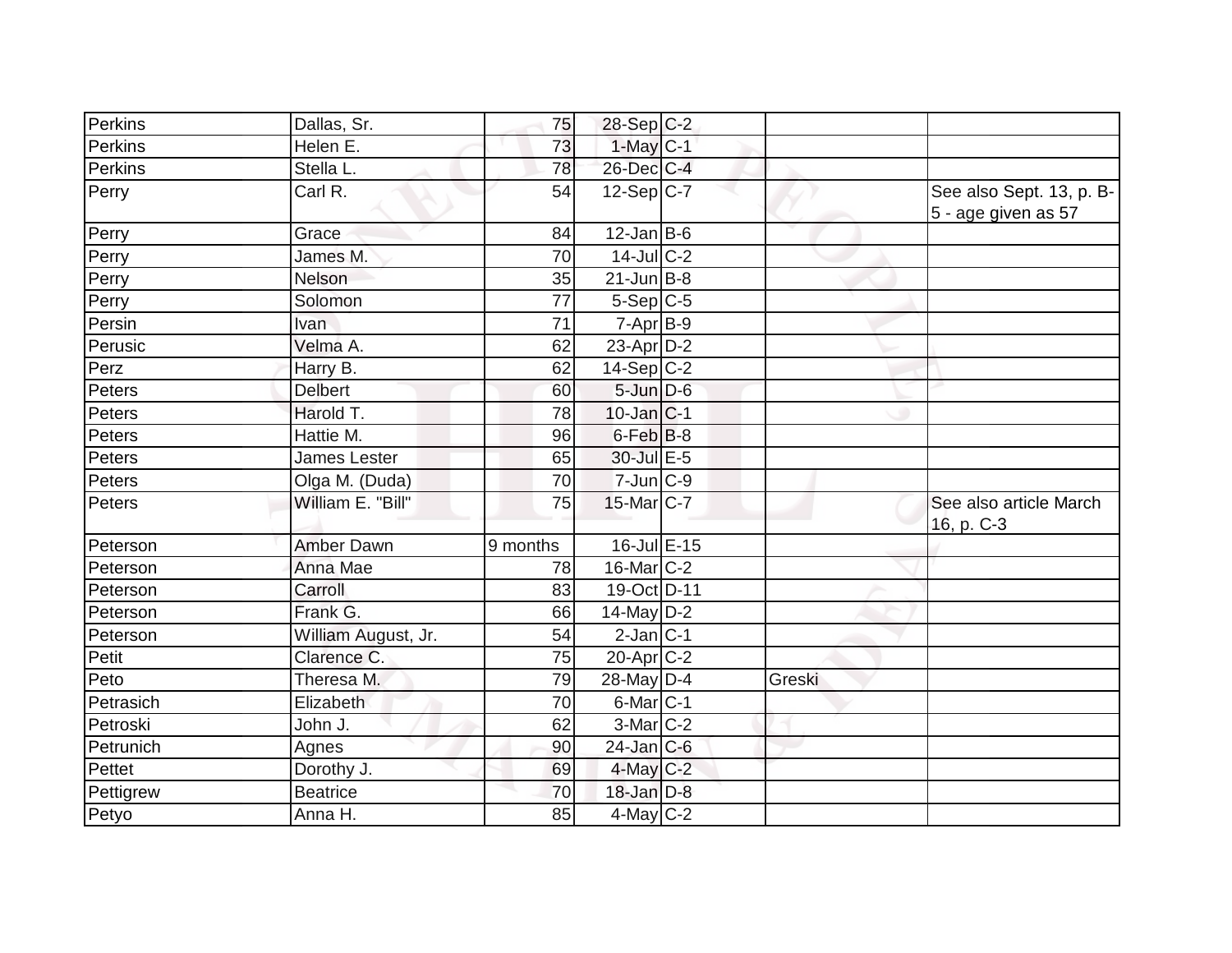| Pfeiffer        | Herman C.              | 63              | 17-May C-10            |                   |                                      |
|-----------------|------------------------|-----------------|------------------------|-------------------|--------------------------------------|
| Pfeil           | Myrtle E.              | 78              | 14-Dec C-15            |                   |                                      |
| <b>Phelps</b>   | Everett E.             | 79              | $25$ -Apr $C$ -1       |                   |                                      |
| Phillipov       | Vasil "Bill"           | 90              | 19-May $B-8$           |                   |                                      |
| Phillippe       | Hilbert W.             | $\overline{73}$ | $10$ -Apr $D-6$        |                   |                                      |
| <b>Phillips</b> | Eleanore H.            | 78              | 29-Jun C-13            |                   |                                      |
| Phillips        | Fred E.                | 77              | $1-May$ <sub>C-1</sub> |                   |                                      |
| <b>Phillips</b> | LaVonne R.             | 60              | 8-May B-10             |                   |                                      |
| <b>Phillips</b> | Verna L.               | 80              | 7-Dec D-12             |                   |                                      |
| Phillips        | Virgil F.              | 72              | 28-Oct B-8             |                   |                                      |
| Philpot         | Albert                 | 72              | $20$ -Jan B-8          |                   |                                      |
| Philpott        | John W.                | 66              | $5$ -Jun $D-6$         |                   |                                      |
| Piatek          | Hieronim               | 79              | 16-Sep C-8             |                   |                                      |
| Piazza          | Ralph J.               | 71              | 17-Mar C-1             |                   |                                      |
| Piazza          | Victor T.              | 70              | $18$ -Jul C-6          |                   |                                      |
| Picotte         | Lawrence F.            | 78              | $3-Sep$ $D-2$          |                   |                                      |
| Pictor          | Raymond                | 75              | $27$ -Jan B-8          |                   |                                      |
| Piechocki       | <b>Stella</b>          | 94              | $3$ -Aug C-4           |                   |                                      |
| Piel            | Henry C.               | 83              | 18-Oct C-12            |                   | See also article Oct. 19,<br>p. D-11 |
| Pierce          | Earl W. "Bus"          | 68              | 30-May $B-7$           |                   |                                      |
| Pierce          | George C.              | 81              | $12$ -Mar $E-15$       |                   | See article, p. E-15                 |
| Pierce          | Melvin D.              | 90              | $17$ -May $A$ -7       |                   |                                      |
| Pierson         | <b>Nell</b>            | 80              | $27$ -Feb $C-8$        | Kielbowicz        |                                      |
| Pierzchalski    | Lillian B.             | 84              | $7$ -Jun $ C-9 $       | <b>Brzezinski</b> |                                      |
| Pierzchalski    | Martha                 | 81              | 25-Jul C-6             | Wroblewski        |                                      |
| Piggott         | Catherine C.           | 74              | $9$ -Oct $B$ -6        |                   |                                      |
| Pilarczyk       | Edward G. "Uncle Mike" | 75              | $11$ -Jan $ C-4 $      |                   |                                      |
| Pilot           | Jean, Dr.              | 78              | $17$ -Jan B-6          |                   | See article, p. B-6                  |
| Pinkowski       | Edward                 | 76              | 7-Nov C-11             |                   |                                      |
| Pinkowski       | Paula                  | 68              | $5-Apr$ D-7            |                   |                                      |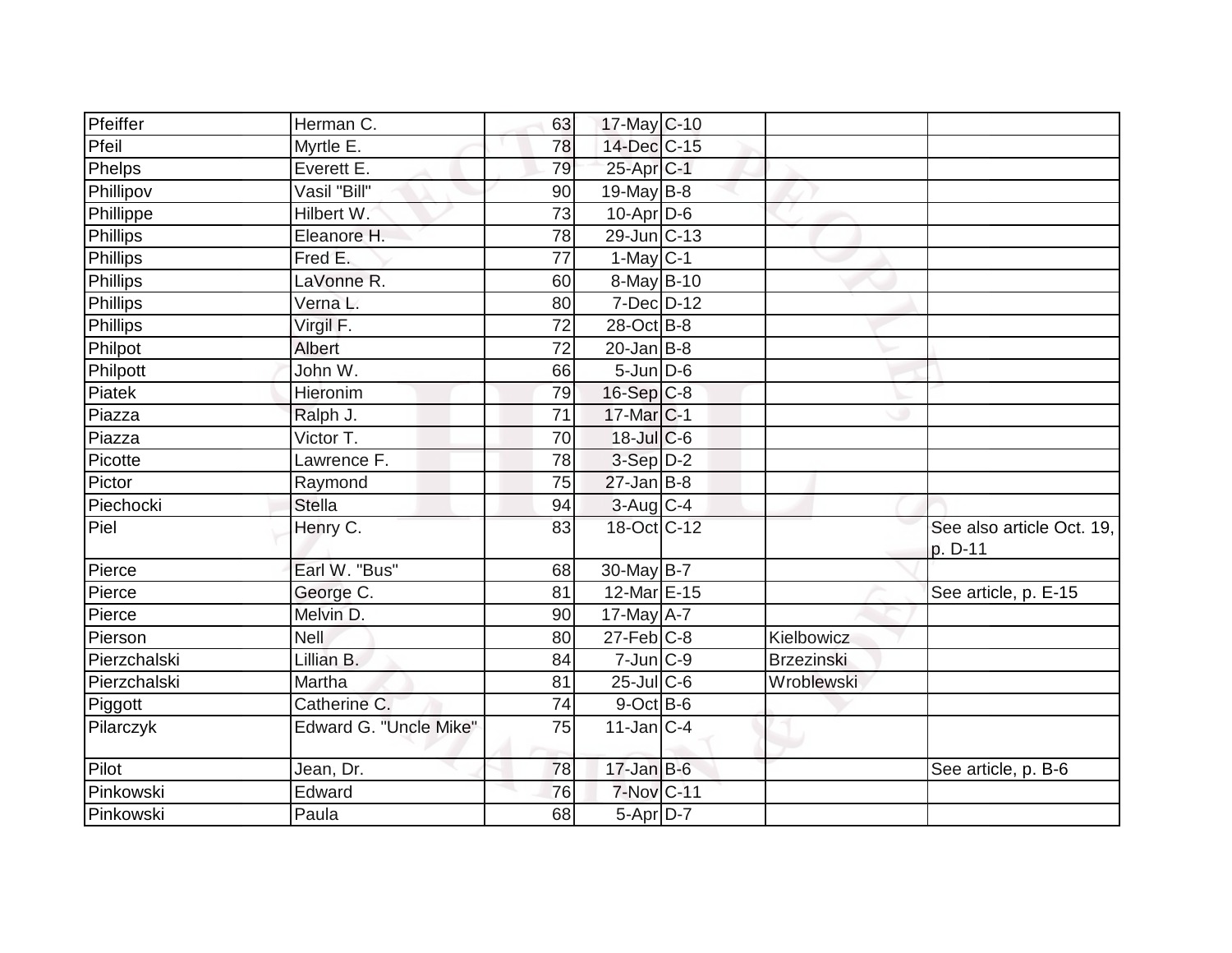| Pinkus         | Evelyn                | 75              | $1-May$ <sub>C-1</sub> |            |                     |
|----------------|-----------------------|-----------------|------------------------|------------|---------------------|
| Piornack       | Beverly J.            | 59              | 27-Jun C-9             |            |                     |
| Piske          | <b>Roland Lewis</b>   | 63              | 15-Oct D-2             |            |                     |
| Piskorowski    | Pauline               | 71              | $9$ -Dec $D$ -2        | Nowakowski |                     |
| Piskula        | Louis S.              | 67              | 29-Nov C-9             |            |                     |
| Pitchford      | Mary                  | 78              | $10$ -Mar $ B-9 $      |            |                     |
| Pitera         | Dennis S.             | 46              | $20$ -JulC-4           |            |                     |
| Pittman        | Eileaner              | 64              | $9$ -Mar $C-3$         |            |                     |
| <b>Pittman</b> | Lloyd                 | 62              | $13$ -Apr $D-2$        |            |                     |
| Pivarnik       | John E.               | 71              | 30-Oct C-5             |            |                     |
| Plair          | <b>Michael Marvin</b> | 27              | $22$ -May B-2          |            |                     |
| Plant          | <b>Hazel Dorothy</b>  | 87              | $5$ -Dec $D-1$         |            |                     |
| Plath          | Jean L.               | 65              | $27-Sep$ C-12          |            |                     |
| Platt          | John W., Jr.          | 22              | 22-Jan E-15            |            |                     |
| Ploski         | Marie A.              | 68              | $21$ -Jun B-8          | Sulicz     |                     |
| Ploszaj        | Eleanor D.            | 57              | $13$ -Jul C-9          |            |                     |
| Plowman        | Lena                  | $\overline{97}$ | $9$ -May $A - 7$       |            |                     |
| <b>Pluskis</b> | Michelle A.           | 22              | 9-Aug D-10             |            |                     |
| Pober          | Stephanie "Blondie"   | 74              | $11$ -Mar $ C-1 $      | Krupa      |                     |
| Podgorny       | Anthony F., Sr.       | 75              | $22$ -Jul C-8          |            |                     |
| Podnar         | Michael               | 97              | $25$ -Jan B-8          |            |                     |
| Podowski       | Edmund J. "Shorty"    | 69              | $22$ -May B-2          |            |                     |
| Poklemba       | Veronika              | 85              | $24-Apr$ B-1           |            |                     |
| Pokorski       | Alvina C.             | 83              | $13$ -Aug D-2          |            |                     |
| Polak          | Josephine             | 92              | $26$ -Apr $D-8$        |            |                     |
| Poland         | Thelma G.             | 73              | $2$ -Apr $D-2$         |            |                     |
| Polatewicz     | Marie                 | 73              | $5$ -May $C$ -9        |            |                     |
| Polen          | Sarah K.              | 72              | $1$ -Jun $ C-9 $       |            |                     |
| Polgar         | Frank                 | 59              | 26-Dec C-1             |            |                     |
| Polivka        | Mary M.               |                 | 17-Aug D-10            | Filipek    |                     |
| Polus          | Edward H.             | 78              | 17-Oct C-2             |            | See article, p. C-2 |
| Pomilia        | Joseph C.             | 63              | $27$ -May C-7          |            |                     |
|                |                       |                 |                        |            |                     |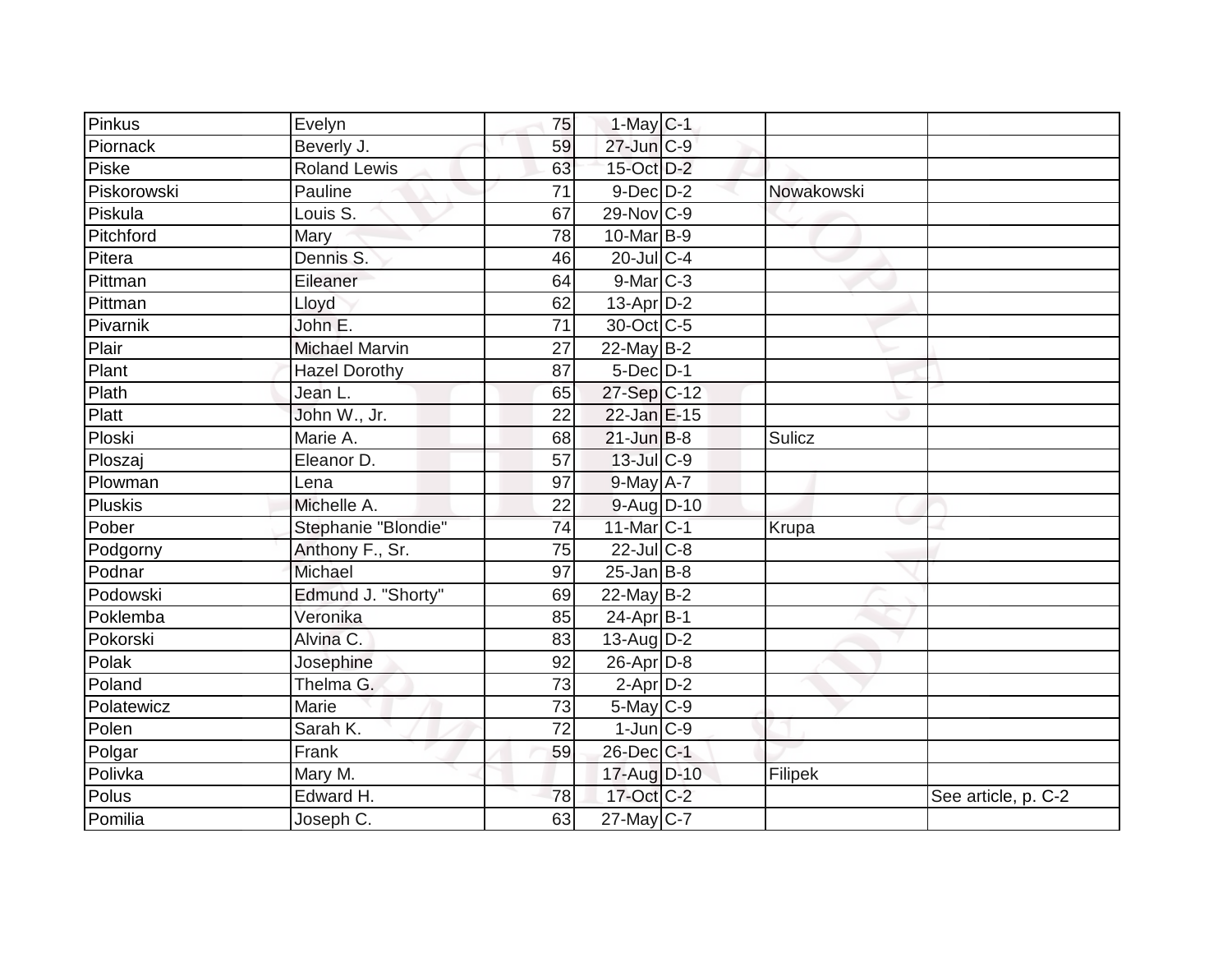| Ponce        | Blasa F.              | 73 | 12-Mar E-15       | Fuentes |                                              |
|--------------|-----------------------|----|-------------------|---------|----------------------------------------------|
| Poole        | (Genardo)<br>Nancy L. | 49 | 28-Dec D-2        | Laas    |                                              |
| Poortenga    | Peter A.              | 71 | 8-Aug C-1         |         |                                              |
| Poortinga    | Daniel                | 66 | $8$ -Feb $ B-7 $  |         |                                              |
| Pop          | Nicolae T.            | 81 | 6-Oct C-2         |         |                                              |
| Popa         | John, Rev.            | 69 | 2-Aug C-12        |         |                                              |
| Popagin      | Martha                | 82 | 8-Nov C-11        |         |                                              |
| Pope         | William               | 88 | $25$ -Jan B-8     |         |                                              |
| Popoff       | Nick E.               | 87 | 24-Aug B-9        |         |                                              |
| Popovich     | Josephine D.          | 69 | $6$ -Jun $ C-1$   |         |                                              |
| Popovich     | <b>Nick</b>           | 75 | $28$ -Aug B-3     |         |                                              |
| Porcaro      | David L.              | 27 | $5$ -Mar $A$ -2   |         | See article and photo of<br>incident, p. A-2 |
| Poremski     | Julia S.              | 75 | $16$ -Jun $ C-1$  | Walczyk |                                              |
| Porras       | Florence V.           | 71 | $2-Sep D-6$       |         |                                              |
| Porras       | Lucy                  | 61 | 24-Jun C-2        |         |                                              |
| Porter       | Darrell S.            | 72 | $9-Nov$ C-2       |         |                                              |
| Portlock     | Kendall C. "Porky"    | 83 | $5-AprD-7$        |         |                                              |
| Portone      | Sam L.                | 56 | 15-Jun B-5        |         |                                              |
| Porubyanski  | John                  | 84 | $3-Feb$ C-2       |         |                                              |
| Porumb       | Lois                  | 62 | $8$ -Dec $C$ -2   |         |                                              |
| Potapczak    | Josephine             | 65 | $5$ -Jan $ C-3 $  |         |                                              |
| Potasnik     | Michael E.            | 89 | $7$ -Dec $D-12$   |         |                                              |
| Potosky      | Steven T., Sr.        | 75 | $29$ -Jan D-14    |         |                                              |
| Potrzebowski | Casimer               | 77 | $28-Sep C-2$      |         |                                              |
| Potter       | Clayton, Sr.          | 67 | $24$ -Oct $D-1$   |         |                                              |
| Potts        | Robertine E. "Bobbie" | 73 | 12-Mar E-15       |         |                                              |
| Powell       | <b>Nicholas</b>       |    | $12$ -Jun $ B-6 $ |         | See also article June<br>14, p. C-16         |
| Powers       | Shirley M.            | 53 | 5-May C-9         |         |                                              |
| Poynter      | Carol J.              | 51 | $7$ -May $D-2$    |         |                                              |
| Pozniak      | Mary                  | 88 | 23-May $D-8$      |         |                                              |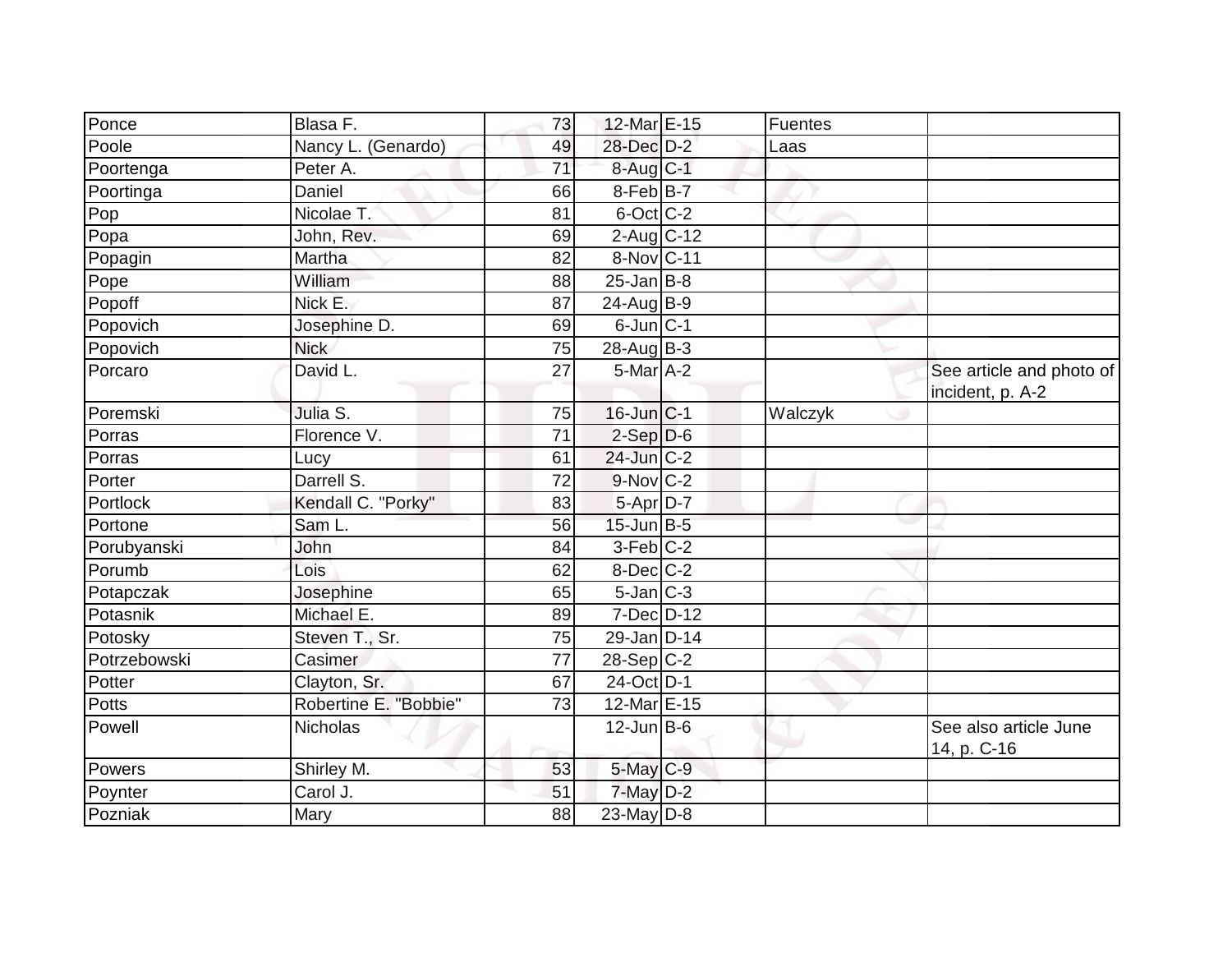| Prater     | Clarence F.             | 70              | $3-Apr$ D-6        |                 |            |                     |
|------------|-------------------------|-----------------|--------------------|-----------------|------------|---------------------|
| Pratt      | <b>Bertha Schreiber</b> | 83              | 19-Jul D-8         |                 |            |                     |
| Prenizny   | Mildred                 | 73              | 13-Jul C-9         |                 |            |                     |
| Prentice   | James E., Jr.           | 28              | 28-Mar D-1         |                 |            |                     |
| Press      | Seymour                 | 77              | 26-Sep C-1         |                 |            | See article, p. C-1 |
| Presslor   | Della O.                | 98              | $27$ -Feb $ C-8 $  |                 |            |                     |
| Price      | Dorothy                 | 60              | $6$ -Jun $C-1$     |                 |            |                     |
| Price      | Raymond L., Sr.         | 69              | $25$ -May D-9      |                 |            |                     |
| Prickett   | William C.              | 63              | 15-Aug B-7         |                 |            |                     |
| Prieto     | Mike L.                 | 17              | $23$ -Aug D-2      |                 |            |                     |
| Prioletti  | Patricia                | 63              | $10$ -Oct $ C-7 $  |                 |            |                     |
| Pritchard  | Harold A.               | 66              | $11-Apr B-5$       |                 |            |                     |
| Pritchett  | Joyce                   | 64              | 14-May D-3         |                 |            |                     |
| Probst     | Frederick B.            | 76              | 27-Mar B-6         |                 |            |                     |
| Progar     | Eva                     | 77              | 31-Jul B-6         |                 | Jabkowski  |                     |
| Prokocki   | Angeline                | 75              | $13 -$ Jul $C - 9$ |                 |            |                     |
| Proll      | Rita                    | $\overline{70}$ | 29-Mar D-10        |                 |            |                     |
| Protho     | Edward A., Sr., Rev.    | 52              | 1-Mar D-6          |                 |            |                     |
| Prucnal    | <b>Bruno</b>            | 71              | 27-Aug C-7         |                 |            |                     |
| Prucy      | Gwendolyn C.            | 63              | 16-May B-6         |                 |            |                     |
| Przewoznik | Edward M. "Butch"       | 54              | $6$ -Apr $B$ -8    |                 |            |                     |
| Przybyl    | Edward J.               | 68              | $11-Apr$ B-5       |                 |            |                     |
| Przybylski | Edward R.               | 59              | 23-Jul E-14        |                 |            |                     |
| Pszonka    | <b>Bernard</b>          | 75              | 23-Mar F-9         |                 |            |                     |
| Pucalik    | Joseph                  | 68              | $22$ -Dec $ C-1 $  |                 |            |                     |
| Pudlo      | Stella "Nana"           | 88              | $1$ -Jan $E-2$     |                 | Wilczynski |                     |
| Pulsoni    | Milo                    | 71              | $18$ -JulC-6       |                 |            |                     |
| Puplava    | George                  |                 | $3-Feb$ $C-2$      |                 |            |                     |
| Puranch    | <b>Nick</b>             | 100             | 12-Oct D-11        |                 |            |                     |
| Purdy      | Mary Agnes (Mayme)      | 84              | 9-Mar C-2          |                 |            |                     |
| Puskas     | Mary L. (Wozniak)       | 75              |                    | $2$ -Jul $D-16$ |            |                     |
| Pyke       | Bernadette V.           | 55              | $1-Aug$ $C-8$      |                 |            |                     |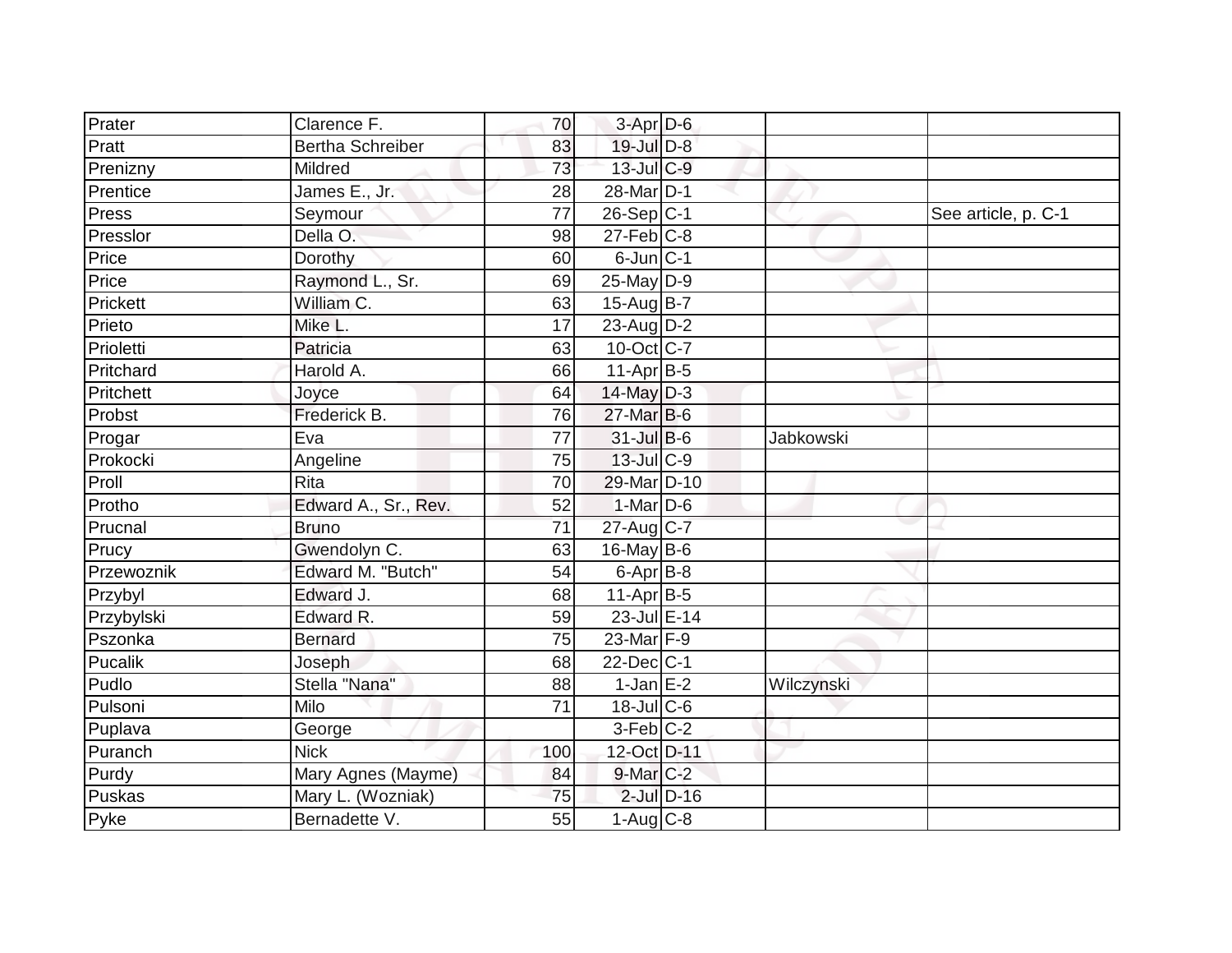| Quandt      | Josephine              | 90 | $2$ -Oct B-10     |           |                                      |
|-------------|------------------------|----|-------------------|-----------|--------------------------------------|
| Quattropani | Mary                   | 85 | 31-Dec D-4        |           |                                      |
| Quigg       | Helen "Kitty"          | 65 | $10$ -Apr $D-6$   |           |                                      |
| Quigley     | Kathryn M.             | 69 | $19$ -Dec $ C$ -9 |           |                                      |
| Quigley     | Pearl                  | 85 | 16-Mar C-2        |           |                                      |
| Quinn       | Sabina                 | 86 | 13-Apr D-2        | Meier     |                                      |
| Quinn       | Terrence M., Sr.       | 43 | $5$ -Dec $D-1$    |           |                                      |
| Quint       | Althea J.              | 33 | $24$ -Aug B-9     |           |                                      |
| Quint       | Frank                  | 69 | $7-Sep C-8$       |           |                                      |
| Quisenberry | Aylmer E.              | 85 | 22-Oct C-7        |           |                                      |
| Rabinovitz  | Norman                 | 70 | 5-Nov D-14        |           |                                      |
| Race        | Minnie                 | 89 | $17$ -Jan B-6     |           |                                      |
| Racette     | George A.              | 68 | 20-Mar D-1        |           |                                      |
| Racich      | John J., Sr.           | 64 | $24$ -Dec $E-5$   |           |                                      |
| Racich      | L. Rose                | 70 | $18$ -Aug C-2     |           |                                      |
| Racz        | Magdalena              | 78 | 19-Feb F-8        |           |                                      |
| Raczkowski  | Walter J.              | 76 | 20-Mar D-1        |           | See also article March<br>21, p. D-8 |
| Radar       | Joseph Calvin          | 65 | 10-Feb C-7        |           |                                      |
| Rader       | James                  | 55 | 26-Jul C-10       |           |                                      |
| Rader       | Katheryn               | 82 | $17$ -May $A - 7$ |           |                                      |
| Radliff     | <b>Charles Carroll</b> | 94 | 23-Mar F-9        |           |                                      |
| Radloff     | Frank                  | 39 | $1$ -Jan E-2      |           |                                      |
| Radovanovic | Zivadin                | 69 | 30-Mar C-9        |           |                                      |
| Raduenzel   | Thomas "Buddy"         | 78 | $25$ -Feb $ C-1$  |           |                                      |
| Radzinski   | Henry S.               | 70 | 29-Jan D-14       |           |                                      |
| Rafa        | Frank J., Sr.          | 72 | $11$ -Jun $E-14$  |           |                                      |
| Rager       | Albert                 | 78 | $14-Sep C-2$      |           |                                      |
| Rainford    | <b>Bessie Mae</b>      | 84 | 29-Mar D-7        |           |                                      |
| Rainwater   | Viola E.               | 66 | 30-Oct C-5        |           |                                      |
| Rajkovich   | John M.                | 57 | 16-Aug D-8        |           |                                      |
| Rakin       | Zora                   | 76 | $17$ -Jan B-6     | Knezovich |                                      |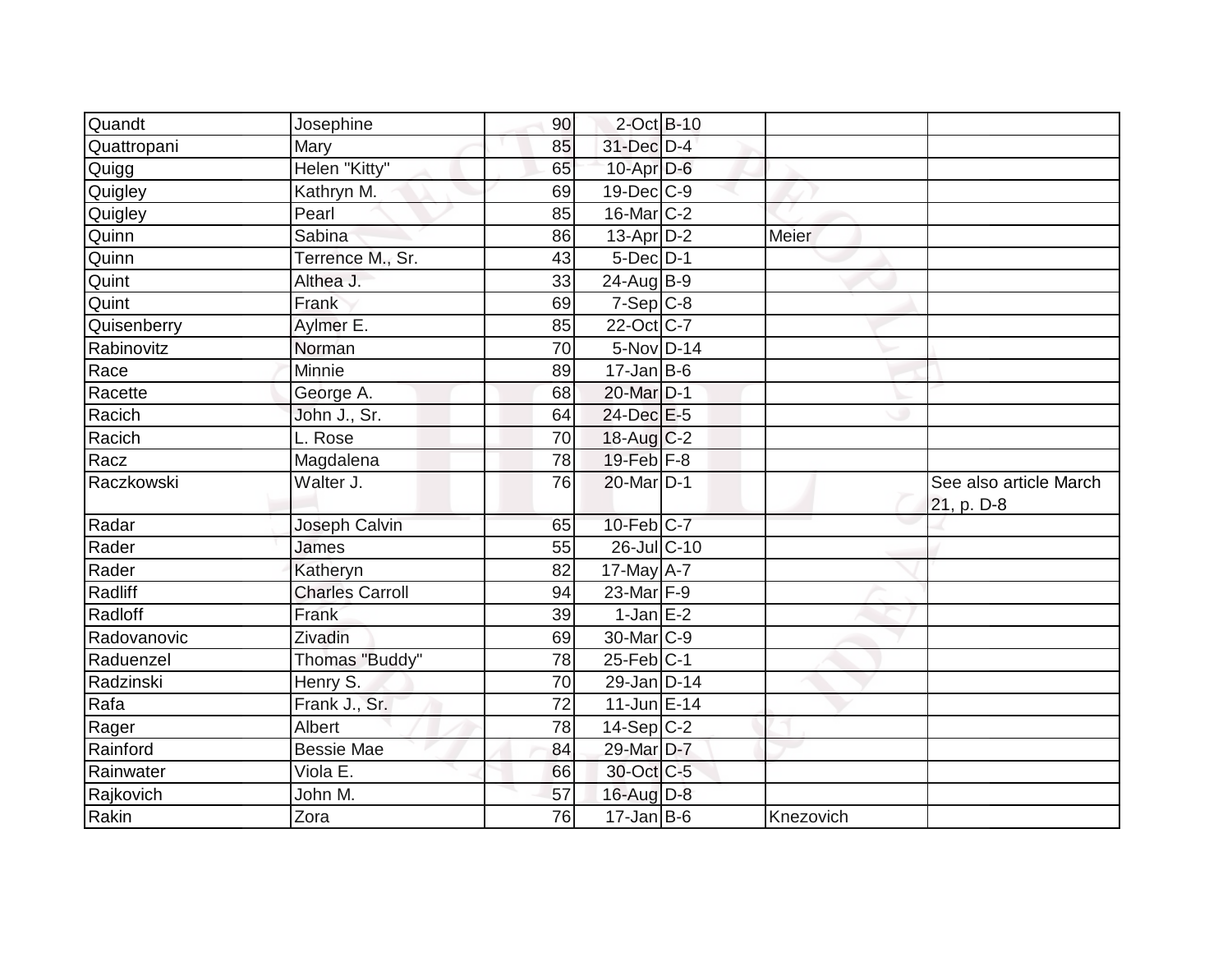| Ralston   | Margaret           | 72              | $30$ -Jan D-6              |                |                                      |
|-----------|--------------------|-----------------|----------------------------|----------------|--------------------------------------|
| Ramirez   | Dora               | 64              | 8-May B-10                 | Flores         |                                      |
| Ramirez   | Froylan J., Jr.    | 12              | 12-Mar E-15                |                | See also article March<br>25, p. A-1 |
| Ramos     | Mary               | 60              | $24$ -Nov $ C-1$           |                |                                      |
| Ramsey    | <b>Robert Dale</b> | 59              | $1-Aug$ $C-8$              |                | See article, p. C-8                  |
| Rancey    | Frank              | 85              | $18$ -Aug C-2              |                |                                      |
| Randall   | Alvin D.           | 62              | $21$ -Jan $ C-1$           |                |                                      |
| Randolph  | Harriet            | 76              | 20-Mar D-1                 |                |                                      |
| Randolph  | Lyzander           | 35              | $13$ -Aug D-2              |                |                                      |
| Raper     | Gloria             | 58              | $10$ -May D-11             |                |                                      |
| Raschke   | Henry E.           | 79              | 12-Apr C-3                 |                |                                      |
| Rasmussen | Eunice J.          | 72              | 12-Nov D-15                |                |                                      |
| Rastovski | John M. "Taxi"     | 74              | $27-Sep C-12$              |                | See article, p. C-12                 |
| Ratuszny  | Mary Ann           |                 | $15$ -May B-6              | Dolansinski    |                                      |
| Rausch    | John D.            | 61              | 14-Aug B-7                 |                |                                      |
| Raven     | Delia E.           | 97              | 24-Aug B-9                 |                |                                      |
| Reagan    | Donald M.          | 54              | $14$ -Jan C-4              |                |                                      |
| Reagon    | Russell L.         | 33              | $16$ -Jan B-8              |                |                                      |
| Reardon   | John V.            | 68              | $28-Apr$ B-8               |                |                                      |
| Reaves    | Lois C.            | 82              | 18-Mar B-7                 |                |                                      |
| Reba      | Mary               | 90              | 30-Mar <sub>C-9</sub>      |                |                                      |
| Rebenak   | Victoria           | 101             | $10$ -Oct $ C-7 $          | Golab          |                                      |
| Rebollal  | Bertha "Valle"     | 73              | $13$ -May C-1              |                |                                      |
| Rechlicz  | Charles F.         | 82              | $27$ -Jul $D-7$            |                |                                      |
| Reder     | John A.            | 82              | 30-Mar C-9                 |                |                                      |
| Reder     | Peter              |                 | $1-Mar$ D-6                |                |                                      |
| Redman    | Gladys R.          | 67              | $7$ -Mar $\overline{D}$ -1 |                |                                      |
| Redman    | Vera (Lucy)        | $\overline{72}$ | $22$ -Dec $C-1$            |                |                                      |
| Reed      | Barbara A.         |                 | 26-Mar D-3                 | <b>Miksich</b> |                                      |
| Reed      | Floyd A.           | 81              | 18-Dec B-1                 |                |                                      |
| Reed      | Harold             | 30              | $27 - Feb$ A-2             |                | See article, p. A-2                  |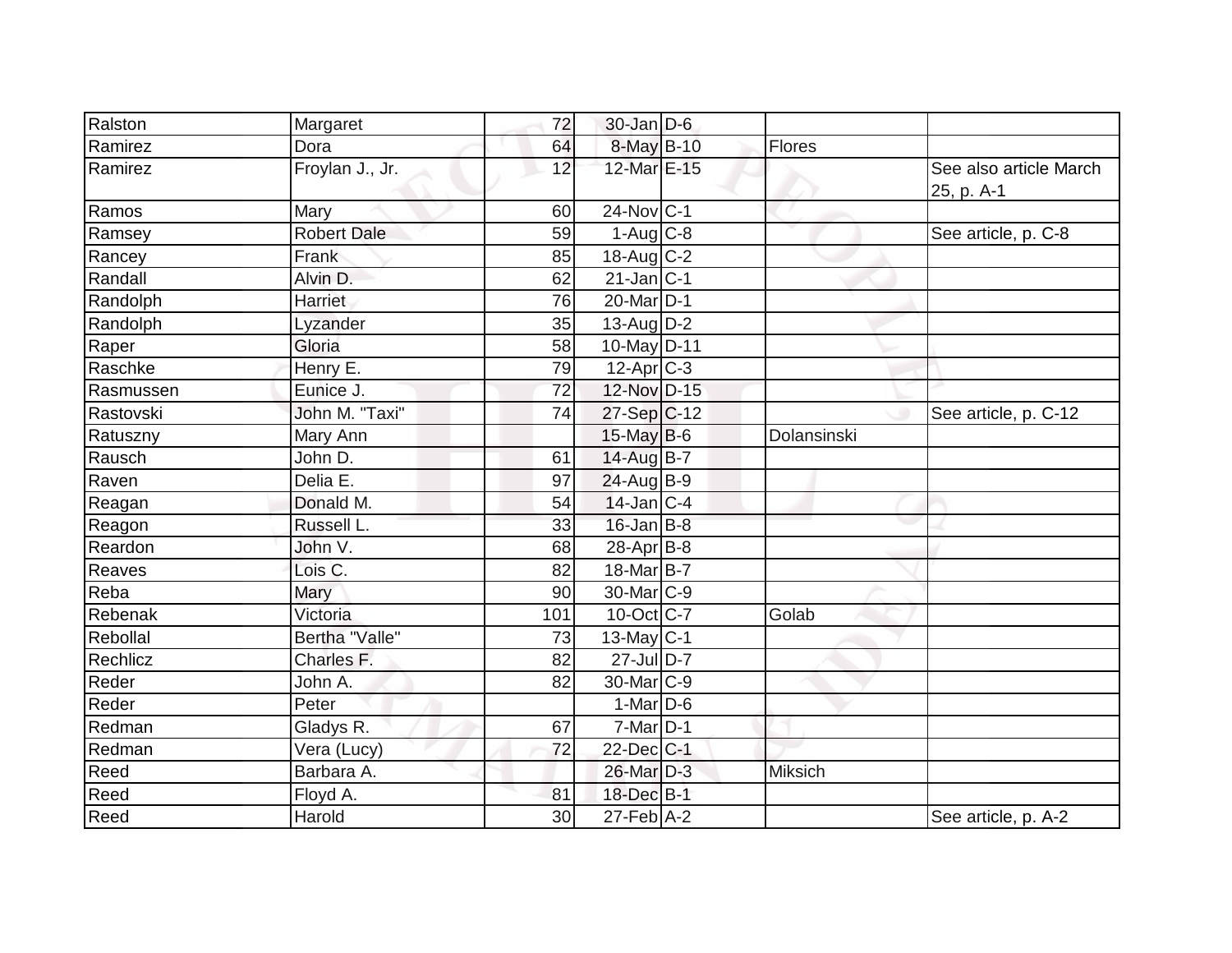| Reed        | Michele               | 11     | 28-Dec D-2                 |          |                                     |
|-------------|-----------------------|--------|----------------------------|----------|-------------------------------------|
| Reel        | Orletta G.            | 62     | 31-Mar B-7                 |          |                                     |
| Reese       | Gerald B.             | 78     | 5-Oct C-4                  |          |                                     |
| Reese       | Lelent Lamont "Sweet" | 28     | $26$ -Jun D-6              |          |                                     |
| Reeve       | Loretta M.            | 82     | $21-AugB-7$                |          |                                     |
| Refkin      | Marion R., Sr.        | 72     | 30-Nov C-2                 |          |                                     |
| Regnerus    | Louis <sub>P.</sub>   | 76     | 30-Nov C-2                 |          |                                     |
| Regnier     | Roy L.                | 89     | $6$ -Jun $ C-1 $           |          | See article, p. C-1                 |
| Rehborg     | Mildred K.            | 71     | $30-Sep D-9$               |          |                                     |
| Reich       | Jonathan M.           | 4 days | $11$ -Jun E-14             |          |                                     |
| Reichardt   | Raymond J.            | 72     | $21-Sep C-2$               |          | See article, p. C-2                 |
| <b>Reis</b> | Eleanor I.            | 70     | $13$ -May D-7              |          |                                     |
| Reitsma     | Kathy                 | 25     | $2$ -Mar $D-10$            |          | See article, p. D-10                |
| Reitz       | <b>Gregory Wayne</b>  | 41     | $26$ -Jun $D-6$            |          |                                     |
| Rendina     | Lee V.                | 66     | 30-Nov C-2                 | Pawinski | See also article Nov.<br>30, p. C-2 |
| Renfrow     | Laura Jane            | 92     | 16-Nov D-5                 |          | See also picture Nov.<br>17, p. C-1 |
| Renner      | Phillip D.            | 36     | $16-Sep C-8$               |          |                                     |
| Repic       | Mary                  | 88     | $31$ -Aug $D-9$            |          |                                     |
| Resler      | Virginia N.           | 58     | 29-Jan D-15                |          |                                     |
| Retheford   | Florence E.           | 67     | 13-May $D-7$               |          |                                     |
| Reuhl       | Albert C.             | 63     | $28-Nov$ C-6               |          |                                     |
| Reum        | Russell E.            | 73     | $27$ -Apr $ C-2 $          |          |                                     |
| Rex         | Cecilia M.            | 68     | $4$ -Dec $ A-9 $           | Podkul   |                                     |
| Rex         | Ingeborg              | 69     | 20-Apr <sub>C-2</sub>      |          |                                     |
| Reyes       | Raymond               | 80     | $24$ -Jul B-8              |          |                                     |
| Reynolds    | Henry Jackson         | 88     | 6-Mar <sub>C-1</sub>       |          |                                     |
| Reynolds    | Virgil I.             | 73     | $7-Nov$ $C-11$             |          |                                     |
| Rhea        | Frederick A. "Pat"    | 85     | 20-Jul C-4                 |          |                                     |
| Rhymes      | William C.            |        | 21-Nov B-7                 |          |                                     |
| Riadon      | Lue Allen             | 80     | $11$ -Jan $\overline{C-4}$ |          |                                     |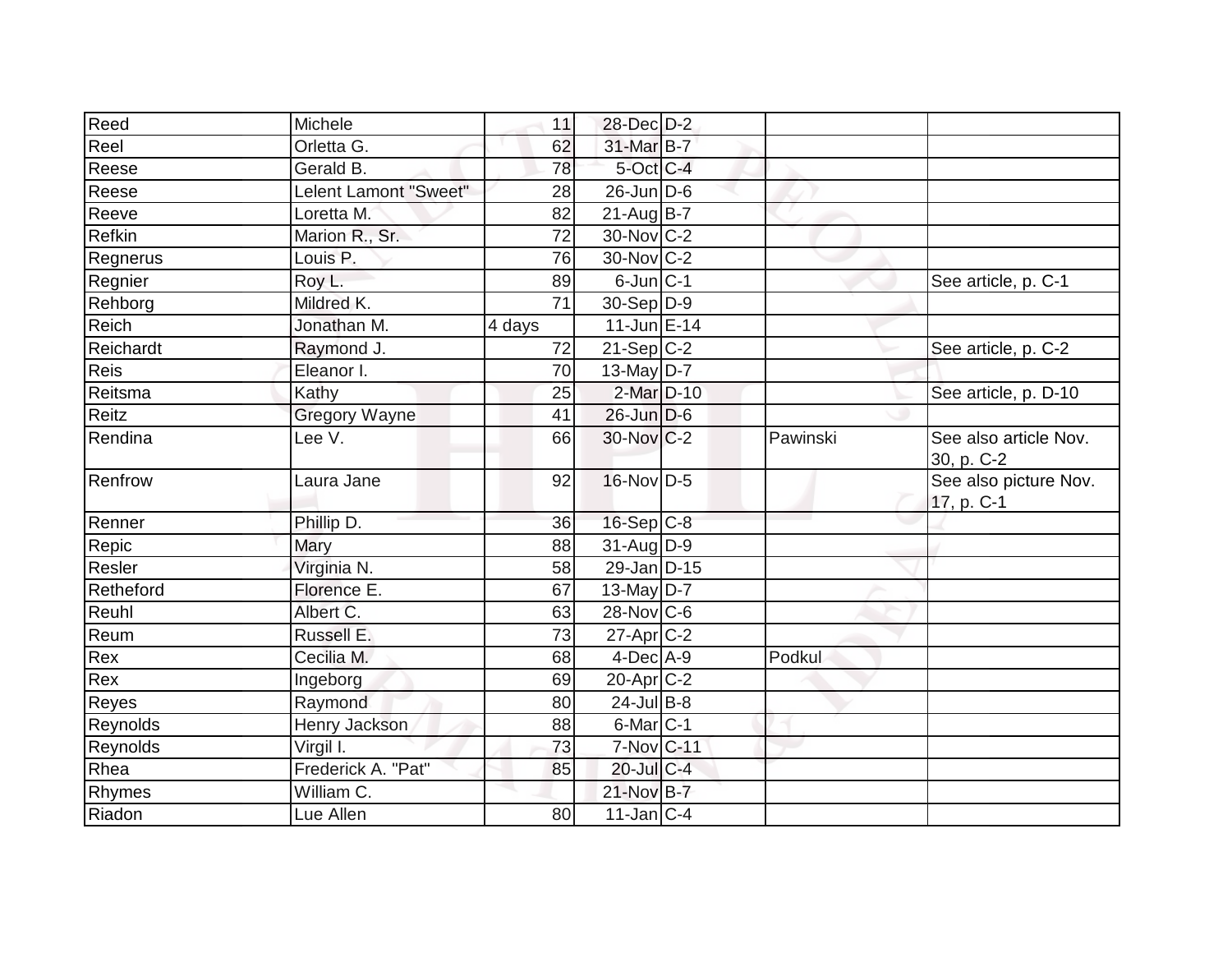| Ricard          | John J.                | 80              | 14-Sep D-12       |  |                                      |
|-----------------|------------------------|-----------------|-------------------|--|--------------------------------------|
| Rice            | Berneda (Mueller)      | 75              | 26-Sep C-1        |  |                                      |
| Rice            | <b>James Max</b>       | 80              | $27$ -Jan B-8     |  |                                      |
| Rice            | Verna E.               | 81              | $3-Jan C-2$       |  |                                      |
| Ricevuto        | Carmelo (Tommy)        | $\overline{75}$ | $24$ -Jul B-8     |  |                                      |
| <b>Richards</b> | Clarence E.            | 84              | 12-Nov D-15       |  |                                      |
| <b>Richards</b> | Garland H. (Bud), Rev. | $\overline{79}$ | $27$ -Apr $ C-2 $ |  |                                      |
| Richards        | Helen T.               | 79              | 23-Mar F-9        |  |                                      |
| Richards        | Jeffrey A.             | 37              | $6$ -Jun $ C-1$   |  |                                      |
| Richart         | Clarence W.            | 77              | 26-May B-9        |  |                                      |
| Richey          | Thomas W.              | 37              | 26-Oct D-9        |  |                                      |
| Richmond        | Kathleen S. (Swallow)  | 23              | 25-Aug B-10       |  |                                      |
| Richter         | Matthew                | 25              | 26-Jul C-10       |  |                                      |
| Richter         | Valentine              | 91              | $2$ -Mar $C-2$    |  |                                      |
| Ridder          | Elizabeth              | 90              | $30-Sep D-9$      |  |                                      |
| Ridder          | Henry "Bud"            | 66              | $12$ -Jun $B-6$   |  | See also article June<br>14, p. C-16 |
| <b>Riddle</b>   | Gerald, Sr. (Jerry)    | 81              | $26$ -Apr $D-8$   |  |                                      |
| Ridgely         | Dylan                  | 28              | 4-Jan D-5         |  |                                      |
| Ridle           | Angela Patrice         | 27              | 23-Apr E-16       |  |                                      |
| Rieck           | Herbert A.             | 87              | $7 - Dec$ $D-12$  |  |                                      |
| Riegle          | Marie                  | 69              | 8-Nov C-11        |  |                                      |
| Riffle          | Raymond L.             | 54              | $30-Sep D-9$      |  |                                      |
| Riggins         | Mary Louise            | 59              | $13-Sep B-8$      |  |                                      |
| Riggsby         | <b>Diane</b>           | 40              | $14$ -Jan $ C-4$  |  |                                      |
| Rigotti         | Raymond F.             | 76              | 3-Oct C-1         |  |                                      |
| Riley           | Catherine C.           | 82              | $25-Apr$ C-1      |  |                                      |
| <b>Riley</b>    | Rex A.                 | 75              | $22$ -Dec $ C-1 $ |  |                                      |
| Ring            | Walter "Barney"        | 75              | 8-Jan E-11        |  |                                      |
| <b>Rios</b>     | Maria J.               | 97              | 31-May D-10       |  |                                      |
| Rister          | Randall                | 68              | $30$ -Jan D-6     |  |                                      |
| Ritthaler       | Jake                   | 89              | $26$ -Jul A-6     |  | See article, p. A-6                  |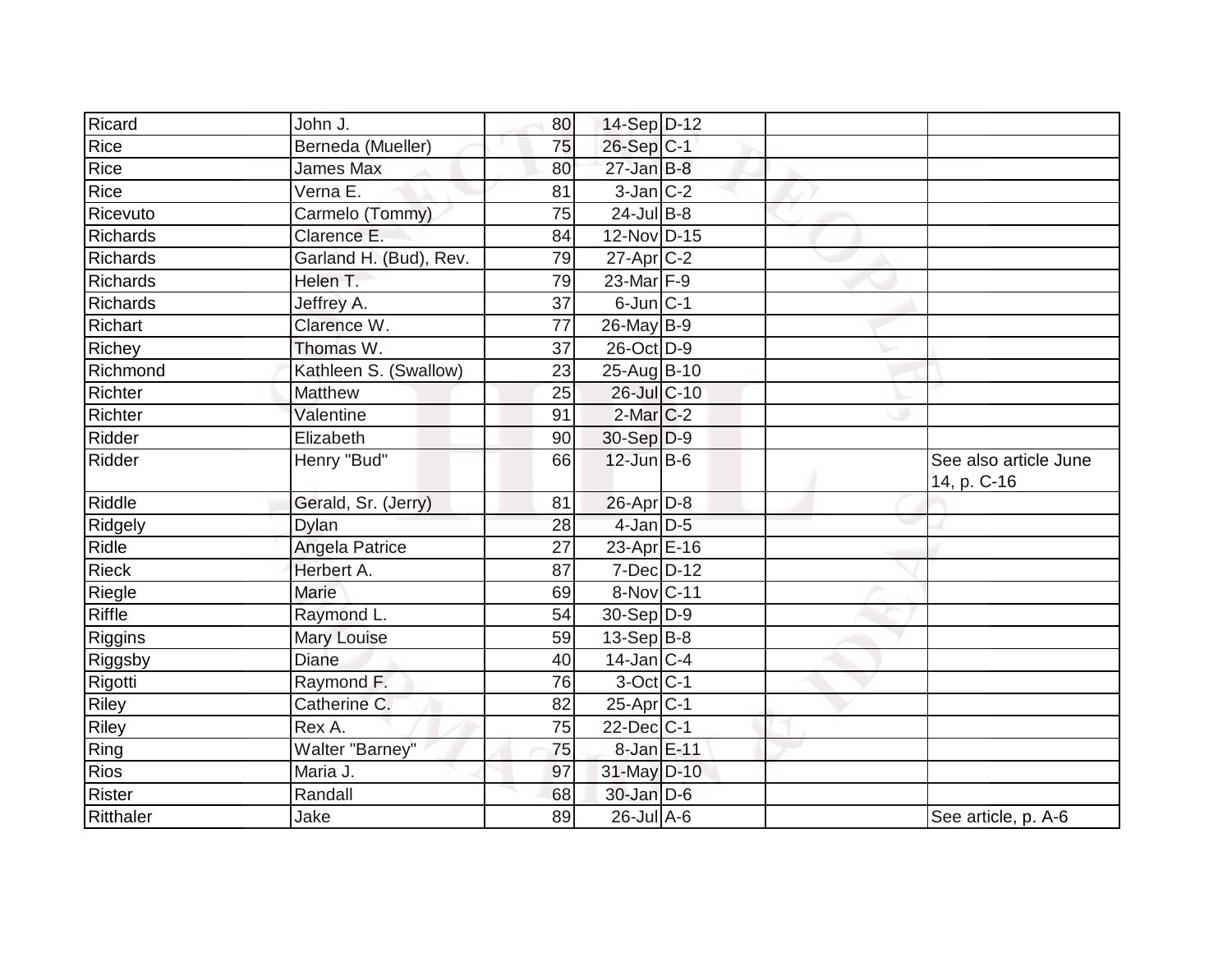| Rivera         | Jose L.             | 57 | $13$ -Feb $ C-1 $ |  |                      |
|----------------|---------------------|----|-------------------|--|----------------------|
| Rizzuto        | Elizabeth A."Betty" | 73 | 18-Dec B-1        |  |                      |
| Roach          | Robert F. "Bob"     | 59 | 31-Aug D-9        |  |                      |
| <b>Robbins</b> | Michael             | 89 | $13-Oct$ $C-1$    |  | See article, p. C-1  |
| Robenhorst     | Lillian E.          | 88 | $19$ -Jun $B-1$   |  |                      |
| Roberts        | Earl W.             | 52 | $24$ -Apr $B-1$   |  |                      |
| Robertson      | Albert T.           | 76 | $10$ -Feb $C$ -7  |  | See article, p. C-7  |
| Robinson       | Hattie              | 78 | $24$ -Jul B-8     |  |                      |
| Robinson       | Newell E.           | 82 | $5$ -JulD-8       |  |                      |
| Robles         | Petra               | 83 | 24-Aug B-9        |  |                      |
| Robley         | Roland A.           | 67 | $31$ -Dec $F-6$   |  |                      |
| Rockey         | Laura Lynn          | 17 | 25-Nov B-7        |  | See article, p. B-7  |
| Roderick       | Harry D.            | 77 | $26$ -Jan $C-3$   |  |                      |
| Rodrick        | French A.           | 75 | 23-Aug D-2        |  |                      |
| Rodriguez      | Jose M.             | 60 | 27-Aug C-7        |  |                      |
| Rodriguez      | Luisa               | 90 | 30-Oct C-5        |  |                      |
| Rodriguez      | Norberto            | 41 | $23$ -Apr $D-2$   |  |                      |
| Rodriguez      | Petronilo           | 73 | 24-Oct D-1        |  |                      |
| Rodriguez      | Sandra M.           | 26 | $2$ -Jan $ C-1 $  |  |                      |
| Rodwick        | Mary                | 77 | $27$ -Jan B-8     |  |                      |
| Roehl          | Richard B.          | 36 | $25$ -Jan B-8     |  |                      |
| Roennau        | Harry               | 84 | $5$ -Jan $C-4$    |  |                      |
| Rogers         | Fayetta G.          | 71 | 29-Jul B-7        |  |                      |
| Rogers         | Janiece Long        | 29 | $10$ -Jun $ B-8 $ |  | See article, p. B-8  |
| Rogers         | Naomi L.            | 58 | 29-Oct B-11       |  | See article, p. B-11 |
| Rogers         | <b>Opal Pauline</b> | 59 | $1-Aug$ $C-8$     |  |                      |
| Rogich         | Ethel               | 78 | 6-Nov C-7         |  |                      |
| Rogowski       | Mary M.             | 94 | $11$ -Jul $C-8$   |  |                      |
| Rogus          | Mary Jane           | 85 | 5-Aug C-6         |  |                      |
| Rohling        | Robert John         |    | $25$ -Jul $C$ -6  |  |                      |
| Rohr           | Anne M.             | 80 | $27$ -Feb $ C-8$  |  |                      |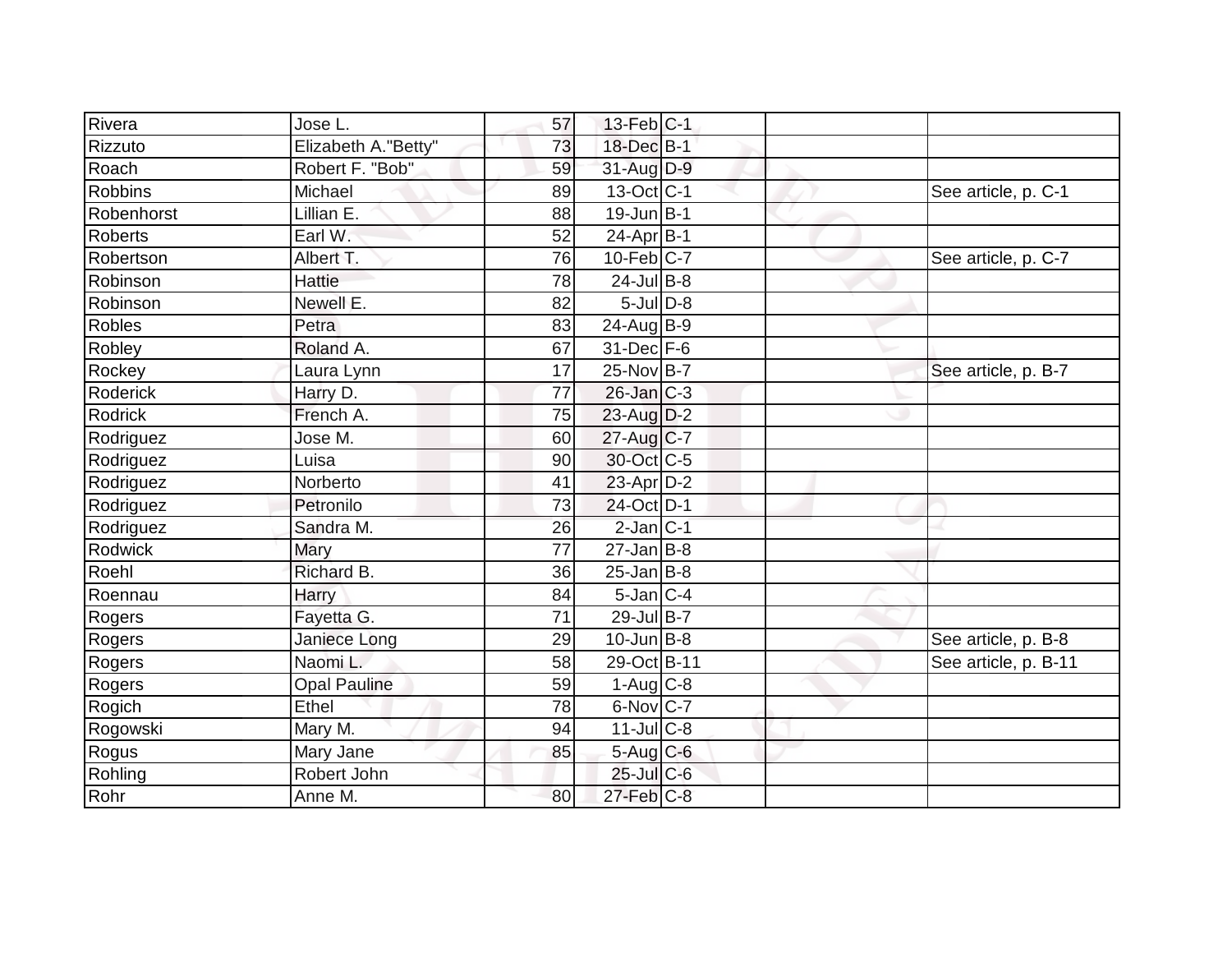| Rohrbach     | John M.                   | 87 | 15-Mar C-7            |                | See also article March<br>15, p. C-7 |
|--------------|---------------------------|----|-----------------------|----------------|--------------------------------------|
| Rohrman      | Jerome J.                 | 68 | $15$ -May B-6         |                |                                      |
| Roik         | Margaret Jane             | 68 | 26-Oct D-9            |                |                                      |
| Rollins      | Cornelia                  | 64 | $14-Feb$ C-7          |                |                                      |
| Roman        | Frank T. (Romanovich)     | 78 | $25$ -Oct $ C$ -5     |                |                                      |
| Roman        | Miguel A.                 | 38 | $7$ -Jul $C-2$        |                | See article, p. C-2                  |
| Romanek      | Esther J.                 | 64 | $11-Apr B-5$          |                |                                      |
| Rombotis     | Sheila Irene              | 39 | $4$ -Apr $D$ -1       | <b>Bigler</b>  |                                      |
| Romeo        | Irene                     | 85 | $1-Apr$ D-6           |                |                                      |
| Romero       | Joe, Jr. "Papa Joe"       | 35 | $6$ -Apr $B$ -8       |                |                                      |
| Rondelli     | Inez                      |    | 25-Sep D-1            |                |                                      |
| Rondinelli   | Pauline                   | 91 | 13-Jul C-9            |                |                                      |
| Ronk         | Clifford R.               | 63 | $19-Apr D-8$          |                |                                      |
| Rooney       | James B., Jr.             | 83 | 2-Nov C-11            |                |                                      |
| Root         | George Herman             | 82 | 23-Mar F-9            |                |                                      |
| Roper        | Morgan Franklin           | 45 | $7 - Aug$ B-6         |                |                                      |
| Roppo        | Vito "Nick"               | 70 | 17-Nov C-1            |                |                                      |
| Rose         | Alma Helena               | 88 | 9-Feb D-2             |                |                                      |
| Rose         | Ethel M.                  | 75 | $6$ -Jul $D-2$        |                |                                      |
| Roseberry    | Vivian E.                 | 76 | $23$ -Jun $ B-8$      |                |                                      |
| Rosenwinkel  | Norbert E., Dr.           | 64 | $21$ -May $D-2$       |                |                                      |
| Ross         | Margaret Elizabeth        | 80 | 23-Mar F-9            |                |                                      |
| Rossa        | Katherine A.              | 72 | 23-Jul E-14           |                |                                      |
| Rossi        | Peter                     | 92 | $5$ -Jul $D-8$        |                |                                      |
| Roth         | <b>Bernard</b>            | 66 | $24$ -Aug B-9         |                |                                      |
| Rothenberger | <b>Hazel Vroegindewey</b> | 88 | 20-Mar <sub>D-1</sub> | Henry          |                                      |
| Rouhselange  | Magdalen Susan            | 92 | $18$ -Feb $ C-1$      | <b>Schmidt</b> |                                      |
| Row          | <b>William Grant</b>      | 87 | $15$ -Jun $C-4$       |                |                                      |
| Rowan        | Edward                    | 85 | 14-Oct B-5            |                |                                      |
| Rowe         | Mary A.                   |    | 26-Apr D-8            | Filas          |                                      |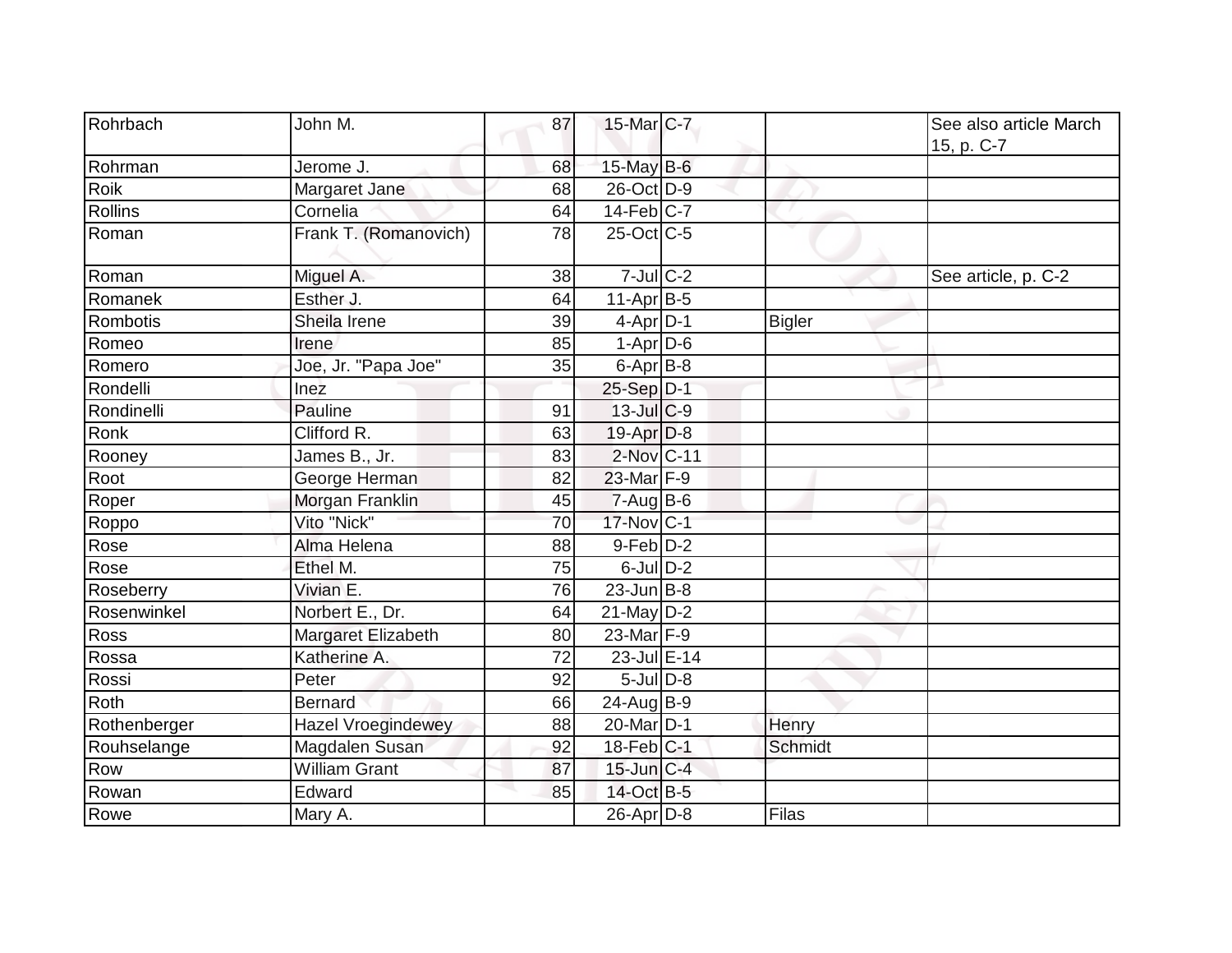| Rowell    | Roy J.               | 54 | 19-Jul D-8        |       | See article, p. D-8                |
|-----------|----------------------|----|-------------------|-------|------------------------------------|
| Rowlen    | George               | 68 | 8-Feb B-7         |       |                                    |
| Rowley    | <b>Hazel Loretta</b> |    | 13-Jun C-8        |       | See article, p. C-8                |
| Rowley    | Thomas A.            | 43 | $6$ -Jun $ C-1$   |       |                                    |
| Royce     | Harriet              | 64 | $26$ -Jul $A$ -6  |       | See article, p. A-6                |
| Royce     | Philip               | 72 | 26-Jul A-6        |       | See article, p. A-6                |
| Rozak     | Bernard J.           | 74 | 21-Dec D-2        |       |                                    |
| Rozema    | Angie                | 78 | $15$ -Dec $ C-2 $ |       |                                    |
| Ruban     | Leona <sub>P.</sub>  | 81 | 19-Oct D-11       |       |                                    |
| Rucinski  | Therese "Terry"      |    | $27$ -Jun $ C-9$  |       |                                    |
| Rudolph   | Arthur               | 91 | $2-Sep D-6$       |       |                                    |
| Ruehl     | William A., Sr.      | 58 | 24-Dec E-5        |       |                                    |
| Ruisard   | Neal A.              | 83 | 12-Aug B-7        |       |                                    |
| Ruiz      | Carmen               | 33 | 28-Feb D-1        |       |                                    |
| Ruiz      | Rafael O.            | 62 | 16-May B-7        |       |                                    |
| Ruiz      | Robert (Orta)        | 65 | 22-Nov C-12       |       |                                    |
| Rumsey    | Sadie (Mullane)      | 87 | $18$ -May C-2     |       |                                    |
| Runquist  | Frank A.             | 70 | 5-Feb E-11        |       |                                    |
| Rupp      | William W.           | 51 | 28-Feb D-1        |       |                                    |
| Rush      | James M.             | 26 | $4$ -Feb $ B-3$   |       |                                    |
| Rusher    | Bessie K.            | 86 | 28-May D-4        |       |                                    |
| Rushin    | Estelle D.           | 80 | 18-Jun E-11       |       |                                    |
| Rusin     | Vincent J.           | 67 | $22$ -Jun B-9     |       |                                    |
| Rusinski  | Ruby D.              | 60 | $9-Sep C-6$       |       |                                    |
| Russell   | Alex                 | 38 | $11$ -Jul C-8     |       |                                    |
| Russell   | Rhonda               | 21 | 26-May B-9        |       | See also article May 25,<br>p. A-2 |
| Ruszowski | Helen A.             | 84 | 12-Mar E-15       |       |                                    |
| Ruth      | Ruth E.              | 73 | $16$ -Jan $ C-1$  |       |                                    |
| Rutkowske | John A.              | 86 | $27$ -Feb $C-8$   |       |                                    |
| Rutkowski | Sophia               | 86 | $6$ -Jan $C-1$    |       |                                    |
| Rutkowski | <b>Stella</b>        | 67 | $2$ -Mar $C$ -2   | Mazur |                                    |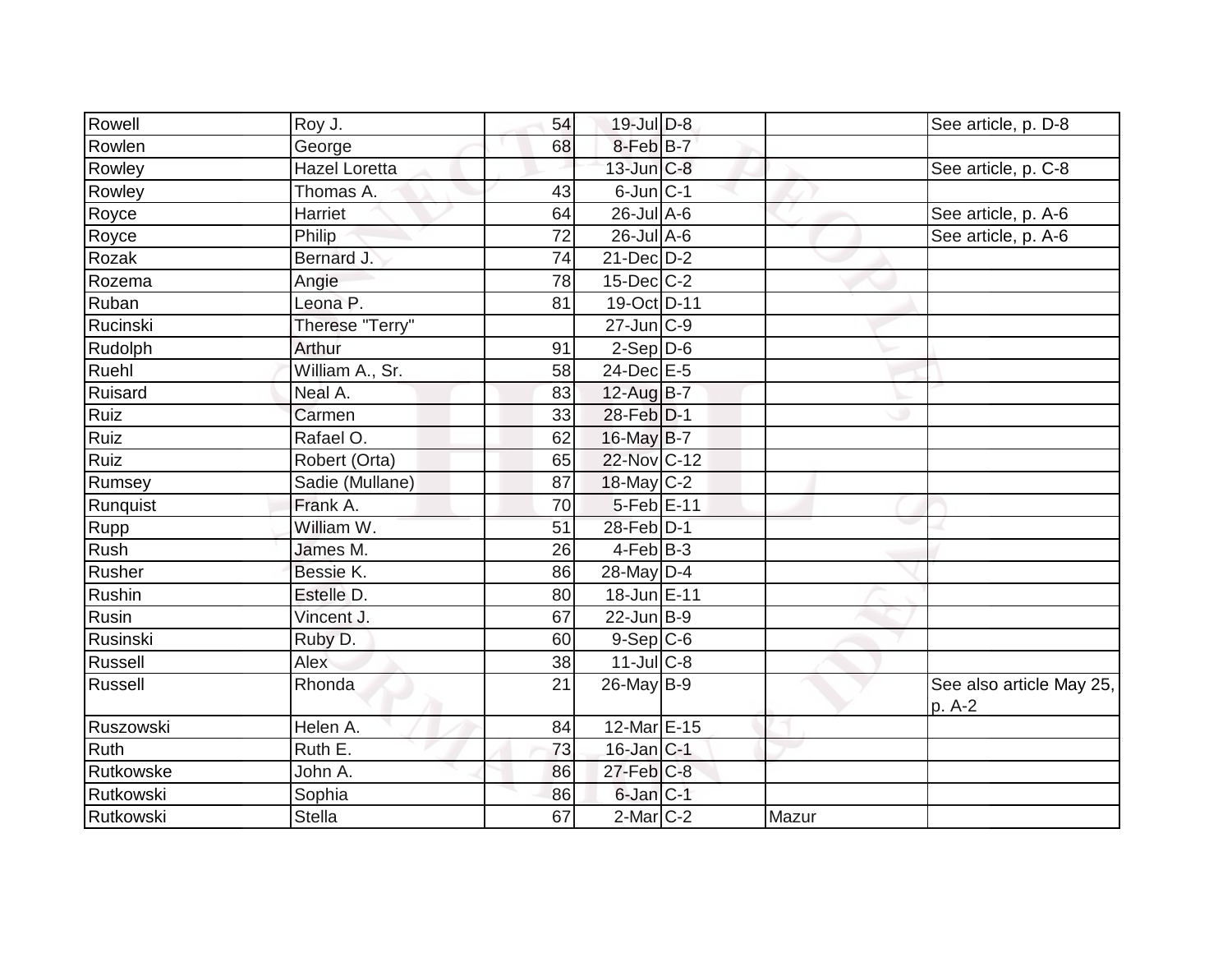| Rutledge         | <b>Maynard Gene</b>    | 66 | 17-Mar C-1                  |           |  |
|------------------|------------------------|----|-----------------------------|-----------|--|
| Ryan             | Stephen T.             | 71 | $3$ -Feb $C-2$              |           |  |
| Rybicki          | Chester A.             | 88 | 19-Oct D-11                 |           |  |
| Rybinski         | Matrina (Rose)         | 94 | $29$ -Aug C-1               |           |  |
| Rygasiewicz      | Elizabeth "Betty" A.   | 61 | $17 - Jan$ B-6              |           |  |
| Ryles            | Carrie "Doll"          | 79 | 30-Apr D-16                 |           |  |
| Ryskamp          | Gertrude               | 78 | $8-Apr$ $C-4$               |           |  |
| Rzepka           | Lottie                 | 73 | $17-Sep$ F-10               |           |  |
| <b>Rzeszutek</b> | Anthony J., S.C., Rev. | 90 | $29$ -Dec $B$ -5            |           |  |
| Rzonca           | Edward J.              | 73 | $7 - Apr$ B-8               |           |  |
| Saban            | Katherine L.           | 70 | 28-Nov C-6                  |           |  |
| Sabau            | Margaret K.            | 58 | 14-Oct B-5                  | Lucas     |  |
| Saberniak        | Martin J.              | 86 | 8-Apr <sub>IC-4</sub>       |           |  |
| Saberniak        | Norbert F.             | 56 | $6 - Apr$ $B-8$             |           |  |
| Sabey            | Helen (Spisak)         | 82 | $8$ -Dec $C-2$              |           |  |
| Sabo             | Andrew J.              | 72 | 3-Jan C-2                   |           |  |
| Sabo             | <b>Charles</b>         | 72 | 25-Nov B-7                  |           |  |
| Sabol            | Emily T.               | 71 | $4$ -Dec $ C-1 $            | Kolarczyk |  |
| Sackman          | Mary E.                | 92 | 20-Sep D-6                  |           |  |
| Saffrahn         | Clarence W.            | 82 | $7$ -Jan $ C-7 $            |           |  |
| Sagala           | Frank J., Jr.          | 65 | $13$ -Jan $ C-3 $           |           |  |
| Saganovich       | John (Sag)             | 69 | $20$ -Jan B-8               |           |  |
| Sajdyk           | Janice M.              | 46 | $13$ -Apr $ B-3 $           | Kornas    |  |
| Sajdyk           | Walter "Bo"            | 49 | $25$ -Jun $ D-3 $           |           |  |
| Sakal            | Joseph B.              | 67 | $22$ -Jan $E-14$            |           |  |
| Sakala           | Jean L.                | 59 | 10-Jul C-5                  | Almquist  |  |
| Saklaczynski     | Josephine Theresa      | 74 | $16$ -Nov $\overline{D}$ -5 |           |  |
| Sako             | Helen E.               | 74 | $20$ -Feb $ C-1$            |           |  |
| Salapski         | Angeline J.            | 80 | $6$ -Jul $D-2$              |           |  |
| Salcedo          | Esther M.              | 42 | 8-May B-10                  |           |  |
| Saliga           | George J.              | 60 | $13$ -Apr $B-3$             |           |  |
| Salima           | Daniel S.              | 55 | 28-Mar B-7                  |           |  |
|                  |                        |    |                             |           |  |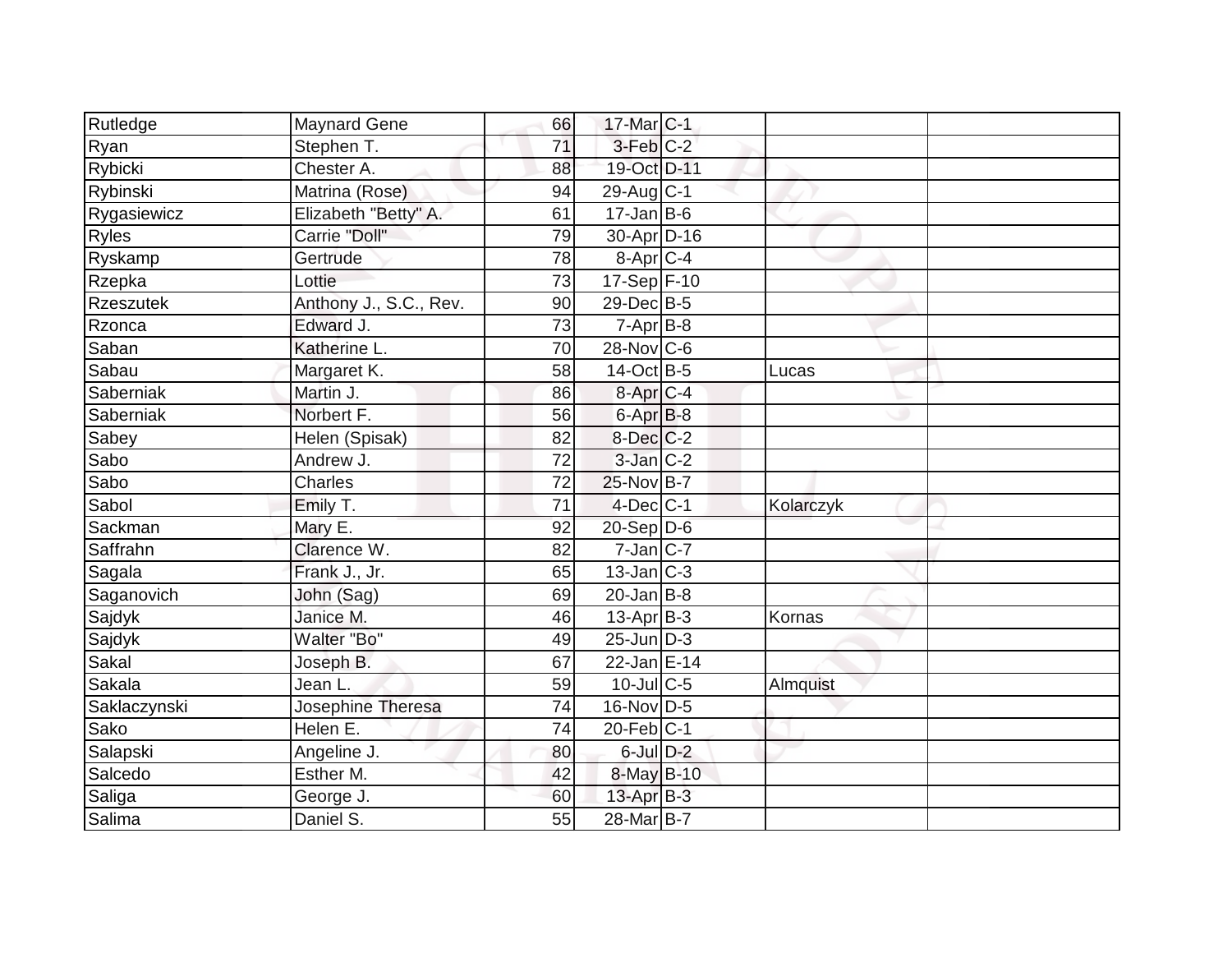| Salinas        | Carlos C.             | 67 | $2$ -Oct B-10           |         |                                     |
|----------------|-----------------------|----|-------------------------|---------|-------------------------------------|
| Sallee         | LeRoy                 | 64 | 18-Sep D-1              |         |                                     |
| Salyi          | Frank J.              | 63 | $6$ -May $C$ -7         |         |                                     |
| Salzarulo      | Frank                 | 76 | $10$ -Jun $ B-8 $       |         | See article, p. B-8                 |
| Samardzia      | Michael               | 66 | $4$ -May C-2            |         |                                     |
| Sampson        | Dorothy               | 79 | $14$ -Apr $C-2$         |         |                                     |
| Samson         | Anna                  | 86 | 28-May D-4              |         |                                     |
| Samuelson      | Mabel M.              | 85 | 15-May $C-6$            | Boldt   |                                     |
| Sanchez        | Hector                | 3  | $16$ -Oct $ C$ -6       |         |                                     |
| Sanchez        | Ramon                 |    | $22$ -Nov A-3           |         | See article, p. A-3                 |
| Sandbach       | Kenneth F.            | 78 | $\overline{12}$ -JulC-4 |         | See also article July 14,<br>p. C-2 |
| Sanders        | <b>Albert Florian</b> | 73 | 5-Aug C-6               |         |                                     |
| Sanders        | Carol                 | 51 | $1-Sep C-1$             |         |                                     |
| Sanders        | Edgar Lee "Curly"     | 64 | $17$ -Jun $ C-1$        |         |                                     |
| Sanders        | Eleanore P.           | 75 | 25-Oct C-5              | McMahon |                                     |
| Sanders        | Ersley                | 79 | 3-Aug C-4               |         |                                     |
| Sanders        | John H.               | 75 | $13$ -Jun $ C-7$        |         |                                     |
| Sanders        | Paul                  | 84 | $21$ -Jan C-1           |         | See article, p. C-1                 |
| Sandstrom      | Evelyn L.             | 62 | $17$ -Apr $D$ -6        |         |                                     |
| Sandstrom      | George D.             | 67 | $16$ -Feb $ C-2$        |         |                                     |
| <b>Santos</b>  | Armando E.            | 75 | $8$ -Feb $B$ -7         |         |                                     |
| Santucci       | Costantino "Gus"      | 75 | $9$ -Mar $ C-3 $        |         |                                     |
| Sarber         | Edward L.             | 70 | $15$ -Jun $ C-4 $       |         |                                     |
| Sarti          | Andrew D.             | 63 | $11$ -May C-2           |         |                                     |
| <b>Sass</b>    | Florence B.           | 83 | $5-Sep C-5$             |         |                                     |
| Sasser         | Carlene               | 51 | $9-Aug$ D-10            |         |                                     |
| <b>Satanek</b> | Victoria M.           | 79 | $17$ -Mar $ C-1$        |         |                                     |
| Saturday       | <b>John</b>           | 75 | $27$ -Feb $ C-8$        |         |                                     |
| Sauder         | Elmer A.              | 88 | $27$ -Jan B-8           |         |                                     |
| Sauls          | <b>Bethel</b>         | 87 | 9-Oct B-6               |         |                                     |
| Sausman        | William G.            | 56 | $10$ -Apr $ D$ -6       |         |                                     |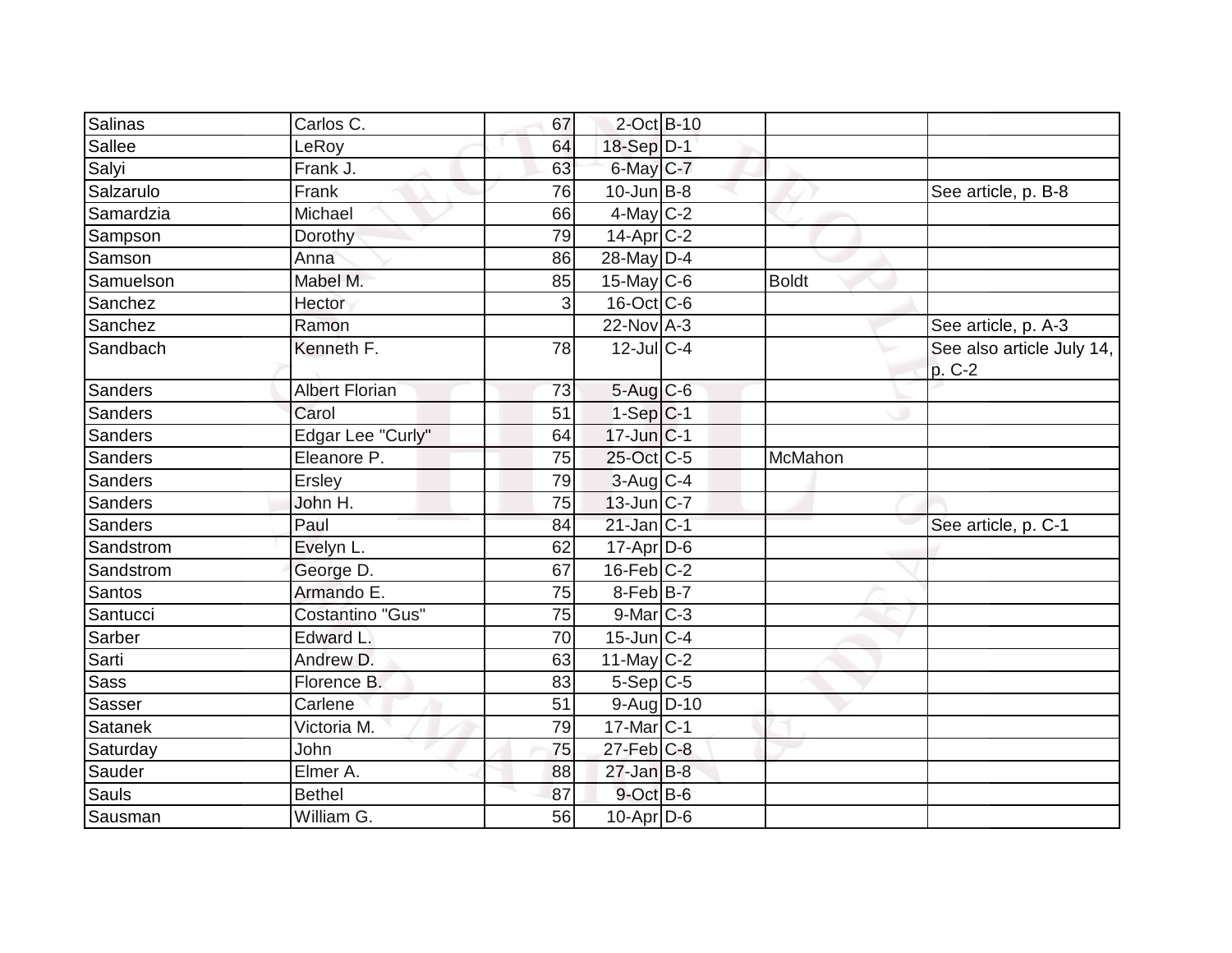| Savin           | John A.                              | 64              | 2-Nov C-11        |          |
|-----------------|--------------------------------------|-----------------|-------------------|----------|
| Savio           | Josephine (Comandella)               | 90              | 12-Apr C-3        |          |
| Sawochka        | Angeline T.                          | 78              | $22-Apr$ $C-7$    |          |
| Sawyer          | Sylvia G.                            | 89              | $22-Sep B-7$      |          |
| Saxe            | Vivian                               | 83              | $19$ -Jan $D-8$   |          |
| Schad           | Waive H.                             | 87              | 29-Dec B-5        |          |
| Schaefer        | Grace                                | 76              | 22-Mar B-9        |          |
| Schaeffer       | Magdalen D.                          | 97              | 10-Nov B-8        |          |
| Schafer         | <b>Marie Antoinette</b><br>"Grandma" | 84              | $16$ -Aug $D-8$   |          |
| Schafer         | Martha B.                            | 90              | 30-Jul E-5        |          |
| Schafer         | Paul V.                              | 92              | $4$ -Aug C-2      |          |
| <b>Schalkle</b> | August M.                            | 77              | 7-Mar D-1         |          |
| <b>Schaller</b> | James J.                             | 26              | 8-Sep B-10        |          |
| Schalow         | Pauline                              | 81              | 16-Sep C-8        |          |
| Schatz          | Larry J.                             | 43              | 18-Oct C-12       |          |
| Schau           | Pearle V.                            | 79              | $1$ -Jun $ C-9 $  |          |
| Schaufele       | Harry, Jr.                           | 63              | 27-Oct C-2        |          |
| Scheeringa      | Bessie (DeGroot)                     | 95              | $1$ -Jul $C$ -7   |          |
| Scheibel        | Carol Jean                           | 49              | $17$ -Jan D-1     | Kristoff |
| Schepel         | Lillian F.                           | 73              | $14$ -Nov B-8     |          |
| Scher           | Ruby A.                              | 71              | $20-Sep$ D-6      |          |
| Scherer         | Milan "Butch"                        | $\overline{71}$ | $8-Feb$ B-7       |          |
| Scherer         | Mildred M.                           | 80              | $10$ -Jun $ B-8 $ |          |
| Schiessle       | Emil                                 | 86              | 29-Apr C-7        |          |
| Schillaci       | Philip J.                            | 62              | $25$ -May D-9     |          |
| Schilling       | Joseph                               | 84              | $24$ -Feb $C-2$   |          |
| Schinman        | Charles E.                           | 75              | $3$ -Aug C-4      |          |
| Schinman        | Emma A. (Mannarelli)                 | 69              | 21-Nov B-7        |          |
| <b>Schlink</b>  | Joan M.                              | 55              | 23-Oct A-13       |          |
| <b>Schlink</b>  | Thomas L.                            | 52              | $26$ -Apr $D-8$   |          |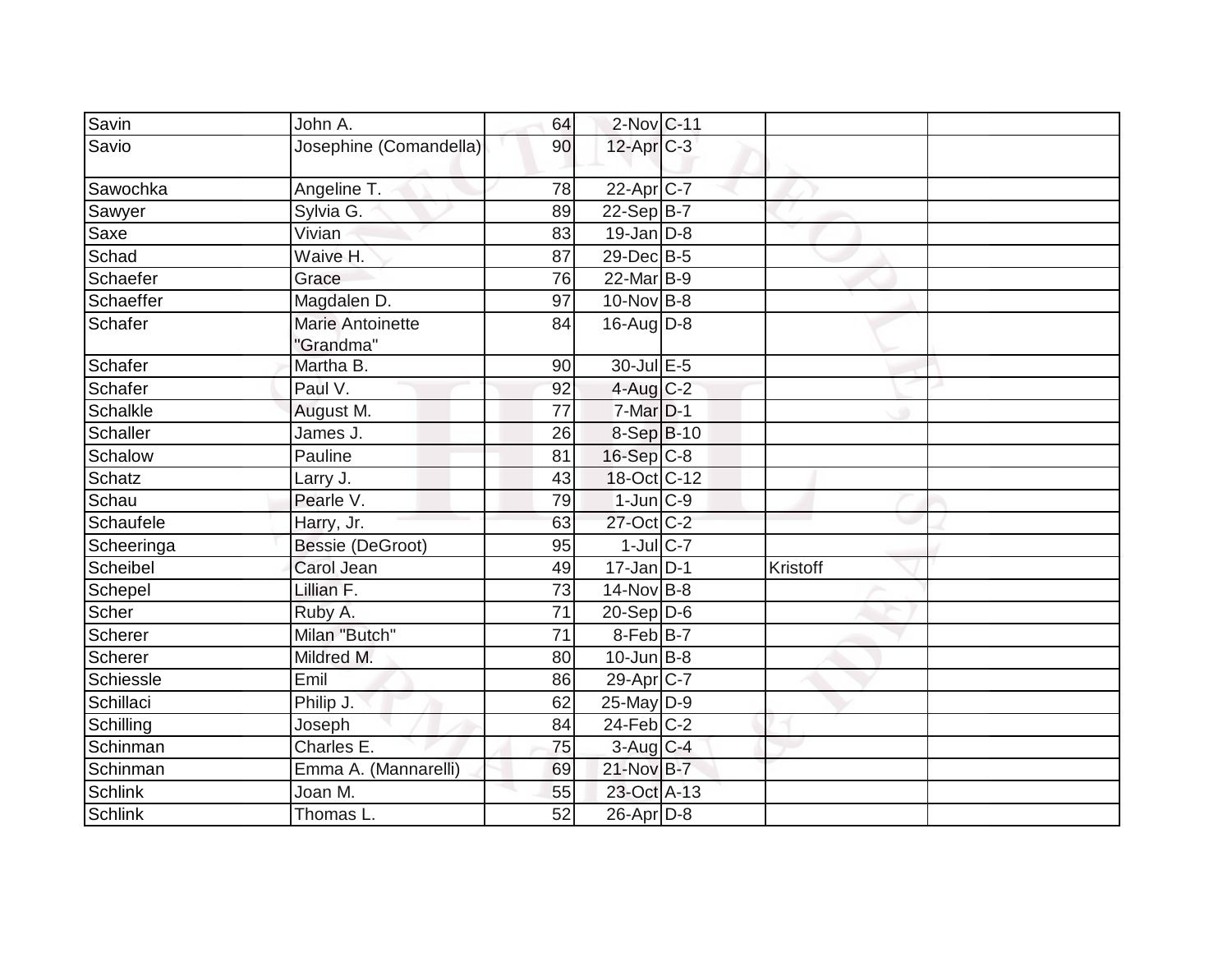| Schlogel         | Roger C.          | 42 | 22-Nov C-12              |           |                                      |
|------------------|-------------------|----|--------------------------|-----------|--------------------------------------|
| Schlueter        | Joan E.           | 58 | 17-Sep F-9               |           |                                      |
| Schmal           | Forrest M.        | 89 | $2$ -Jan $ C-1 $         |           |                                      |
| Schmall          | Anna              | 95 | $31$ -Mar $ B-7 $        |           | See also article March<br>31, p. B-7 |
| Schmidt          | John P.           | 78 | $13$ -Jan C-3            |           |                                      |
| Schmitt          | Angie A.          | 52 | $31-Oct$ <sub>C</sub> -3 | Biancardi |                                      |
| Schmueser        | Goldie M.         | 90 | 25-Aug B-10              |           |                                      |
| Schneider        | Helen V.          | 56 | 3-May D-12               |           |                                      |
| Scholer          | William J. (Jake) |    | $12$ -Jun B-6            |           |                                      |
| Scholl           | Lawrence R.       | 72 | $24$ -Dec $E-5$          |           | See also article Dec.<br>24, p. E-5  |
| <b>Scholtens</b> | Susan L.          | 36 | 26-Jul C-10              |           |                                      |
| Schomber         | Virginia M.       | 76 | $5$ -Jan $C-3$           |           |                                      |
| Schoon           | Jacoba            | 87 | 5-Apr D-7                |           |                                      |
| Schreiber        | Clifford          | 55 | 21-May E-9               |           |                                      |
| Schreiber        | Mona J. (Berg)    | 29 | $7-Aug$ B-6              |           | See also article Aug. 6,<br>p. A-1   |
| Schreiber        | Roman W.          | 53 | 30-Mar <sub>IC-9</sub>   |           |                                      |
| Schrikkema       | Henny             | 82 | $28$ -Jul $B-8$          |           |                                      |
| Schroeder        | Gertrude E.       | 78 | $30$ -Aug C-4            |           |                                      |
| Schroeder        | Minnie A.         | 85 | $1-Dec$ B-7              |           |                                      |
| Schroeter        | Gertrude A.       | 90 | 28-Mar B-7               |           |                                      |
| Schrum           | William H.        | 58 | $18-Sep D-1$             |           |                                      |
| <b>Schulatz</b>  | Peter             | 75 | $24$ -May B-6            |           |                                      |
| Schuler          | George            | 44 | 8-Jun C-2                |           |                                      |
| Schulte          | Nancy K.          | 74 | 13-Mar C-1               |           |                                      |
| Schulte          | William H.        | 84 | $14$ -Nov B-8            |           |                                      |
| <b>Schultz</b>   | <b>Bertha</b>     | 74 | $8$ -Feb $ B-7 $         |           |                                      |
| <b>Schultz</b>   | Edward S.         | 68 | 29-Dec B-5               |           |                                      |
| <b>Schultz</b>   | Milton E.         | 79 | $4$ -Dec $ C-1$          |           |                                      |
| Schultz          | Ruth F.           | 83 | $4$ -Aug C-2             |           |                                      |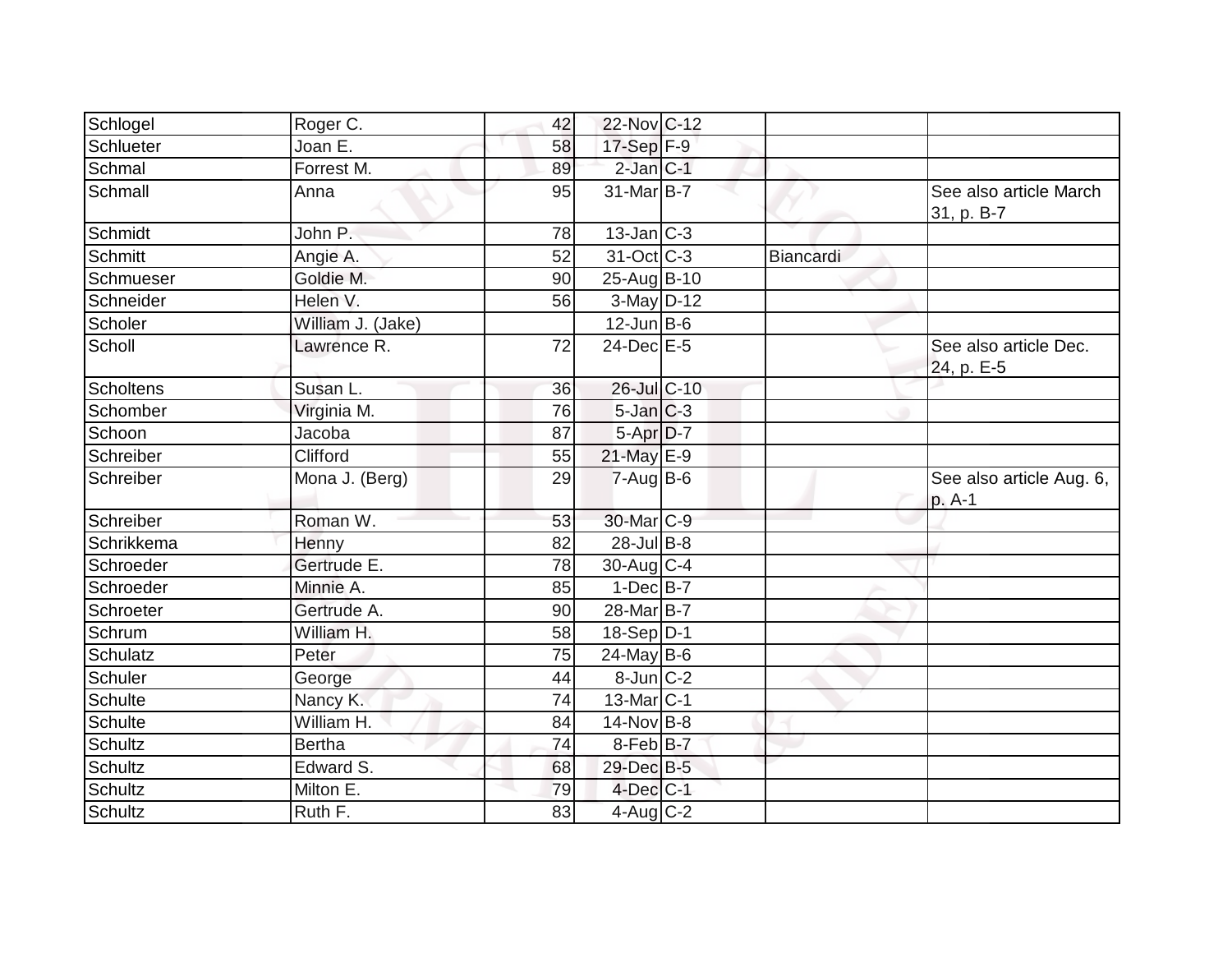| Schultz    | Thomas                 | 14 | $3$ -Jan $ C-3 $ |       |                     |
|------------|------------------------|----|------------------|-------|---------------------|
| Schurke    | Harold F.              | 82 | $2$ -Oct B-10    |       |                     |
| Schuster   | August J. "Gus"        | 85 | 18-Jan D-8       |       |                     |
| Schutz     | Eva S.                 | 87 | 15-May $B-6$     |       |                     |
| Schuyler   | <b>Jill Allyn</b>      | 27 | 8-May B-10       |       |                     |
| Schwader   | Emil R:                | 79 | 31-Dec D-4       |       |                     |
| Schwartz   | Nora E.                | 87 | $3-Sep D-2$      |       |                     |
| Schweitzer | Albert P.              | 75 | $27$ -Jun $ C-9$ |       |                     |
| Schweitzer | Peggy E.               | 71 | $23$ -Jan C-1    |       |                     |
| Scott      | Andrew J.              | 60 | 23-Jul E-14      |       |                     |
| Scott      | Delpha Jewel           | 55 | $9$ -Oct $B$ -6  |       |                     |
| Scott      | Elizabeth              | 90 | 23-Oct A-13      |       |                     |
| Scott      | Nathan (Nate)          | 65 | 28-Dec D-2       |       |                     |
| Scott      | Viola M.               | 75 | 29-Aug B-7       |       |                     |
| Scott      | Wanda M.               |    | 26-Jul C-10      |       |                     |
| Scurlock   | Donald L.              | 65 | $8$ -Mar $B$ -8  |       |                     |
| Scurlock   | <b>Forest Columbus</b> | 74 | 28-Mar B-7       |       |                     |
| Seaburg    | Olof                   | 84 | $2$ -Feb $D-10$  |       |                     |
| Sealy      | John E., Sr.           | 76 | $12$ -Jul $D-8$  |       |                     |
| Seay       | Major, Sr.             | 65 | $3$ -Jun $B-7$   |       |                     |
| Sebahar    | William J.             | 55 | $5$ -Dec $D-1$   |       |                     |
| Sebastian  | John C. "Corby"        |    | 15-Mar C-7       |       | See article, p. C-7 |
| SeBremy    | Eugenie                | 83 | 7-Nov C-11       |       |                     |
| Sedlak     | Frank S.               | 72 | $5$ -Jan $C-4$   |       |                     |
| Seegers    | Clarence E.            | 80 | $17$ -May C-10   |       |                     |
| Seegers    | Raymond F.             | 87 | 19-Nov F-15      |       |                     |
| Seely      | Julia                  | 96 | 31-Dec D-4       | Glick |                     |
| Segada     | Helga (Bodney)         | 83 | 20-Dec D-13      |       |                     |
| Segreto    | Sara                   | 89 | 27-Aug C-7       |       |                     |
| Seibal     | Katherine              | 93 | 10-Nov B-8       |       |                     |
| Seiber     | <b>Hugh Gene</b>       | 58 | $9-Nov$ C-2      |       |                     |
| Sekulski   | Louis W.               | 41 | $4$ -Nov $ C$ -6 |       |                     |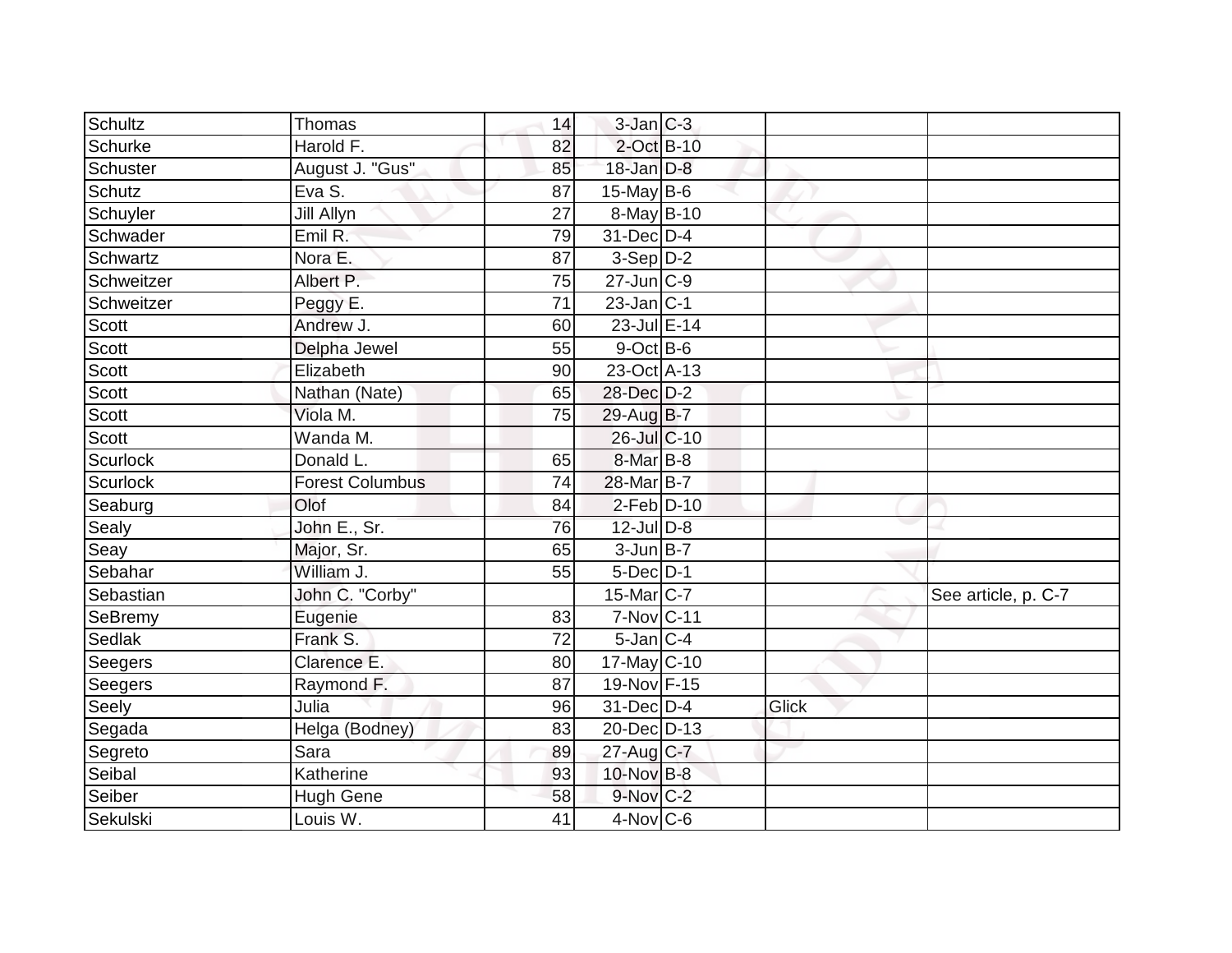|                            | 69                                                                                |                |                                                                                                                                                                                                                                                                                                                                                                                                                                                                                                                                                                                |         |
|----------------------------|-----------------------------------------------------------------------------------|----------------|--------------------------------------------------------------------------------------------------------------------------------------------------------------------------------------------------------------------------------------------------------------------------------------------------------------------------------------------------------------------------------------------------------------------------------------------------------------------------------------------------------------------------------------------------------------------------------|---------|
|                            | 72                                                                                |                |                                                                                                                                                                                                                                                                                                                                                                                                                                                                                                                                                                                |         |
| H. Melton                  | 77                                                                                |                |                                                                                                                                                                                                                                                                                                                                                                                                                                                                                                                                                                                |         |
| Shelly P.                  | 23                                                                                |                |                                                                                                                                                                                                                                                                                                                                                                                                                                                                                                                                                                                |         |
| Emily E.                   | 81                                                                                |                |                                                                                                                                                                                                                                                                                                                                                                                                                                                                                                                                                                                |         |
| Marianne                   | 77                                                                                |                |                                                                                                                                                                                                                                                                                                                                                                                                                                                                                                                                                                                |         |
| Joseph                     | 59                                                                                |                |                                                                                                                                                                                                                                                                                                                                                                                                                                                                                                                                                                                |         |
| Margaret F.                | 98                                                                                |                |                                                                                                                                                                                                                                                                                                                                                                                                                                                                                                                                                                                |         |
| William C.                 | 82                                                                                |                |                                                                                                                                                                                                                                                                                                                                                                                                                                                                                                                                                                                |         |
| Paul                       | 59                                                                                |                |                                                                                                                                                                                                                                                                                                                                                                                                                                                                                                                                                                                |         |
| August D. "Augie"          | 71                                                                                |                |                                                                                                                                                                                                                                                                                                                                                                                                                                                                                                                                                                                |         |
| Genell M.                  | 68                                                                                |                | Fiscus                                                                                                                                                                                                                                                                                                                                                                                                                                                                                                                                                                         |         |
|                            | 68                                                                                |                |                                                                                                                                                                                                                                                                                                                                                                                                                                                                                                                                                                                |         |
| Michael                    | 79                                                                                |                |                                                                                                                                                                                                                                                                                                                                                                                                                                                                                                                                                                                |         |
| John P.                    | 66                                                                                |                |                                                                                                                                                                                                                                                                                                                                                                                                                                                                                                                                                                                |         |
| Sophie                     | 65                                                                                |                |                                                                                                                                                                                                                                                                                                                                                                                                                                                                                                                                                                                |         |
| Martha                     | 77                                                                                |                |                                                                                                                                                                                                                                                                                                                                                                                                                                                                                                                                                                                |         |
| Warren K.                  | 59                                                                                |                |                                                                                                                                                                                                                                                                                                                                                                                                                                                                                                                                                                                |         |
| Nancy                      | $\overline{92}$                                                                   |                |                                                                                                                                                                                                                                                                                                                                                                                                                                                                                                                                                                                |         |
| Luther D.                  | 100                                                                               |                |                                                                                                                                                                                                                                                                                                                                                                                                                                                                                                                                                                                |         |
| <b>Florence Antoinette</b> | 77                                                                                |                |                                                                                                                                                                                                                                                                                                                                                                                                                                                                                                                                                                                |         |
| Phyllis                    |                                                                                   |                | Babcock, Poteet                                                                                                                                                                                                                                                                                                                                                                                                                                                                                                                                                                |         |
| Valerie R.                 | 56                                                                                |                |                                                                                                                                                                                                                                                                                                                                                                                                                                                                                                                                                                                |         |
| Albert C.                  | 73                                                                                |                |                                                                                                                                                                                                                                                                                                                                                                                                                                                                                                                                                                                |         |
| Elizabeth Ann              | 75                                                                                |                |                                                                                                                                                                                                                                                                                                                                                                                                                                                                                                                                                                                |         |
| Stephen A.                 | 83                                                                                |                |                                                                                                                                                                                                                                                                                                                                                                                                                                                                                                                                                                                |         |
| Mary                       | 87                                                                                |                |                                                                                                                                                                                                                                                                                                                                                                                                                                                                                                                                                                                |         |
| William J.                 | 65                                                                                |                |                                                                                                                                                                                                                                                                                                                                                                                                                                                                                                                                                                                |         |
| Mary A.                    | 85                                                                                |                |                                                                                                                                                                                                                                                                                                                                                                                                                                                                                                                                                                                |         |
|                            | Marvin G.<br>Mary Anne<br>Verna<br>Genevieve "Jean"<br>Marvin D. "Pete"<br>Kay J. | 64<br>64<br>91 | $7-Feb$ $D-1$<br>4-Jun E-12<br>11-Dec C-2<br>$20$ -Apr $C-2$<br>18-Nov C-1<br>$12$ -Dec $B$ -5<br>6-Nov C-7<br>$30$ -Jan D-6<br>$5$ -Jan $C-3$<br>$10$ -Oct C-7<br>$10$ -Jun $B-8$<br>$14$ -Mar $ C-1$<br>$10$ -Jan $ C-1 $<br>$2$ -Jun $ C-1$<br>$12$ -Jun $ C-6$<br>$10$ -Aug $C-2$<br>$12$ -Jun $ C-6$<br>$2$ -Aug C-12<br>$13$ -Apr $ B-3 $<br>$9$ -Oct $B$ -6<br>$2$ -Dec $C-3$<br>31-Aug D-9<br>$11$ -Jul C-8<br>$9 - Apr$ $D-13$<br>12-Oct D-11<br>$21$ -Dec $D-2$<br>$3-Sep D-2$<br>$5$ -Dec $D-1$<br>$7-Sep$ $C-8$<br>$12$ -Jul $C-4$<br>27-Dec D-1<br>$4$ -Aug $C-2$ | Johnson |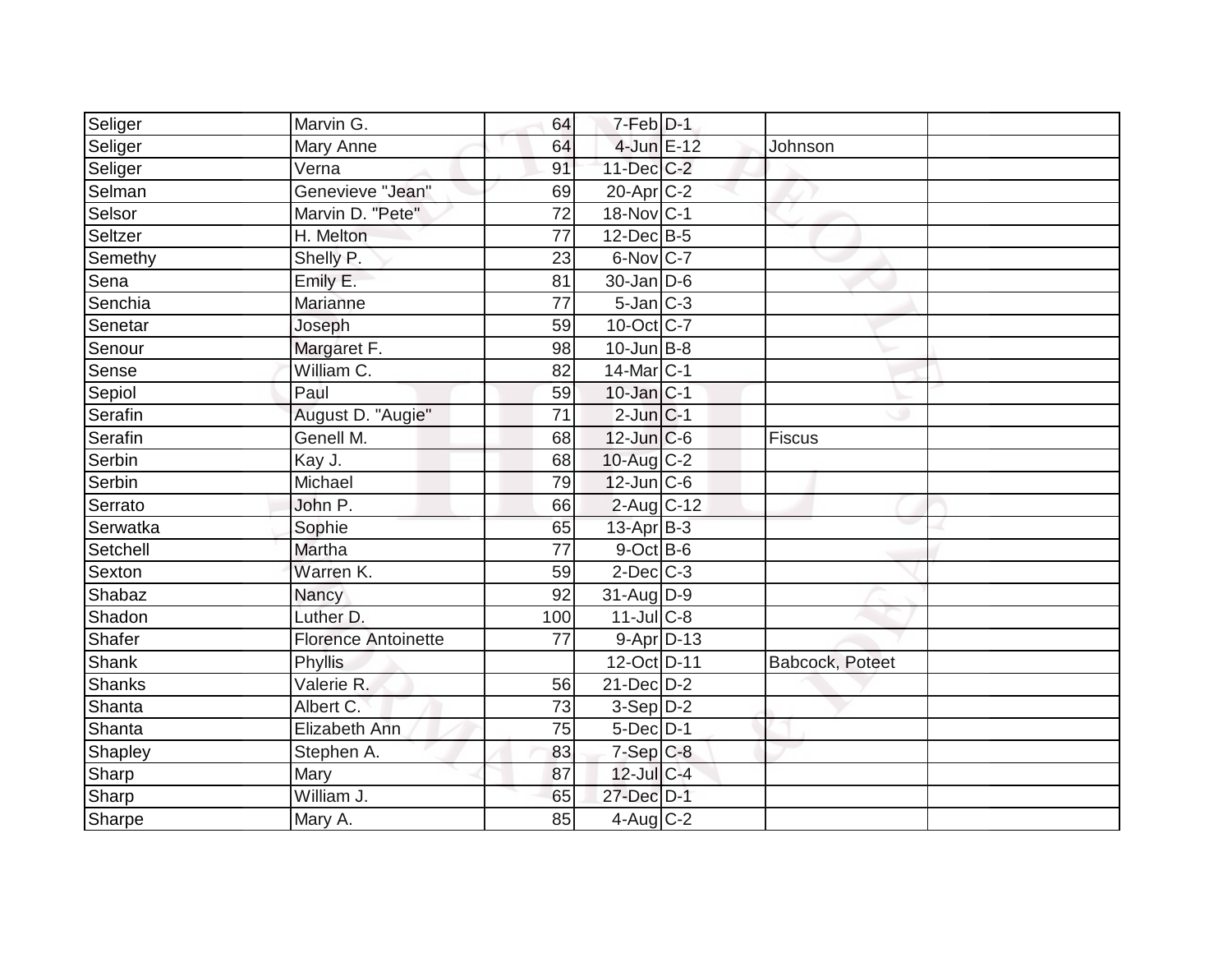| Shary        | John W.                 | 69              | $3$ -Jun $B-7$    |       |                     |
|--------------|-------------------------|-----------------|-------------------|-------|---------------------|
| Shatz        | Violet R.               | 86              | $9$ -Jan $C$ -8   |       |                     |
| Shaw         | Pauline T.              | 73              | 27-Jul D-7        |       |                     |
| Shaw         | Virginia M.             | 72              | $14$ -AugB-7      |       |                     |
| Shawcroft    | Samuel H.               |                 | 26-Oct D-9        |       |                     |
| Shearer      | Herbert E.              | 78              | 3-Dec D-10        |       |                     |
| Shebish      | Stanley B.              | 84              | $16$ -Dec $B$ -6  |       |                     |
| Shefcik      | William P.              |                 | $5$ -Jan $ C-3 $  |       |                     |
| Shelbourne   | Antoinette M.           |                 | 28-Dec B-5        |       |                     |
| Sheliga      | Arsay                   | 63              | $10$ -Feb $ C-7 $ |       | See article, p. C-7 |
| Shell        | Perry R.                | 52              | 23-Nov E-4        |       |                     |
| Shelton      | <b>Bobby</b>            | 53              | 30-Nov C-2        |       |                     |
| Shelton      | <b>Ethel "Beatrice"</b> | 58              | 29-Nov C-9        | Smith |                     |
| Shelton      | <b>Jack Marion</b>      | 60              | $27$ -Apr $ C$ -2 |       |                     |
| Shepard      | Arlette                 | 32              | 24-Nov A-2        |       | See article, p. A-2 |
| Shepard      | Ronnie                  | 50              | 24-Nov A-2        |       | See article, p. A-2 |
| Sheppard     | Donna M.                | $\overline{73}$ | 10-Mar B-9        |       |                     |
| Sherman      | Hilda                   | 78              | 5-Mar E-14        |       |                     |
| Sherpetosky  | Joseph (Shep)           | 89              | 10-Oct C-7        |       |                     |
| Sherrick     | Dorothy H.              | 86              | $6$ -Jul $D-2$    |       |                     |
| Shields      | Lela M.                 | 88              | $17-Sep$ F-10     |       |                     |
| Shinabarger  | Olive E.                | 65              | $6$ -JulD-3       |       |                     |
| Shinovich    | Ike                     | 78              | $1$ -Jun $ C-9 $  |       |                     |
| Shipley      | Kenneth B.              | 60              | $5$ -Jan $ C-3 $  |       |                     |
| Shipman      | William R., Sr.         | 75              | 31-Jul B-6        |       |                     |
| <b>Shirk</b> | John Michael            |                 | 8-Jan E-11        |       |                     |
| Shivley      | <b>Virl Jack</b>        | 83              | $19$ -Jul $D-8$   |       |                     |
| Shodowski    | Stanley A.              | 88              | $8$ -Dec $C$ -2   |       |                     |
| Shondel      | Melvina R.              | 80              | $9$ -Aug $D$ -10  |       |                     |
| Shore        | Arthur E.               | 78              | 27-Apr C-2        |       |                     |
| Short        | Glenn "Lightning"       | 31              | 11-Oct D-8        |       |                     |
| Showalter    | Helen F.                | 90              | 26-Jul C-10       |       |                     |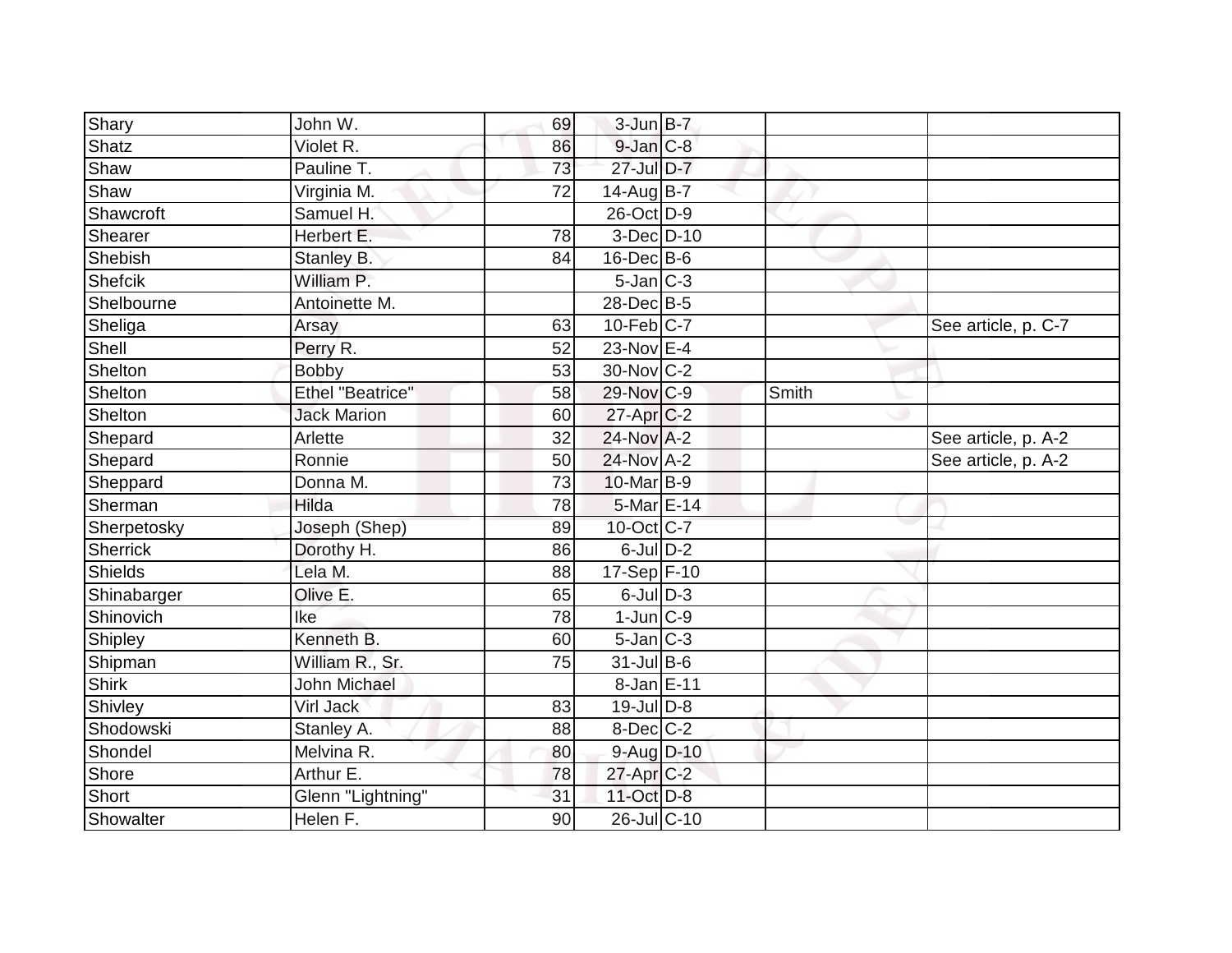| Shrader        | Andrew T.            | 63       | 24-Apr B-1            |            |                                                                |
|----------------|----------------------|----------|-----------------------|------------|----------------------------------------------------------------|
| Shreve         | Judith Irene         | 40       | 6-Aug E-14            |            |                                                                |
| Shrieber       | Gloria               | 52       | 10-Mar B-9            |            |                                                                |
| Shudick        | Raymond D.           | 53       | 20-Mar <sub>D-1</sub> |            | Also known as #1<br><b>Hobart Brickie Adult</b><br>Cheerleader |
| Shule          | William F.           | 61       | $13$ -Jul C-9         |            |                                                                |
| Shulruff       | Harry I., Dr.        | 77       | $23$ -Jun $B - 8$     |            | See also article June<br>24, p. C-2                            |
| Shuman         | Ronald               | 55       | 22-Mar B-9            |            |                                                                |
| <b>Shupryt</b> | Lucille D.           | 88       | $1-Mar$ D-6           |            |                                                                |
| Shurr          | Emerson              | 69       | $28$ -Aug $B-3$       |            |                                                                |
| Sibo           | Marilyn L.           | 63       | 18-May C-2            |            |                                                                |
| Sidiropoulos   | <b>Timetheos</b>     | 72       | $14$ -May $D-2$       |            |                                                                |
| Siedentopf     | Helen M.             | 79       | $29-Apr$ C-7          |            |                                                                |
| Siegel         | Charles J.           | 73       | $4$ -May C-2          |            |                                                                |
| Sievert        | Katherine            |          | $5$ -JulD-8           | Mondrowski |                                                                |
|                |                      |          |                       |            |                                                                |
| Sigler         | Vernon               | 88       | 14-Dec C-15           |            |                                                                |
| <b>Sills</b>   | Paul B.              | 16       | 30-Sep D-9            |            |                                                                |
| <b>Simmons</b> | Evanelle M.          | 75       | $19-Aug$ A-13         |            |                                                                |
| <b>Simmons</b> | Evelyn (Turk)        | 55       | 14-May D-2            |            |                                                                |
| <b>Simms</b>   | Thelma M.            | 63       | 28-May $D-4$          |            |                                                                |
| Simon          | Charles S.           | 89       | $5-Apr D-7$           |            |                                                                |
| Simon          | Cipora               | 105      | $22$ -JulC-8          |            |                                                                |
| Simon          | George F.            | 91       | $26$ -May B-9         |            |                                                                |
| Simon          | Paul                 | 75       | $15$ -Jul B-7         |            |                                                                |
| Simon          | William              | 80       | $6$ -Jul $D-3$        |            |                                                                |
| Simonian       | Geneva (Kachaturoff) | 56       | $1-May C-1$           |            |                                                                |
| Simpkins       | Richard W.           | 68       | $1-Nov$ D-1           |            |                                                                |
| Simpson        | Daniel C.            | $\bf{8}$ | 30-Jun A-2            |            | See article, p. A-2                                            |
| Simpson        | Gerald               | 56       | 26-Apr D-8            |            |                                                                |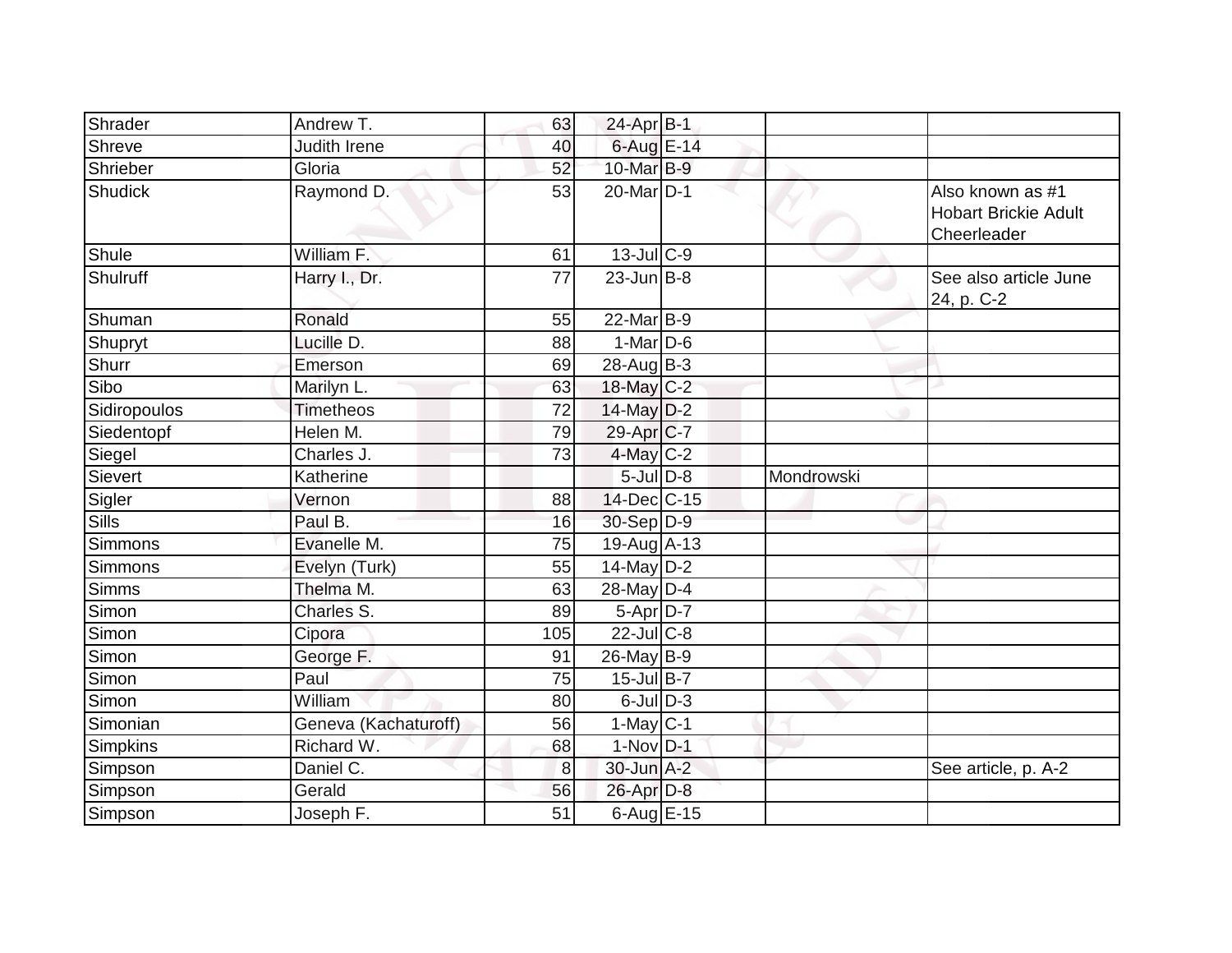| Simpson        | June Maxine                    | 46 | $12$ -Feb $D-4$        |              |        |                                      |
|----------------|--------------------------------|----|------------------------|--------------|--------|--------------------------------------|
| <b>Sims</b>    | Lutie                          | 78 | 23-Oct A-13            |              |        |                                      |
| <b>Sims</b>    | William, Jr.                   | 41 | 15-Oct D-2             |              |        | See also article, Oct.<br>14, p. A-2 |
| Sinchak        | Dorothy M.                     | 63 | $12-Sep C-7$           |              |        |                                      |
| Sinclair       | James                          | 77 |                        | $2$ -JulD-17 |        |                                      |
| Sinclair       | Margaret                       | 84 | $20$ -May C-1          |              |        |                                      |
| Singletary     | Alger A.                       | 85 | $21$ -Dec $D-2$        |              |        |                                      |
| Singleton      | <b>Alice</b>                   | 37 | 5-Apr D-7              |              | Prieto |                                      |
| <b>Sipos</b>   | Mary T.                        | 79 | $9-Sep C-6$            |              |        |                                      |
| Sipple         | Ellen C.                       | 54 | 17-Dec C-17            |              |        |                                      |
| <b>Sirbek</b>  | James H.                       | 58 | 23-Oct A-13            |              |        |                                      |
| Siska          | Joseph S.                      | 84 | $4$ -Jun $D-2$         |              |        |                                      |
| Sisson         | Mary M.                        | 82 | $11-Auq$ $C-1$         |              |        |                                      |
| <b>Sitek</b>   | <b>Jerry Frances</b>           | 43 | 3-Oct C-1              |              |        |                                      |
| Sitzenstock    | Gretchen                       | 74 | 15-Aug B-7             |              |        |                                      |
| Siuba          | Anna J.                        |    | 23-Oct A-13            |              | Slota  |                                      |
| <b>Sivak</b>   | John E.                        | 73 | $20$ -Jul $C-4$        |              |        |                                      |
| Skalba         | Joseph                         | 94 | $13$ -Feb $ C-1 $      |              |        |                                      |
| Skara          | <b>Ilse Karoline Elizabeth</b> | 69 | $8-Aug$ <sub>C-1</sub> |              |        |                                      |
| Skarbek        | Leonard J.                     | 57 | 10-May D-11            |              |        |                                      |
| Skermont       | <b>Mildred</b>                 | 81 | $14$ -Apr $C-2$        |              |        |                                      |
| Skikora        | Genevieve M.                   | 95 | $5$ -Jun $D-6$         |              |        |                                      |
| <b>Skinner</b> | Debra M.                       | 24 | 30-May B-7             |              |        | See article, p. B-7                  |
| Skinner        | Faye L.                        | 56 | $15$ -Apr $ D-3 $      |              |        |                                      |
| Skinner        | Stella Louise                  | 84 | $28$ -Feb $ D-2 $      |              |        |                                      |
| <b>Skinta</b>  | Edward M.                      | 74 | $15$ -Jan D-2          |              |        |                                      |
| Skirpan        | Peter J.                       | 25 | $1$ -Jun $ C-9 $       |              |        | See article, p. C-9                  |
| Skodny         | Wilma Meadows                  | 64 | 24-Jun C-2             |              |        |                                      |
| Skomarowski    | Walter B.                      |    | $9$ -Mar $C-2$         |              |        |                                      |
| Skonieczny     | <b>Bernard</b>                 | 65 | 28-Nov C-6             |              |        |                                      |
| Skruber        | Andrew P.                      | 82 | $7 - Aug$ B-6          |              |        |                                      |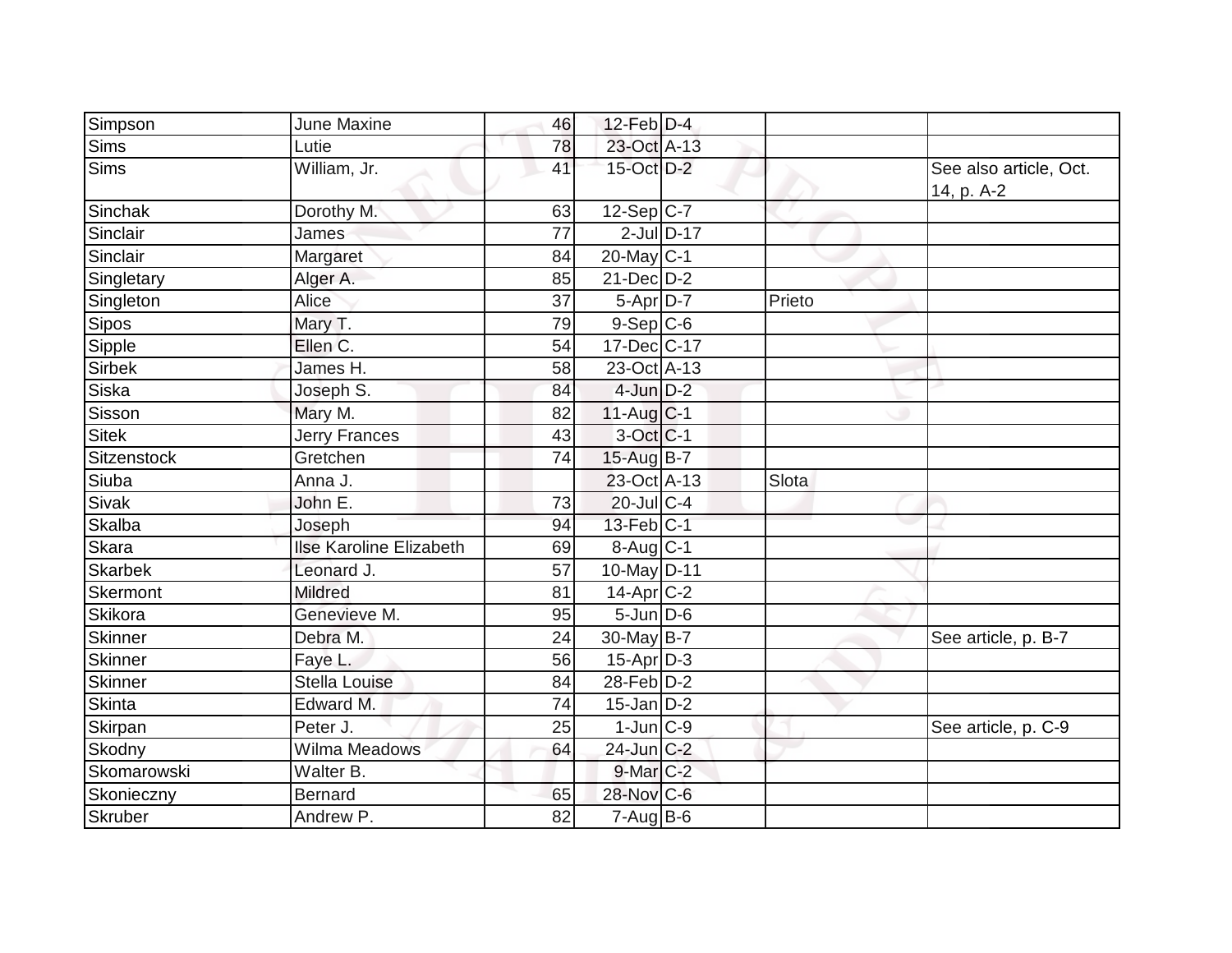| Skvorak      | Frances J.              | 74  | 10-May D-11             | Iwan       |  |
|--------------|-------------------------|-----|-------------------------|------------|--|
| Slaby        | Adolf                   | 88  | $11-Sep$ D-1            |            |  |
| Slacian      | Elizabeth E.            | 69  | $11$ -Jan $C-4$         | Bernath    |  |
| Slager       | Kate                    | 84  | 12-May $B-8$            |            |  |
| Slama        | George F., Dr.          | 72  | $12-Apr$ C-3            |            |  |
| Slanger      | Walter                  | 81  | $3$ -Oct C-1            |            |  |
| Slivka       | Elizabeth R.            | 66  | $23$ -Aug D-2           | Chepela    |  |
| Sliwa        | Jeanne H.               |     | $8$ -Dec $C$ -2         | Kostanczuk |  |
| Slomka       | Joseph                  | 80  | 5-Nov D-11              |            |  |
| Slovenski    | <b>Alice</b>            | 86  | $13$ -Feb $ C-1$        |            |  |
| Slowik       | Stella F.               | 77  | $19$ -Jun $B-1$         | Siorek     |  |
| Slugocki     | Joseph E.               | 75  | $14$ -Nov B-8           |            |  |
| Sluzewski    | Anastasia               | 100 | 30-Jan D-6              |            |  |
| Small        | Donna Jeannette         | 22  | 20-Dec D-13             |            |  |
| Smaron       | Edward J., Sr.          | 66  | 19-Nov F-15             |            |  |
| Smelko       | Theodore E.             | 56  | 26-Dec C-4              |            |  |
| Smiddy       | Madeline M.             | 63  | 24-Aug B-9              |            |  |
| Smit         | Joe                     | 88  | $19$ -Feb $F-8$         |            |  |
| Smith        | Amelia A.               | 96  | $1$ -Jul $C$ -7         |            |  |
| Smith        | Anne                    | 72  | $13-Oct$ <sub>C-1</sub> | Pavelich   |  |
| Smith        | Bernard L.              | 49  | 15-Mar C-7              |            |  |
| Smith        | Charley G.              | 76  | $12$ -Jul C-4           |            |  |
| <b>Smith</b> | <b>Clarence Charles</b> | 69  | 10-Oct C-7              |            |  |
| Smith        | Clayton E.              | 77  | $25$ -May C-2           |            |  |
| Smith        | Donna Lou               | 57  | $14$ -Jul $C-2$         |            |  |
| <b>Smith</b> | <b>Edward (Smitty)</b>  |     | 25-Oct C-5              |            |  |
| Smith        | Edward D.               | 47  | $18$ -Feb $ C-1 $       |            |  |
| Smith        | Elsie M.                | 72  | $9$ -Oct $B$ -6         |            |  |
| Smith        | Elsie N.                | 72  | 11-Jun E-15             |            |  |
| Smith        | Elva B.                 | 79  | $21-AugB-7$             |            |  |
| Smith        | Frances A.              | 74  | 18-Dec B-1              |            |  |
| Smith        | Fred R.                 | 68  | $4$ -Jan $D-5$          |            |  |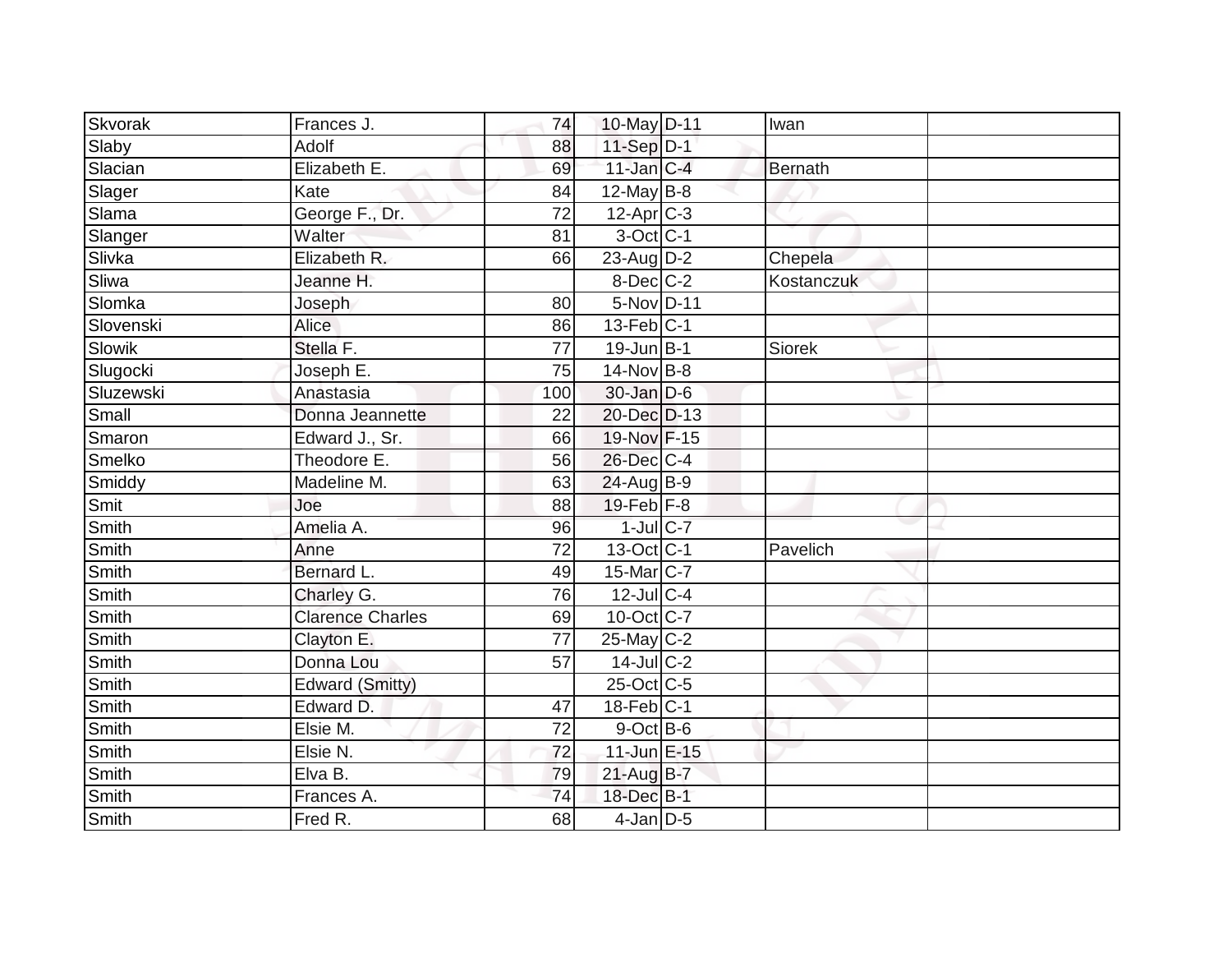| Smith          |                            | 72       | 19-Apr D-8                     |           |                                      |
|----------------|----------------------------|----------|--------------------------------|-----------|--------------------------------------|
| Smith          | George H., Sr.<br>Gertrude | 89       | 7-Sep C-8                      |           |                                      |
| Smith          |                            |          |                                |           |                                      |
|                | Gladys<br>Grant M.         | 90       | $24$ -Aug $B-9$<br>$1-Oct$ F-3 |           |                                      |
| Smith<br>Smith | Harvey R., Dr. "Bud"       | 18<br>59 | $13-Sep$ B-8                   |           |                                      |
|                |                            |          |                                |           | See also article Sept.<br>16, p. C-8 |
| Smith          | James H.                   | 29       | $14-Sep C-2$                   |           |                                      |
| Smith          | John W.                    | 25       | 26-Mar D-3                     |           |                                      |
| Smith          | Jonnette A. (Jonnie)       | 52       | $16-Sep C-8$                   | Calabrase |                                      |
| Smith          | Juanita                    | 5        | $13$ -Feb $ C-1 $              |           |                                      |
| Smith          | Laura E.                   | 67       | $26$ -Jan C-4                  |           |                                      |
| Smith          | Lee Ann                    | 45       | 19-Apr D-8                     |           |                                      |
| <b>Smith</b>   | Lewis C. "Al"              | 56       | 22-Nov C-12                    |           |                                      |
| Smith          | Lillian M.                 | 54       | 27-Nov C-10                    | ◡         | See also article Nov.<br>28, p. C-7  |
| Smith          | Louise Vater               |          | 22-Oct C-7                     |           |                                      |
| Smith          | Marvin                     | 81       | $2$ -Oct $B$ -10               |           |                                      |
| Smith          | Olga I.                    | 66       | 22-Nov C-12                    |           |                                      |
| Smith          | Ollie B.                   | 90       | $2$ -Feb $D-10$                |           |                                      |
| Smith          | Opal                       | 83       | 30-Mar C-9                     |           |                                      |
| Smith          | Paul C. "Corky"            | 70       | $21-Apr$ B-7                   |           |                                      |
| Smith          | Richard A.                 | 53       | 16-Mar C-2                     |           |                                      |
| Smith          | Sarah                      | 89       | $10$ -Aug C-2                  |           |                                      |
| Smith          | Stanley J.                 | 88       | $6$ -Jun $ C-1$                |           |                                      |
| Smith          | Wesley C.                  | 67       | $17-Oct$ C-1                   |           |                                      |
| <b>Smith</b>   | Willie J.                  | 36       | $20$ -Feb $C-1$                |           |                                      |
| Smitka         | Amelia D.                  |          | $20$ -JulC-4                   | Wysocki   |                                      |
| Smolen         | <b>Nellie</b>              | 92       | $13$ -Jun $ C-7 $              |           |                                      |
| Sneden         | Herbert S. "Bud"           |          | 8-Oct E-14                     |           | See article, p. E-14                 |
| Snider         | Paul M.                    | 45       | $20$ -Apr $C-2$                |           |                                      |
| Snider         | <b>Thomas Carlyle</b>      | 42       | $19$ -Jan $D-8$                |           | See also article Jan. 19,<br>p. C-2  |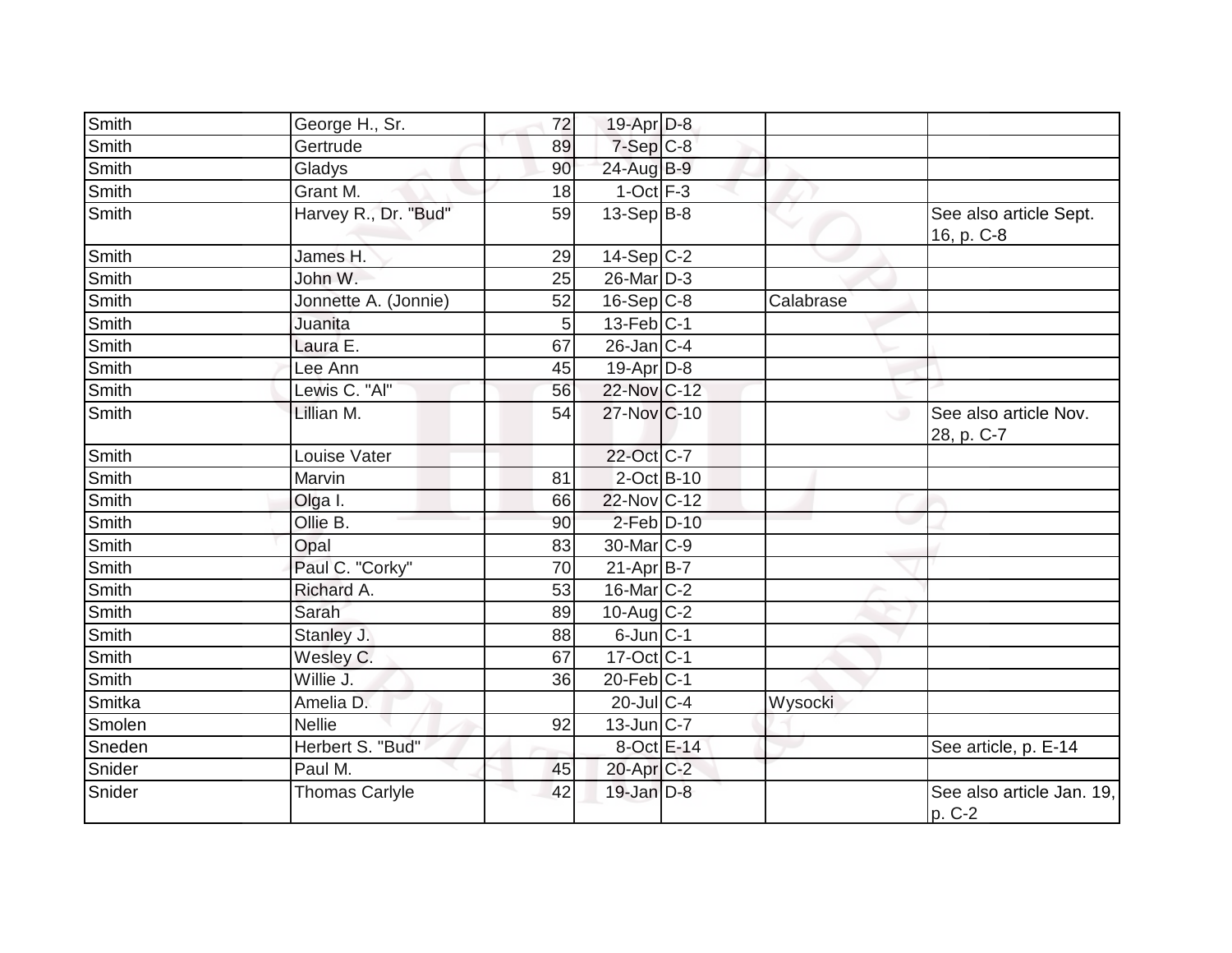| Snow          | <b>Helen Lorraine</b> | 76 | $13$ -Feb $ B-8 $ | Hmurovich      |                     |
|---------------|-----------------------|----|-------------------|----------------|---------------------|
| Snyder        | Edward J.             | 53 | $10$ -Jan $ C-1 $ |                |                     |
| Snyder        | John Harold (Hal)     | 84 | 22-Apr C-7        |                |                     |
| Sobolewski    | Cecelia               | 88 | 28-Oct B-8        |                |                     |
| Socci         | Dominic               | 73 | $1-Nov$ D-4       |                |                     |
| Soczyk        | Ann                   | 82 | 31-Mar B-7        | <b>Bialker</b> |                     |
| Soga          | Alphonse              | 75 | $10$ -Jan $ C-2 $ |                |                     |
| Sonnenberg    | Anna "Jeanette"       | 84 | 16-May B-6        |                |                     |
| Sons          | Henry                 | 47 | 29-Jan D-15       |                |                     |
| Sopp          | Edna L.               | 64 | $18$ -Feb $ C-1 $ |                |                     |
| Sotak         | Adele R. (Davis)      | 58 | $7$ -Jul $C-2$    |                |                     |
| Soter         | Helen (Sotiropulos)   | 82 | $4-Apr$ D-1       |                |                     |
| Soto          | Florencio             | 84 | 26-Feb D-2        |                |                     |
| Souther       | <b>Glen Michael</b>   | 32 | 28-Jun A-1        |                | See article, p. A-1 |
| Sowards       | <b>Betty</b>          |    | $20$ -Jul $C$ -4  |                |                     |
| Spanich       | Anthony W.            | 60 | $15$ -Apr $D-3$   |                |                     |
| Spanich       | Carolina              | 89 | 10-Mar B-9        |                |                     |
| Spann         | Samuel "Buster"       | 57 | $13$ -Jun $ C-8$  |                |                     |
| Spanopoulos   | Donna L.              | 45 | 23-Aug D-2        |                |                     |
| <b>Sparks</b> | Fern Ellen            | 77 | $12$ -Jun B-6     |                |                     |
| <b>Sparks</b> | Lucille J.            | 81 | 5-Nov D-11        |                |                     |
| <b>Sparks</b> | Zelna P.              | 92 | $27$ -Apr $C-2$   |                |                     |
| Specha        | Carrol E.             | 76 | 3-Aug C-4         |                |                     |
| Specyal       | Mary Love             |    | $22$ -Feb $ D-8$  |                |                     |
| Spencer       | Lorraine              | 45 | $31-AugD-9$       | Pittman        |                     |
| Spencer       | Michael               | 37 | 12-Oct D-11       |                |                     |
| Spenner       | Elmer F.              | 82 | $2$ -Feb $D-10$   |                |                     |
| Spillers      | <b>Terry</b>          | 39 | $23$ -Jan $C-1$   |                |                     |
| Spilly        | Edward                | 78 | 24-May C-12       |                |                     |
| Spiroff       | Antonina              | 89 | 12-Mar E-15       |                |                     |
| Spohn         | Charles               | 80 | 21-Nov B-7        |                |                     |
| Spring        | Keith W.              | 66 | $18$ -Apr $ C$ -5 |                |                     |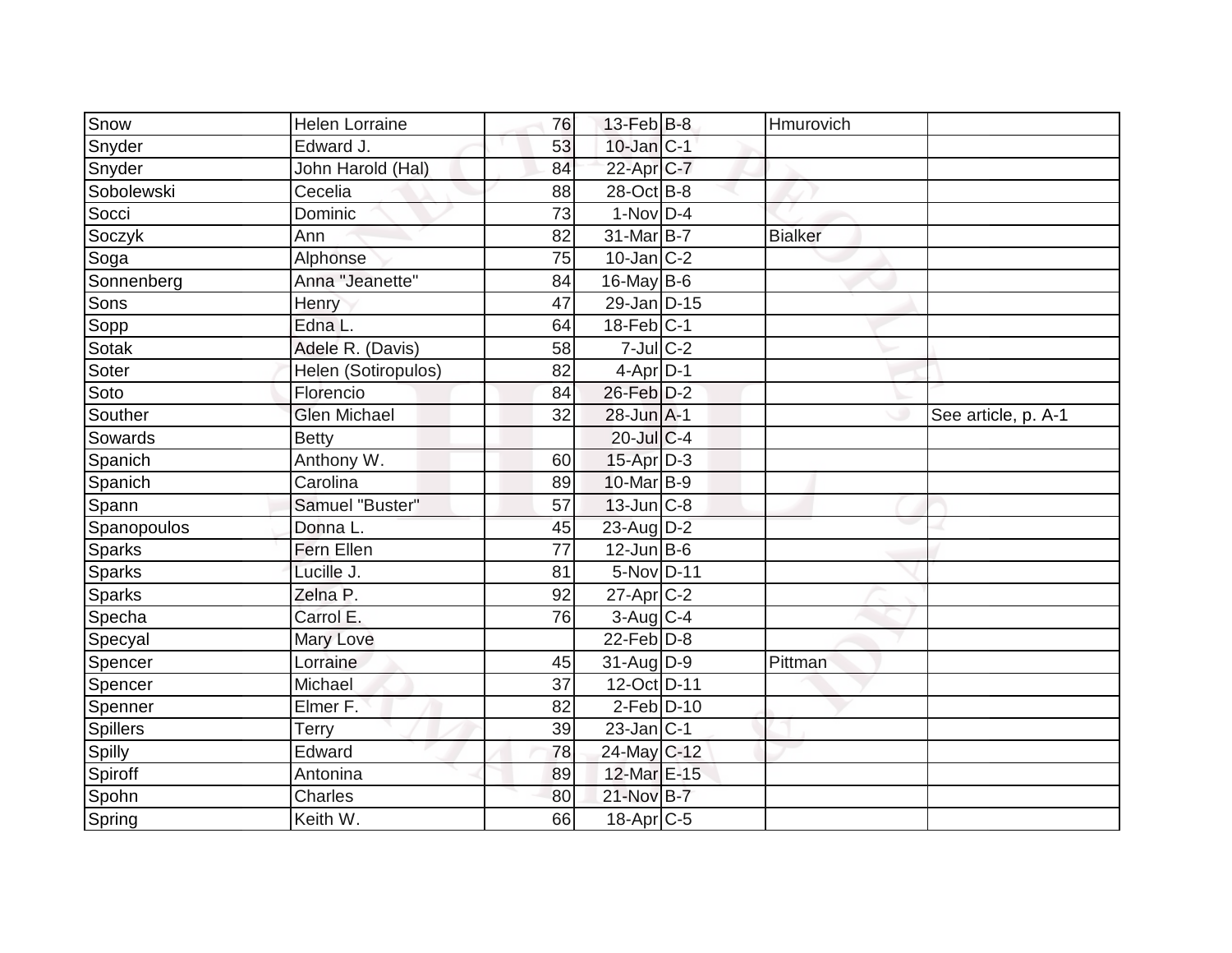| Catherine M.          | 47                         |                | Fridges                                                                                                                                                                                                                                                                                                                                                                                                                                                                                                                                                       |                      |
|-----------------------|----------------------------|----------------|---------------------------------------------------------------------------------------------------------------------------------------------------------------------------------------------------------------------------------------------------------------------------------------------------------------------------------------------------------------------------------------------------------------------------------------------------------------------------------------------------------------------------------------------------------------|----------------------|
| Richard J. "Pooky"    | 52                         |                |                                                                                                                                                                                                                                                                                                                                                                                                                                                                                                                                                               |                      |
| Angele                | 98                         |                |                                                                                                                                                                                                                                                                                                                                                                                                                                                                                                                                                               |                      |
| Frank E. (Stachowicz) | $\overline{71}$            |                |                                                                                                                                                                                                                                                                                                                                                                                                                                                                                                                                                               |                      |
| Irene                 | 83                         |                |                                                                                                                                                                                                                                                                                                                                                                                                                                                                                                                                                               |                      |
| Frank                 | 66                         |                |                                                                                                                                                                                                                                                                                                                                                                                                                                                                                                                                                               |                      |
| Ann M.                | 68                         |                | Zahorsky                                                                                                                                                                                                                                                                                                                                                                                                                                                                                                                                                      |                      |
| Clementine            |                            |                | Morfis                                                                                                                                                                                                                                                                                                                                                                                                                                                                                                                                                        |                      |
| Georgia               | 73                         |                |                                                                                                                                                                                                                                                                                                                                                                                                                                                                                                                                                               |                      |
| Nita J.               | 43                         |                |                                                                                                                                                                                                                                                                                                                                                                                                                                                                                                                                                               |                      |
| Willie Joe "Shorty"   | 75                         |                |                                                                                                                                                                                                                                                                                                                                                                                                                                                                                                                                                               |                      |
| Barbara Anne          | 59                         |                |                                                                                                                                                                                                                                                                                                                                                                                                                                                                                                                                                               |                      |
| Sylvia                | 63                         |                | Pritza                                                                                                                                                                                                                                                                                                                                                                                                                                                                                                                                                        |                      |
| Alfreda M.            | 65                         |                |                                                                                                                                                                                                                                                                                                                                                                                                                                                                                                                                                               |                      |
| Theresa               | 80                         |                |                                                                                                                                                                                                                                                                                                                                                                                                                                                                                                                                                               |                      |
| Marge A.              | 58                         |                |                                                                                                                                                                                                                                                                                                                                                                                                                                                                                                                                                               |                      |
| <b>Bernice</b>        | 98                         |                |                                                                                                                                                                                                                                                                                                                                                                                                                                                                                                                                                               |                      |
| Samantha Nancy Faye   |                            |                |                                                                                                                                                                                                                                                                                                                                                                                                                                                                                                                                                               |                      |
| William J., Reverend  |                            |                |                                                                                                                                                                                                                                                                                                                                                                                                                                                                                                                                                               |                      |
| Margaret "Maggie"     | 43                         |                |                                                                                                                                                                                                                                                                                                                                                                                                                                                                                                                                                               | See article, p. D-12 |
| Anne S.               | 69                         |                |                                                                                                                                                                                                                                                                                                                                                                                                                                                                                                                                                               |                      |
| Joseph S.             | 73                         |                |                                                                                                                                                                                                                                                                                                                                                                                                                                                                                                                                                               |                      |
| <b>Nick</b>           | 71                         |                |                                                                                                                                                                                                                                                                                                                                                                                                                                                                                                                                                               |                      |
| <b>Ronald Lee</b>     | 54                         |                |                                                                                                                                                                                                                                                                                                                                                                                                                                                                                                                                                               |                      |
| John L.               | 59                         |                |                                                                                                                                                                                                                                                                                                                                                                                                                                                                                                                                                               |                      |
| Mary M.               | 89                         |                |                                                                                                                                                                                                                                                                                                                                                                                                                                                                                                                                                               |                      |
| Virginia M.           | 70                         |                |                                                                                                                                                                                                                                                                                                                                                                                                                                                                                                                                                               |                      |
| Celia                 | 84                         |                |                                                                                                                                                                                                                                                                                                                                                                                                                                                                                                                                                               |                      |
| Ruth B.               | 74                         |                | Kowalski                                                                                                                                                                                                                                                                                                                                                                                                                                                                                                                                                      |                      |
|                       | Myrtle<br>Noel E.<br>Julia | 75<br>76<br>72 | $21$ -Jun $B-8$<br>6-Dec C-7<br>$9-$ Sep $C-6$<br>$15$ -Jun $ C-4 $<br>8-May B-10<br>$13$ -Mar $ C-1 $<br>$15$ -Jul B-7<br>$2-Mar\overline{D} - 10$<br>$25-Sep D-1$<br>$16$ -AugD-8<br>26-Oct D-9<br>$21-AugB-7$<br>27-Sep C-12<br>$8-Aug C-1$<br>$11$ -Jul C-8<br>31-Mar B-7<br>$27$ -Apr $ C-2 $<br>$11-Sep$ D-1<br>28-Dec D-2<br>30-Mar <sub>C-9</sub><br>24-May C-12<br>$9$ -Mar $C-2$<br>$14-Sep D-12$<br>$2$ -May $C-1$<br>$5$ -Dec $C$ -7<br>$4$ -Dec $C-1$<br>8-Oct E-14<br>$24$ -Jul B-8<br>$14$ -Jun D-1<br>10-Apr D-6<br>28-Aug B-3<br>$2-Jan$ C-1 |                      |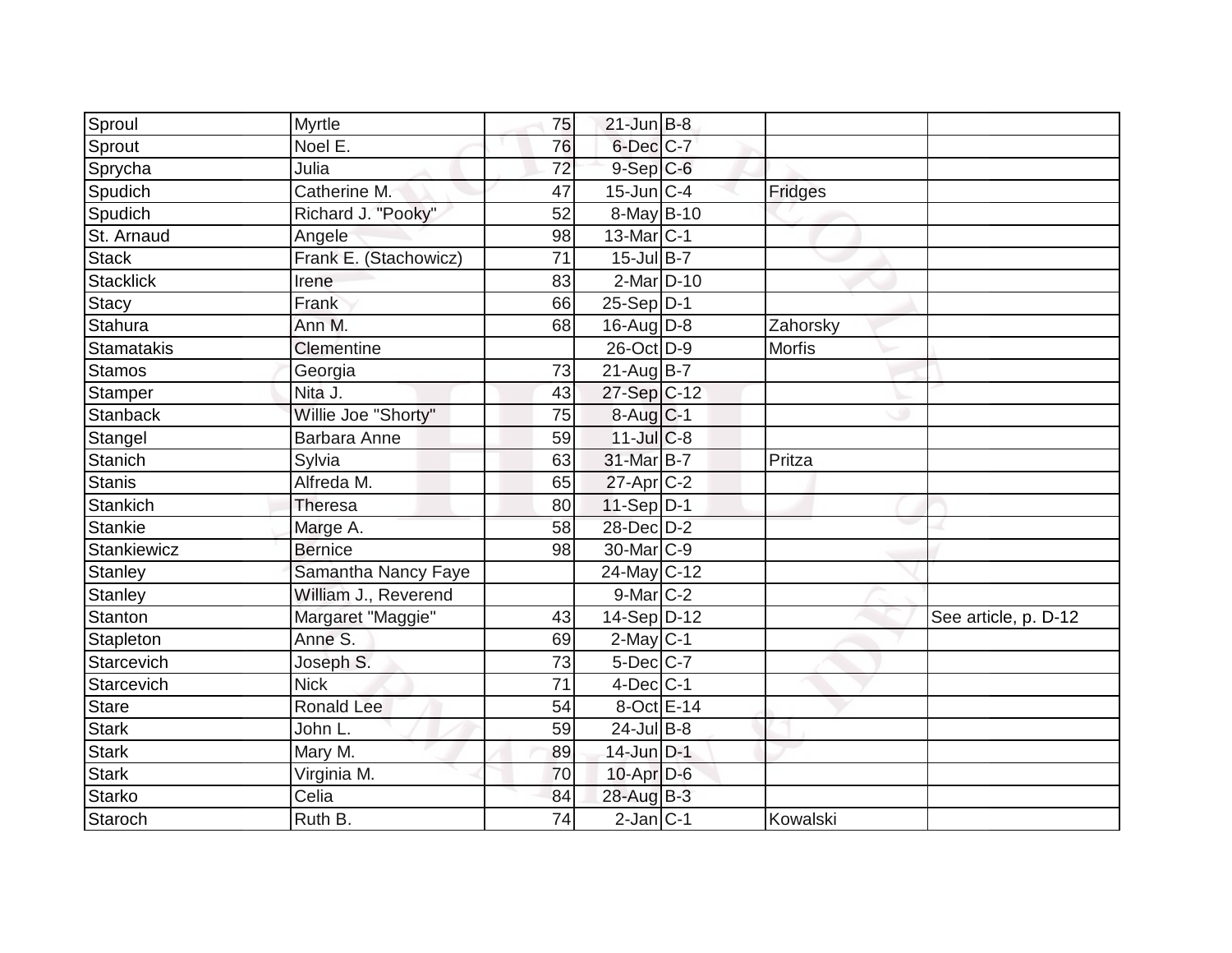| Stasiak         | Edward B.              | 57 | $7-Feb$ D-1           |        |  |
|-----------------|------------------------|----|-----------------------|--------|--|
| Stassen         | William S. "Bill"      | 33 | 7-Oct B-5             |        |  |
| Staton          | William E.             | 84 | 6-Aug E-15            |        |  |
| Stavem          | Dale S.                | 48 | $12$ -Jan B-6         |        |  |
| Steagall        | Warren T.              | 65 | 20-Apr C-2            |        |  |
| Stearn          | Beatrice E.            | 84 | $24$ -Feb $C-2$       |        |  |
| Stech           | Glenn A.               | 78 | 8-May B-10            |        |  |
| <b>Steeb</b>    | Robert C.              | 63 | $4$ -Dec $ C-1 $      |        |  |
| Steele          | <b>Chester</b>         |    | 22-Mar B-9            |        |  |
| Stefanich       | Vincent F.             | 77 | $10-Sep$ A-6          |        |  |
| Stefek          | John                   | 83 | $17$ -Nov $ C-1 $     |        |  |
| Steinberg       | Sheldon                | 56 | 29-Aug B-7            |        |  |
| Stemp           | Edward E.              | 71 | 22-Mar B-9            |        |  |
| Stenger         | Erma                   | 57 | 15-Aug B-7            |        |  |
| Stephens        | <b>Patricia Gail</b>   | 42 | $1-Dec$ B-7           |        |  |
| <b>Stephens</b> | Scott T.               | 13 | $1-Nov$ D-1           |        |  |
| Stephenson      | David D.               | 32 | $26$ -Jun $D-6$       |        |  |
| Stephenson      | Helen R.               | 95 | 29-Jul B-7            |        |  |
| Stephenson      | Stephanie              | 78 | 29-Jun C-13           |        |  |
| Stepp           | Patricia I.            | 69 | $27$ -Feb $C-8$       |        |  |
| <b>Sterns</b>   | <b>Mildred</b>         | 94 | $9-Sep C-6$           |        |  |
| <b>Stevens</b>  | Lenora                 | 83 | 8-Jan E-11            |        |  |
| Stevenson       | Doris Glee             |    | $24$ -Jun $C-2$       |        |  |
| Stewart         | David C.               | 66 | $27$ -Mar $ C-1$      |        |  |
| Stewart         | <b>Virgil Beatrice</b> | 86 | $9$ -Jun $B$ -9       |        |  |
| <b>Stilin</b>   | Ann                    | 78 | 20-Apr <sub>C-2</sub> | Puhek  |  |
| Stillman        | Geraldine              | 62 | 10-Aug $C-2$          | Ralph  |  |
| <b>Stipp</b>    | Katherine              | 88 | $20$ -Apr $ C-2 $     |        |  |
| <b>Stivers</b>  | Sandra L.              | 46 | 14-Jun C-16           |        |  |
| <b>Stock</b>    | Henry                  | 64 | 23-Mar F-9            |        |  |
| Stocker         | Daniel E., Sr.         | 68 | $15$ -Feb $ C-5 $     |        |  |
| Stocker         | Emma E.                | 87 | 31-Dec D-4            | Luther |  |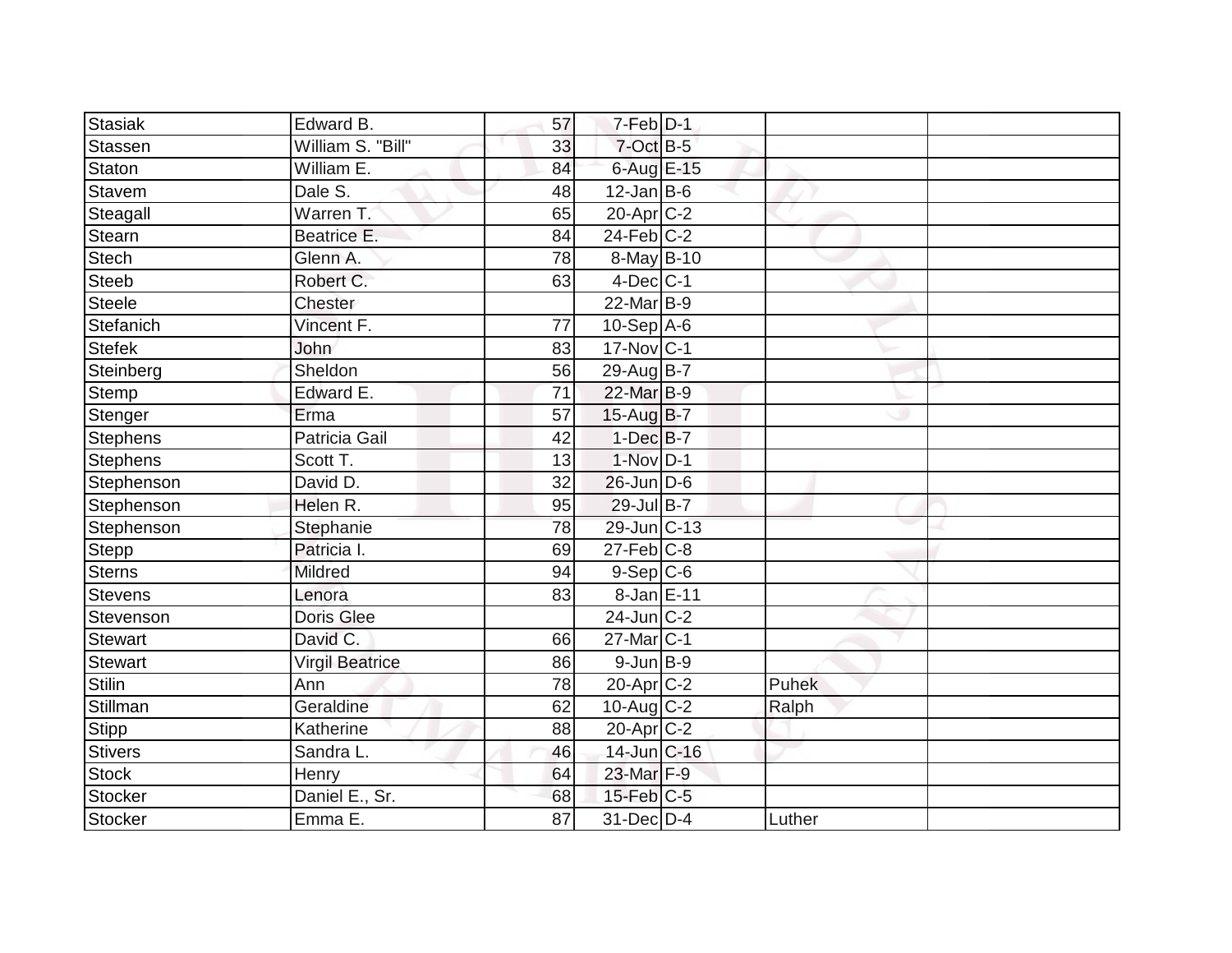| Stofa        | George                 | 84 | $25-Sep D-1$             |               |                                |
|--------------|------------------------|----|--------------------------|---------------|--------------------------------|
| Stofko       | Helen                  | 81 | $17$ -Apr $D-6$          | <b>Bodnar</b> |                                |
| Stoica       | Victoria M.            | 76 | 28-Feb D-2               |               | See article, p. D-2            |
| Stojanovich  | Estin                  | 83 | $28$ -AugB-3             |               |                                |
| Stokes       | Betty J.               | 59 | $5-Apr\overline{D-7}$    |               |                                |
| Stolarz      | Wayne G.               | 27 | 26-Aug A-13              |               |                                |
| Stoltz       | Ronald L.              | 58 | $19-Sep C-1$             |               |                                |
| Stolzmann    | William C.             | 74 | 15-Aug B-7               |               |                                |
| Stone        | <b>Betty</b>           | 53 | $9$ -May C-1             |               |                                |
| Stone        | Elmer <sub>N.</sub>    | 91 | $25$ -Jul $C$ -6         |               |                                |
| Stonehouse   | <b>Albert Edward</b>   | 79 | $20$ -Jun $ C-7$         |               |                                |
| Stopka       | Mary T.                | 83 | $12$ -Apr $ C-3 $        |               |                                |
| Stout        | <b>Clyde Franklin</b>  | 68 | 30-May B-7               |               |                                |
| <b>Stout</b> | <b>Steven</b>          | 26 | $26$ -Jan $C-4$          |               |                                |
| Stovall      | Richard H.             | 69 | $1-JanE-2$               |               |                                |
| Stowell      | Brenda E.              | 39 | 29-Sep C-1               |               |                                |
| Stralko      | Peter P.               |    | $12$ -Jun B-6            |               | See also June 18, p. E-<br> 11 |
| Strayer      | Gary                   | 35 | $6$ -Mar $ C-1 $         |               |                                |
| Streich      | Tessie A.              | 73 | $4$ -Nov $ C$ -6         |               |                                |
| Stringer     | Joel Paul I.           | 78 | $15$ -Jan D-2            |               |                                |
| Strom        | Rose                   | 82 | $10$ -Apr $D$ -6         |               |                                |
| Strong       | Marie                  |    | $13-Sep B-8$             |               |                                |
| Strong       | Mary                   | 79 | 18-Sep $D-1$             |               |                                |
| Strong       | Velma G. (Hennings)    | 75 | $23$ -Jan $C-1$          |               |                                |
| Strug        | John M.                | 77 | $\overline{31}$ -Aug D-9 |               |                                |
| Stuart       | William F., Jr. "Bill" | 67 | $16-Sep$ C-8             |               | See article, p. C-8            |
| Stuba        | Teddy J.               | 70 | $25$ -Jul $C$ -6         |               |                                |
| Studer       | Melvin E.              | 84 | 19-Sep C-1               |               |                                |
| Stulac       | Stephen J.             | 65 | $7 - Aug$ B-6            |               |                                |
| Stump        | Maurice Vernon         | 80 | $1$ -Jun $C-9$           |               |                                |
| Stumpf       | William F.             | 67 | 20-Mar <sub>D-1</sub>    |               |                                |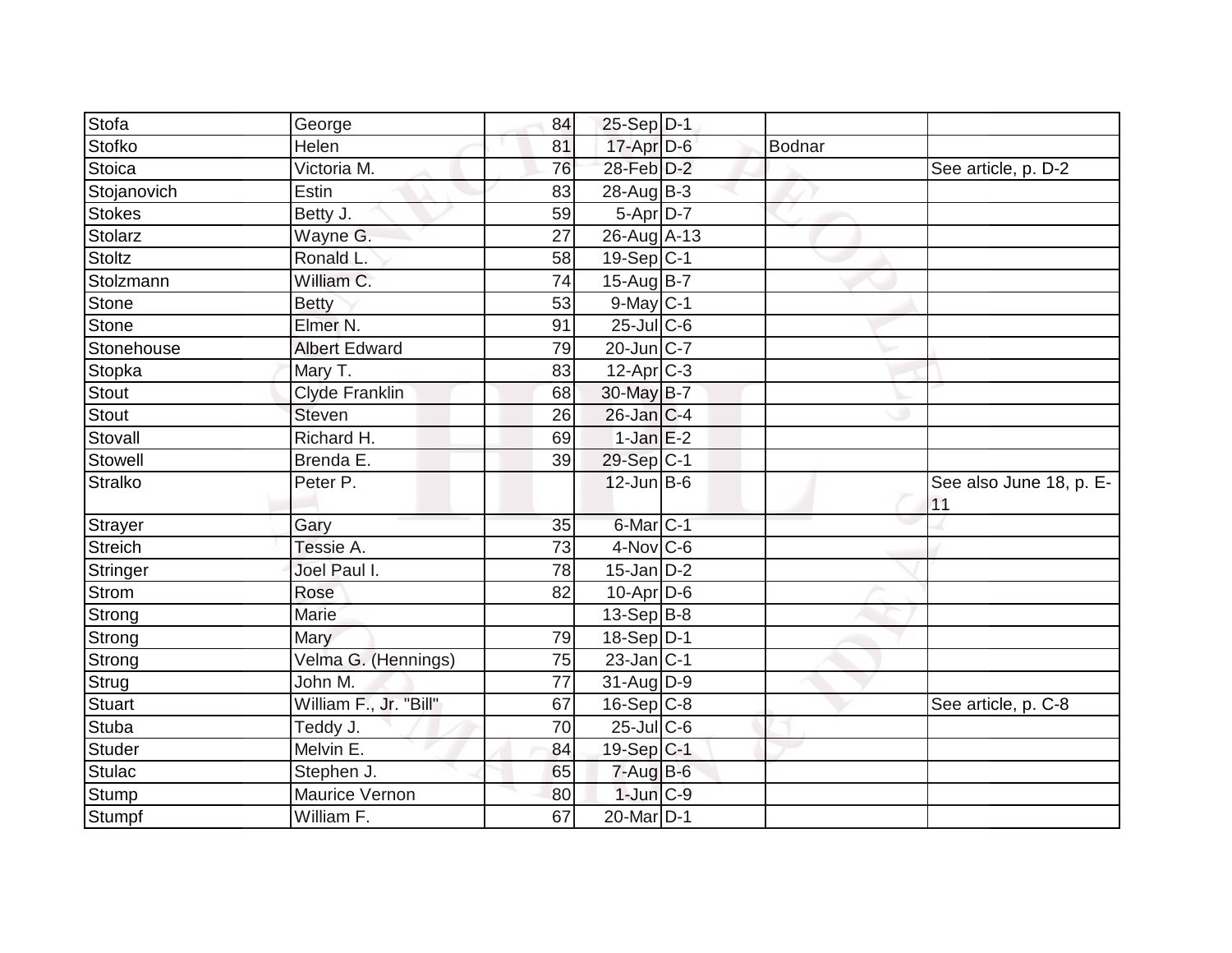| <b>Stupeck</b> | <b>Estelle</b>                           | 76  | $8$ -Oct $E-14$          | Knapp      |                                    |
|----------------|------------------------------------------|-----|--------------------------|------------|------------------------------------|
| Sturgeon       | Edith M.                                 | 55  | $20$ -May C-1            | Funkhauser |                                    |
| Sturwold       | Henry                                    | 90  | 20-Mar D-1               |            |                                    |
| Subblefield    | Henry J.                                 | 74  | $20-Sep D-6$             |            |                                    |
| Subiciu        | Peter                                    | 87  | $17 - Jan$ B-6           |            | See article, p. B-6                |
| Such           | Margaret                                 | 101 | $2$ -May $C-1$           |            | See also article May 3,<br>p. D-12 |
| Sudicky        | Stephanie J.                             | 63  | 28-Dec D-2               |            |                                    |
| Sudroff        | Francis                                  | 75  | $10$ -Feb $ C-7 $        |            |                                    |
| Suggs          | <b>Morris</b>                            | 81  | $30$ -Jan D-6            |            |                                    |
| Sullivan       | Bonnie C.                                | 47  | 20-Mar D-1               |            |                                    |
| Sullivan       | Charles M. "Mitch"                       | 58  | 19-Nov F-14              |            |                                    |
| Sullivan       | John R.                                  | 68  | $5$ -Jul $D-8$           |            |                                    |
| Sullivan       | <b>Joseph Patrick</b>                    | 81  | $4$ -Aug $C-2$           |            | See article, p. C-2                |
| Sullivan       | Roy E.                                   | 81  | $16$ -Nov D-5            |            |                                    |
| Summer         | Roger D.                                 | 55  | $6$ -Jun $ C-1 $         |            | See article, p. C-1                |
| <b>Summers</b> | Julia H.                                 | 83  | 26-Oct D-9               |            |                                    |
| <b>Summers</b> | Vyeanna                                  | 73  | $12$ -Dec $B-5$          |            | See article, p. B-5                |
| Sundin         | <b>Dolores</b>                           | 70  | $4$ -Aug C-2             |            |                                    |
| Sungaile       | Katherine                                | 60  | $6$ -JulD-3              |            |                                    |
| Super          | Joseph S., Jr.                           | 69  | $10$ -Apr $D$ -6         |            |                                    |
| Suranich       | Michael                                  | 84  | $26$ -Dec $ C-1 $        |            |                                    |
| Surber         | Ethel F.                                 | 79  | $12$ -JulC-4             |            |                                    |
| Surdy          | <b>Richard "Dick"</b>                    | 42  | 17-Sep F-10              |            |                                    |
| Surdyk         | John E.                                  | 79  | $10-Sep$ A-6             |            | See article, p. A-6                |
| Surdzial       | Edward V. "Speed"                        | 80  | $21-Oct$ <sub>C</sub> -8 |            |                                    |
| Sutka          | Walter J.                                | 72  | $13-Oct$ $C-1$           |            |                                    |
| Sutkowski      | Sister Mary Assumpta,<br><b>SSJ-TOSF</b> | 80  | $26$ -Jul A-6            |            | See article, p. A-6                |
| <b>Sutliff</b> | Emmett J.                                | 62  | $21$ -Feb $D-1$          |            |                                    |
| Svesko         | Stephania                                | 82  | 22-Apr C-7               |            |                                    |
| Svoboda        | James J.                                 | 66  | $5 - Jan$ $C - 3$        |            |                                    |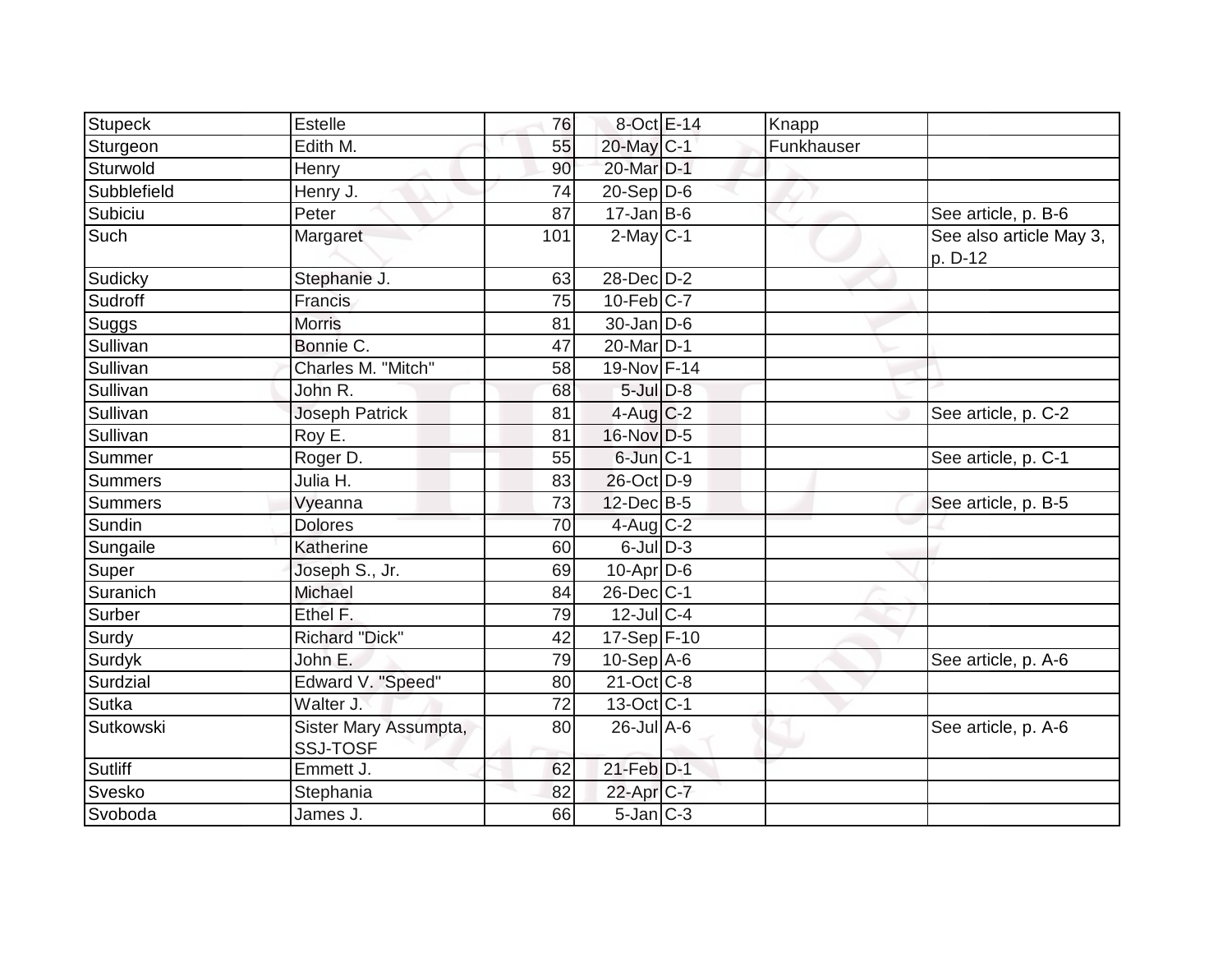|                |                 |    | $8$ -Jul $D$ -6         |         |                                    |
|----------------|-----------------|----|-------------------------|---------|------------------------------------|
| Swafford       | Maxine          | 46 | 15-Oct E-8              |         |                                    |
| Swaggerty      | Guy, Jr.        | 66 |                         |         |                                    |
| Swank          | Cora Irene      | 86 | $20$ -May $ C-1 $       |         | See article, p. C-1                |
| Swanson        | Catherine E.    | 86 | $4$ -Jan $D-8$          |         |                                    |
| Swanson        | Harold R.       | 60 | $9$ -Jun $B-9$          |         | See article, p. B-9                |
| Swanson        | William "Billy" | 19 | $18$ -Apr $A$ -1        |         | See article, p. A-1                |
| Swarner        | John, Sr.       | 82 | $3$ -Jan $ C-3 $        |         |                                    |
| Swartz         | Frances         |    | $10-Feb$ <sub>C-7</sub> |         |                                    |
| Swartzenberger | August          | 82 | $6$ -JulD-3             |         |                                    |
| Swede          | Robert S., Sr.  | 40 | $24-Sep C-5$            |         |                                    |
| Sweeney        | Daniel J.       | 67 | $9$ -Oct B-6            |         |                                    |
| Sweetman       | Clarence        | 87 | $24$ -May B-6           |         | See article, p. B-6                |
| Swetkey        | Agnes M.        | 71 | $26$ -Apr $D-8$         |         |                                    |
| <b>Swett</b>   | Cletus E.       | 85 | $7$ -May $D-2$          |         |                                    |
| Swierski       | <b>Stella</b>   | 80 | 19-Oct D-11             | Kempski | See article, p. D-11               |
| Swift          | Evelyn Faye     | 58 | 28-Nov C-6              |         |                                    |
| Swigon         | Philip J.       | 78 | $5$ -Oct $C$ -4         |         |                                    |
| Swinford       | Herman E.       | 44 | $6$ -Jun $ C-1 $        |         |                                    |
| Swisher        | Darrell E.      | 48 | $30$ -Jun B-7           |         | See also article July 1,<br>p. C-7 |
| Swope          | Eva (Wray)      | 94 | 24-Dec E-5              |         |                                    |
| Synos          | Edwin           | 51 | $12$ -Jun $B$ -6        |         |                                    |
| Sypult         | Kenneth (Zip)   | 59 | $2$ -Jan $ C-1 $        |         |                                    |
| Syrk           | Edward          | 72 | $27 -$ JulD-8           |         |                                    |
| Sytsma         | Bernard P.      | 68 | $14$ -Feb $ C-7$        |         |                                    |
| Szafarczyk     | Alex R.         | 70 | $3-Apr$ $D-6$           |         |                                    |
| Szaller        | Irene M.        |    | 24-Mar D-1              |         |                                    |
| Szanyi         | Andrew          | 63 | $18-Sep D-1$            |         |                                    |
| Szanyi         | David M., Sr.   | 86 | 24-Apr B-1              |         |                                    |
| Szczepaniak    | Frank           | 84 | $2$ -Feb $D-10$         |         |                                    |
| Szczepanski    | Frank J.        | 77 | 30-Mar <sub>IC-9</sub>  |         |                                    |
| Szczepanski    | Patti Lynn      | 34 | $14$ -May D-2           | Kroll   |                                    |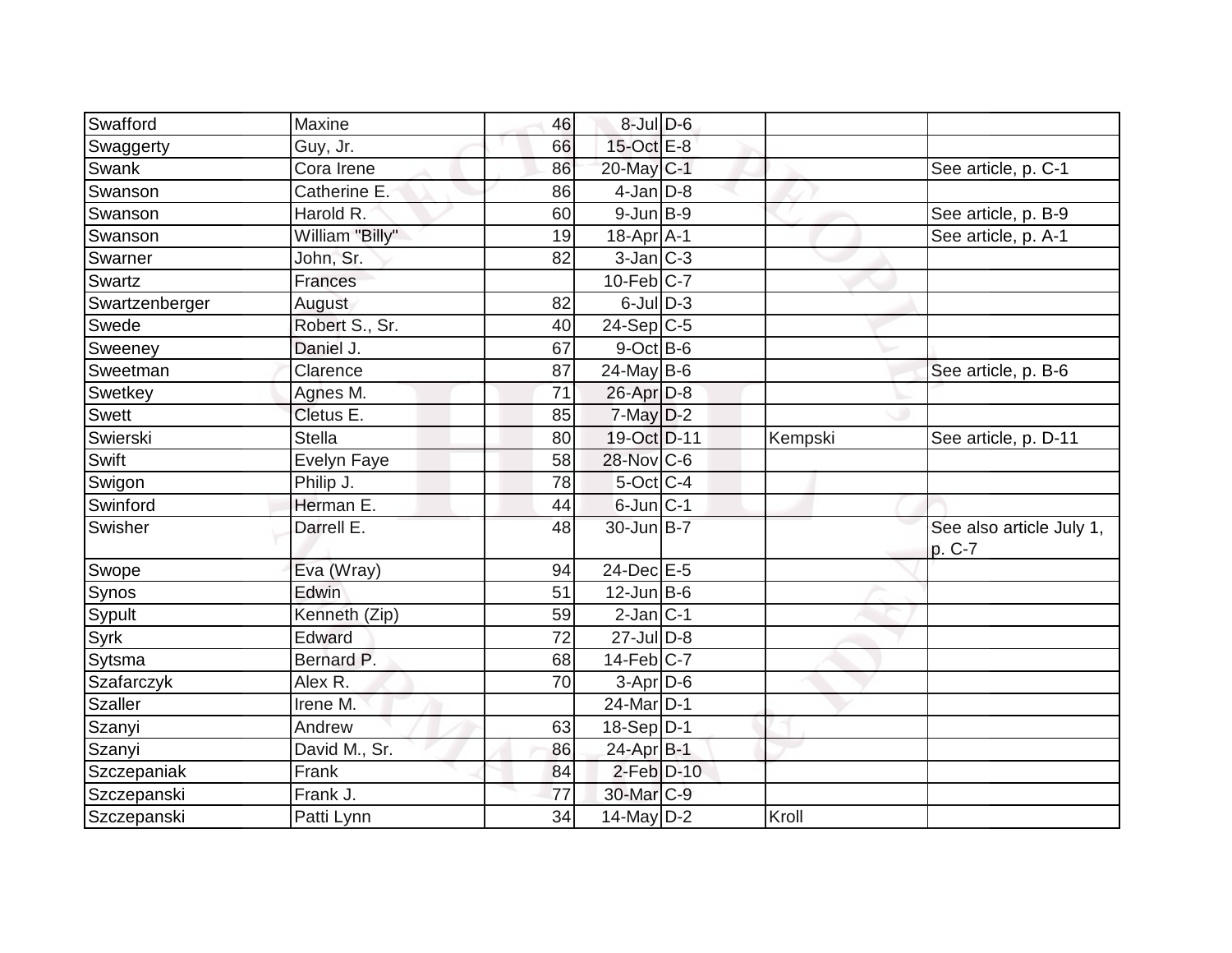| Szelag        | Barney F.             | 72              | $9$ -Dec $D$ -2   |          |                                    |
|---------------|-----------------------|-----------------|-------------------|----------|------------------------------------|
| Szeremeta     | Dorothy T.            | 69              | 22-May B-2        |          |                                    |
| Szewczykowski | Chester               | 73              | 19-Feb F-8        |          |                                    |
| <b>Szitas</b> | Ella A.               | 83              | $15$ -Apr $ D-3 $ |          |                                    |
| Szostak       | Edward T.             | $\overline{70}$ | $11$ -May C-2     |          |                                    |
| Szpak         | Chester P.            | 73              | $11$ -Nov $C-3$   |          |                                    |
| Szpyrka       | Marion, Sr.           | 70              | 23-Nov E-4        |          |                                    |
| <b>Szrom</b>  | Bernice T.            | 71              | $5-Apr$ D-7       | Pisowicz |                                    |
| Szymanski     | Anna K.               | 85              | $4$ -May C-2      |          |                                    |
| Szypkowski    | Albert S.             | 73              | $23$ -AugD-2      |          |                                    |
| Tabaczynski   | Walter F.             | 67              | 14-Aug B-7        |          |                                    |
| Taftas        | Josefa                | 93              | $31$ -Aug $D-9$   |          |                                    |
| Takacs        | Florence              | 66              | 14-Mar C-1        | Mazur    |                                    |
| Talenco       | Ida                   | 91              | 30-Apr D-16       |          |                                    |
| Talent        | Gaylord               | 60              | 6-Apr B-8         |          |                                    |
| Tanas         | Caroline              | 78              | 14-Oct B-5        | Thomas   |                                    |
| Tanner        | Robert F.             | 54              | $3-Mar$ $C-2$     |          |                                    |
| Tapajna       | Joseph J.             | 74              | $26$ -Apr $D-8$   |          |                                    |
| Tappan        | Mary Louise           | 73              | $9-Sep C-6$       |          |                                    |
| Tarne         | <b>Debbie</b>         | 34              | 29-Aug B-7        |          |                                    |
| Tarnowski     | Edward                | 75              | 15-Aug B-7        |          |                                    |
| Taubert       | Josephine E.          | 92              | $18$ -Jan $D-8$   |          |                                    |
| <b>Taylor</b> | Albert C.             | 90              | $1-Feb$ C-5       |          |                                    |
| Taylor        | Ann                   | 73              | $10$ -Jan $ C-2 $ |          |                                    |
| <b>Taylor</b> | Barry D.              | 32              | 30-Jul D-2        |          |                                    |
| Taylor        | <b>Frances Purves</b> | 91              | $4$ -Jan $D-8$    |          | See also article Jan. 3,<br>p. C-3 |
| <b>Taylor</b> | <b>Francis Reed</b>   | 69              | $2$ -Nov $ C-11$  |          |                                    |
| Taylor        | Hazell                | 59              | 28-Dec B-5        |          |                                    |
| Taylor        | Helen                 | 74              | $3$ -Jul B-8      |          |                                    |
| Taylor        | $I$ llo E.            | 75              | 25-Oct C-5        |          |                                    |
| <b>Taylor</b> | Lawrence "Lon"        | 48              | $12$ -Jun B-6     |          |                                    |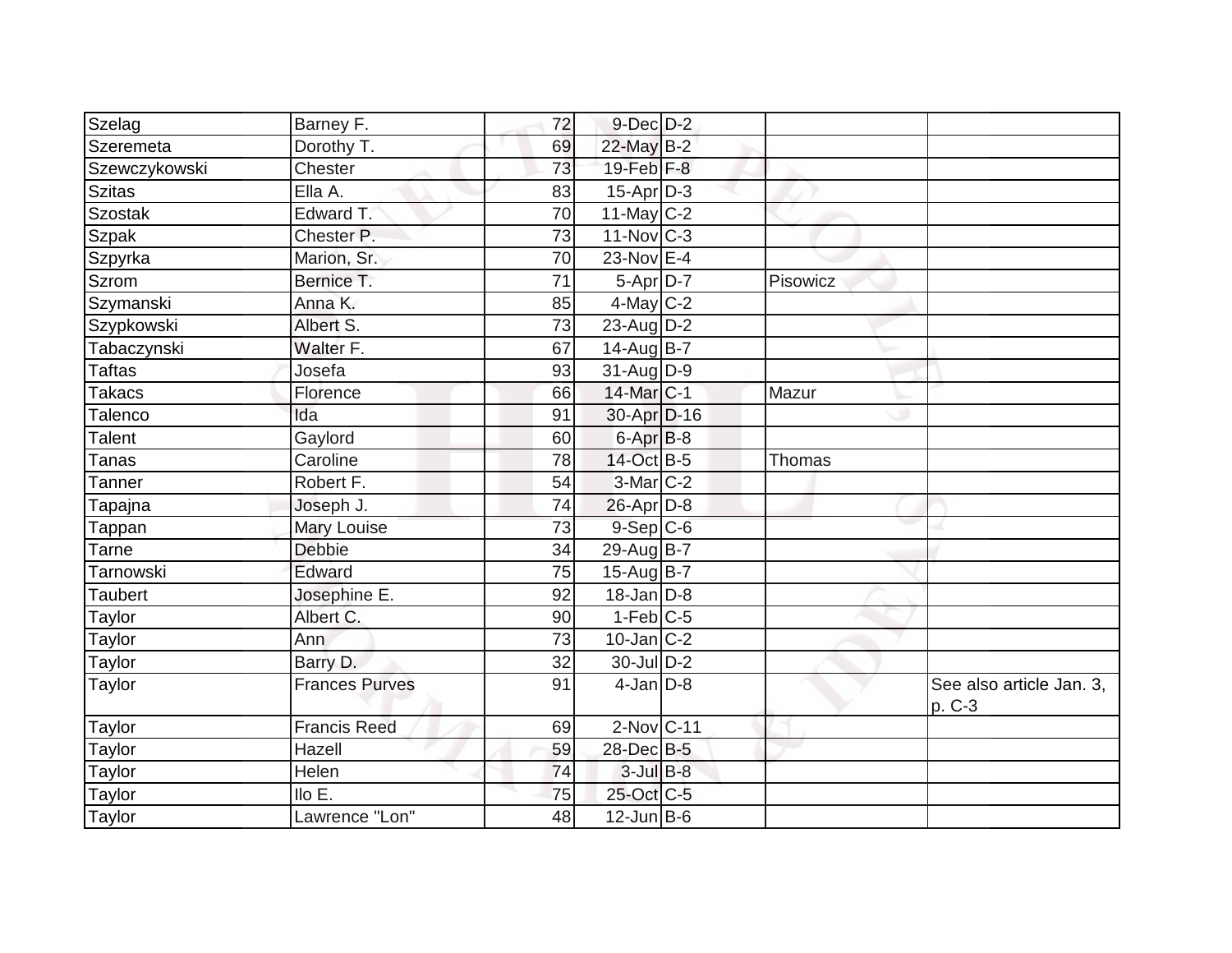| Taylor<br>Marie (Mary)            | 91              | $3$ -Jul B-8           |  |  |
|-----------------------------------|-----------------|------------------------|--|--|
| Taylor<br>Newburn L.              | 65              | 25-Feb C-1             |  |  |
| Taylor<br>Robert                  | 50              | 26-Sep C-1             |  |  |
| Selma<br>Teeters                  | 77              | $15$ -Dec $ C-2 $      |  |  |
| John C.<br>Tenkely                | $\overline{78}$ | $19$ -Jul $D-8$        |  |  |
| Carol F.<br>Termini               | 65              | $10$ -Jan $ C-1 $      |  |  |
| Ternida<br>Rodolfo P.             | 43              | $1-Sep C-1$            |  |  |
| Terpstra<br>Cornelius             | 84              | $21-Apr$ B-7           |  |  |
| Tessmer<br>Joseph R.              | 82              | 3-Nov C-12             |  |  |
| <b>Nick</b><br>Tetarchik          | 71              | $24$ -Jul B-8          |  |  |
| Michael W.<br>Thalmann            | 82              | $8-Aug$ <sub>C-1</sub> |  |  |
| Thatcher<br>Howard F.             | 70              | $15$ -Jun $ B-5 $      |  |  |
| Thellmann<br>Andrew, Jr.          | 76              | $3$ -Jan $C-3$         |  |  |
| Therrian<br>Mildred (Millie)      | 90              | $6-Sep D-8$            |  |  |
| Thiel<br>Raymond A.               | 80              | 28-Dec B-5             |  |  |
| Thiele<br>Marvin David            | 50              | 25-Mar D-1             |  |  |
| Thiesen<br>Anna M.                | 91              | $23$ -May D-8          |  |  |
| Thomas<br>Edris L. (Coots)        | 66              | $13$ -Jul C-9          |  |  |
| Thomas<br>Ella Mae                | 56              | 24-Dec E-5             |  |  |
| Thomas<br><b>Eulla Lee</b>        | 83              | $9$ -Jan $ C$ -8       |  |  |
| Thomas<br>Hazel F.                | 94              | $10$ -Jan $ C-2$       |  |  |
| Thomas<br>Karin G.                | 50              | $2$ -Mar $ C-2 $       |  |  |
| Thomas<br>Louise                  | 71              | 30-Aug C-4             |  |  |
| Lucille "Mother Thomas"<br>Thomas | 96              | $12$ -Jul D-8          |  |  |
| Thomas<br>Lula Mae                | 79              | 23-Oct A-13            |  |  |
| Thomas<br>Mary Bell               |                 | $24-Sep C-5$           |  |  |
| Mary Jane<br>Thomas               | 72              | $6$ -Feb $ B-8$        |  |  |
| Thomas<br>Mary V.                 | 75              | 22-Nov C-12            |  |  |
| Thomas<br><b>Rex Lee</b>          | 32              | $17$ -Feb $B$ -7       |  |  |
| Thomas<br>Wesley "Uncle Wes"      | 65              | $2$ -May B-7           |  |  |
| Thompson<br>Edith                 | 86              | $28$ -Feb $ D-2 $      |  |  |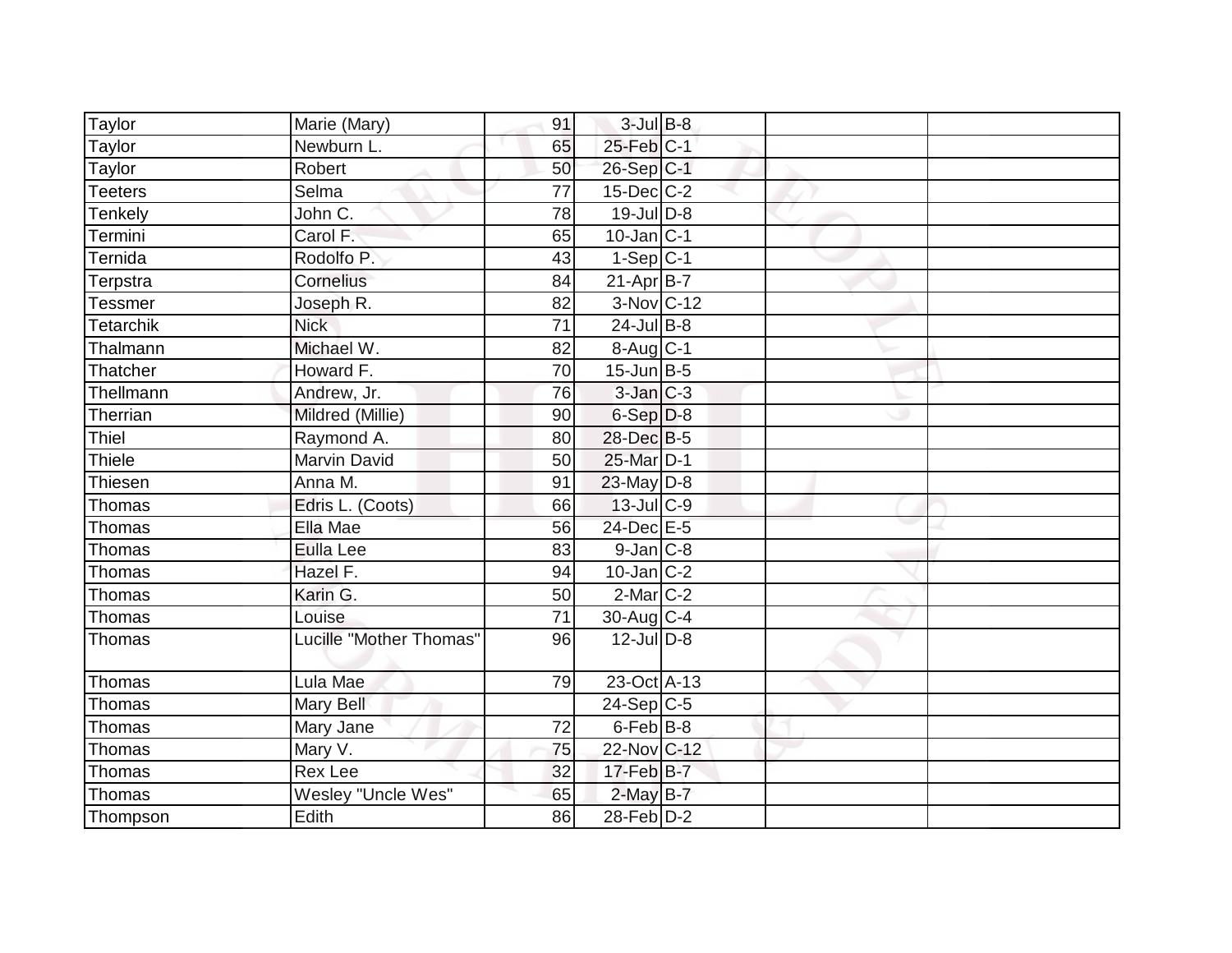| Thompson          | Edna                  | 81              | 19-Oct D-11       |         | See also article Oct. 19,<br>p. D-11 |
|-------------------|-----------------------|-----------------|-------------------|---------|--------------------------------------|
| Thompson          | Grant B.              | 78              | 28-Feb D-1        |         |                                      |
| Thompson          | Gwendolyn (Long)      | 77              | $25$ -JulC-6      |         |                                      |
| Thompson          | John S.               | 66              | $3$ -Jul $B-8$    |         |                                      |
| Thoreson          | Harry E.              | 70              | $16$ -Feb $C-2$   |         |                                      |
| Thormann          | Donald L., Sr.        | 64              | $14$ -Mar $ C-1$  |         |                                      |
| Thornber          | Harry                 | 97              | $16$ -Aug $D-8$   |         |                                      |
| Thornberry        | Nathaniel R.          | 16              | 30-Jun B-7        |         |                                      |
| Thorne            | Irma J.               | 89              | $13$ -Apr $ B-3 $ |         |                                      |
| Thornton          | Elijah B.             | 82              | 8-May B-10        |         |                                      |
| <b>Thrailkill</b> | Charles E.            | 64              | $12$ -Jun $B-6$   |         |                                      |
| Throgmorton       | Orville Dallas        | 75              | $1-Nov$ D-4       |         |                                      |
| Thure             | Arnold T.             | 72              | $16$ -Mar $ C-2 $ |         |                                      |
| Thwing            | Albert D., Jr. "Bert" | 75              | $9$ -Feb $D-3$    |         | See also article Feb.<br>10, p. C-8  |
| Tica              | Sisa                  | 79              | $21-Apr$ B-7      |         |                                      |
| Tichac            | Anne                  | 76              | 8-Mar B-8         | Jerbic  |                                      |
| Tiffany           | Cheryl L.             | 36              | 21-Apr B-7        |         |                                      |
| Tillotson         | Darrell D.            | 25              | 24-May C-12       |         |                                      |
| Tima              | Paul J.               | 66              | $1-Feb$ C-5       |         |                                      |
| <b>Timmons</b>    | Samantha              | 84              | $12$ -JulD-8      |         |                                      |
| <b>Tinkler</b>    | George D.             | 83              | $23-Sep$ C-6      |         |                                      |
| <b>Tinsley</b>    | Roger D.              | 37              | 22-Aug B-7        |         |                                      |
| Tipton            | Harry J.              | 35              | $25-Apr$ C-1      |         |                                      |
| Tobey             | Frank, Jr.            | 69              | 12-Sep C-7        |         |                                      |
| Todd              | Christine A.          | 47              | 28-Jun E-4        | Ziarnek |                                      |
| Todd              | Otis                  | 57              | $18-Sep D-1$      |         |                                      |
| Toerne            | Lorraine              | 73              | $23$ -Feb $ C-2$  | Gadbois |                                      |
| Toler             | Lillie H.             | 92              | $1$ -Dec $B-7$    |         |                                      |
| Tolley            | Elizabeth             | 85              | 6-Aug E-15        | Matuska |                                      |
| Tomasula          | Jean T.               | $\overline{71}$ | $13 -$ Jul C-9    |         |                                      |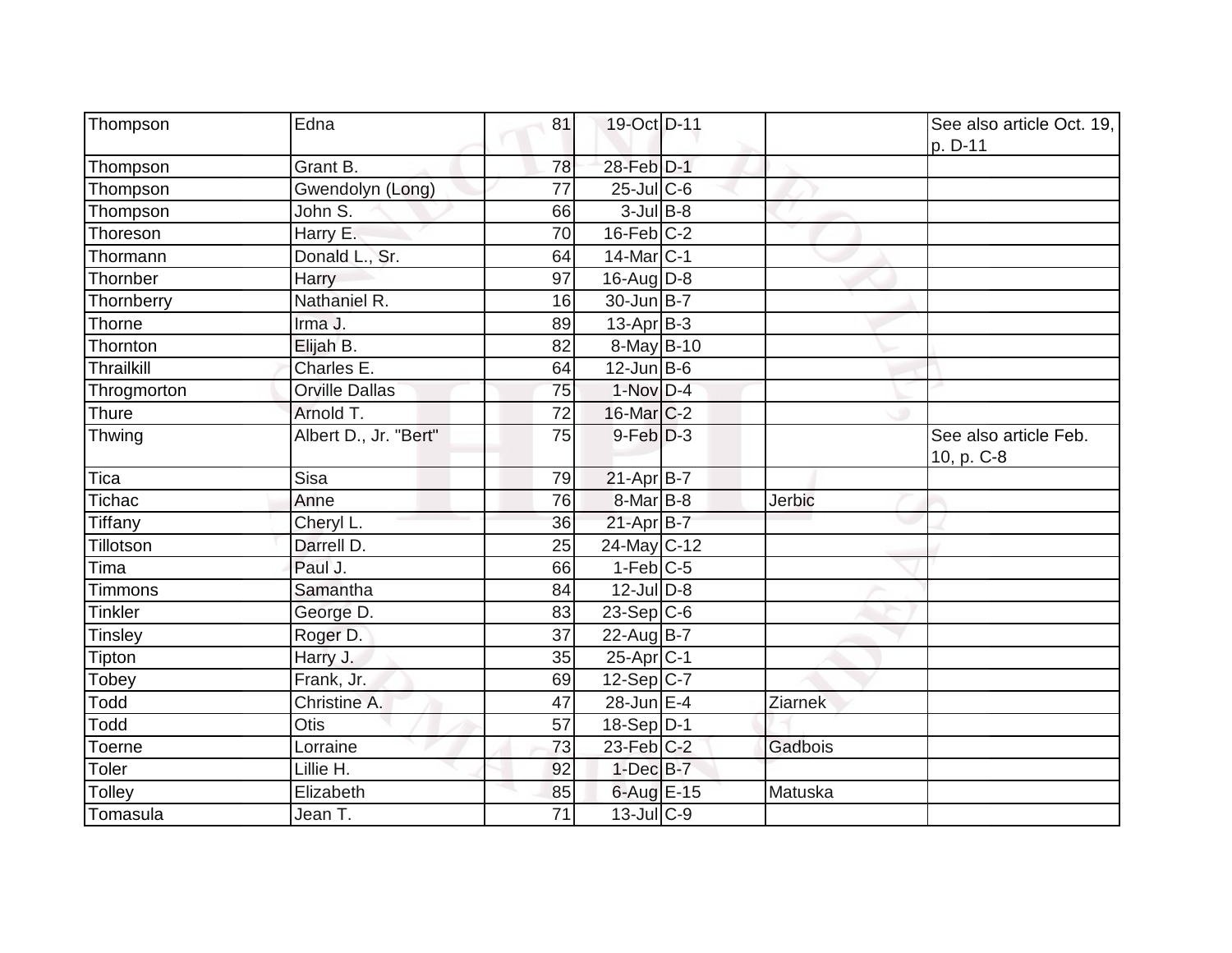| Tomaszewski        | Jerome J.           | 48              | $12$ -Jan B-7     |  |  |
|--------------------|---------------------|-----------------|-------------------|--|--|
| Tomic              | <b>Stanica</b>      | 76              | 6-Nov C-7         |  |  |
| Tomlinson          | Ollie               | 68              | 28-Dec B-5        |  |  |
| Topor              | Stella H.           | 76              | $21$ -JulC-2      |  |  |
| Toren              | Edwin E.            | 62              | $9-Nov$ C-2       |  |  |
| Tornabene          | Frances R.          |                 | 5-Aug C-6         |  |  |
| Torreano           | James M.            | 75              | $5$ -Oct $C$ -4   |  |  |
| <b>Torres</b>      | Enrique, Sr. "Papa" | 68              | $9-Sep C-6$       |  |  |
| <b>Torres</b>      | Jessie T.           | 56              | 19-Nov F-14       |  |  |
| <b>Torres</b>      | Rogelio A., III     | 3 months        | $10$ -Feb $ C-7$  |  |  |
| Toth               | Irene T.            |                 | $24$ -Jan $ C-6$  |  |  |
| Toth               | Marie C.            | 62              | 5-Nov D-11        |  |  |
| Toth               | William E.          | 69              | $14-Sep$ C-2      |  |  |
| Totzke             | Marie J.            | 76              | $15$ -Dec $C$ -2  |  |  |
| Tracey             | Martha              | 85              | $23$ -May C-1     |  |  |
| Traicoff           | Christopher         | 71              | 13-Jan C-3        |  |  |
| <b>Trattner</b>    | Robert C.           | $\overline{73}$ | $15$ -Feb $ C$ -5 |  |  |
| <b>Travis</b>      | Wilfred R.          | 64              | $6$ -Jan $D-7$    |  |  |
| Traybsza           | Harold F.           | 67              | $21$ -Dec $D-2$   |  |  |
| Trbovich           | Sophie              | 72              | $9-Sep C-6$       |  |  |
| Trella             | Ann T.              | 41              | $21$ -Aug B-7     |  |  |
| Treskovich         | Dorothy B.          | 67              | $21$ -Aug $B$ -7  |  |  |
| <b>Trichak</b>     | Steve H.            | 74              | 29-Dec B-5        |  |  |
| Trinosky           | Nell L.             | 86              | 29-Aug B-7        |  |  |
| Trisic             | Boy                 | infant          | $11$ -Aug C-1     |  |  |
| Trucksa            | Stephen A.          | 69              | $7$ -May $E-19$   |  |  |
| <b>Trzebski</b>    | Sophie              | 76              | $20$ -Jul C-4     |  |  |
| <b>Trzupek</b>     | Stanley J. "Butch"  | 68              | $24$ -Jun $ C-2$  |  |  |
| <b>Trzupek</b>     | Walter S.           | 72              | $27$ -Jun $C-9$   |  |  |
| <b>Tsoutsouris</b> | Vlasios D.          | 89              | $7$ -May $D-2$    |  |  |
| Tucci              | Mary B.             | 90              | 6-Jul D-2         |  |  |
| <b>Tucker</b>      | Lorn K.             | 79              | $3$ -Jul B-8      |  |  |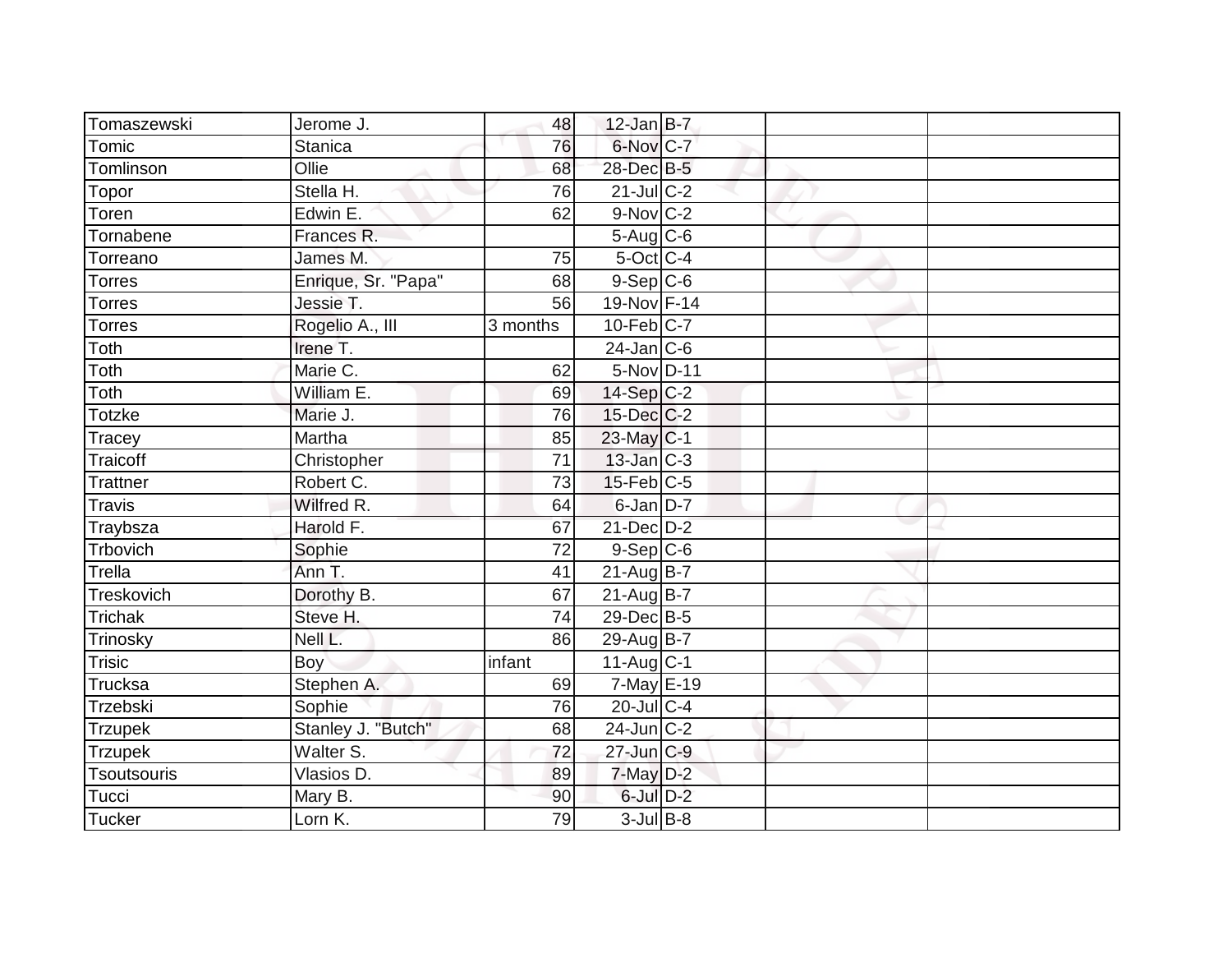| Tucker           | <b>Nettie</b>         | 71 | 24-Apr B-1        |  |                     |
|------------------|-----------------------|----|-------------------|--|---------------------|
| Tucker           | Robert C.             | 70 | $10$ -Apr $D-6$   |  |                     |
| <b>Tucker</b>    | Violet M.             | 89 | 28-Dec D-2        |  |                     |
| Tumbry           | Frances               | 84 | $21$ -JulC-2      |  |                     |
| Tumlin           | Paul (Ike)            | 61 | 3-Apr D-6         |  | See article, p. D-6 |
| Turchany         | Donald R.             | 47 | $5$ -Oct C-4      |  |                     |
| Turner           | Robert, Sr.           | 62 | $28$ -May D-4     |  |                     |
| Turner           | Samuel H.             | 79 | 7-Dec D-12        |  |                     |
| Turnipseed       | Wayne H.              | 62 | $2$ -Oct B-10     |  |                     |
| Tuthill          | Marion E.             | 84 | $10$ -Jan $ C-2 $ |  |                     |
| Tutlewski        | Josephine             | 88 | $3-Feb$ C-2       |  |                     |
| Twardy           | Walter S., Sr.        | 67 | $3$ -Jun $B-7$    |  |                     |
| Tweedale         | Maynard J.            | 77 | 30-Aug C-4        |  |                     |
| Twinski          | Doreen L.             | 40 | 19-Nov F-15       |  |                     |
| Twomey           | Nellie B.             | 90 | $1-Dec$ B-7       |  |                     |
| Tyburski         | <b>Stella</b>         |    | 25-Mar D-1        |  |                     |
| <b>Tyler</b>     | Orrie (Stevenson)     | 92 | $4$ -May C-2      |  |                     |
| Tyler            | William E.            | 83 | $28$ -Aug B-3     |  |                     |
| Tysen            | Cornelius             | 82 | $2$ -Apr $D-2$    |  |                     |
| Uhter            | Beverly S.            | 26 | 26-Mar D-3        |  |                     |
| Ulanowski        | Casimir               | 72 | $17$ -Nov $ C-1$  |  |                     |
| Umlauf           | Stephen J.            | 66 | $3$ -Jan $ C-3 $  |  |                     |
| Unger            | Mary A.               | 55 | 17-Oct C-1        |  |                     |
| <b>Unold</b>     | Clarence C. "Unie"    | 77 | $22$ -Jun $B-9$   |  |                     |
| Upchurch         | Ethel                 | 87 | $10$ -Mar $ B-9 $ |  |                     |
| <b>Urbanczyk</b> | Frank J., Jr.         | 78 | 28-Jul B-8        |  |                     |
| Urbanczyk        | Genevieve "Jean"      | 67 | $10$ -Feb $ C-7$  |  |                     |
| Urbanek          | Anne                  | 68 | 15-Aug B-7        |  |                     |
| <b>Urbanik</b>   | <b>Michael Thomas</b> | 28 | $27$ -Apr $C-2$   |  |                     |
| Urbanski         | Genevieve M.          | 72 | 19-Nov F-14       |  |                     |
| <b>Urdesu</b>    | Julia (Terme)         | 87 | $6$ -May $C$ -7   |  |                     |
| Urycki           | Theodora              | 74 | $13$ -Feb $ C-1 $ |  |                     |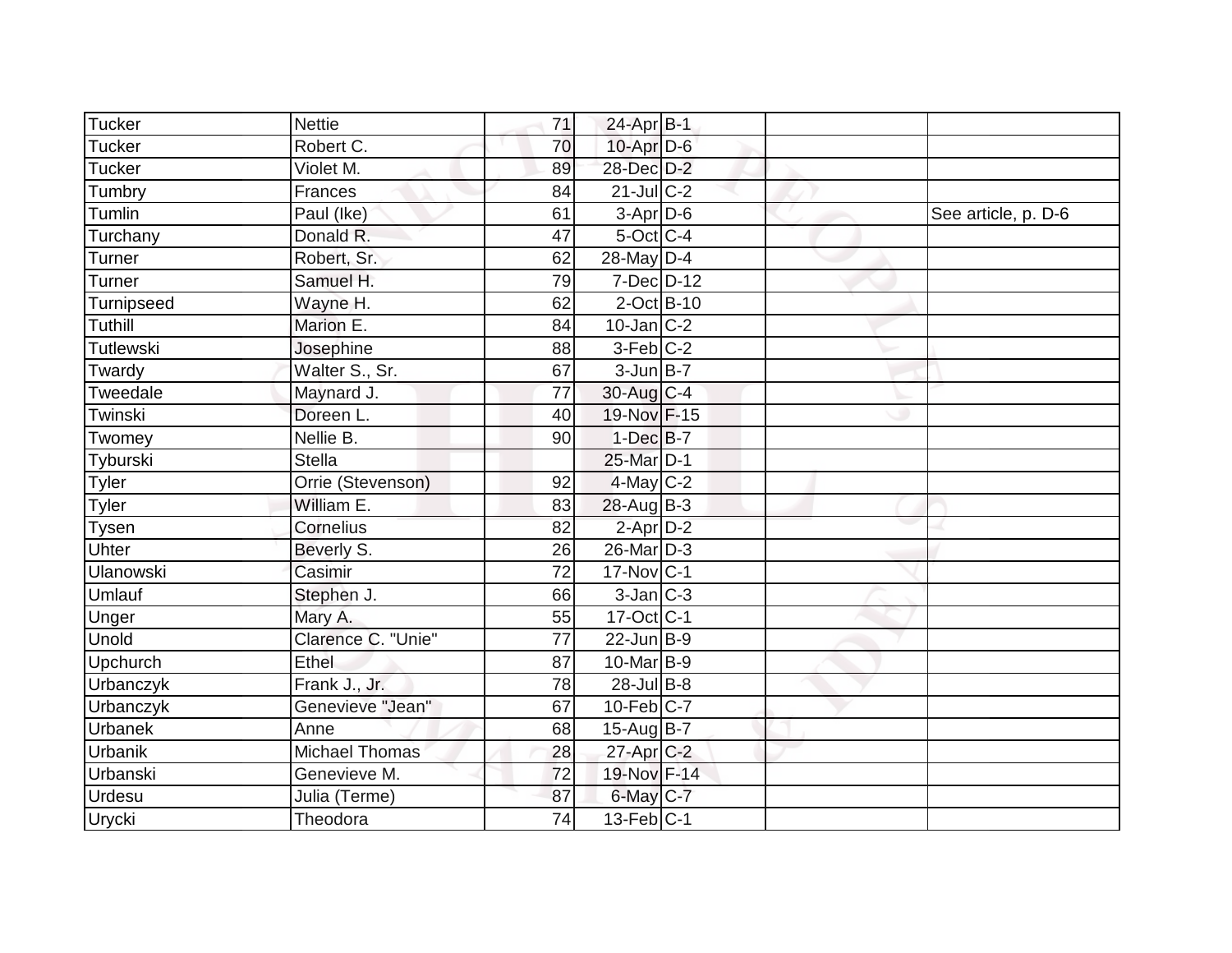| Utpatel        | Arthur F.           | 74             | 17-May A-7                |          |                                     |
|----------------|---------------------|----------------|---------------------------|----------|-------------------------------------|
| Vaden          | Dawn C.             | 45             | 24-Dec E-5                |          |                                     |
| Vagenas        | Irene               | 58             | 30-Mar C-9                |          |                                     |
| Vagnoni        | Lucille B.          | 64             | $7-Feb$ D-1               | Zaworski |                                     |
| Valandingham   | Rolene D.           | 40             | 13-Mar C-1                |          |                                     |
| Valasima       | John                | 68             | $10-Apr\overline{D-6}$    |          |                                     |
| Van Bruggen    | Jeanette            | 78             | $16$ -Oct $ C$ -6         |          |                                     |
| Van Curen      | Bernice M.          | 78             | 9-Mar C-2                 |          |                                     |
| Van Der Woude  | <b>Steven Peter</b> | 8              | $25 - \overline{Apr}$ C-1 |          |                                     |
| Van Dyke       | Leona               | 79             | $24$ -Feb $C-2$           |          |                                     |
| Van Osch       | Dorothy             | 80             | $8$ -May B-10             | Van Hees |                                     |
| Van Pelt       | John R.             | $\overline{4}$ | $28$ -Feb $D-1$           |          |                                     |
| Van Til        | Elmer "Doc"         | 72             | $10$ -Aug $C-2$           |          |                                     |
| Van Til        | Nick R.             | 73             | 13-May C-1                | ت        | See also article May 13,<br>p. D-7  |
| Vance          | Joseph P.           | 81             | $21$ -Jul C-2             |          | See also article July 21,<br>p. C-2 |
| Vander Giessen | Elsie               | 86             | 19-Dec C-9                |          |                                     |
| Vanderbilt     | Rinehart            | 69             | $8-Apr$ $C-4$             |          |                                     |
| Vanderhye      | Eleanor L.          | 65             | 6-May C-7                 |          |                                     |
| Vanderlee      | John R.             | 77             | $19-Sep C-1$              |          |                                     |
| VanderMeer     | <b>Betty</b>        | 75             | $24$ -Aug $B-9$           |          |                                     |
| Vanderwall     | <b>Esther</b>       | 94             | $9$ -Jun $B-9$            |          |                                     |
| Vanduyn        | <b>McClellan</b>    | 67             | 14-Mar C-1                |          |                                     |
| Vania          | Emelia E. (Betty)   | 64             | 23-Oct A-13               |          |                                     |
| VanOsten       | Catherine E.        | 84             | $9$ -Feb $D-2$            |          |                                     |
| Varady         | Mary                | 74             | $8$ -Jun $C-2$            | Halmi    |                                     |
| Varga          | Paul J.             | 65             | 26-Nov C-10               |          |                                     |
| Vargas         | Anastacio I.        | 82             | $23$ -Jan B-8             |          |                                     |
| Vargas         | Henry R.            | 75             | 28-Mar B-7                |          |                                     |
| Vargo          | Olivia Lahoma "Lee" | 67             | 8-Feb <sup>B-7</sup>      |          |                                     |
| Vaseloff       | Susie M.            | 87             | $25-Apr$ C-1              |          |                                     |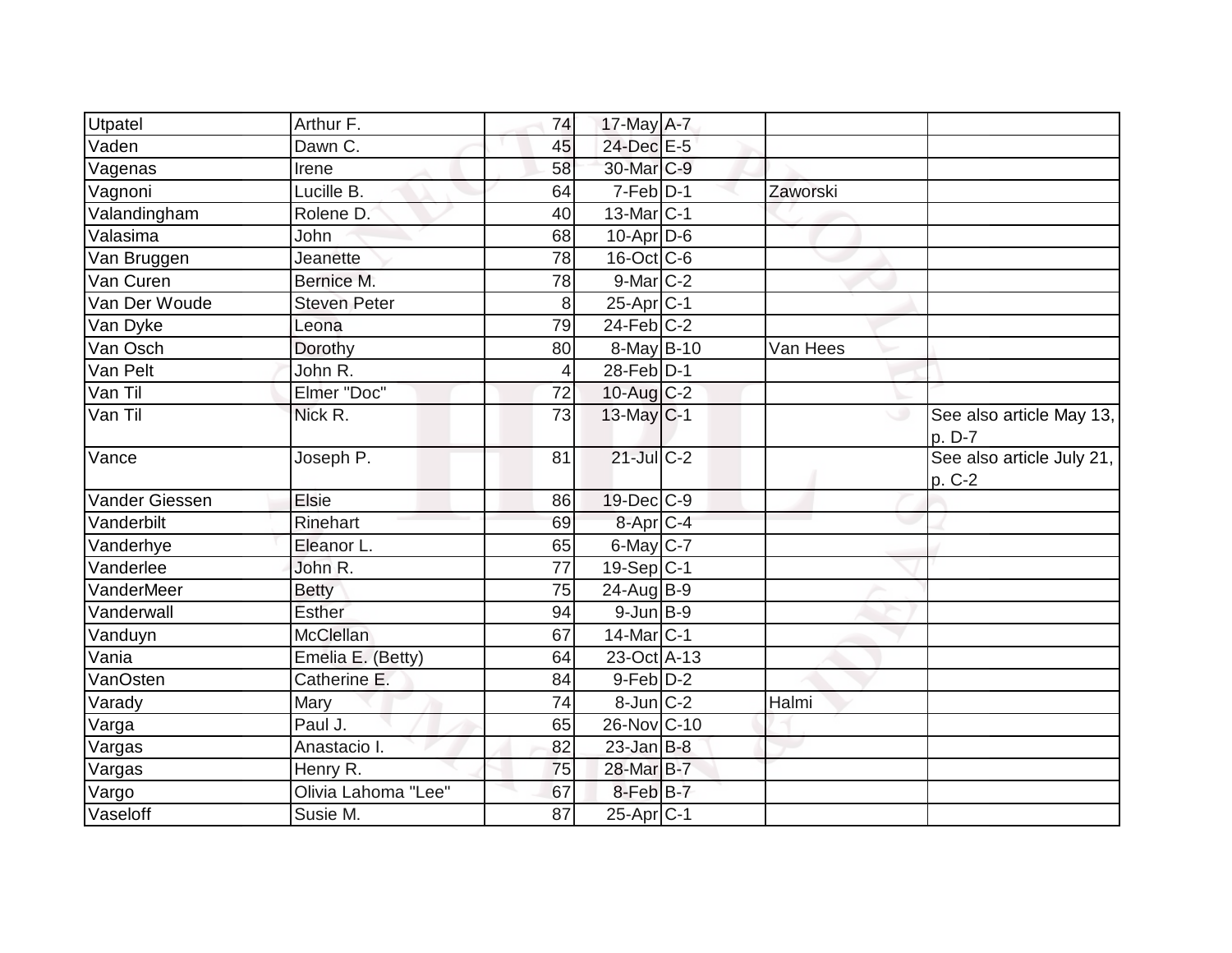| Vasil       | Raymond              | 69 | 19-Apr D-8              |               |                                     |
|-------------|----------------------|----|-------------------------|---------------|-------------------------------------|
| Vasil       | Sophie               | 93 | $14-Sep C-2$            |               |                                     |
| Vasquez     | Laura A.             | 20 | $5$ -May $A-2$          |               | See article, p. A-2                 |
| Vega        | Jose                 | 63 | $28$ -Aug $ B-3 $       |               |                                     |
| Vega        | Lois                 | 59 | 19-Nov F-14             |               |                                     |
| Vega        | Marie C.             | 52 | $17$ -Nov $ C-1$        | Hajduch       |                                     |
| Velasco     | <b>Maria</b>         | 49 | $24$ -Jul B-8           |               |                                     |
| Veljkovic   | <b>Branka</b>        | 64 | $23$ -Dec $B-6$         | Vasic         |                                     |
| Veloch      | Joseph J.            | 80 | $8$ -May $B$ -10        |               |                                     |
| Venckus     | Martha O.            | 84 | $11-Aug$ <sub>C-1</sub> | <b>Stutz</b>  |                                     |
| Vendramin   | <b>Louise Rose</b>   | 72 | $7-Sep$ C-8             |               |                                     |
| Vennon      | Edward J.            | 79 | $16$ -May B-6           |               |                                     |
| Ventura     | Mary P. (Arnello)    | 92 | $5$ -Oct C-4            |               |                                     |
| Ver Dught   | Lena                 | 83 | 24-Jul B-8              |               |                                     |
| Verbancic   | <b>Mike</b>          | 80 | $10$ -Apr $D-6$         |               |                                     |
| Verduin     | Frederic C.          | 79 | 17-May C-10             |               |                                     |
| Vereb       | Susanna              | 95 | 3-Apr D-6               |               |                                     |
| Verkuilen   | Michael A.           | 82 | 13-Mar C-1              |               |                                     |
| Vernon      | Grady L.             | 69 | $24$ -Jun $C-2$         |               |                                     |
| Vidovich    | George R.            | 53 | 26-Aug A-13             |               |                                     |
| Vietinghoff | Lila M.              | 89 | $28-Sep C-2$            |               |                                     |
| Villareal   | Oscar                | 64 | $8-Oct$ E-14            |               |                                     |
| Villarreal  | Frank                | 67 | $2$ -Mar $D-10$         |               | See also article March<br>3, p. C-2 |
| Vincent     | Queen                |    | 14-Aug B-7              |               |                                     |
| Vinick      | Albert G.            | 86 | $4$ -Dec $ C-1 $        |               |                                     |
| Vinyard     | Frieda               | 71 | 28-Dec B-5              |               |                                     |
| Vischak     | <b>Margaret Mary</b> | 78 | $16-Sep C-8$            | <b>Bodney</b> |                                     |
| Vladetich   | Daniel, Sr.          | 60 | $1-Aug$ $C-8$           |               |                                     |
| Vohs        | John                 | 54 | $21-AugB-7$             |               |                                     |
| Vojnovic    | Stojan               | 75 | 12-Oct D-11             |               |                                     |
| Voras       | Mamie                | 94 | $11$ -Dec $C-2$         |               |                                     |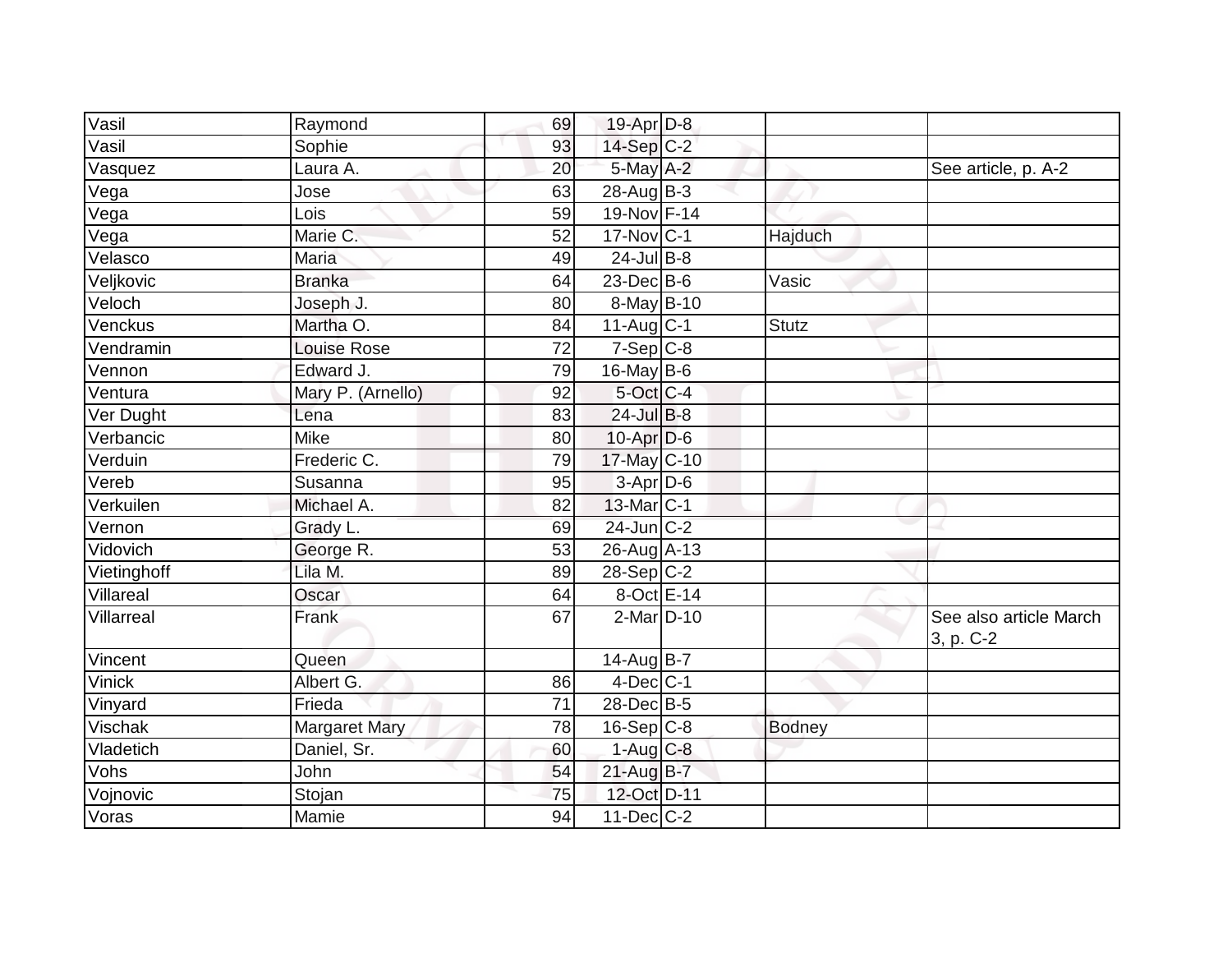| Vosburgh  | Beatrice B.                           | 90  | $24$ -Jul B-8     |          |                                     |
|-----------|---------------------------------------|-----|-------------------|----------|-------------------------------------|
| Voss      | Evelyn L.                             | 61  | 16-Jun C-1        | Spoor    |                                     |
| Voss      | John W.                               | 53  | $9$ -Dec $D-2$    |          | Picture included                    |
| Vowell    | Elbert (Sonny)                        | 53  | $21-Apr B-7$      |          |                                     |
| Vrabel    | John E.                               | 66  | 7-Oct B-5         |          |                                     |
| Vrabel    | Mary Ann "Boots"                      | 60  | 24-Apr B-1        |          |                                     |
| Vranic    | Vaso                                  | 63  | $12-Sep C-7$      |          |                                     |
| Vroom     | Wayne K.                              | 49  | $4$ -May C-2      |          |                                     |
| Vucich    | <b>Charles</b>                        |     | $18$ -Aug C-2     |          |                                     |
| Vuich     | Matt John                             | 78  | 2-Oct B-10        |          |                                     |
| Wachel    | John S.                               | 74  | $5$ -Dec $ C$ -7  |          |                                     |
| Wachel    | Rose M.                               | 64  | $10$ -Dec $C$ -2  | Kaminski |                                     |
| Wachewicz | Rose E.                               | 89  | 10-Feb C-7        |          |                                     |
| Wade      | Olin                                  | 70  | $28$ -Aug B-3     |          |                                     |
| Wadycki   | Louis J.                              | 45  | 23-Apr E-16       |          |                                     |
| Wagner    | <b>Eldred Brown</b><br>Lawrence, Mrs. | 102 | 21-Mar D-8        |          | See article, p. D-8                 |
| Wagner    | Henrietta                             | 76  | $1$ -Jul $C$ -7   |          |                                     |
| Wagner    | John E.                               | 52  | $3-May$ D-12      |          |                                     |
| Waldrop   | Joy E.                                | 66  | $21-Sep C-2$      |          |                                     |
| Walker    | Anita                                 | 76  | $15$ -Jun $ B-5 $ |          |                                     |
| Walker    | Clarence J.                           | 60  | $14$ -Jun D-1     |          |                                     |
| Walker    | Judith A.                             | 50  | 26-Nov C-13       |          |                                     |
| Walker    | L. C.                                 | 78  | 10-Dec D-16       |          |                                     |
| Walker    | Ruth                                  | 88  | $6$ -Oct $ C$ -2  |          |                                     |
| Walker    | W. Henry, Attorney                    | 74  | $8$ -Jul $D$ -6   |          | See also article July 8,<br>p. D-6  |
| Walker    | Zeb L.                                | 60  | 16-Apr D-2        |          |                                     |
| Wallace   | Bernard W. "Bud"                      | 70  | 26-Apr D-8        |          |                                     |
| Wallace   | <b>Nellie Louise</b>                  | 70  | $27$ -Feb $C-8$   |          | See also article Feb.<br>28, p. A-1 |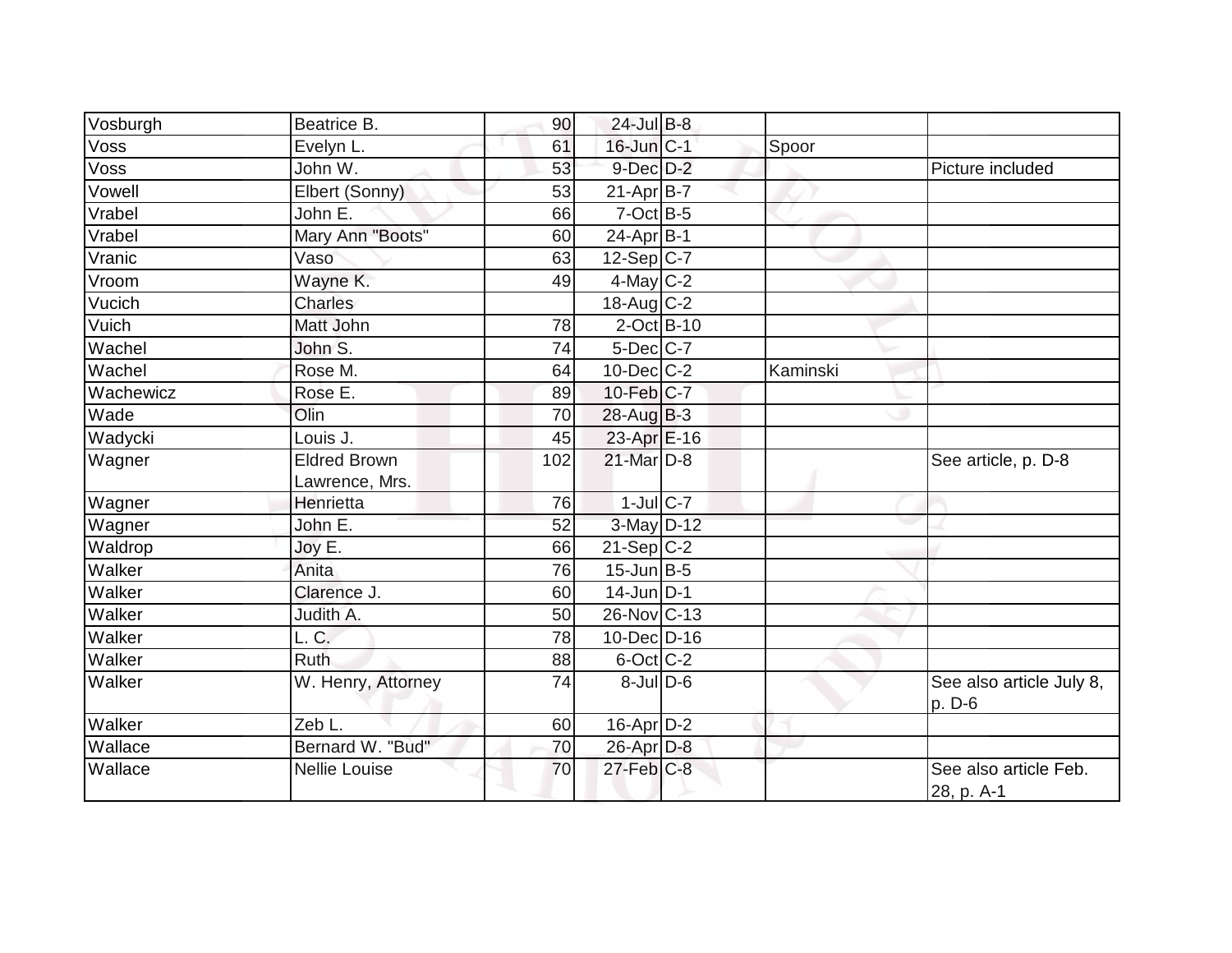| <b>Wallace</b> | Timothy                 | 11 months       | 5-May C-9         |            |                                        |
|----------------|-------------------------|-----------------|-------------------|------------|----------------------------------------|
| Walls          | Francis C.              | $\overline{77}$ | 22-Feb D-8        |            |                                        |
| Walsh          | Ann T.                  | 84              | $17$ -Jan B-6     |            |                                        |
| Walsh          | Arlene J.               | 58              | 17-Oct C-1        |            |                                        |
| Walsh          | Wanda L.                | 63              | 15-Jul B-7        |            |                                        |
| Walter         | Kathleen                | 32              | $6$ -Oct $ C$ -2  |            |                                        |
| Wanat          | Irene A.                | 65              | $4$ -May C-2      | Tworkowski |                                        |
| Wanicki        | Eugene V.               | 54              | 6-Aug $E-14$      |            |                                        |
| Ward           | Ernest G.               | 78              | $15$ -Feb $C$ -5  |            |                                        |
| Ward           | Gerald O.               | 78              | 3-Apr D-6         |            |                                        |
| Ward           | Stella V.               | 75              | 21-Oct C-8        |            |                                        |
| Wargin         | Lane S.                 | 25              | $4$ -Oct $D-8$    |            |                                        |
| Wargo          | John J. "Jack"          | 88              | $30$ -Aug C-4     | ◡          | See article, p. C-4;<br>photo included |
| Warnock        | Lowell M.               | 78              | 24-Apr B-1        |            |                                        |
| Warona         | <b>Natalia</b>          | 99              | 6-Sep D-8         |            |                                        |
| Warren         | Susie C.                | 93              | 13-Apr B-2        |            |                                        |
| Waskiewicz     | Richard C.              | 46              | $23$ -Jun B-8     |            |                                        |
| Wasmund        | Eleanor                 | 82              | 30-May B-7        |            |                                        |
| Wasniak        | Edward                  | 72              | $3$ -Aug C-4      |            |                                        |
| Watson         | Dorothy R.              | 62              | $12$ -Jul C-4     |            |                                        |
| Watson         | Elmer F., Sr.           | 79              | $26$ -Mar $ D-3 $ |            |                                        |
| Watt           | Eleanor Jean            | 58              | $27-Sep C-12$     |            |                                        |
| Watts          | Mayme A.                | 96              | $11-Oct$ D-8      |            |                                        |
| Waxman         | Joseph H.               | 83              | 27-Oct C-2        |            |                                        |
| Wayne          | Ruth                    | 67              | 28-Feb D-1        |            |                                        |
| Wayo           | Marie T.                | 83              | $1-Nov D-4$       | Runick     |                                        |
| Wearda         | Laverne "Blossom"       | 68              | $9$ -Jan $C$ -8   |            |                                        |
| Weaver         | Walter M.               | 66              | $7-AprB-9$        |            |                                        |
| Webb           | Crystal Marie (Salazar) | 6 months        | 23-Oct A-13       |            |                                        |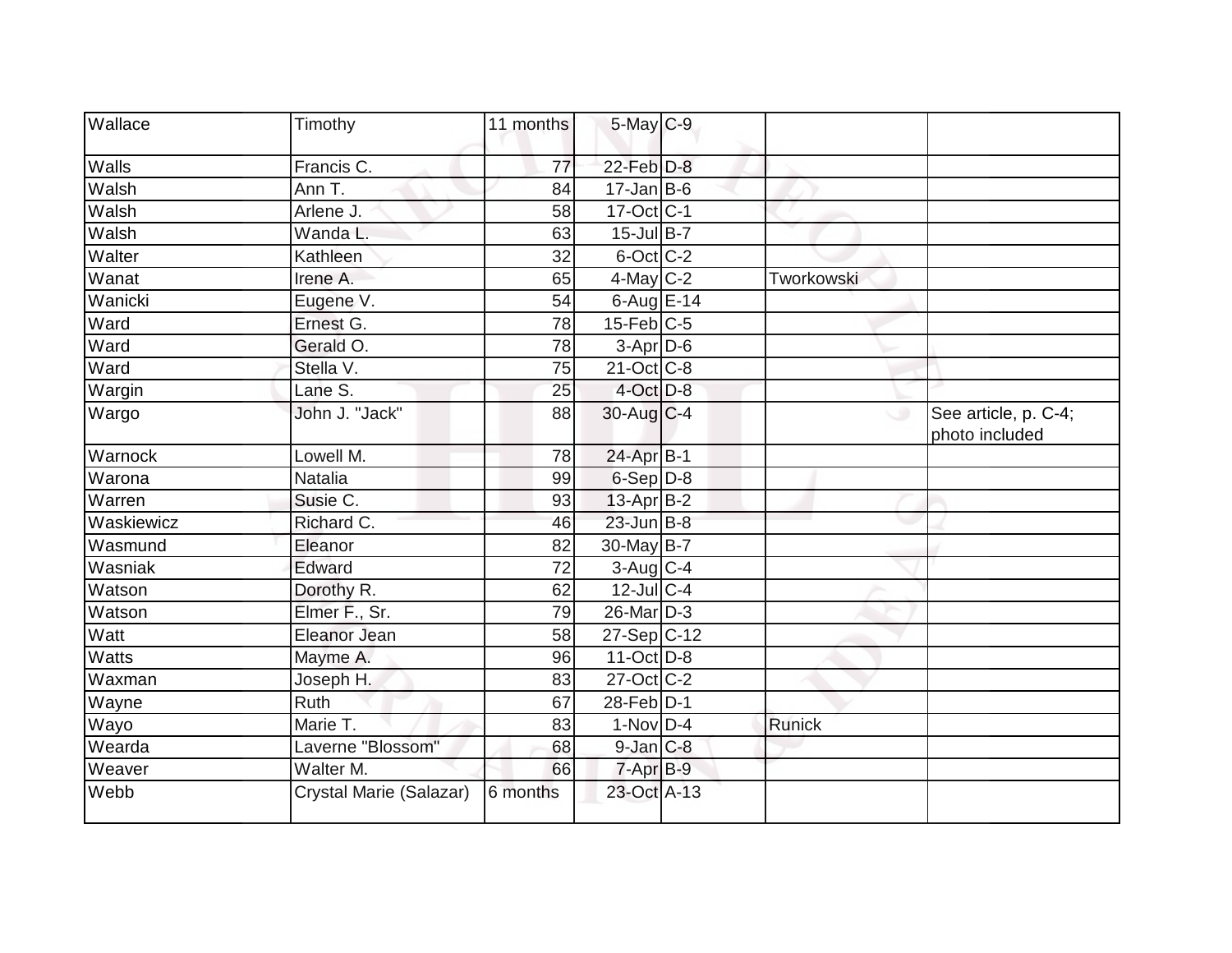| Webb           | Howard                | 70 | $1-May$ <sub>C-1</sub>      |       |                      |
|----------------|-----------------------|----|-----------------------------|-------|----------------------|
| Webb           | Ildamae C.            | 79 | 5-Aug C-6                   |       |                      |
| Weber          | Louis, Jr.            | 81 | 4-May C-2                   |       | See article, p. C-2  |
| Weibel         | Ruth H.               | 89 | $13$ -Apr $D-2$             |       |                      |
| Weigand        | $\overline{C}$ arl A. | 65 | 15-Sep B-10                 |       | See article, p. B-10 |
| Weiger         | Oscar W.              | 93 | $15$ -Oct $D-2$             |       |                      |
| Weightman      | Wilma E.              | 66 | $22$ -Jul C-8               |       |                      |
| Wein           | Margaret E.           | 85 | $27-Sep C-12$               |       |                      |
| Weirich        | Robert L.             | 49 | $12$ -May B-8               |       |                      |
| Weiss          | Leo                   | 82 | $23$ -Aug D-2               |       |                      |
| Welborne       | James G.              | 76 | $14$ -Jan C-4               |       |                      |
| Welche         | Joe E.                | 37 | 15-Aug B-7                  |       |                      |
| Welty          | Elizabeth A.          | 69 | $6-Sep$ D-8                 |       | See article, p. D-8  |
| Wennerberg     | Adele                 | 97 | 8-Jan E-11                  |       |                      |
| Wenzelburger   | Olive                 | 97 | 4-May C-2                   |       |                      |
| Werblow        | Hubert                |    | $15$ -Jun $B-5$             |       |                      |
|                |                       |    |                             |       |                      |
| Werner         | Mildred E. "Millie"   | 74 | $19$ -Jun $B-1$             | Knapp |                      |
| Werner         | Wilbur E.             | 79 | $23$ -Jun B-8               |       |                      |
| Wernes         | Erling L.             | 73 | $21$ -Jan $ C-1 $           |       |                      |
| Wescott        | Irvin $J.$            | 66 | $10$ -Nov B-8               |       |                      |
| West           | Marguerite A.         | 96 | $4$ -Mar $C-2$              |       |                      |
| Westenhoff     | Elizabeth A.          | 63 | $21-Apr B-7$                |       |                      |
| Westerfield    | <b>Musker Heavrin</b> | 82 | $17$ -Nov $ C-1 $           |       |                      |
| Westerfield    | Ruby L.               | 85 | $26$ -Apr $D-8$             |       | See article, p. D-8  |
| Westerlund     | Rose                  | 86 | $24$ -Jul B-8               |       |                      |
| Wexler         | <b>Miriam</b>         | 89 | $4$ -Dec $ C-1 $            |       |                      |
| Weyhe          | Irwin A., Rev.        | 77 | 29-Nov C-9                  |       |                      |
| Whaley         | Estelle A.            | 83 | $28$ -Jul B-8               |       |                      |
| Wheatley       | Velma Ondean          | 80 | $21$ -Aug $B - 7$           |       |                      |
| Wheeler        | Elsie B.              | 80 | $30$ -Jan $D-6$             |       |                      |
| White<br>White | Adam                  | 82 | $13$ -Jul C-9<br>21-Oct C-8 |       |                      |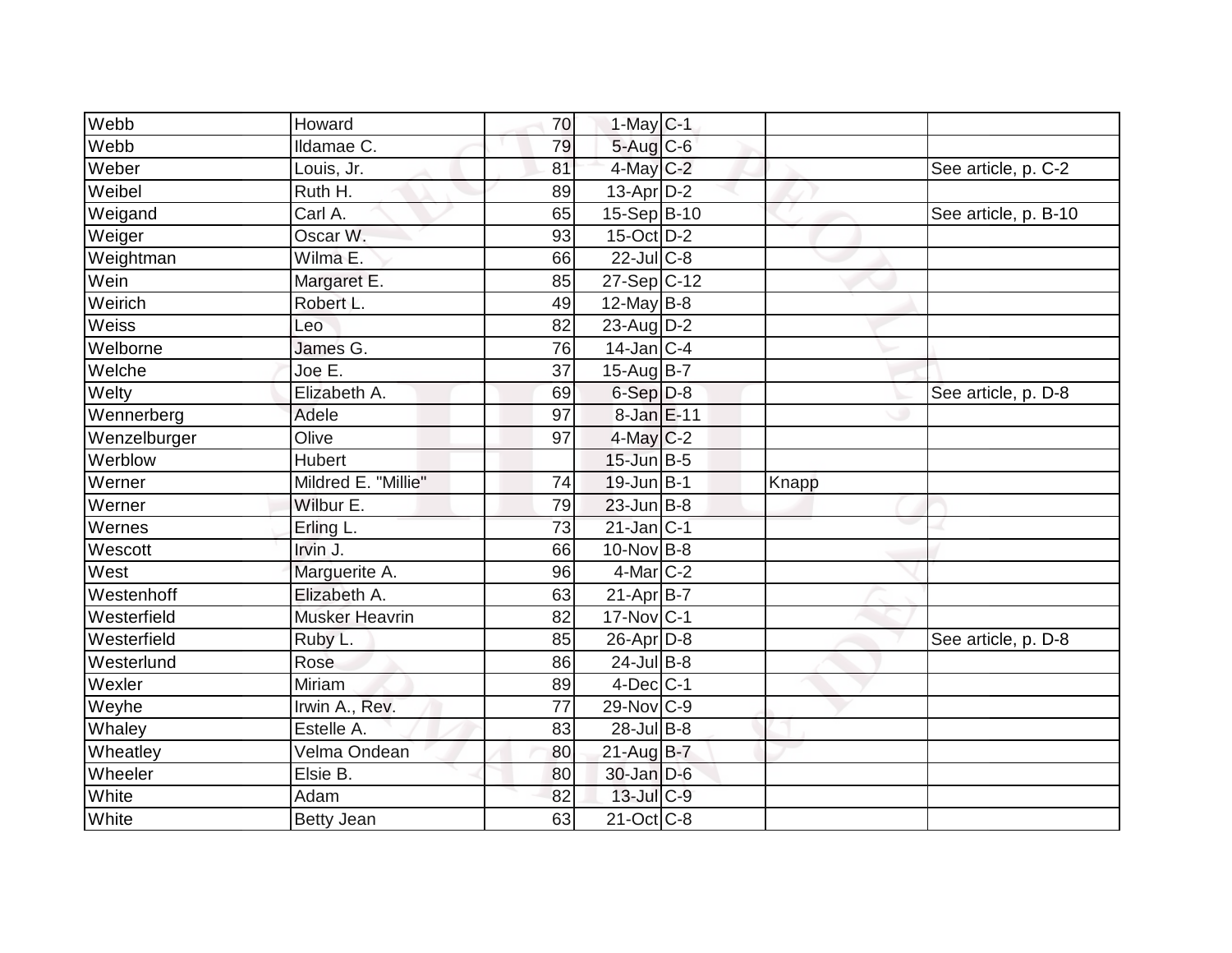| White        | Carlos               | 72 | $8$ -Jul $D$ -6         |              |                                                             |
|--------------|----------------------|----|-------------------------|--------------|-------------------------------------------------------------|
| White        | Corinne              | 93 | 30-Jan D-6              |              |                                                             |
| White        | Edward L.            | 75 | $11$ -Jul $C$ -8        |              |                                                             |
| White        | Ethel M.             | 89 | $25$ -Mar $ D-1 $       |              | See article, p. D-1                                         |
| White        | James M.             | 61 | $1-Sep$ C-1             |              |                                                             |
| White        | James R.             | 30 | 23-Nov E-5              |              |                                                             |
| White        | <b>John</b>          | 63 | $11$ -May C-2           |              |                                                             |
| White        | Julia C.             | 75 | $6$ -Mar $ C-1 $        |              |                                                             |
| White        | <b>Thomas Edward</b> | 80 | $13$ -Jan $ C-3 $       |              |                                                             |
| White        | $W.E.$ (Wib)         | 79 | $9-$ Sep $ C-6$         |              |                                                             |
| Whitehead    | Daniel A.            | 32 | $24-Sep C-5$            |              |                                                             |
| Whitehead    | Edna M.              | 71 | $18$ -Feb $ C-1 $       |              |                                                             |
| Whitmore     | William R.           | 78 | 30-Mar C-9              |              |                                                             |
| Whittingham  | Ronald N.            | 65 | $4$ -Mar $ C-2 $        |              |                                                             |
| Wicinski     | Lottie               | 77 | $22$ -Aug B-6           | Szymanski    |                                                             |
| Wick         | Ann L.               | 82 | $9$ -Feb $D-3$          | <b>Teles</b> |                                                             |
| <b>Wicks</b> | Hubert S.            | 55 | $22$ -Feb $D-8$         |              | First name also spelled<br>Hurbert - See Feb. 21,<br>p. D-1 |
| <b>Wicks</b> | <b>Hurbert</b>       | 55 | $21$ -Feb $ D-1 $       |              | First name also spelled<br>Hubert - See Feb. 22,<br>p. D-8  |
| Widdel       | Reinhold W.          | 82 | 5-Oct C-4               |              | See also article Oct. 6,<br>p. C-2                          |
| <b>Widis</b> | Geraldine            | 75 | $4$ -Dec $ C-1 $        |              |                                                             |
| Wieczorek    | Eva R.               | 96 | $18$ -Feb $ C-1 $       |              |                                                             |
| Wiedemann    | John R.              | 68 | 27-Dec C-11             |              |                                                             |
| Wiedman      | Cassell C.           | 97 | $20$ -Feb $ C-1 $       |              | See article, p. C-1                                         |
| Wiehec       | Edward               | 64 | 18-Oct C-12             |              |                                                             |
| Wieler       | Martha               | 96 | $11$ -Aug C-1           |              |                                                             |
| Wielgus      | Jerry A., Sr.        | 79 | $16$ -Jun $ C-1 $       |              |                                                             |
| Wiersma      | Sue                  | 80 | $17-Oct$ <sub>C-2</sub> | Kempski      | See article, p. C-2                                         |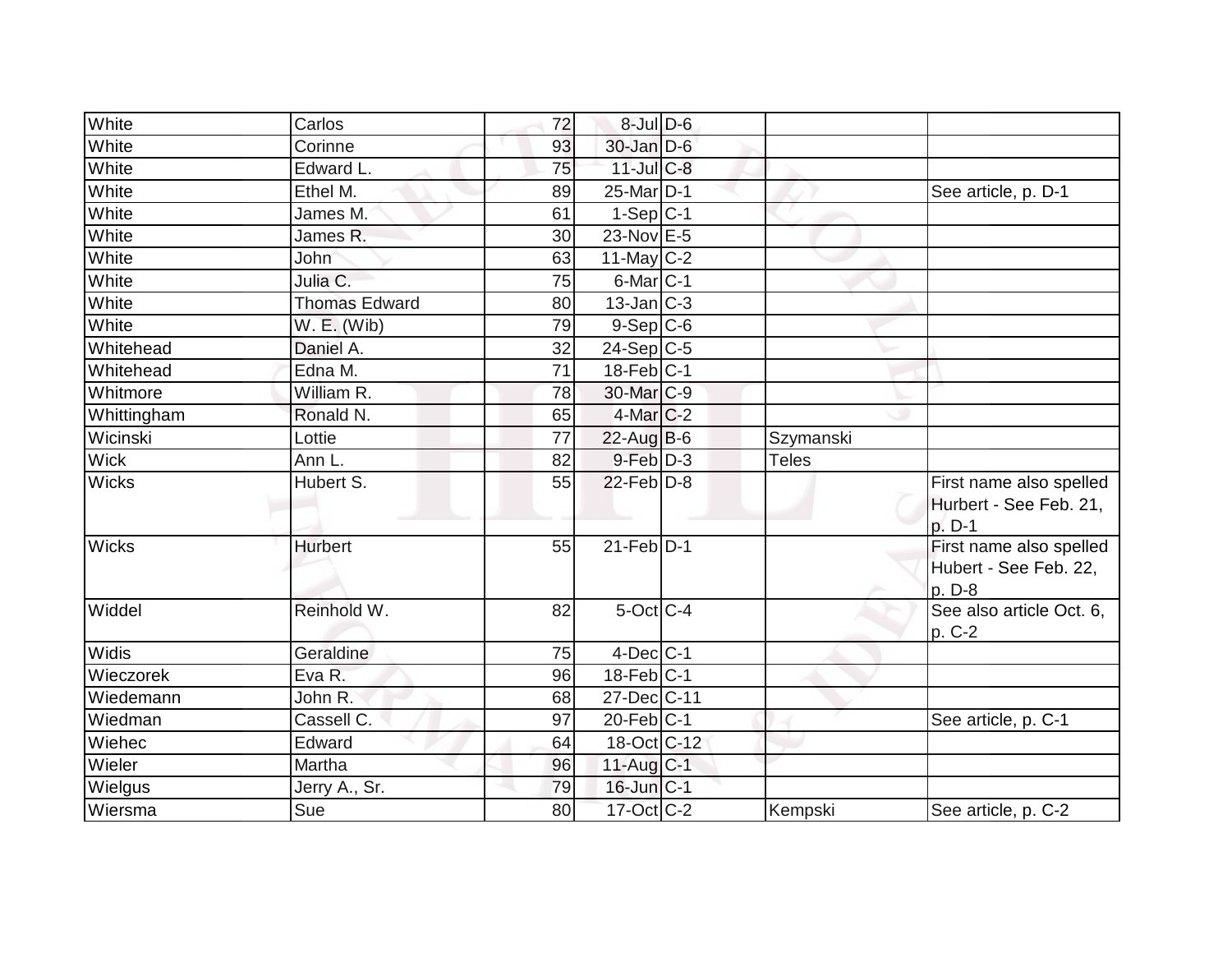| Wieser      | Gilbert              | 63 | 25-Mar D-1               |                  | See also article March |
|-------------|----------------------|----|--------------------------|------------------|------------------------|
|             |                      |    |                          |                  | 25, p. D-1             |
| Wiewiora    | Paul J.              | 75 | 20-Jun C-7               |                  |                        |
| Wikar       | Geneva Mary          | 80 | $22-Apr$ C-7             | Ireton-Stevenson |                        |
| Wilcox      | Eugene U.            | 57 | $4$ -Mar $C-2$           |                  |                        |
| Wilcox      | Nola I.              | 88 | $27$ -Jun $ C-9$         |                  |                        |
| Wild        | Lana Jo              | 30 | $31-Oct$ <sub>C</sub> -6 | Podsadecki       |                        |
| Wilder      | James W.             | 68 | 13-Aug $D-2$             |                  |                        |
| Wiler       | Helen (Drobac)       | 73 | 23-Aug D-2               |                  |                        |
| Wilhelm     | Minnie C.            | 99 | $24-Sep C-8$             |                  |                        |
| <b>Wilk</b> | Dorothy              | 71 | $1-Apr$ D-6              | Scheffke         |                        |
| Wilkins     | Virginia "Sweetie"   | 37 | $19$ -Jun $B$ -1         |                  |                        |
| Will        | George A.            | 85 | $25$ -Jan B-8            |                  |                        |
| Willan      | William              | 62 | 19-Oct D-11              |                  |                        |
| Willey      | William              | 47 | $3$ -Jul $B-8$           |                  |                        |
| Willhite    | Boyd D.              | 82 | $21$ -Aug B-7            |                  |                        |
| Williams    | <b>Beatrice</b>      | 49 | $12$ -Jan B-6            |                  |                        |
| Williams    | Bessie L.            | 89 | $13$ -Jun $ C-8 $        |                  |                        |
| Williams    | <b>Derrick Allen</b> | 15 | 30-Oct C-5               |                  |                        |
| Williams    | Edward L., Sr.       | 72 | $26$ -Feb $D-2$          |                  |                        |
| Williams    | Georgia L. "Jill"    | 67 | 10-May D-11              |                  |                        |
| Williams    | Harvey F.            | 73 | 29-Oct B-11              |                  |                        |
| Williams    | James H.             | 93 | $23$ -Jan $C-1$          |                  |                        |
| Williams    | John T. (Casey)      | 61 | $25$ -Jul C-6            |                  |                        |
| Williams    | Margaret E.          | 81 | $3-Apr$ $D-6$            |                  | See article, p. D-6    |
| Williams    | Maxine               | 73 | 17-May $A-7$             |                  |                        |
| Williams    | McKinley "Riley"     | 58 | $21$ -Aug $B$ -7         |                  |                        |
| Williams    | Renetta              | 77 | $27$ -Apr $ C-2 $        |                  |                        |
| Williams    | Robert T.            | 63 | $23$ -Jul $E-15$         |                  |                        |
| Williams    | Valerie (Helm)       |    | $5-Sep$ $C-5$            | Ploetz           |                        |
| Williamson  | Woodrow L. "Woody"   | 75 | 28-Jul B-8               |                  |                        |
| Willis      | Helen B.             | 72 | $7$ -Jun $D-8$           |                  |                        |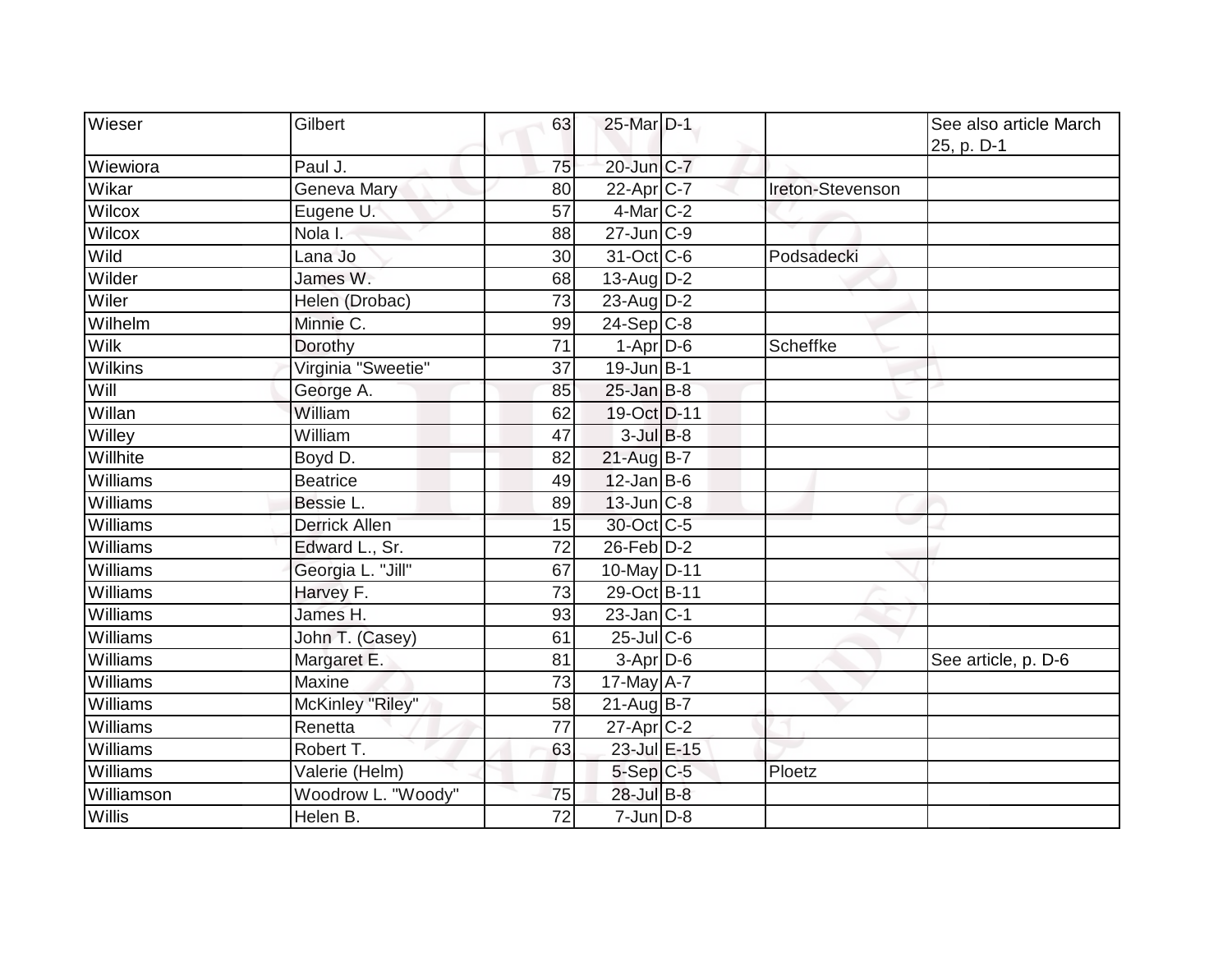| Wills       | Wayne Kent            | 53 | $14$ -Feb $ C-7 $         |  |                                     |
|-------------|-----------------------|----|---------------------------|--|-------------------------------------|
| Wilson      | Alberta               | 78 | $12$ -Jan B-6             |  |                                     |
| Wilson      | Ann                   | 81 | $21$ -Dec $D-2$           |  |                                     |
| Wilson      | Ernest C.             | 66 | $7$ -Dec $D-12$           |  |                                     |
| Wilson      | Francis               | 43 | $17$ -Jan B-6             |  |                                     |
| Wilson      | Harmon R.             | 53 | 7-Feb D-1                 |  |                                     |
| Wilson      | Henrietta             | 60 | $2$ -Oct B-10             |  |                                     |
| Wilson      | Herman F.             | 41 | $16$ -Jan B-8             |  | See also article Jan. 17,<br>p. B-6 |
| Wilson      | Mabel D.              | 78 | $16$ -Apr $ D-3 $         |  |                                     |
| Wilson      | Stephen P.            | 90 | $8$ -Jun $C-2$            |  |                                     |
| Wilson      | William               | 58 | 23-May C-1                |  |                                     |
| Wilson      | William Foy           | 85 | 24-Oct D-1                |  |                                     |
| Wiltermood  | <b>Bobbie Georgia</b> | 48 | $16$ -Jan B-8             |  |                                     |
| Winbush     | Odell A.              | 73 | 30-Apr D-17               |  |                                     |
| Winebrenner | Goldie M.             | 85 | $15$ -May C-6             |  |                                     |
| Winquist    | Bert A.               | 72 | $24$ -Aug $B-9$           |  |                                     |
| Wirick      | Judith A.             | 38 | $4$ -Mar $A$ -2           |  | See article, p. A-2                 |
| Wirkus      | Howard O.             | 60 | 15-May $B-6$              |  |                                     |
| Wirkus      | Raymond V.            | 74 | $22$ -Dec $ C-1 $         |  |                                     |
| Wirtes      | George                | 72 | 10-May D-11               |  |                                     |
| Wirtes      | Paul J.               | 73 | $12$ -Jul $D-8$           |  |                                     |
| Wirtz       | Christine, Sister     | 80 | $20$ -May C-1             |  | See article, p. C-1                 |
| Wise        | Ameta A.              | 80 | $13$ -Jul $ C-9 $         |  |                                     |
| Wiseman     | Harry P., Jr.         | 58 | $9$ -Oct B-6              |  |                                     |
| Wisniewski  | Lottie A.             | 57 | $18-Oct$ <sub>C</sub> -12 |  |                                     |
| Witecha     | Mary T.               |    | $1$ -Jun $C-9$            |  |                                     |
| Witecki     | Helen M.              | 77 | $16$ -May B-6             |  |                                     |
| Witulski    | Thomas E.             | 37 | $13$ -Apr $D-2$           |  |                                     |
| Witvoet     | Gerrit J.             | 88 | $23$ -Feb $ C-2 $         |  |                                     |
| Wlazik      | Agnes                 | 82 | 19-Nov F-15               |  |                                     |
| Wlazik      | Clara                 | 75 | 30-Aug C-4                |  |                                     |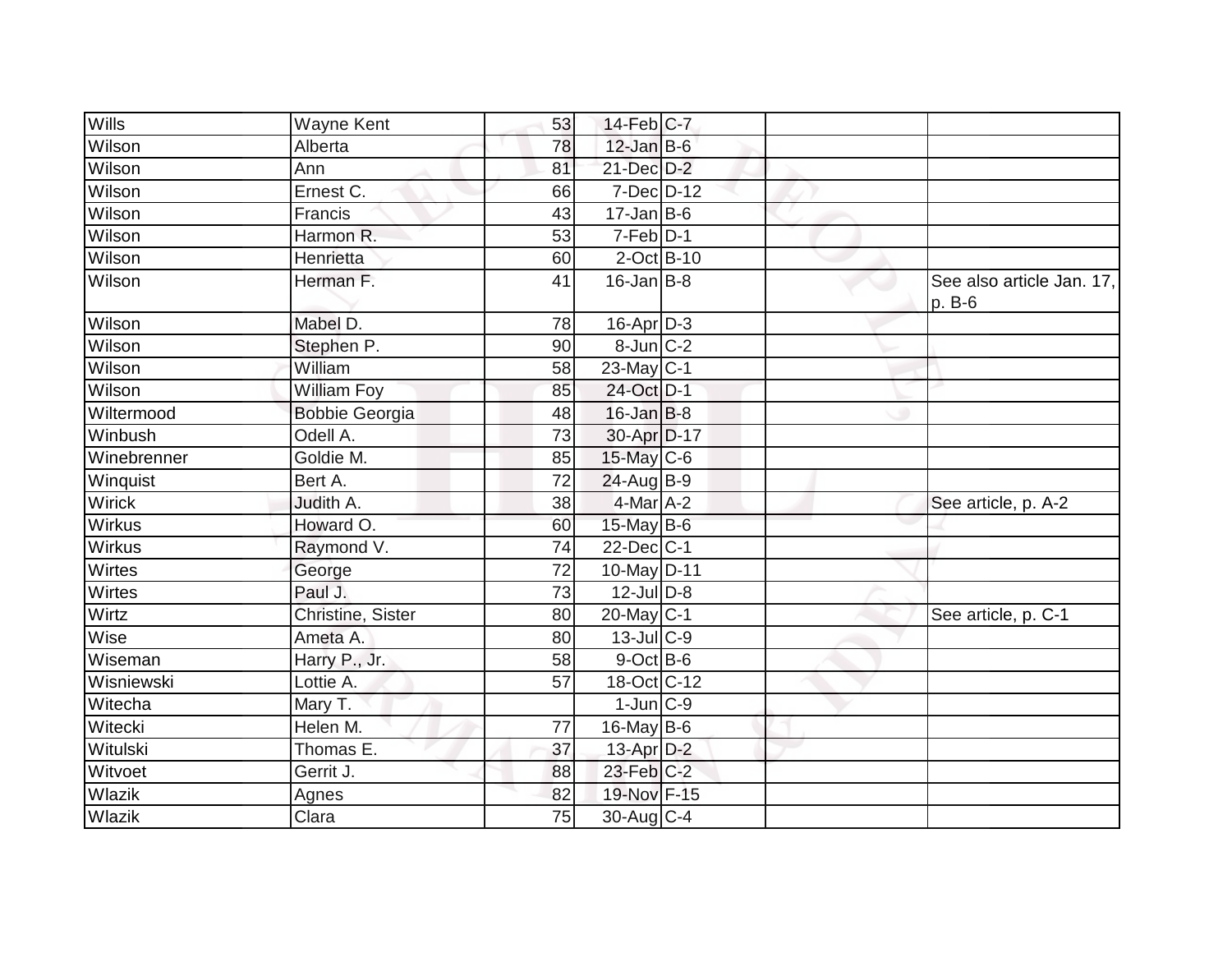| Wohadlo       | Raymond A.            | 64 | $13$ -Jun $ C-8$        |          |  |
|---------------|-----------------------|----|-------------------------|----------|--|
| Wojciechowski | John (Wolfe)          | 81 | 28-Dec D-2              |          |  |
| Wojcik        | Fred J.               | 49 | $2$ -Jan $C-1$          |          |  |
| Wojcik        | William S. "Bill"     | 71 | $19$ -Dec $ C$ -9       |          |  |
|               | Jane                  | 94 | $10$ -Apr $D-6$         |          |  |
| Wojczynski    |                       |    |                         |          |  |
| Wojtas        | Wladyslaw "Walter"    | 69 | $2$ -Jun $C-1$          |          |  |
| Wojtkowiak    | Roman                 | 84 | 30-Oct C-5              |          |  |
| Wolf          | Anna J.               | 91 | $19$ -Jun $B-1$         |          |  |
| Wolf          | Louis, Jr.            | 69 | $5-Sep C-5$             |          |  |
| Wolf          | Sara "Babe"           | 68 | $26$ -Jun $D-6$         | Vukelich |  |
| Wolfe         | Zomer E.              | 74 | $14-Sep D-12$           |          |  |
| Wolinski      | Edward J.             | 65 | $16$ -Mar $ C-2 $       |          |  |
| Woloszynek    | Frances (Jatczak)     | 87 | 10-Mar B-9              |          |  |
| Wood          | Johnnie W., Jr.       | 61 | $28-Sep C-2$            |          |  |
| Wood          | Margaret F.           | 70 | 29-Apr C-7              |          |  |
| Wood          | Mary June             | 62 | 14-Feb C-7              |          |  |
| Woodmanse     | Isabel C.             | 73 | $3-Mar$ $C-2$           | Kettell  |  |
| Woodruff      | Rose M.               | 87 | 10-Feb C-7              |          |  |
| Woods         | Charles F.            | 76 | 24-Aug B-9              |          |  |
| Woods         | <b>Thomas Lloyd</b>   | 48 | $11$ -Dec $ C-2 $       |          |  |
| Woodward      | Roscoe                | 69 | $14-Feb$ <sub>C-7</sub> |          |  |
| Woolridge     | John A.               | 49 | $21$ -Aug $B$ -7        |          |  |
| Woomer        | Ralph M.              | 66 | $6$ -Apr $B$ -8         |          |  |
| Worthall      | Dorothy E. "Dottie"   | 81 | $7$ -Dec $D$ -12        |          |  |
| Wozniak       | Casimir P. "Casey"    | 67 | $21$ -Aug $B$ -7        |          |  |
| Wreglesworth  | Thomas J. "Notre Dame | 65 | $4$ -Dec $ C-1 $        |          |  |
|               | Tom"                  |    |                         |          |  |
| Wright        | Bob E.                | 54 | 24-Dec E-5              |          |  |
| Wright        | James B.              | 46 | 2-Nov C-11              |          |  |
| Wright        | James L., Jr. "Jimmy" | 45 | 24-Jun C-2              |          |  |
| Wright        | <b>Tennie</b>         | 91 | 28-May D-4              |          |  |
| Wright        | William O.            | 48 | $25-May$ <sub>C-2</sub> |          |  |
|               |                       |    |                         |          |  |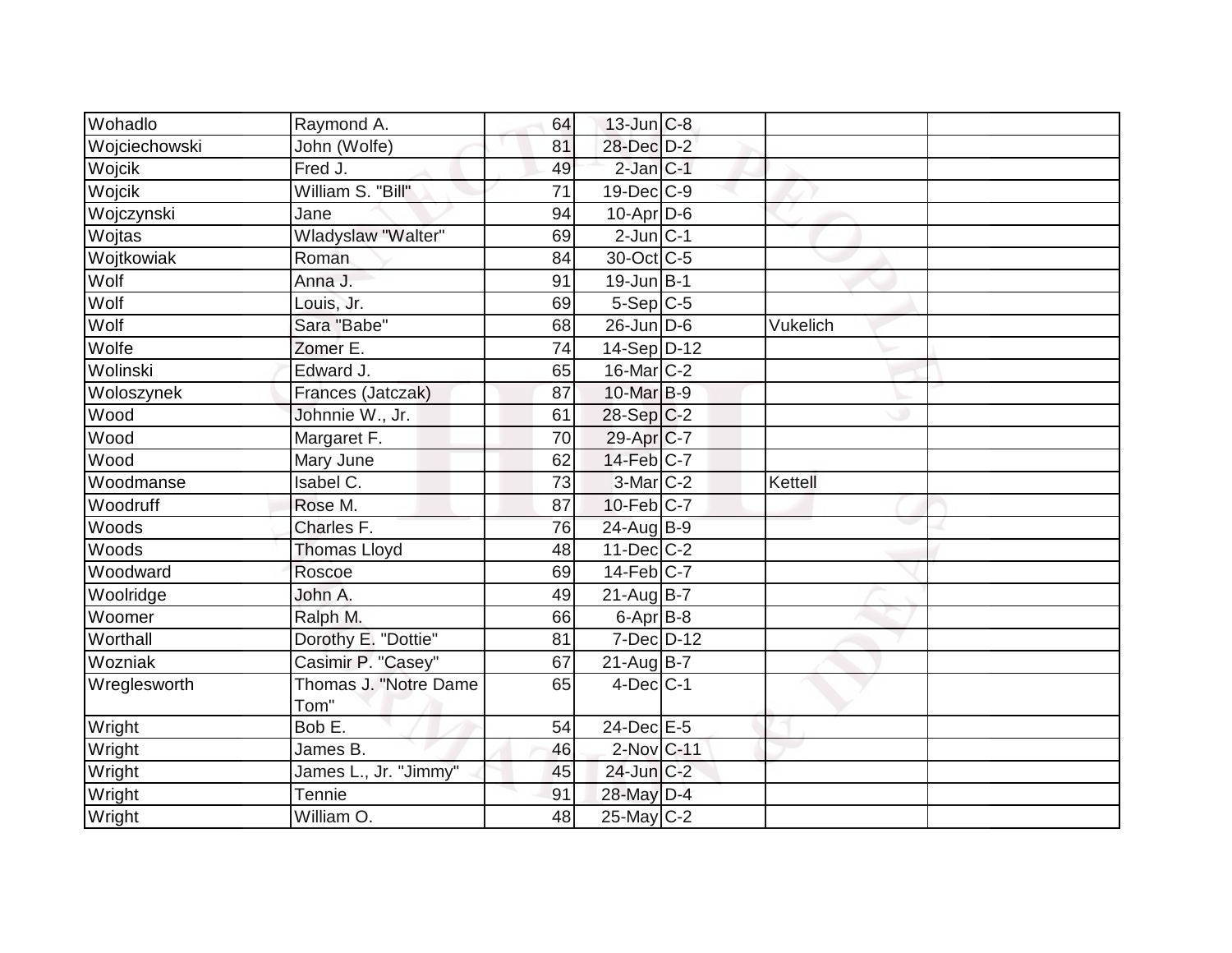| Wring       | William 'Douglas'     | 71              | $19$ -Feb F-8           |  |                     |
|-------------|-----------------------|-----------------|-------------------------|--|---------------------|
| Wuestenfeld | Cora                  |                 | 29-Jan D-15             |  |                     |
| Wukovitz    | Steve J.              | 84              | 8-Apr C-4               |  |                     |
| Wyatt       | Marjorie Lynn         | 37              | 8-May B-10              |  |                     |
| Wyche       | <b>Francis Louise</b> | 41              | $7$ -Jan $ C-7 $        |  |                     |
| Wynkoop     | Donald E.             | 43              | 16-Oct C-6              |  |                     |
| Wypiski     | Frank J.              | 72              | 9-Oct B-6               |  |                     |
| Yakimow     | Marlena               | 75              | $29-Sep C-1$            |  |                     |
| Yalowitz    | Lillian               | 85              | 28-Dec B-5              |  |                     |
| Yaros       | Michael R.            | 46              | $10$ -Apr $ D-6$        |  |                     |
| Yarrington  | <b>Bancroft</b>       | 79              | $10$ -Nov B-8           |  |                     |
| Yedinak     | Thelma                | 67              | 31-Jul B-6              |  |                     |
| Yerga       | Sophie                | 82              | 27-Jul D-8              |  |                     |
| Ynsuela     | Violet                | 72              | 10-Mar B-9              |  |                     |
| Yonker      | Garrett               | 75              | 19-Feb F-8              |  |                     |
| Yorek       | Henry J.              | 71              | $1-Aug$ C-8             |  |                     |
| York        | Mildred               | 75              | $7$ -May $D-2$          |  |                     |
| York        | Thomas K.             | 64              | 8-Mar B-8               |  |                     |
| Yost        | Mildred               | 84              | $2$ -May $B-7$          |  |                     |
| Young       | Ann M.                | 84              | $19-Sep$ <sub>C-1</sub> |  |                     |
| Young       | Edward C. "Grandpa"   | 77              | $1-May$ <sub>C-1</sub>  |  |                     |
| Young       | Edward J.             | 81              | $3$ -Oct C-1            |  |                     |
| Young       | Rebecca S.            | 25              | 28-Jun E-4              |  |                     |
| Young       | William               | 76              | $17$ -Jun $ C-1 $       |  |                     |
| Youngs      | Loretta               | 59              | 24-Dec C-12             |  |                     |
| Yuha        | John M.               | $\overline{71}$ | 22-Mar B-9              |  |                     |
| Yura        | <b>John</b>           | 78              | $24$ -Jul B-8           |  |                     |
| Yurchek     | Thomas A.             | 25              | 5-Mar E-14              |  |                     |
| Yuro        | Helen                 | 80              | 12-Jul C-4              |  |                     |
| Zabek       | Alexander J.          | 74              | 4-Mar C-2               |  |                     |
| Zacira      | Marion                | 59              | 26-Jul A-6              |  | See article, p. A-6 |
| Zackiewicz  | Alex                  | 75              | $12$ -Feb $D-3$         |  |                     |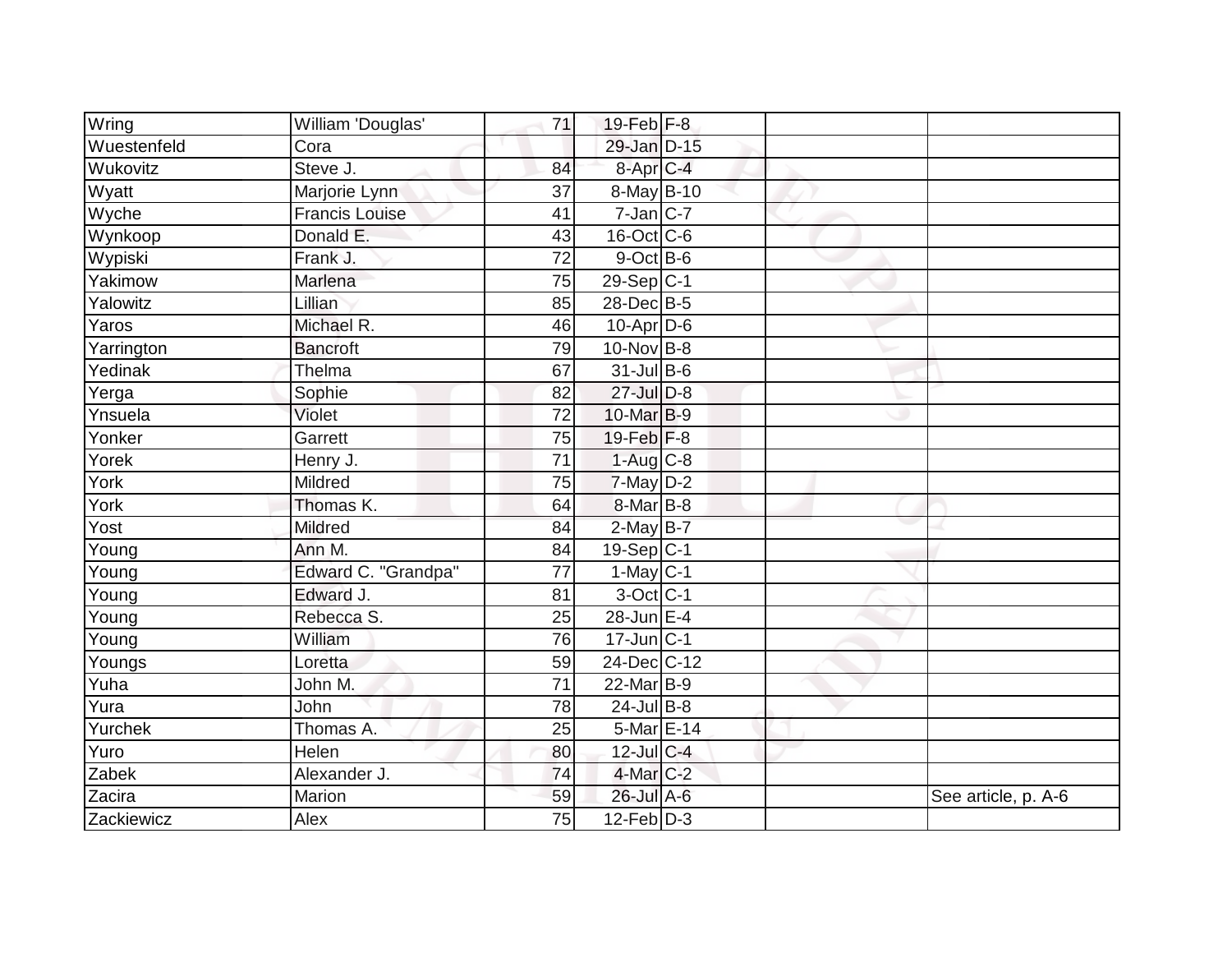| Zafferes           | Socrates "Sam"       | 90 | $2$ -Feb $\vert$ D-10  |          |  |
|--------------------|----------------------|----|------------------------|----------|--|
| Zafran             | Eva "Baba"           | 88 | 26-Dec C-1             | Laskarin |  |
| Zahora             | Mary                 | 92 | 8-Jan E-11             |          |  |
| Zajac              | Ann                  | 69 | $6$ -Mar $ C-1 $       |          |  |
| Zajac              | John (Jack-Feather)  | 41 | 20-Jun C-7             |          |  |
| Zajac              | Walter (Jack) "Pa    | 72 | $12$ -Aug $B-7$        |          |  |
| Zakutanski         | Julia                | 84 | $11-Auq$ $C-1$         |          |  |
| Zaleski            | Richard D.           | 48 | $28-Sep C-2$           |          |  |
| Zaleta             | John T. "Whitey"     | 86 | $7$ -May $E-19$        |          |  |
| Zalewski           | Charlotte I.         | 52 | $26$ -Feb $D-2$        |          |  |
| Zander             | Emma                 | 89 | 20-Aug E-11            |          |  |
| Zang               | Edna I. (Hurlitz)    | 72 | $10$ -Feb $ C-7$       |          |  |
| Zaremba            | <b>Stanley</b>       | 65 | 26-Oct D-9             |          |  |
| Zart               | Martha (Kopp)        | 84 | 18-Jun E-11            | Mantai   |  |
| Zaur               | Jerome J.            | 57 | $23$ -Apr $D-2$        |          |  |
| Zawora             | Alice H.             | 59 | $31$ -Jan B-6          |          |  |
| Zborowski          | Louise               | 78 | $8-Sep$ B-10           |          |  |
| Zdunek             | Daniel J.            |    | $27$ -Apr $ C-2 $      |          |  |
| Zelenack           | LeoMicahel G.        | 58 | 28-Feb D-1             |          |  |
|                    |                      |    | $12$ -Jan B-6          |          |  |
| Zelencik           | Olga J.              | 75 |                        |          |  |
| Zelinko            | Sylvia F.            | 87 | $2$ -Aug C-12          |          |  |
| Zemlik             | Michael, Sr.         | 66 | $13$ -Apr $B-3$        |          |  |
| Ziegler            | Lela P.              | 57 | 11-Jun E-14            |          |  |
| $\overline{Z}$ iel | Edwin (Zielaskowski) | 77 | $24$ -Dec $E-5$        |          |  |
| Zielinski          | Anna                 |    | $21-Apr\overline{B-7}$ |          |  |
| Ziembicki          | Walter J.            | 48 | 22-Jun B-9             |          |  |
| Zientara           | Richard S.           | 65 | $6$ -Jan $ C-1 $       |          |  |
| Zikes              | Ludwig R.            | 80 | $25$ -Feb $ C-1 $      |          |  |
| Zimmer             | John, Sr.            | 78 | $27$ -Apr $C-2$        |          |  |
| Zimmy              | Aloysius             | 71 | 19-Nov F-14            |          |  |
| Zirzow             | Connie L.            | 50 | 20-Aug F-5             |          |  |
| Zivich             | Eileen P.            | 79 | 16-Nov D-5             |          |  |